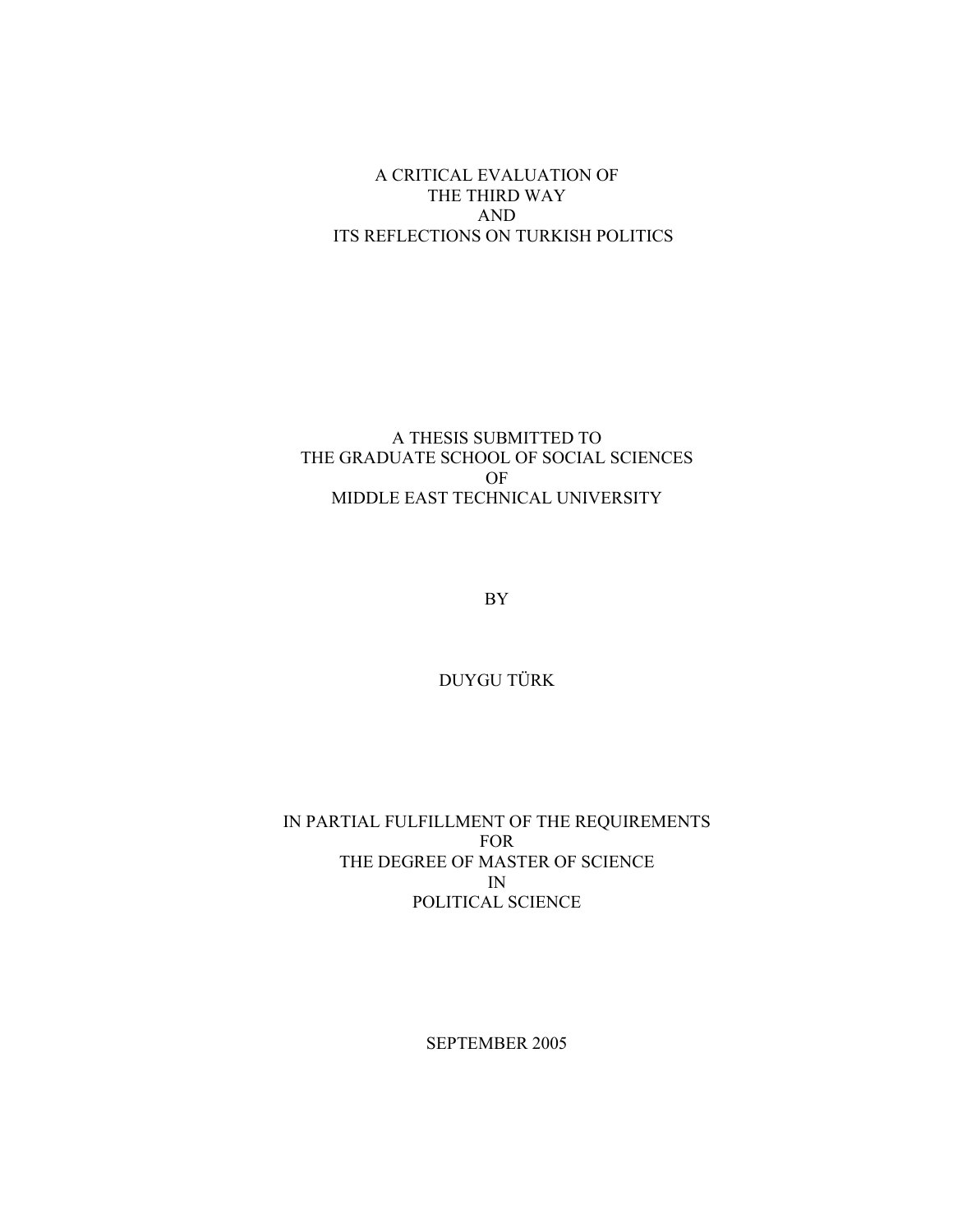Approval of the Graduate School of Social Sciences

Prof. Dr. Sencer Ayata Director

I certify that this thesis satisfies all the requirements as a thesis for the degree of Master of Science.

> Prof. Dr. Feride Acar Head of Department

This is to certify that we have read this thesis and that in our opinion it is fully adequate, in scope and quality, as a thesis for the degree of Master of Science.

> Assist. Prof. Dr. Galip Yalman Supervisor

#### **Examining Committee Members**

Assist. Prof. Dr. Galip Yalman

Assist. Prof. Dr. Cem Deveci

Dr. Mustafa Şen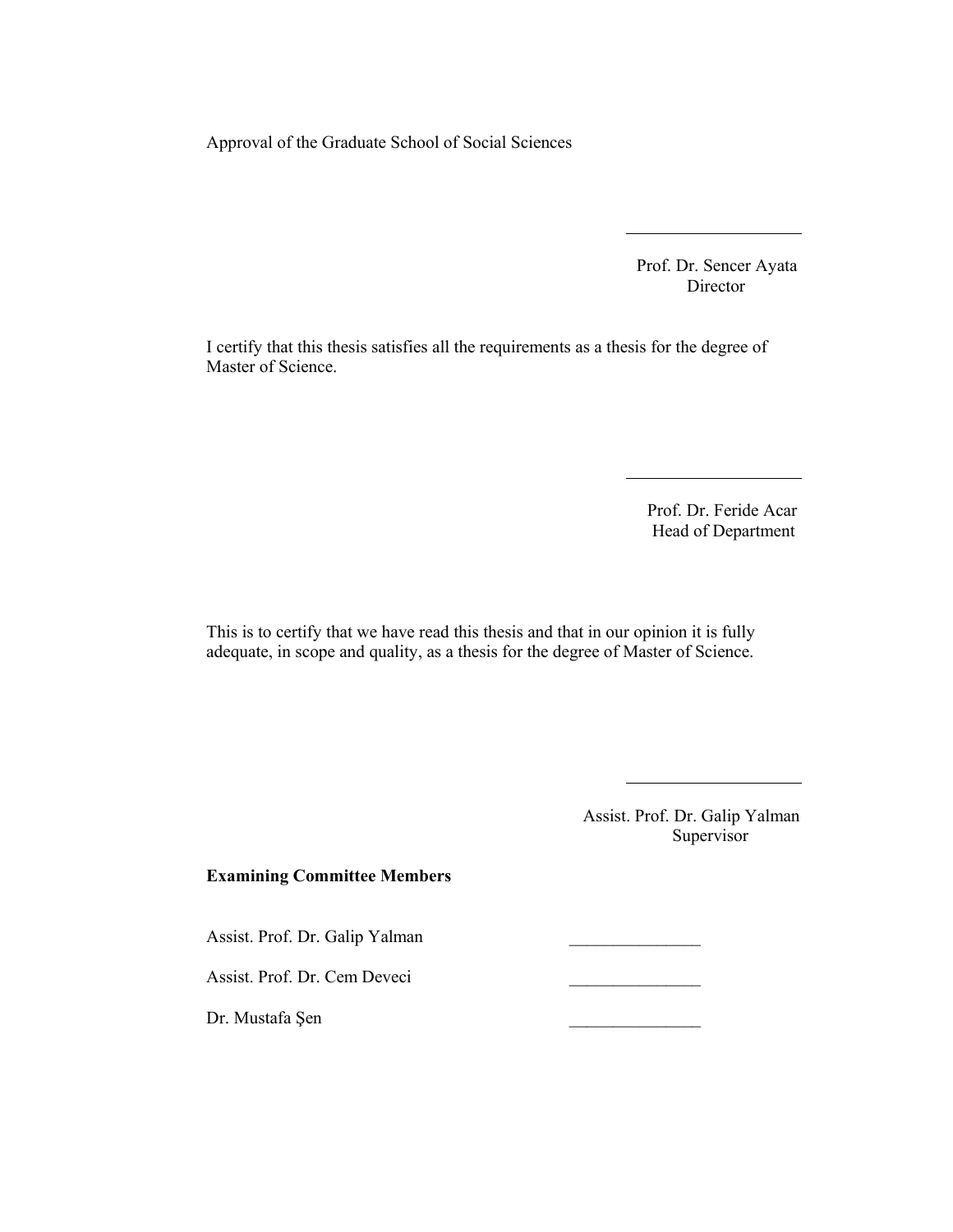I hereby declare that all information in this document has been obtained and presented in accordance with academic rules and ethical conduct. I also declare that, as required by these rules and conduct, I have fully cited and referenced all material and results that are not original to this work.

Name, Last name: DUYGU TÜRK

Signature  $\sim 10^{11}$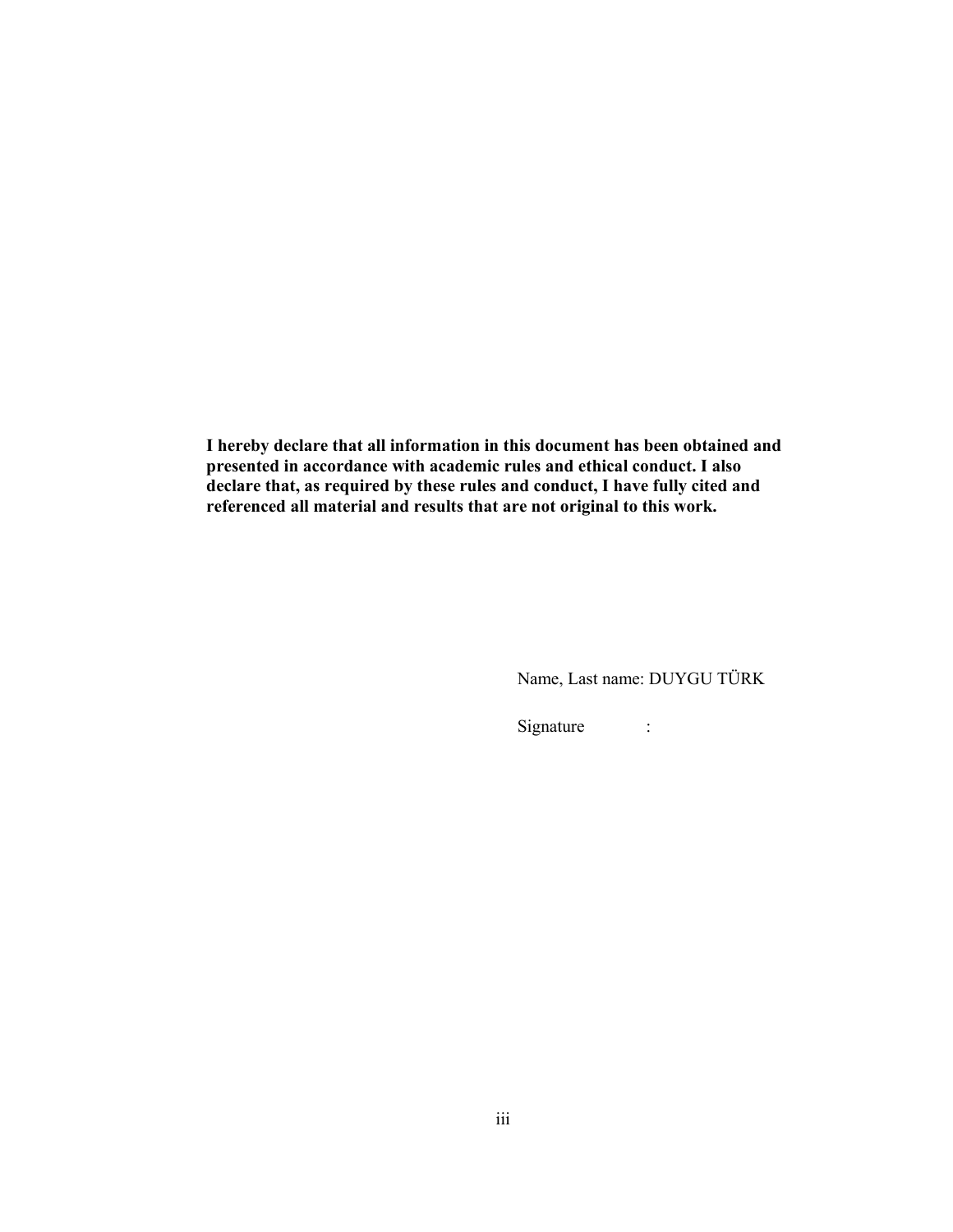#### **ABSTRACT**

## A CRITICAL EVALUATION OF THE THIRD WAY AND **ITS REFLECTIONS ON TURKISH POLITICS**

Türk, Duygu

M. Sc., Department of Political Science and Public Administration

Supervisor: Assist. Prof. Dr. Galip Yalman

September 2005, 155 pages

This thesis aims to provide a critical evaluation of the Third Way and its reflections on Turkish politics. The Third Way emerged in the late 1990s with a claim to provide an alternative both to the old social democracy of welfare state period and to neo-liberalism. Based on a specific account of the radically changed world, the Third Way has maintained that the new conditions have rendered the old conceptualizations, as well as the old political positions, invalid. In this sense, this thesis argues that the re-definitions of the state and society relationship, the citizenship and the global order that the Third Way theory pursue have become the hegemonic notions of the current political context. It also claims that the Third Way can be considered as a product of the common attempts maintained by various approaches to complement the competitive market mechanism with social solidarity based on a socially inclusive strategy. The reflections of the Third Way on current Turkish political atmosphere are assessed in the thesis as further proofs of the hegemonic position that the Third Way occupies.

Keywords: The Third Way, Social Solidarity, Social Inclusion, The JDP, The RPP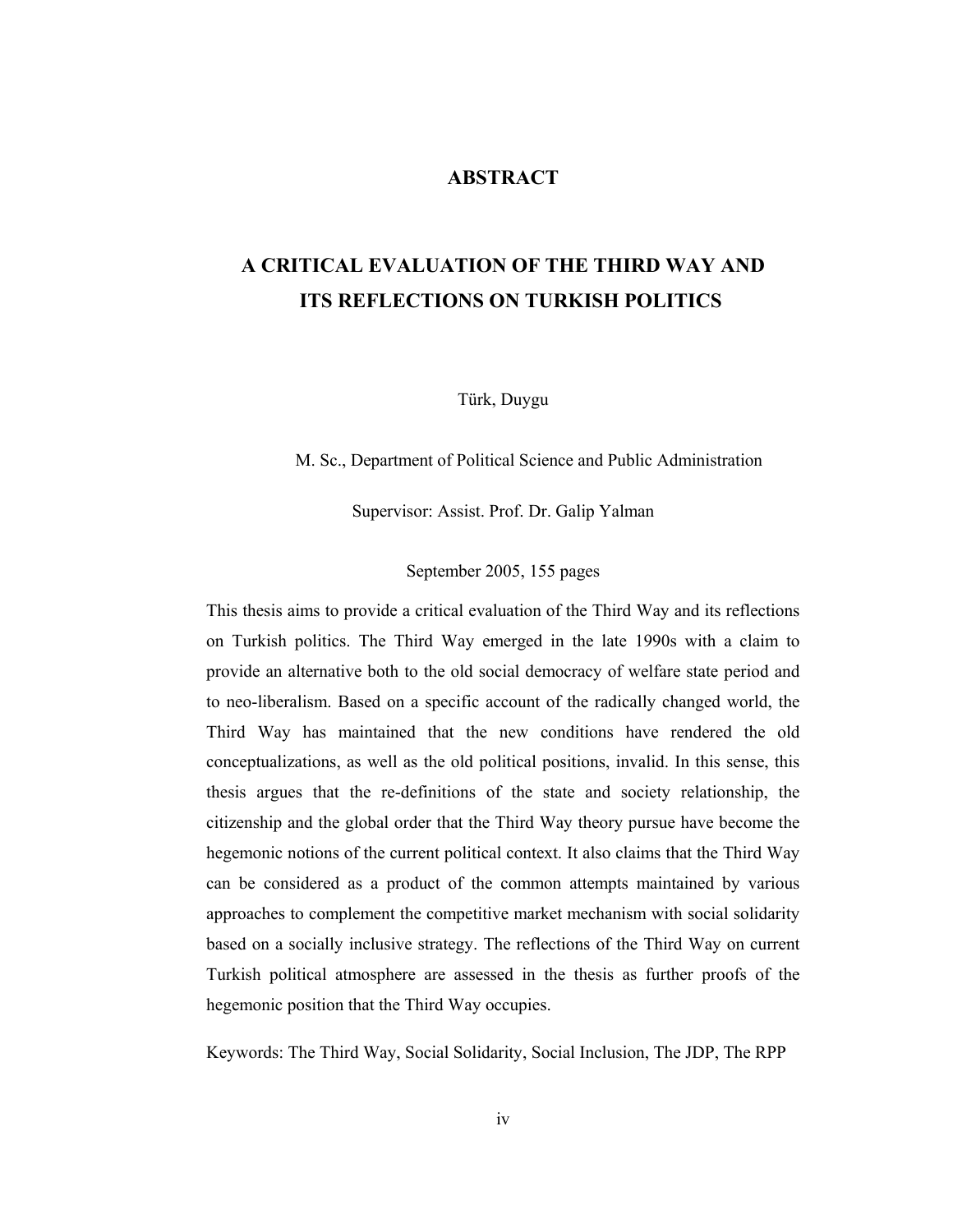# ÜÇÜNCÜ YOL VE TÜRKİYE SİYASETİNE YANSIMALARI ÜZERİNE ELESTİREL BİR DEĞERLENDİRME

## Türk, Duygu

Yüksek Lisans, Siyaset Bilimi ve Kamu Yönetimi Bölümü

Tez Yöneticisi: Assist. Prof. Dr. Galip Yalman

Eylül 2005, 155 sayfa

Bu tez, Üçüncü Yol ve Türkiye siyasetine yansımalarının eleştirel bir değerlendirmesini sunmayı amaçlamaktadır. Üçüncü Yol, 1990'lı yılların sonunda, refah devleti döneminin sosyal demokrasisine ve aynı zamanda neo-liberalizme bir alternatif sunma iddiası ile ortaya çıkmıştır. Radikal biçimde değişmiş olan dünya Üçüncü Yol, ortaya çıkan yeni koşulların eski algısına dayanarak, kavramsallastırmaları ve eski siyasal konumları geçersiz kıldığı iddiasındadır. Bu tezin temel savlarından biri, Üçüncü Yol yaklaşımının devlet-toplum ilişkisi, yurttaslık ve küresel düzen konularında ortaya koyduğu yeni tanımlamaların hegemonikleştiğidir. Buna ek olarak tez, Üçüncü Yol'un, farklı yaklaşımlarca da benimsenmiş olan, rekabetçi piyasa mekanizmasını toplumsal olarak içermeci bir stratejiye dayanan sosyal dayanışma modeliyle tamamlama çabasının ürünü olarak değerlendirilebileceğini savunmaktadır. Üçüncü Yol anlayışının Türkiye siyasetine olan yansımaları da bu anlayışın hegemonyasının bir göstergesi olarak değerlendirilmektedir.

Anahtar Kelimeler: Üçüncü Yol, Toplumsal Dayanışma, Toplumsal İçerme, AKP, **CHP**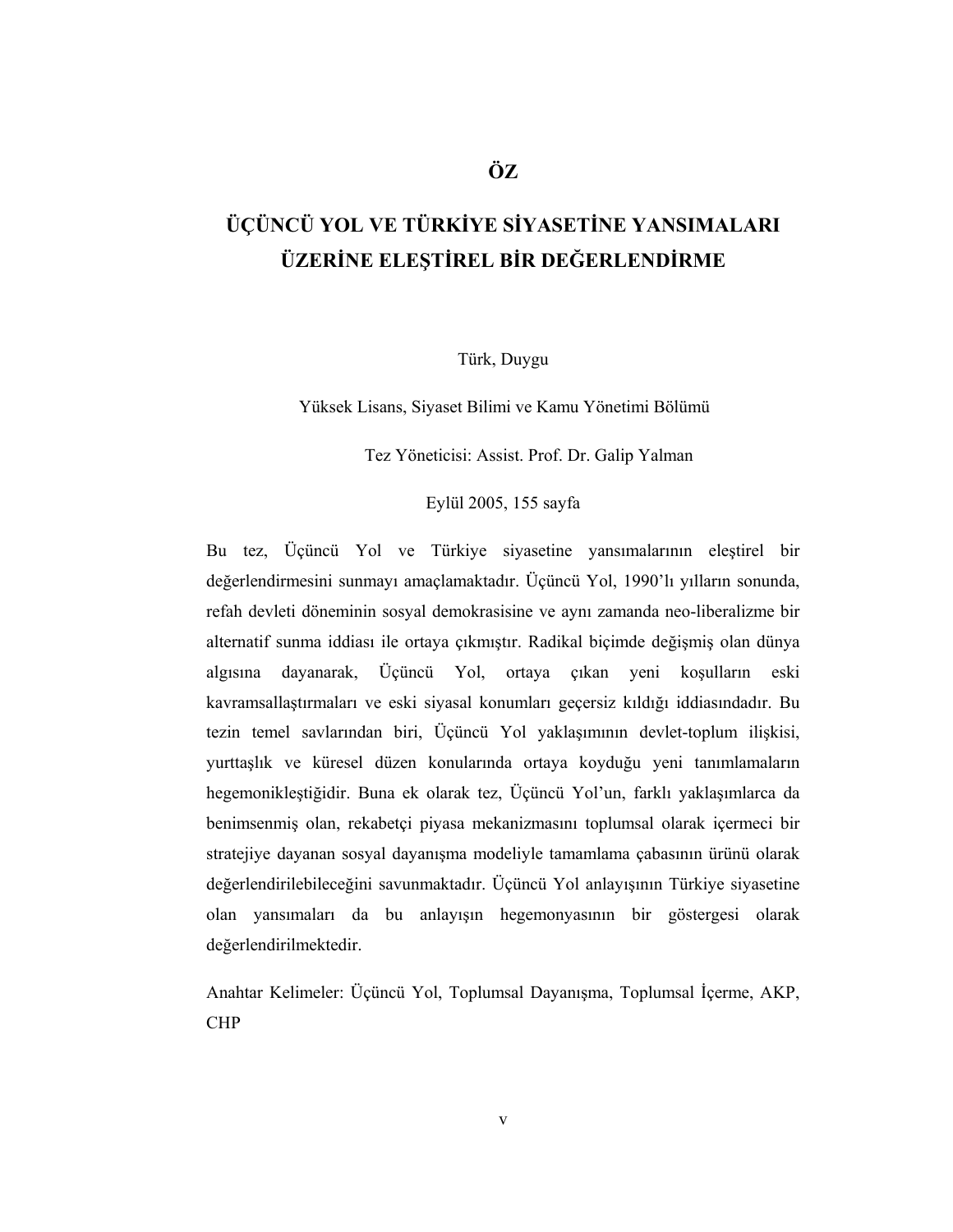## **ACKNOWLEDGEMENTS**

I would like to thank to my supervisor Assist. Prof. Dr. Galip Yalman for his essential comments and to the members of the examining committee, Assist. Prof. Dr. Galip Yalman, Assist. Prof. Dr. Cem Deveci and Dr. Mustafa Şen for their very helpful comments and criticisms. I am also thankful for my family and for my friends Ali Rıza Güngen, Beycan Mura, Burak Özçetin, Deniz Türker, Fisun Güven, Özge Yaka, Özgür Balkılıç, Özlem Taştan and Yelda Kaya for their intellectual, emotional and technical supports. I am grateful to Yiğit Karahanoğulları.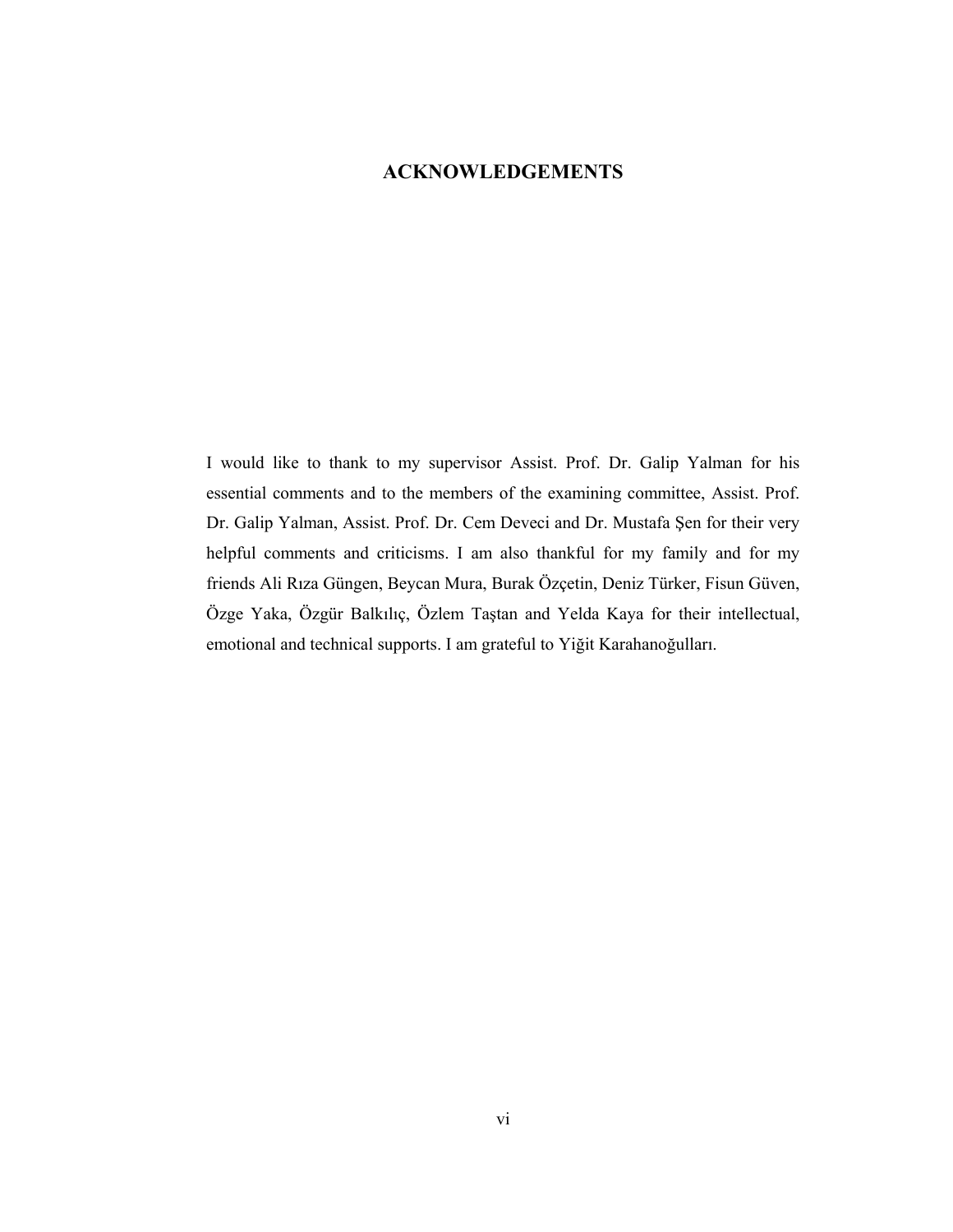## **TABLE OF CONTENT**

| <b>CHAPTER</b>                                                          |
|-------------------------------------------------------------------------|
|                                                                         |
|                                                                         |
| 2.1. The World Radically Changed: Theoretical Premises of the Third     |
|                                                                         |
| 2.2. Neither New Right Nor Old Left: An Outline for Radical Politics 13 |
|                                                                         |
|                                                                         |
|                                                                         |
|                                                                         |
|                                                                         |
|                                                                         |
| 2.3.1.1. Social Investment State and Society of Positive Welfare. 32    |
| 2.3.2. Social Solidarity - Equality as Inclusion - Citizenship  36      |
|                                                                         |
|                                                                         |
|                                                                         |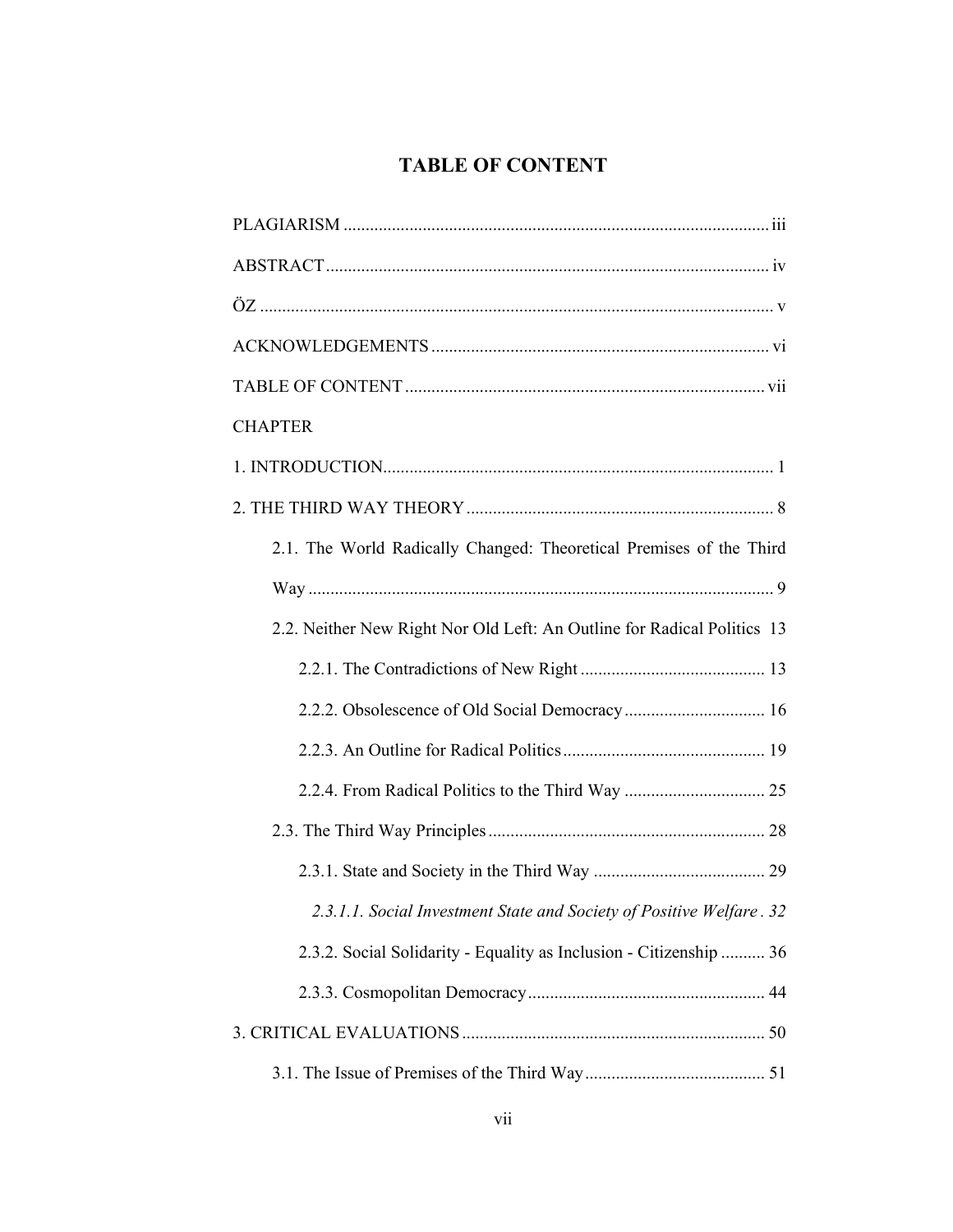| 3.3.1. Parallelism with the "Post-Washington Consensus" 69        |  |
|-------------------------------------------------------------------|--|
| 3.3.2. Stakeholder Capitalism, Ordo-Liberalism, New Liberalism 79 |  |
|                                                                   |  |
|                                                                   |  |
|                                                                   |  |
|                                                                   |  |
|                                                                   |  |
|                                                                   |  |
| 4.1. Turkish Candidates for the Third Way Politics 111            |  |
|                                                                   |  |
|                                                                   |  |
|                                                                   |  |
|                                                                   |  |
|                                                                   |  |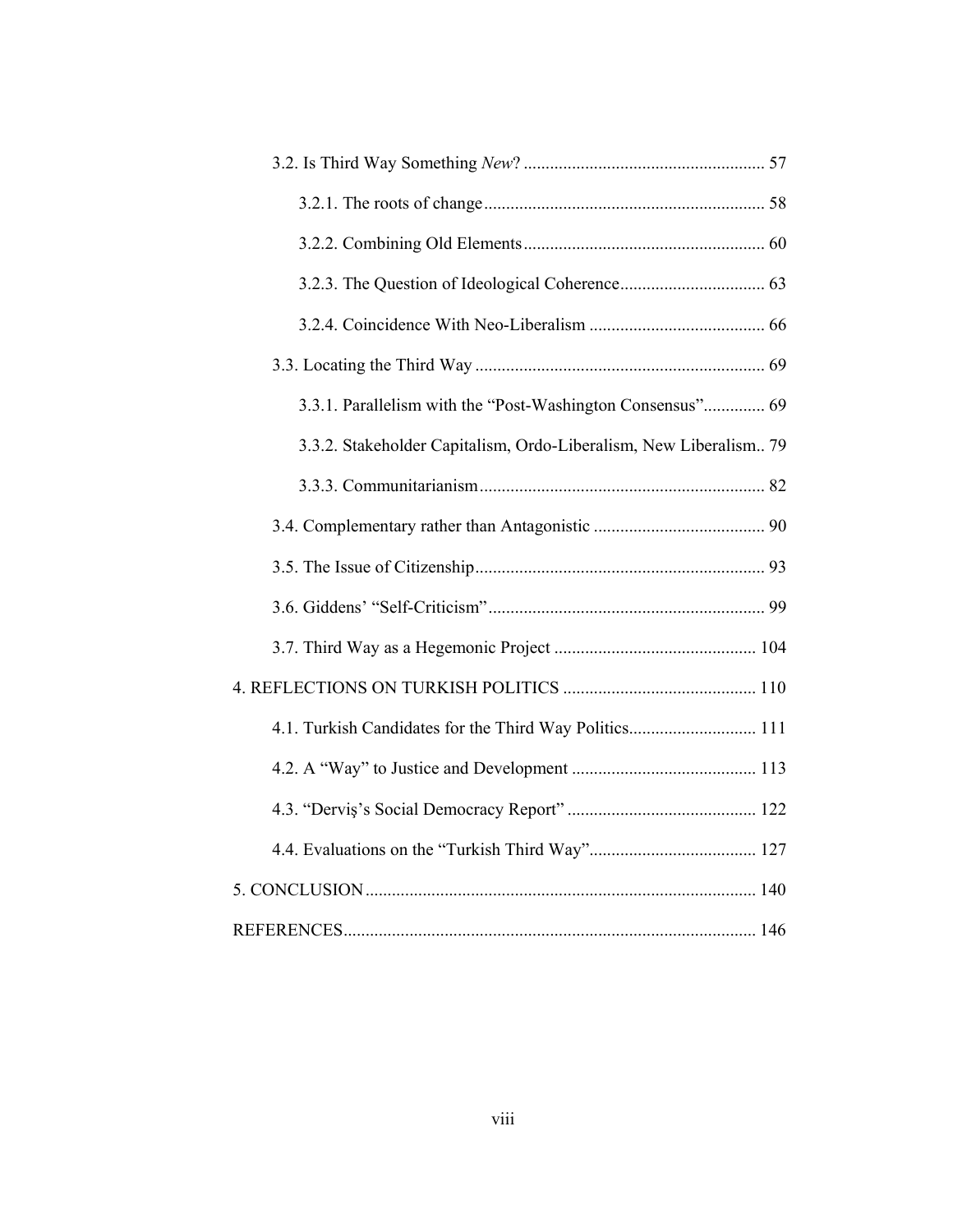## **CHAPTER 1**

#### **INTRODUCTION**

The search for a third way to be an alternative to the existing political positions, as well as the term "third way", is much older than the specific "Third Way" politics of the 1990s that will be discussed in this thesis. In essence, throughout the  $20<sup>th</sup>$ century, there have emerged diverse attempts aiming to generate an alternative to both capitalism and socialism, whether they have applied the term third way or not (Petras 2000: 19). Inspired by Eduard Bernstein's "evolutionary socialism" thesis, as a third way between revolutionary socialism and capitalism, there have been various political lines shaped by a reaction against the Bolshevik Revolution in favour of reformism which is generally associated with the name Karl Kautsky. In the 1920s, the term third way was used by the Austrian Social Democratic Party led by Otto Bauer, as a synonym of "democratic socialism" (Yalman 1999: 64).

According to Petras (2000: 25), the post second world war period has witnessed a new version of third way thought which defended welfare state as the real alternative to both socialism and liberal capitalism. Also, Leggett (2004: 188) maintains that the social democracy of welfare state period can claim to be the "original third way". Similarly, Grayson (1998: 7) states that "Keynesian social democracy was a type of third way" between state socialism of left and "minimal" state" of the right. On the other hand, by the demise of welfare state and the dissolution of Soviet Union, once again the search for an alternative, that is, a new third way, has been revitalised.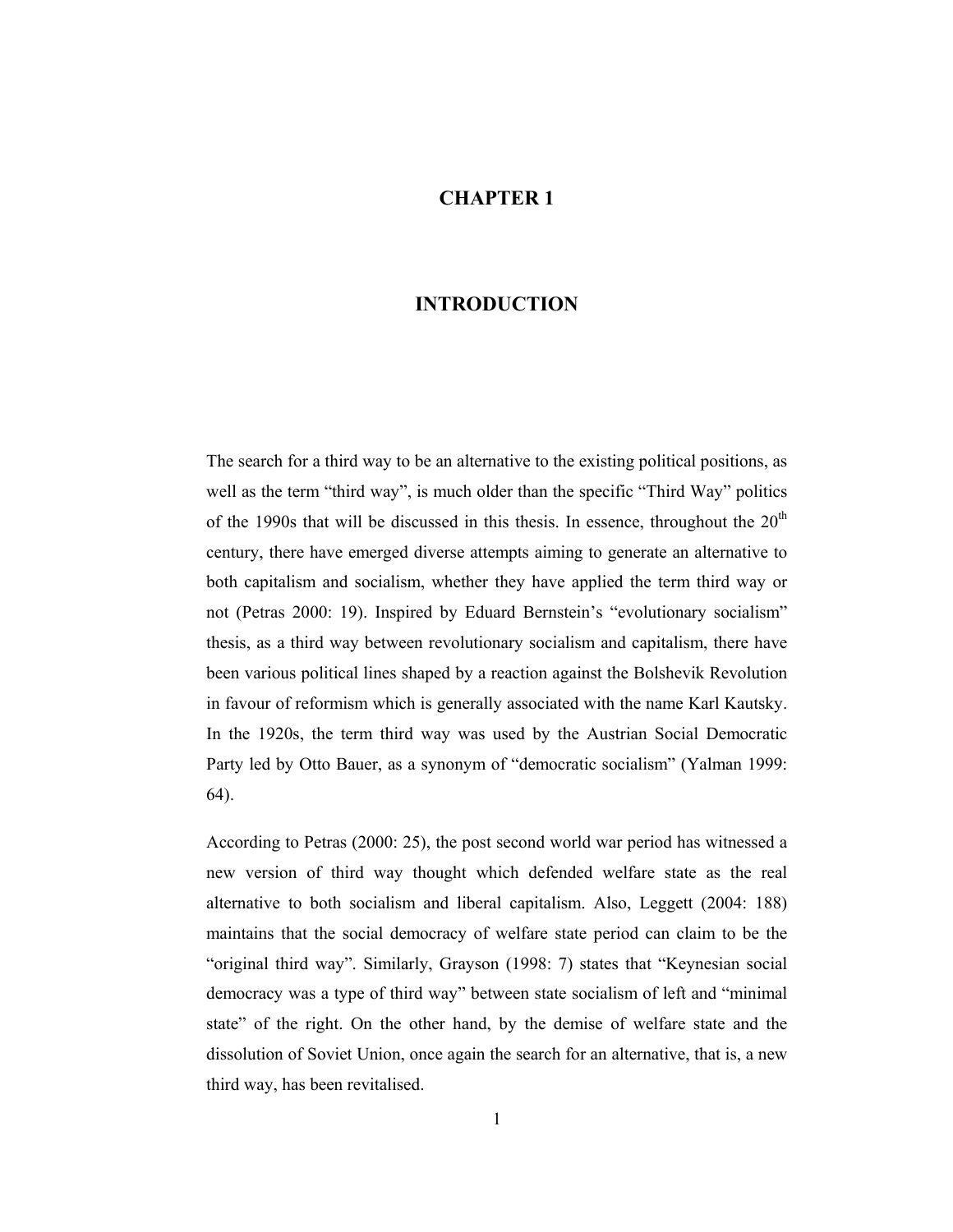For Petras, during the welfare period there have also been various attempts in the third world countries to create their own way between Soviet communism and Western capitalism, as in the case of the "non-aligned movement" led by the "nationalist-populist political leaders" of the third world countries. Moreover, according to him, by the 1980s the rise of Islamic movements and regimes, the opposition of world wide NGOs to both neo-liberalism and statism and also ecological movements that are in favour of a new model of social life can also be considered as the new attempts to engender a third way (Petras 2000: 27-28). Therefore, various social actors and movements have maintained the search for a "third way" in different conjunctures and with different aspirations.

Yet, the current popularity of the term "third way" has been achieved by the late 1990s by the declaration of the leader of British Labour Party that "The 'Third Way' is to my mind the best label for the new politics" (Blair [1998] 2003: 28) and with the publication of Anthony Giddens' books defending a project called as the Third Way. Here, the new politics was referring to the ideal political line for a progressive centre-left that would be achieved by the modernisation of social democracy while the Third Way was symbolising the aspiration of going beyond to the both "Old Left" and "New Right". With the aim of generating a new and modernised political line, the Labour Party labelled itself as "New Labour" defined in contrast to the "Old Labour" (Shaw 1996: 206) and the leader of the party, Tony Blair, announced that they have put the Third Way into practice when the "New Labour" took power in 1997 by an electoral triumph (Powell 1999: 285). Indeed, a similar attempt had been realised a little earlier in the United States by the Democrat Party led by Bill Clinton and the advocates of the Third Way would generally refer to the "New Progressive Declaration" published in 1996 by the American Democrats as the origin of the Third Way thought (Giddens 2000a: 2). On the other hand, the critics have generally pointed out some older theoretical roots of the Third Way, as well as some political attempts such as the "glasnost and perestroika" movement led by Gorbachev in Soviet Union (Ash cited in Newman and de Zoysa 2001: 107).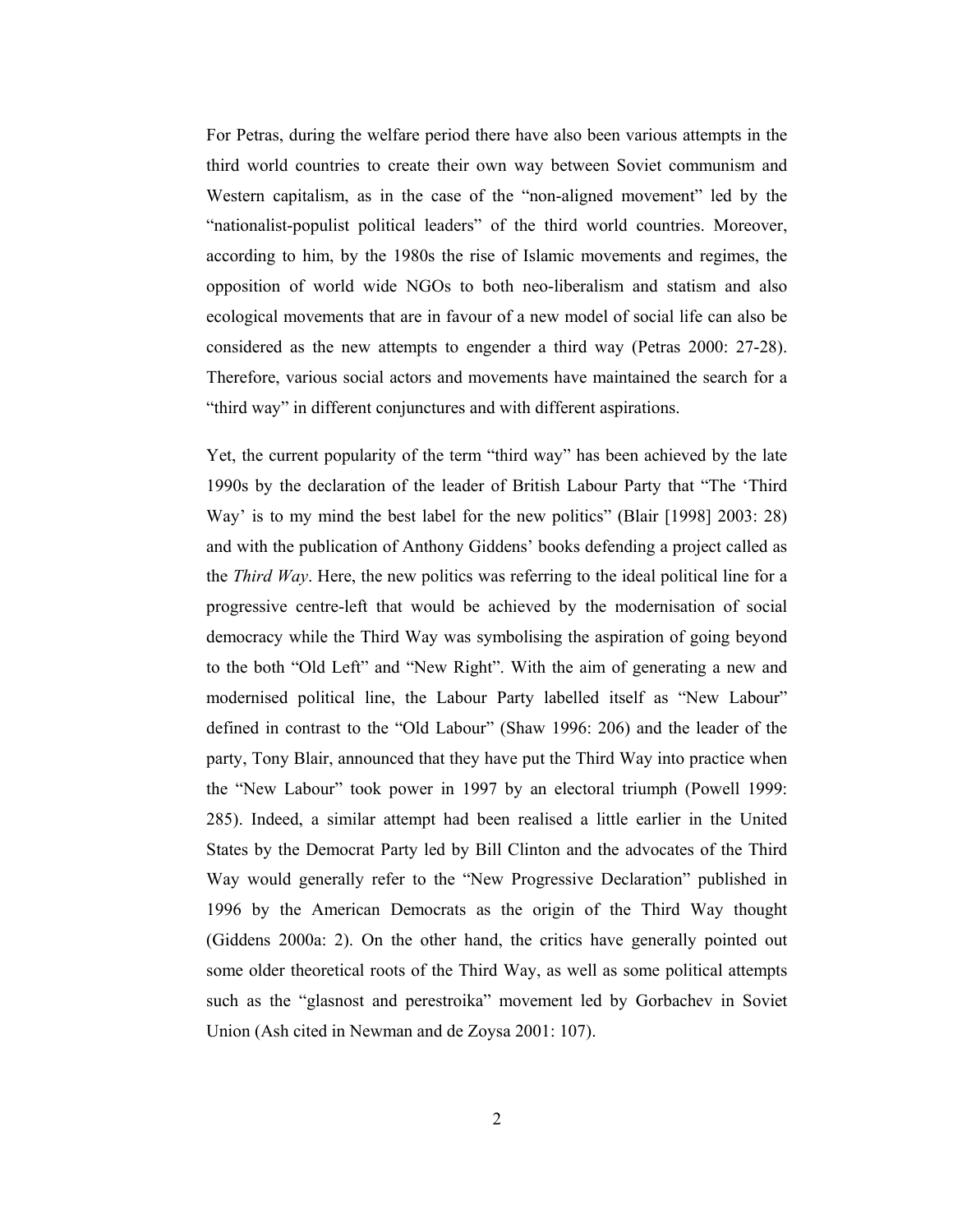Besides publishing the pamphlet "The Third Way: New Politics for New Century" in 1998. Blair has also been the co-author of the "Europe: The Third Way / Die Neue Mitte" with Gerhard Schröder, the leader of German Social Democratic Party, in 1999. These two leaders were declaring that although different social democratic groups had chosen different labels, such as the phrase of "New Centre" in Germany, they had gone into a process of transformation in which "the motivation is the same" (Blair and Schröder [1999] 2003: 110). Beside various dynamics, it is true that such a process of "modernising programmes" have contributed to the general electoral success of social democratic parties after a relatively long period of the new right governments. In 1999, four leaders, Clinton, Blair, Schröder and the Italian Prime Minister Massimo d'Alema met and declared their confidence in the Third Way principles (Newman and de Zoysa 2001: 108). In 2001, Anthony Giddens, the chief theoritician of the Third Way, declared that the left-of-centre governments in New Zealand, South Korea, Taiwan, Brazil, Argentina and Chile had also begun to adopt the Third Way programme<sup> $l$ </sup>.

Therefore, the Third Way, whether used as a label or not, has been the theoretical source from which social democratic parties have inspired while reforming themselves, although the British experience has in general stayed at the core of the debate. In this sense, the re-birth of the Third Way in the 1990s, both as a theoretical and a political project, has resulted in that the advocates as well as the opponents have formulated their evaluations upon its two-fold experience. Not surprisingly, the criticisms mainly focused on the "New" Labour Governments

 $1$  Giddens (2001: 5) claims that although there can be multiple versions of the Third Way, there exists some key points defining the "structural reform" at the heart of the Third Way programme: reforming state to make it more active, transparent and customer-oriented; achieving a dynamic, competitive market economy with flexible labour markets; promoting civil society; linking rights and responsibilities; reducing taxes and reforming welfare state; combating crime; concerning ecological problems; and, hence, establishing the framework of "responsible capitalism". Giddens also asserts that the Third Way programme is not valid only in the industrialised countries, but also necessary for the developing (and under-developed) countries to make them adapt to the newly emerging conditions of globalising era.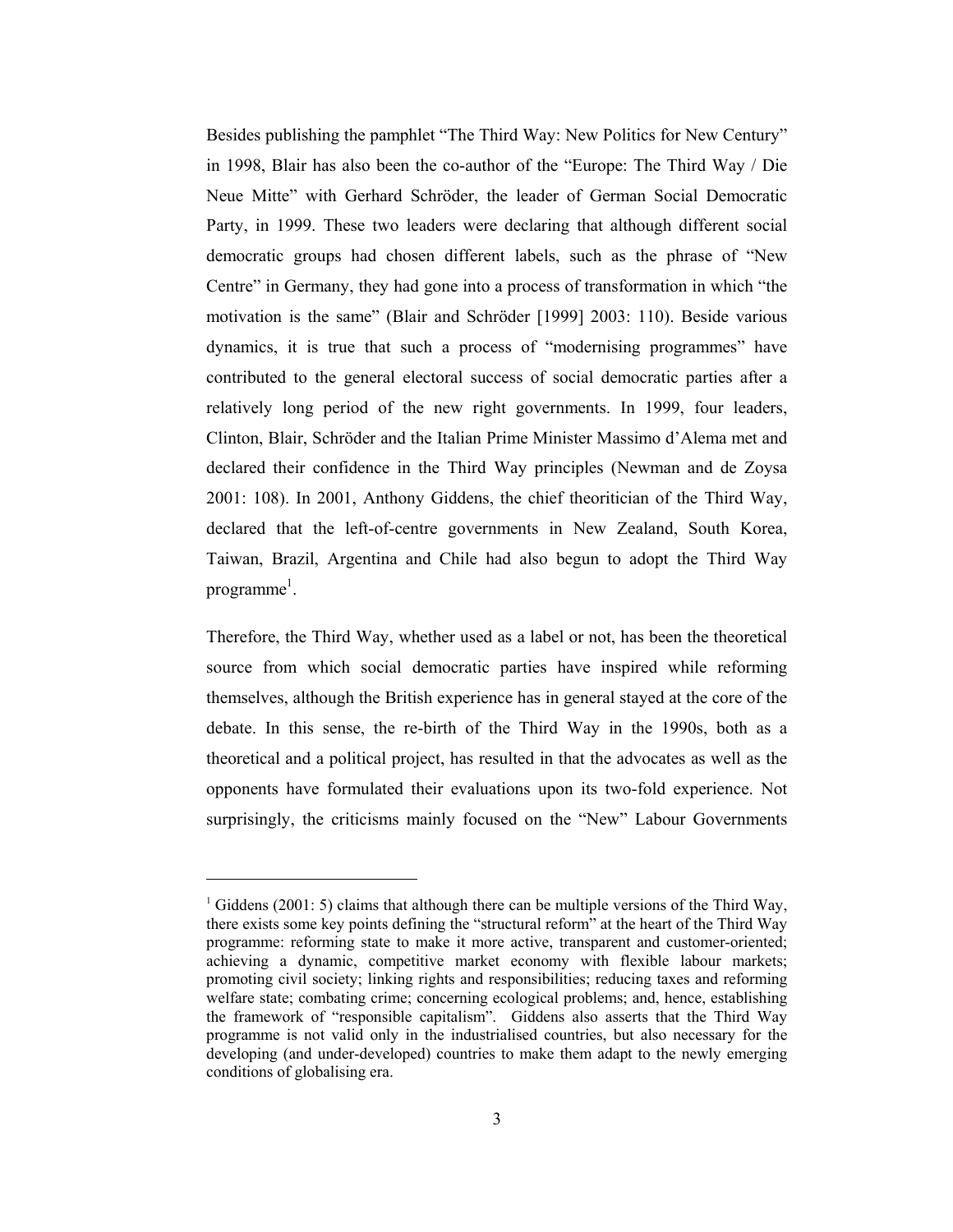under the leadership of Blair who declared that they would follow the Third Way, that is, the "new politics for the new century".

However, this dramatic turning of the social democratic parties to the Third Way has been accompanied with a sharp decline in electoral success<sup>2</sup>. Although Giddens (2003: 5) evaluates it as not the failure of the Third Way, but of governments or political parties that could not embrace the Third Way properly, electoral failure has given rise to questions about the validity of the Third Way. Nevertheless, it is also evident that, as Martell (2004: 4) notes, the concepts and proposals of the Third Way have been able to create a political agenda whether the social democrats hold government or not. In this sense, this thesis attempts to focus on the *theoretical components* of this political agenda, rather than to analyse the governmental experiences of the various political actors pursuing the policy proposals of the Third Way.

Despite its effectiveness, the Third Way idea is highly criticised for its lack of coherence and well-defined ideas. It is argued that what is underlying the Third Way's expansion in the political arena is its pragmatist essence, which makes it applicable to all situations. In other words, according to critics the Third Way principles are so *flexible* and lack originality that various political agents can easily adapt them. In this sense, while the advocates claim that the Third Way is the only formula to deal with the problematic sides of both the new right and social democracy, the critics point out that this formula actually says nothing new or original. In this respect, the Third Way has been criticised for failing to provide a meaningful theory while attempting to involve "the all" (Newman and de Zoysa 2001: 213-4) or for suffering from an ambiguity which signifies its "lack of seriousness" as a political project (Hall 1999: 148). Yet, those features pointed out by the critics can also be interpreted as the signals of an *important turn* in definition of politics. In this thesis, it is argued that the Third Way can be

 $2$  By the late 1990s, "while thirteen out of fifteen European Union (EU) countries were ruled by centre left parties or coalitions" alongside the New Democrats in United States (US), whereas "as of 2003, only some six countries in the EU are now governed from the left of centre" in addition to the Republican's victory in US (Giddens 2003: 4).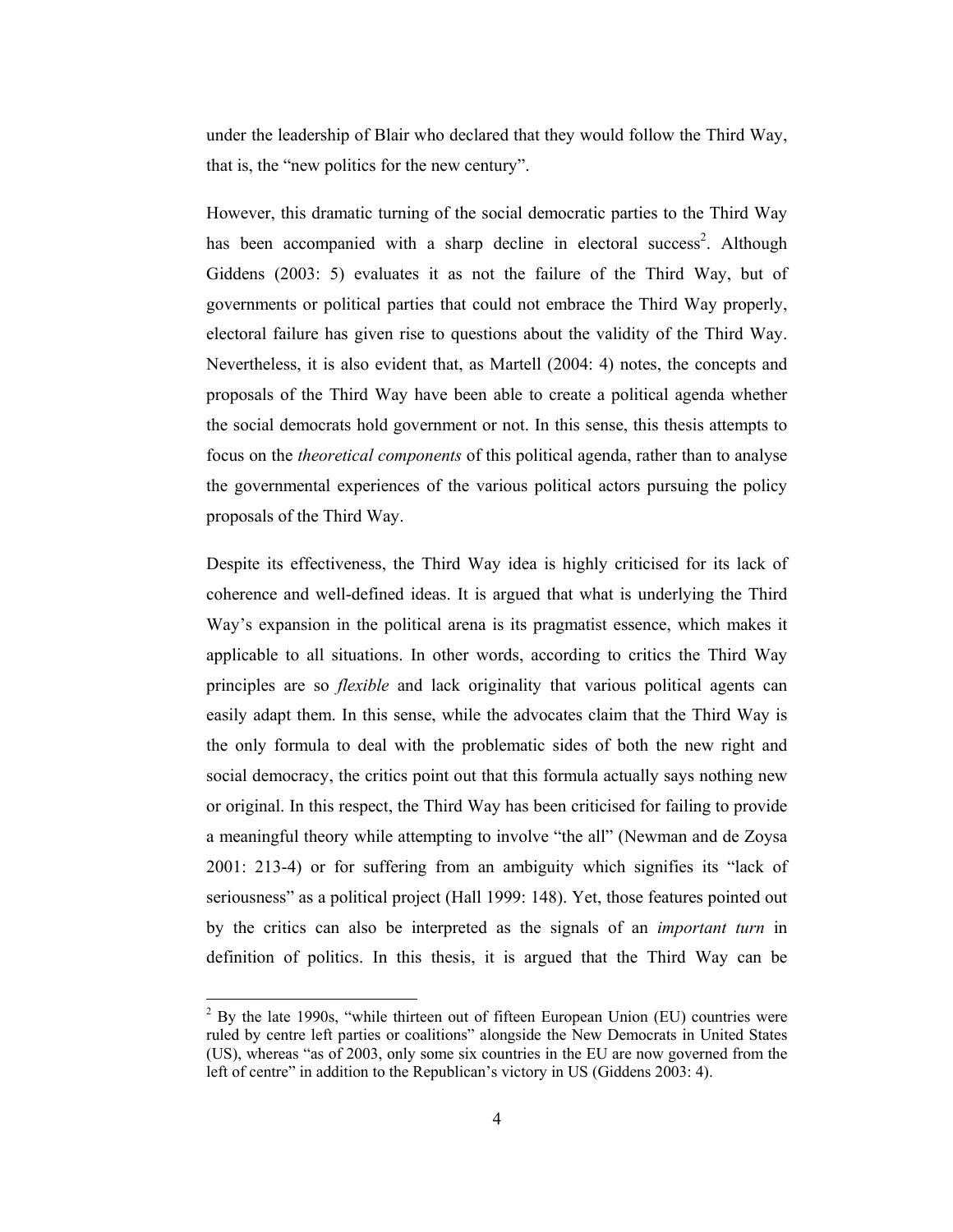considered as an attempt to re-conceptualise the politics mainly based on the idea that the "old oppositions" can and should be reconciled. In this sense, as it is implied in the Third Way texts, politics becomes an arena for reconciliation where all sections of the society, as well as political groups, are assumed to compromise on the "necessary" resolutions that the Third Way claims to embody.

The core idea underlying the Third Way thought is the claim that "the world has radically changed". Based on the specific perception of the changed conditions, the Third Way argues that old political positions have become invalid and maintains a critique of both welfare state practices and neo-liberal policies. Thus, the Third Way presents itself as an alternative project to neo-liberalism, as well as to old social democratic vision of welfare state period, through providing "redefinitions" for the relationship between state and society, for the notion of citizenship and for the global order. In other words, the Third Way project, as its theoreticians argue, is a comprehensive model which redefines the roles of the state and its relationship to the society, attributes new rights and responsibilities to the citizens in the society and offers a new global order, that is, cosmopolitanism. It attempts to deal with the changing structure of the social units and produces new concepts as well as principles for the way of re-organising them. In the Third Way theory, the whole model and its constituents are presented both as obligatory features that the new conditions entail and also as opportunities that the individuals can benefit from. Therefore, it can be well argued that the Third Way constructs itself as a *hegemonic attempt* to redefine "reality" and to defend a political position based on this specific perception of reality.

On the other hand, it is crucial to grasp that the Third Way is a product of a common intellectual and political atmosphere which searches for the ways to cope with neo-liberal disillusion and as a result, it shares its main presumptions and proposals with -or borrows from- some other theoretical positions and political stances. In this sense, this thesis argues that it is more meaningful to locate the Third Way in the general political atmosphere of the late 1990s that is mainly characterised with the search for "social solidarity" diminished by neo-liberalism. As it will be discussed in the following chapters, the Third Way shares the basic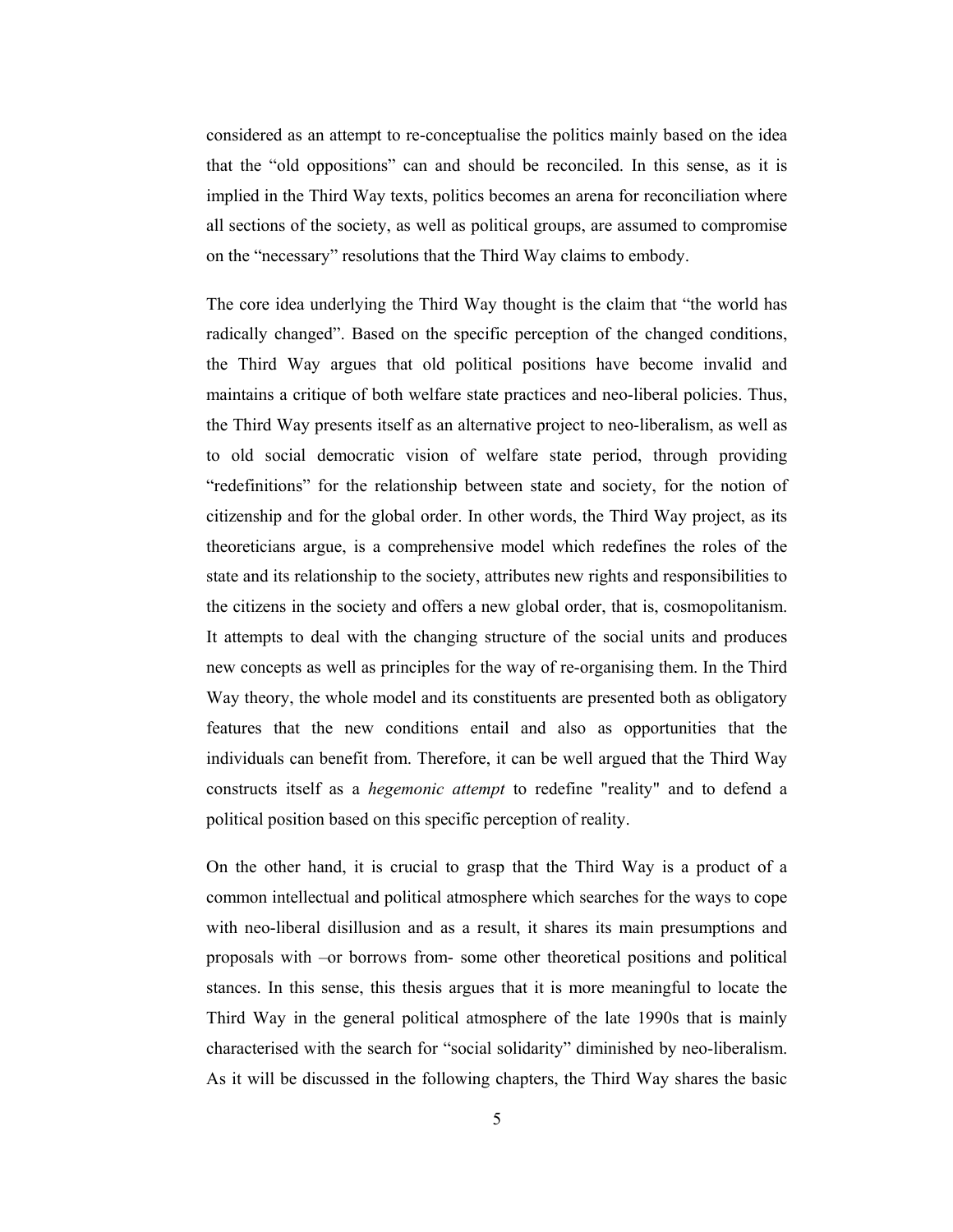proposals of the current settlement on the new policy agenda, *i.e.* the so-called post-Washington Consensus, embodied by the key institutional mechanisms acting at transnational level. The chief concern of the Third Way, as well as the post-Washington Consensus can be considered as seeking for social solidarity based on the competitive market. This aspiration is accompanied with the desire of leftist and social democratic parties to become *electable* again, after relatively long period of New Right governments. While seeking for the social solidarity and attempting to revive the social democratic movement within the "new conditions" of the age, the Third Way theory applies some "old" remedies such as community-based social cohesion that Communitarian understanding suggests. Moreover, the underlying idea that the market mechanism should be combined with the moral framework to generate social solidarity is also inspired from earlier theoretical positions such as New Liberalism, Ordo-Liberalism and stakeholder capitalism. The Third Way also articulates some "left" values such as democratisation and participation. Considering these points, this thesis does not attribute a genuine peculiarity to the Third Way, although the advocates insist on its radically new and original character, and prefers to draw attention to the parallelism between the Third Way and those various positions. Yet, in this respect, the thing that renders the Third Way essential is its success in achieving to generate a *political programme* of those common views under one 'label', to make them a common vision for politics and thus, to provide an essential contribution to their dissemination and consolidation. It is one of the main suggestions of this thesis that the Third Way can be assessed as a theoretical and political position which is crucial in the sense of its contribution to the hegemonisation of some key perceptions such as the specific regard of the new conditions of the "radically changed world", the complementarity of state, market and civil society, the new understanding of citizenship and depending on these features, the reconciliatory politics at local, national and global levels.

In this respect, the Third Way constructs a new line for the left and social democratic political positions or parties, with the claim of being the only way for the "renewal of social democracy". Whether the social democracy has been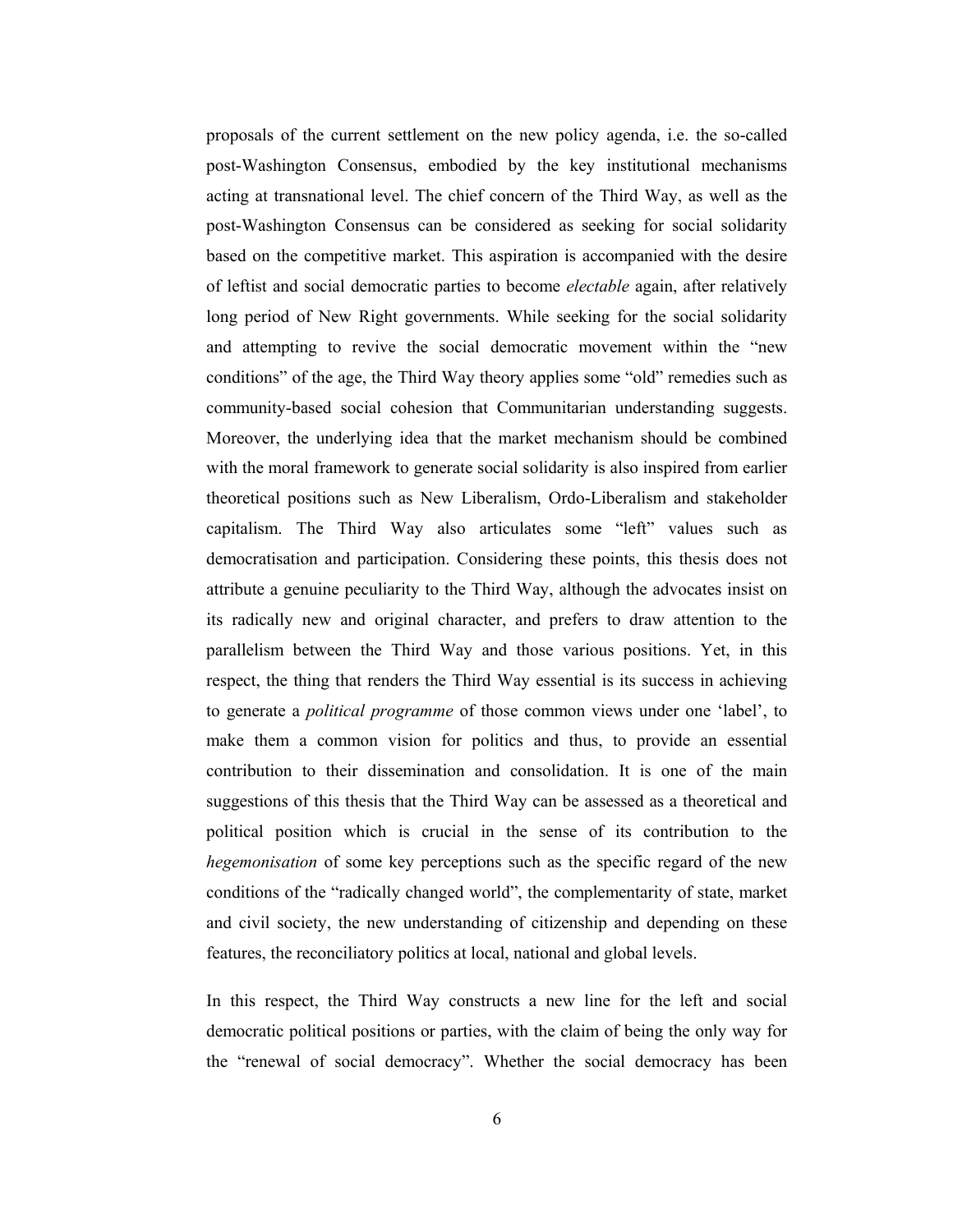revived or not, the Third Way has gained a common base between political parties relied on social democratic or, in general, left tradition by the late 1990s. Its main arguments have been voiced by the international (or transnational) organisations, or vice versa, and this has given rise to the expressions such as "the social democratisation of globalisation" (Panitch 1998). Indeed, the Third Way arguments have also been appreciated by the right-wing politics. In this sense, while the 'victory of neo-liberalism' in the 1980s was considered as the "end of social democratic century" (Dahrendorf quoted by Overbeek and van der Pijl 1993: 18), the 1990s have been interpreted as the years of the social democracy that is for sure to have a totally new content compared to the social democracy of welfare state period. That is to say, the Third Way has been an effective project both in the theoretical and political senses. Then, the explanations of the transformation in Western societies, as well as policy proposals to manage the change, have become a road map for many political parties and movements in the developing or under-developed countries. It is another main argument of this thesis that Turkey provides an appropriate example for evaluating the hegemonic position of the Third Way understanding, considering the adoption of the Third Way arguments by the prominent political parties of the current Turkish politics, namely the Justice and Development Party and the Republican People's Party that have different, in some senses opposite, political backgrounds.

Based on this framework, the thesis is composed of five chapters. Following the introduction the second chapter explains the theoretical premises of the Third Way with its claims about the radically changed world and the reconceptualisations appropriate to the newly emerged conditions. The critical evaluations of the key concerns, as well as the theoretical antecedents, of the Third Way thought are discussed in the third chapter. The fourth chapter attempts to provide an evaluation of the reflections of the Third Way on Turkish politics, with a claim that Turkish case contributes, in turn, to the endeavour of assessing the Third Way politics, through displaying that it is not necessary to be social democratic for a political movement to embody the Third Way principles.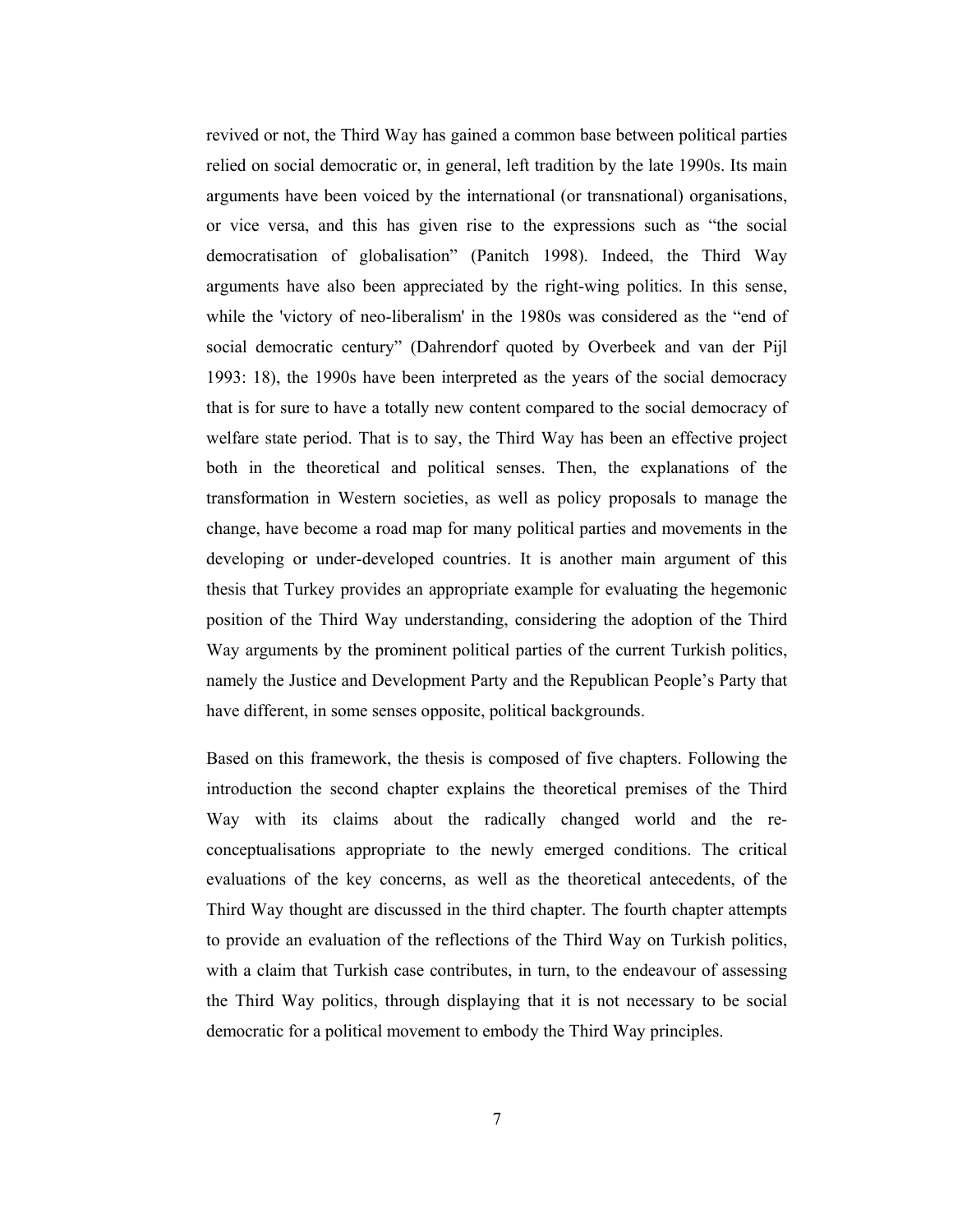## **CHAPTER II**

## THE THIRD WAY THEORY

Although there are various theorists who have contributed to the debate, as Grayson (1998: 9) points out "none of them are as closely associated with the Third Way as Anthony Giddens". Thus, it can be well said that the main texts in which the theory and principles of the Third Way have been outlined are "Third" Way: The Renewal of Social Democracy" (1998) and "Third Way and its Critics" (2000) by Anthony Giddens, and two short pamphlets by Tony Blair and Tony Blair and Gerhard Schröder as well as other contributions to the debate.

It can be argued that the proposals of the Third Way project are mainly constructed upon the specific perception of "radically changed world". In this sense, the theoretical premises underlying the Third Way thought can be found in this specific perception of the change that is outlined in the earlier texts written by Giddens, such as "Beyond Left and Right" (1994). In essence, the very core of the Third Way and its insistence on presenting itself as totally new is directly related with the arguments on the new characteristics of the "radically changed world". The so-called 'great transformation' that the modern societies are supposed to be going under is thought to have generated such new circumstances that the old arguments of both Right and Left have become invalid. As Blair and Schröder ([1999] 2003: 112) denote, "new conditions and new realities call for a reevaluation of old ideas and the development of new concepts". Similar to that, according to Giddens, while undermining the old political and philosophical positions the 'radically new world order' also creates the opportunity of, as well as the necessity for, a new understanding of *radical politics*. In this sense, the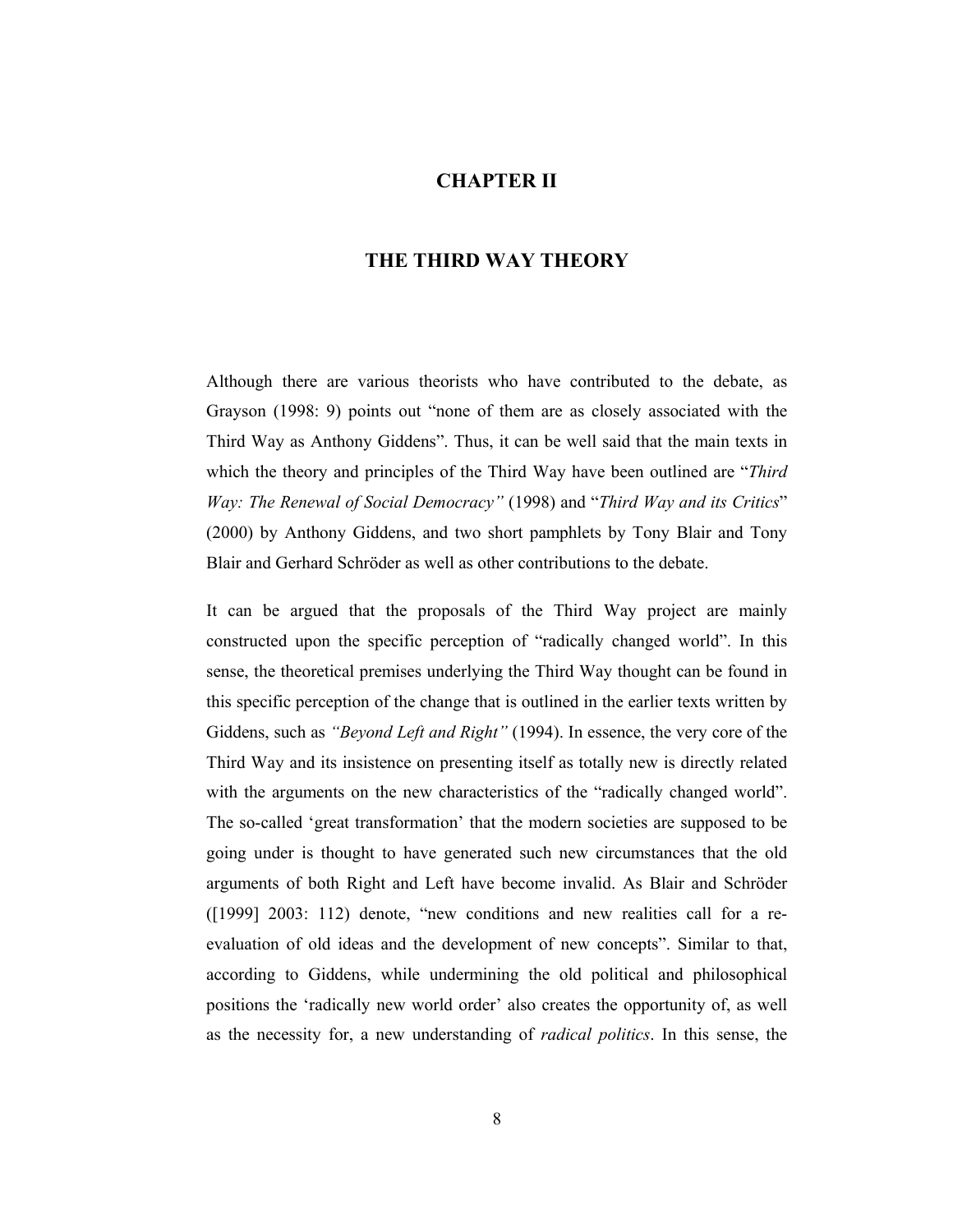proposed features of the radical politics can be considered as the origin of the Third Way proposals.

In this chapter, the Third Way theory will be elaborated in the following sequence: the features and dynamics of the change, the components of the radical politics and the Third Way principles.

#### 2.1. The World Radically Changed: Theoretical Premises of the Third Way

In the Third Way theory, the main dynamics that have brought about "new conditions and new realities" are considered as the intensification of globalisation, the emergence of a post-traditional order and the expansion of social reflexivity<sup>3</sup>. All of them are closely related to each other and counted as the underlying dynamics of the "manufactured uncertainty" that shapes our lives in today's world (Giddens 1994a: 22).

Globalisation takes a priority over other dynamics which are mainly considered as the consequences of globalisation. Giddens (1995: 4) holds that the term goes beyond indicating an economic dynamic or a new world system at global level and is directly related to the every day life experiences of individuals. In other words, this phenomenon signifies a profound change in social, cultural and political domains, rather than being just an economic trend (Giddens 1998a: 119; 2000b: 49). Due to the development of global communication and mass transportation, the individual activities have become more open to the effects of events taking in any place on the world (Giddens 1994a: 22). Thus, Giddens tends

<sup>&</sup>lt;sup>3</sup> Blair ([1998] 2003: 32) counts the growth of global markets and global culture, advances in technology and rise of new industries based on skill and information, changing role of women and radically changed nature of politics as the main features of the transformations in today's world. While some (Froud et al. 1999: 157) suggest that there exist differences between Giddens' and Blair's vision of transformation, some others (Newman and de Zoysa 2001: 99) argue against by considering those two accounts as in coincidence.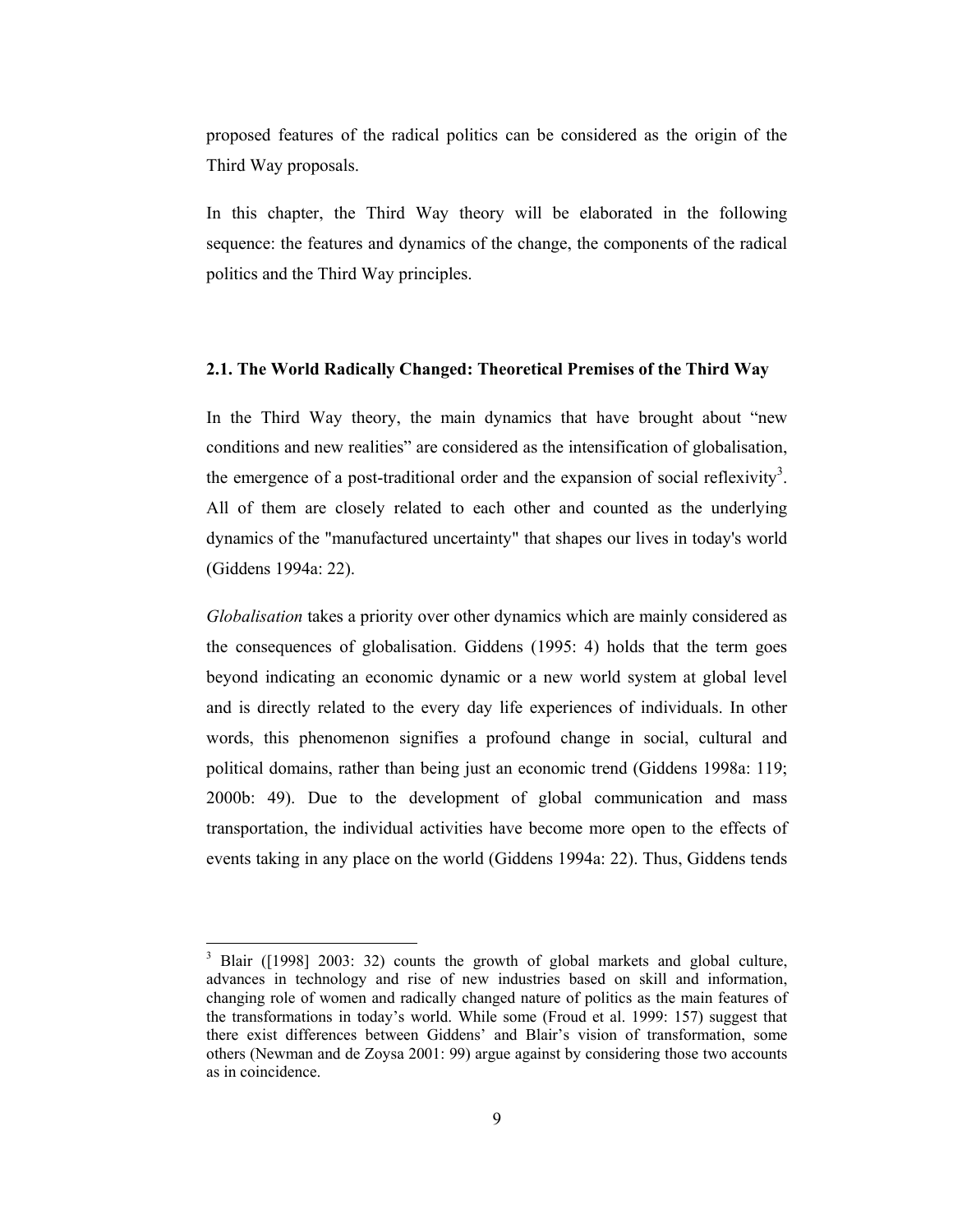to relate globalisation with the "transformations of space and time"<sup>4</sup> (ibid)<sup>5</sup>. The other feature which is partly result of globalisation and active social movements is the emergence of *post-traditional order* which denotes the change in the status of traditions (Giddens 1994a: 23). Traditions cannot be free from questioning and debating; they have to be something that is "decided about". That is to say, Giddens asserts that the traditions can only be defended by some justifications that entail a status opening to debate. This point is closely related with the issue of gender and the relationships within the family. Thus, the concept does not refer to the dissolution of the traditions or traditional social units, but to the disappearance of their "taken-for-granted" status. Later on, the idea is developed under the Third Way proposals in detail as an issue of the necessity of the democratisation of the social units, especially the family.

Giddens takes attention to the fact that there is a danger in insisting on the traditional forms of traditions rather than being aware of the need for dialogue upon their content in the sense of the rise of fundamentalism.

<sup>&</sup>lt;sup>4</sup> It is noteworthy that Harvey, too, associates globalisation with the current changes in the perceptions of the time and space as his term "time-space compression" denotes. However, for Harvey, time-space compression, in essence, refers to the new stage of capitalist dynamic of "annihilation of space by time" which is the internal incentive of capital accumulation based on the acceleration of capital turnover time and thus, profit maximisation (ibid: 327). Such changes in perceiving time and space also indicate the shifts in cultural and political concerns which embodied in "post-modernism" as the cultural form of post-Fordist flexible accumulation in today's transformation process. In this sense, for Harvey, globalisation is related with the "transformations of space and time" promoted by the new communications and transportation technologies, just as for Giddens, but Harvey considers the process through the capital accumulation process and capital movements that increasingly becomes sensitive to the local differences. Based on this account, Harvey draws attention to the "paradox" that as the space is annihilated by time, the importance of differences among the spaces increases and the power of capital to re-shape these localities in line with more profitable features enlarges owing to the competition among the localities to attract capital (ibid: 330; 362). On the contrary, Giddens' account locates globalisation into, in a sense, neutral place and concentrates on the increased interdependency among different parts of the world.

 $\frac{1}{2}$ . The underlying features of globalisation are diversified in the later works. Besides the "world-wide communications revolution", Giddens counts the rise of "new knowledge economy" based on the expansion of financial markets and the fall of Soviet communism referring a "post-1989 world order" (2000b: 1-2).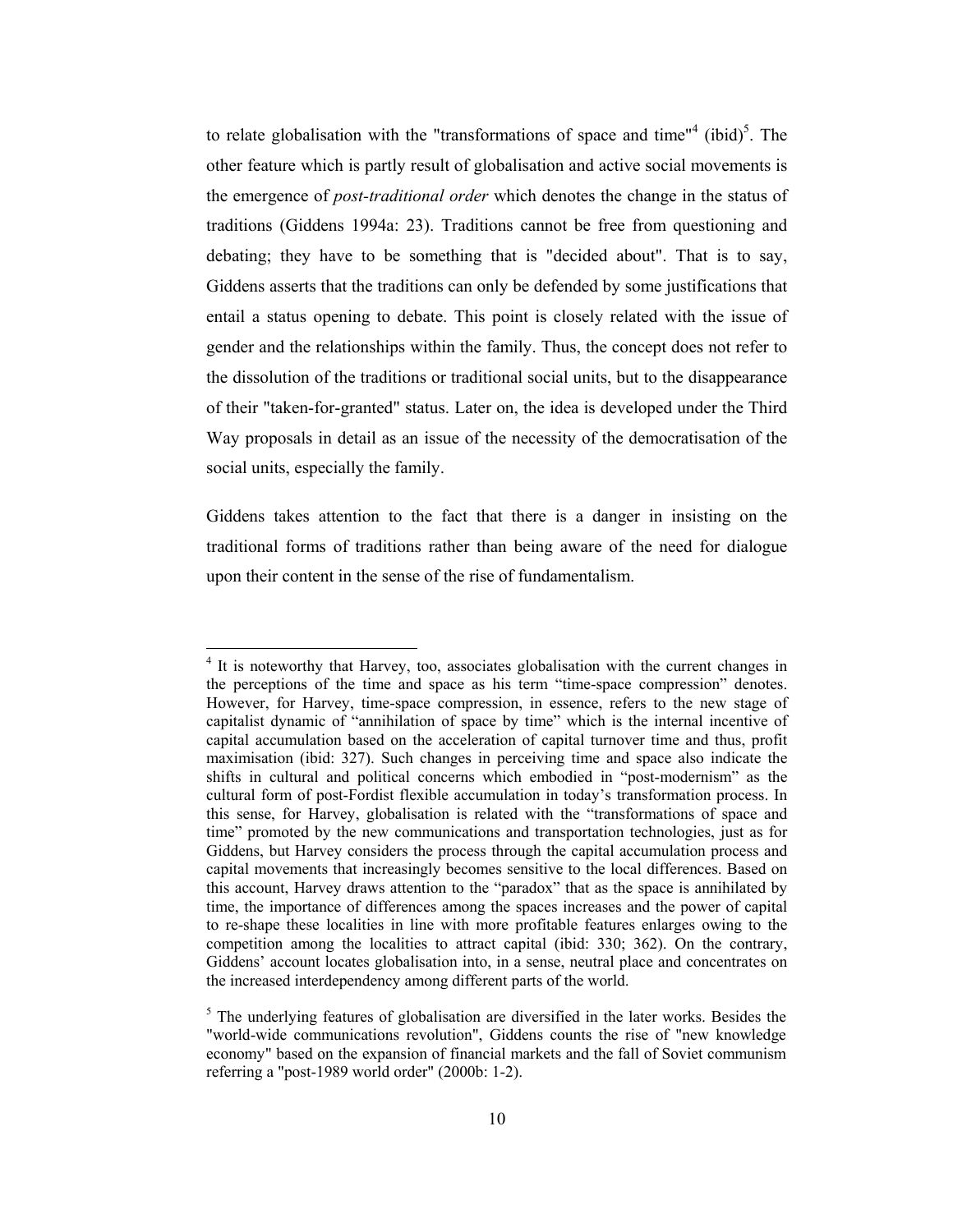What is fundamentalism? It is, I shall argue, nothing other than tradition defended in the traditional way --but where that mode of defence has become widely called into question. The point about traditions is that you do not really have to justify them: they contain their own truth, a ritual truth, asserted as correct by the believer. In a globally cosmopolitan order, however, such a defence becomes dangerous, because essentially it is a refusal of dialogue (Giddens 1994a: 23).

It can be said that the last feature of the transformed world, the expansion of social reflexivity is, in a sense, a counter dynamic of the fundamentalism. The concept refers to the expansion of the autonomy that the individuals have while taking decisions in their lives. Considering with the post-traditional order, expansion of social reflexivity also denotes an increase in subjects and areas that individuals take decisions on. The more reflexive society composed of reflexive individuals entails the transformation of old ways of organising social life in various aspects. For instance, Giddens draws a parallelism between the post-Fordist flexible type of production and rise of reflexivity in the society in the sense that the new organisation of work makes a bottom-up decision making possible. Thus, post-Fordism brings a greater autonomy and flexibility to the labour which has become possible through the high social reflexivity. Similarly, the social reflexivity undermines old type of bureaucratic organisations (Giddens 1994a: 25). In this respect, the expansion of social solidarity entails an obligatory change in the relationship between state and its citizens in the sense that "the states can no longer so readily treat their citizens as 'subjects'" (Giddens 1994a: 25).

All those features, from Giddens' point of view, initiate a "dislocation between knowledge and control" which creates a tension for Enlightenment idea of controlling the reality through the knowledge of human being. Today's world signifies a different reality than what has been supposed by the Enlightenment tradition, although the human knowledge has really continuously enlarged just as Enlightenment thinkers have desired:

> The world in which we live today is not one subject to tight human control --the stuff of the ambitions of the Left and, one could say, the nightmares of the Right. Almost to the contrary, it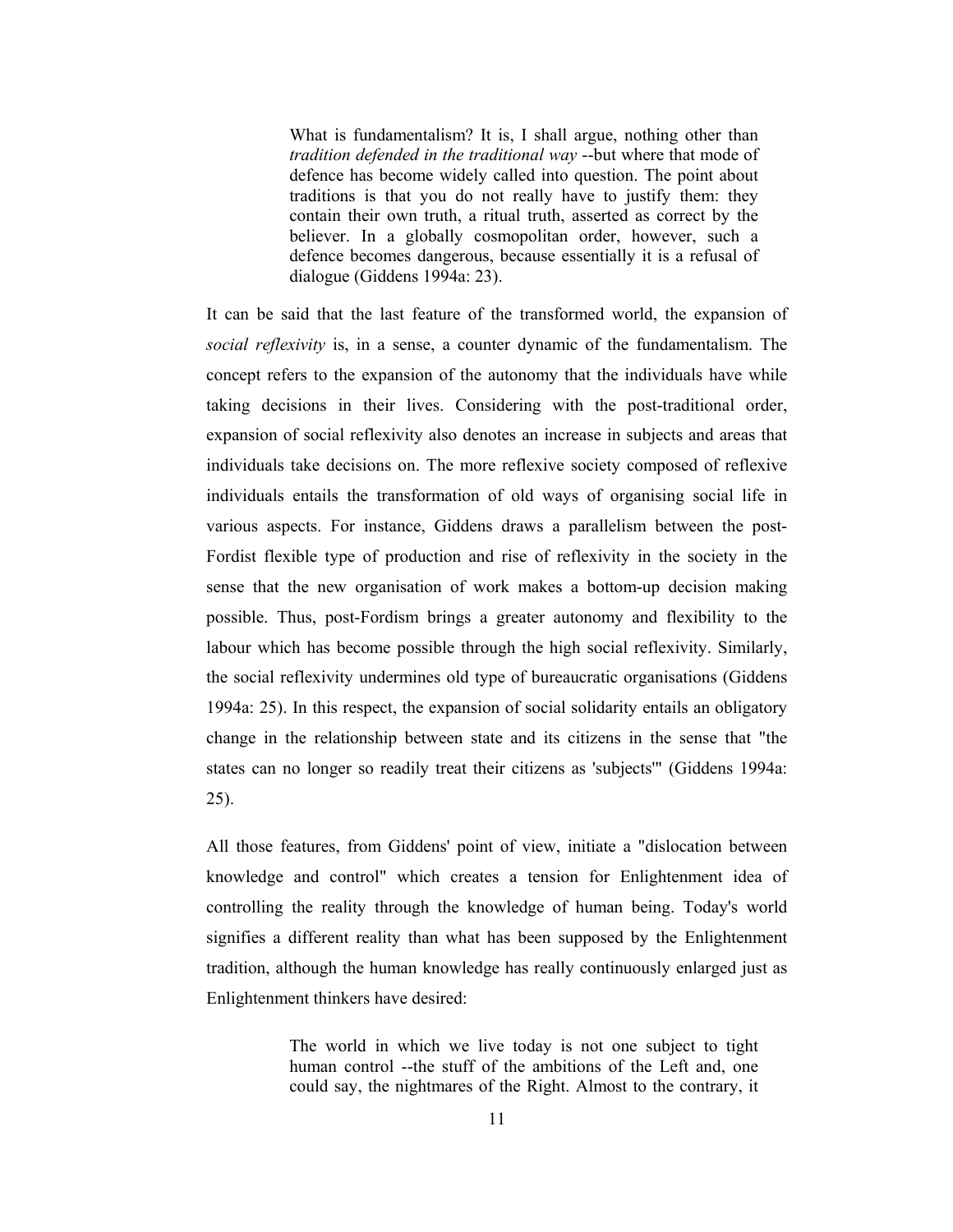is one of dislocation and uncertainty, a 'run-away world'. And, disturbingly, what was supposed to create greater and greater certainty -- the advance of human knowledge and intervention-- is actually deeply involved with this unpredictability (Giddens  $1994a: 21$ ).

Therefore, as far as the knowledge of human being increases and the control over nature and society enlarges, what is obtained is not the certainty but unpredictability. Giddens gives the example of global warming which denotes a new risk for human life while at the same time its existence is questionable (Giddens 1994a: 21). This is what Giddens calls as "manufactured uncertainty" and manufactured risk, different from external risks which are calculable, as a direct result of human actions and expanding knowledge<sup>6</sup>.

> Manufactured risk is a result of human intervention into nature and into the conditions of social life. The uncertainties (and opportunities) it creates are largely new. They cannot be dealt with by age-old remedies; but neither do they respond to the Enlightenment prescription: more knowledge, more control (Giddens 1994a: 22).

Hence, in a globalising world, any attempt to develop control on such an unpredictable life as old type of politics tries to do is not realistic. Rather than such a useless effort for supervision of the new conditions of a run-away world, people should benefit from the expansion of their autonomy (Giddens 1995: 5).

Since the new "run-away world" makes the old remedies invalid and since it brings new opportunities besides the risks, today we can and should talk about a new understanding of politics. This idea is the core of the critique of traditional

<sup>&</sup>lt;sup>6</sup> That is what Ulrich Beck calls as "risk society" underlying idea of his book with the same title published in 1995. It should be highlighted that Beck and Giddens have simultaneously developed the theoretical claims on "risk" as well as the term such as external risk, manufactured uncertainty, reflexive modernity etc. Both define the (manufactured) risk society in terms of "end of nature" that refers to expanding human intervention to nature and "end of tradition" that signifies the taken-for-granted essence of traditional certainties and that entails more decisions and choices to have (Beck 1998a: 10; Giddens 1998b: 26). The similarity between the theses of Beck and Giddens is also evident in their policy proposals based on some parallel presumptions about the nature of radical changes, although there also exist noteworthy differences.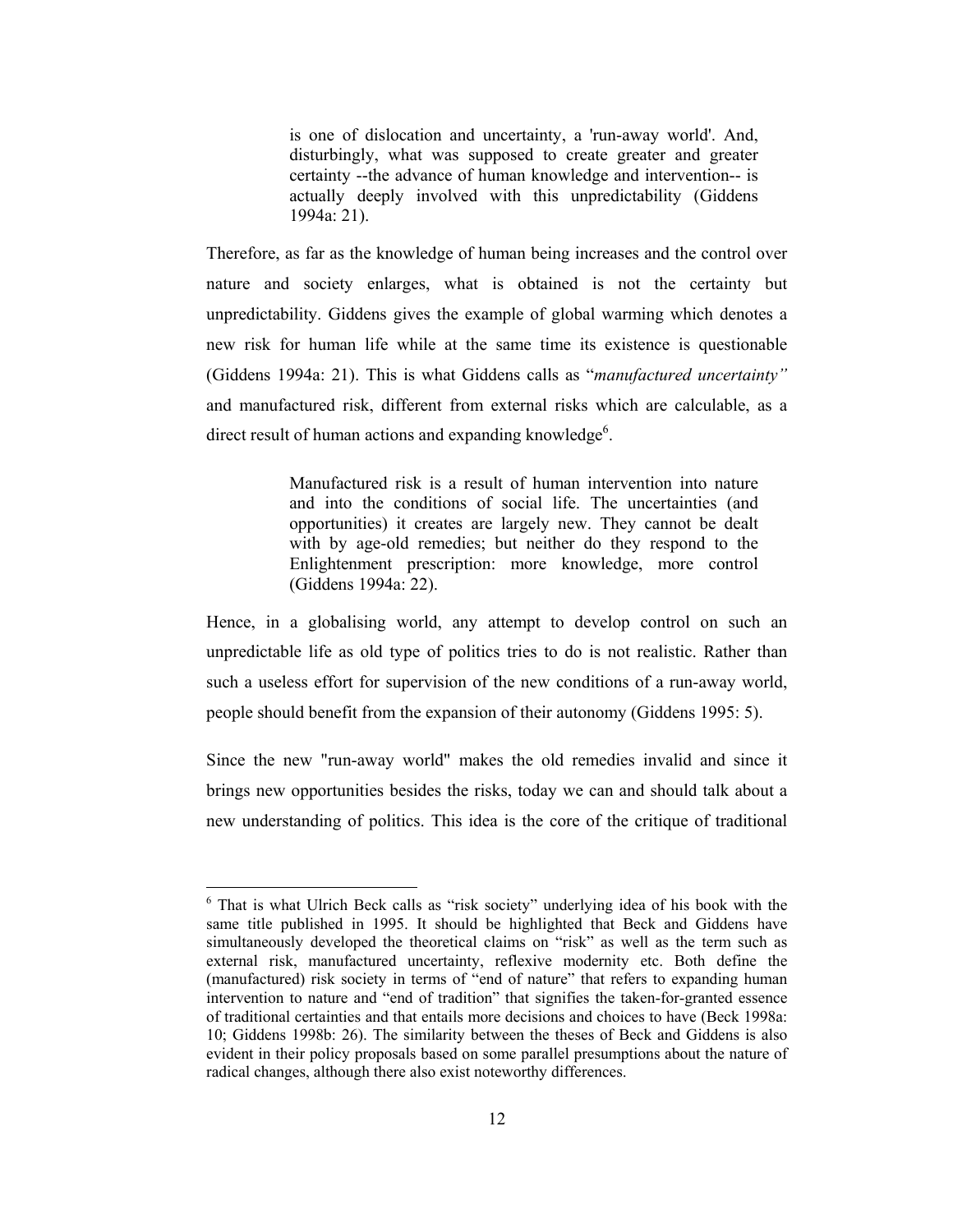political lines as well as the features of the new radical politics that constitutes the essence of Third Way principles.

#### 2.2. Neither New Right Nor Old Left: An Outline for Radical Politics

The Third Way theory constitutes itself upon the arguments that both the "old" social democracy" of welfare state period and the New Right philosophy underlining the neo-liberal policies have become invalid in today's world. The radically changed world of 1990s necessitates a new understanding of politics which is claimed to be produced by the Third Way view.

#### 2.2.1. The Contradictions of New Right

The Third Way's critique of neo-liberal model of state and market relationship is constructed upon the New Right argument that the market should be free from the any intervention of the state in order to function in its "natural harmony" and generate its benefits. The Third Way criticises such an idea by denoting that "the markets are not self-regulating" (Giddens 2000a: 36). On the other hand, for the Third Way the market mechanism has no better alternative given its productivity and dynamism owing to the competitiveness and entrepreneurial energy. As Giddens argues:

> A successful market economy generates far greater prosperity than any rival system. In effect, there is no rival system in place any longer, save in the residues of post-communist economies. (...) Combined with entrepreneurial energy, a market economy is vastly more dynamic than any other type of economic system (Giddens 2000a: 35-36).

> Fukuyama's *End of the History and the Last Man* was essentially correct. At least for the present time, no one can see any effective alternatives to the combination of a market economy and a democratic political system --even though each of these has great deficiencies and limitations (Giddens 2000b: 11).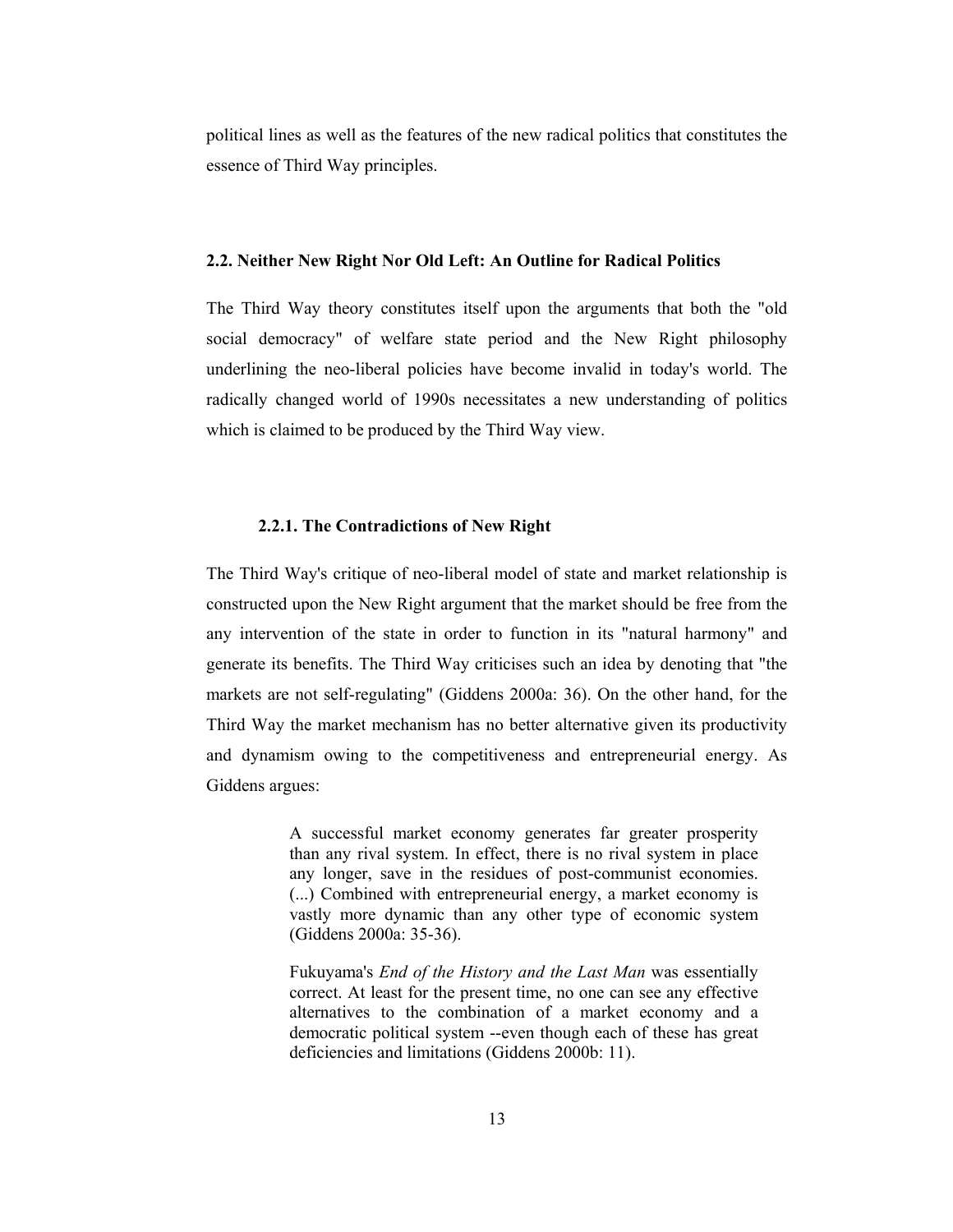Moreover, the market enables the consumers to make free choices which results in a continuous re-shaping of the market in favour of the consumers' needs and tendencies. Such a reciprocal interaction between the consumers and the producers within the market gives rise to another point of superiority of the market mechanism over other systems: "the liberating potential of markets" (Giddens 2000a: 35).

Yet, the markets also produce some problems that cannot be resolved by market itself. According to Giddens, the social miseries, such as unemployment, or the need of strengthening human and social capital that markets cannot provide are the main problems whose solutions go beyond the capabilities of the market mechanism. Furthermore, given the tendency towards monopolisation among the market forces, competitiveness should be promoted through non-market mechanisms in order for enabling market to realise its potentials. In other words, both for managing the failures of and also for fulfilling the requirements of the market mechanism there is a need for a "collaborative intervention"<sup>7</sup> (Giddens  $2000a: 37$ ).

As far as the neo-liberal paradigm ignores such a necessity for the regulation of the market, the Third Way argues, it falls into a "market fundamentalism". Moreover, neo-liberalism suffers from a basic contradiction. It is extremely devoted to the market mechanism and this undermines the social units, i.e. families and communities, which are the necessary social bases for market. Neoliberal political line constructs itself upon the protection of traditional structures in rhetoric while in practice it gives rise to the dissolution of those traditional social units. This is why Giddens asserts that the idea free market is self-contradictory:

> Devotion to the free market on the one hand, and to the traditional family and nation on the other, is self-contradictory. Individualism and choice are supposed to stop abruptly at the boundaries of the family and national identity, where tradition must stand intact. But nothing is more dissolving of tradition than the 'permanent

 $\frac{7}{7}$  Considering the theory of the Third Way as a whole, such collaborative intervention must be referring to the dialogue and interaction among the actors of civil society, state and market.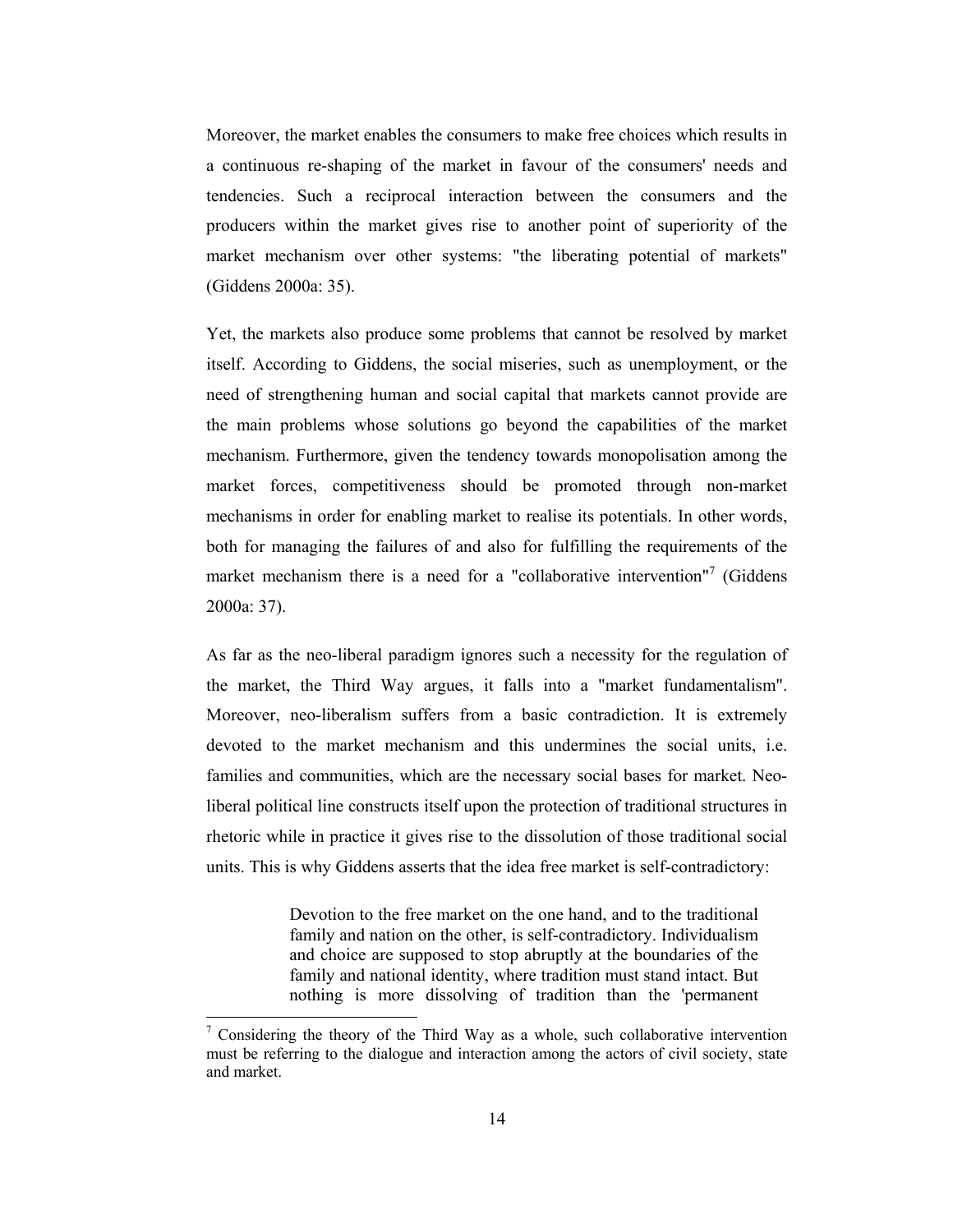revolution' of market forces. The dynamism of market societies undermines traditional structures of authority and fractures local communities: neoliberalism creates new risks and uncertainties which it asks citizens simply to ignore. Moreover, it neglects the social basis of markets themselves, which depend upon the very communal forms that market fundamentalism indifferently casts to the winds (Giddens 1998a: 15).

Accordingly, neo-liberalism, or what is understood as the 'Right' today (Giddens 1994a: 26), suffers from a fundamentalism (i.e. "defending traditions in the traditional way") in the sense of its devotion to the market as well as to the traditions which creates a *contradictory tension* between its rhetoric and practices. In other words, while neo-liberalism applies some traditional notions such as family, religion etc. to its rhetoric, those notions are undermined through the neoliberal policies shaped by the market fundamentalism:

> On the one hand neo-liberalism is hostile to tradition --and is indeed one of the main forces sweeping away tradition everywhere, as a result of the promotion of market forces and an aggressive individualism. On the other, it *depends upon* the persistence of tradition for its legitimacy and its attachment to conservatism -- in the areas of the nation, religion, gender and the family. (...) The wholesale expansion of a market society, however, is a prime force promoting those very disintegrative forces affecting family life which neo-liberalism, wearing its fundamentalist hat, diagnoses and so vigorously opposes. This is an unstable mix indeed (Gray, 1993) (Giddens 1994a: 26).

According to Blair, the awareness of such a tension that neo-liberalism has undermined the social cohesion gives rise, in a sense, the end of neo-liberalism beginning from the mid-1990s. It is noteworthy that what Blair counts as the failure of neo-liberalism composes the main targets in the formulation of the Third Way principles, in the case of Britain. He claims that:

> By the mid-Nineties, the wheel had turned again -not back to a statist social democratic model, but towards a realisation that the dogmatism of the neo-liberal Right had become a serious threat to national cohesion. Too many people were losing out; too many companies were under-performing; too many public services were failing through inattention; and too many communities were endangered by the rise of crime, unemployment and social exclusion (Blair [1998] 2003: 32).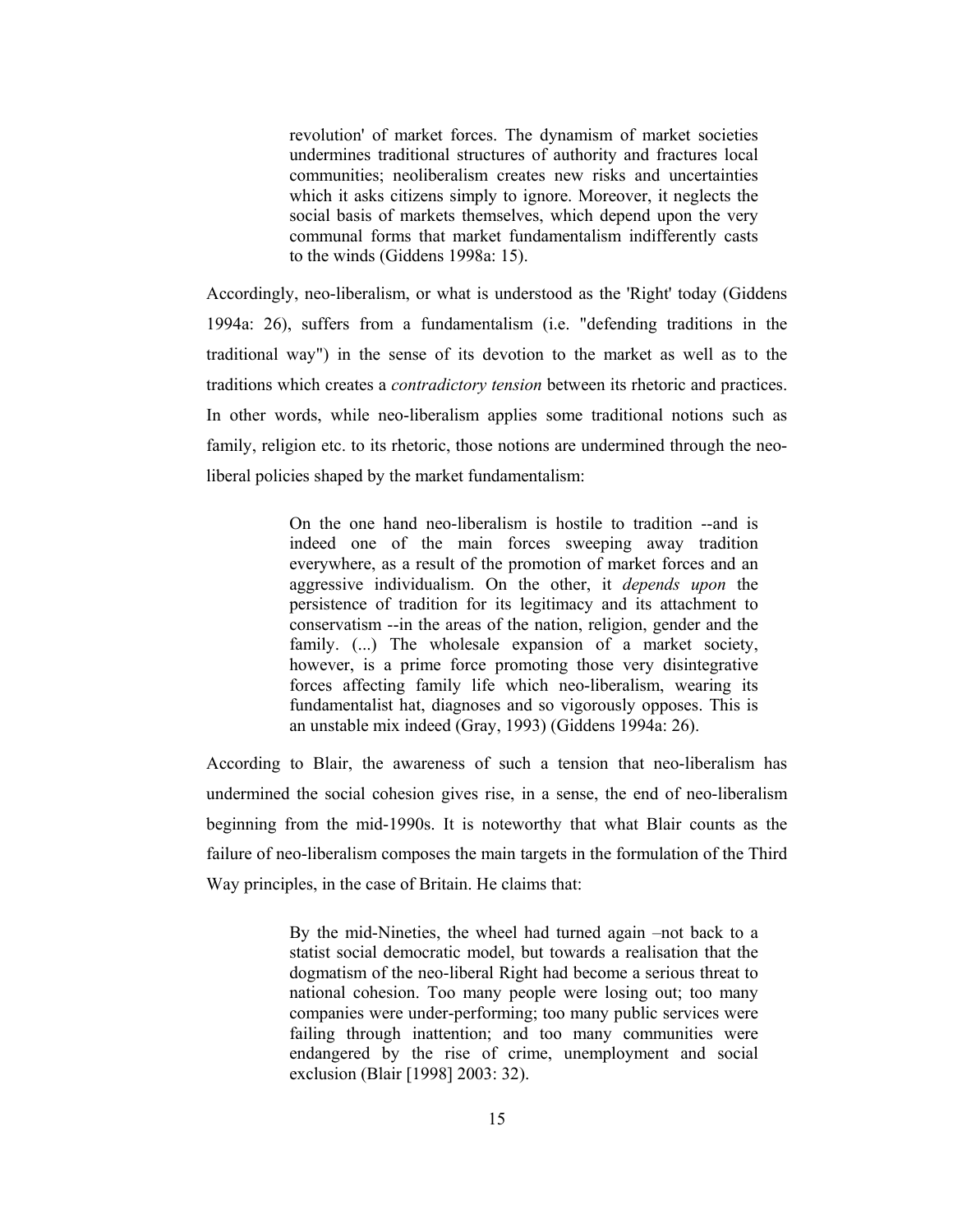While neo-liberalism fails due to its essential contradiction between its rhetoric and practice, the liberal democratic order based on capitalism suffers from the difficulties to adapt itself to the new circumstances, too. The environmental limits put constraints to the capitalist development and as a consequence of globalisation, the liberal democratic system at national base is hardly able to cope with the demands of the citizens. Moreover, expansion of social reflexivity designates the insufficiency of the participatory mechanisms of a liberal parliamentary system which is mainly based upon the voting behaviour in elections (Giddens 1994a: 27). Therefore, neither liberal democratic order nor neo-liberalism could respond to the need of deepening democracy or democratising of democracy that are counted among the targets of the Third Way.

#### 2.2.2. Obsolescence of Old Social Democracy

Third Way claims that the old social democratic line is equally far from responding the needs of modern societies where socialism has already bankrupted. The socialist model, according to Giddens, depended on "a cybernetic model of social life" that assumes the ability as well as desirability of a directive intelligence. This directive centre is occupied by the state. However, the idea underlying the socialist model that controlling whole system from one centre is totally outdated given the manufactured uncertainties and the expansion of social reflexivity (Giddens 1994a: 25). Beside that socialism also failed in its economic presumptions which ignore the market dynamism in the sense of wealth creation as well as the informative supremacy of the market that has been consolidated by the communications revolution in the 1970s (Giddens 1998a: 5).

Similarly, considering that the traditional social democratic view holds a hesitation to the market mechanism, not only it loses to benefit from the dynamism and productivity that competitive market mechanism generates but also it fails to grasp the conditions of the post-1989 world. In this sense, markets are both undeniable since "there is no known alternative to the market economy any longer" and also desirable given that "market competition generates gains that no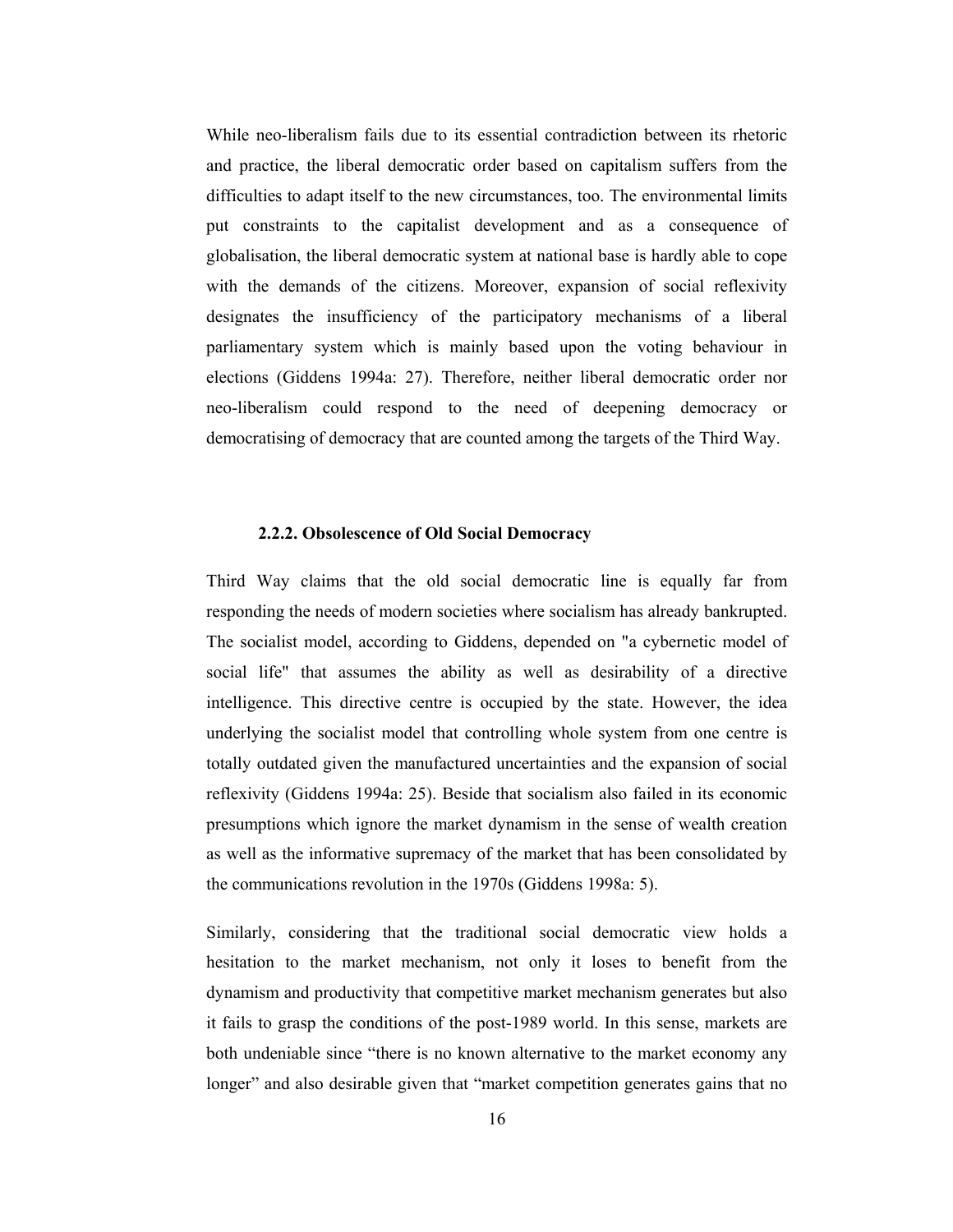other system ca match" (Giddens 2000a: 164). Thus, the social democracy has to leave its "old" hesitation to the markets and has to modernise itself. In this respect, the market-friendly approach to be obtained is a pre-requisite of modernising the social democracy. According to Giddens, unless the left gets comfortable with the market, it becomes archaic in today's conditions:

> (...) the left is defined by its concern with the dangers of market. whose excesses need constantly to be reined back by the state. Today, however, this idea has become archaic. The left has to get comfortable with markets, with the role of business in the creation of wealth, and the fact that private capital is essential for social investment (Giddens 2000a: 34).

Furthermore, the necessity for modernisation of social democracy is also rooted in the fact that traditional social democracy has been shaped within the Keynesian national economies and the social structure of welfare state period, both of which have lost their validity. According to Giddens, the characteristics of Keynesian welfare state period, which are the domestic economy strictly limited with the boundaries of the nation-state, the homogeneous labour market and dominance of mass production, a family structure formed by a sexist division of labour and an elitist, bureaucratic state exercising an expansive control over the society (1998a: 16) have already become outdated in today's world (2000a: 103-104). The new world necessitates new concepts and understandings that ensure the modernisation of social democratic view in order to make it revivified. The social democrats, Giddens argues, have to admit that the social welfare state of Keynesian period has created problems besides creating benefits for the society.

The criticism of welfare state model in the Third Way texts can be summarised as involving the anti-democratic practices, failing to be efficient, putting limitations over individual freedoms, creating a "dependency culture" and being based on an obsolete vision of social units and structures together with being inflexible to adapt today's world.

According to Giddens, a top-down mechanism of distributing benefits denotes the anti-democratic character of the welfare state (1998a: 112) besides creating a social division between the social groups who benefit from the state transfers and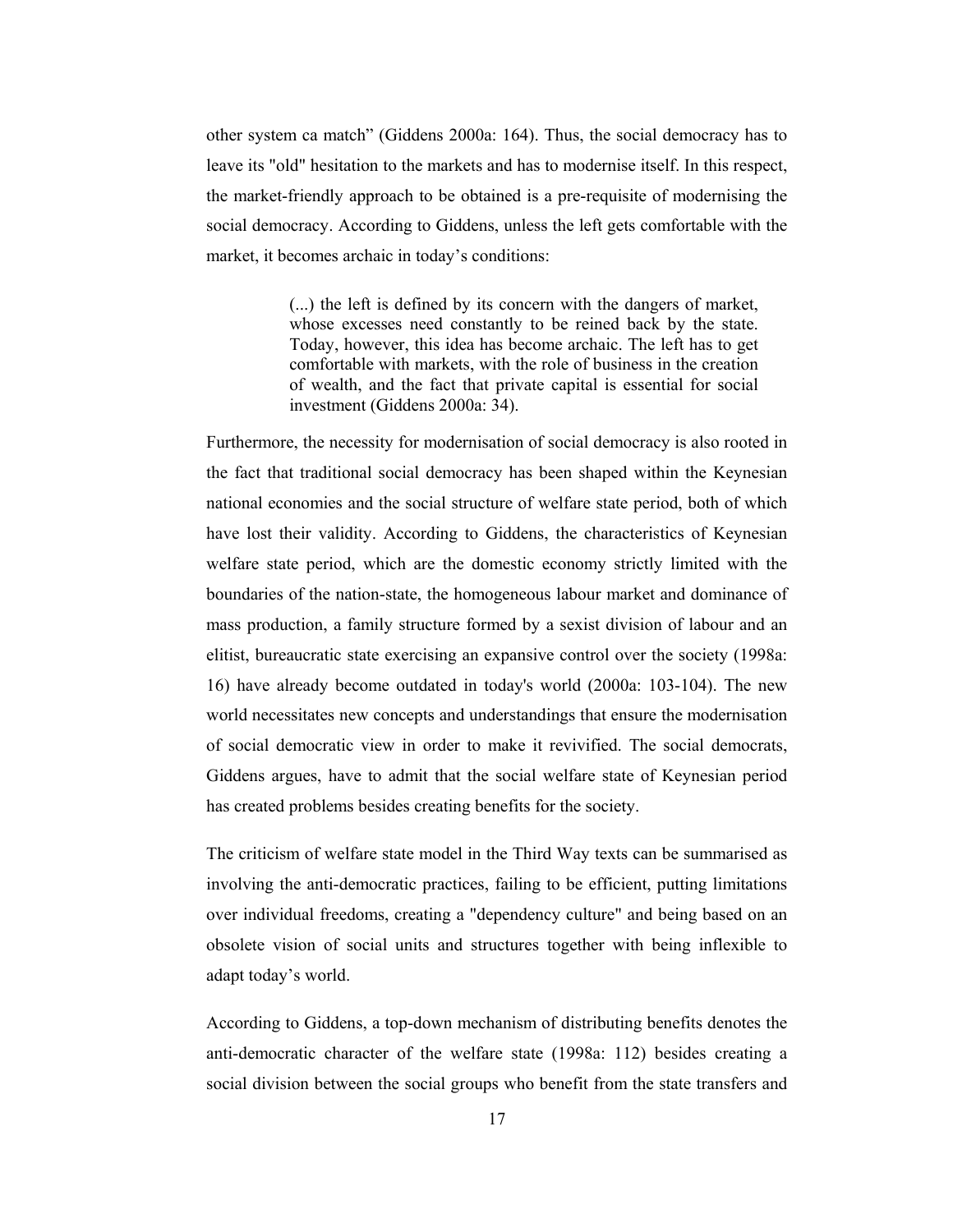those who do not (2000a: 104). The bureaucratic welfare state mechanisms generate elitist state officials alienated from the society. The same mechanisms of control over the society violate the individual freedoms while at the same time create a "dependency culture" within the society. In this respect, welfare state practices give rise to the moral hazard due to that people begin to expect social supports from the state and seek for permanence of such resource allocation rather than becoming active members of labour market or creating their own solutions to their problems (1998a: 115). Finally, the huge public debts owing to those welfare expenditures themselves destructed the ground of sustainability of those services. The result is not generating but undermining social solidarity (2000a: 103).

Similarly, Blair underlines that the welfare state policies achieved in the atmosphere of the post-Second World War period, are not able to fit with today's conditions, just like they could not in the late 1970s. In this respect, the policies of post-war era were achieved under the conditions of "secure jobs, large firms, low unemployment, relatively closed national economies and strong communities underpinned by stable families" (Blair [1998] 2003: 31). However, as the circumstances have changed, the social democratic position has become discordant. As he claims:

> (...) demand management and very high levels of state ownership and direction became increasingly ineffective at promoting growth and containing unemployment in a world of growing competition, external shocks and industrial and technological change. Social democracy proved too inflexible in response (Blair [1998] 2003:  $31$ ).

More importantly, the welfare state is evaluated as a "class compromise" the constituents of which have changed dramatically (Giddens 1994a: 35). Both of the changes in values that have altered the connection to the class identities (Giddens 1998a: 21) and also the technological innovations that have transformed the organisation of work formerly depended on manual labour (Giddens 2000b: 22) denote a radical break with the old style political belongings following the profound changes in social structure (Giddens 1998a: 20). The new social structure is now too individualised to be grasped on class terms. In other words,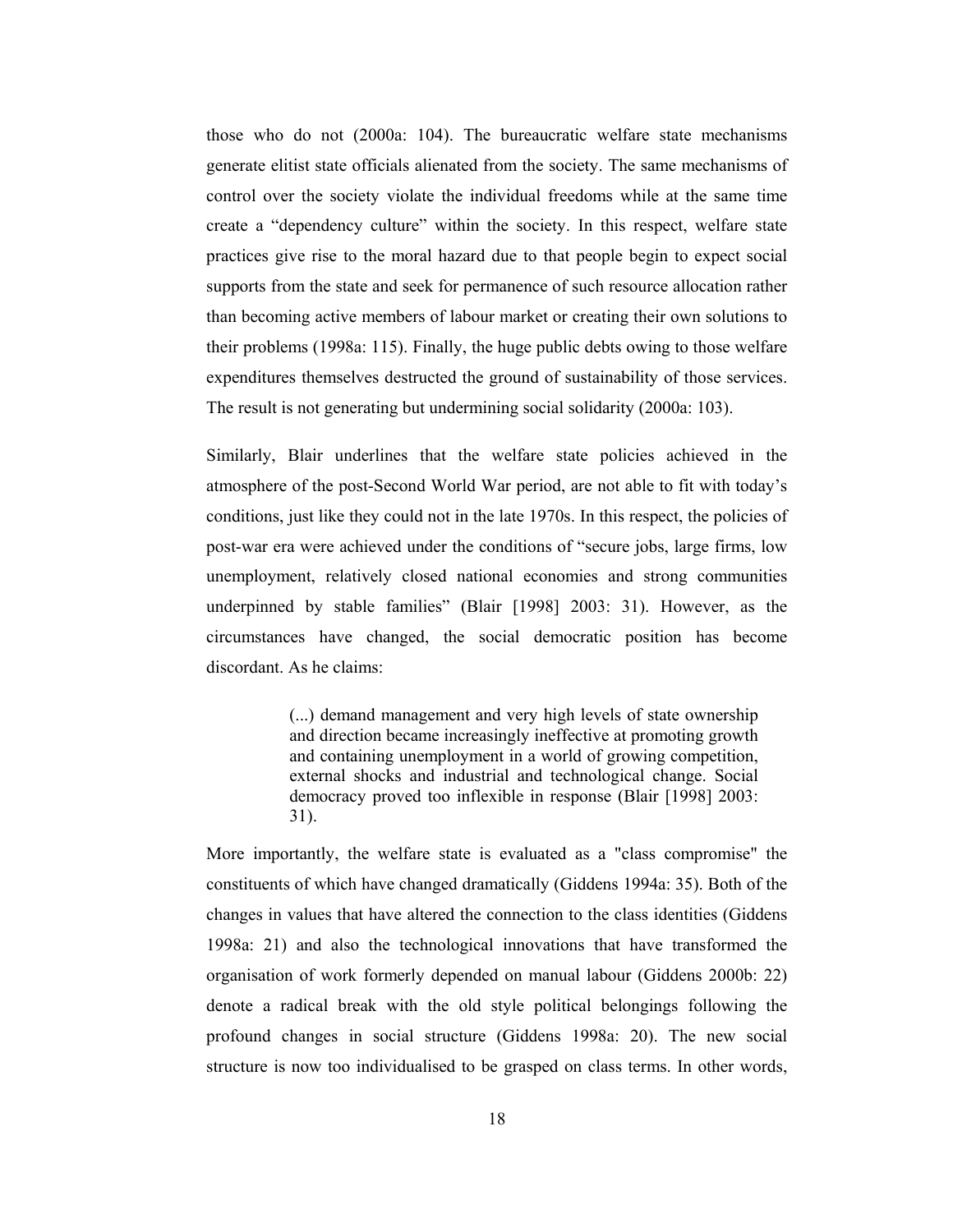according to Giddens (2000b: 22), "Marx thought that the working class would bury capitalism, but as it has turned out, capitalism has buried working class".

Therefore, in order for the renewal of social democracy, a new radical political programme has to abandon any class-based connections which no longer provide a stable voter support. Yet, on the other hand, while the old base of classcompromise is dissolved, there also emerge new possibilities to develop consensus at local, national and global levels (Giddens 1998a: 23). That is to say, the lost of class support, because the class identity itself has diminished, should be seen as an opportunity to build a new radical politics upon a larger social base.

#### 2.2.3. An Outline for Radical Politics

The criticism of traditional political lines or positions goes hand in hand with the underlying need of a new radical politics as a response to the radical changes that modern societies have been faced with. The features of the radical politics that Giddens proposes can be considered as the basis of the Third Way principles, although the term third way would be applied later on. Moreover, the principles of the Third Way would be expansively elaborated and justified through those features defining radical politics.

It can be asserted that the general framework of radical politics is shaped through the search for a new base for *social solidarity*. In this sense, since the neo-liberal policies have profoundly damaged the former basis of solidarity and since the welfare state practices in favour of it can not be maintained any more, the radical politics should create new bearers of social solidarity considering the new conditions of world. Here, again the social reflexivity gains a primary concern for the sake of repairing damaged solidarities:

> Neo-liberalism places great stress upon the importance of individualism, contrasting this to the discredited 'collectivism' of socialist theory. By 'individualism', however, neo-liberals understand the self-seeking, profit-maximising behaviour of the marketplace. This is a mistaken way, in my view, of interpreting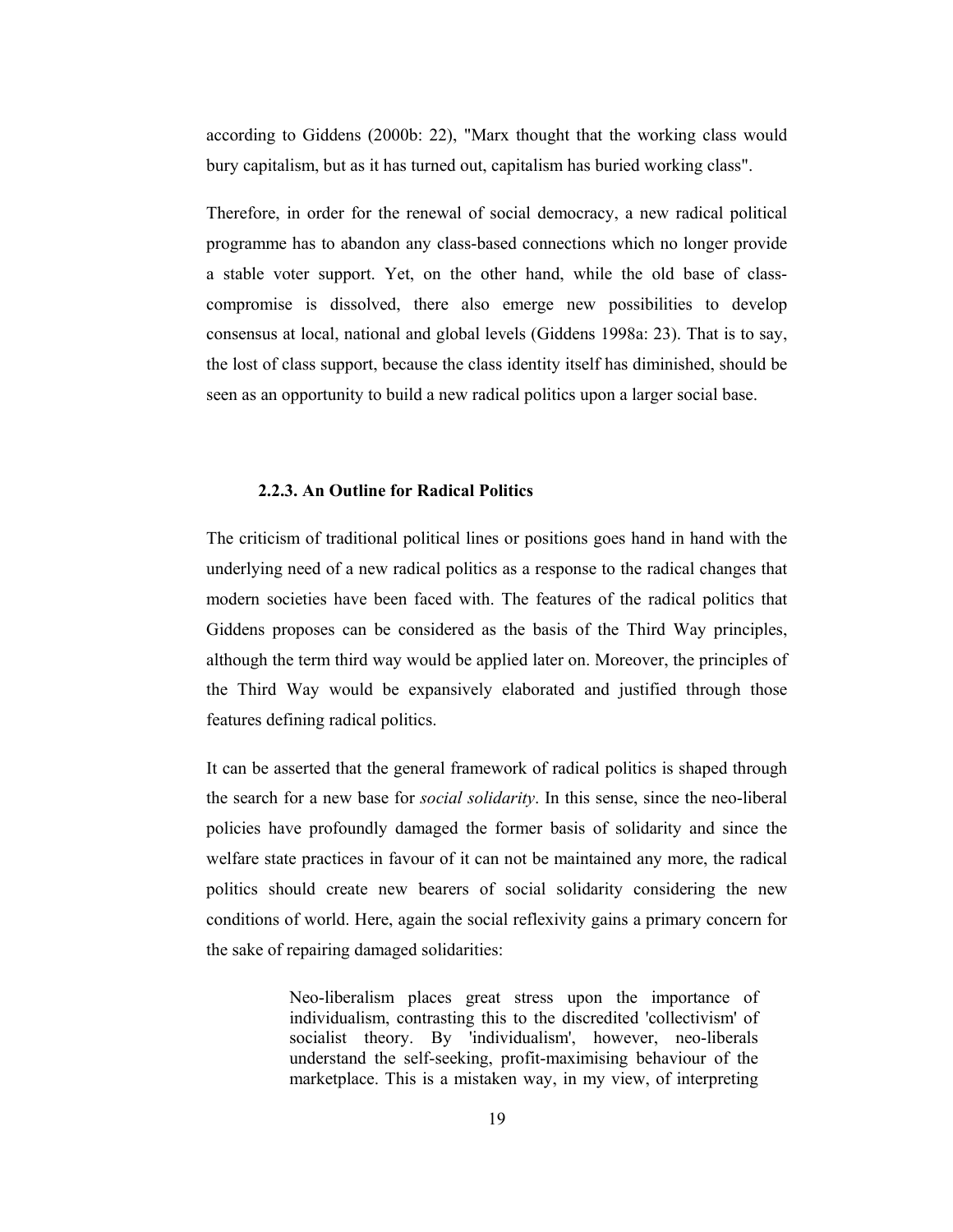what should more appropriately be conceived of as the expansion of social reflexivity (Giddens 1994a: 29).

Then, the concept of social reflexivity gains a new dimension in addition to referring the expansion of the issues about which individuals take decisions that brings more autonomy in their lives. An individual with high reflexivity is the one who is aware of the interdependency within the society as well as his/her autonomy. Indeed, for Giddens, social reflexivity can only be considered through such a reciprocal relationship between autonomy and interdependence which entails a consciousness of responsibilities of individuals, as well as of social units, besides their rights. This is the core idea of the radical politics, as well as the Third Way project, at issue of rising social solidarity.

> The issue of reconstructing social solidarities should therefore not be seen as one of protecting social cohesion around the edges of an egoistic marketplace. It should be understood as one of reconciling autonomy and interdependence in the various spheres of social life, including the economic domain (Giddens 1994a:  $29$ ).

Another essential term for social solidarity is the *active trust* that is a necessary element for cohesiveness within the society considering the demise of pre-given values in post-traditional life. It denotes an active construction of trust within the society and by-definition involves both individual autonomy and responsibility to others, thus provides an important source of social solidarity (Giddens 1994a: 30).

It is noteworthy that the Giddens' texts that outline the radical politics involve a much hesitated approach to the term "civil society" and prefer to focus on the individual, with a new definition of individual freedom, as autonomy together with responsibility, and on family with a stress over the democratic values that family life should embrace. In other words, Giddens attributes the role of generating social solidarity to the individual and family in the framework of radical politics whereas he emphasises the essential roles of community and civil society in the Third Way texts. Yet, the role of the community and civil society in the Third Way theory is very much parallel, if not the same, with the ones that he formerly attributes to the individual and family. In the Third Way texts, the stress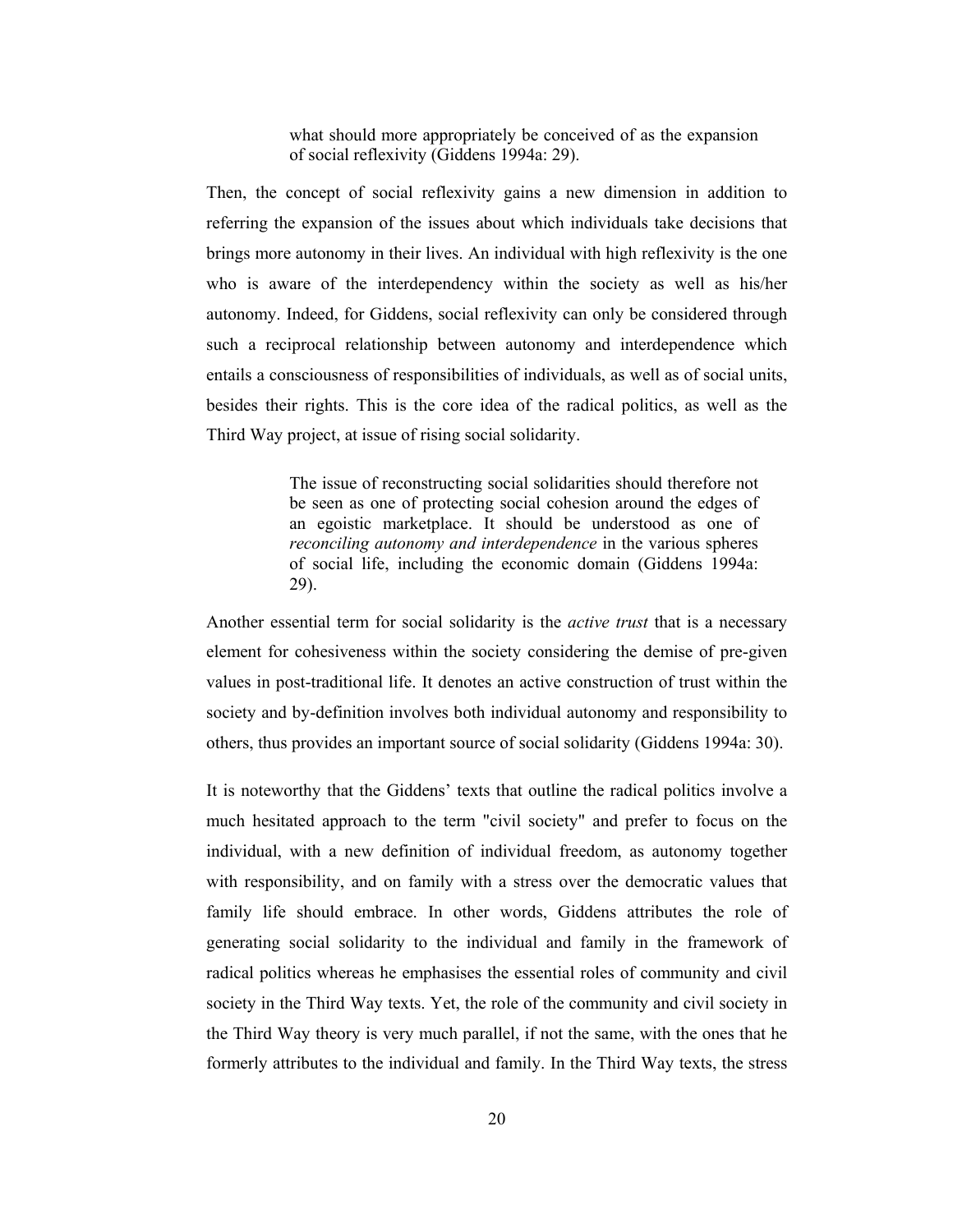on the individual in generating social solidarity is redefined through the "active" citizen", while the organisations within civil society, such as small groups, selfhelp groups and voluntary work, shares the chief role with the democratised family.

Another dimension of radical politics is what Giddens calls as life politics. It is a term internally related with the social reflexivity in the sense of concerning issues of self-actualisation within a post-traditional, globalising world through a high reflexivity (Giddens 1991: 214). Life politics is both involves and goes beyond the emancipatory politics which is defined as emancipating from the fixities of tradition and religion through attributing a driving force to one agency --class, national or ethnic group, women or any other subordinate group-- and aiming to eliminate exploitation, inequality or oppression (Giddens 1991: 211). Although the emancipatory demands have not lost their vitality, there exist new dynamics that entail the life politics (Giddens 1991: 226). As he defines:

> Life politics does not primarily concern the conditions which liberate us in order to make choices: it is a politics of choice. While emancipatory politics is a politics of life chances, life politics is a politics of lifestyle. Life politics is the politics of a reflexively mobilised order -- the system of late modernity-which, on an individual and collective level, has radically altered the existential parameters of social activity. It is a politics of selfactualisation in a reflexively ordered environment, where that reflexivity links self and body to systems of global scope (Giddens 1991: 214).

"The system of late modernity" refers to *globalisation of modernity*<sup>8</sup>, in Giddens' terminology (1995: 10). It is the form that modernity gains in globalisation age, rather than evolving to a *post*-modern order. In this respect, one of the criticisms Giddens (1991: 215-224) directed to the post-modernism can be seen in the definition of life politics, such that life politics is related with the ethical question of "how should we live in a post-traditional order?" which denotes the "call(ing)

<sup>&</sup>lt;sup>8</sup> Similarly, Beck (1998a: 20) applies the term "radicalised modernity" signifying a stage of modernity of which very foundations are being undermined by globalisation, individualisation and risk. For Beck, this denotes that "modernity gets *reflexive* that means concerned with its unintended consequences, risks and foundations".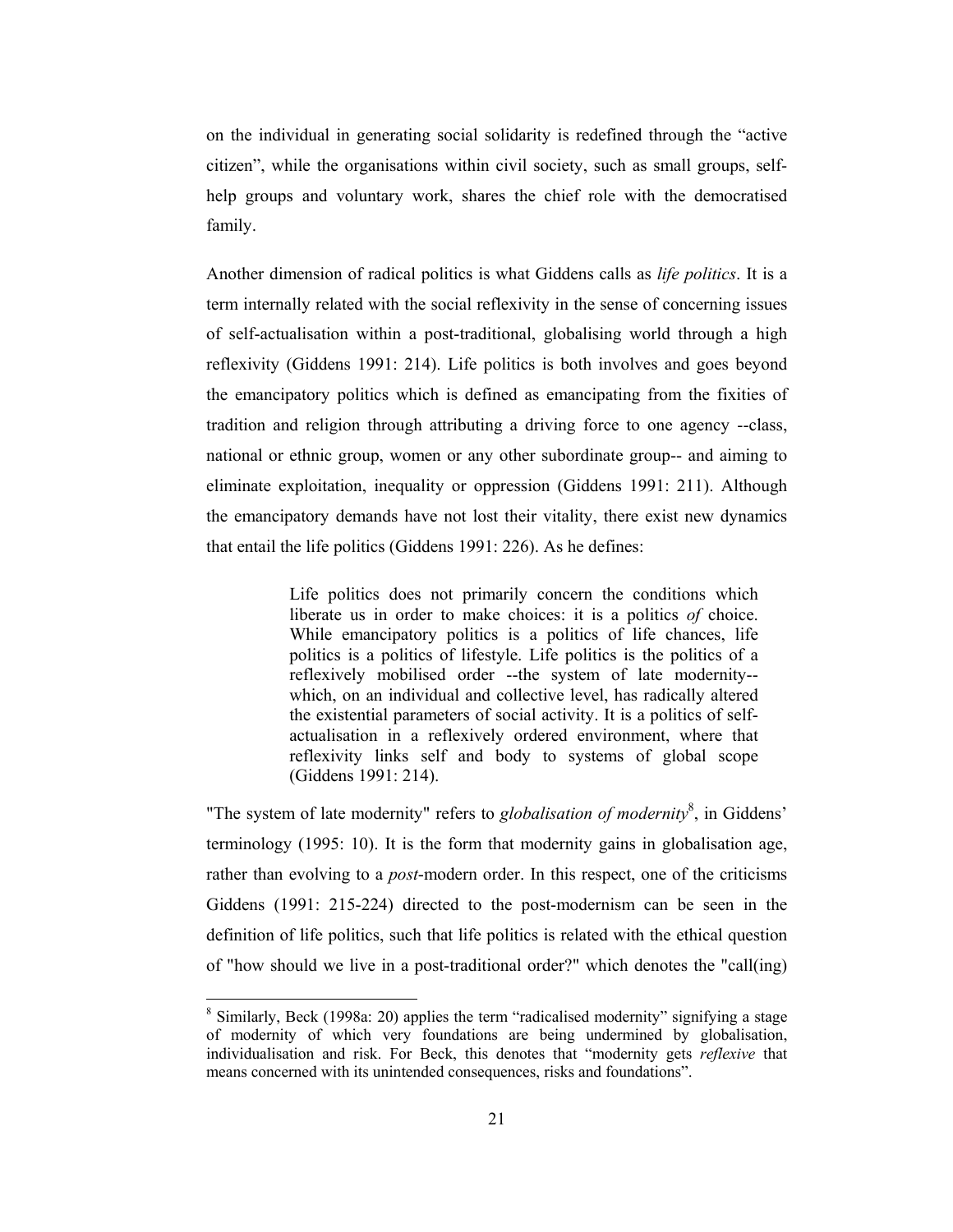for a re-moralising of social life". Accordingly, the need for re-moralisation, and the necessary debates upon the ways of realising it, signifies the invalidity of the post-modern claim that moral questions have lost their relevance in current world  $(1991:224).$ 

It should be noted that the features of life politics in Giddens' later works are much more associated with the possibilities that autonomy and flexibility generate, while in his earlier works he mentions a connotation of term as dealing with major problems that capitalist order gives birth. In this sense, in the Third Way texts Giddens depends his assumptions on the idea that changes in the modern life are to be reflected as "opportunities" in individual lives. Such gradual change in Giddens' account is also evident in his consideration of class-based character of capitalist societies:

> In late modernity, access to means of self-actualisation becomes itself one of the dominant focuses of class division and the distribution on inequalities more generally. Capitalism, one of the great driving forces in the expansion of modernity, is a class system which tends to generate major material inequalities --on a global scale as well as within the economically developed societies. The emancipatory struggles which have helped moderate the polarising effects of 'unfettered' capitalist markets are hence directly relevant to the pursuit of life-political endeavours (Giddens 1991: 228 - emphasis added).

Later on this emphasis on the class-based character of capitalism is replaced with the idea of "changing class structure" (1994a: 31) and then it is asserted that "class" becomes individualised" (1994b: 143) which underlies one of the core principles of the Third Way, that is, the end of class-based politics. In this sense, while he claims to have articulated some forms of the emancipatory politics, such as feminism and ecological movements, to the Third Way principles, he omits classbased politics from agenda. In this respect, the dissolution of the strict class positions, as well as class identity, is evaluated in relation with the more 'flexible' lives that do not realise class identity as fate. In coincidence with that, while keeping the idea that capitalist markets necessitate regulation, the "major material inequalities" that capitalism generates are considered as inescapable. That is to say, both one of the main features of the Third Way proposal for the modernising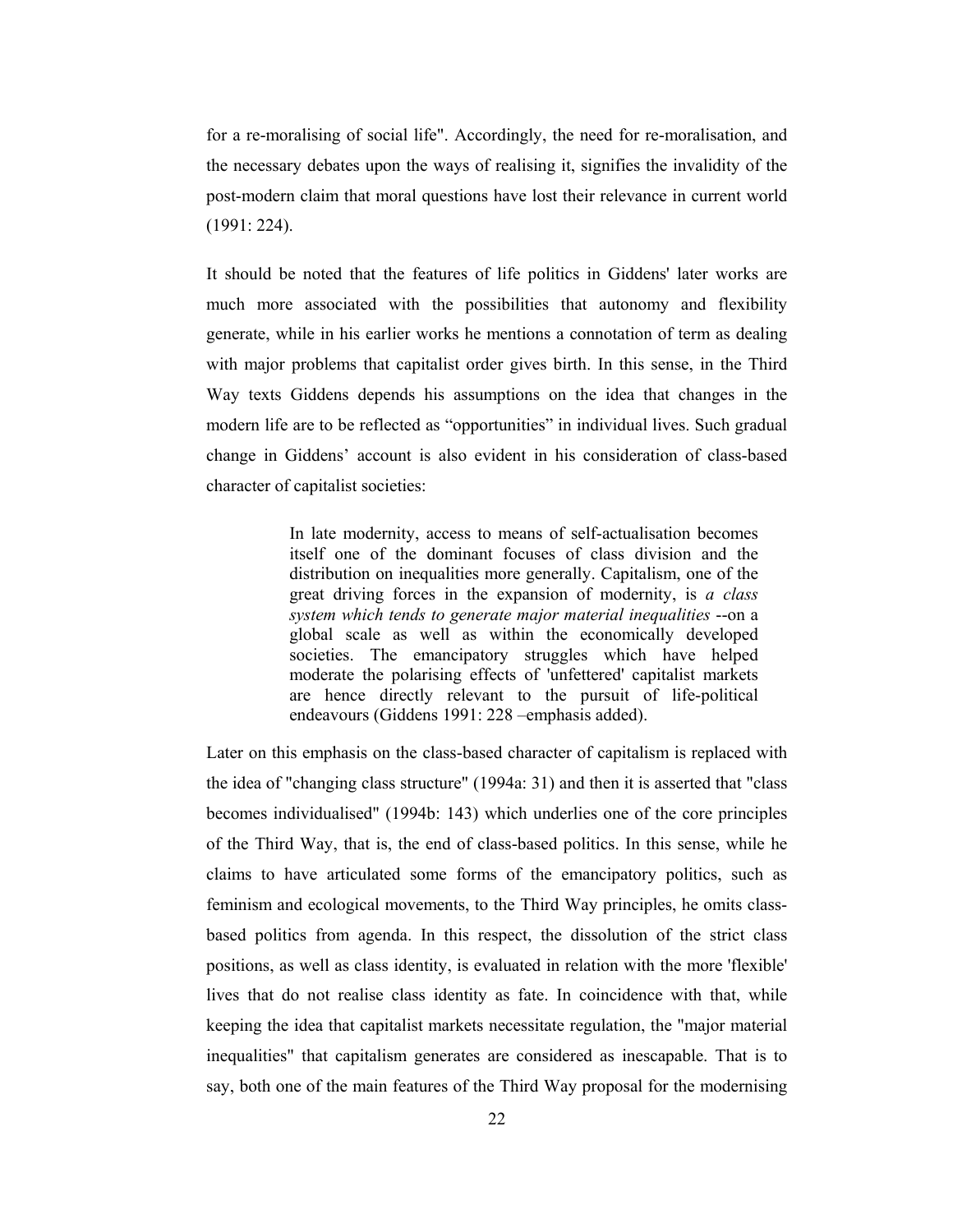the social democracy, that is, the invalidity of class-based politics and also one of the essential characteristics of the Third Way principles, that is, conceptualising the changed conditions as new opportunities for individuals can be followed back to Giddens' account of radical politics.

Furthermore, another core idea underlying the Third Way can be seen in the term "generative politics" as a feature of radical politics. It denotes, in a sense, the necessary response of the state to the high reflexivity in society.

> Generative politics exists in the space that links the state to reflexive mobilisation in the society at large. (...) Generative politics is a politics which seeks to allow individuals and groups to make things happen, rather than have things to happen them, in the context of overall social concerns and goals (Giddens 1994a:  $31-32$ ).

Thus, the state should be an active actor that generates the conditions for the individual actions, within the "discursive space" of which the state and other social agencies constitute a part. The state should ensure the conditions of active trust both in its relationship to citizens and also within the society in general. Decentralisation and devolving the authority to the local levels should be enlarged through which the autonomy of de-centralised units as well as the legitimacy of the centre is enhanced. Moreover, the state should also "encourage the development of ethical principles of action". This feature seems to have been associated with the aims of preventing crime as well as of creating a balance between rights and responsibilities. Those features of generative politics entail "the shifting character of the state" which is more comprehensively elaborated in the Third Way texts. Also, the central theme of the Third Way that declares the end of "old opposition between state and market" is pronounced here under the title of generative politics.

Giddens mentions that the expansion of reflexivity entails or provides the opportunity of *democratising of democracy* and in order to realise that the social agencies including the state should be evolved into the actors of a *dialogic democracy*, that is to say a more radical form of democracy: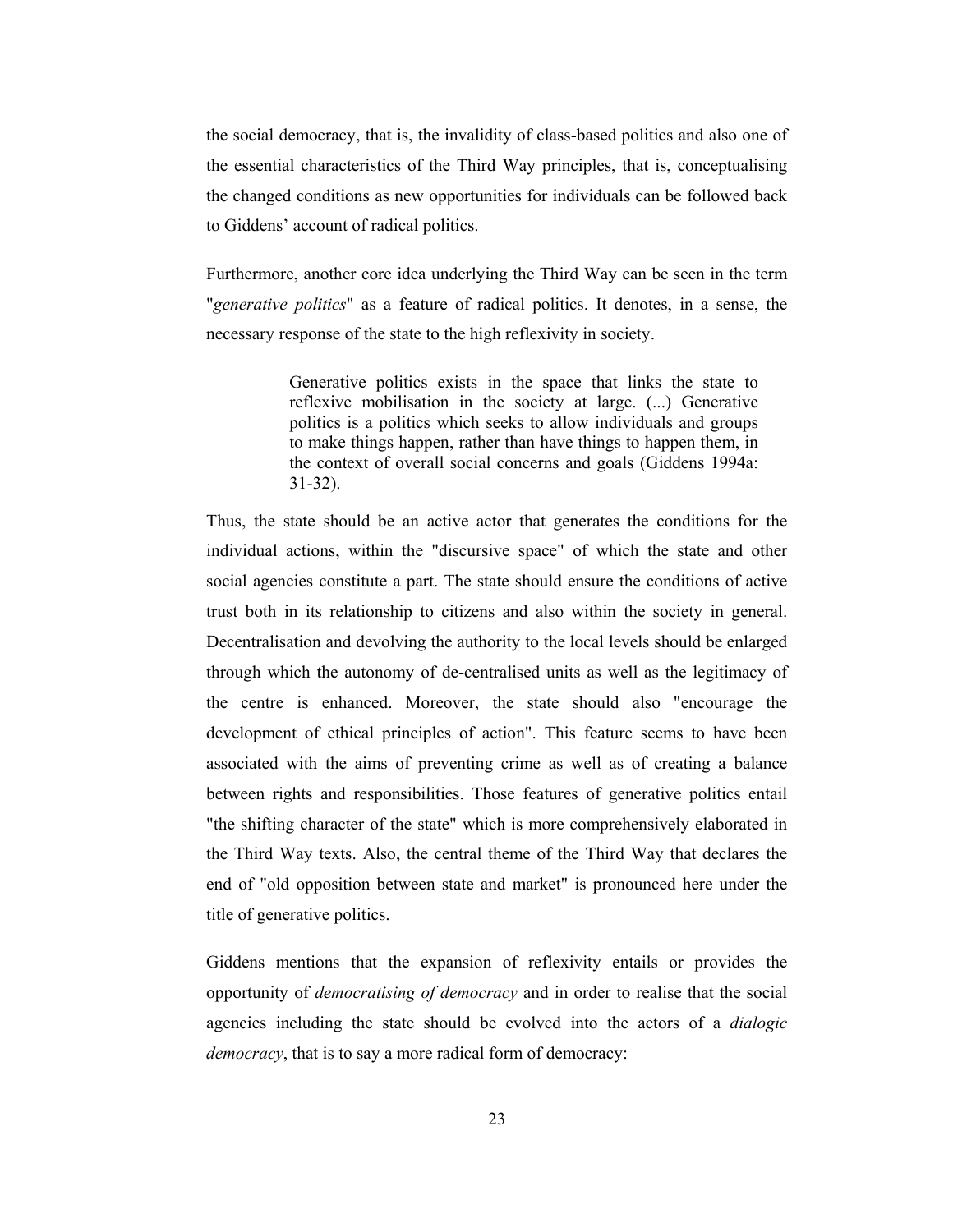Among the many forms and aspects of democracy debated in the literature today, two main dimensions of a democratic order can be distinguished. On the one hand, democracy is a vehicle for the representation of interests. On the other, it is a way of creating a public arena in which controversial issues -in principle- can be resolved, or at least handled, through dialogue rather than through pre-established forms of power (Giddens 1994a : 33).

Giddens takes notice that the second aspect of the democracy should be strengthened for a more appropriate order in today's reflexive societies. Considering that, the structure of the state needs to be changed into a more transparent, more efficient mechanism. The dialogic or discursive public sphere should be expanded through which the devolution of the state authority to the local units can ensure the more participatory methods of governing. Those participatory methods have to target a more direct relationship between the state and citizens who can experience democratic ways, such as referendum, local activities and public juries, directly<sup>9</sup>.

Given the critique of welfare state, Giddens asserts that the radical politics involves rethinking the welfare state. In other words, radical politics claims to suggest "reform of welfare" through replacing old prescriptions of welfare state with a "positive welfare". The term positive welfare is explained in connection with the balance between the autonomy and responsibility, contrary to the welfare state practices ignoring the social reflexivity (Giddens 1994a: 35).

<sup>&</sup>lt;sup>9</sup> The concept of dialogic democracy can be considered as a synonym of Habermas' *discursive democracy* which constitutes one branch within the debate of *deliberative democracy*. Drawing attention to the limits of liberal democratic system, Habermas and his followers maintain the necessity of *dialogue*, or a process of deliberation, within the public sphere and decision-making process (Benhabib 1999). Considering Giddens' criticism of fundamentalism for its rejection of "a model of truth linked to the dialogic engagement of ideas in a public space" (1994a: 23), it may also be said that Giddens' account is inspired by Habermas' notion of "communicative reason" (Anderson 1994: 42). Yet, it is also clear that there are vital differences between these two intimations. Contrary to the deliberative democrats, Giddens asserts dialogue as a means of "problem" solving", rather than an aim in itself. Furthermore, given the concern of Habermas that "markets cannot be democratised" (quoted by Newman and de Zoysa 2001: 124), Giddens locates in the opposite camp due to his confidence in the democratisation effect of markets.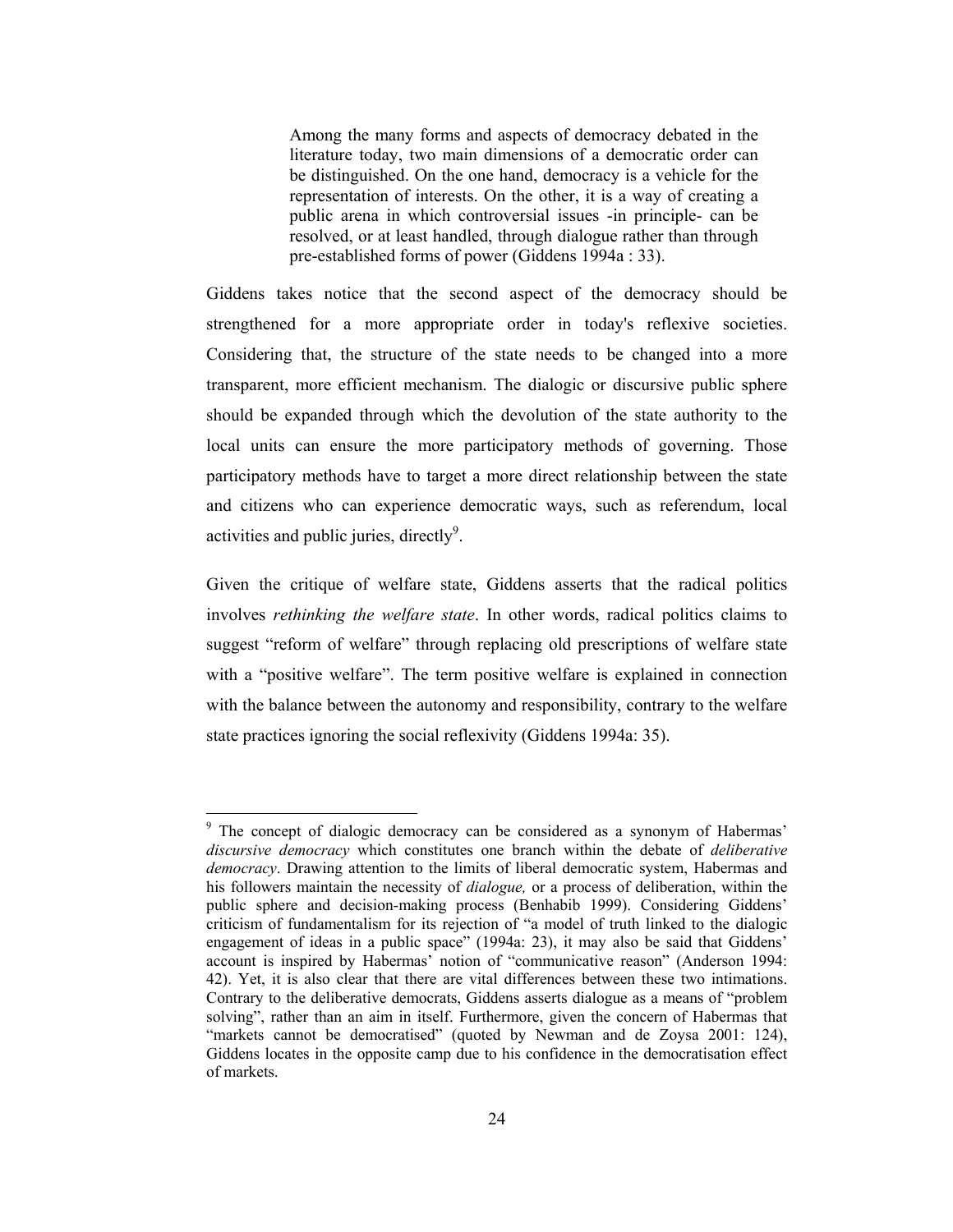The last feature of radical politics is *confronting the role of violence* emerged among the different cultures, the states, among the individuals and groups within one society as well as between state and cultural groups. The remedy is considered as expansion of dialogue in coincidence with the theme of dialogic democracy. Considering the impact of globalisation, i.e. rising interaction and interdependency between different parts of the world, Giddens declares that:

> No culture, state or large group can with much success isolate itself from global cosmopolitan order; and while exit may be possible, in some situations, for individuals, it is not available to larger social entities (Giddens 1994a: 37).

Although the term cosmopolitan order is not counted as an independent feature of life politics and connected with the question of violence, it becomes a key theme as one of the principles of the Third Way theory, under the title of "*cosmopolitan democracy*". In this sense, the features of radical politics can be considered as the earlier forms of the Third Way principles which are permanently reviewed by Giddens and by other contributors, in time.

#### 2.2.4. From Radical Politics to the Third Way

While declaring the invalidity of both old social democracy and neo-liberalism the Third Way arguments also denote that socialist or conservative positions, too, are not able to respond to the needs of transformed societies. In this sense, the needed political response, that is, the Third Way refers to "a framework of thinking and policy-making that seeks to adapt social democracy to a world which has changed fundamentally" (Giddens 1998a: 26). This framework is supposed to transcend the traditional political positions, but also to benefit from some features of those traditional lines. However, to do this, it should be made clear that the old associations of the existing political positions have also dissolved in today's world. According to Giddens (1998a: 42), "globalisation together with the disintegration of communism have altered the contours of left and right" because those dynamics have both proved the supremacy of capitalism over socialism and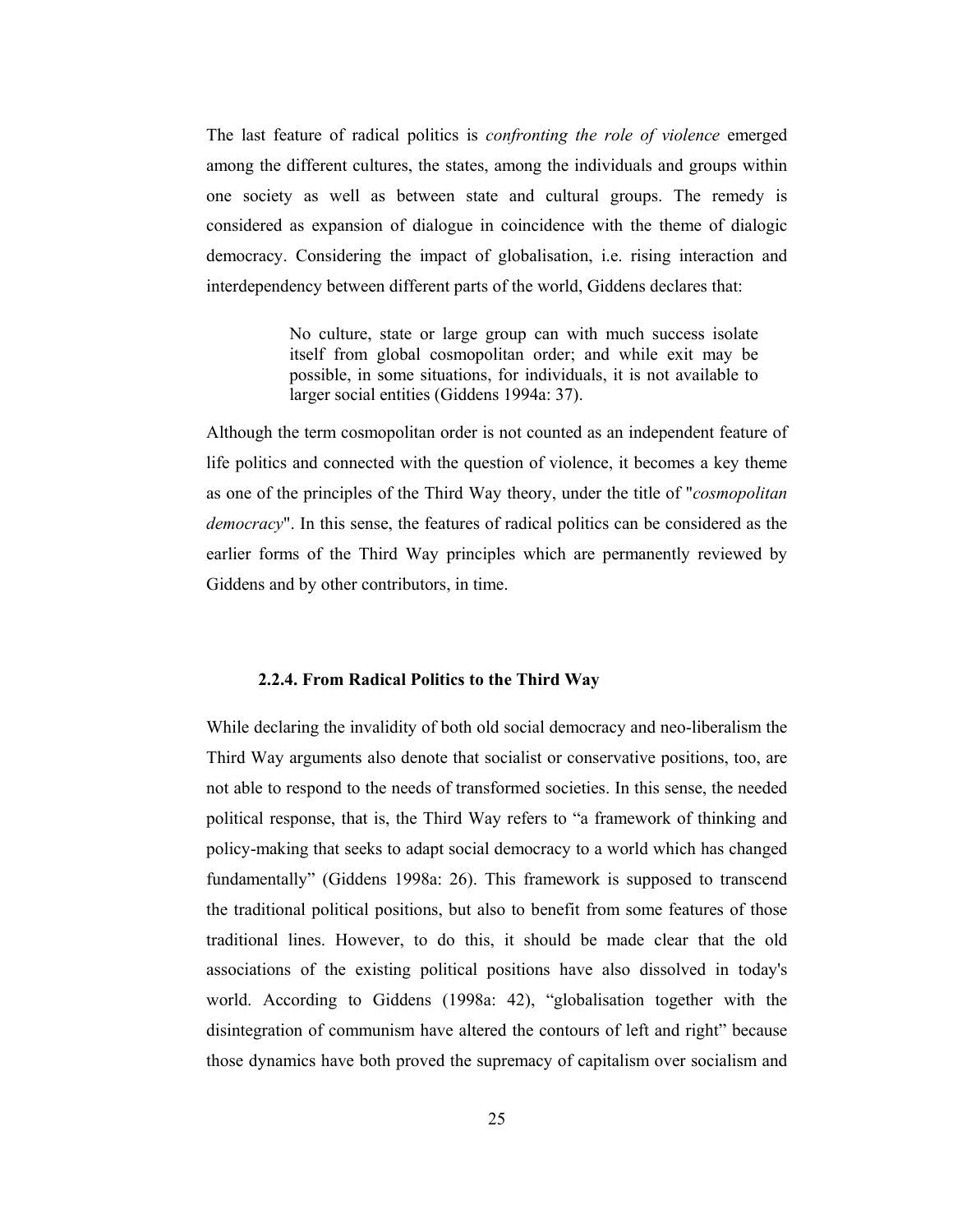also diminished the class base of left-right differentiation in politics. As Giddens claims:

> The Marxist left wished to overthrow capitalism and replace it with a different system. Many social democrats also believed that capitalism could and should be progressively modified so that it would lose most of its defining characteristics. No one any longer has any alternatives to capitalism -- the arguments that remain concern how far, and in what ways, capitalism should be governed and regulated (Giddens 1998a: 43-44).

> The division between left and right reflected a world where it was widely believed that capitalism could be transcended, and where class conflict shaped a good deal of political life. Neither of these conditions pertains today (Giddens 2000a: 39).

Then, it is a fair question that what makes a political line locate on the left or right, or whether such a division of politics is still valid. This is also essential in the sense that what is the base of proposing that Third Way is a left-of-centre project. Giddens suggests that the division of left and right is still alive; yet, the denominators of them should be understood differently. Since the left can pursue neither class-based politics nor hostility to the market mechanism, it should be defined through "values": reducing inequality, or in other words pursuit of social justice, which involves the protection of vulnerable and social co-operation (Giddens 2000a: 38-39). Yet, it seems that the values, too, are subjected to redefinition and gain new connotations in the Third Way project such that the social model is constructed upon "inclusion" rather than the egalitarianism which has so far been located at the centre of the values of the  $left<sup>10</sup>$ .

> The division between left and right has not disappeared. It essentially reflects differences in political values. To be on the left is to want a society that is solidary and inclusive, such that no citizen is left outside. It is to have a commitment to equality and a

 $^{10}$ Some commentators like Lister (2002) draw attention to the "popular communitarian" understanding of "values" in Blairite Third Way. Based on the quotation from one of the speeches of Blair dated 1996, Lister implies that the central value of the Third Way is community: "the only way to rebuild social order and stability is through strong values, socially shared, inculcated through individuals, family, government and the institutions of civil society' and that 'individuals prosper best within a strong and cohesive society' (Blair, 1996: 8). A central value infusing such a society is that of community."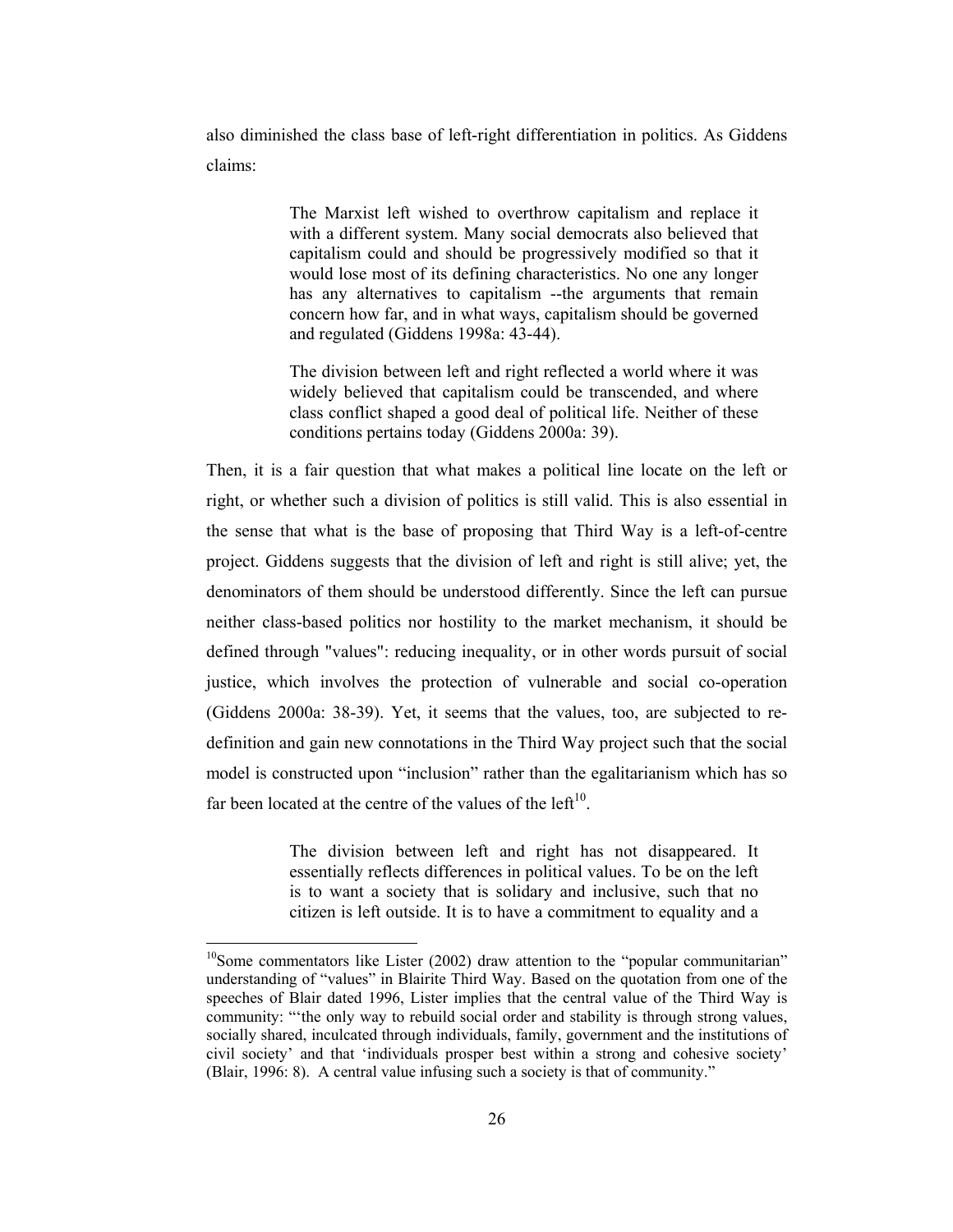belief that we have an obligation to protect and care fore the more vulnerable members of society. As a crucial addition, it involves the belief that the intervention of government is necessary to pursue these objectives (Giddens 2001: 5).

Then, it is asserted that rather than old associations with class politics and market hostility, such a re-definition of left politics on (re-defined) values generates a succession in the sense of being on the left but at the same time creates a radical rupture from its old meaning. Accordingly, while the left loses its radical essence, Third Way is believed to be radical in its attempt to re-structure the left. In essence, Giddens denotes that radicalism is no longer something to be associated with being on the left, but on the contrary, it is related with the attempt of "breaking with established leftist doctrines where they have lost their purchase on the world" (2000a: 39).

In so far as the old left attempts to preserve the social mechanisms belong to the welfare state period, Giddens argues that the it becomes "conservative" while the right, or neo-liberalism, embodies radicalism through its adaptability to the change and its devotion to the dynamism of markets. In this sense, the old association between being on the right and conservatism is also dissolved in current period. Such that:

> (...) we must distinguish conservatism from the Right. What has to come to be understood as 'the Right' today is neo-liberalism, whose links with conservatism are at best tenuous. For if conservatism means anything, it means the desire to conserve -and specifically it means the conserving of tradition, as the 'inherited wisdom of the past'. Neo-liberalism is not conservative in this (quite elemental) sense. On the contrary, it sets into play radical processes of change, stimulated by the incessant expansion of markets. Paradoxically, the Right here has turned radical, while the Left seeks mainly to conserve -- trying to protect, for example, what remains of the welfare state (Giddens 1994a: 26).

In this respect, Giddens differentiates neo-liberalism from conservatism, associates radicalism with neo-liberalism whereas criticises the contemporary left for being conservative and lack of radical insights. On the other hand, he also declares the death of socialism. In Giddens' account, while socialism unavoidably fails due to its essence of central controlling and conservatism in its traditional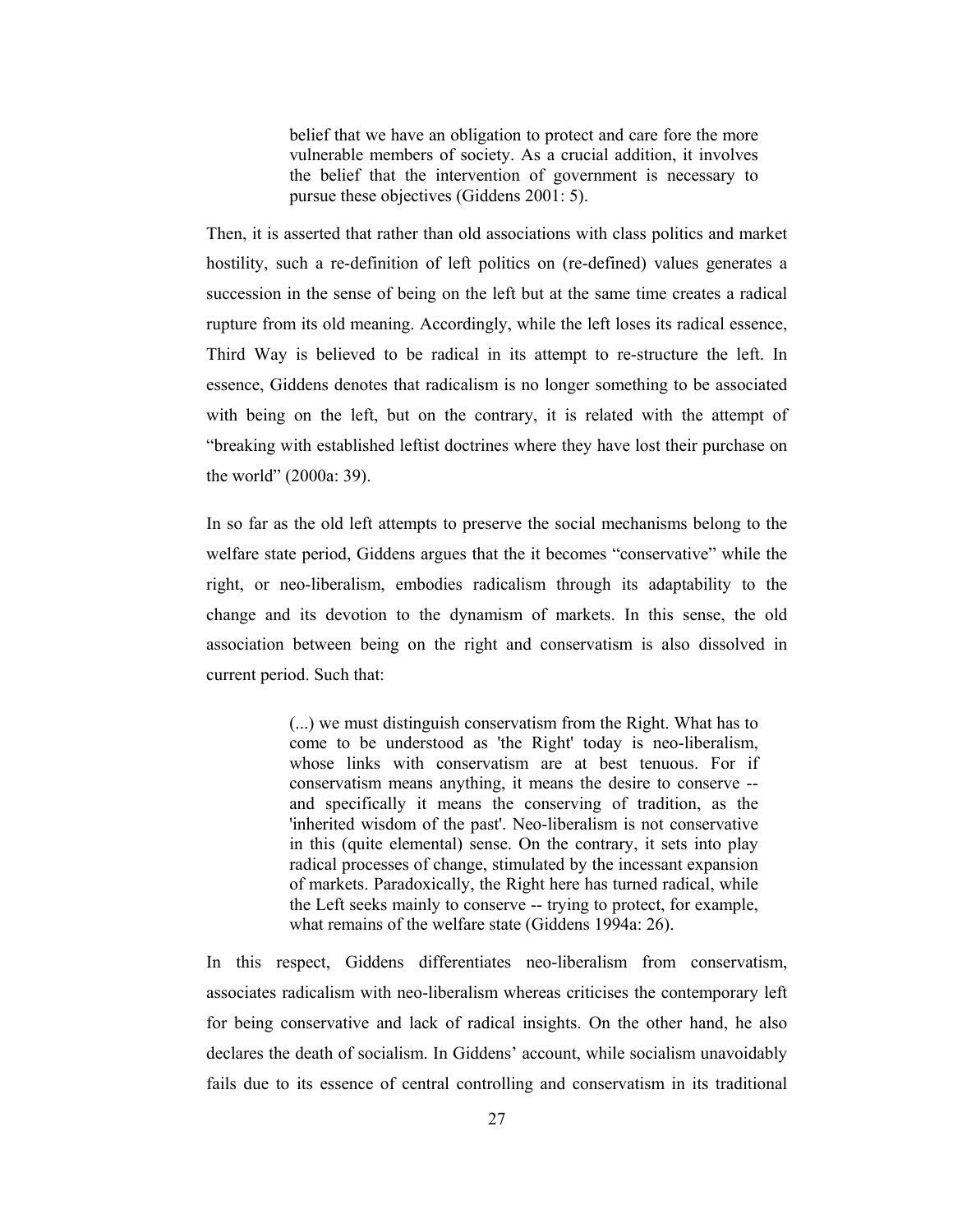sense cannot answer to the post-traditional age, there emerges a need for "philosophical conservatism" (1994a: 27). In other words, it can be argued that Giddens' conceptualisation of the new politics for the renewal of social democracy signifies a radical rupture from the traditional root of social democracy, that is socialism, and attempts to take advantage of radicalism of neoliberalism in the sense of adapting changes and of conservatism to secure the social bonds within the society. Then, the Third Way is defined as an attempt to revive or modernise social democracy through benefiting the dynamism of the markets as the Right does while articulating a philosophical conservative insight for the sake of social solidarity and "left values". However, what is at stake here is the way in which the Third Way conceptualise those "values" and conservative notions on the base of market dynamism and this issue will be discussed under following titles.

#### 2.3. The Third Way Principles

There exist several but similar counts of the principles of the Third Way that the contributors have proposed. Blair ([1998] 2003: 29) points out four main values of the Third Way as "equal worth, opportunity for all, responsibility and community". Very similarly, Le Grand ([1998] 2003: 138) holds that the Third Way "begins with CORA" which refers to the community, opportunity, responsibility and accountability. Again, Giddens provides a more detailed list. For Giddens (1998a: 77) the Third Way values are: "equality, protection of the vulnerable, freedom as autonomy, no rights without responsibilities, no authority without democracy, cosmopolitan pluralism and philosophical conservatism". On the other hand, considering the "Third Way programme" the lists get varied. Blair ([1998] 2003: 33) summarises the policy proposals as four main objectives: "(first) a dynamic knowledge-based economy founded on individual empowerment and opportunity, where governments enable, not command, and the power of the market is harnessed to serve the public interest; (second) a strong civil society enshrining rights and responsibilities, where the government is a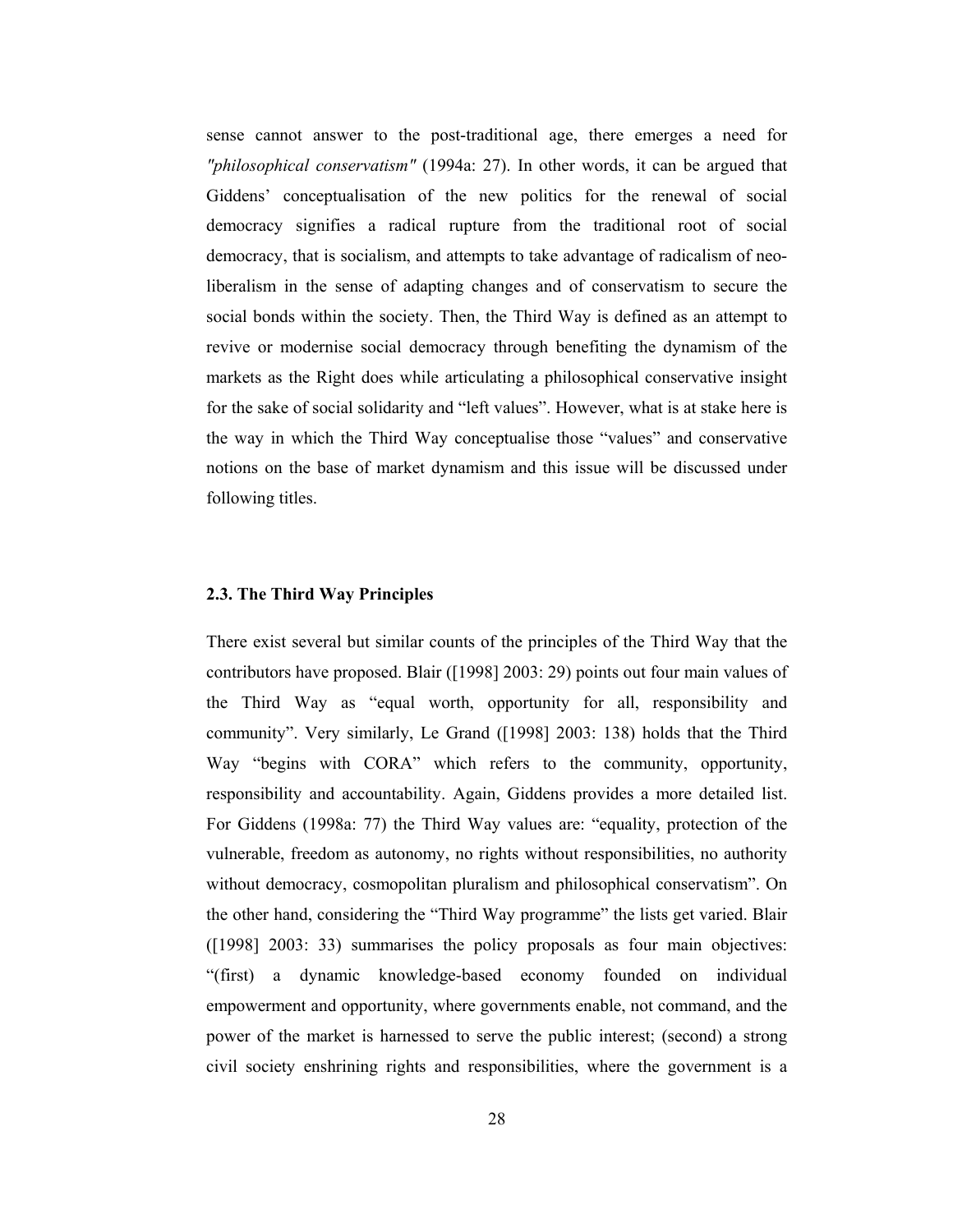partner to strong communities; (third) a modern government based on partnership and decentralisation, where democracy is deepened to suit the modern age; (fourth) and a foreign policy based on international cooperation". And Giddens (1998a: 84) counts "the radical centre, the new democratic state, active civil society, the democratic family, the new mixed economy, equality as inclusion, positive welfare, the social investment state, the cosmopolitan nation and cosmopolitan democracy" as the sub-titles of the Third Way programme. In elsewhere, Giddens signifies one more point among the priorities of the Third Way programme to be actualised in Britain as "new coalitions in place of divisions and class war in politics" while adding some measures such as greater transparency, constitutional reform and local democracy in order to overcome the "democratic deficit" in British context (cited in Newman and de Zoysa 2001:  $101$ ).

In order to draw the main structure of Third Way theory, it is better to classify those principles and policy proposals which are too interrelated to analyse under separate titles. It seems to be possible to evaluate those features under three subtitles: the state-society relationship, the model of citizenship and the cosmopolitan democracy.

### 2.3.1. State and Society in the Third Way

The model that the Third Way proposes for modern societies of such a changed world is basically "a balance among the state, markets and civil society" (Giddens 2000a: 165). It should be noted that all three, the state, market and civil society, require re-definitions in order to achieve a well-functioning democratic society in terms of the Third Way understanding. In other words, while proposing a new model for the relationship between state and society through defining them as "complementary", the theory also takes attention to the necessity of re-structuring them in line with the newly arising necessities of modern societies. The emphasis on necessary re-structuring is embodied by the new concepts and new roles attributed to them such as the necessity of shift in the character of the state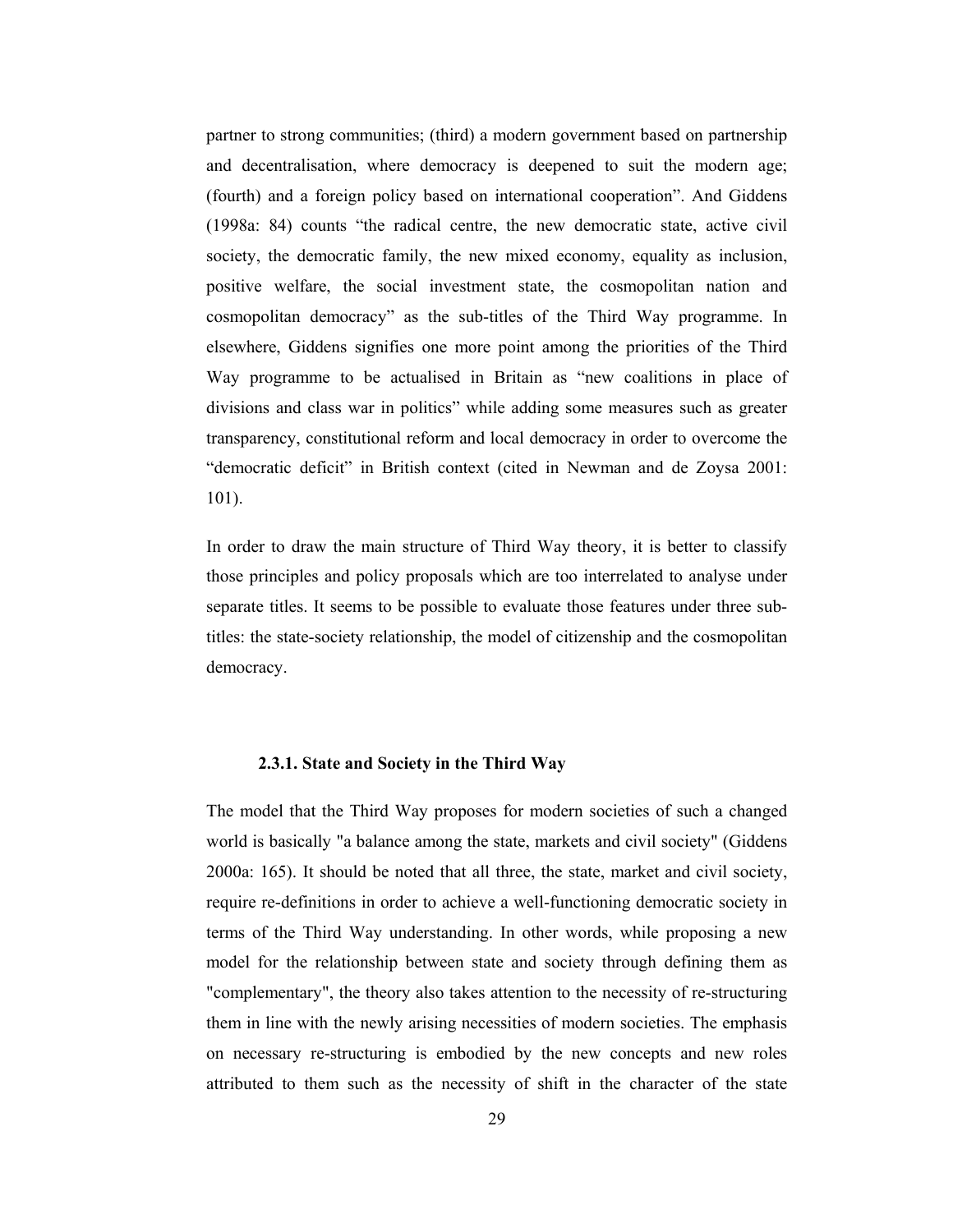towards an active and regulatory mechanism, an active and strengthened civil society and the competitive markets whose participants are aware of their social responsibilities. It is in this sense argued that the model of state-society relationship offered by the Third Way differs both from the ones advocated by former socialist-social democratic parties and neo-liberals in the early 1980s.

> The neo-liberals want to shrink state; the social democrats, historically, have been keen on to expand it. The third way argues that what is necessary is to reconstruct it -- to go beyond those on the right 'who say government is the enemy', and those on the left 'who say government is the answer' (Giddens 1998a: 70).

Re-structuring of the state involves diverse features such as the institutional reforms and changes in the resource of the maintained authority. It may be asserted that there are two main lines in reforming the state and some elements of reform process that the Third Way applies coincide with both of them. One is increasing efficiency, while the other is reinforcing democracy in the governmental institutions and in the decision-making process that bring a change in the source of authority. There are some key concepts at issue of re-structuring the state in favour of efficiency and democracy.

While sharing the New Right's critique of welfare state, the Third Way points out that the welfare state has to be re-structured in line with the radically changed circumstances of modern societies rather than attempting to totally diminish of the welfare policies (Giddens 1998a: 113). The address that the social welfare state should be evolved into is "the social investment state" with a new target of creating "a society of positive welfare", according to Giddens (1998a: 117). The state should learn from the inefficiency of welfare period and admit the need to adopt some principles of private firms that guarantee efficiency such as effective auditing, flexible decision-making structures and increased employee participation<sup>11</sup> (1998a: 73-78). The transparent, participatory, accountable

 $11$  The idea that state should function as private corporations and the proposals on the reform in the state reflect the arguments Public Management School that suggest the separation between the public and private sectors is superficial and the "Reinventing the Government" approach that maintain new principles for the public administration such as "enabling government", competitive, market-friendly, consumer-oriented public services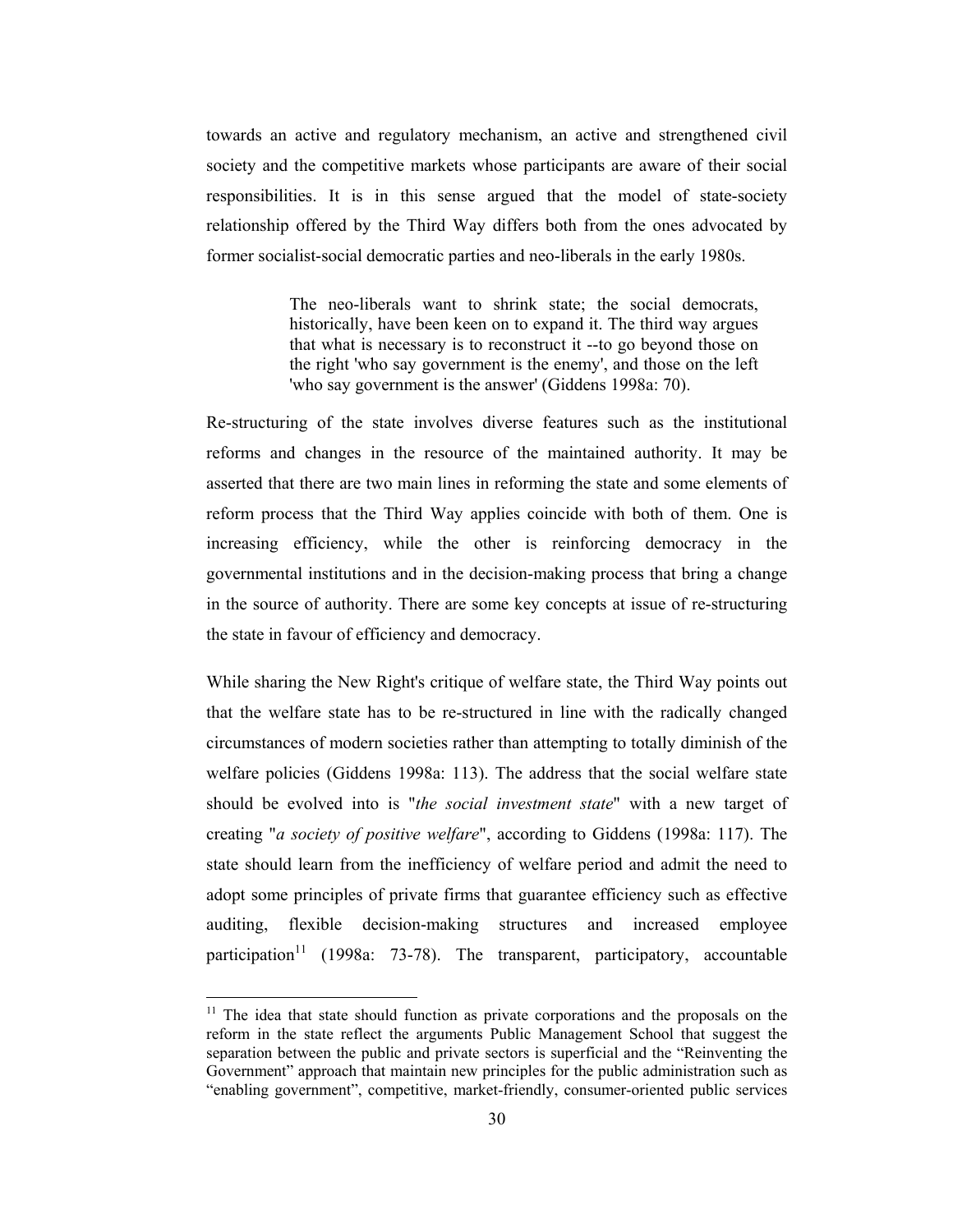governing mechanism is appreciated due to its functions of eliminating corruption and increasing efficiency, besides "deepening and widening of democracy" (1998a: 69). Furthermore, given the two-fold effects of globalisation (that the rise of the global conscious and co-ordination while, at the same time, the importance of the "locality" is enlarged) the governing mechanism should reckon with the obligations as well as opportunities of the decentralisation and devolution in the sense of democratisation. These principles, Giddens argues, can bring a "new democratic state" which composes one of the aspects of "democratisation of *democracy*" together with the "renewal of civil society".

> The issue isn't more government or less, but recognising that governance must adjust to the new circumstances of the global age; and that authority, including state legitimacy, has to be renewed on an active basis (Giddens 1998a: 72 -emphasis added).

Then, the Third Way features of reforming the state epitomise a transformation towards the "governance" mechanism. In essence, the main idea underlying the Third Way model of state-society relationship takes its roots from the governance model which asserts the collaboration of state, market and civil society<sup>12</sup>. The Third Way texts evaluate governance as a necessary shift that the new circumstances of the world entail and that creates new opportunities in favour of democratisation

<sup>(</sup>Ustüner 2000: 19-23). In the literature, those approaches are criticised for legitimising the New Right understanding in the public administration field and for serving to implementation of the neo-liberal policies (Üstüner 2000: 25). On the other hand, later on, Giddens (2003: 14) would himself admit the impact of those approaches upon the Third Way.

<sup>&</sup>lt;sup>12</sup> The World Bank invents the term "governance" in 1989 and the term incrementally obtains its current meaning. In the Governance Report of the Bank, governance is used through denoting the principles of accountability, transparency, legal framework for development. In order to strengthen the governance, the Bank suggests that "shifting the boundary between the public and private sectors, thereby enlarging the latter, with the government's role changing from direct provision to regulation" aiming to "create an enabling environment for the private sector" (WB 1994: 2). Güler (2003: 105) states that the term governance is further developed by the OECD using it as a process of collaborative governing by the individuals, organisations, public and private sector actors. In this sense, the participation of non-state actors to the governing process becomes a central theme of the governance.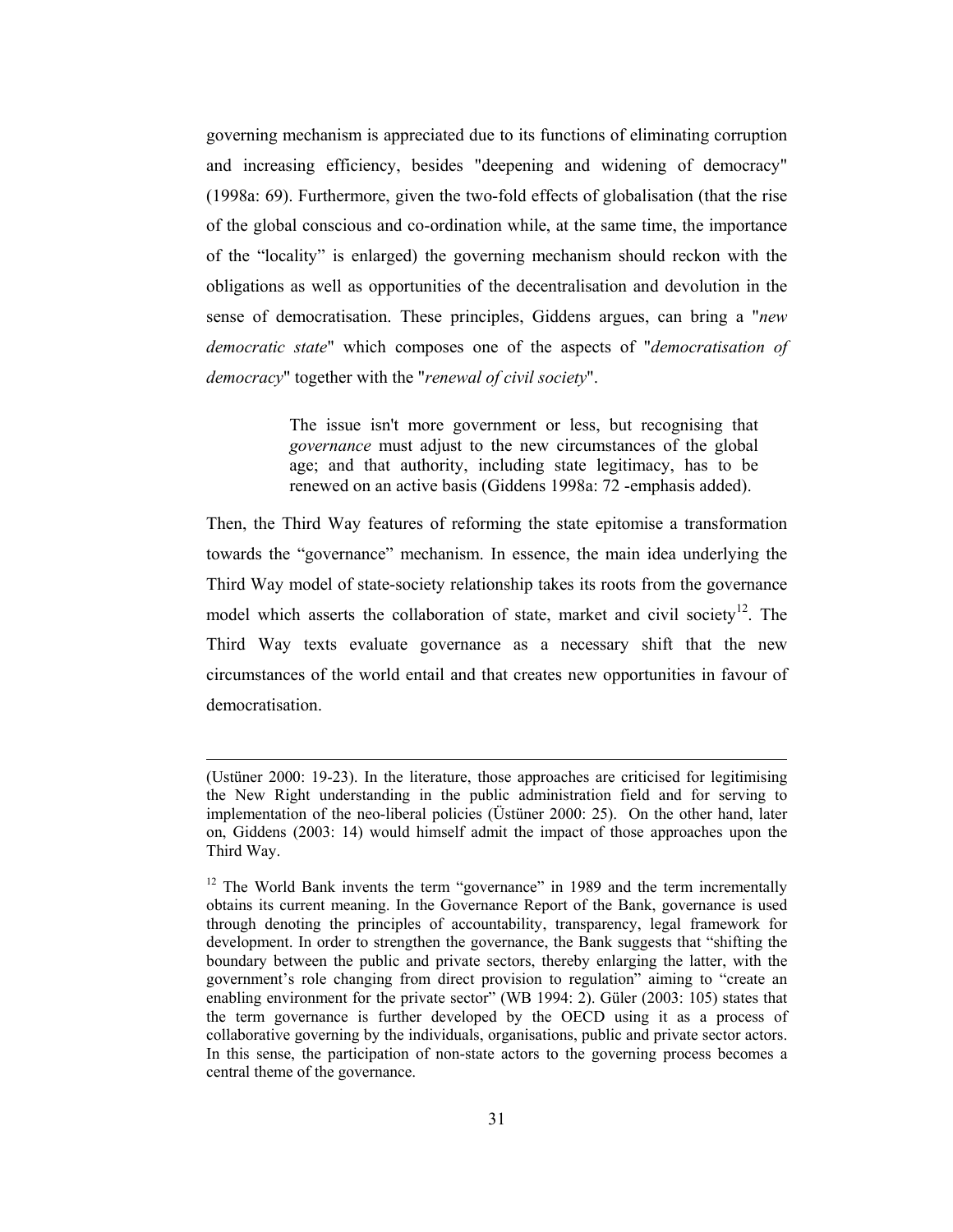### 2.3.1.1. Social Investment State and Society of Positive Welfare

Due to the expansion of social reflexivity, Giddens maintains, the new forms of organising social energy appears. These new forms present a "rich civic life" on the basis of small groups, support networks and environmental groups. Among them, the self-help groups and voluntary organisations, which are called as "third" sector", display effective examples of local civil initiative (Giddens 1998a: 81). That is why the state can and should no more pursue a "social engineering" but has to promote the social entrepreneurship and an active civil society. "To help repair the civil order" through encouraging and supporting those small groups is defined as one of the prime concerns of governments (Giddens 1998a: 82-84). Therefore, although the "increasingly reflexive society" is supposed to be generate "high levels of self-organisation" (Giddens 1998a: 80), the state is also the essential, if not the primary, actor in renewing the civil society through encouraging *self-organisation*, according to the Third Way theory. As Giddens states, the relationship between the state and society should take a form of *partnership* such that the boundaries may sometimes become blurred:

> State and civil society should act in partnership, each to facilitate, but also to act as a control upon, the other  $(...)$ . There are no permanent boundaries between government and civil society. Depending on context, government needs sometimes to be drawn further into the civil arena, sometimes to retreat. Where government withdraws from direct involvement, its resources might still be necessary to support activities that local groups take over or introduce --above all in poorer areas (1998a: 79-80).

Such a partnership denotes a shift in roles of the state from the welfare state to the social investment state. The concept mainly suggests the state's responsibility of investing in human capital that is to say developing policies to improve human empowerment. The term social investment state is generally used with another concept "new mixed economy" which means, "look(ing) for a synergy between public and private sectors, utilising the dynamism of markets but with the public interest in mind" (1998a: 100). For creating such a synergy, the Third Way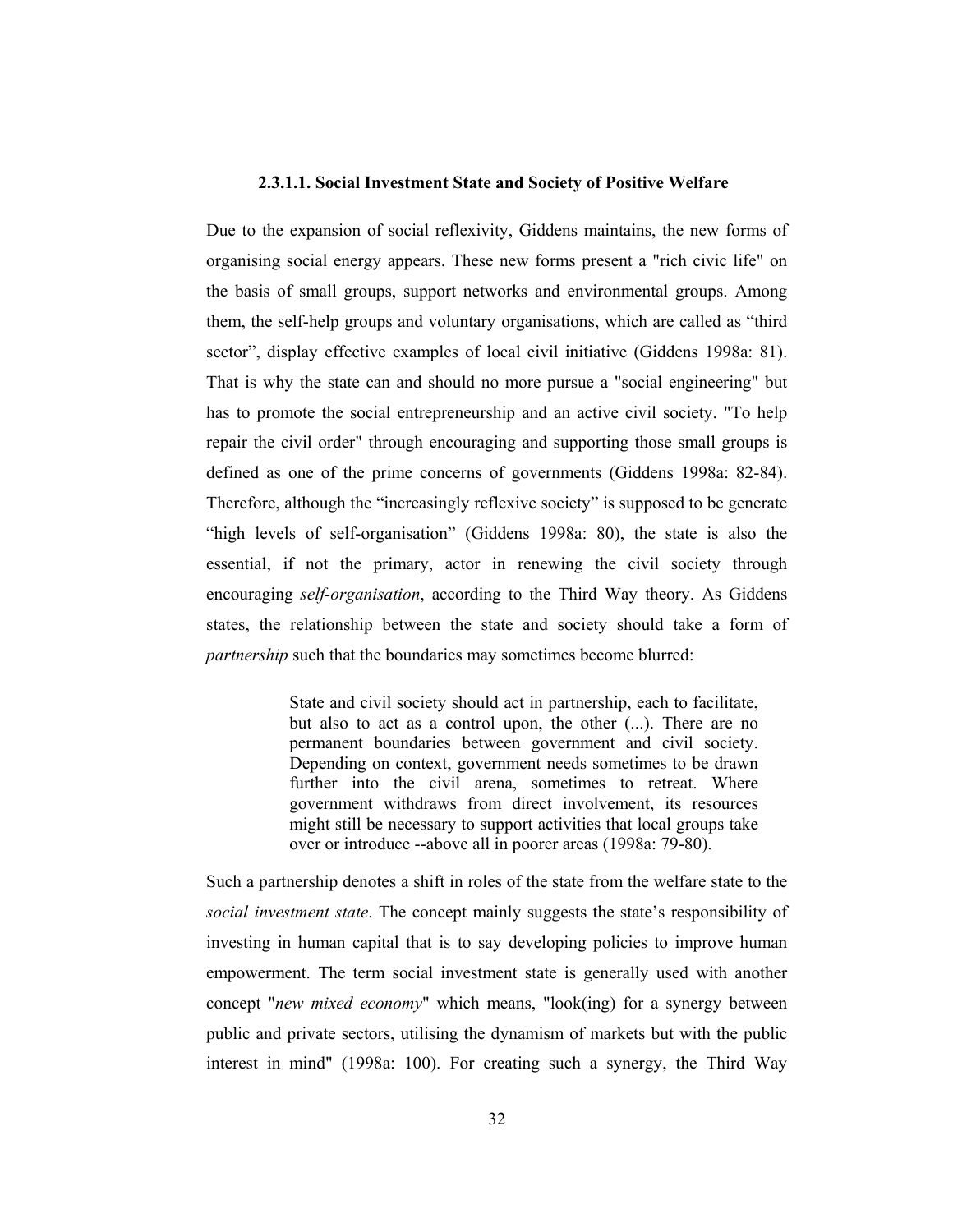assumes, the state should "invest in *human capital* wherever possible, rather than the direct provision of economic maintenance" and create an "enabling" environment for the private sector and the civil entrepreneurship (1998a: 117).

Considering the new risks (which involve opportunities) that 'run-away world' brings and also the changing composition of the society, the welfare period understanding of the state as the agent of providing security has to be changed. The state can only be a "risk manager" in a world of manufactured uncertainties (Giddens 1998a: 76). The issue is evaluated related with the welfare principle of job security. In this respect, the active and participatory basis of governing should be implemented in order for creating a partnership among government-businesslabour markets to manage risks (1998a: 100). Thus, it seems that Giddens replaces the welfare security mechanisms with an active collaboration between state, market and society to make the risks or insecurity in workplace manageable. Indeed, in Giddens' framework, the "risk" is not something to be avoided; contrary to its conventional definition through negative terms, the risk is considered as "the energizing principle of society" that provides opportunities and the ground for innovation.

This aspect denotes the idea of transforming welfare state is favour of *positive* welfare society. Giddens points out that, just as in the case of risk and security, the welfare state has been wrongly defined through negativity, as a pre-emptive mechanism (1998a: 117). Basically, the positive welfare society is built upon the active involvement of social actors as "responsible risk takers" (1998a: 100) while the state invests in civil society for enhancing capacities of individuals, as well as civil organisations, to manage risks, rather than attempts to protect or secure them<sup>13</sup> (1998a: 116). Thus, the welfare both goes beyond being solely an

<sup>&</sup>lt;sup>13</sup> In essence, it is no more possible nor desirable. It was "external risks" that welfare security as a mechanism of securing citizens against risks was constructed upon. However, within a (manufactured) risk society, "insurance" of welfare state cannot be maintained due to that those risks can neither be exactly known nor be calculated (Giddens 1998b: 28). Parallel to this, Beck (1998a: 15) indicates that the welfare state was a "collective and institutional response" to the external risks by the aim of compensating them. Yet, now the risks are unpredictable as well as of "nobody's responsibility" in the sense that they are not attributable to an external agency. In this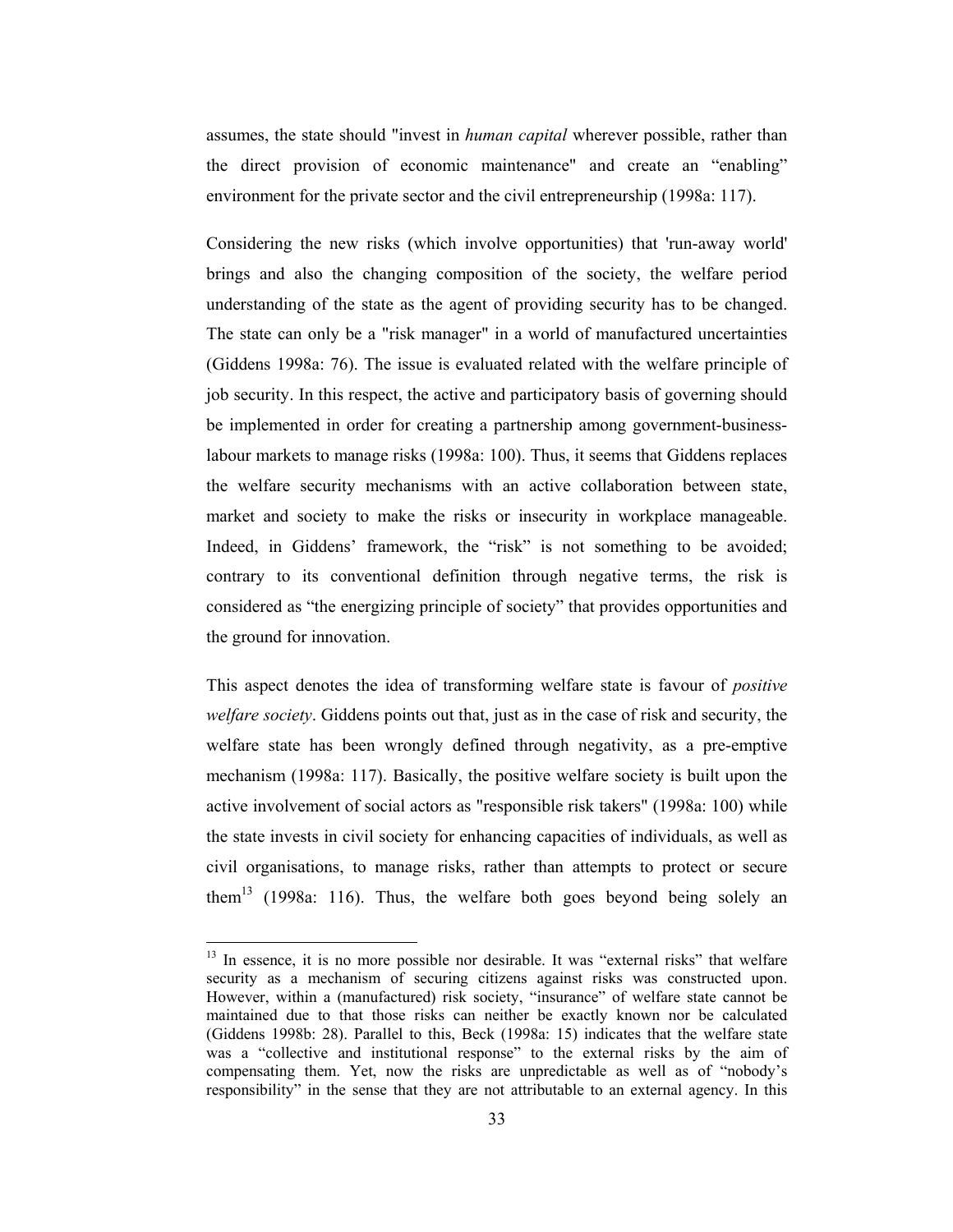economic support mechanism through reinforcing the collaboration, hence solidarity in the society, and also enlarges the base of wealth creation (1998a:  $117$ ).

As far as the main role of the state is defined through investing in human capital, the Third Way reflects a dismissal of the re-distributive aims and roles of the social welfare state. In the Third Way theory, re-distribution mechanisms of welfare state period are criticised for being unfeasible because of the social burden it creates through the high tax levels, for being undemocratic due to the central role of the state in distribution of benefits from above and also for being outdated given the impossibility to secure the social units against the risks that have a totally different character in the (manufactured) risk society. In this respect, the assumed social reflexivity is considered as an opportunity that makes the re-distribution of the social richness by the state a useless effort that can easily be carried out by the local, voluntary civil organisations in a more democratic manner As Giddens states:

> Where third sector agencies are not already well represented, they should play a greater part in providing welfare services. The topdown dispensation of benefits should cede place to more localised distribution systems. More generally, we should recognise that the reconstruction of welfare provision has to be integrated with programmes for the active development of civil society (Giddens 1998a: 117-118).

It must be underlined that the Third Way theory both takes for granted the social reflexivity and also appreciates it as a target to be reached. The roles of the state are re-defined in favour of expanding social reflexivity while the criticism of the welfare state is built upon its harmful effects on social reflexivity. In other words, the reflexive mobilisation of the society becomes both a reason and also the target of the change.

respect, state cannot be the agent who is responsible to secure, indeed it cannot provide such security any more owing to the changed character of risk. On the other hand, in order to manage risks, which are not equally distributed, but "follows the poor", Beck (1999: 16) offers to construct "communities of risk" that is very similar to what Giddens and Third Wayers propose. Yet, Beck seems more critical against the global market in his consideration of market actors as benefiting from the existence of those risks.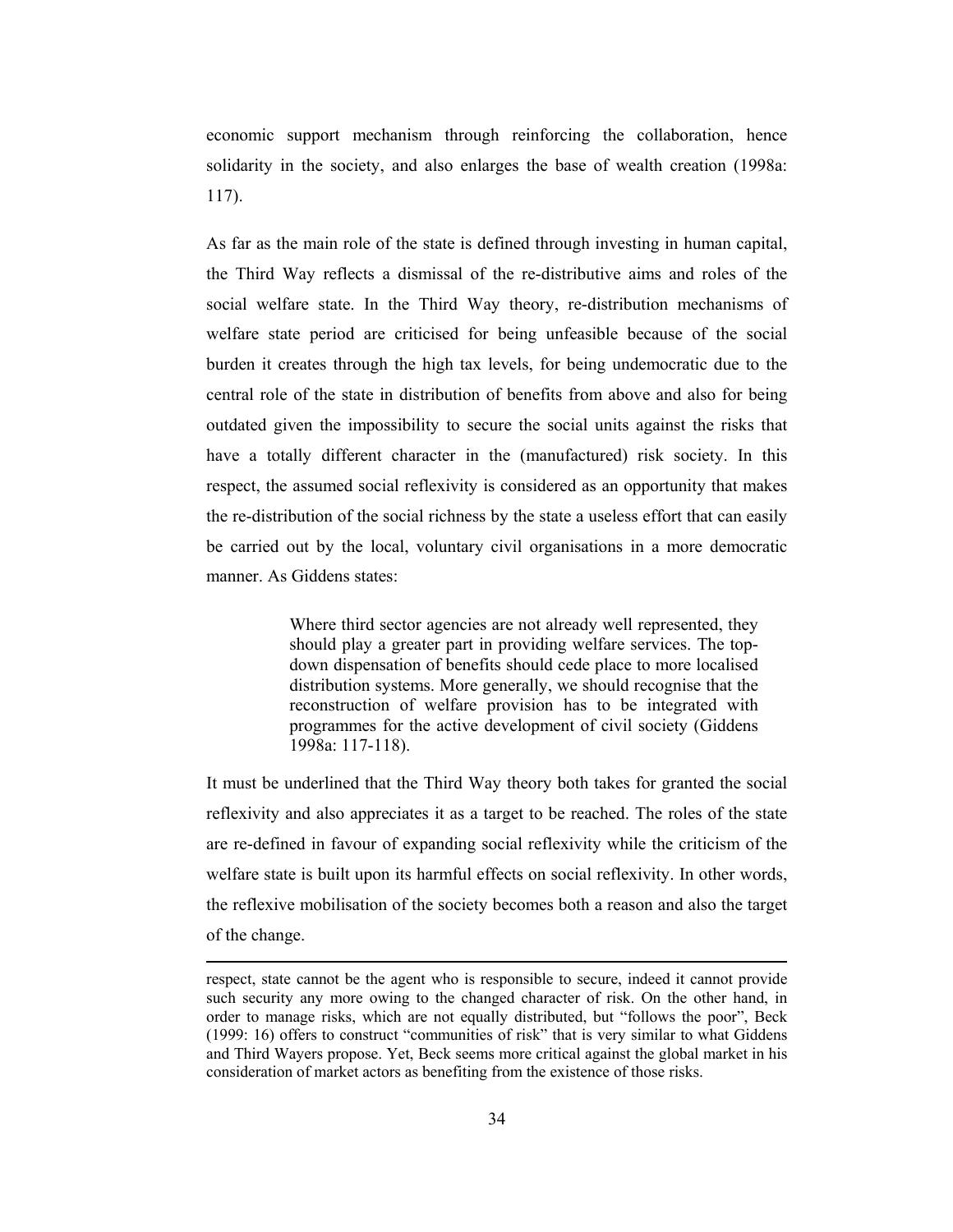Therefore, we may summarise the new division of labour between state and society that Third Way theory assumes as follows: the state should provide the conditions for and removing obstacles in front of the competitive market mechanism while re-organising itself in line with the efficient and dynamic character of private firms. The state should invest in human capital rather than being a direct producer of social services (as it was the case in the welfare state period) as far as they harm or at least not coincide with the social reflexivity.

On the other hand, the roles of the civil initiatives as organising self-help and voluntary groups should be appreciated and supported since they replace the welfare state in providing social support mechanisms within the society. As Blair ([1998] 2003: 30) points out, the state should "enable" the civil society, that is to say the communities and the third sector, in order for not to restrict the freedoms within the civil society by increasing state intervention and for enhancing their capacities to deal with the social needs. In this sense, the Third Way maintains that an "enabling state" can and should strengthen the civil society, which is equalised to the voluntary organisations and self-help groups, and provide those groups the ground for improving their performance (Blair [1998] 2003: 131). Through that, the state can reserve its resources to protection of the "most vulnerable members of the society" in sake of "egalitarian society" which is defined in terms of social inclusion, and to invest in human capital (Giddens 2001: 5). Then, to put it differently, the civil society needs the state intervention in order to function, while the vice versa is equally true.

> A key challenge of progressive politics is to use the state as an enabling force, protecting effective communities and voluntary organisations and encouraging their growth to tackle new needs, in partnership as appropriate (Blair [1998] 2003: 30).

Thus, it can be argued that another role that the Third Way attributes to the state is removing the barriers in front of the civil society, in the sense of civil organisations, small groups and social entrepreneurship, while directing the civil initiative groups towards a way that they can provide self-help so that can generate the base of social solidarity which has been destroyed in the neo-liberal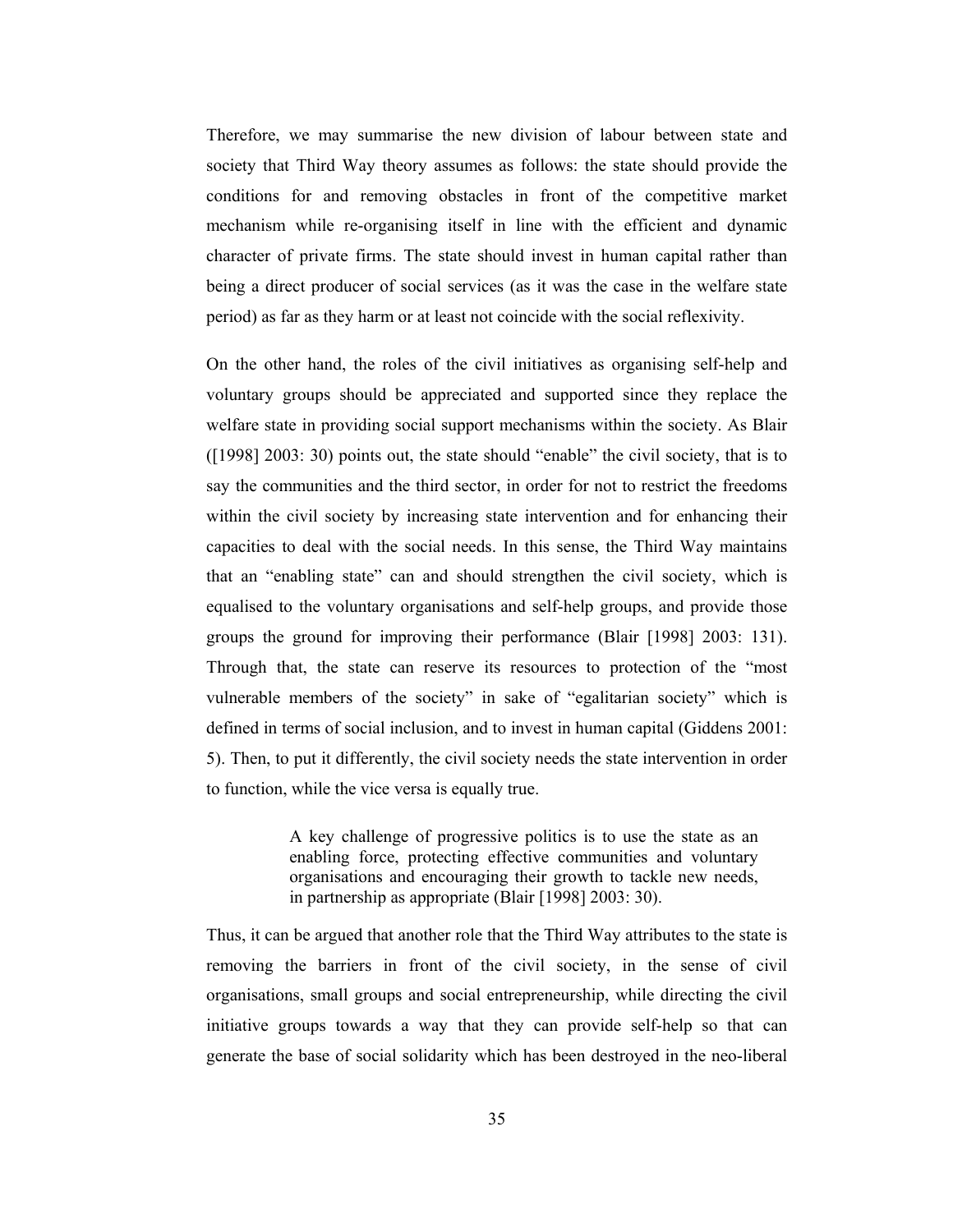period, and which could not be repaired by the old Keynesian means. As Giddens notes:

> The protection and enhancement of the civil sphere is a key preoccupation of third way politics. It is a mistake just to counterpose the state to markets. Without a stable civil society, incorporating norms of trust and social decency, markets cannot flourish and democracy can be undermined (Giddens 2000a: 165).

Then, since the market mechanism is the most efficient order, as well as having no rival, in creating wealth and dynamism and since the need for social solidarity entails the revival of civil society, the state should function in co-operation with these two vital spheres. The state should not dominate, but regulate the market and civil society. While the civil society has a "core role" in the sense of achieving "civic entrepreneurship" through composing civil organisations hoped to generate solidarity, the market actors –firms and corporations, too, should share the social responsibility especially at issue of environmental costs. This is what Giddens (2001: 5) defines as "responsible capitalism". Moreover, those two spheres, civil society and market, should be aware of their mutual dependency in order to function properly. In other words, the state, market and civil society should be considered as complementary.

# 2.3.2. Social Solidarity - Equality as Inclusion - Citizenship

Seeking for social solidarity is one of the key concerns, if not the most important aim, of the Third Way, as it is mentioned before. Many other concepts can be considered as the supporter ideas for or the policy proposals to generate social solidarity. Thus, what is seen as a threat to solidarity within the society should be explored.

One reason underlying the damage of the solidarity in current age is the dissolution of social units. As a remedy to that the Third Way suggests, in a sense, the integration of the principle of the philosophical conservatism with democratising of democracy. Secondly, the social exclusion is evaluated as a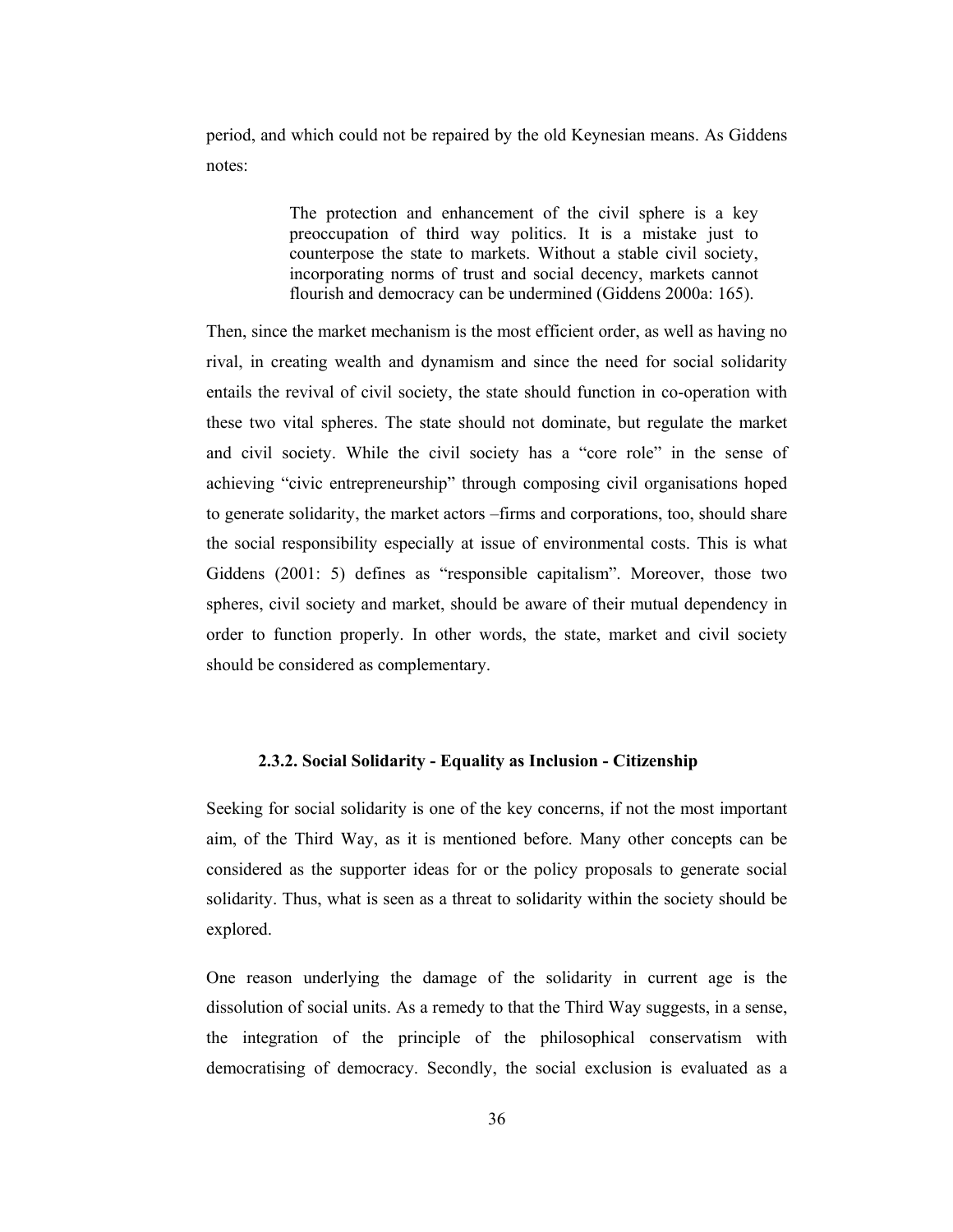threat to solidarity and thought to be repaired through an inclusive society. Finally, all those proposals suggested for generating social solidarity that is constructed upon a new model of citizenship having high reflexivity and being aware of his/her responsibilities as well as rights.

One of the prominent criticisms that the Third Way directs to the New Right is the dissolution of the social units and diminishing of basis of the social solidarity through the neo-liberal policies. Giddens permanently underlines the need for repairing social units which does not mean an effort to make them return to their old manners but a process of modernising them in line with the endeavour of democratising of democracy. Indeed, as the premise of living in a post-traditional order signifies, returning to the traditional forms of social units, e.g. family, is not only undesirable but also implausible (Giddens 1998a: 91; Blair [1998] 2003: 132). Yet, there is also a necessity for philosophical conservatism which means "conserving, restoring and even perhaps reinventing" of traditions and social units for the sake of social solidarity.

"Democratic family" is one essential aspect of such an endeavour. The ideal of democratic family is composed of some principles such as emotional and sexual equality, mutual rights and responsibilities, co-parenting, negotiated authority over children, the obligations of children to parents beside the rights and the socially integrated family (Giddens 1998a: 95). Such a democratic family is expected to expand those principles into the society which makes it a vital base for social solidarity. Giddens (1998a: 98) argues that family relations are constituents of "wider fabric of social life" and "strong family ties can be an effective source of civic cohesion only if they look outwards as well as inwards". This is what Giddens called as "socially integrated family".

The features that makes a family democratic is explored as the mutual rights and responsibilities between parents and children as well as equality between the sexes in such a way that the family, ideally speaking, can reflect a combination of individual choice and social solidarity (Giddens 1998a: 93). Beside family, the *community* is essential due to its cohesive potential.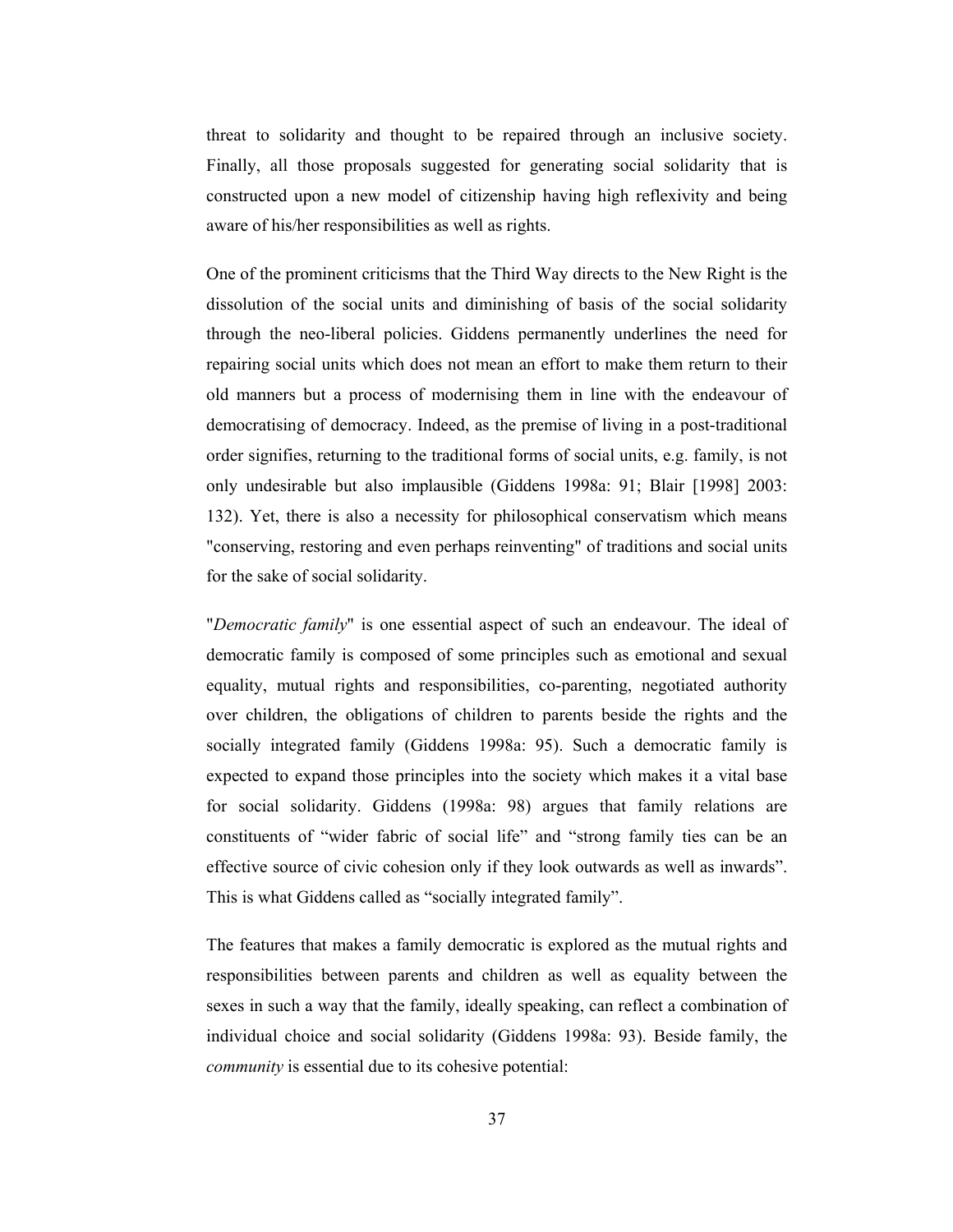The theme of community is fundamental to the new politics, but not just as an abstract slogan. The advance of globalisation makes community focus both necessary and possible, because of the downward pressure it exerts. 'Community' doesn't imply trying to recapture lost forms of local solidarity; it refers to practical means of furthering the social and material refurbishment of neighbourhoods, towns and larger local areas (Giddens 1998a: 79).

Then, renewal of community is functional both in the sense of coinciding with the globalising effect and also of being a strong resource of solidarity that is relatively easy to achieve through, for instance, empowering neighbourhood. Another functionality of communities is at issue of prevention of crime. Giddens tends to attribute the rise in crime, or rise in the fear of crime, within the society to the dissolution of communities, although he notes that that is not to say that there is no connection with unemployment or poverty (Giddens 1998a: 88). Yet, he suggests "community-based crime prevention" as a feature of renewal of civil society to be obtained through a partnership between state and communities (ibid). Similarly, Blair and Schröder tend to associate the rise of crime with diminish of "community spirit" which is based on the co-existence of rights and responsibilities, again. It is noteworthy that there is no reference to the social inequalities as a reason of rising crime in the text of two leaders.

> Too often rights were elevated above responsibilities (...). If the concept of mutual obligation is forgotten, this results in a decline in community spirit, lack of responsibility towards neighbours, rising crime and vandalism, and a legal system that cannot cope (Blair and Schröder [1999] 2003: 111).

The emphasis over the community for its effectiveness in generating social solidarity is strongly related with the Third Way consideration of equality as social inclusion, as well as with the policy proposals for managing poverty. As far as the redistribution mechanisms of welfare period are unmanageable and also undesirable, and following that, since the state is defined through its roles in investing human capital and encouraging entrepreneurship, the community gains an enlarged responsibility in dealing with social miseries such as poverty. Again, Giddens advocates the enhanced role of the community both as a necessity of the changing circumstances and also as an opportunity for a more democratic society.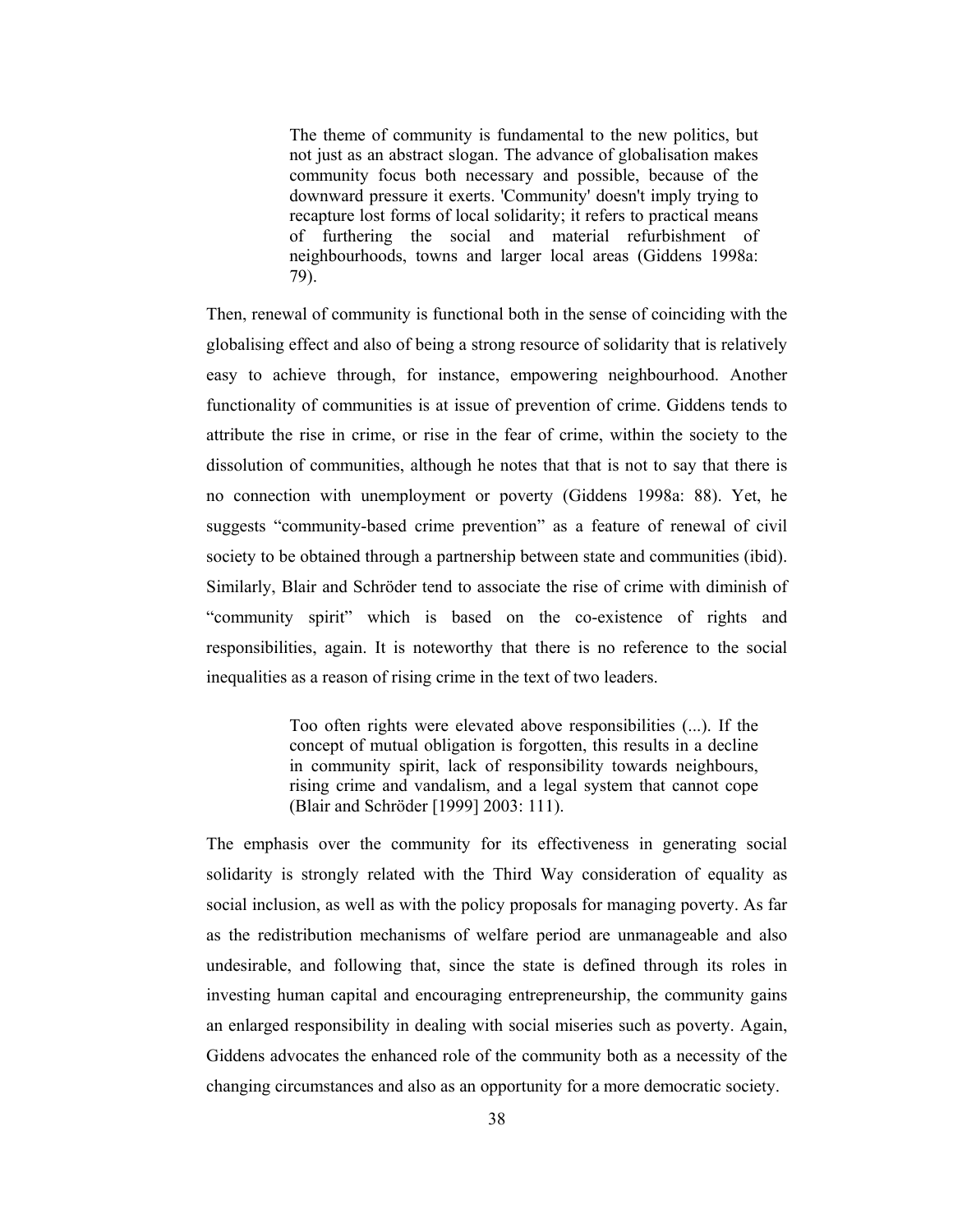Conventional poverty programmes need to be replaced with community-focused approaches, which permit more democratic participation as well as being more effective. Community building emphases support networks, self-help and the cultivation of social capital as means to generate economic renewal in low-income neighbourhoods. Fighting poverty requires an injection of economic resources, but applied to support local initiative (Giddens 1998a: 110).

Yet, the fight against poverty is not enough to repair social solidarity. The critique of welfare state involves that the welfare period solely targets the poor, while the rich only externally relate to the welfare practices and prefer isolating themselves. Giddens argues that this is one reason that harms social solidarity by dividing society as poor and rich. Moreover, beside the voluntary isolation of rich, the people at the bottom of society are involuntarily excluded due to unemployment. Such a two-fold exclusion is evaluated as the other main factor undermining social solidarity, in addition to the dissolution of social units. Then, there is a need of initiatives for creating an inclusive society in which "people feel themselves as members of it" through fulfilling their rights and responsibilities (Giddens 1998a:  $108$ ).

Then, social solidarity is expected to rise through community-based renewal of civil society which generates inclusive mechanisms via self-help, voluntary groups and the state is expected to invest in human capital to enhance individual capacity to entry labour market, rather than engage in redistribution of wealth. That is to say, the ideal of equality in distribution of market outcomes is abandoned in favour of equality of opportunity to enter the market.

> (...) recent discussion among social democrats has quite rightly shifted the emphasis towards the 'redistribution of possibilities'. The cultivation of human potential should as far as possible replace 'after the event' redistribution (Giddens 1998a: 101).

Therefore, the concept of equality is equalised with the inclusion that coincides with the plurality and diversity of life-chances, contrary to the old versions of "egalitarianism at all costs" (Giddens 2000a: 85). Such equality can only be realised in terms of equality of opportunity which is considered as a dynamic approach to equality.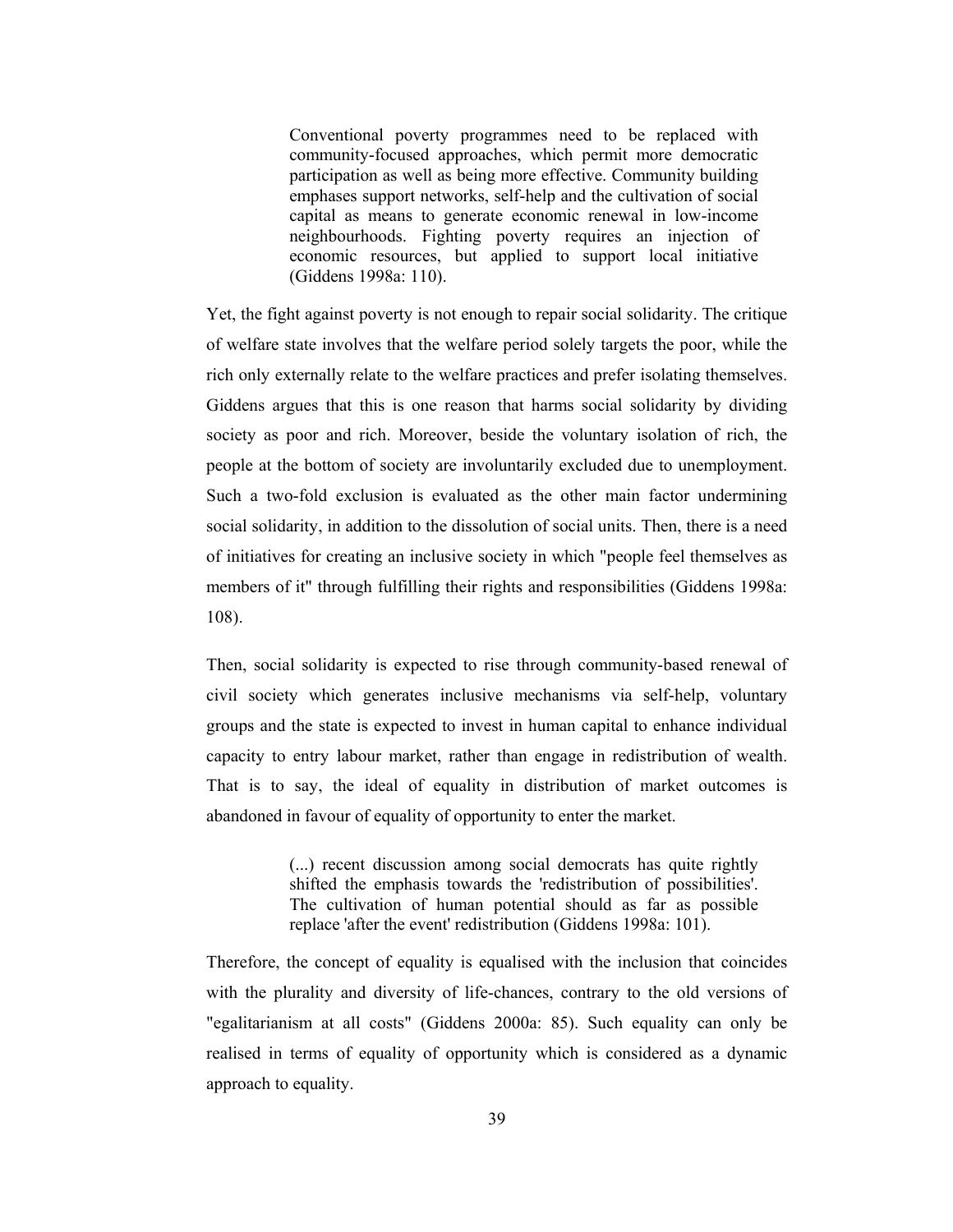What then should equality be taken to mean? The new politics defines equality as *inclusion* and inequality as exclusion (...). Inclusion refers in its broadest sense to citizenship, to the civil and political rights and obligations that all members of a society should have, not just formally, but as a reality of their lives. It also refers to opportunities and to involvement in public space (Giddens 1998a: 102-103).

The most important initiators of the social inclusion is involvement in labour force and education which embodies an essential factor for "redistribution of possibilities" through enhancing individual capacities that provide competitive advantages for involving labour force (Giddens 1998a: 109). Yet, Giddens denotes that there is still a need of "redistribution of wealth" due to that the inequality of outcome reflects as inequality of opportunity for the next generations (2000a: 89). Considering the arguments of community-based fight against the poverty and the role of the state to "help people for help themselves", the Third Way theory does not tend to give primacy to the redistribution of wealth. Indeed, it is not accepted as a solution, on the contrary it is seen as a "past mistake" that confuses the social justice with the equality of outcome (Blair and Schröder  $[1999]$  2003: 111). As Brown (2003: 135) underlines, the equality of outcome is "neither desirable nor feasible" to apply. Rather than that, helping people who are disadvantaged entails helping them to enhance their capacities to fit themselves to the unstable conditions and to gain equal opportunity for 'realising their potential'. In other words, the Third Way applies equality in terms of "equal right to realise" potential" (Brown 2003: 135) or "equality of opportunity". Thus, the problem of equality is thought to be resolved through providing equal opportunity to and increasing capabilities of individuals.

> A society where the market has free play may create large economic inequalities, but these don't matter as long as people with determination and ability can rise to positions that fit their capacities (Giddens 1998a: 13).

In the sense of concrete policies, Giddens proposes that the increasing taxes should not be considered as a remedy fixing all cases, as in the Keynesian period. On the contrary, promoting the job creation and entrepreneurship through tax cuts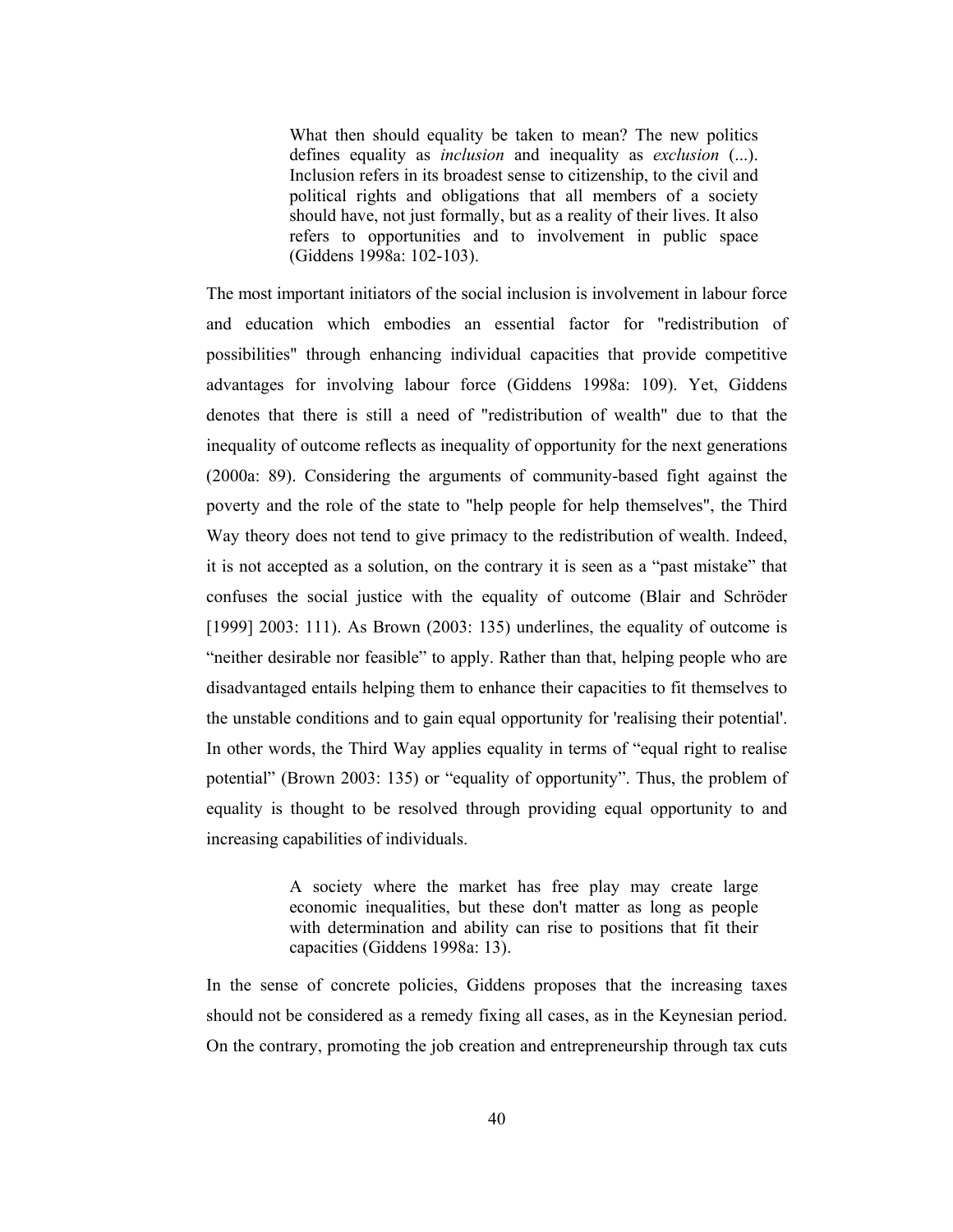is thought as a better way of contributing to the social prosperity (Giddens 2000a: 97).

Therefore, achieving equality, in terms of opportunities, is internally related with the investing in human capital in Third Way theory. The question of equality is considered as an issue of social exclusion repairing of which is thought as a resource of social solidarity. In this sense, the whole model is constructed upon a model of active and reflexive individual that is aware of his/her rights and responsibilities, in addition to the cohesive power of communities. That brings a new perception of citizenship.

Parallel to the conceptualisation of equality, the consideration of citizenship also reflects the necessities of radically changed world, in the Third Way theory. In this respect, rather than the citizenry of Keynesian period that assumes a "stable" lifestyle habits" the reflexivity of globalisation age entails and provides the opportunity of an active citizenship (Giddens 1994b: 42). The active citizenship is based on a "new social contract" that reconnects the state, market and civil society on the base of active, reflexive and responsible citizen. Here again, the perception of reflexive or "active citizen" is elaborated from two dimensions, both as a reality that changed conditions give birth and also as a necessity or duty that people should have in order to adapt themselves to the changed conditions. The two quotations refer to each one respectively:

> In the 1940s people accepted services handed down from the state - for example, housing. They now want to make their own choices over their own lives and rightly see themselves as decision-makers in their own right and they want a government that will enable them to make decisions for themselves and give them power over their lives (Brown 2003: 136).

> The new contract stresses both the rights and responsibilities of citizens. People should not only take from the wider community, but give back to it too. The precept 'no rights without responsibilities' applies to all individuals and groups. Government must maintain a regulatory role in many contexts, but as far as possible it should become a facilitator, providing resources for citizens to assume responsibility for the consequences of what they do (Giddens 2000a: 165).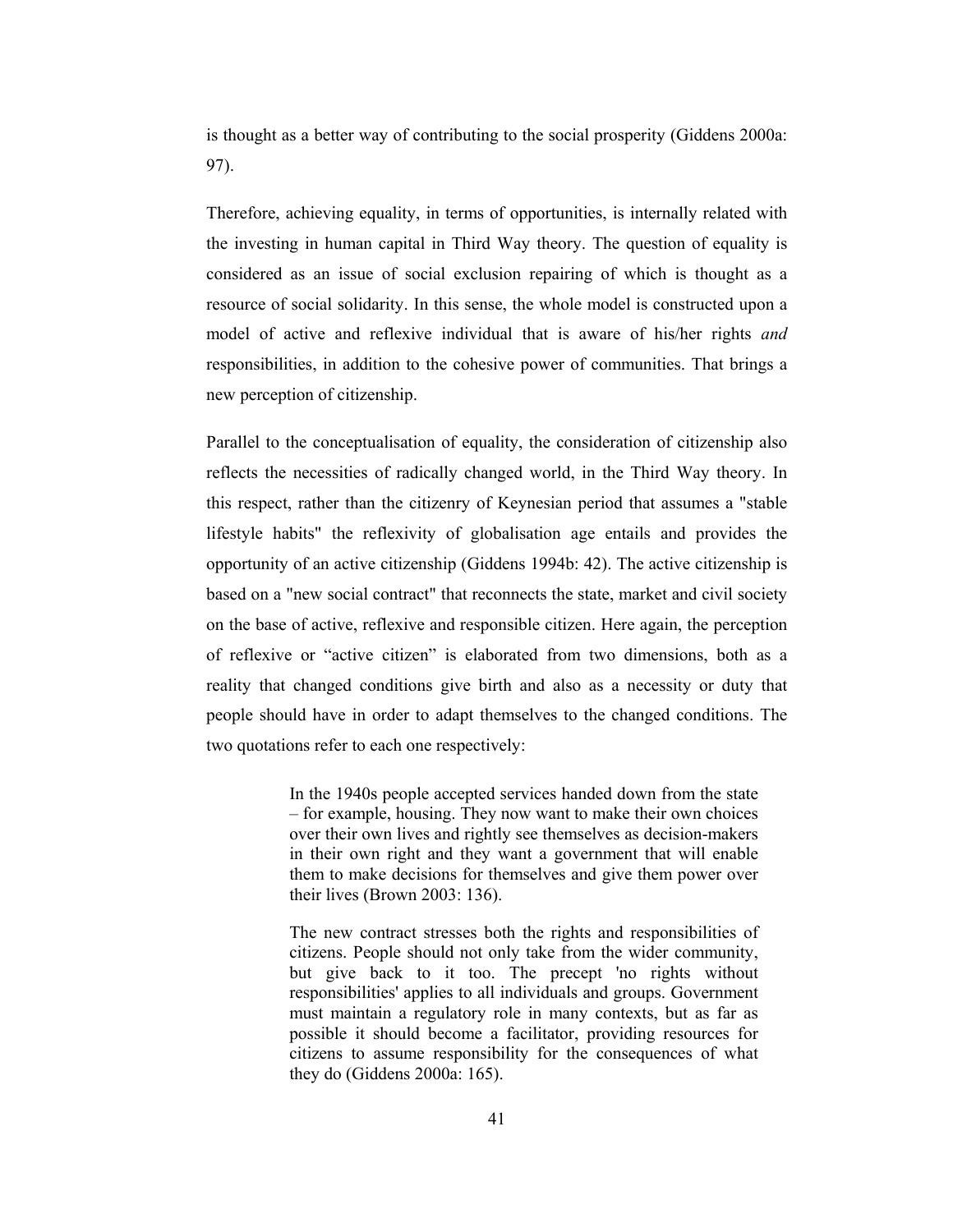In this sense, the state should have the responsibility for providing resources while the citizens should be aware that they have commitments in turn to their gains (Giddens 2000a: 52). Giddens argues that "a common morality of citizenship" can only be achieved through such a balance between rights and responsibilities (1998a: 108). Similarly, Blair ([1998] 2003: 30) points out that the on-going separation between the rights that citizens demand from the state and responsibilities or duties that they have is a mistake since the rights without responsibilities "are engines of selfishness and greed".

It can be asserted that those responsibilities of citizens involve their active participation to generation of social solidarity through reviving their communal bonds and taking part in voluntary groups to help others within the civil society, as the principle of philosophical conservatism signifies and the rise of reflexivity provides. Furthermore, markets constitute the third part of that new social contract with a necessary awareness of market actors in the sense that the social institutions and the civil society composed of active citizens are the prerequisites of a well functioning market economy (Giddens 2000a: 165). The firms and corporations should also have the responsibility of environmental costs and social obligations as the term "responsible capitalism" implies (Giddens 2001: 5).

Indeed, such a model of active citizens having high reflexivity and responsibility as well as being capable of benefiting from opportunities that flexible, everchanging globilising world brings constitutes one necessary part of the whole framework of the Third Way thought. In order to benefit from flexible world, people should be flexible, too, and in order to manage with the problems of the same world, they should engage in self-help groups. In other words, while reminding the responsibilities, the Third Way recommends citizens to help others which in return may provide help them, too. This may be considered as the summary of the proposals for the social solidarity that the Third Way seeks for. Blair argues that:

> The life of any family and any community depends on accepting and discharging the formal and informal obligations we owe to each other. The politics of 'us' rather than 'me' demands an *ethic*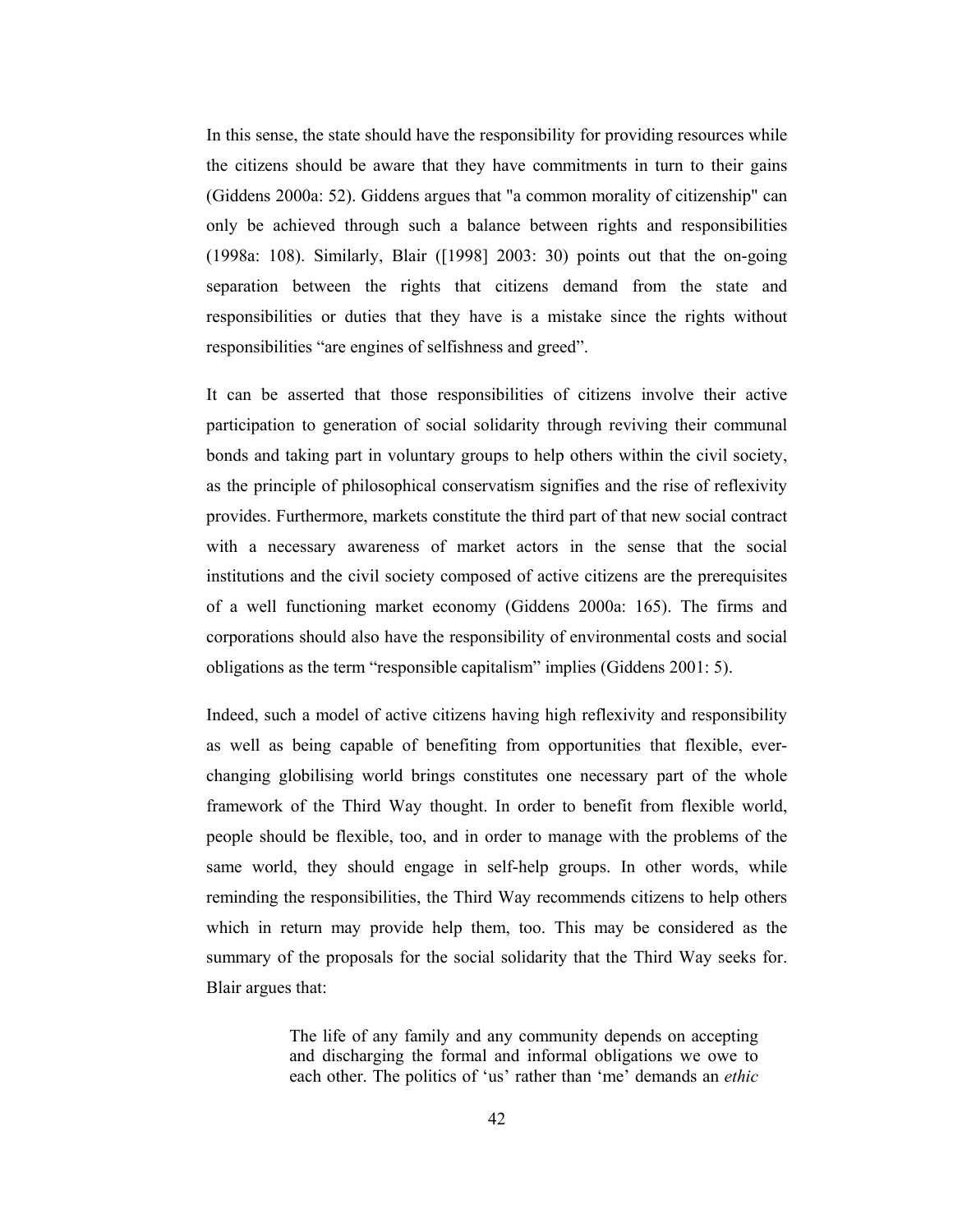of responsibility as well as rights. This is the foundation of social solidarity on which any successful society depends (Blair [1998]  $2003:132$  -emphasis added).

It is very much related with the Third Way argument about the necessary shift from welfare state policies which mainly denote the equal right of the citizens to access the social services and the aim of full employment. Since the conditions of welfare period has radically changed, the social targets and the policy means have to change, too. As it is already mentioned, according to the Third Way, the old social democracy failed to adapt itself to the flexible and competitive character of the new era. Then, the Third Way should aim at achieving the flexible and competitive structures within the society. Rather than any rigidity in the sense of full employment or universality of welfare services, the citizens should be encouraged to be flexible enough to adapt themselves to the flexible, competitive world, to the *market* in particular. Therefore, the citizens should be "active" basically in two senses: active in taking responsibilities and active in their flexible lives. Yet, the Third Way insists on presenting such obligatory situation not only as a necessity that the globalisation era brings but also as an opportunity for citizens to realise themselves, actively<sup>14</sup>. Needless to say, the failure of citizens in their adaptation to the new conditions hopes to be compensated by the voluntary,

 $14$  It is noteworthy that Beck (1998b: 58-61) holds a similar position but accentuates the *obligatory* requirement for "public work". For Beck, employment that was the base of democracy is being "killed off by capitalism" and is evolving to "joblessness" in a "postwork society". In this respect, Beck offers investing in "social capital" and encouraging "public work", i.e. voluntary work and self-help groups proposed by Giddens, as a necessity to manage unemployment. One of the proposals of Beck envisages a public stipend to those involving public work so that breaking the equation between voluntary work and unemployment. At the same time, involving public work means participation of "active citizens" (and participation should be reinforced by the state through delegation of authority) so that, in a sense, democracy is secured. Therefore, Beck states, the material and cultural foundations for 'individualism coupled with solidarity' would be established. Hence, flexibility –which is not other than "unemployment disguised in the new forms of temporary, unskilled, part-time work" for Beck- can be evolved into a base for social solidarity as far as investment in civil society is implemented. Then, although Beck and Giddens stress the flexibility, respectively, as a threat to democracy and as an opportunity for individual reflexivity; both move from the same point that it is an inevitable dynamic shaping today's world and reach to the same conclusion that it provides a base for enhancing civil society through voluntary work, and hence, for social solidarity.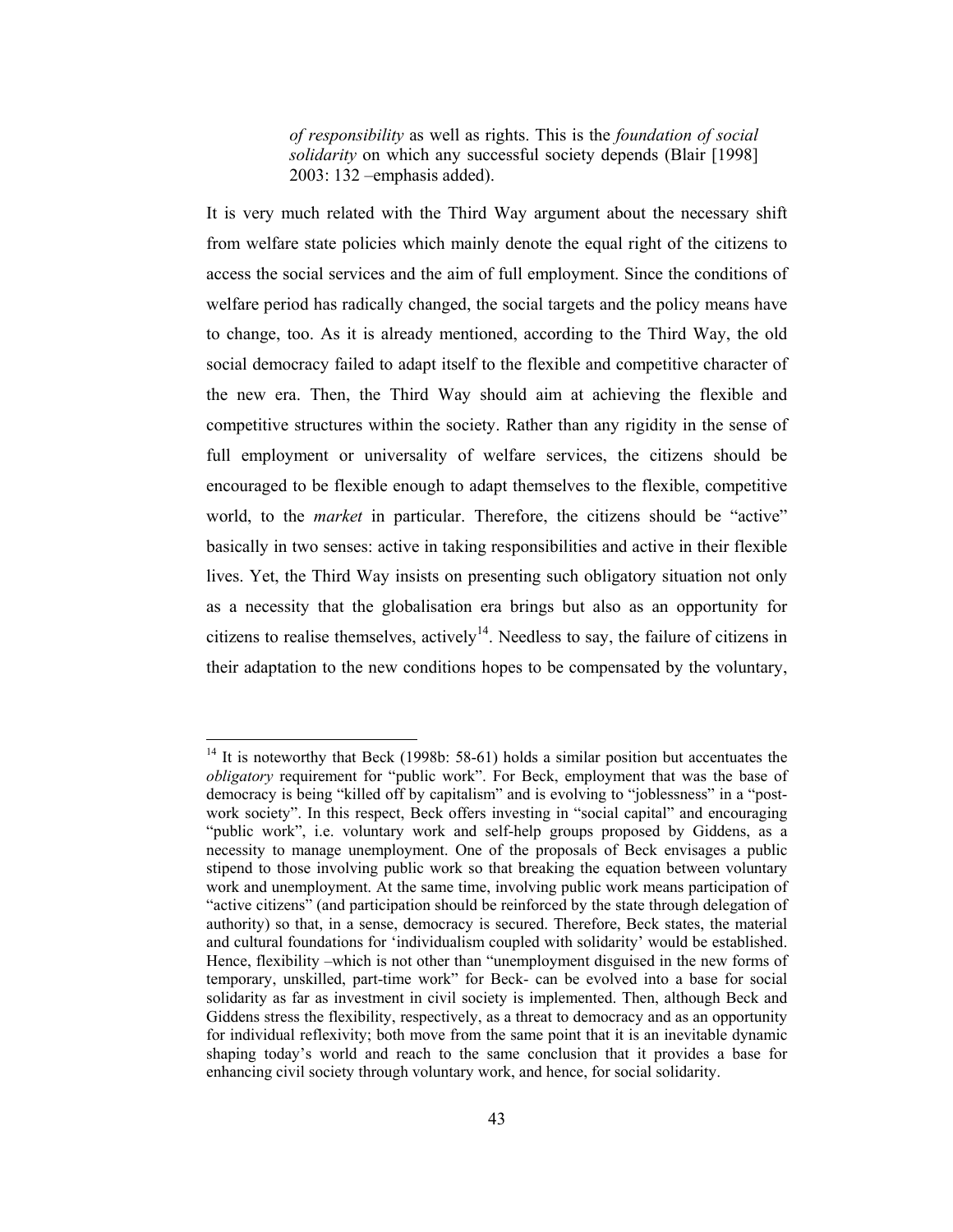self-help groups not by the state except from extreme cases. As Blair states "the ways in which we help people need to change" (Blair [1998] 2003: 132).

> Having the same job for life is a thing of the past. Social democrats must accommodate the growing demands for flexibility (Blair and Schröder [1999] 2003: 111).

> To achieve higher growth and more jobs in today's world, economies must be adaptable: flexible markets are a modern social democratic aim. (...) Product, capital and labour markets must all be flexible: we must not combine rigidity in one part of the economic system with openness and dynamism in the rest (Blair and Schröder [1999] 2003: 113).

In this sense, the stress on the flexibility of individual lives is associated with the flexible labour market in coincidence with the abandonment of the Keynesian compromise on full employment in the welfare state period. It is noteworthy that whether the full employment is achieved or not in the welfare state era, it has been one of the key aspirations and policy proposals for the social democratic movement. In this respect, there is a sharp shift in the aims of "modern social democratic" position that the Third Way claims to occupy. Here, as above quotations denote, the aim of full employment is replaced with the flexible labour market which is presented as inevitable and denotes the part-time and temporary work. In this framework, it can be argued that the "new ways to help people" that the Third Wayers propose designate the roles of state to invest in human capital to increase the employability of individuals and the responsibilities of the civil society to provide informal social security mechanisms. This general framework is complemented with the description of active citizen as the reflexive agent who is aware of the benefits of flexibility, capable to adapt him/herself to the flexible conditions and also having the responsibility to help others within the society through actively participating in the self-help organisations.

## 2.3.3. Cosmopolitan Democracy

Both as being a separate principle of the Third Way and also as a common element embedded in other principles, the emphasis upon the cosmopolitan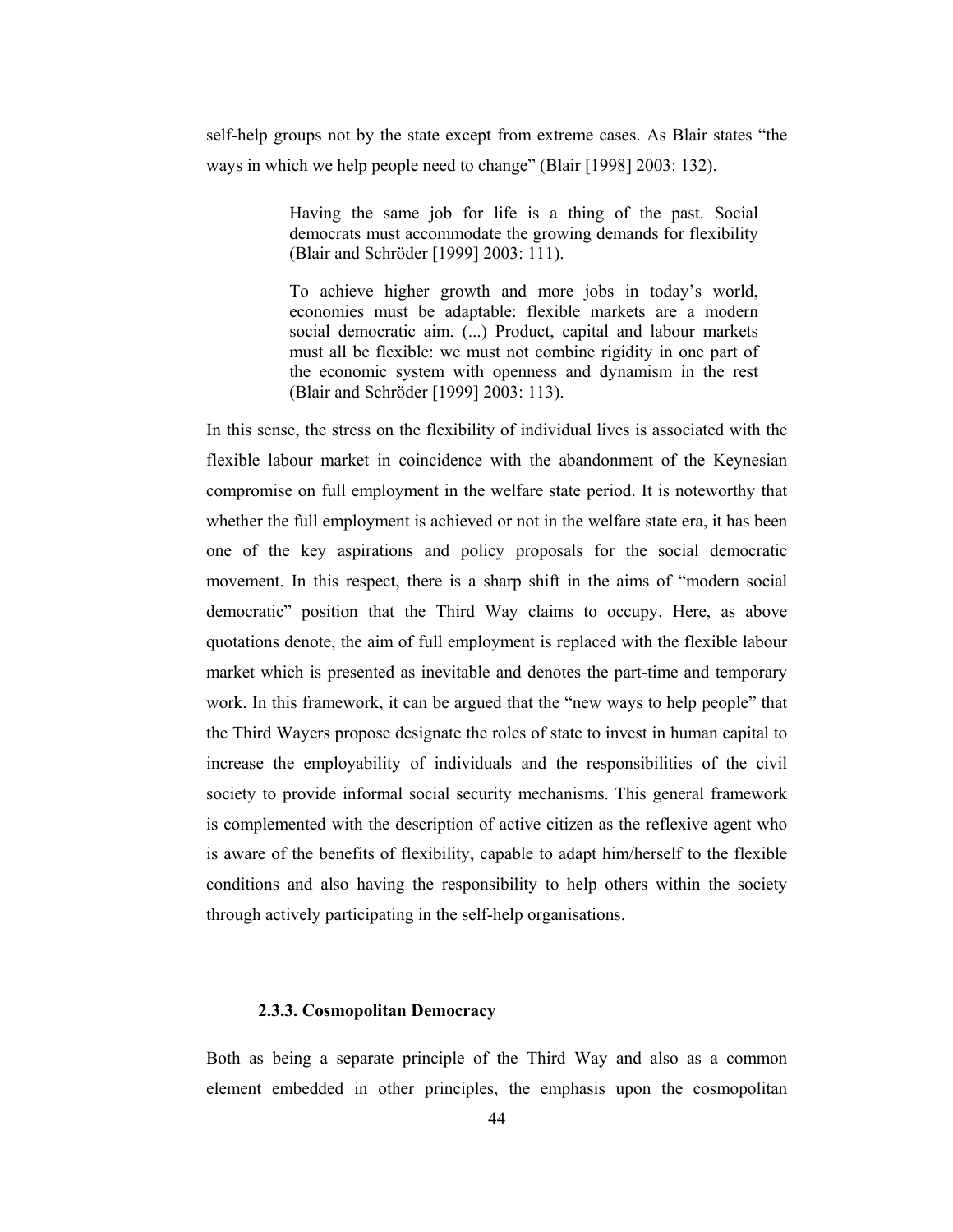democracy<sup>15</sup> constitutes an essential dimension in the theory<sup>16</sup>. The central place of the specific interpretation of globalisation as the key dynamic shaping today's circumstances determines the perceptions of the possibilities as well as specific policy proposals in favour of cosmopolitan democracy, too, in the main texts. It is argued that there exist various dynamics, which are somehow related to globalisation, bring out the possibility and also the necessity of a cosmopolitan order on the global level, or in other words, of a global governance  $17$ .

The Third Way's proposal for a global order is basically based on *dialogue among* nation states, global markets and global civil society. That is to say, the model of state-society relationship at national level, as well as at localities, is applied to the global scale (Giddens 2000a: 123). The collaboration among the nation states, global markets and global civil society is assumed to be necessary in order to manage global risks and problems the resolutions of which go beyond the capacity of one single country as in the case of ecological problems (1998a: 153). Global collaboration is also essential for regulating global markets that operate at transnational level. In this sense, it should be noted that the Third Way proposes that the conflicting interests assumed to exist among the developed and under-

<sup>&</sup>lt;sup>15</sup> Giddens acknowledges that his theses on cosmopolitan democracy have benefited from views of David Held, who edited Cosmopolitan Democracy (1995). Ulrich Beck, too, takes part in discussion on cosmopolitan democracy through publishing "The Cosmopolitan Manifesto" in 1998.

<sup>&</sup>lt;sup>16</sup> Held and Archibugi (1995: 13) state that "the term *cosmopolitan* is used to indicate a model of political organisation in which citizens, wherever they are located in the world, have a voice, input and political representation in international affairs, in parallel with and independently of their own governments. The conception of *democracy* deployed here is one that entails a substantive process rather than merely a set of guides". Cosmopolitan democracy requires cosmopolitan institutions that constitute a dialogue base among nation-states and have a power to influence states in favour of democratic actions.

<sup>&</sup>lt;sup>17</sup> Held (1995: 106) argues that today's democracy should enhance into global level through international and transnational power structures. Then, cosmopolitan democracy is constructed upon formation of global institutions functioning "global governance". Saying that he agree with Held in need for enhancing administrative capacities, Beck (1999: 14) draws attention much more on generating "cosmopolitan solidarity" through cosmopolitan civil society, otherwise, he holds, cosmopolitanism falls into an "institutional fantasy", a technocratic world society. Beck also stresses on the necessary distinction between global capitalists and global citizens. He concludes his cosmopolitan manifesto by analogy to *Communist Manifesto*: "Citizens of the world, unite!" (ibid: 18).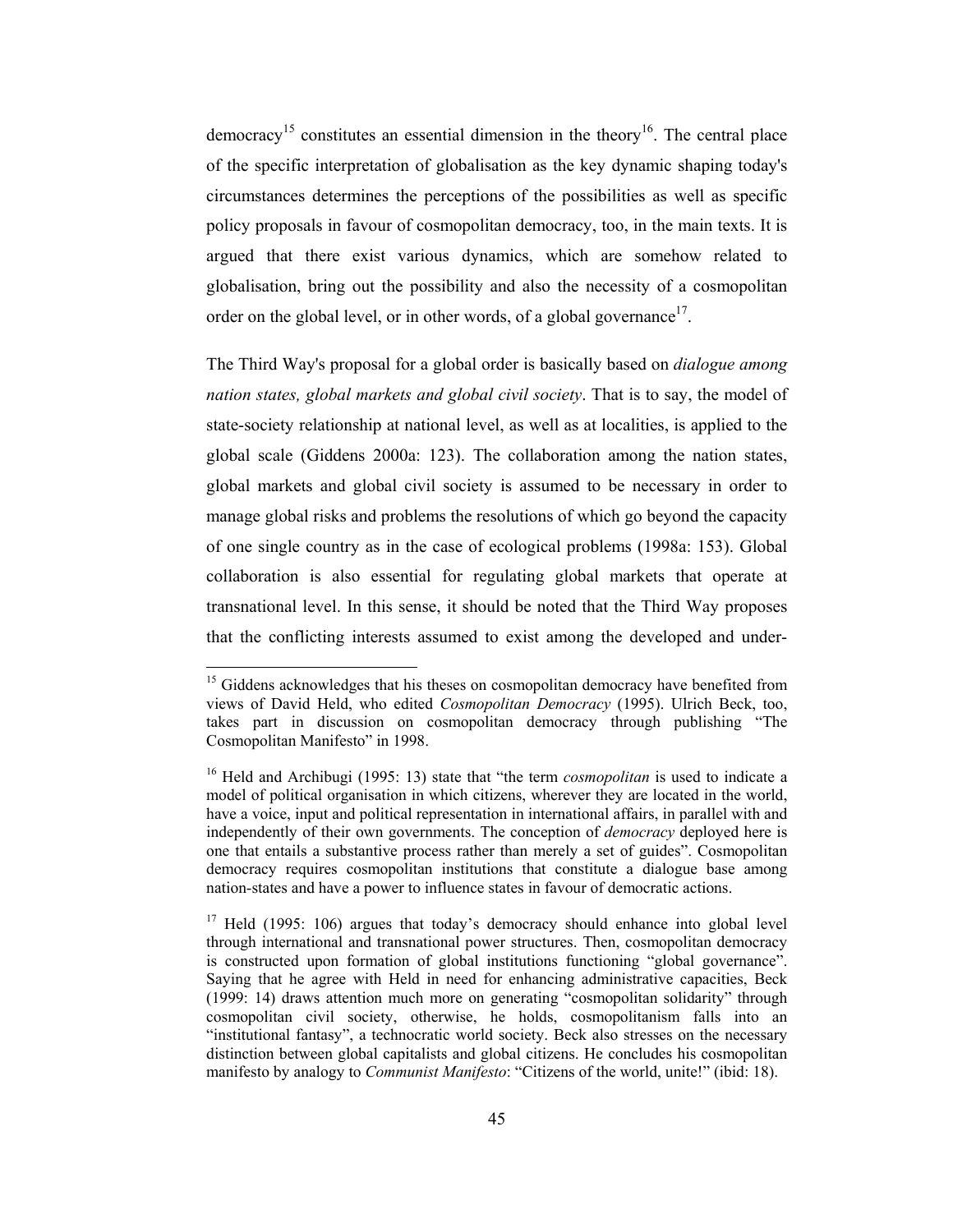developed countries is an outdated idea, too. In other words, the supposed complementarity among the state, civil society and market seems to be applied to the relations of the nation-states. As Giddens (2000a: 167) states, "The modernising left recognises that the interests of the developed and developing countries are often the same, rather than always contradictory".

Then, in the Third Way theory the nation-state is still a central actor, at least an equal feature of the assumed global order, with global market and global civil society, whereas the "nationhood" needs to be transformed towards a more cosmopolitan manner. The cosmopolitan nation hood, which is a more open and active identity, is seen as a cohesive factor or a "stabilising force counter to endless fragmentation" that market creates (Giddens 1998a: 129).

The national identity dominant in the pre-globalisation period differs from the new *cosmopolitan nationality* through its antagonistic, rigid and taken-for-granted character. In other words, a national identity in a globalising world entails a "more open and reflexive construction" (1998a: 134). If one reason for that is supposed reflexivity enhanced within the society, the other is the fact that immigration gives rise to more multi-cultural societies, especially within the developed countries. Then, a cosmopolitan nationhood is needed in order to generate social solidarity among the people who have diverse cultural and ethnic backgrounds. It inevitably prevents nationhood from being a rigid, homogeneous identity that suppresses other identities. That is to say, Giddens asserts, the cosmopolitan nationalism can create a common identity or belongingness among the citizens while it is inevitably characterised by diversity and ambiguity (1998a: 134-137). In essence, this is the only appropriate form of nationalism for globalising world.

> A cosmopolitan outlook is the necessary condition of a multicultural society in a globalising order. Cosmopolitan nationalism is the only form of national identity compatible with that order (Giddens 1998a: 136).

Similar to the non-antagonistic nature of cosmopolitan nationhood, the relationship among the nation-states can and should gain a collaborative manner. Living in post-1989 era, according to Giddens (1998a: 137), means that there is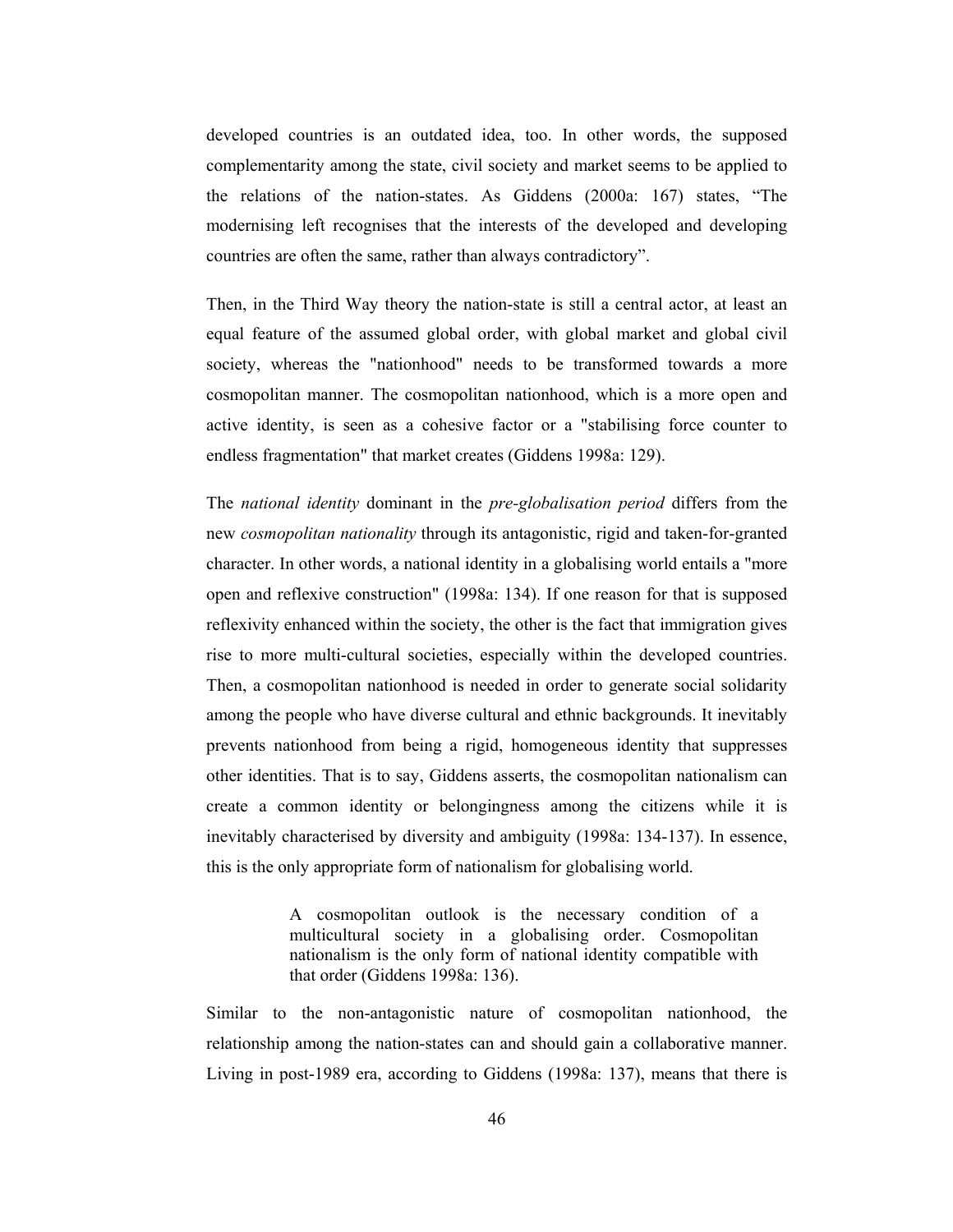no such "enemy states"<sup>18</sup> as in the case of bi-polar world and this provides a potential base for expanded dialogue. This entails that the nation-states have to integrate global perspectives in to their national policies more intrinsically than they do in the past  $(2000a: 124)$  so that democratisation, openness to dialogue, is not confined to the national level (2000a: 159). Moreover, due to globalisation that strengthens the informative networks throughout the world and facilitates the capital flows, as well as civil interactions, it is no more possible for one single country to close itself to the rest of the world. This is so-called *democratisation* effect of globalisation.

> There are good reasons to suppose that intensifying globalisation actively promotes democracy, even in nations that may have little history of it. Globalisation is driven in some large part by new systems of communication which, together with changes in everyday life, alter citizens' relation to the state. Authoritarian political power is not only much harder to sustain than in the past, it is more easily punctured and dissolved (Giddens 2000a: 159).

Thus, the relation between globalisation and democracy has two-edges. While the nation-states are obliged to interact with others in a more peaceful manner, they should also be open to the dialogue with their citizens who are more reflexive. active and ethnically diversified. This can be asserted as the reason why Giddens claims that there is a radical change in the nature of sovereignty that nation-states pursue. In this respect, the sovereignty in order to be sustained should be constructed upon a dialogic democracy among the constituent parts of one society. as well as the constituent nations of global world -rather than occupying antagonistic positions<sup>19</sup>.

<sup>&</sup>lt;sup>18</sup> Beck (1998b: 142) argues that this is a transition from "a front-state democracy to a democracy without enemies". Yet, he underlines that this also creates "an unquenchable need for new enemy stereotypes". It may be Islamic fundamentalism, Third World, a single country or collective groups such as migrants, foreigners etc. (ibid: 150).

 $19$  Held (1995: 115) denotes that cosmopolitan democracy does not refer to a consensus on beliefs, values or norms but creation of a base for open dialogue in which plural identities can be flourished through mutual toleration. There is noteworthy parallelism between cosmopolitan democracy and debates on "deliberative democracy" supposing that it is the deliberation process, i.e. *procedure*, rather than a necessary consensus as a consequence of that process, is needed for an appropriate democracy. In essence,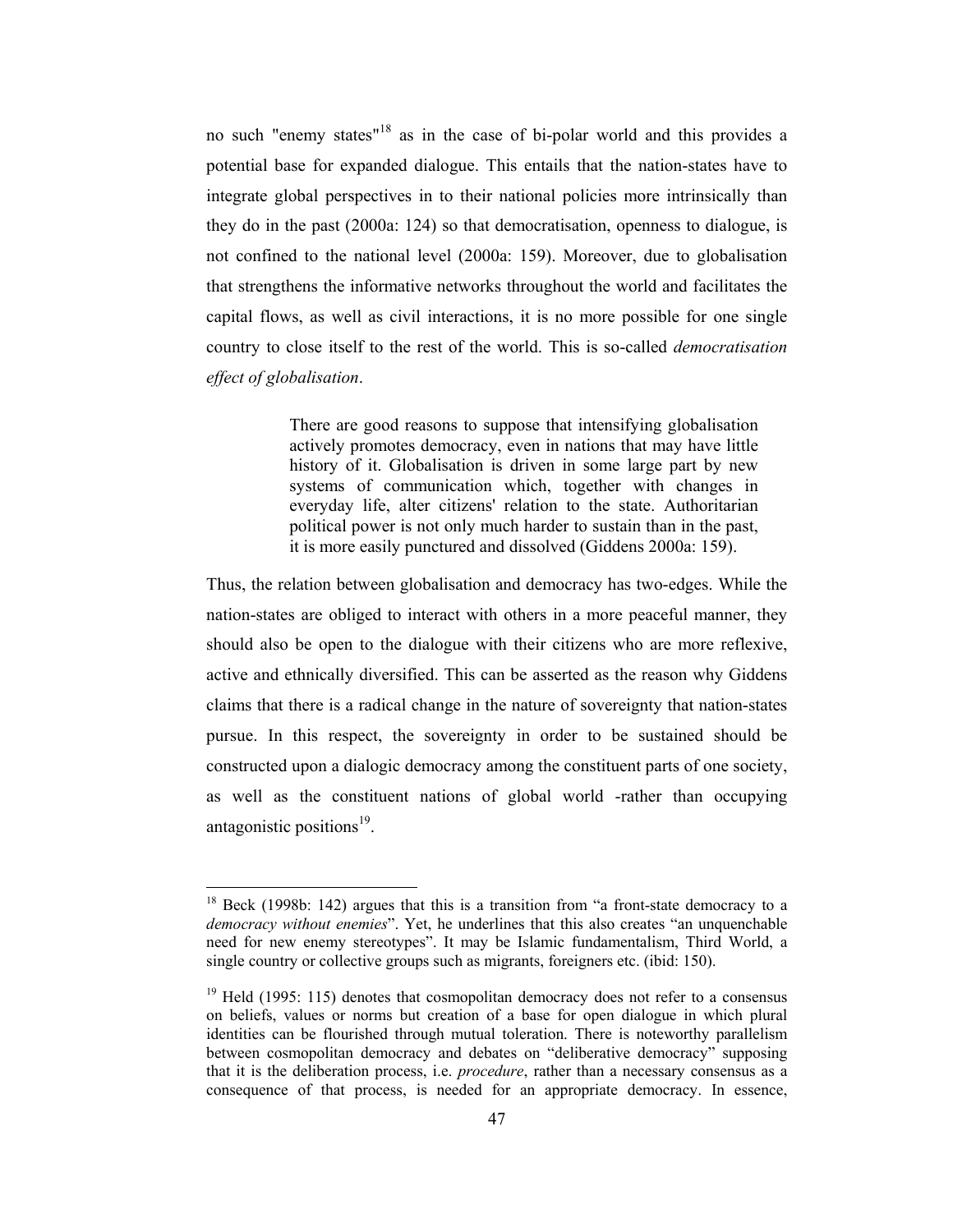Giddens asserts that there exist certain examples of dialogic democratic formations acting on global scale such as the emergence of a global civil society thorough non-governmental organisations (NGOs), which signify the "cosmopolitanism coming from below" (1998a: 140) or "globalisation from below" (2000a: 123) while the global financial markets and technological innovations proceed "globalisation from above" (2000b: 47), and such as the European Union (EU) which provides a model for collaborative action among the nation-states (1998a: 140-144).

As the cosmopolitan order is almost spontaneously being constructed by the dynamic of global civil society, the nation-states still have to play chief role to realise the conditions of cosmopolitan global governance. The main duty of governmental bodies in this issue can be summarised as providing a platform for open dialogue among different actors and building new institutional mechanisms for the sake of global governance. Giddens (2000a: 124) points out five areas in which global institutions should be composed or strengthened, these are: global economy, global ecological management, regulation of corporate power, control of warfare and transnational democracy.

It should be noted that except for some specific proposals such as establishing a global central bank (Giddens 2000a: 127), the emphasis upon the regulatory mechanisms shares the same perspective with the policy proposals for one country. In this sense, the regulation does not mean the control of state or a global governing body over the transnational corporations for instance, but refers to a negotiation process. Governments should promote competition in order to enable market function efficiently. They should promote the dialogue among NGOs, third sector and private corporations to enable an efficient consumer-producer communication, as well as to remind corporations their responsibilities for ecological concerns. Governments should also support the employee share

Giddens' assumptions on "reconcilable" interests through democratisation (within society) and governance (within and among states) borrow the main argument of deliberative democrats, while, on the other hand, conceptualise the interests of participatory actors as "often the same".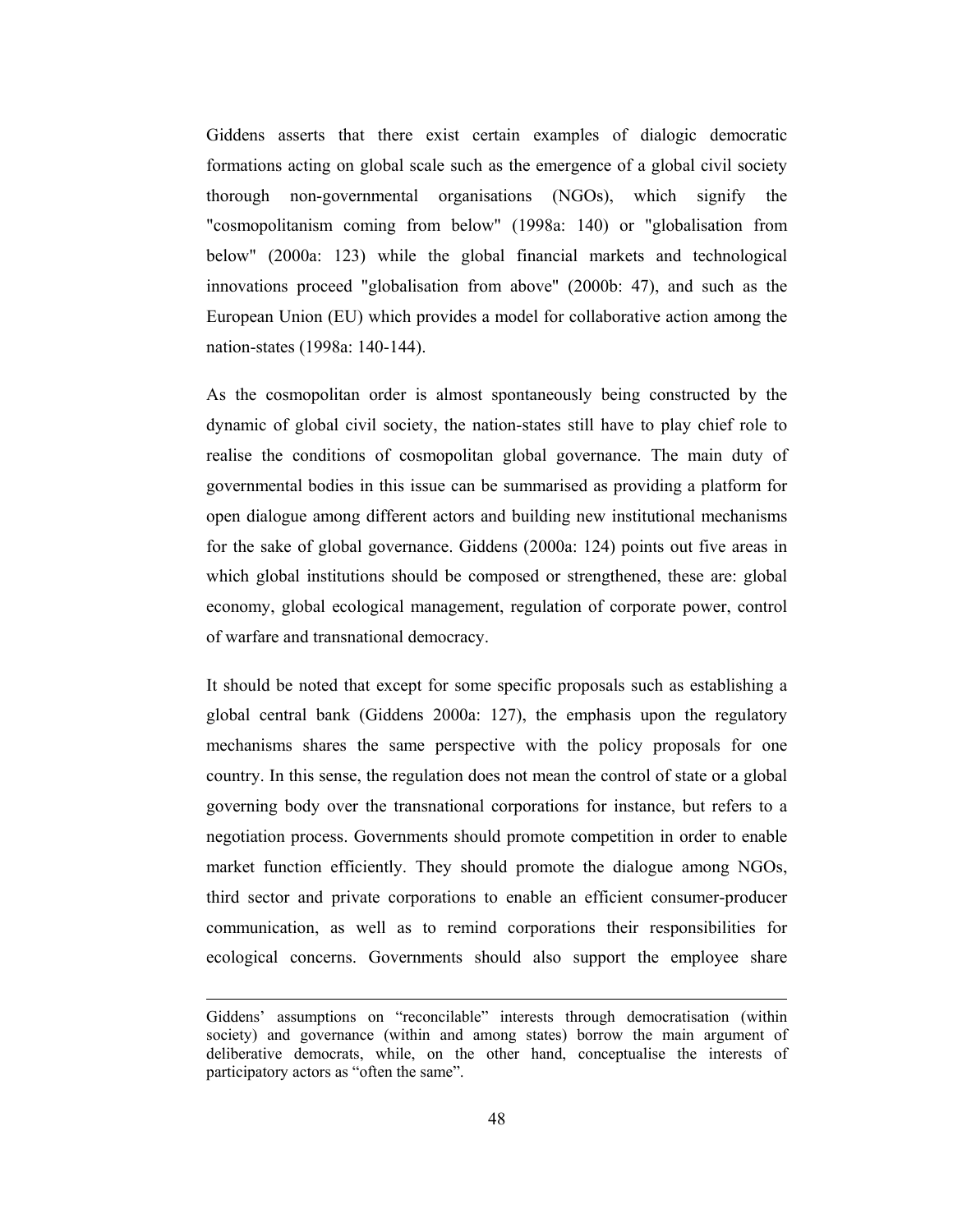ownership which also contributes to the partnership of corporations and unions, or employers and employees. As Giddens asserts:

> [Governments should seek to] encourage corporations and unions to work together on economic restructuring in the face of technological change. Once more we need to look for new models here rather than relying on the old ones. There are situations in which management and unions are in a situation of interest conflict, and where unions need to protect the labour force from damaging corporate policies. Yet there are just as many other circumstances in which only active cooperation can offer such protection (Giddens 2000a: 150 - emphasis added).

It is noteworthy that Giddens also implies that there will always be various models of capitalism and debates over it due to the different historical and cultural features of societies. Yet, there is no one model that fits with each country on the world. What is needed is promoting "responsible capitalism" that goes beyond the market fundamentalism. In this sense, as far as it is assured that corporations fulfil their responsibilities, i.e. responsible capitalism is achieved, then, debate over versions of capitalism is nonsense (Giddens 2000a: 152-153).

Therefore, the Third Way model, is based on the idea that "capitalism has no alternative, but it should be regulated" and the social solidarity within the competitive market should be achieved. In this context, the proposal of complementarity of the state, market and civil society is supported with the redefined roles of those three spheres: the state is "enabling state", the market is composed of "responsible" actors and the civil society is composed of active, reflexive and self-reliant individuals that have moral values including responsibility to others through participating into self-help communities. In this sense, the citizen is conceptualised as the active agent of both competitive market and social solidarity units, i.e. communities. The assumed complementarity and reconciliatory interests at the local and national levels are also attributed to the global level with an account of global governance and cosmopolitanism. The criticisms and further evaluations of the Third Way model will be presented in the following chapter.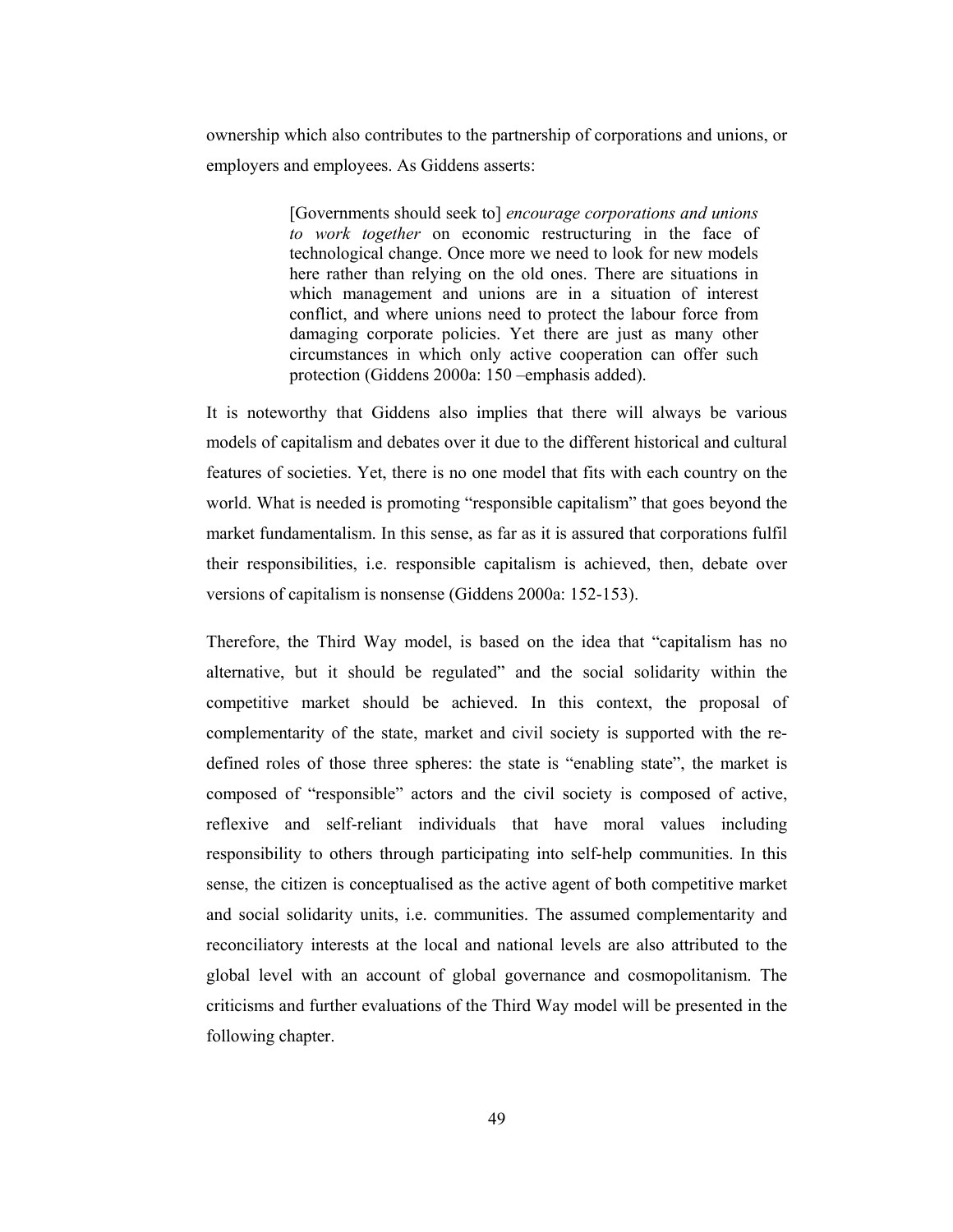# **CHAPTER III**

# **CRITICAL EVALUATIONS**

In the literature on the Third Way, the critiques of the Third Way theory and the New Labour practice, i.e. the Labour Party governments under the leadership of Tony Blair, are often directed interchangeably. That is to say, the principles of the Third Way as formulated in theoretical texts by Blair and Giddens and the policy implications put in force by the New Labour as well as the rhetoric the party members have used are generally evaluated together. Moreover, the terms Third Way and New Labour are generally applied as interchangeably. It is mainly due to the fact that "New Labour and the Third Way appeared on the political scene like Siamese twins" (Newman and de Zoysa 2001: 98).

On the other hand, there are also some critics asserting that the New Labour adapts the Third Way arguments only selectively. Indeed, Giddens (2003: 2) currently claims that the Third Way is not equal to the New Labour or New Democrats, but to "progressivism", although he did not need such a separation formerly. However, it seems much more important to consider that the general framework of the Third Way should be discussed in a wider context. Such a consideration admits the close interrelation between the Third Way and New Labour and allows to draw parallelism between the critique of New Labour and the Third Way, beside the inevitable differences, while keeping in mind that both the thoughts that shape them and the implications that are shaped by them go beyond these "Siamese twins". The Third Way proposes a new definition of the left or social democratic politics. This re-definition is constructed upon particular pre-suppositions, interpretations, and theoretical and philosophical statements about the changing conditions of the world. Based on those premises, the Third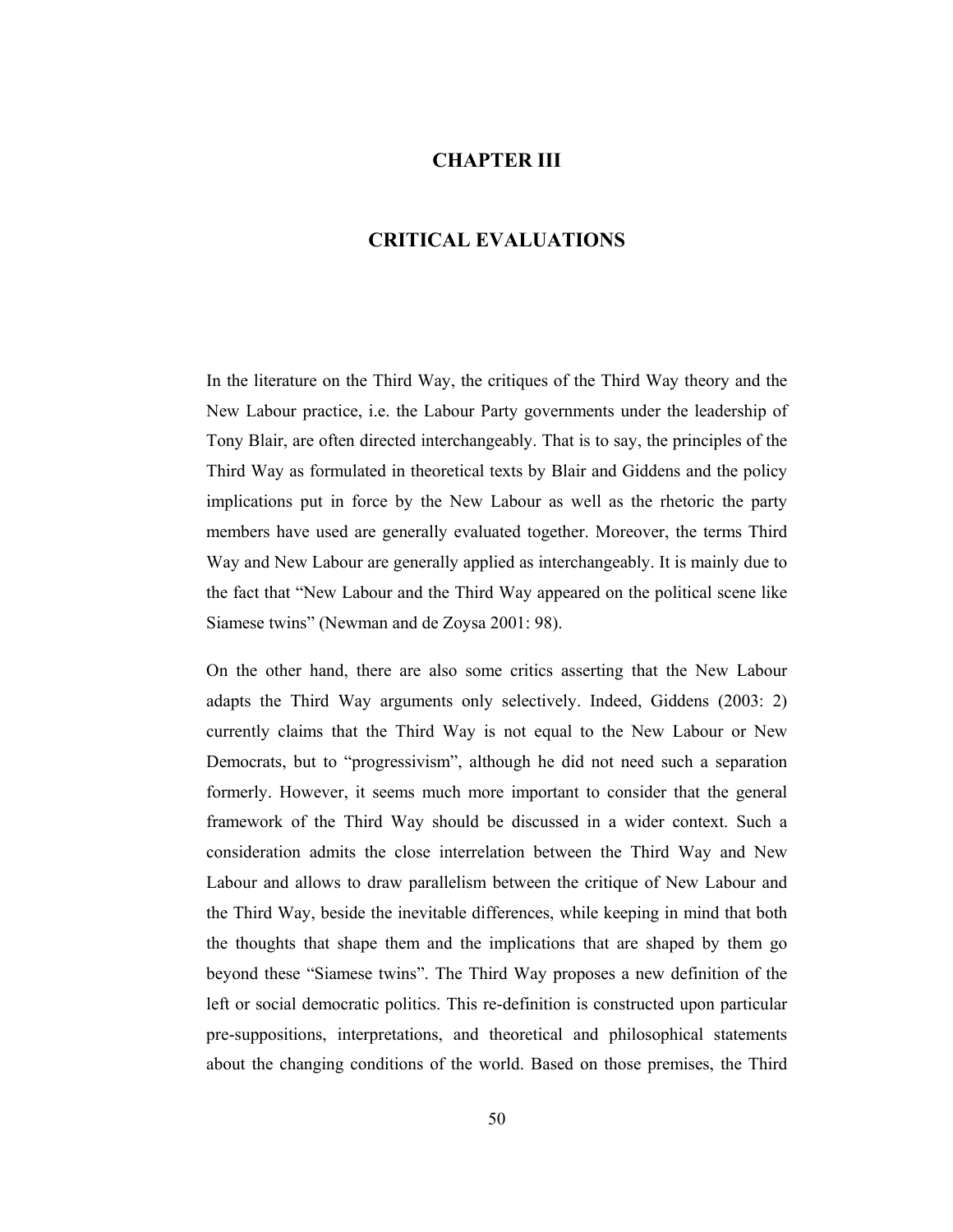Way obtains a specific vision of state and society relationship, together with an account of citizenship and an aspiration of global cosmopolitan order. Yet, neither the premises nor the particular re-formulations are specific to the Third Way. As this chapter attempts to cite, there are certain debates, positions, dynamics that the Third Way shares with or borrows from while conceptualising its own model.

The criticisms quoted here are the ones that, in general, draw attention to such a comparative account of the Third Way, as well as that concentrate on its internal features. In line with that, firstly the criticisms of the premises of the Third Way will be cited. Then, the arguments against the basic claim of the Third Way, that is, the claim of newness, will be outlined. The following sub-title will attempt to evaluate the main theoretical and political movements that the Third Way borrows its main proposals. The complementary relationship between old oppositions, which denotes the central concern of the Third Way and the model of citizenship that the theory offers, will be discussed respectively. Then, the so-called selfcriticism of Giddens will be mentioned. Finally, in the last part, it will be tried to conceptualise the Third Way as a hegemonic attempt in today's politics.

## 3.1. The Issue of Premises of the Third Way

The Third Way, as it is already mentioned, is primarily constructed upon the rhetoric of "radically changed world" which urges the need for new approaches due to the fact that none of the old considerations could adapt itself to the new conditions. Yet, such a radical transformation also denotes the opportunity for new politics that is claimed to be the Third Way. In other words, applying various pre-suppositions, the Third Way "constructs a context for the necessity of a new approach as a given fact" (Morrison 2004: 171). Froud (et al. 1999: 157) charge that Third Way's over-emphasis on the "new conditions", together with its claim of being new, provides it a base to present itself as the only line corresponding to the new world, while paving a way to display the criticisms as belonging to the "old world". Furthermore, Fairclough (cited in Leggett 2004: 194) draws attention to the implicit argument that "there is no alternative" to adapt ourselves to what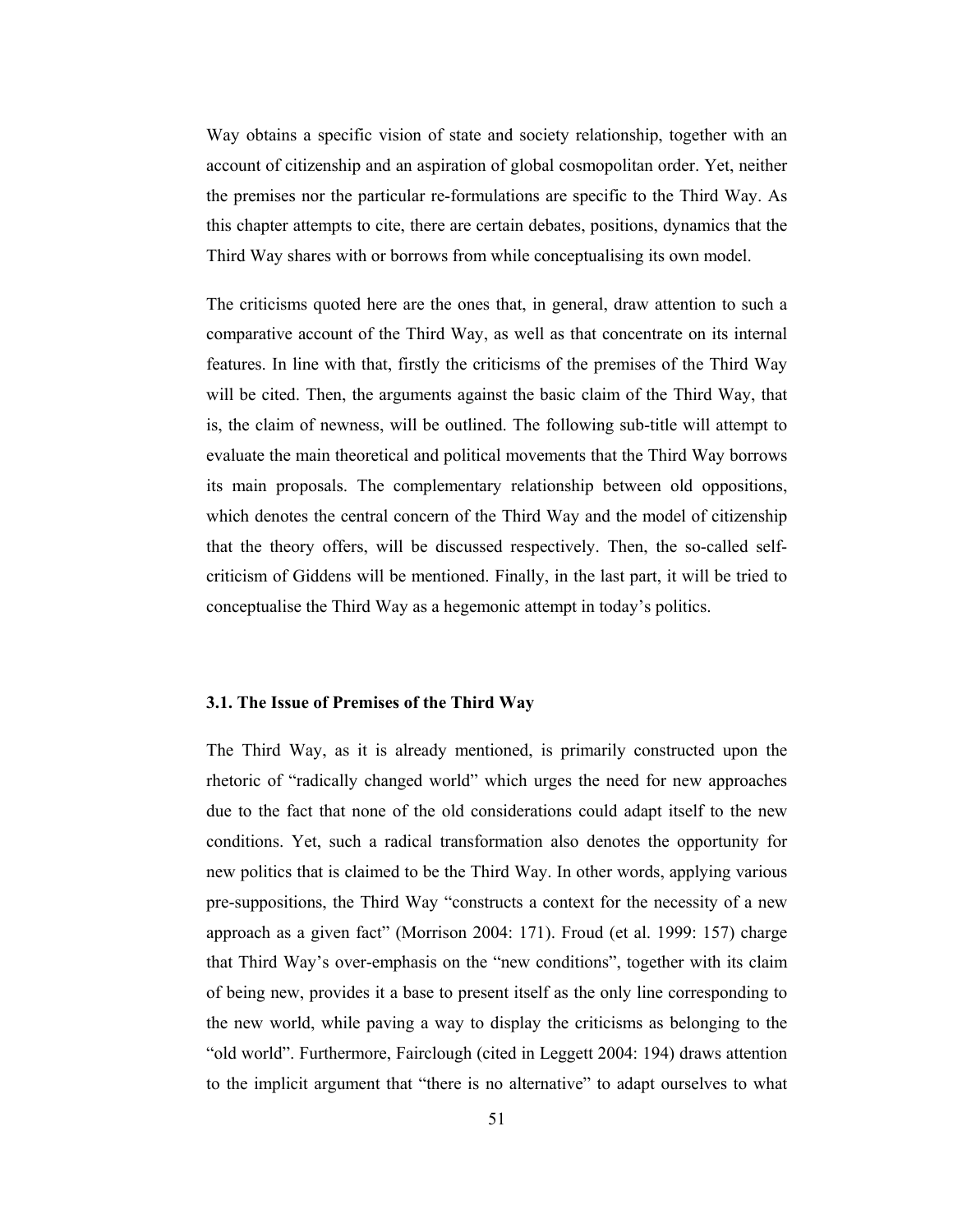Giddens calls as "social revolutions of our time" and neglects that the process is an uneven and contested one. In other words, Third Way pre-supposes a specific understanding of changes, namely globalisation, and constructs its proposal for a new politics upon those pre-suppositions.

Globalisation is the chief transformative dynamic, according to Third Way account of change, and thus, the main base for formulising new concepts. Yet, the specific vision of globalisation that the Third Way imposes attracts criticisms. Lewandowski (2003: 116-119) criticises the Third Way for drawing almost a casual connection between globalisation and democratisation. In essence, Giddens elaborates globalisation as emergence of global public sphere that reinforces dialogue at global level, which is the pre-requisite of "dialogic democracy", as well as opens space for democratic action. Moreover, globalisation considered as a creative dynamic, changes the life-styles of individuals and weakens the power of traditions. What enables the dynamic of globalisation to enhance the dialogue, thus democracy, is mainly the technological innovations in communications. Yet, as he suggests:

> **Giddens** overburdens emancipatory promise the of 'World-wide' communication and information technologies. global technologies such as the web and satellite television do not information simply democratize and communication (Lewandowski 2003: 116-7). Such technologies are perhaps best capable of globalizing cultural forms, but cannot in themselves be depended upon to democratize information or foster genuine public spheres (ibid: 126).

In essence, Giddens suggests that the core of globalisation is "increasing interdependence" in the sense of being affected by the events coming out anywhere in the world, owing to "communication revolution", and such a dependency results in an impossibility of sustaining autarchic, authoritarian regimes (Giddens 2002: 70). It should be added that Giddens also tends to draw a casual connection between "rising reflexivity" in the sense of increasing awareness of individuals in their lives, which is supposed to increase their demand for more democracy and participation to the decision-making process consequences of which effect their lives, with globalisation. In this sense,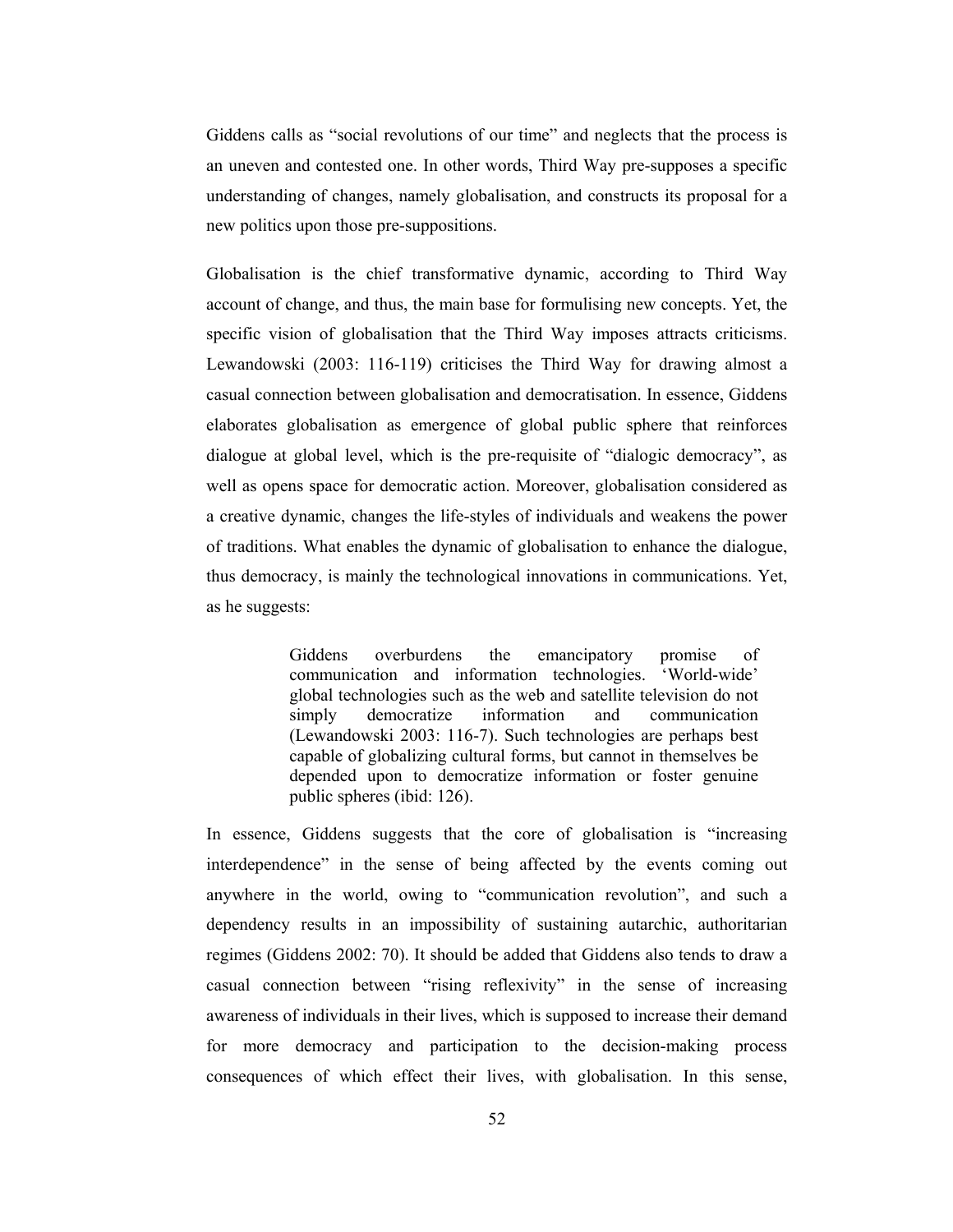globalisation is considered as a great force that promotes democratic regimes and provides the base for a cosmopolitan order through undermining very possibility of authoritarian regimes, owing to both increased interdependence at global level (Giddens 2000a: 159) and increased reflexivity of the citizens at local level. Moreover, due to the fact that so-called "reflexive individual" locates in the heart of the Third Way theory through various features associated with the term, it can be well argued that globalisation, with its direct promotion of reflexivity, is considered as the pre-given dynamic that legitimises the principles of the Third Way. In line with that, the social reflexivity, mainly as a consequence of globalisation, is taken-for-granted in Third Way's texts, in a confusing sense such that enhancing reflexivity is presented as a proof of the change, as a reason for change and also as a target to reach.

Lewandowski (2003: 115) maintains that while attributing an emancipatory essence to the globalisation, the Third Way disregards the fact that it creates new forms of spatial and temporal control, especially for the ones who cannot access to the information that is claimed being democratised. The idea of democratisation is also held at issue of redistribution of wealth which is only in the sense of new wealth creation, the Third Way asserts. Lewandowski (2003: 121) denotes that it displays an optimistic account of globalisation in the sense of expecting that competitive and growth-driven economic activity in globalising world will create more jobs and new wealth while in reality, the researches on globalisation shows just the opposite. In this sense, although Giddens tends to associate globalisation with creation of new wealth, and thus with a dynamic in favour of reducing poverty and social exclusion, such an account does not coincide with the reality that both poverty and social exclusion has been enlarged due to the increasing gap between and within the geographical units. It is true that Giddens (2002: 70) believes in that "communication, not finance and markets, is the most important factor shaping globalisation". This is what makes the Third Way account of globalisation lack of an essential analysis of the story. It leaves the question of the *political economy* of globalization – in particular, the political economy of place in global capitalism – unanswered (Lewandowski 2003: 120).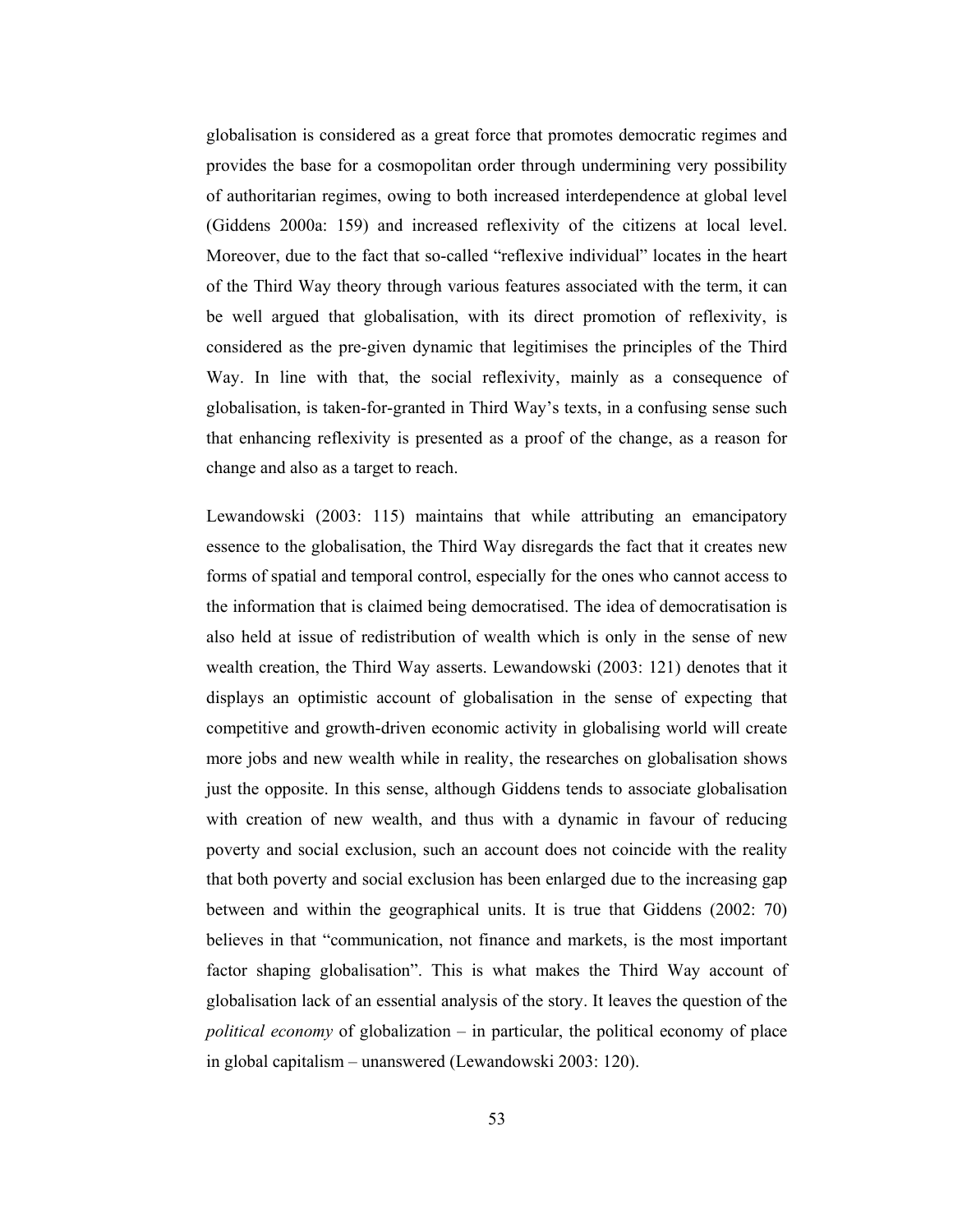On the other hand, one of the proponents of the Third Way, Latham (2001: 28) claims that the Third Way offers "a new social contract between the winners and losers of globalisation". The receipt that the Third Way proposes to compensate the lost is increasing their "social capability". Furthermore, Giddens (2003: 4) in his "self-criticism" underlines that globalisation, on the one hand, promotes democracy and provides benefits through the free trade, on the other hand creates new tensions, conflicts and insecurities. However, given the concepts like manufactured uncertainty and post-traditional order, those newly rising risks are also appreciated as the factors enhancing the social reflexivity as the individuals, as well as the state, are encouraged to re-orient themselves as "risk-takers". Then, although it is accepted that globalisation provides new risks, the risks themselves are conceptualised both as inevitable, since the improvements in science and human knowledge have given rise to, and as something positive, since the agents, i.e. risk-takers, have the *opportunity* of enhancing their reflexivity.

Moreover, given the account of the Third Way that ascribes, in a sense, "neutrality" to the globalisation process through associating it with technological improvements, it totally ignores the capitalist essence of globalisation in its current form. As Wood (1998) argues, such a position fails to evaluate "new forms of imperialism" within the globalisation process that surely reflects unevenness, rather than neutrality, as an intrinsic characteristic of globalisation. In this sense, conceptualising globalisation as a rupture, or a totally new phenomenon neglects its capitalist roots, which displays continuity in the expansion process of the market.

> Capitalism used to extricate itself from crisis by moving outward, by imperialist expansion. Now that capitalism has become virtually universal, the old forms of imperialism, colonial expansion by military force, are less available. The new forms of imperialism—financial control, manipulation of markets, debt, and so on—are more deeply rooted in the logic of the capitalist market and hence more subject to its systemic contradictions (Wood 1998).

In the sense of premises of the Third Way, there are also some critical evaluations at issue of its assumption of the obsolescence of the old social democracy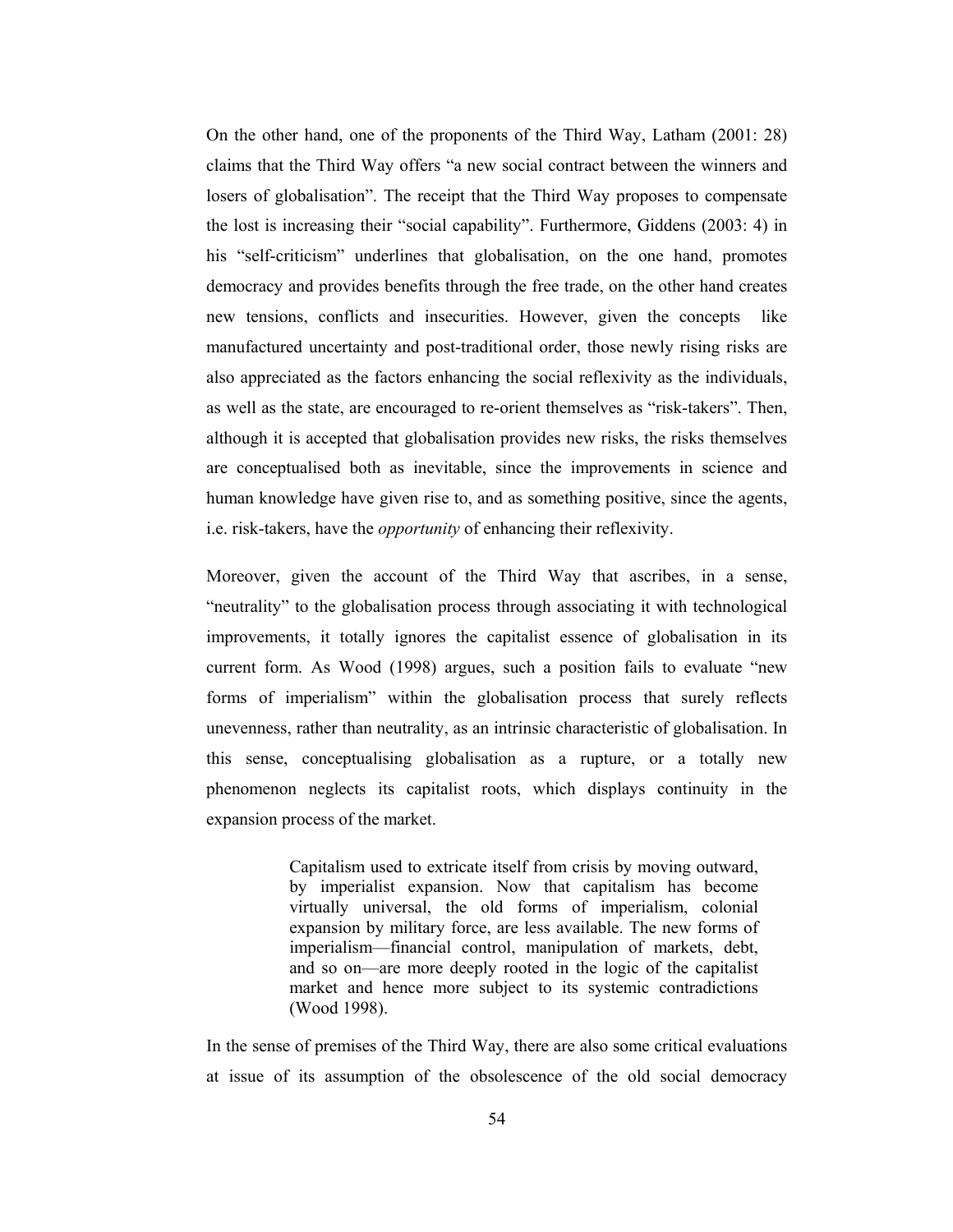characterised by the Keynesian welfare period. Pierson (2001: 473) asserts that the Third Way declares the bankruptcy of traditional social democracy "too" quickly" through reducing it to a "caricature". That is to say, the Third Way critique of traditional social democracy based upon its equalisation of Keynesian welfare state, which is, too, held from a simplistic view. Pierson maintains that Keynesian welfare state does not simply refers to the "government deficit spending to sustain full employment" as the Third Way tends to present, but should be understood as the "government intervention in economic life in recognition that markets are not self-constituting nor always maximally efficient".

Considering the critique by Pierson, it should be noted that the Third Way admits that the markets are not self-ruling and this is the very core of the Third Way thought that defines the market, civil society and state as complementary. In this sense, it would not be a fair criticism to say that the Third Way fails to recognise that "markets are not self-constituting". Yet, while recognising that, the Third Way associates the market mechanism with democratic order in addition to its supremacy upon any alternative in creating excessive benefits owing to its dynamic character. To put it differently, besides being admitted as the only alternative, i.e. inevitable, the market is maintained as a pre-requisite of democracy within the Third Way model in which deficiencies of market are compensated by the civil society and the state. Then, the criticisms arguing that the Third Way attributes to the market mechanism pre-given efficiency and a democratising force seems more appropriate than maintaining its failure to consider that market is not self-regulating. Furthermore, the Third Way offers to apply so-called market characteristics, such as competitiveness, flexibility and efficiency, to the state as well as to the individual lives. Such aspiration assumes that those values and mechanisms are both inevitable and also full of opportunities. In other words, the Third Way attempts to persuade not only to the inevitability of market but also to the opportunities it provides, as pre-given facts. These points raise the critique of the Third Way for proposing a market society as the New Right has done.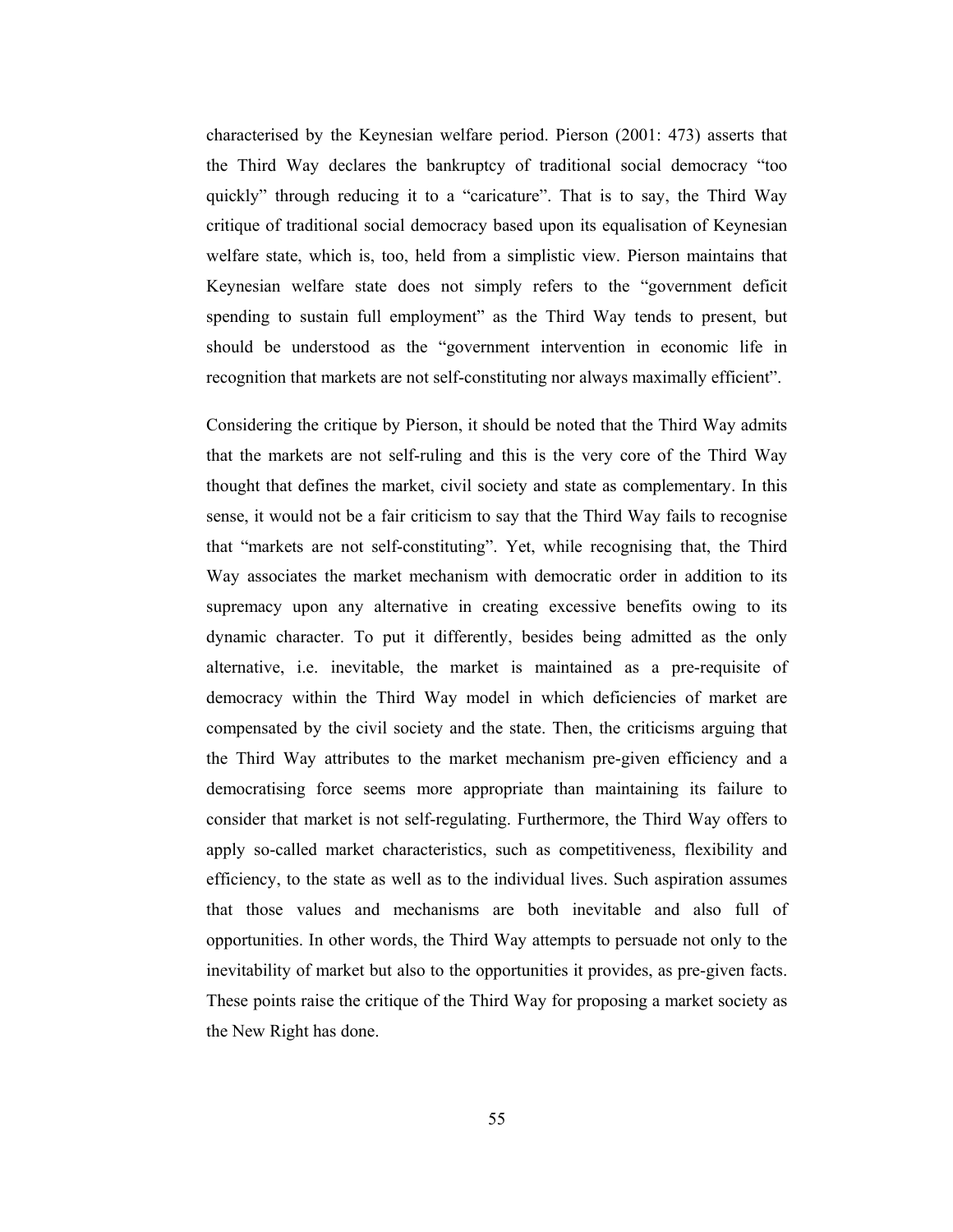Cammack (2004: 155-156) holds that not only the view of social democracy but also the account of socialism that the Third Way states is a caricature. According to that, historical experience of Soviet Union is presented as the bankruptcy of the socialist thought which is equalised with ineffectiveness, unreflexive-ness and thus, with outdated views. The arguments on social democracy share the same distorted fashion, for Cammack. Giddens' caricaturising view of social democrats claims that they are "shy of taking responsibility for their own lives, passively dependent on the state and embracing collectivism as a safe refuge from responsibility and mutual obligation" (ibid: 156). Furthermore, the account of neo-liberalism in Giddens' framework, too, suffers from distortion. Giddens confuses neo-liberalism with laissez-faire liberalism, in a sense, to differentiate his theory from neo-liberal position (ibid: 163).

Another vital premise of the Third Way that is highly criticised is the bankruptcy of class politics following the individualisation of class identity itself. According to this premise, the technological developments that have given rise to the decline of the labour-incentive manufacturing, to the hegemony of speculative over the productive capital and to the changes in division of labour in the sense of production space have resulted in "decline in demand of unskilled labour and growing premium for marketable skills" (Pierson 2001: 461). At the same time, the demand for skilled labour in service sectors is increased. The changing conditions are supposed as the proofs of the invalidity of the class based analysis since the society is no more characterised through class divisions. Since the collective class identity is no more viable (Giddens 1994b: 143), the Third Way rejects the class-based politics, in essence, the "class" is replaced with the "civil" society" which is also defined through a complementary relationship with the market, as well as the state.

However, considering that "class" is not a static category, but a social relation that continuously re-constructs itself (Yalman 1999: 62), critics denote that what all those changing conditions display is the *recomposition* of the class, rather than its disappearance (Miliband 1985: 9). In the sense of class politics, it is noteworthy that the current weakness of the working class organisations is taken-for-granted,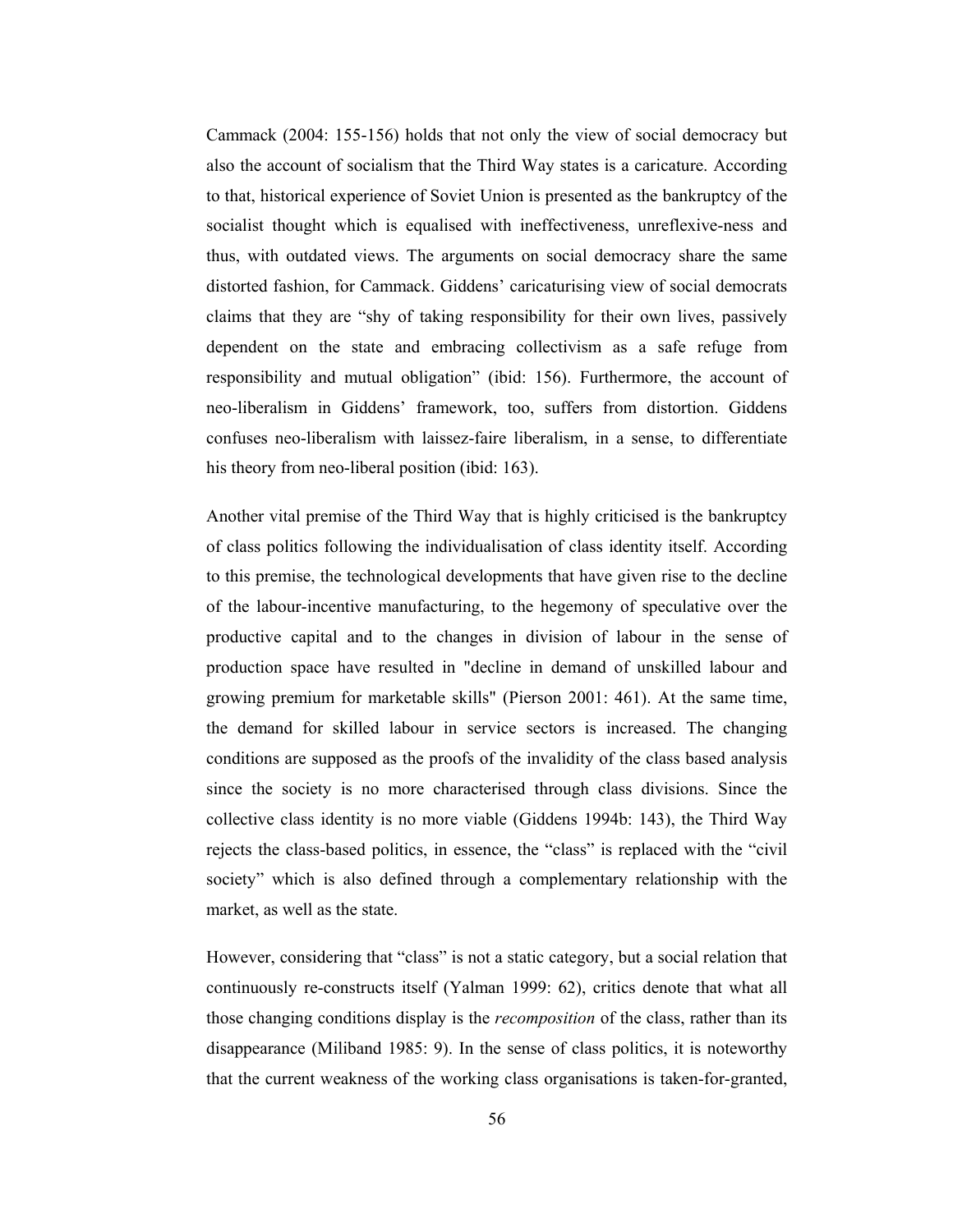too. Yet, Crouch (1999: 72) denotes that continuously changing composition of the classes gives rise to changes in class politics which makes the increases and declines in class politics just like a "parabola". In essence, as Petras points out, the current weak position of the working class movement within such a parabola itself is a result of deliberate policies, in a sense, reflects the means of class struggle. He suggests that:

> Contrary to (the Third Way) ideology [end of class struggle], a sustained and far-reaching class struggle from above has been engaged in and has successfully weakened labour, diminished trade union membership, reducing living standards, worsened working conditions, and strengthened ruling-class control over the state and its allocation of expenditures and collection of tax revenues (Petras 2000: 31).

Then, Petras underlines that the "winners and losers" of the period explicitly reflect the class-based character of capitalism, which are conceptualised in terms of social exclusion and inequalities based on knowledge and skill, in the Third Way theory. As it will be mentioned in following sections, this is the essence of critique of the Third Way for contributing to a class-project, i.e. interests of global capital, just as New Right has done, despite of its claims of "end of class politics".

Supposing that the class struggle is over provides the ground for another chief presumption of the Third Way: there is nothing "antagonistic" within the society and all old antagonisms or dichotomies can (and should) be replaced with "complementary" redefinitions, and thus, the consensus within the society can be achieved.

# 3.2. Is Third Way Something New?

Since one of the main claims of the Third Way is being totally new, most of the criticisms focus upon that it is not new, but a part of the process of transformation of the social democratic political line beginning from late 1970s. Moreover, far from embodying new thoughts, the main concerns of the Third Way project originate form the old theoretical positions which result in an eclectic combination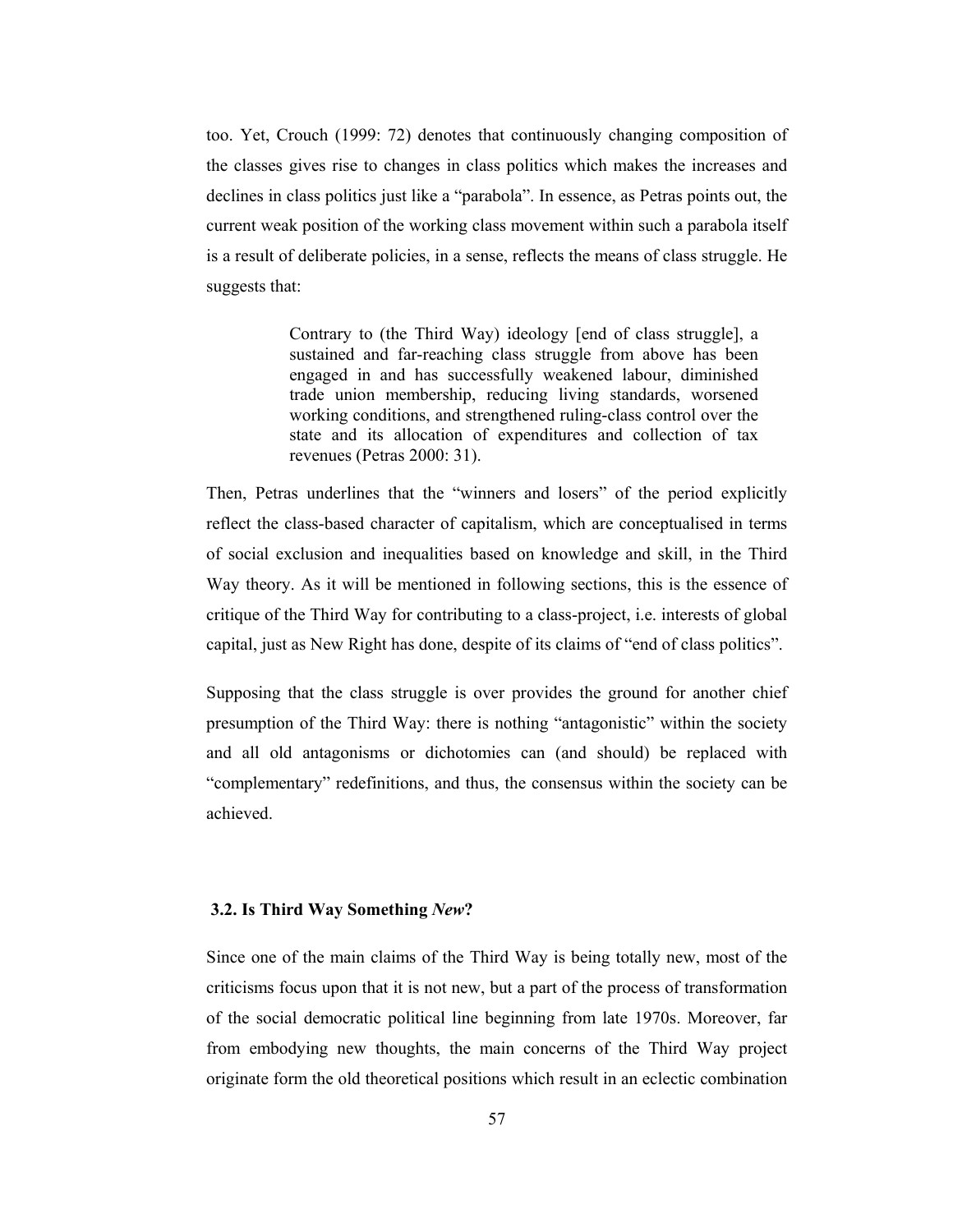in the Third Way theory and practice. It is also argued that the Third Way proposals signify a shift in social democratic agenda towards right politics and in this sense displays continuity in the neo-liberal assumptions, as well as policies that the New Right governments have put in practice. The following sections are devoted to these arguments discussing to what extent the Third Way is new.

#### 3.2.1. The roots of change

Many commentators agree on that the Third Way does not refer to a "dramatic shift" but displays continuity in the transformation process of the European social democracy, in general, that has re-oriented itself to the "changing conditions" beginning from the 1980s or even by the late 1970s. In this sense, on the one hand the dissatisfaction with the real socialism, on the other hand the fiscal crises of the welfare state in Western capitalism, which would be resulted in the triumph of neo-liberalism by the 1980s, have induced the social democrats to review their positions and basic proposals. It can be argued that this attempt for re-construction of social democratic movement, has been embodied in two main ruptures from the traditional social democratic thought: renouncement of class politics and abandonment of the hesitative approach to the market mechanism (Miliband 1985: 8; Sassoon 1996: 733). In this sense, the dissolution of the Soviet Union at the beginning of the 1990s payes the way for the acceptance that the socialist theory, as well as the socialist practice, has bankrupted and that proves the ascendancy of the market based economy over planned economy and capitalism over socialism (Novak 1998: 1). In so far the socialism is no longer provides an option, the main concern of the social democrats, as it has been the case in the New Labour in Britain, becomes on the forms of capitalism.

> The old debate between capitalism and socialism is over, but  $(\dots)$ lively debates are now in progress over the forms of capitalism and their ethical and moral underpinnings, and over the cultural and ethical prerequisites of a sustainable market order and a successful capitalist enterprise (Marquand 1997: 79).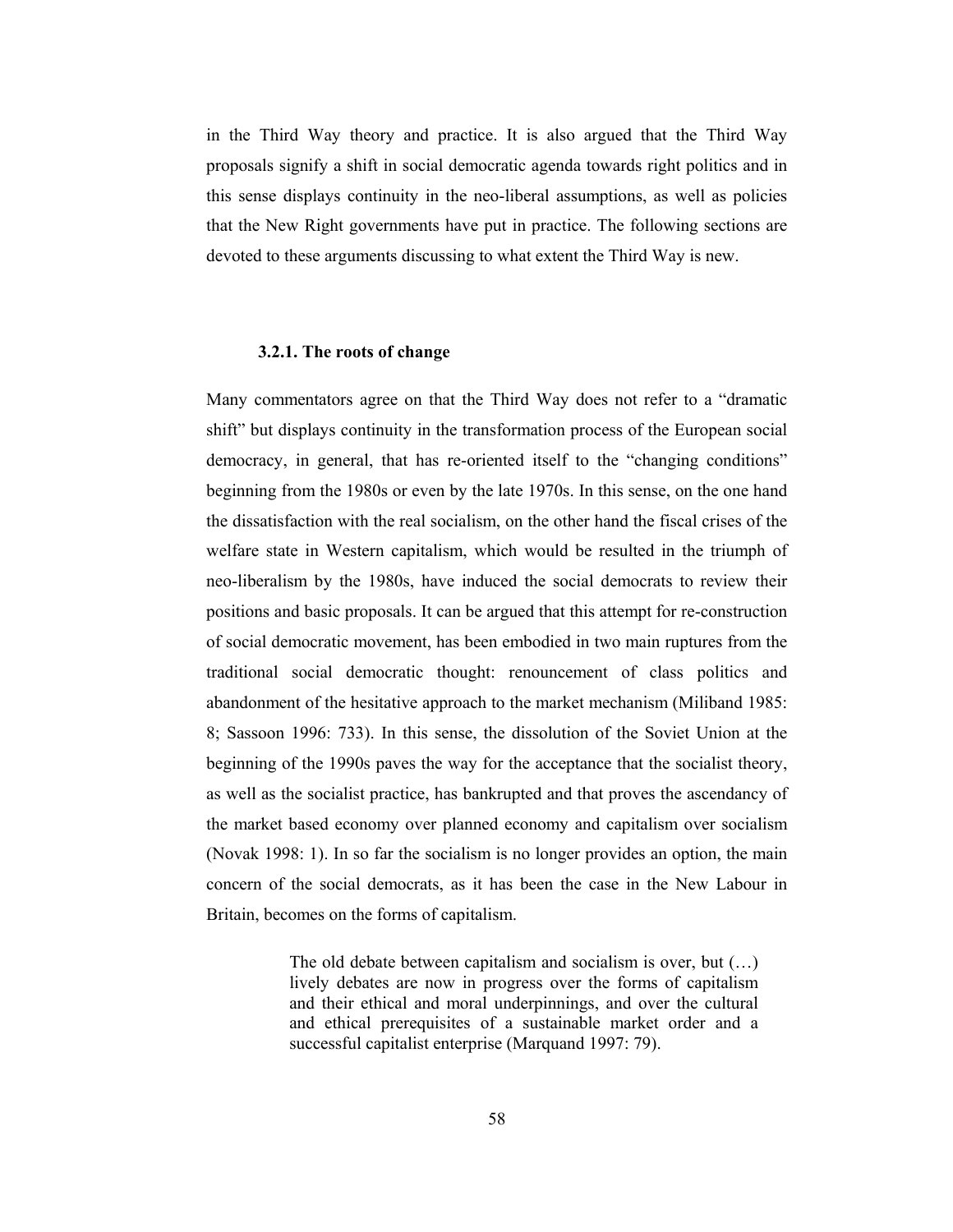According to Sassoon (1996: 734), such a shift in the basic aspiration of the social democratic movements denote "neo-revisionism" which is characterised with the appreciation of the market to be regulated by legislation, not by state ownership, and the aim of achievement social justice within capitalism. Moreover, neorevisionism signifies diminish of the primacy of the working class and its organisations in social democratic politics. In this respect, the primacy of the working class is, in a sense, replaced with the greater concern devoted to the "consumers" (Sassoon 1996: 735). According to Sassoon (1996: 692), the welfare state period has indicated a reconciliation of socialism and capitalism on social democratic terms. In this sense, the concerns embodied in the neo-revisionism of the late 1980s designate the establishment of "the new ideological consensus of European social democracy", that is, the second reconciliation, but this time, on neo-liberal terms. In essence, since the social democracy is characterised through its co-existence with capitalism (Sassoon 1996: 766), it has to revise itself according to "endlessly mutating capitalism" (Marquand 1999: 10).

It can be argued that what is at stake here is the fact that the new version of capitalism, that is, neo-liberalism such challenge that the chief arguments of social democracy on class politics and democratic rights become obstacles to social democracy to relocate itself. However, for some, given that the social democracy has to transform itself in order to survive, there is no peculiarity in shifting to the market-oriented strategy and it is unreasonable to insist on its old strategies such as the historical connections with the working class organisations (Gamble and Wright 1999: 2-4).

In this sense, the revision of European social democracy in neo-liberal period denotes a general tendency that reflects on the reform attempts within the social democratic parties in the late 1980s, that is to say, earlier than the application of the term third way. In this sense, the former attempts to create a "new" Labour Party that is the prominent figure of the Third Way politics, displays continuity with the reforms achieved under the leadership of Blair. As Chadwick and Heffernan (2003: 12) point out, although the period of Blair has been radical in the sense of concretising that "there was to be no going back", the New Labour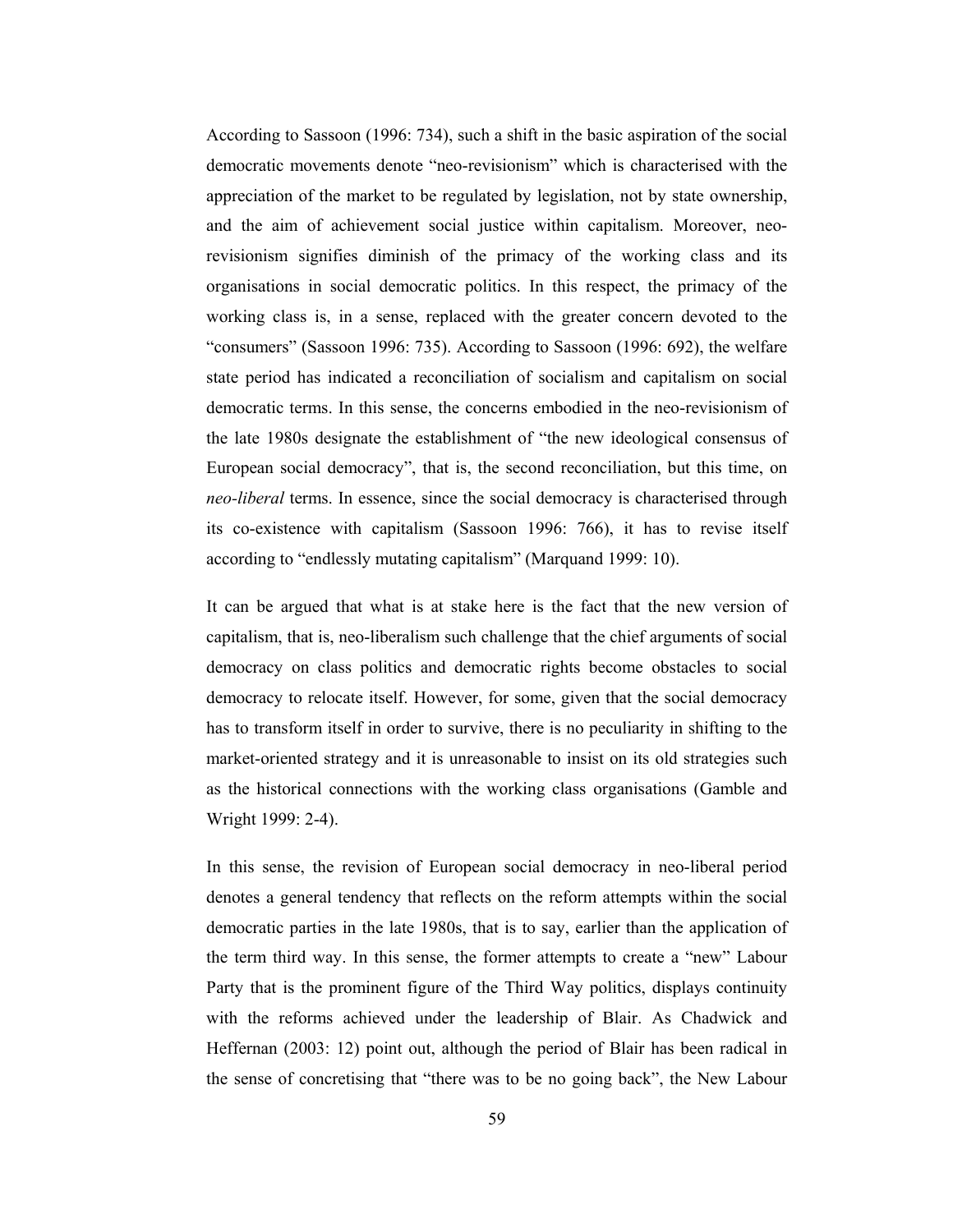defined through the Third Way was the product of a gradual process. In this respect, the Party had already adapted itself to the new era through obtaining a market-friendly approach and declaring its commitment to the neo-liberal policies of Thatcher period such as privatisation, constraining the right of strike, as well as collective bargaining, and public expenditures (Chadwick and Heffernan 2003: 11; Yalman 1999: 60). Alongside the "affirmation of the principles of the market economy", the Party had also realised reforms in its organisational structure towards a more centralized party, and more importantly, had abandoned the traditional alliance with trade-unions by diminishing their power within the Party through block vote<sup>20</sup>. Therefore, two key features of the transformation of social democratic movement, the renouncement of the class politics and affirmation of the market economy had already acknowledged by the Party, before the period of Blair. It may be argued that the re-orientation of the Party is complemented by changing the Clause Four of the Party code that declares the "common ownership" of the means of production" as an aspiration of the Party. It is for sure that the clause was nothing more than a symbol, however the removal of it in 1995 can be seen as an attempt to depurate the Party from its old socialist associations. It is also meaningful that the new Clause Four involves the key themes of the Third Way that are thought to provide the new base of social solidarity:

> (to create) the means to realise our true potential and for all of us a community in which power, wealth and opportunity are in the hands of the many not the few, where the rights we enjoy reflect the duties we owe, and where we live together, freely, in a spirit of solidarity, tolerance and respect (cited in Peters 2004: 631).

## 3.2.2. Combining Old Elements

The suggestion that the Third Way combines the arguments of different theoretical positions payes the way to the criticisms of the Third Way for being not only pragmatic but also eclectic (Powell 1999: 287). In this respect, it is

 $^{20}$  These reforms had been achieved under the leadership of Neil Kinnock (1983-1992), who was the "architecture of the 'New' Labour Party" (Yalman 1999: 59) and of John Smith (1992-1994).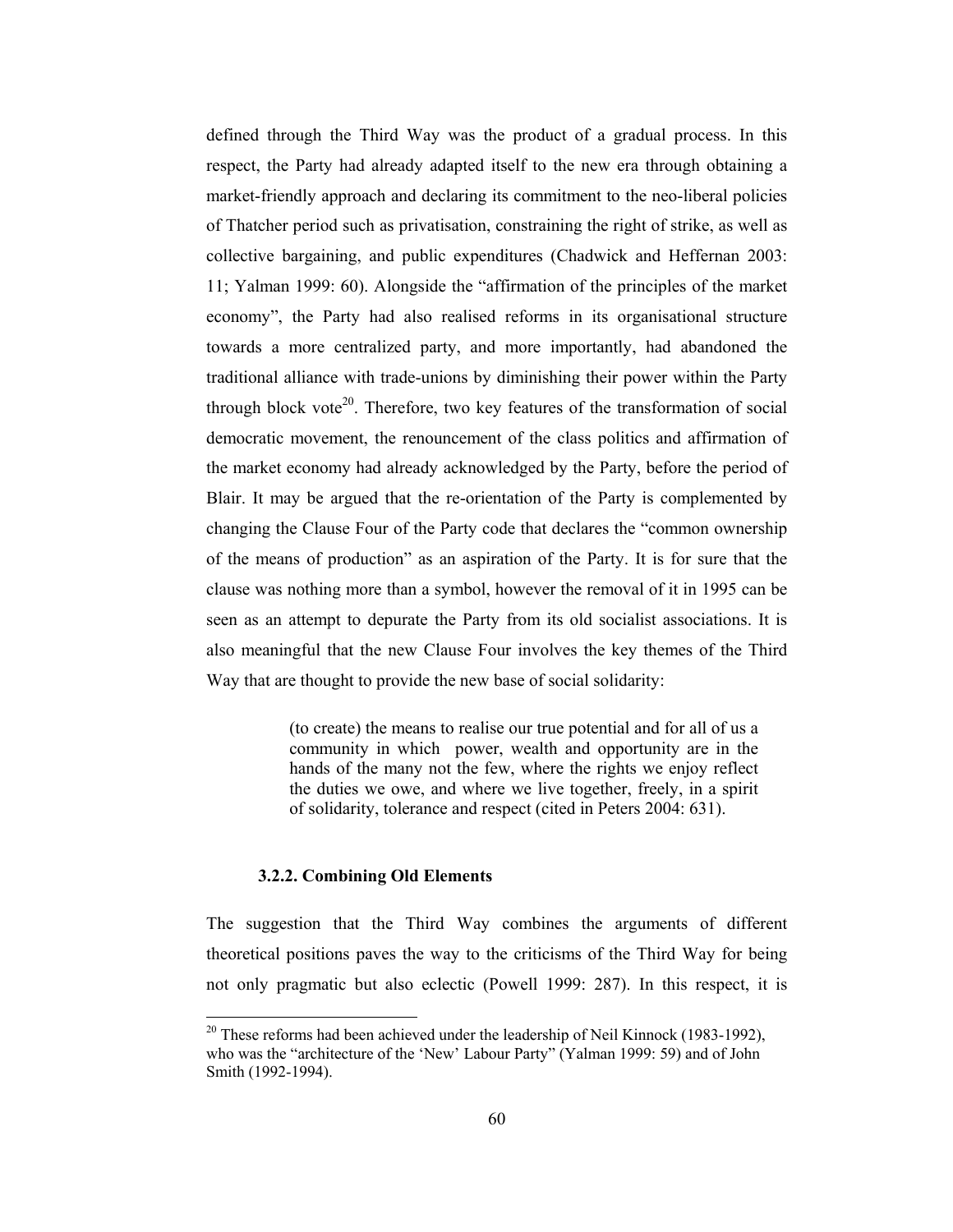argued that the Third Way combines different, even irreconcilable, features: autonomy and solidarity, rights and responsibilities, equality and liberty; "Old Left's emphasis on social justice and New Right's emphasis on economic efficiency", "economic liberalism and social conservatism" (Dean quoted by Powell 1999: 287); "liberalism's emphasis on individual autonomy and communitarianism's requirement for responsibilities" (Driver and Martell 1998: 177). Put it differently, the Third Way arguments root in "liberal (equality of opportunity) and communitarian (protection of community from negative affects of individualisation)" traditions (Merkel 2001: 53). Similarly, Freeden ([1999] 2003: 48) holds that the Third Way locates between "three great Western" ideological traditions –liberalism, conservatism and socialism". Yet, Driver and Martell argue that this does not provide a well synthesis, but just aims at 'managing' the existing oppositions. In this sense, the Third Way is neither radically new nor beyond Right and Left:

> Rather than a synthesis or transcendence of opposites into something new, this is a balancing of opposites, an attempt to combine them into interdependence with one another or mutual reciprocity --a balance of the old rather than surpassing them. So the new politics is a management of the old opposites: both are still there in tension with one another (Driver and Martell 1998:  $178$ ).

On the other hand, one of the most common criticisms directed at the Third Way denotes that it is not the Third Way which attempts to combine those elements with each other at the first time. As Ryan (1999: 77) argues, this idea had been proposed by "New Liberalism" at the beginning of  $20<sup>th</sup>$  century and the Third Way signifies just a 'reversion' to this 'old' idea. Just like Ryan, Wallace (1998: 18) draws attention to the similarity between the New Liberalism, the political movement emerged in 1920s and 1930s, and the Third Way, although the latter does not seem to admit explicitly such, at least, an inspiration.

> The focus on the symbiotic relationship between a strong civil society and an active state echoes the 'New Liberalism' of T.H. Green and Henry Hobhouse -though Third Way theorists, who seem to have read nobody published before the 1960s, don't acknowledge such roots (Wallace 1998: 18).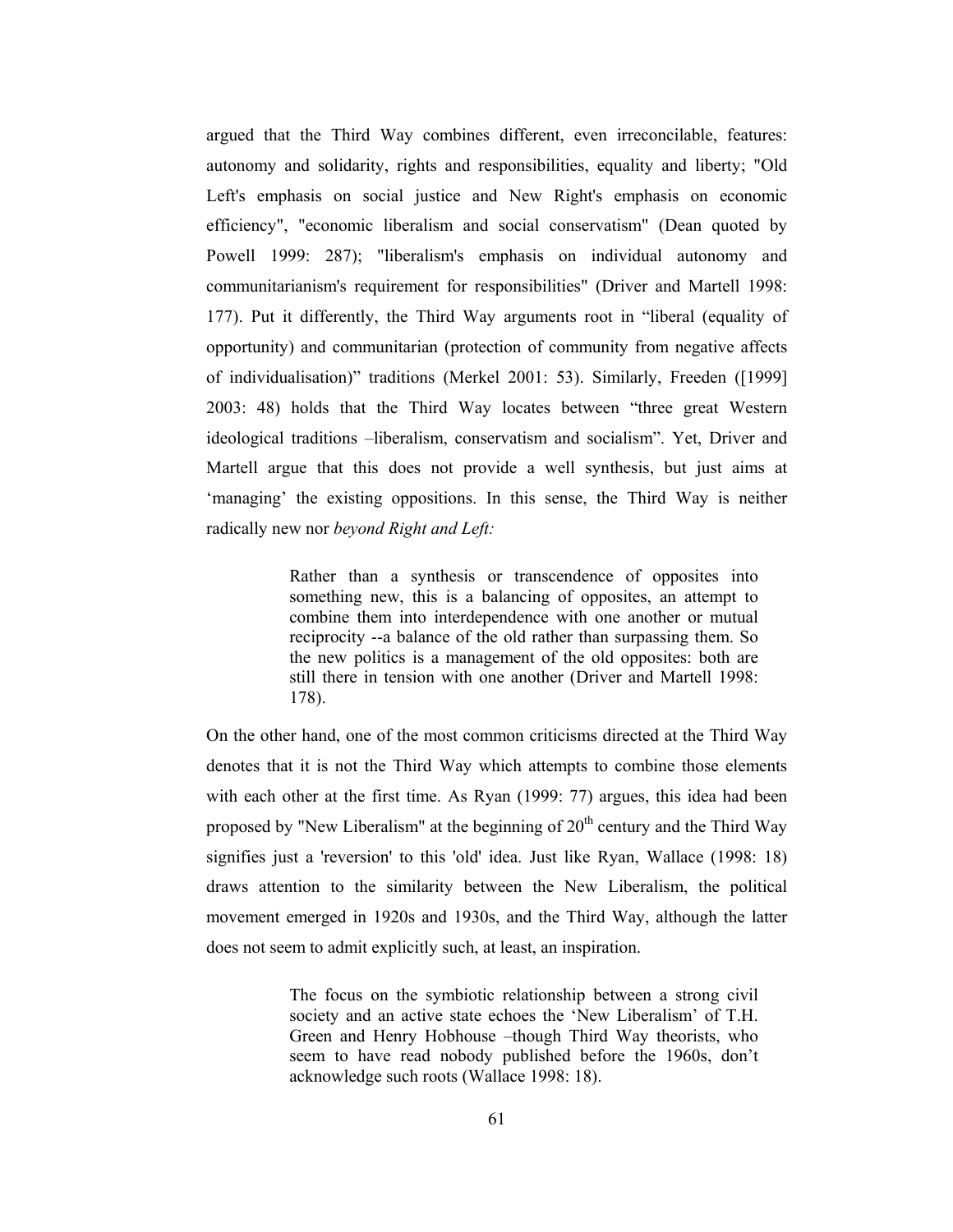The ironic expression of Wallace denotes that the Third Way's claim to provide a radically new political understanding that is suitable to the radically new conditions of the today's world is a weak argument, if not a distortion, based on the ignorance of older theoretical positions arguing in the same way. It is also interesting that the Liberal Democrats in Britain have interpreted such a parallelism between the arguments of New Liberals and the principles of the Third Way as something more than an inspiration<sup>21</sup>: "(W)e could see the Third Way as a threat –someone trying to steal some of our clothes, or at least, our place in the political marketplace" (Stockley 1998: 33).

According to Newman and de Zoysa (2001: 116), the response of the New Right or conservatives to the rise of the Third Way has also been the evident of such a parallelism in their key arguments. Since the Third Way signifies a change in principles that are historically associated to the left and replaces the themes such as class war, public ownership, nationalisation with an emphasis on the individual, enterprise and market that are historically associated to the right, the Right has had no chance to criticize the "ideology" of the Third Way. That is to say, the Right could not generate a critique of the Third Way for the themes it began to voice, due to the fact that those have always been the very concerns of the Right itself. For the authors, the Right has perceived as "the Third Way has been stealing their clients as well as their clothes" (ibid: 116).

There is another political movement that feels that its "clothes are stolen". It is the Third Way Party formed with the claim of representing an alternative way to both state socialism and capitalism in 1990 in Britain. Harrington (2000: 4-5) criticises the Third Way formulated by Giddens and Blair for not being a genuine alternative way. On the other hand, Cammack holds that it is neither the new nor neo-liberalism, nor any other political formation, but the social democracy itself whose clothes are stolen by the Third Way. The proposal is not to offer a social

<sup>&</sup>lt;sup>21</sup> It is noteworthy that Liberal Democrats criticises the Third Way for ignoring the poverty and inequalities, as well as the social rights which are necessary for the "life chances" (Grayson 1998: 38). Wallace (1998: 20) notes that the critique they provide ironically may "sound more left wing than Labour".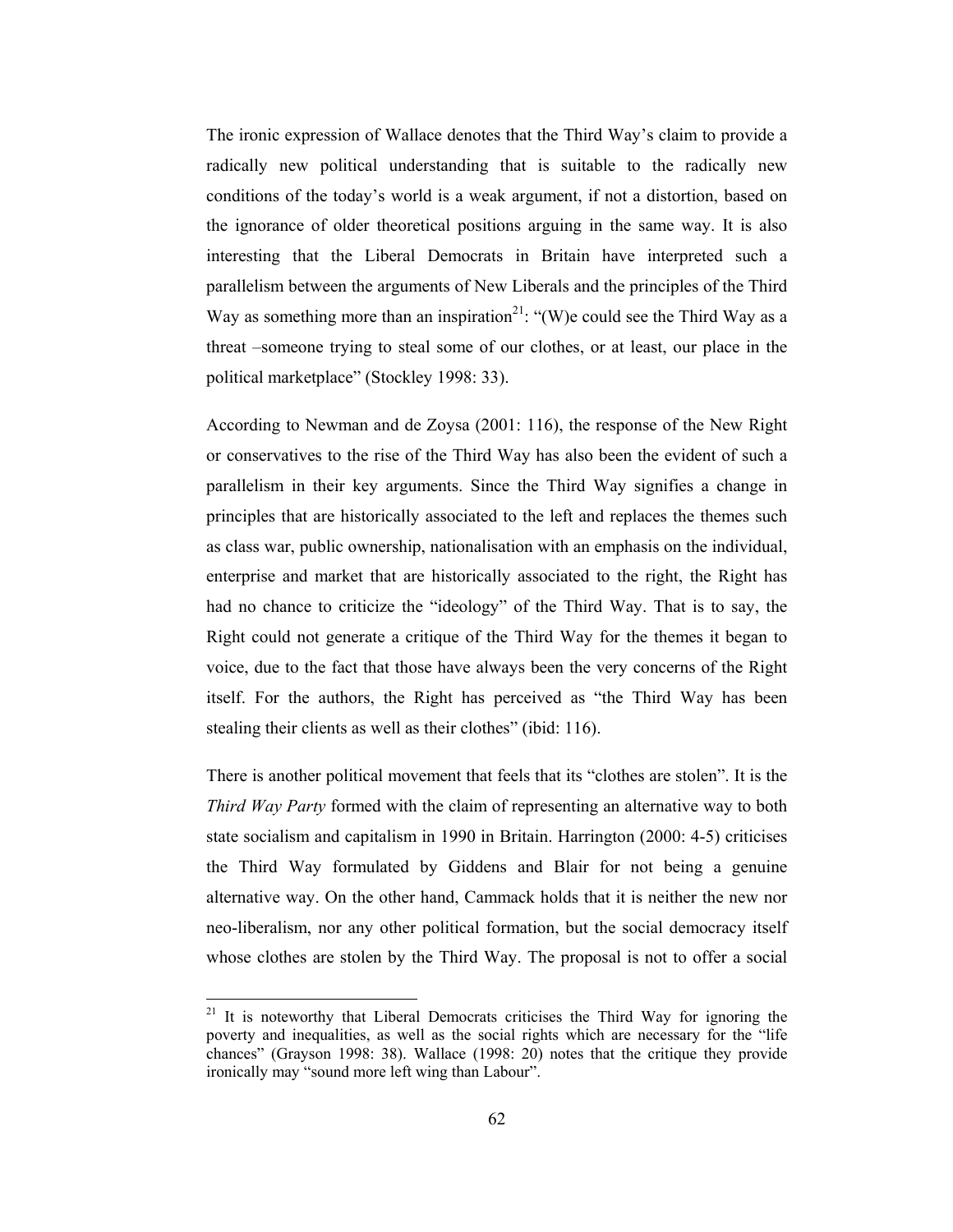democratic alternative to neo-liberalism, but to legitimise neo-liberal policy by clothing them in the vocabulary of social democracy (Cammack 2004: 154).

#### 3.2.3. The Question of Ideological Coherence

One of the pre-eminent critiques of the Third Way is about its emptiness in the sense of saying nothing while attempting to "involve the all". This is argued to be a result of the articulation of different, even contradictory, elements in order to be "applicable to all situations and pleasing everyone instead of being a coherent body of thought and a potential for political action" (Newman and de Zoysa 2001: 213). Thus, the Third Way is criticised for generating a "catch-all rhetoric" at the expense of theoretical and political coherency.

Similar to that criticism, Hall (1999: 148) argues that the Third Way has an ambiguity owing to its claim of pursuing a "politics without enemy" and its attempt to involve everyone within the society while at the same time declaring to be radical in modernising the society. Hall evaluates this duality as a sign of the "lack of seriousness" of the Third Way as a political project.

Such critical evaluations underlining the pragmatism of the Third Way reinforce the questions on its ideological coherence. According to Harris (quoted by Newman and de Zoysa 2001: 114-117), the attempt to reconcile dichotomies allows the Third Way to "permanently shift" as a result of its devoid of any stable principle. For some other critics, this creates "expectations that cannot be fulfilled". In this sense, the Third Way politics is characterised with its "pragmatism" and "flexibility" -two keywords of the Third Way politics- that allow it to adapt itself to the changing positions (Newman and de Zoysa 2001: 100). This is why Powell (1999: 287) calls New Labour as "post-ideological." According to him, "it does not seem to be based on a clear ideology or a 'big idea' like the Old Left or the New Right -- the big idea is there is no big idea." On the other hand, Wallace points out that while combining various elements from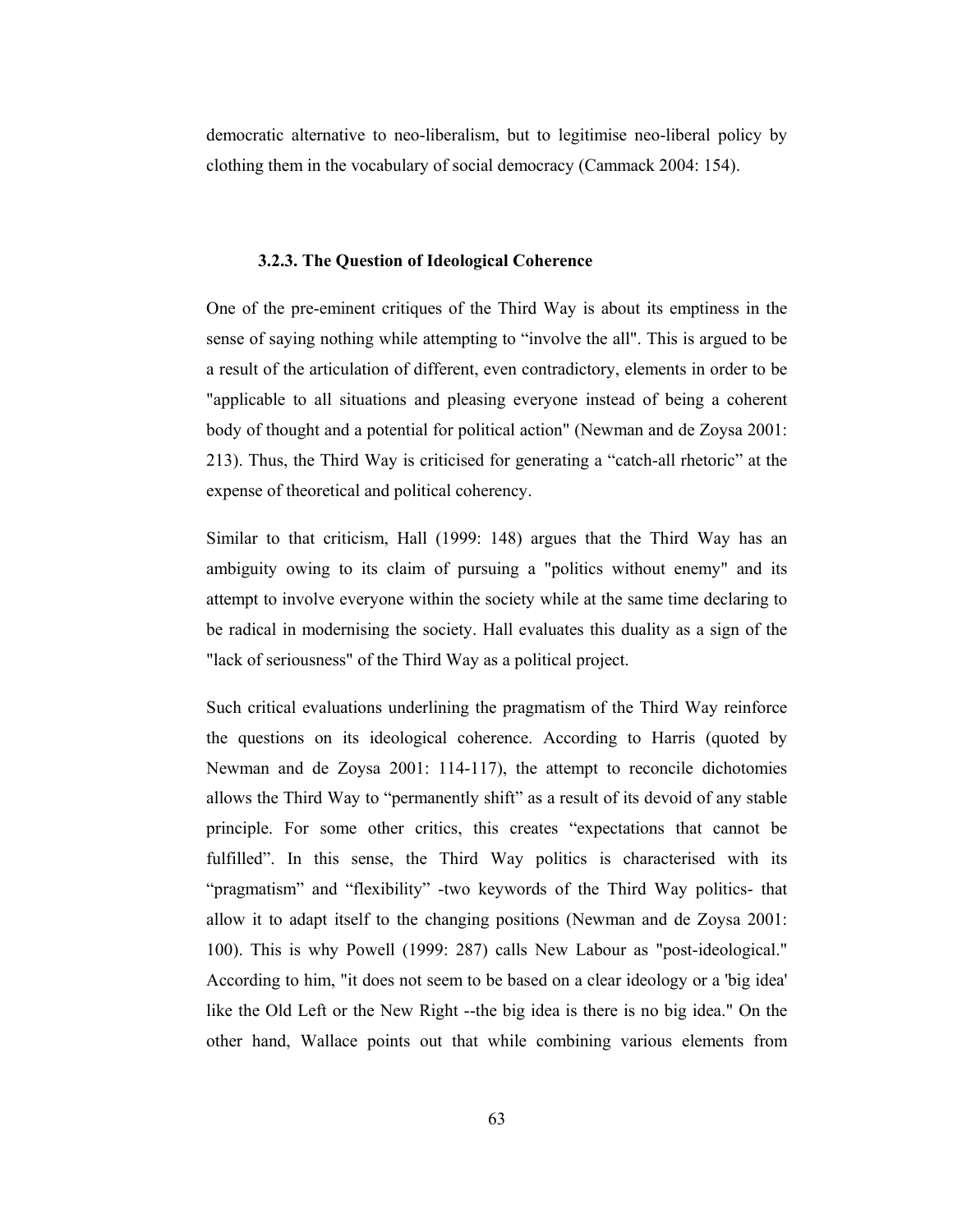various theoretical positions, the Third Way emerges as a hegemonic project that seeks to construct its own "language of politics":

> The Third Way, in Britain and in the USA, co-opts into the language of politics many of the buzz words of progressive social science: globalisation, cosmopolitanism, the risk society, social capital, social exclusion, the social investment state, the democratic family. These it mixes with others, picked up eclectically from different sources: modernisation (...), solidarity, the reinvention of government, social entrepreneurship, the Third Sector (of voluntary organisations), public/private partnership, and above all rights and responsibilities (Wallace 1998: 16).

Similarly, Grayson (1998: 14) states that although it was a much more pragmatic strategy that randomly chose and adopted some themes to itself, the Third Way politics could achieve a more coherent 'skeleton' that Giddens' theoretical texts provided. In the sense of New Labour, Freeden ([1999] 2003: 43) asserts that Blair "did not deny the existence or importance of ideology" but indicated the necessity of revision of old ideological position of the party which was too narrowly characterised with the state ownership. In this respect, this "out of date" ideological concern had to be changed and followed by a reorganisation of the party. Freeden denotes that such an ideological refoundation has already achieved, at least partially, by the revision of Clause Four in 1995, before the theoretical redirection towards the Third Way.

On the other hand, Driver and Martell (1998: 181) assert that, the Third Way is ideological, from the very beginning. Similar to Sassoon, they maintain that the period in which the Third Way or New Labour has been born is characterised by the "new consensus" upon the free market economy, abandonment of welfare state and 'conservative moralism in social policy'. Thus, both the general consensus upon neo-liberalism and its reaction against Thatcherism has characterised the New Labour. In this sense, the New Labour is not postideological, but embodies the political and ideological line of post-Thatcherism:

> It is defined by, but departs from, Thatcherism--moved to the right but with anti-Thatcherite emphases. New Labour's politics are defined both by Right and by leftwards inclinations which are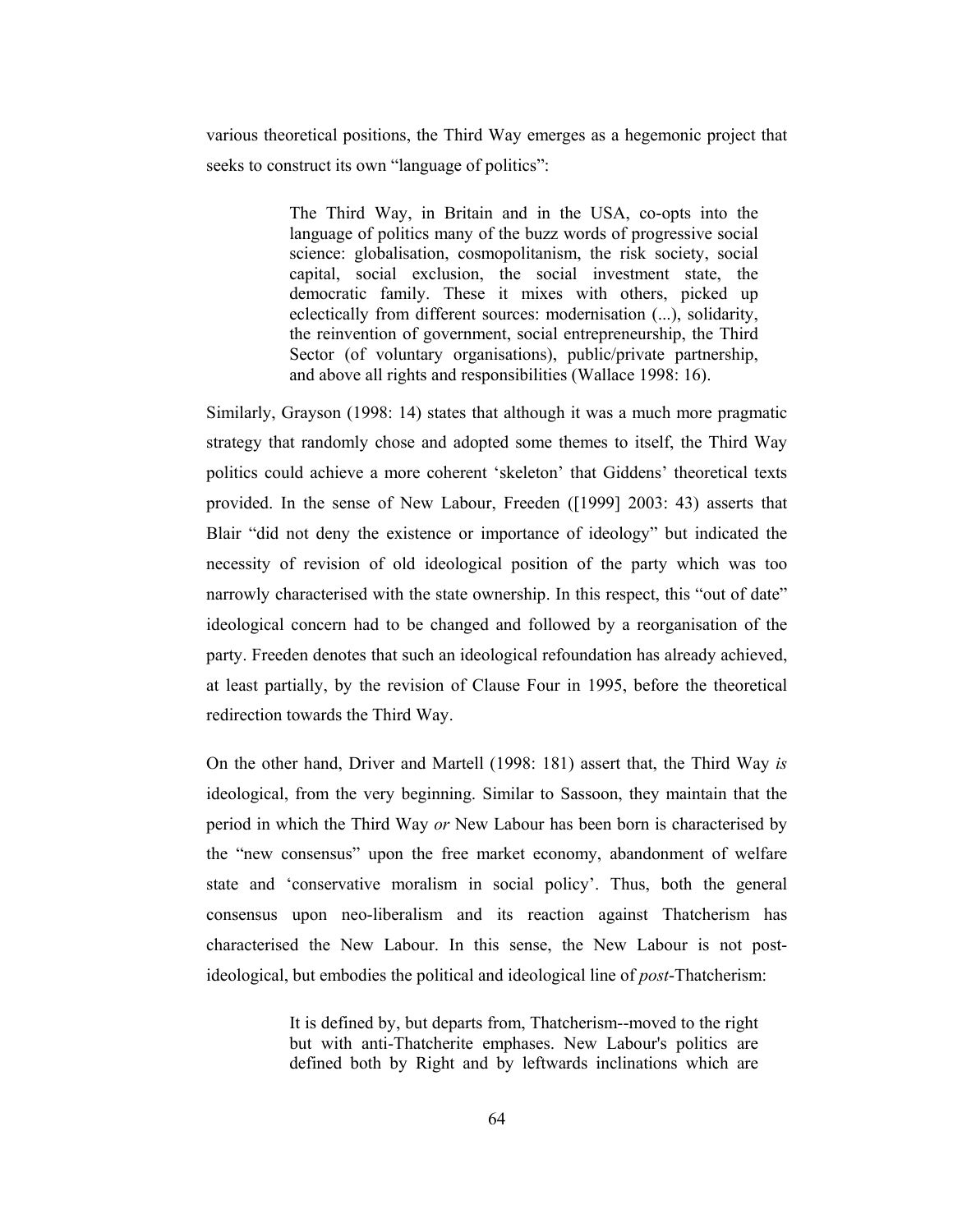beyond old Left. These are the politics of post-Thatcherism (Driver and Martell 1998: 184).

It is interesting that while the critics focus on the pragmatic nature of the Third Way being lack of ideological coherence, the prominent figures of the Third Way politics explicitly advocate such a position. According to that, as a result of changed conditions of the world, the "dogmas of left and right" become totally out of concerns of the ordinary people. In this sense, people do not seek for ideological statements but for the practical solutions to their problems and the "social democrats must be able to speak to those people" (Blair and Schröder [1999] 2003: 110). Considering the critique of old social democracy for being "too inflexible", flexible politics can also be counted among the targets of the Third Way. In this respect, flexibility is not considered as being free of values; on the contrary it is suggested to be one of the means to achieve the commitment to social justice and other targets (Blair [1998] 2003: 28). On the other hand, pragmatism is appreciated as the way to generate real solutions in practice.

> In this newly emerging world people want politicians who approach issues without ideological preconceptions and who, applying their values and principles, search for practical solutions to their problems through honest well-constructed and pragmatic policies (Blair and Schröder [1999] 2003: 111).

Yet, considering the pre-supposition of efficiency of market mechanism as a general rule, the so-called pragmatic policies do not involve any hesitation towards the market even in the cases of inefficiency. Shaw (cited in Martell 2004: 5) underlines that given the inefficiency of the private firms in public services, the Third Way's advocacy of the market is ideological, rather than pragmatic.

It may be concluded that although the Third Way defines itself as an attempt to modernise centre-left or social democracy; not only its radicalism to separate itself from the "old left" but also its attempt to define "old dichotomies" as complementary, just like the aspirations of right and left, provides it the ground to present itself as the political address for larger sections, if not the all, of the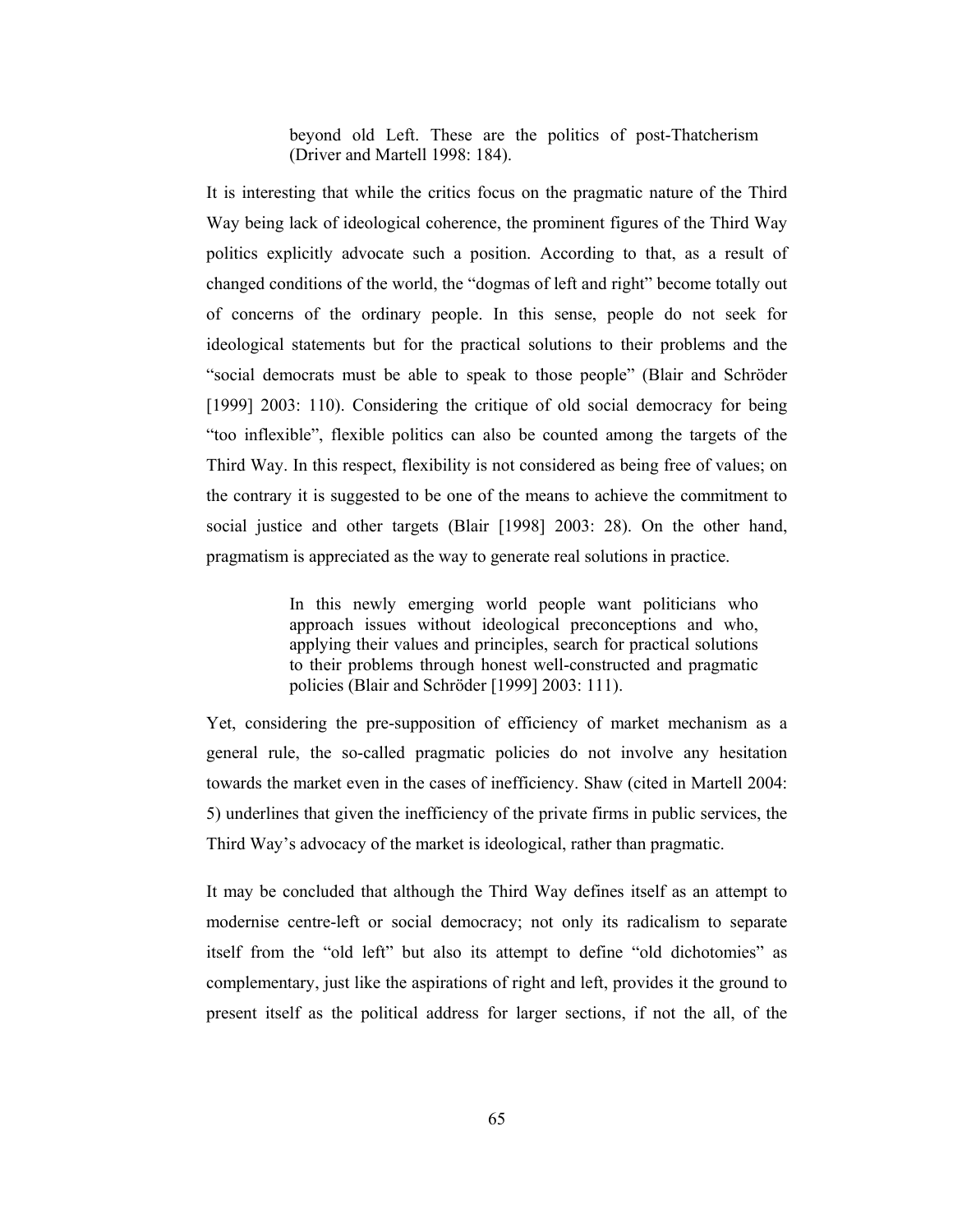population<sup>22</sup>. In essence, it is the "big idea" that the Third Way proposes: former antagonisms can and should be transcended.

## 3.2.4. Coincidence With Neo-Liberalism

Although the Third Way claims to pursue a centre-of-left project aiming to revive the social democracy, it redefines the left as having certain values in favour of an inclusive society to be generated by common responsibilities of the actors in state mechanism, market and civil society. Centrality of the global market in the Third Way principles, appreciation of the competitiveness as a market feature and promotion of it in the public administration as well as in the individual lives, truly give rise to the criticisms about the market-oriented approach of the Third Way. In this respect, it is argued that the Third Way, just like the New Right, re-formulates the state-society relationship on the base of the needs of market, although the formula displays some differences from the New Right's, owing to the changed necessities of the market. Despite of such a difference in the model, it is argued that the intention is the same: re-organising the social relationships according to the needs of the market.

> (The Third Way) aims to make the population fit for global capital; there are no equivalent plans to make capital adapt to the needs of the population (Crouch 1999: 70).

The conceptualisation of inequality provides a good example. As Merkel (2001: 53) points out, great income inequalities become out of concern in the Third Way approach, while the voluntary and involuntary exclusion are criticised. This is closely related with the issue of seeking for a new base of social solidarity constructed upon competitive market that is elaborated in following sections. Then, the market, just as in the cases of globalisation and reflexivity, is taken for

 $^{22}$  In the case of New Labour, Heffernan (2003: 51) notes that the party presents itself as a party of centre, not of left. Indeed, it is what Giddens advises to New Labour: "Labour must continue to situate itself firmly on the centre ground of politics, and avoid defining itself as a party of sectional or class interests" (Giddens 2002: 30).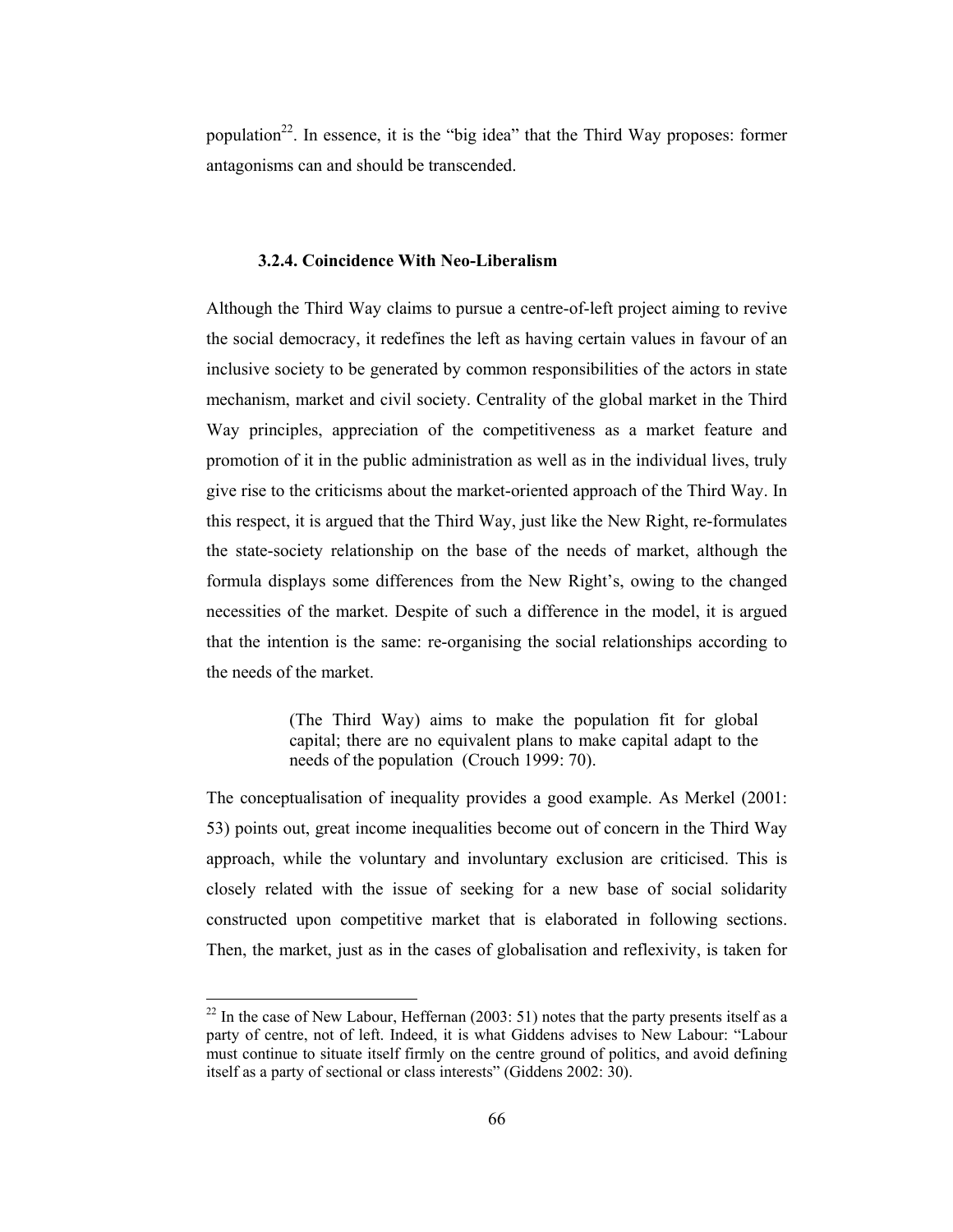granted and welcomed due to its so-called dynamism creating excessive benefits<sup>23</sup>. In essence, it can be well argued that whole the theory is constructed upon those dynamics -globalisation, social reflexivity and competitive marketswhich shape today's conditions and produce opportunities. Such appreciation of global market as an economic system historically having no alternative as well as no rival in its efficiency and as a democratising force, for some, denotes the main divergency between traditional social democracy and the Third Way. In essence, such a rupture makes the Third Way a project locating in the right, rather than belonging to left, through "expressing the world-view of the multinational corporate sector" (Faux quoted by Harrington 2000: 20). As Scanlon states:

> For all their limitations, the social democrats of the early twentieth century understood the deficiencies of the market and the need to restrain it. Thus far, the proponents of the Third Way have demonstrated an unwillingness to criticise, much less challenge, the logic of the global market.  $(...)$  This is to suggest, by way of conclusion, that the Third Way is not simply the pursuit of socialdemocratic objectives by other means, as its proponents insist, but a recalibration of social democracy to the requirements of global capital which, in its acceptance of the parameters of existing political debate, represents more of a jump to the Centre-Right rather than a step to the Left (Scanlon 2001: 496).

In the sense of the social democratic parties embodied the Third Way understanding, similar to Scanlon's account, Petras (2000: 30) asserts that they do not pursue the social democratic concerns any more, but represent a new right wing politics. In other words, for Petras the Third Way denotes "a dramatic shift from reformist socialism and welfare capitalism to neo-liberalism". Furthermore, it provides a ground for the New Right to reproduce itself through masking its very continuity in the Third Way (Petras 2000: 34). In this respect, Merkel (2001: 73) points out that the reflections of the Third Way theory into the policies that New Labour has pursued display continuity with the New Right period. Similarly, Morrison (2004: 176) notes that the Third Way maintains a neo-liberal agenda

<sup>&</sup>lt;sup>23</sup> Moreover, in some cases, the Third Way politicians mention on the indisputable power of markets: "If the markets don't like your policies they punish you" (Blair quoted by Harrington 2000: 14).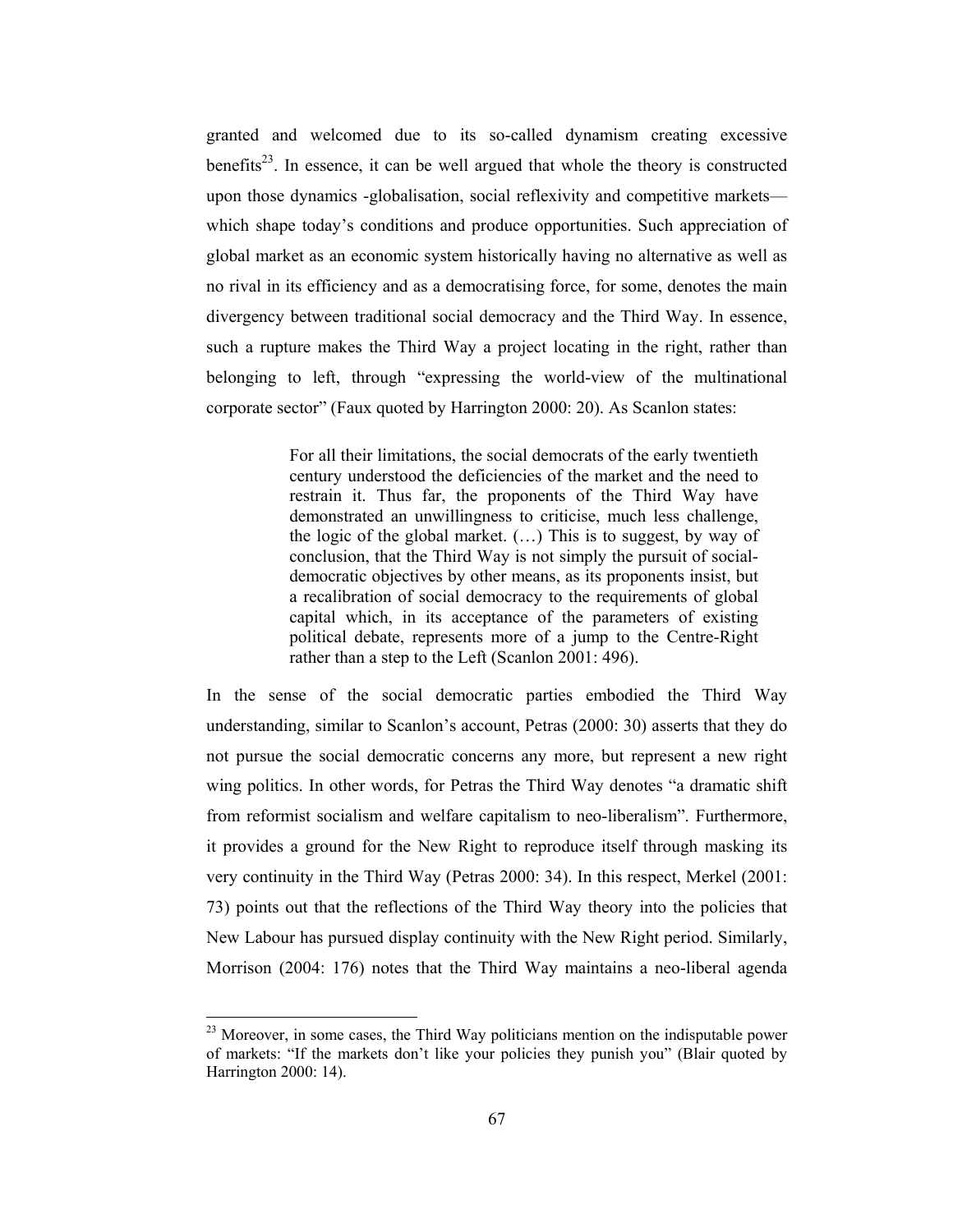which makes its break with Old Labour is a genuine one, while Beer (quoted by Newman and de Zoysa 2001: 119) refers to the New Labour period as the "consolidation of Thatcher era". On the other hand, Driver (cited in Leggett 2004: 188) insists on that New Labour pursued a social democratic agenda with its primacy on "economic growth, high levels of employment, well-funded public services and to alleviate the inequalities of the market through modest redistribution". Another advocate of the Third Way, Le Grand (2003: 137) asserts that the main difference of New Labour compared to the New Right politics is that: "the [Labour] government clearly believes that the individualistic competition of the Thatcher years was socially destructive, and that it needs to be replaced by a spirit of co-operation and consultation".

This notice by Le Grand denotes an essential point considering some other critics that differentiates the Third Way not from neo-liberalism, but from its first phase embodied in New Right politics. In this respect, Jessop (2003) states that the Third Way embodying the "second phase" of neo-liberalism has taken "the neoliberal transformation a step further". Similarly, Cammack draws attention to that Giddens' attempt for differentiating the Third Way from neo-liberalism depends upon a distorted view of neo-liberalism by equating it with laissez-faire capitalism. Yet, in reality, neo-liberalism needs a strong and active state in order to provide an appropriate framework for markets to flourish. In this sense, in neoliberalism, state pursues certain policies and is active, but only in some aspects such as providing the necessary conditions for the market. In essence, this is what Giddens asserts, too.

> (Giddens) equates neo-liberalism with an exclusive reliance on unregulated market forces - in other words with laissez-faire liberalism. However, if social democracy, is seen as looking to an active state to block or moderate the dynamics of capitalist reproduction, while neo-liberalism looks to such a state to restore and maintain the conditions within which the logic of capitalist reproduction can work to the full, his position is unambiguously neo-liberal (Cammack 2004: 152).

Thus, for Cammack, the Third Way is not an "innocent manifesto" for the renewal of centre-left but a systematic attempt to legitimise and consolidate a new centre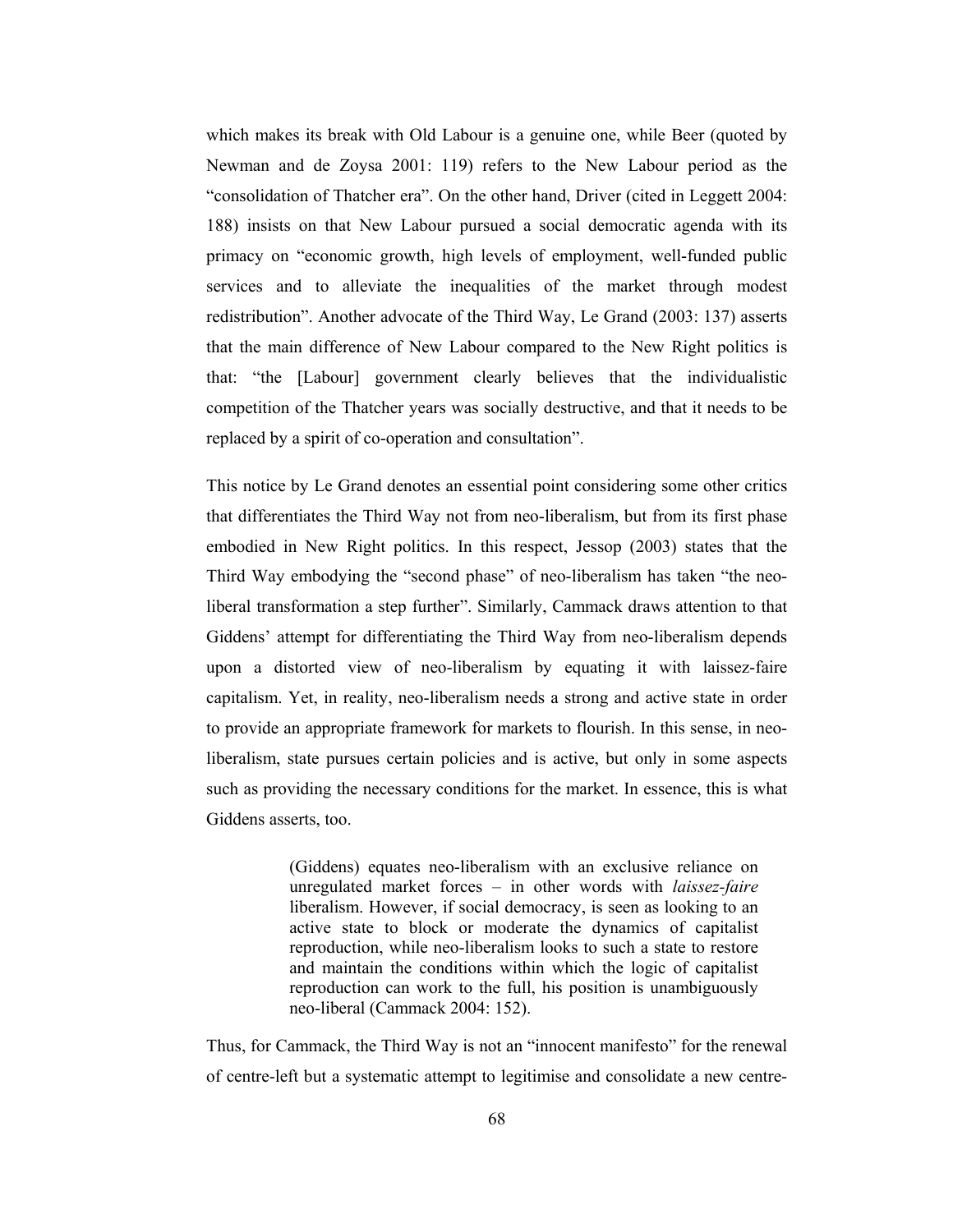right politics. The state, in the Third Way account, should regulate the market but not to moderate its destructive impacts, on the contrary, "to bring its logic to bear on all aspects of existence". In this sense, the social democratic concepts articulated by the Third Way are re-defined in line with the market-friendly individualism of neo-liberalism. Hence, the Third Way replaces solidarity with individualism, emancipation with responsibility, security with risk, community with enterprise, redistribution with opportunity, equality with inclusion and welfare with self-help (Cammack 2004: 153-158).

According to Petras (2000: 34), the Third Way reproduces neo-liberal policies but with "a new ideological gloss". On the other hand, Cammack insists that the Third Way constructs itself in coincidence with the "second-phase" of neo-liberalism, i.e. a new centre-right politics<sup>24</sup>, which is embodied by the international organisations, through attaching a social democratic face to the neo-liberal content. Indeed, although Petras seems to reduce the Third Way to a simple ideological support for neo-liberalism, what Cammack underlines is a real similarity between the so-called "post-Washington Consensus" and the Third Way principles.

## 3.3. Locating the Third Way

## 3.3.1. Parallelism with the "Post-Washington Consensus"

It is clear that the international organisations, such as the World Bank, International Monetary Found (IMF), Organisation for Economic Cooperation and Development (OECD) and many others, have, at least an influential status over

 $24$  For Morrison (2004: 178), New Labour adapts capitalistic communitarianism to neoliberalism. Yet, he insists on that Blair's version of Third Way is a selective transfer of Giddens's themes, only the ones that are consistent with Blair's framework that he has developed earlier. In other words, "it was only the name of the Third Way that was new in 1998" for Blair (ibid: 181). However, saying that Morrison attributes originality to Giddens' project much more than it has as if it has no predecessor thought. On the other hand, Cammack (2004: 154) considers Giddens as the "organic intellectual of Blair's regime", by referring to Gramscian theory.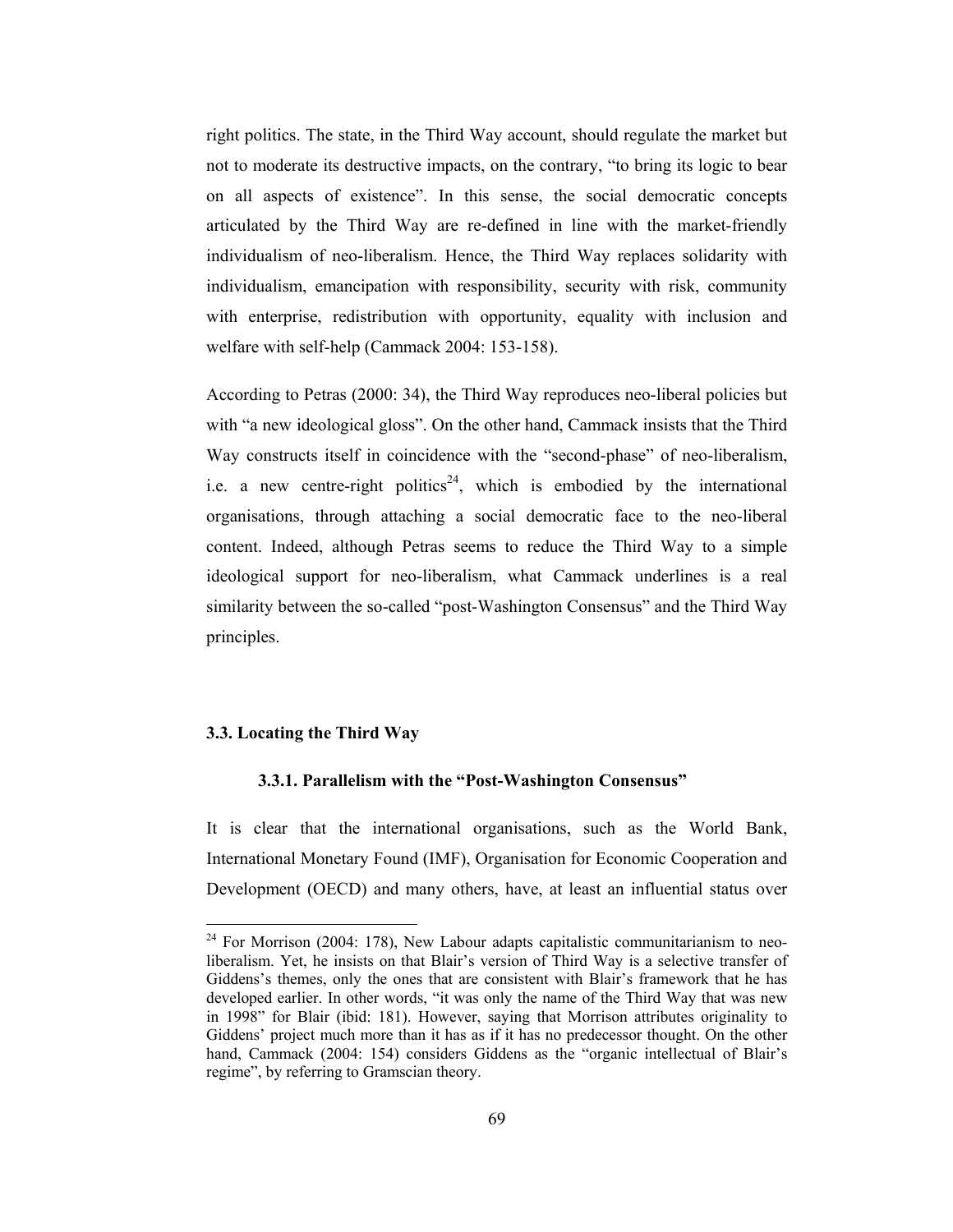the economic and political agenda, as well as over the social policies that national governments maintain. Such influence is best reflected in those organisations' role of defining standards for economic policies to be sustained by governments in order to deal with the social and economic problems in their countries. In other words, the international organisations have an enormous impact on the definitions and proposed solutions of the problems that, mainly, the developing or underdeveloped countries are facing with<sup>25</sup>.

The policy agenda that those organisations have maintained from the late 1970s to the early 1990s was composed of the measures that are known as the neo-liberal policies and the compromise over those policies would be entitled as "Washington" Consensus"<sup>26</sup>. The consensus over the neo-liberal policies such as trade and financial liberalisation, privatisation, deregulation and withdrawal of the state from its former roles of providing public services and social security mechanisms in the welfare state period has been advocated for being the most effective way to achieve the rapid economic development (Williamson 2000: 254) and proposed as the only alternative by the New Right oriented governments. However, the early implementation of neo-liberal policies has resulted in social miseries, mainly unemployment and poverty, and successive crises in vulnerable economies that have given rise to the criticisms of the Washington Consensus for its "ignorance"

<sup>&</sup>lt;sup>25</sup> Mahon (2005: 1-8) attributes such a role specifically to the OECD, yet, it can be held as a general argument to evaluate the impacts of other international organisations that they gained through the various means such as country reports and various publications. In essence, considering the credit mechanisms that the international financial organisations such as the World Bank and IMF have led, their "impacts" goes well beyond to drawing influential policy frameworks and denotes a control mechanism over the less developed countries through the structural adjustment programmes. As Taylor (1997: 145) points out, "Half the people and two-thirds of the countries in the world lack full control over their own economic policy" which is mainly shaped by the "experts" of the World Bank and the IMF.

<sup>&</sup>lt;sup>26</sup> John Williamson, who is the inventor of the term, proposed ten policies underlying the consensus over the economic measures needed by Latin American countries in 1990. These were: fiscal discipline, redirection of public expenditures (to primary education, primary health care and infrastructure), tax reform, interest rate liberalisation, competitive exchange rate, trade liberalisation, liberalisation of inflows (of foreign direct investment), privatisation, deregulation (to abolish barriers to entry and exit) and secure property rights (Williamson 2000: 252-253).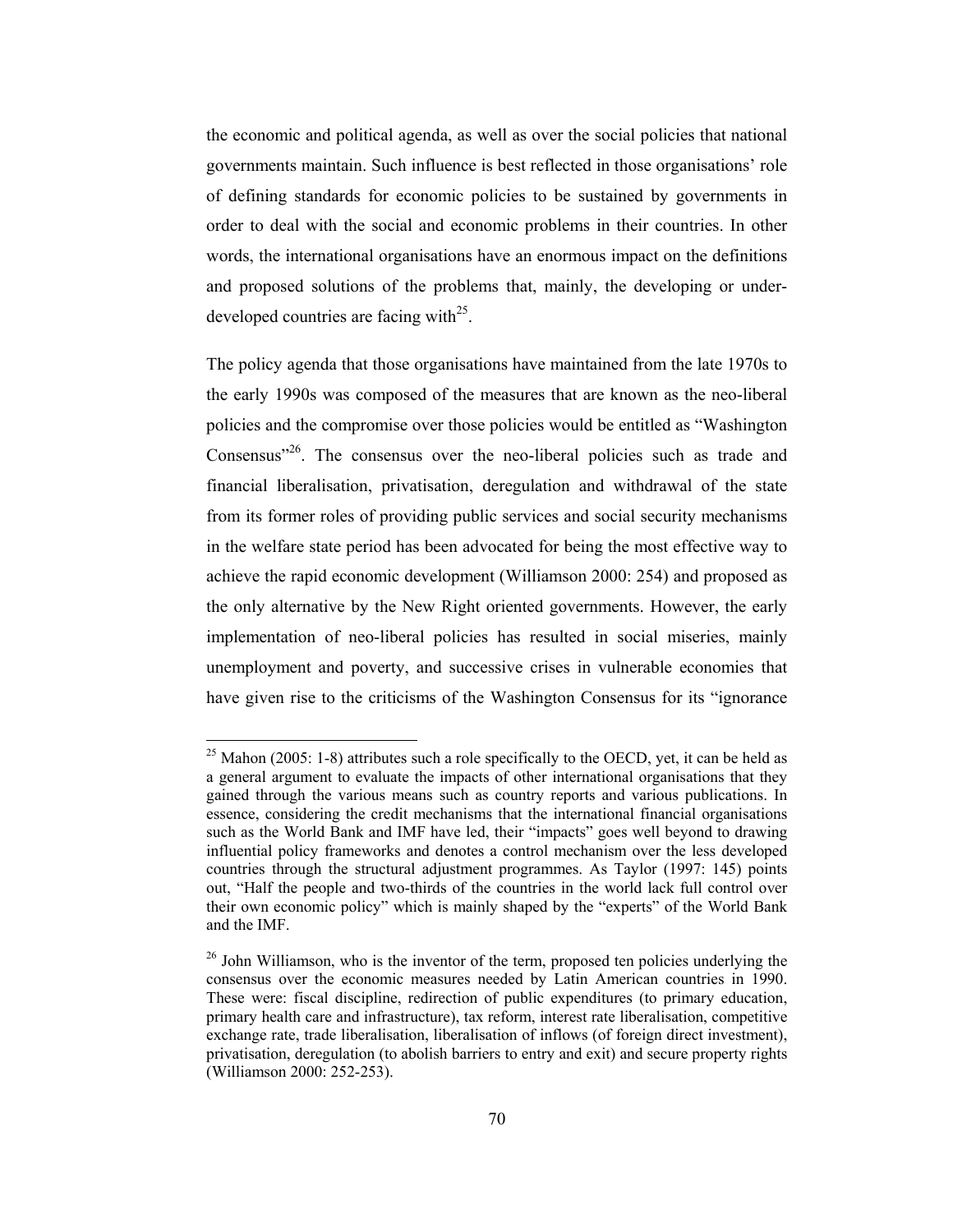of the social dimensions" and for its commitment to the "market" fundamentalism". In this respect, the institutional actors of the Washington Consensus have reviewed their arguments with an awareness of the necessity to concern with the "social dimensions" of the economic development (Javasuriya 2005: 2). This new orientation or the attempt to include social dimensions can be followed in the changed rhetoric of the World Bank at some key areas such as the roles proposed for the state, the new definition of the governing mechanisms through the "governance", the increased emphasis over the "institutions" and attributed vitality to the "social capital". Yet, the attempt to go beyond the Washington Consensus, which is entitled as "post-Washington Consensus", has also been criticised for modifying the neo-liberal project through bringing it a "human" face that enables it further dissemination into the social life. In this respect, the Third Way shares the arguments composing the "post-Washington" Consensus" as well as the criticisms directed at this new agenda<sup>27</sup>.

It can be argued that the so-called post-Washington Consensus re-defines the roles of the state based on the understanding of "complementary relationship between state and market" while the basic features of the neo-liberal project, that is embodied in the Washington Consensus, are unquestioned. In other words, the new agenda maintains that the role of the state is vital in order to achieve the targets defined in the Washington Consensus, as well as to cope with the problems emerged as the social cost of neo-liberal policies. Thus, the state is appreciated as an "effective actor for sustainable development and the reduction of poverty", if only it plays a "catalytic, facilitating role, encouraging and complementing the activities of private businesses and individuals" rather than being the direct provider or gaining a "minimal" role in the development process (Wolfensohn 1997: iii). In the World Development Report of 1997, that is, The State in a Changing World, the World Bank provides the framework for such effective state performing its "core functions" properly. According to the Report, the necessary

<sup>&</sup>lt;sup>27</sup> Keyman and Öniş (2004: 1) argue that "Indeed, the so-called 'post-Washington Consensus' that is currently dominating the agendas of these institutions [EU, World Bank and IMF] and their reform proposals is a clear manifestation of Third Way thinking".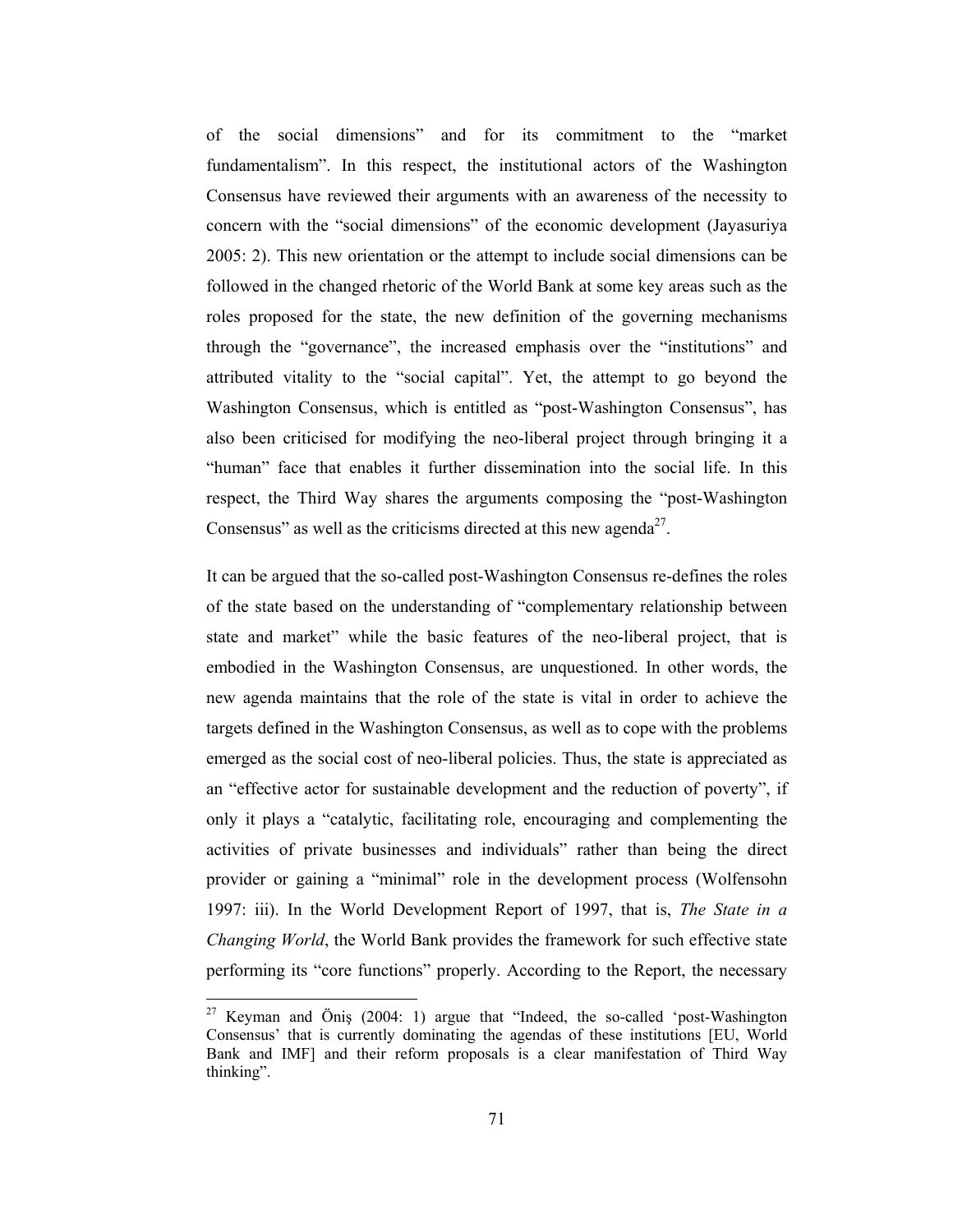"rethinking" of the state should be focused on two aspects that are the awareness of the capabilities of the state, which entails concentration of its resources to the fundamental functions, and the insistence on the reforms to raise those capabilities, which implies the reorientation of the state institutions towards a more competitive and efficient manner (WB 1997: 3). As it is argued:

> Development -economic, social and sustainable- without an effective state is impossible. It is increasingly recognised that an effective state  $-not$  a minimal one- is central to economic and social development, but more as a partner and facilitator than as director. States should work to complement markets, not replace *them.* [A historical record shows that] the importance of good economic policies, well-developed human capital, and openness to the world economy for broad-based sustainable growth and the reduction of poverty. [...] the importance of building on the relative strengths of the market, the state and the civil society to improve the state's effectiveness. This suggests a two-part strategy of matching the role of the state to its capability, and then improving that capability (WB 1997: 18 -emphasis added).

In this sense, the main feature of the new agenda that the World Bank adapts itself can be considered as a new conceptualisation of the state and society relationship. The formulation of such fundamental point by Stiglitz, the former chief economist of the Bank who is currently criticising the Washington Consensus, provides an illuminating account of the "new consensus"<sup>28</sup>.

> [The new agenda] sees the government and markets as complementary rather than substitutes.  $(...)$  in some circumstances, the new agenda sees government as *helping to create markets* (...). In other areas (such as education), it sees the government and the private sector *working together as partners*, each with its own responsibilities. And in still others (such as banking), it sees government as *providing the essential regulation* without which markets cannot function. And behind all of this lies a special responsibility for government: to create the institutional *infrastructure* that markets require in order to work effectively (Stiglitz 2001: 346 – emphasis added).

 $^{28}$  Rodan (2004: 3) states that Stiglitz is the "principal articulator of the post-Washington Consensus". On the other hand, Williamson (2000: 263) criticises Stiglitz for assuming a present consensus which does not exist.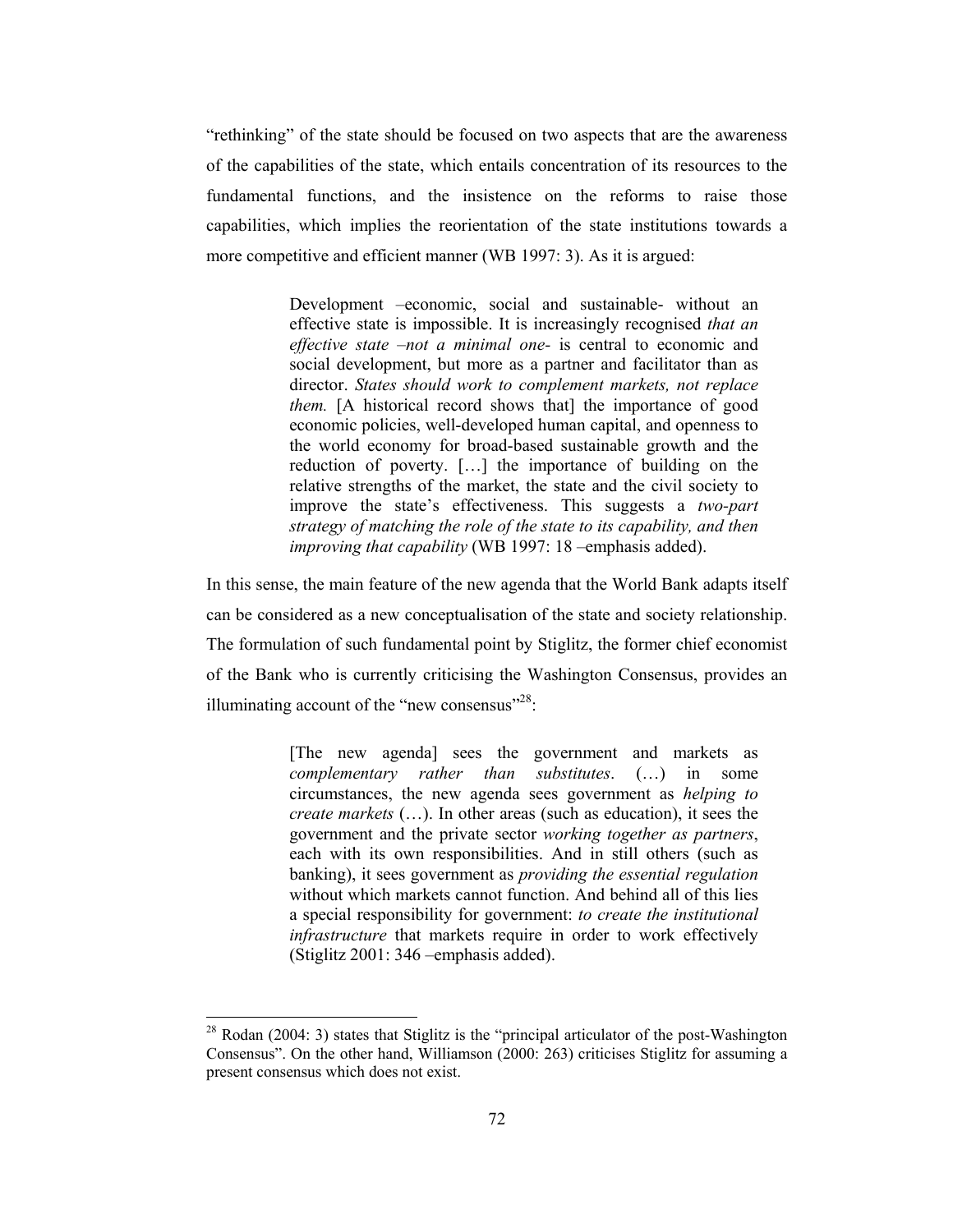Stiglitz (2001: 349) also points out that the needed "regulatory redesign", instead of the "deregulation" as in the case of the Washington Consensus, can be achieved through the effective state and the effectiveness of the state is up to its capability to adopt competitive mechanisms that enable the state to "perform as effectively as private firms". The emphasis over the institutional reforms is kept on and detailed in successive reports and publications of the World Bank. In one of those publications, that is "Beyond the Washington Consensus: Institutions Matter" (Burki and Perry 1998), it is stated that the Washington Consensus has ignored the essential role to be played by the institutions in the process of development, in so far as they are reformed through new understandings that the "new institutional economics" and "new public management" approaches provide. In this respect, the institutions should be seen as "the rules that shape the behaviour of organisations and individuals in a society. They can be formal (constitutions, laws, regulations) or informal (values and norms)" and reforming agenda should mainly concentrated on the four key sectors that are "finance, education, justice and public administration" (Burki and Perry 1998). Specifically at issue of public administration, the authors advise to adapt a new understanding in the public sector based on competitive structures, managerial discretion and performance contracts, in line with the principles that the new public management school suggests. In other words, the proposal of "enhancing the institutional capacities" involves the promotion of competitive mechanisms and cultural incentives both within the social relations and the public sector.<sup>29</sup>

<sup>&</sup>lt;sup>29</sup> The aim underlying the emphasis over the "good institutions" that to make markets work well can be observed in the title of the World Development Report 2002: "Building Institutions for Markets". In the foreword of the Report, Wolfenshon, the president of the World Bank at that time, explores the main theme of the Report as "a natural continuation of last year's Report, which demonstrated that markets are central to the lives of poor *people*, that institutions play an important role in how markets affect people's standards of living and help protect their rights. This Report identifies how institutions can promote inclusive and integrated markets, and ensure stable growth and thus dramatically improve people's incomes and reduce poverty." According to Rodan (2004: 4) what is pursued here is the neo-liberal idea asserting the market as the core institution of the society. In this sense, within the framework of the post-Washington Consensus, "institutions are needed to regulate the market for its own good." (ibid: 5).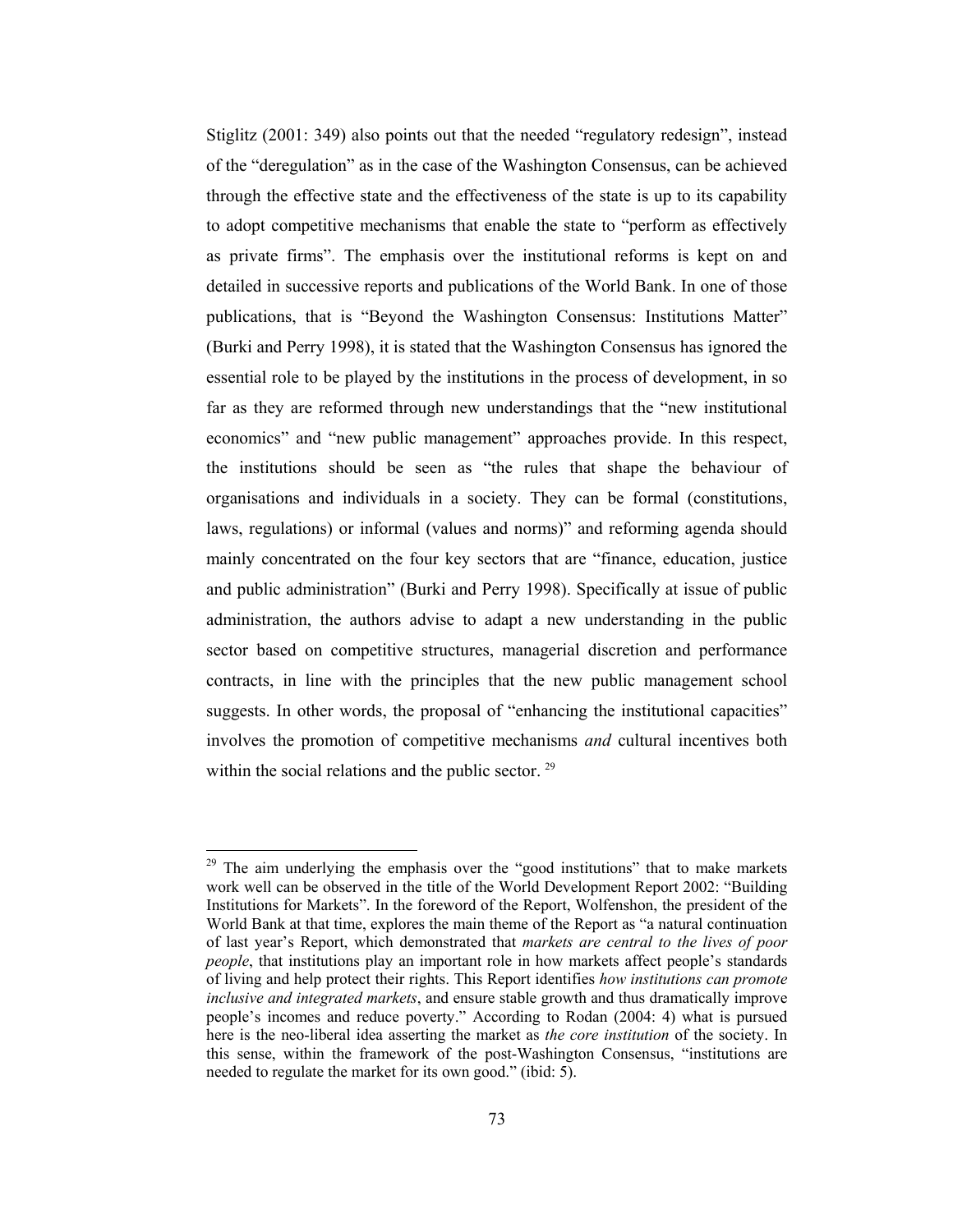In this sense of the core functions of the state, it is maintained that the state should be responsible for generating effective rules, promoting competitiveness in the market and in its own institutions, protecting the most vulnerable -- that is to say, "helping only the poorest in society", and for enabling citizens to be involved in local public affairs (WB 1997: 4-11). This is one of the essential features pointed out in the 1997 Report that underlines the necessity of "bringing the state closer to the people" referring to individuals, private sector and civil societal organisations within the society:

> Encouraging wider participation in the design and delivery of public goods and services, through *partnerships among* government, business and civic organisations, can also enhance their supply. But, (...) effective participation requires enlightened government intervention, including improving the institutional environment in which social and human capital is created (WB 1997:  $110$  -emphasis added).

The emphasis over the participation, or more "inclusive environment" in the provision of public goods and services, is associated with the social capital which refers to the "informal rules, norms and long-term relationships that facilitate coordinated action and enable people to undertake cooperative ventures for mutual advantage" (WB 1997: 114). In this sense, local organisations defined in a way to include a large range of associations<sup>30</sup> are considered as valuable mechanisms in the sense of their ability to meet the basic needs and also "for the role they play in building trust and a sense of public connectedness among those excluded or alienated from the formal political process" (WB 1997: 114). Therefore, the local communities and NGOs, the components of a rich social capital of one society, should be generated and reinforced to achieve a more "participatory" process of provision of the public goods and services both in the sense of meeting the needs and also providing trustful, integrated social environment.

Such as worker cooperatives, farmers' associations, parent-teacher associations, villagers, religious congregations etc.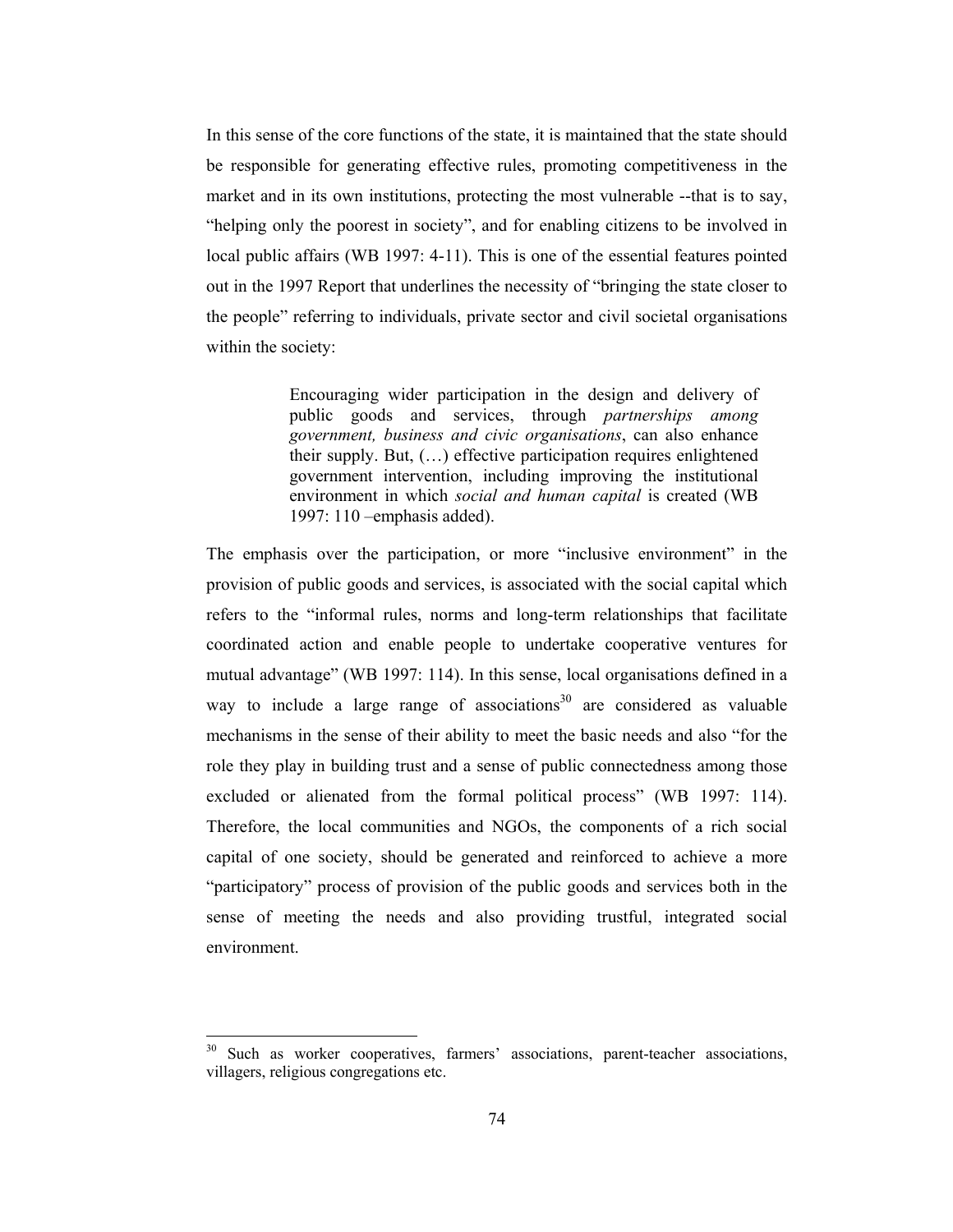It is in this sense that the World Bank's emphasis over the "social capital" displays a strong parallelism with the Third Way's account of communities as the base for social cohesion, in line with their potential "participatory" roles in generating social security mechanisms formerly provided by the welfare state. Both accounts conceptualise the social relations and human capacities as the components of prosperous markets, along with being the necessary social security mechanisms, in a sense, for the market failures. In this respect, the "social dimensions" are quite integrated to the competitive market order in a way that the social networks, as well as human skills, can and should contribute to the market's well functioning and undertake the burden of social security through the community based self-help mechanisms, and hence, generate the social solidarity<sup>31</sup>. In this framework, the human capital is another key concern that is essential to supply the market's needs of skilled labour through enabling individuals to adapt themselves to the competitiveness of the global markets. In other words, the Third Way arguments not only on the notion of regulatory state and the complementarity of state, market and civil society, but also on the functions attributed to the social relations and human capacities are the key components of the "new agenda" that the international organisations pursue.

The similarity between the "new agenda" or the features of the so-called post-Washington Consensus and the arguments of the Third Way has already been attracted notice in the on-going debate. Mahon (2004: 1-9) draws attention to the general shift in the agenda of the international organisations, which embodies a turn from the neo-liberal policies of the 1980s to a more "inclusive" strategy. That inclusive strategy is specifically composed of the greater role attributed to the

<sup>&</sup>lt;sup>31</sup> For providing social services in developing countries, the World Bank (2000: 145) suggests a "new partnership-based model for service provision that incorporates the dynamism of the private sector and community groups into public planning". It is argued that in the cases of "private sector does not respond to demand for essential services, communities have often organized themselves as providers". Such an argument can be considered as both a fixation of the reality and also a proposal for the resolution of the problems emerging as a result of the inadequate public services. Drawing attention to the various examples, the Bank proposes to "build on *traditional social capital*", that is to say to strengthen the communities, given that "(the research) indicate that community-based projects are directed to the poor and can improve service delivery" (WB 2003: 77).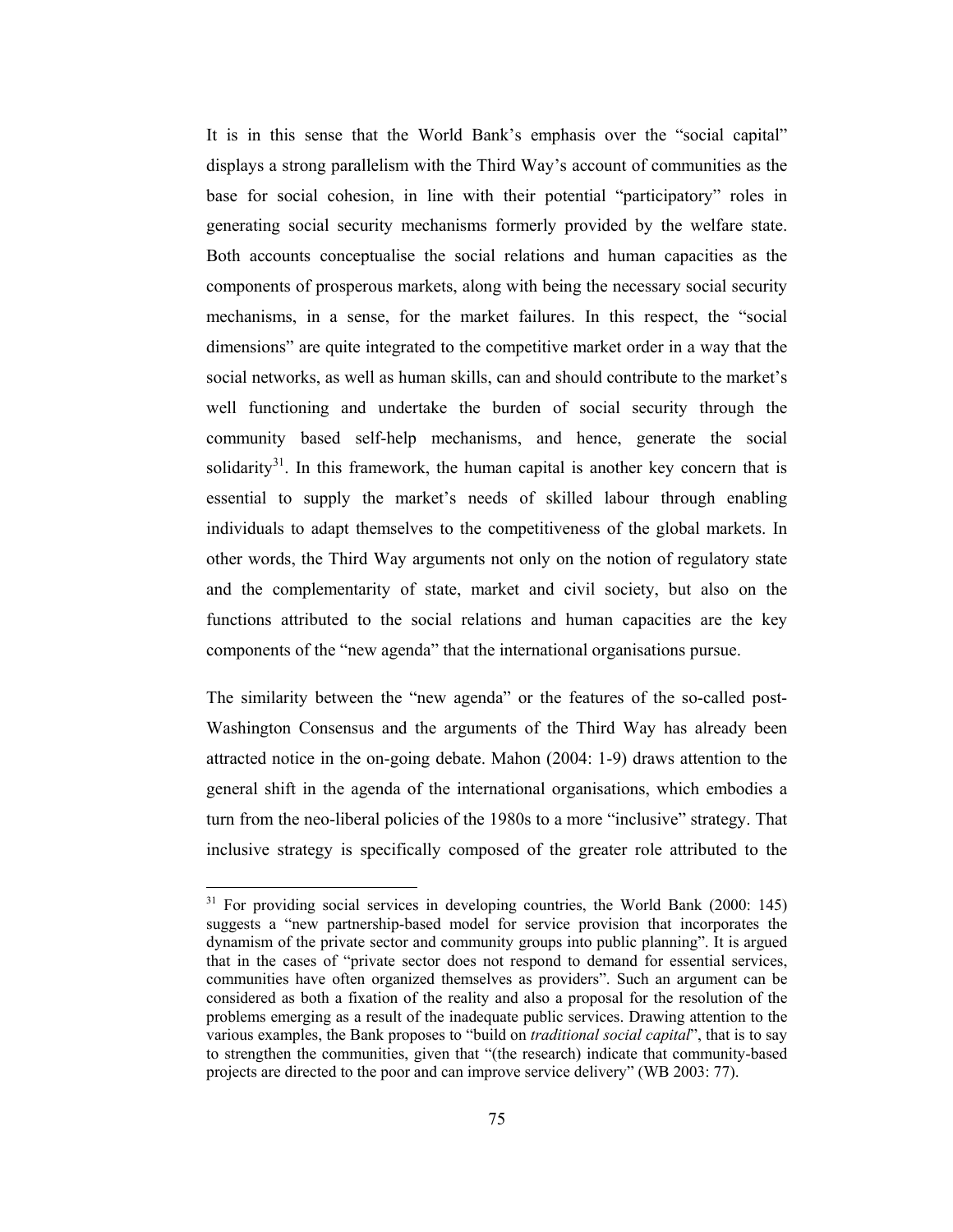state and the social policies that are focused on the concern for constituting more flexible and competitive labour markets. Elaborating the social policy agenda of the OECD (Organisation for Economic Cooperation and Development), the author denotes the parallelism between the common arguments that OECD, as well as other key international organisations such as the World Bank and IMF, maintains and the ones that the Third Way implies. As she suggests, seeking for the social solidarity is the central concern for such compromise on the new agenda:

> The new social policy agenda is how to achieve social solidarity through enabling individuals and families to support themselves (OECD 1999:4). The new paradigm accords well with the Third Way's (economically) active, "empowered" citizens, and its emphasis on "welfare to work." It accepts a greater role for the state than is admitted in neo-liberal discourse but, in the new social policy agenda, states need to operate within the strict fiscal parameters established by globalisation (OECD 1999: 35) (Mahon  $2004:9$ ).

The settlement over a more inclusive strategy is also evident in one of the key concerns of this "new agenda", that is, struggle against the poverty. In their study on the "poverty reduction strategy" that the World Bank and IMF has compromised on beginning from the late 1990s, Craig and Porter (2002) denote that this strategy can be "best seen as part of a 'Third Way' re-morphing of neoliberal approaches" in order for providing the ideal conditions for international capital. In this respect, the poverty reduction strategy presents a "Third Way for the Third World". The authors draw attention to another feature of the inclusiveness of the Third Way thought, which they call as "inclusive liberalism", by emphasising the notion of human capital targeting the "disciplined inclusion of poor". In this sense, while the property distributions and power relations are totally out of the agenda, the strategy respectively concentrates on promoting opportunities, strengthening capabilities, facilitating empowerments and ensuring security through investing in human capital (and through social safety nets). Based on this framework, the notion of "participation" that lacks of political dimensions and aims the disciplining the poor by make them gain marketable skills, the "inclusion" of the new agenda also functions as a means of "risk management".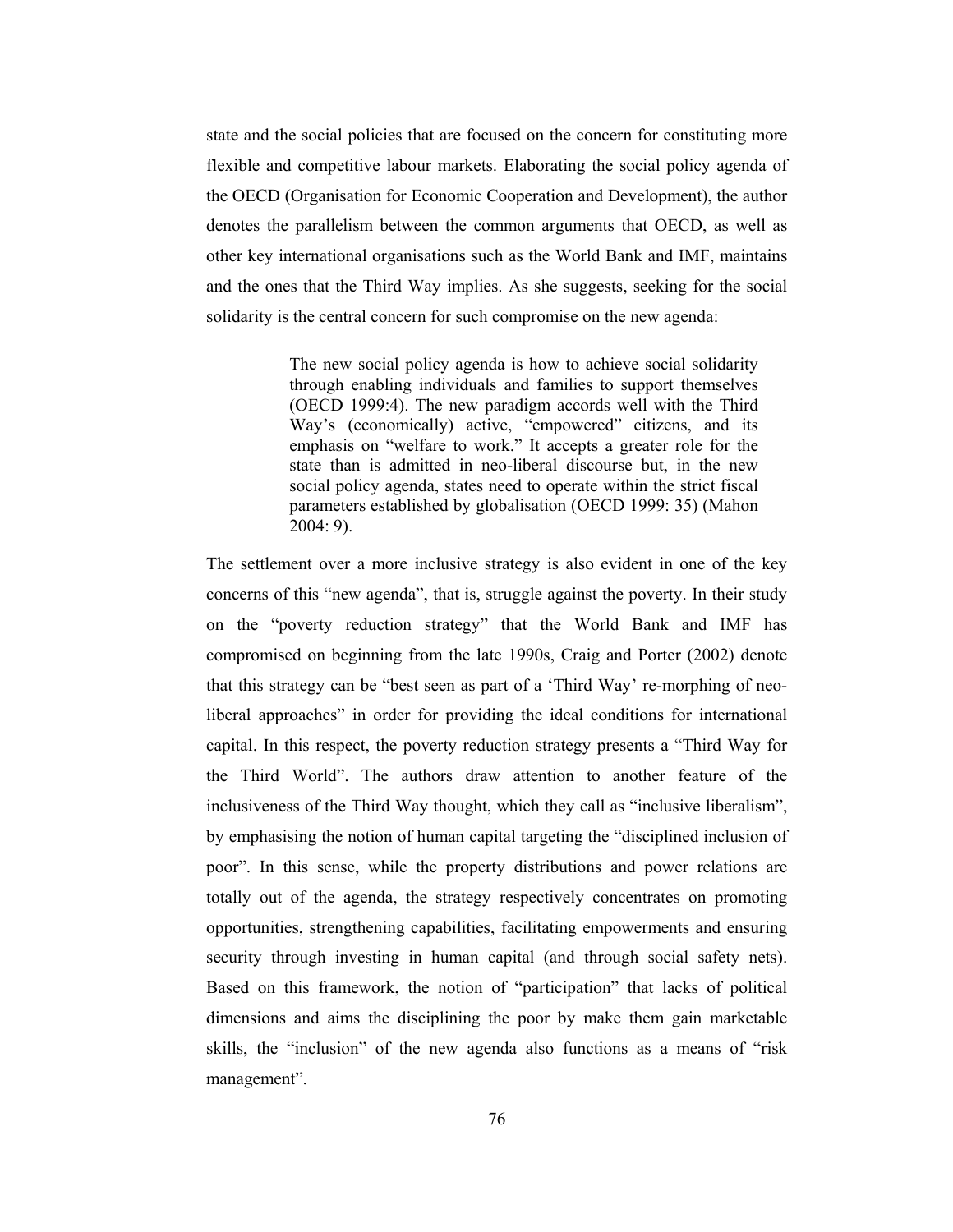This more "inclusive" strategy, Cammack (2004: 152) argues, denotes a shift from the first phase of neo-liberalism (that is "neo-liberalism of Reagan and Thatcher") to a second phase that re-defines the roles of the state "seeking to regulate capitalism not in order to soften its impact, but in order to bring its logic to bear on all aspects of existence". Cammack (ibid: 165) argues that this is the agenda that World Bank and IMF pursues since 1990s and the original contribution of the Third Way is to "dress it up in the language of social democracy in an effort to broaden its appeal". On the other hand, differently but not in contrast to that, Panitch (1998) evaluates the emerging consensus as the "social democratisation of globalisation" considering the "efficient state" that is the perspective the World Bank adapts and current social democratic movement has advocated for a while. However, for Panitch, the social democratic movement has already given up its old principles and oriented into an ideal of society based on the competitive principles, rather than cooperative ones. In this sense, it may be better to assert that the social democratic movement and neo-liberalism has met at a common agenda based on the complementary definition of the state and society relationship, as well as a particular understanding of citizenship appropriate to this model.

The changes in neo-liberal agenda, Jessop (2003) argues, displays that "neoliberalism is an evolving project" that has most clearly reflected in the changing roles attributed to the state. In this respect, while the first implications of neoliberalism was characterised with a process of "rolling back the state intervention", it is followed by a concern with "rolling forward the institutional architecture" that refers to the new forms of state intervention in favour of the consolidation of the regime<sup>32</sup>. What is at stake here, for Jessop, the process denotes the policies for normalisation or "routinisation of neo-liberalism".<sup>33</sup>

<sup>&</sup>lt;sup>32</sup> The same interpretation is hold by Peck and Tickell (cited in Jayasuriya 2005: 18) as "roll back and roll out" phases of neo-liberalism which refers to the deregulation and reregulation respectively.

<sup>&</sup>lt;sup>33</sup> In this sense, Jessop associates what differs in the political implications of the different phases of neo-liberalism with the extent of "inclusiveness" of the hegemonic strategies attempted to adopt.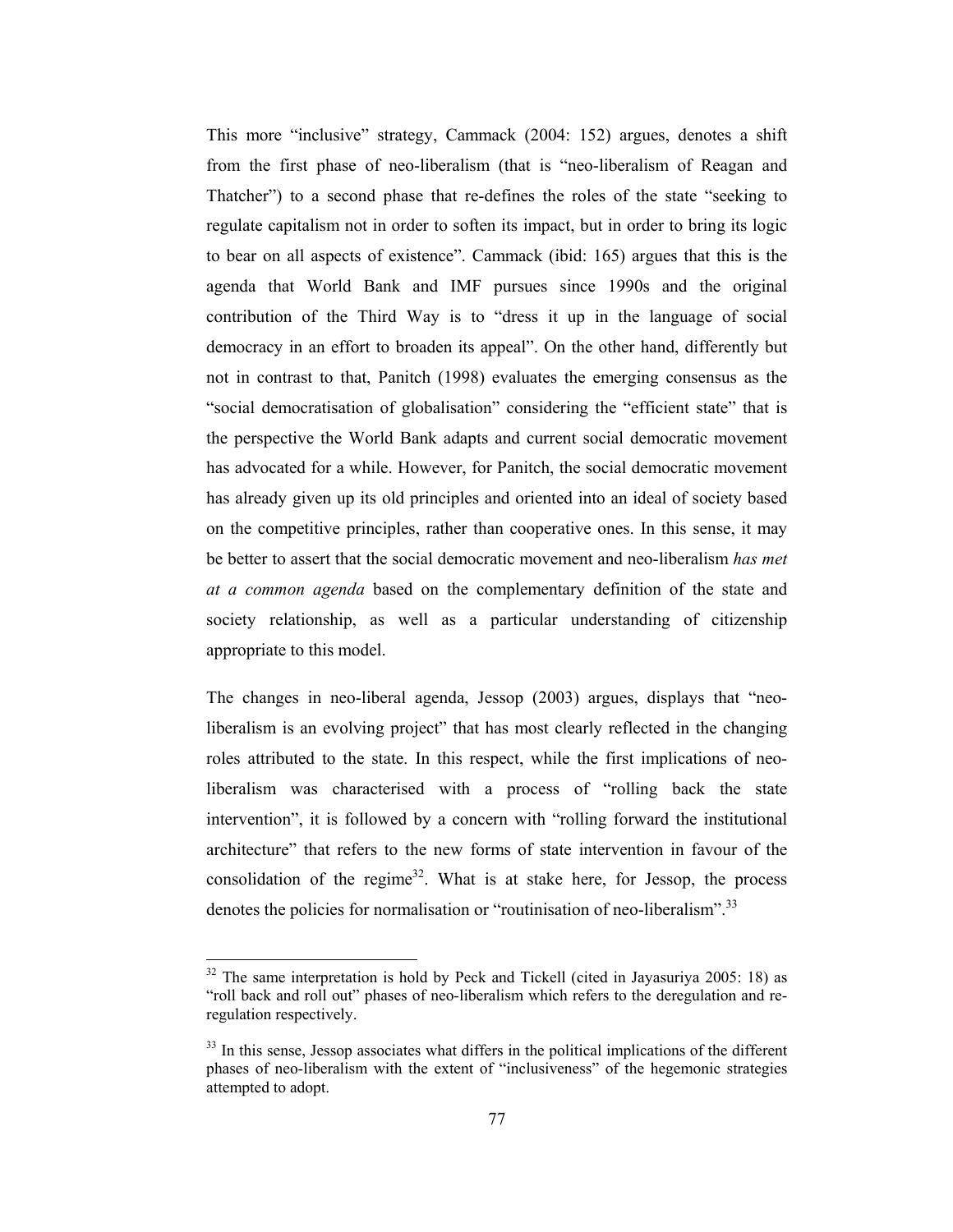In this respect, Jayasuriya (2003:2) evaluates such new phase embodied in socalled post-Washington Consensus as an attempt "to develop a political institutional framework to embed the structural adjustment policies of the Washington Consensus" rather than a departure from it. Accordingly, neoliberalism goes beyond to be a policy set aiming economic liberalisation and deregulation, but emerges as a "political project that seeks to regulate the social in a way that is compatible with the market" (2005: 18). In Jayasuriya's account, neo-liberalism as a political project is characterised with its attempt to further and reinforce an "inclusive and participatory market economy" that signifies the "socialisation of neo-liberalism". In other words, what is currently seen in the proposals of the Third Way, as well as in the strategies of World Bank and EU, is the elaboration of the "social question" within the market (Jayasuriya 2005: 6). This is evident in the rhetoric of social capital or social inclusion and in the social policies that are subordinated to the market imperatives and oriented in to the creation of "new forms of sociability" which refers to the promotion of enterprising subjects and values with an aim of enabling individuals compete in market more effectively<sup>34</sup>. As he implies:

> The most important aspect of this emphasis on social capital is the concern with the fostering of responsible agency reflected in the emphasis on norms, values, and conduct that enable individuals to manage the vulnerabilities and risks of the global economy (Jayasuriya 2003: 18).

market-oriented approach that Jayasuriya calls as Such "economic constitutionalism" embodied in the post-Washington Consensus (including the Third Way proposals) conceptualises the "participation" in a thoroughly technocratic manner and reduces it to a problem-solving mechanism. The whole rhetoric of community empowerment or social capital turns the social problems to the issues of social conduct so that the participation becomes a de-politicised notion where politics "is replaced by a search for consensus and technocratic

<sup>&</sup>lt;sup>34</sup> For Jayasuriya, the point is the promotion of "market citizenship" through the social policies that will be referred in following sections.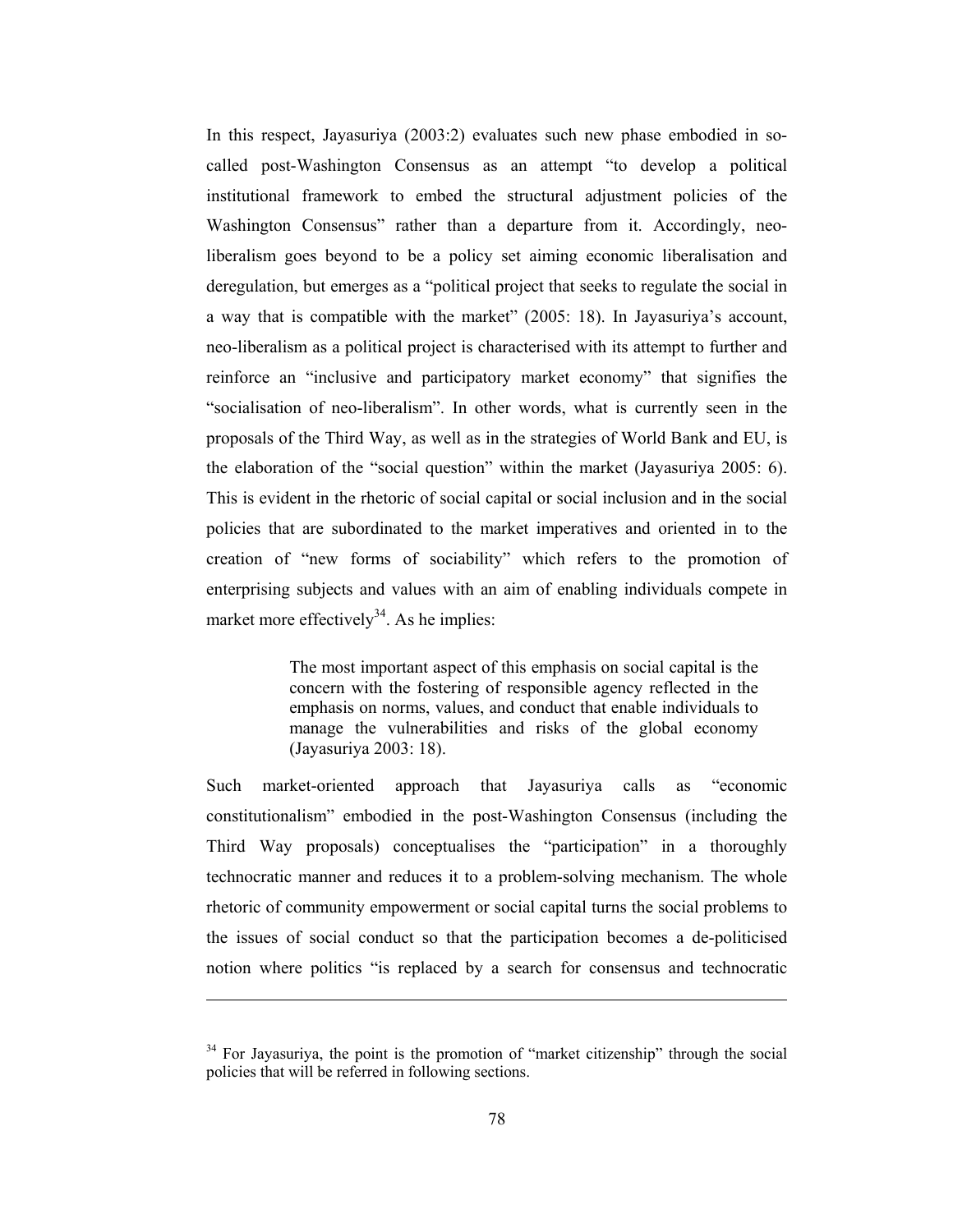management of social conflict as problem-solving". In this sense, while the burden of social cost, such as unemployment, is transferred to the communities or individuals, the so-called participatory governmental mechanism, that is *governance*, becomes a means of neutralisation of economic and social power structures (2003: 2-4). For Jayasuriya, this two-fold strategy underlies the mentality of the so-called post-Washington Consensus of which the political repercussions are embodied in the Third Way proposals.

## 3.3.2. Stakeholder Capitalism, Ordo-Liberalism, New Liberalism

Whether it is eclectic or not, the content of the Third Way denotes very similar concerns with some other theoretical positions that are noteworthy. Considering the idea that the market economy should be complemented with social concerns in a way that enabling market work well and creating self-reliant individuals included in the market, it can be argued that, the Third Way has some "liberal" antecedents, along with its parallelism to the current dominant positions.

As it is denoted above, Jayasuriya (2003: 4) defines the common base upon which the post-Washington Consensus and the Third Way depend as *economic* constitutionalism that refers to "the attempt to treat the market as a constitutional order with its own rules, procedures, and institutions operating to protect the market order from political interference". In this sense, both the state that gains a regulatory role and the civil society is re-structured in line with the aim of making market work well. While signifying a departure from the first phase of neoliberalism that condemns state intervention to the market for being "unhealthy predatory impulses", the current consensus on the economic constitutionalism comes closer to the "ordo-liberal" approach which appreciates the state action insofar it directs at the *aim* of promoting and facilitating the market economy (Jayasuriya 2003: 4; 2005: 9). In this respect, the strong state is needed both for providing necessary institutional and legal framework and also for creating an "ordered civil society" to promote entrepreneurial forms and values which the efficient market entails. In other words, the state intervention is justified but only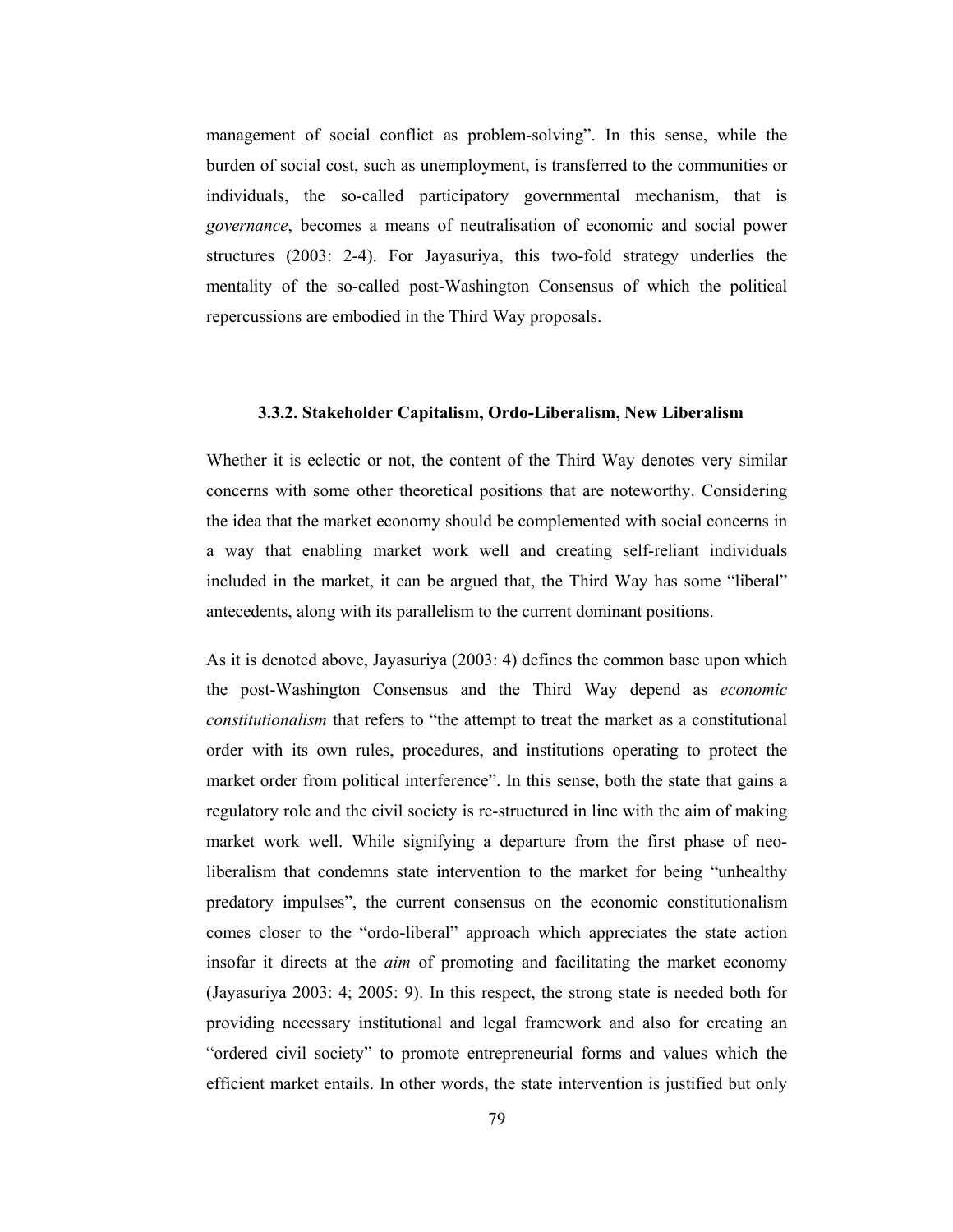to the extent that it provides necessary conditions for the market and encourages certain conducts within the civil society<sup>35</sup> (2005: 10). On the other hand, in Jayasuriya's point of view, economic constitutionalism is also evident in the account of "New Liberalism" that attempts to resolve the social problems such as unemployment and poverty on the base of the individualism. The appropriate model of individual, for New Liberals, can only be achieved in its full sense through "property ownership" which enables individual to be a self-reliant and economically independent subject with ethical capacities so that he/she becomes a member of community. In this sense, the New Liberalism, too, justifies the state intervention to the extent that it oriented to the elimination of the obstacles to the creation of such empowered individuals. For Jayasuriya (2005: 13-14), this assertion of New Liberalism provides a strong parallelism with the "asset-based" social policy (or, in other words, 'investment in human capital' in the Third Way terminology) pursued with the aim of creating inclusive communities and markets. In this respect, given the ethical content of the property and the emphasis on the reciprocal obligations within the community rather than unconditional rights, New Liberalism and the Third Way move from a common aspiration that "combining an ethical understanding of rights with a commitment to the liberal market" (Vincent cited in Jayasuriya 2005: 14)<sup>36</sup>. In the sense of Blairite Third

<sup>&</sup>lt;sup>35</sup> Although there is a certain parallelism with the Third Way arguments, it is not for sure that whether the ordo-liberals consider the moral order as a necessary complement of the competitive market or vice versa. "All social, ethical, cultural and human values are more important than the economy, yet the economy must prepare the ground for their fulfilment (...) The constitution of the market economy must never overlook these moral considerations and the fact that man is in the centre of things. Only a socially oriented market economy yields personal freedom and the opportunity for the realisation of the transcendental values" (Rüstow quoted in Zweig 1980: 9 -emphasis added). It seems that ordo-liberal thought, at least Rüstows' account, locates the moral order at the centre while competitive market order is seen as the necessary condition of their realisation. Yet, in the Third Way understanding, the competitive market is the inevitable element that should be complemented with the moral order within the society. If it can be claimed to be a difference between two, then, the neo-liberal hegemony (under which the Third Way thought is shaped) that has concretised the supremacy of market can be stated as the underlying reason.

 $36$  In the case of the New Labour, Marquand (1997: 79) denotes that "there is growing agreement that a sustainable market depends on non-market values, capable of generating an ethos of mutual loyalty and reciprocal obligation; the economic success depends, in part, on the social capital of mutual trust, generated by a way of life involving reciprocity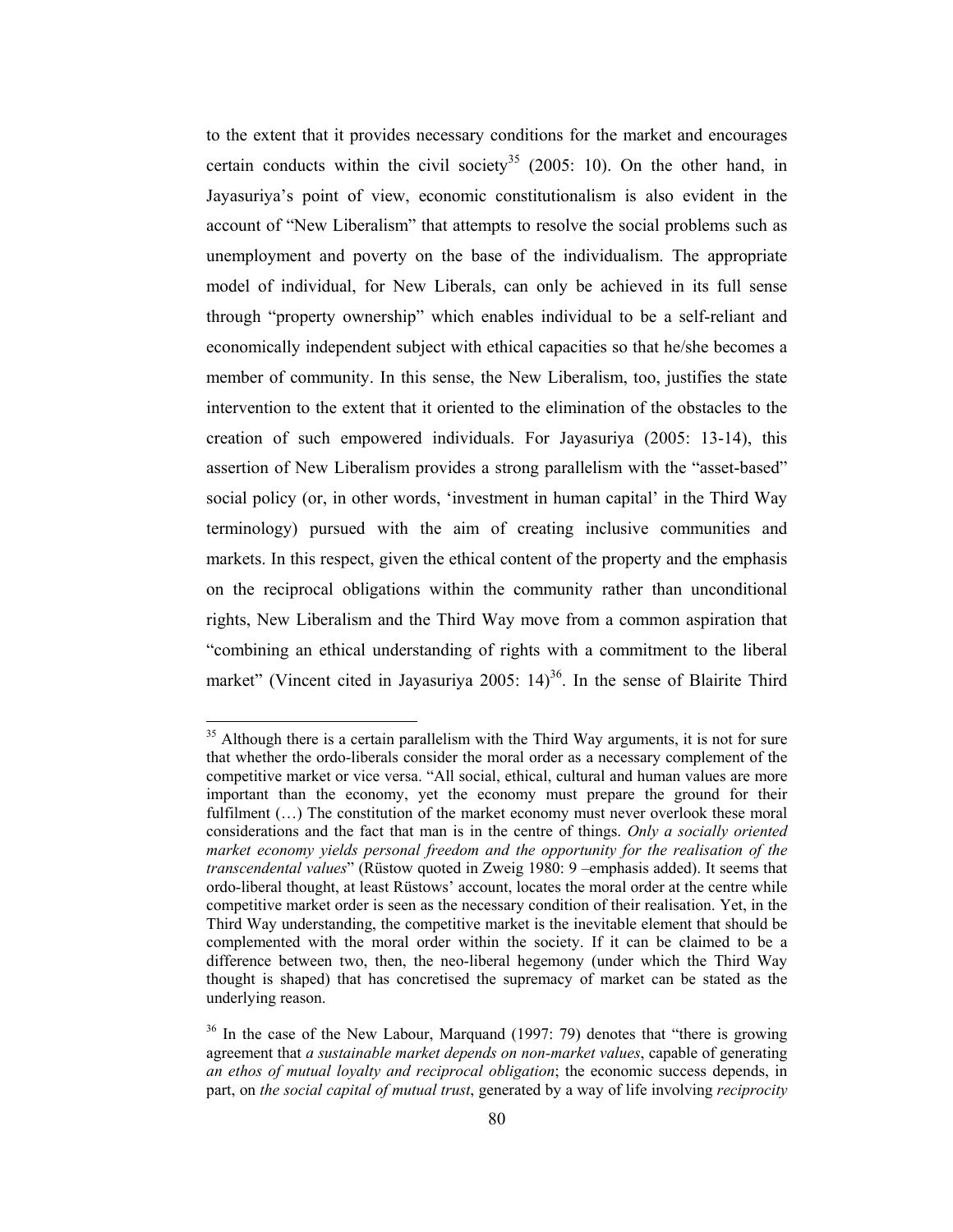Way, Marquand denotes the parallelism with what the New Liberals have proposed. According to Marquand (1997: 80) both two "seek to reconcile market allocation and capitalist property relations with social solidarity and just distribution".

It is noteworthy that the defined framework is also shared by the current approach of stakeholder economy (and society) or *stakeholder capitalism*<sup>37</sup> that is defined mainly through the necessity of legal framework for market, corporate responsibility and social and economic inclusion. One of the advocates of stakeholder capitalism in British context, Will Hutton (1997: 3), states that rather than equality, "inclusion", both in social and economic senses, had to be the chief concern of contemporary left. In this respect, the Third Way and stakeholder capitalism argue in the same way: "the Inclusion implies membership; you can not be included if you are not a member. But membership entails obligations as well as rights" (Hutton 1997: 3). Not only in the sense of combining rights and responsibilities or obligations, but also in terms of their approach to market economy that asserts the need for regulatory mechanisms, i.e. institutional bodies, in order to make market function appropriately, the Third Way and stakeholder capitalism are at the same camp. Both of the positions maintain, "a moral community can co-exist with a successful capitalism" as a response to the New Right experience that undermined social cohesion (Hutton 1997: 8). In other words, both can be thought as attempts to achieve social cohesion within capitalism $38$ .

and *mutuality*; that it is simplistic to imagine that *'individualistic' Anglo-American capitalism* is the only capitalism on offer  $(...)$  (emphasis added).

<sup>&</sup>lt;sup>37</sup> The notion of "stakeholder capitalism" is used by referring to German model of "social market capitalism", which is deeply influenced by the theoretical presumptions of ordoliberalism, in contrast to "shareholder capitalism" that is used to label capitalist model in Anglo-Saxon countries.

<sup>&</sup>lt;sup>38</sup> Tony Blair had also used the term stakeholding for a while before entitling his political position as the Third Way. According to some, the changes in rhetoric of Blair that occurred several times are directly related with the *pragmatism* of the Third Way (Driver and Martell 1998: 175), while some others note that abandonment of the term stakeholding is the sign of Third Way's fear of destroving the relations with the business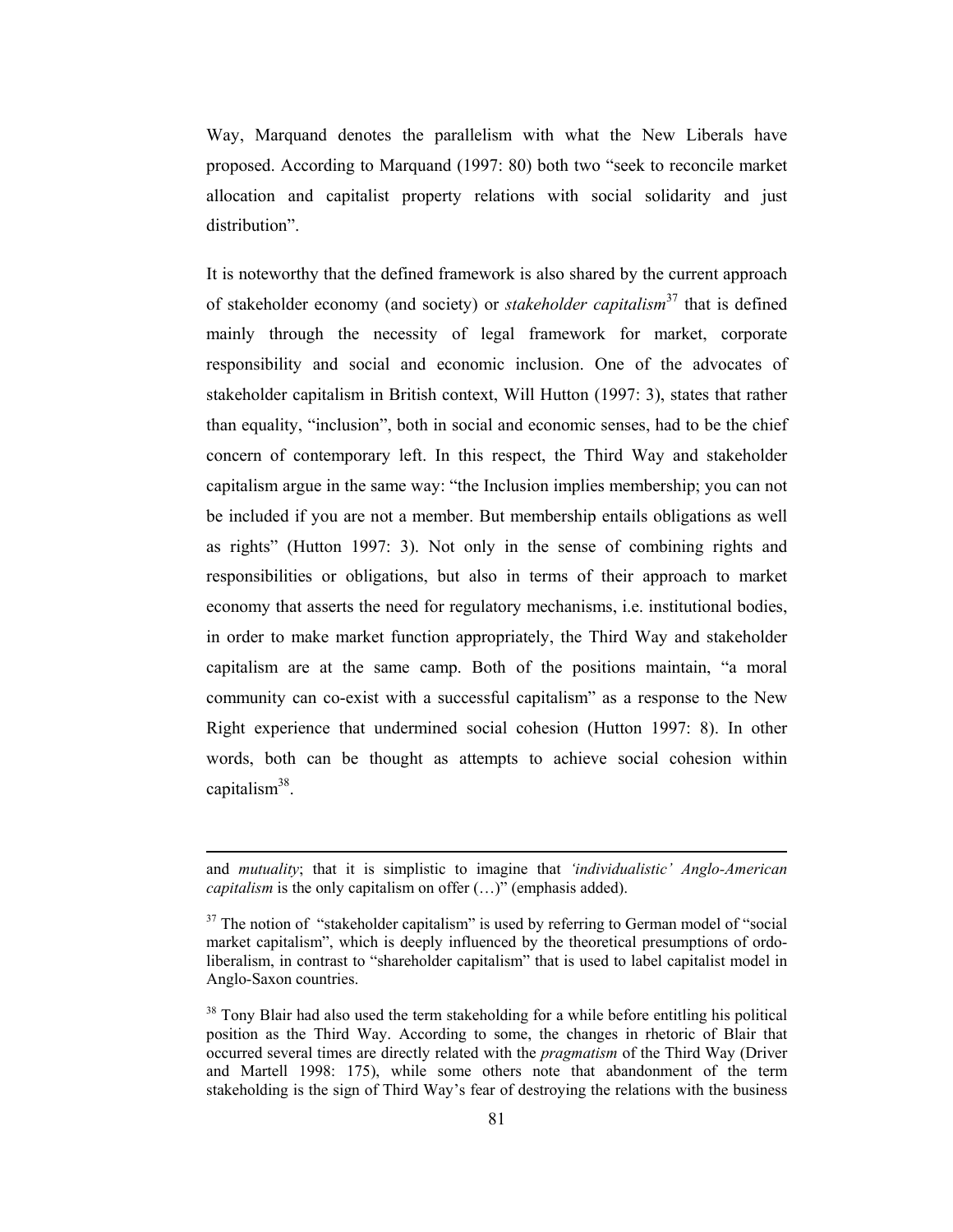In this sense, as Jayasuriya (2005: 14) accentuates, what can be called as the aspiration of "moralised market", or the "marriage of Communitarianism with market ontology" that the Third Way attempts to provide, is complemented with a model of citizenship located in a moral order. Within this framework, the "politics" becomes an issue of management and a sphere of consensus, which denotes the "politics of anti-politics" ignoring the social conflicts and retreating from pluralism  $(2005: 15)$ .

#### 3.3.3. Communitarianism

As Giddens declares, the community is a fundamental theme in the Third Way thought. In essence, community is the main base for social solidarity, together with the family and the third sector that can be considered as voluntary communities. It is argued that the communities should be strengthened in order to prevent crime, to deal with poverty properly, and thus, to generate social solidarity. More importantly, the community is needed to help individuals for coping with their problems by themselves. Indeed, the community is the central category that the aspiration of reviving the civil society is constructed upon. Furthermore, the critique of welfare state and New Right is also partially based on the policies undermining the "community spirit" which denotes the mutuality of rights and responsibilities.

The fundamental positions that the notions of community, as well as the rights and responsibilities, occupy in the Third Way theory allow drawing parallelism with Communitarian thought that is mainly constructed upon these themes. In critical evaluations on the Third Way, it is specifically argued that two communitarian thinkers, Amitai Etizoni and John Macmurray, provide a theoretical source to the

<sup>(</sup>Goes 2004: 114). It is noteworthy that Hutton (1999: 99) criticises the Blairite Third Way for "operating within the same political economy as the Right" without generating any critique of the capitalist system. On the other hand, Giddens (2000b: 34) criticises stakeholder model in Germany and Japan for suffering form cronyism due to the lack of transparency and openness.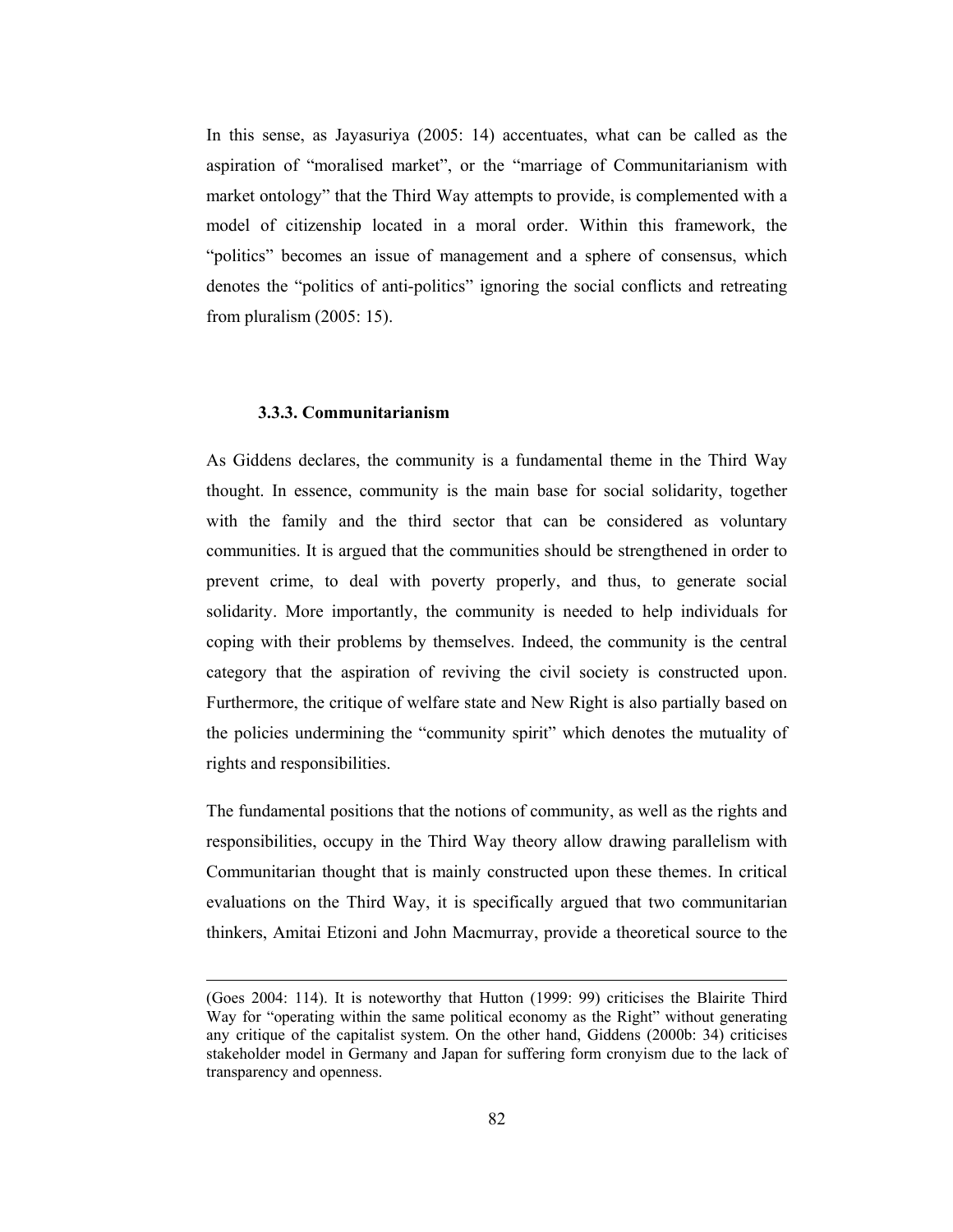Third Way theory, especially to Blair's thought (Grayson 1998: 9; Newman and de Zoysa 2001: 136). More generally, it is admitted that Communitarianism is one of the key approaches that Third Way articulates (Merkel 2001: 53; Driver and Martell 1998: 177).

However, considering the communitarian philosophers such as Michael J. Sandel, Charles Taylor and Michael Walzer, Hale (2004: 96) insists on that articulation of communitarian themes by the Third Way theory does not provide it a communitarian content due to that the Third Way defines them in different, even opposite, manners. Although there exist different accounts of the central categories that those thinkers hold<sup>39</sup>. Hale argues, it is sure that, the so-called parallelism between Macmurray's notion of community and the one Third Way proposes is a misleading one. It is due to fact that Macmurray conceptualises community through lack of interdependence, which creates "instrumental" relationship" that diminishes humanity (Hale 2004: 99). Yet, the Third Way account of community, as it is mentioned before, completely based on "mutual interdependence". Indeed, the community is seen as a remedy to New Right's excessive individualism and an instrument to compensate the absence of welfare security, which is admitted as in favour of communities by another communitarian thinker (Taylor quoted by Hale 2004: 94). In other words, the Third Way's conceptualisation of community is instrumental, as Hale holds, "not the framework which provides us with our bearings, but is itself a means to an end". Thus, according to Hale there is no connection between communitarian philosophy and the Third Way thought, except the distorted themes.

On the other hand, the impact of American communitarian thought over the Third Way is an indisputable one. Labelling themselves as "new communitarians", they formed an initiative, "Responsive Communitarian Platform" by 1990s. The prominent figure of the American communitarians, Amitai Etzioni argues that the old communitarians emphasised the significance of the community and social

 $39$  In essence, for the same reason Kymlicka (2004: 389) regards that entitling the theories of Sandel, Walzer, MacIntyre and Taylor under the same label of "communitarian" is confusing.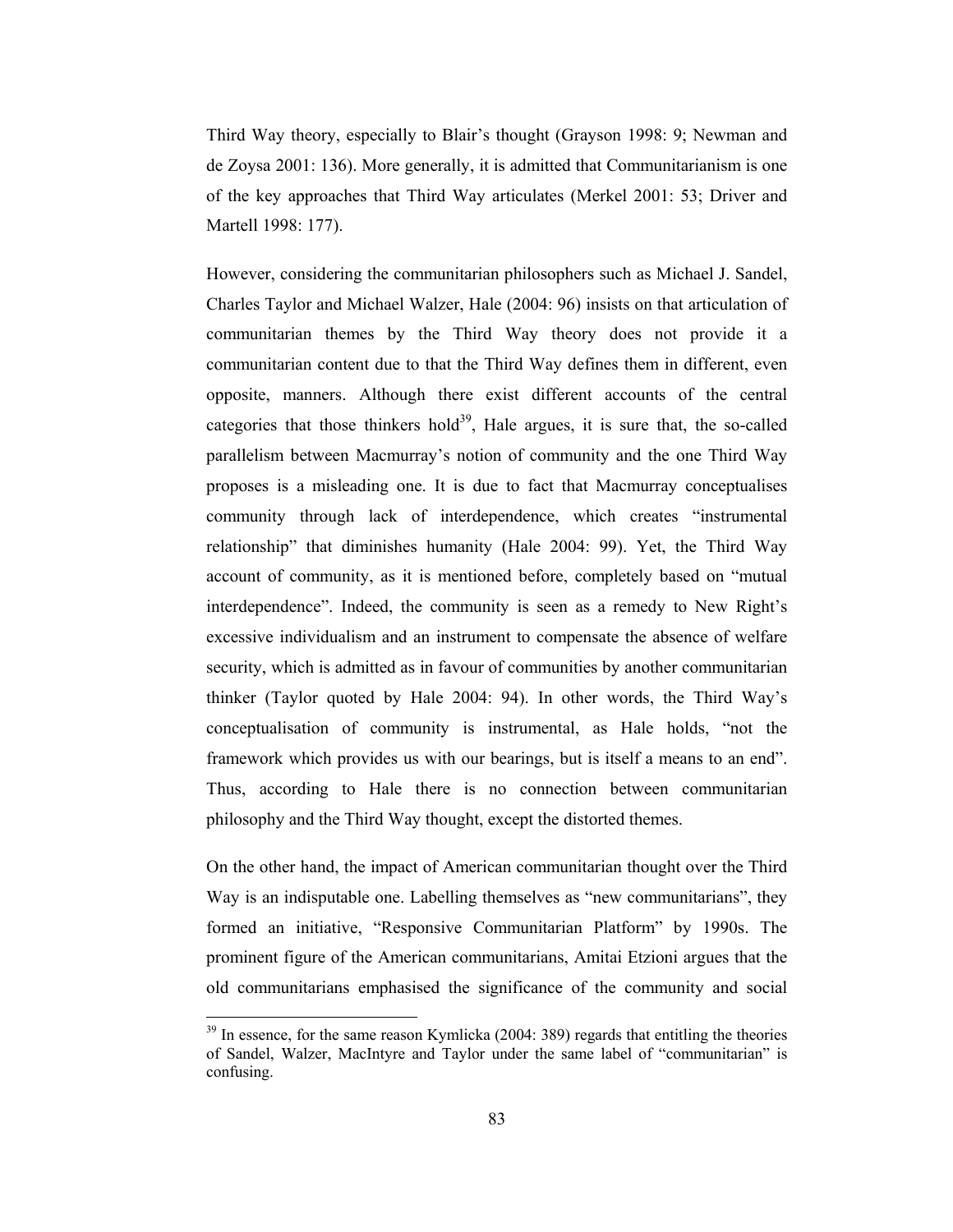bonds as a respond to individualistic theories, and what new communitarians search for is a "*balance* between social forces and the person, between community and autonomy, between the common good and liberty, between individual rights and responsibilities" (Etzioni 1998: x -emphasis added). They move from the argument that the "excessive pursuit of one's self-interest" diminishes the social networks without which no social, economic or moral order, including the market, can be maintained. As it is stated in the text written by the members of the Platform (1998: xxvi), the basic concern of communitarians is the "quest for balances among the institutions of state, market, and civil society" besides the balance between individuals and groups, rights and responsibilities. In this respect, the new communitarians accentuate that the supporters of one or the other sides of the "old opposition" between market and state fail to consider the "society, and the importance of social bonds and the moral voice" (Etzioni 1998: xii). Accordingly, both of the positions are individualistic that prevents them from generating "moral solidarity" for resolution of the problems, and they tend to draw a model of life without community, as if it is possible (Bellah 1998: 17). Then, new communitarians claim that the true model, or "the best form of human" organisation" (Platform 1998: xxxv), is "responsive community" within which mutual respect and tolerance is achieved based on the developed moral values. Through forming active communities, then, aim of "restoring the moral voice" can be obtained insofar as the state intervenes into the social order only when those "subsystems" fail. In other words, every local community should deal with its problems by itself, through deliberation among its members. Thus, rather than attributing greater role to the state, "much of the social conduct is, that more ought to be, sustained and guided by an informal web of social bonds and by moral voices of the community" (Etzioni 1998: xii).

In this respect, the state should not harm the structures of the civil society (Platform 1998: xxxvi). On the other hand, the citizens should participate into the active communities both as a right and as a duty (Bellah 1998: 18). Therefore, a "good citizen" is defined through his or her participatory incentive to the communities, in national or local services and volunteer work (Platform 1998: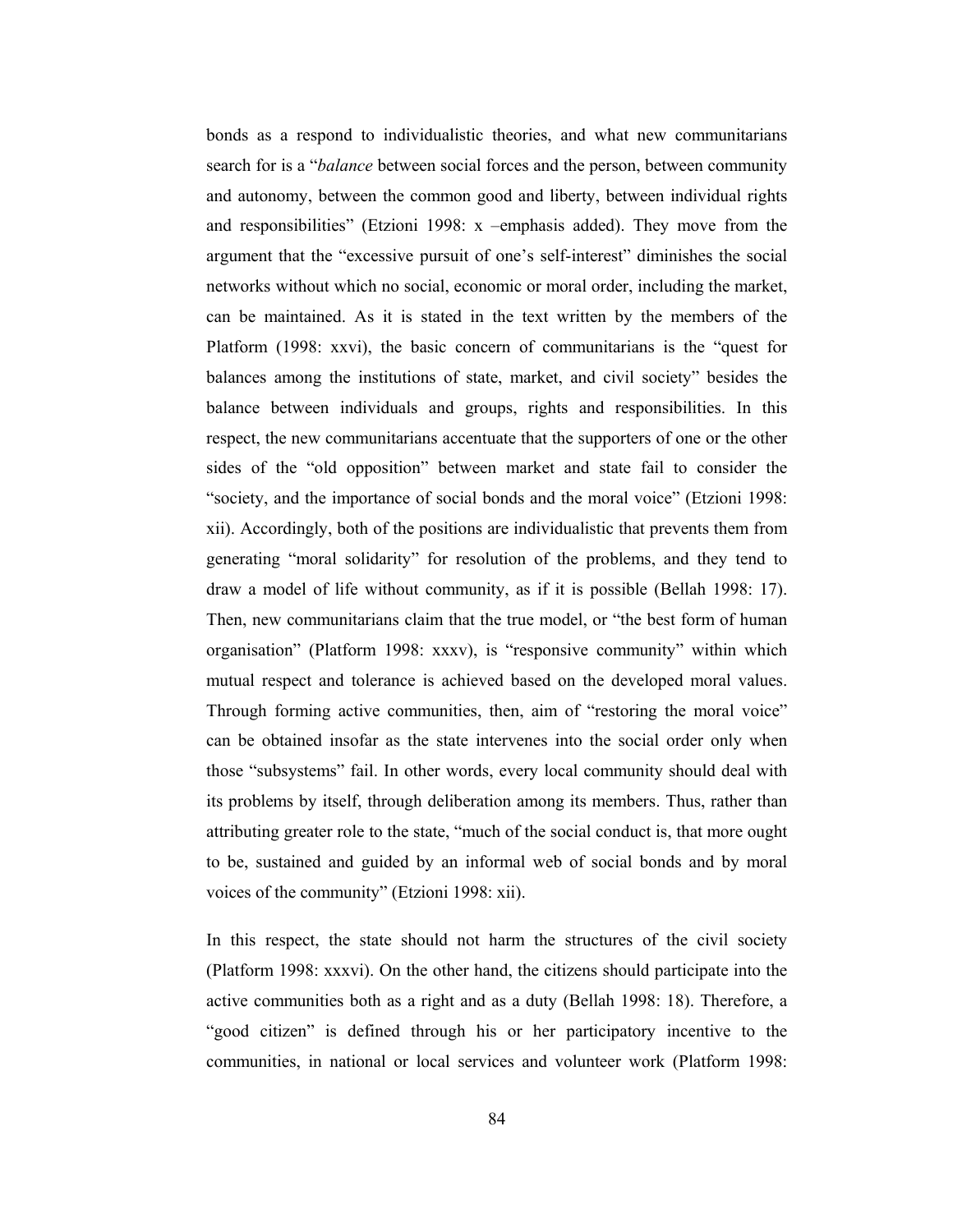xxxi). As Tam (1998: 11) argues, "far from leaving protective duties completely to state agencies" the citizens should "behave responsibly" in the sense of securing their communities against the poverty, discrimination or violence. This is the essence of the "social justice" in communitarian understanding:

> At the heart of the communitarian understanding of social justice is the idea of reciprocity: each member of the community owes something to all the rest, and the community owes something to each of its members. Justice requires responsible individuals in a responsive community (Platform 1998: xxxiv).

Therefore, it can be well said that the Third Way articulates the new communitarian features. However, Goes (2004: 117) points out that the Third Way tends to apply the communitarian themes only selectively. For instance, the Third Way does not mention to reducing inequalities, presents responsibilities as condition of rights and appreciates competition whereas communitarians argue the need for limiting competition as far as it harms individual autonomy<sup>40</sup>. Furthermore, Etzioni criticises the Third Way for diminishing welfare and replacing it with "armies of volunteers".<sup>41</sup> For Goes (2004: 111), this selective adaptation signifies that the communitarian understanding is just instrumental for the Third Way, in order to differentiate itself from New Right and to prove similarity with its past.

Goes' notice, together with Hale's argument, provides some clues for the Third Way understanding, in the sense of its instrumentalist approach to "community" spirit". Yet, rather than a rhetorical instrument to clarify its position as Goes tends to imply, it is an instrument to realise social cohesion within the competitive

Dahrendorf (1998: 84) argues that adapting the competitiveness, flexibility, profitability, efficiency etc. results in decline of public services and destructs the public space, hence the communities. He also associates the globalisation with social exclusion, individualisation and centralisation, which can be compensated with the "local power" (ibid: 92). In this sense, not giving up "economic imperatives" but to balance them with an active civil society based on the strengthened local communities is offered.

<sup>&</sup>lt;sup>41</sup> Yet, Goes notes that Etzioni changes his position later on. It seems that he begins to advise rather than criticise the Third Way: "Cultivating communities where they exist and helping them form where they have been lost (...) should be a major priority for future progress along the Third Way" (Etzioni quoted by Martell 2004: 85).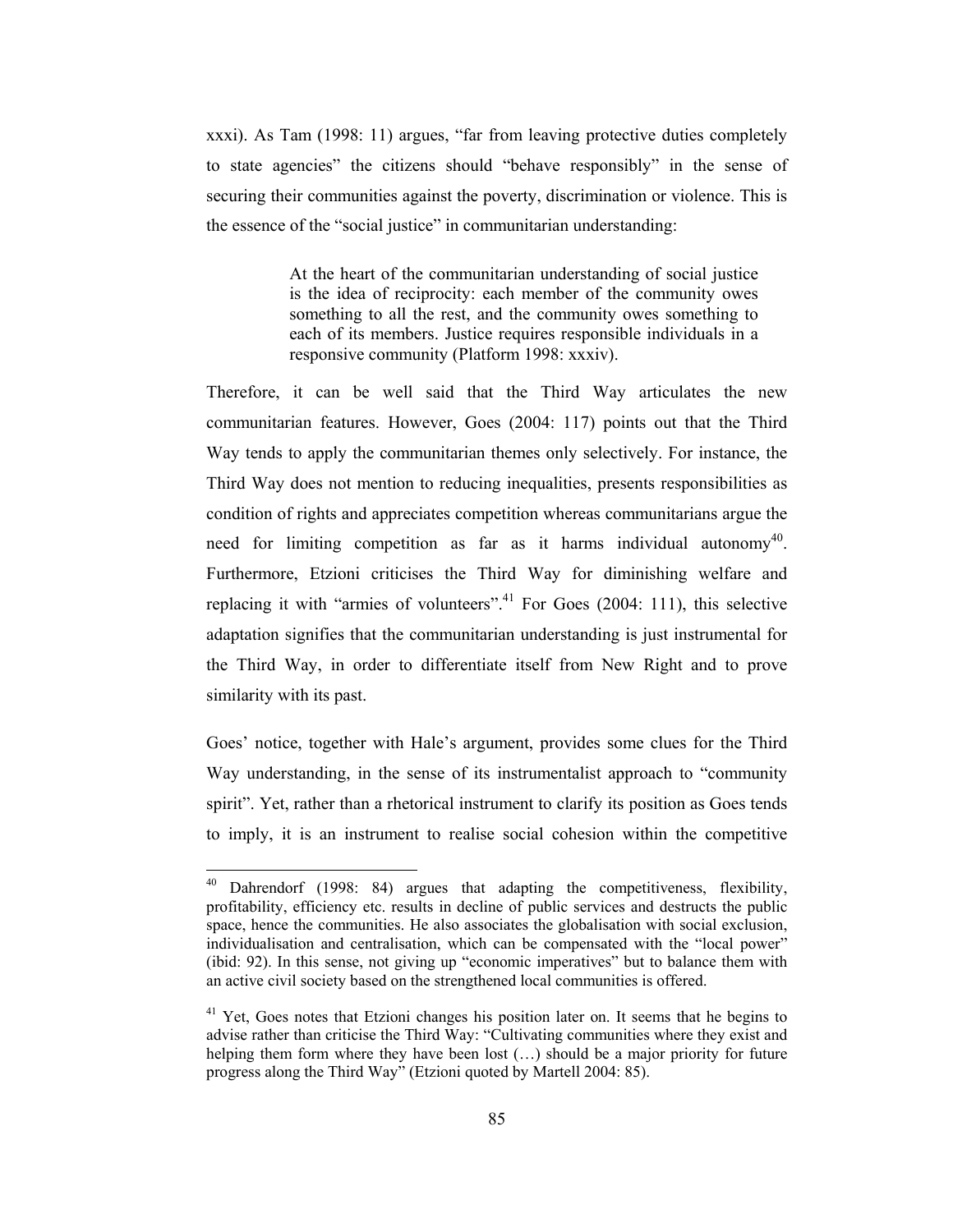market. Given the perception of the market mechanism as inevitable and desirable in the Third Way framework, the communities become necessary instruments to sustain social needs that market fails to provide and state will not provide any more. Yet, although necessary, they are still instruments, not an end itself, as Hale underlines<sup>42</sup>. This point signifies the tension between the market-based analysis of the theory and its search for social solidarity based on community. Giddens explicitly admits the existence of such tension in his criticism of neo-liberalism. However, the claim of integrating social solidarity to the competitive market can hardly prevent from the same tension that is, the Third Way assumes to transcend through democratising the communities. In this sense, it can be well argued that the Third Way, too, suffers from a similar "contradictory tension" that Giddens attributes to neo-liberalism to denote its simultaneous devotion to the market and traditional units. Moreover, as Jayasuriya (2003: 15) points out, the receipt that Third Way propose to eliminate such a tension, that is to say the stress on democratisation of communities (and building participatory bodies) through enhancing dialogue and participation is still an instrument to achieve the aim of problem solving.

Whether the underlying initiative is instrumentalist or not, as Kymlicka (2004: 388) draws attention, the search for participatory mechanisms has been a general tendency which, in a sense, applies a "forward looking Communitarianism" that

 $42$  If it is acceptable that what Bellah (1998: 18) accentuates as the main feature of 'democratic communitarianism', that "the individuals are realised only in and through the communities" is the moving point of communitarian approach, then there exists a reversed link (if not an ontological difference) with the Third Way understanding. For, in the Third Way framework, the main unit is still the individual, just as in the liberal theory, and as far as she/he becomes reflexive in globalising world, she/he is expected to involve more in communities. On the other hand, it seems that searching for a "balance" between individual and community is a more central concern for new communitarians. In other words, American Communitarianism tends to articulate "liberal" values with a society organised based on responsive communities. "We are or should be 'communitarian liberals' or, if you prefer, liberal communitarians. (...) we should combine a spirit of liberation and a quest for social justice, with responsible participation in effective communities" (Selznick 1998: 3). Furthermore, Tam (1998: 18) insists on that any community "ignor(ing) the political system or disengag(ing) itself from the world of business" undermines its existence. In this sense, it can be argued that the Third Way and new communitarians have a common aspiration to achieve a synthesis of capitalist market and social solidarity.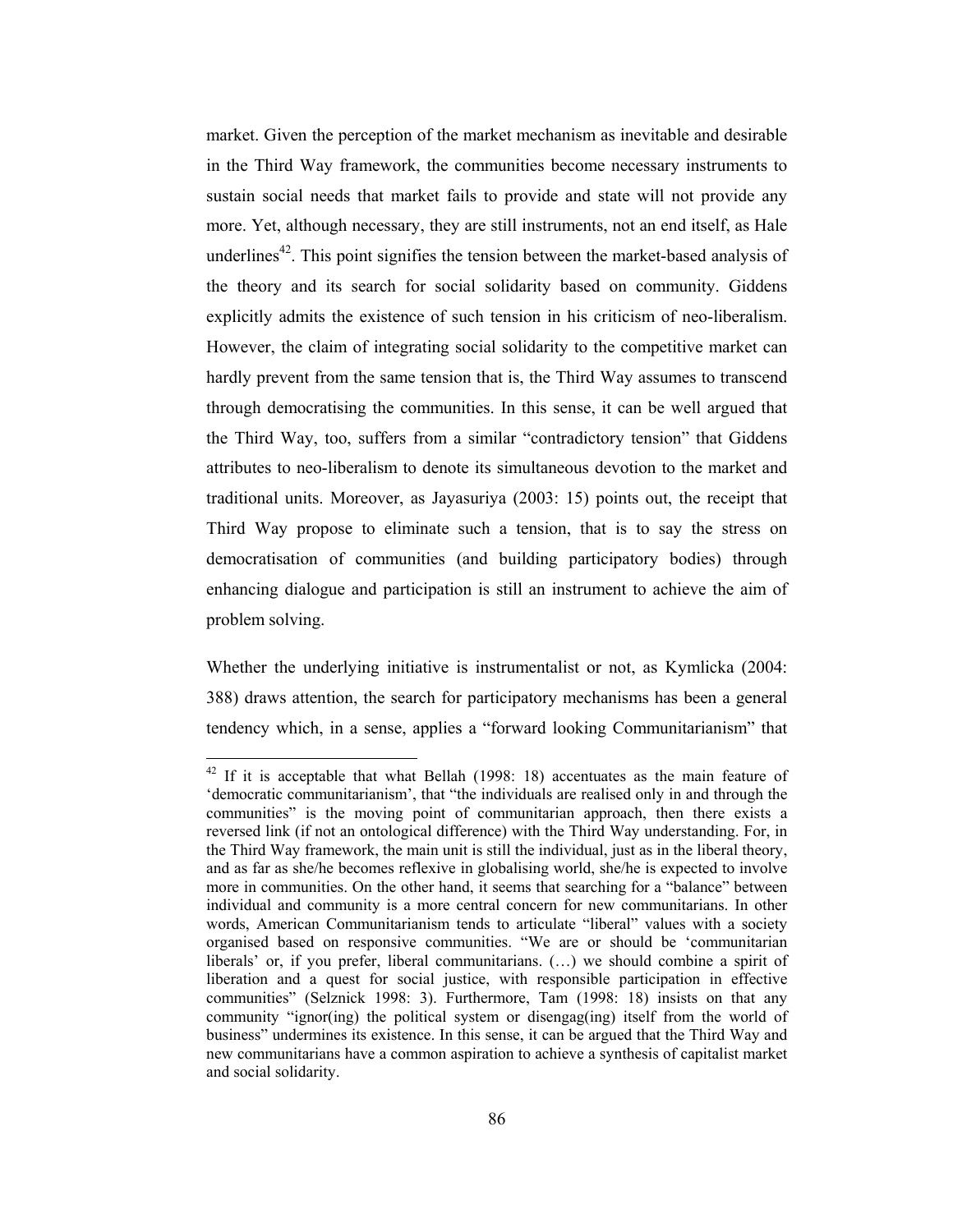does not fail to a nostalgia of old community bonds but attempts to construct new types of solidarity bonds. For Kymlicka, the arguments on the models of "participatory democracy" can be seen as a good example of forward looking Communitarianism in the sense of admitting the diversity in multicultural societies and attempting to generate new solidarity bonds based upon the deliberative mechanisms among the members (or citizens) of local and national communities. Through that, Kymlicka argues, the new and strong diversities are tried to balance with the new types of strong bonds to "reconcile" the differences.

In this sense, it can be well argued that the parallelism among the deliberative democracy, new Communitarianism and the Third Way is their common reference to communities regarded as a remedy to generate social solidarity within current diversified societies. The basic idea underlying such parallelism, in words of a new communitarian thinker, is that "the ultimate goal (...) is to transform social and political aspects of community life so that everyone can participate responsibly as equal citizens in shaping decisions that affect them" (Tam 1998: 26).

However, regard of the "equality", in a sense, as a procedural feature of participating to the deliberative process as equal members, also displays a common deficit of those approaches in the sense of ignoring the very existence of the "power relations" within the society. As Mouffe draws attention:

> Nowadays, politics operates supposedly on a neutral terrain and solutions are available that could satisfy everybody. Relations of power and their constitutive role in society are obliterated and the conflicts that they entail reduced to a simple competition of interests that can be harmonised through dialogue (Mouffe 2000:  $110-111$ ).

In this sense, Mouffe suggests that the Third Way, as well as other approaches sharing such an ignorance of power relations within the society, depends on an "illusion" that makes the conflicts of interests invisible. Through that, Mouffe (2000: 121) argues that the Third Way suffers from social conservatism just as the communitarian approach.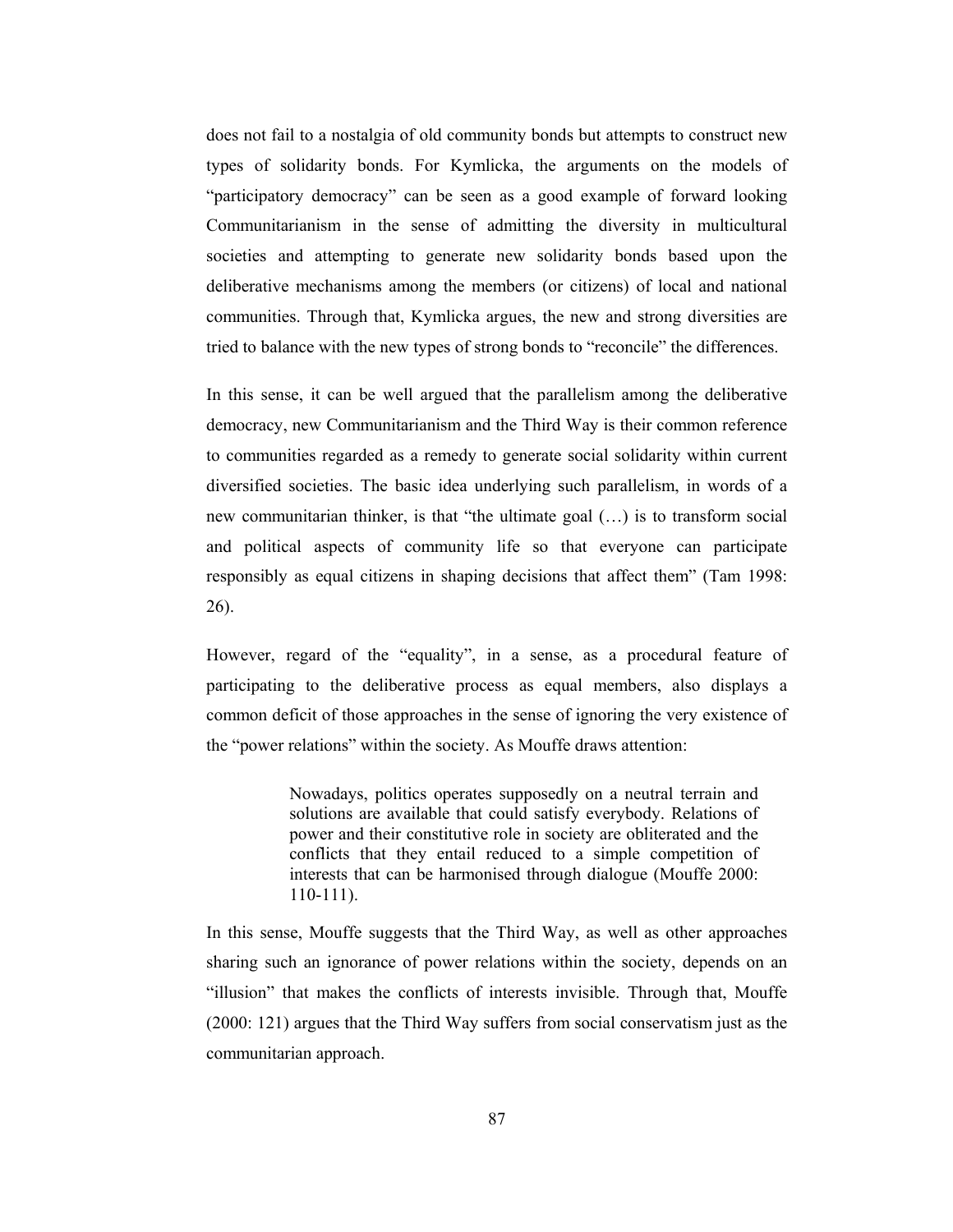On the other hand, the way of articulating community to the Third Way theory denotes some other contentious features. Third Way assumes that autonomous individuals can equally be the members of communities, while at the same time can generate a reflexive voice within the global cosmopolitan order. In this sense, three scales of such a scheme, individual, local community and global cosmopolitan community, are considered as, again, complementary features. It can be argued that this assumption reflects a serious negligence of the theory in the sense of underestimating the tension among them. In essence, even if such a complementarity might be achieved. Third Way does not provide any debate over the forms of that. Without any reference to the problematic, tense relationship among those different "identities", the applicability of those basic assumptions becomes an unsolved question. Furthermore, given the communitarian debate over the tension between particular and universal values, the two important Third Way principles, strengthening communities and promoting a cosmopolitan global order, again, reflect a presumption on the reconcilability of them, without generating a meaningful debate over the themes. This can be thought as a further feature that points out the instrumentalist understanding inherent to the Third Way. Considering the community as a social network that generates self-help mechanisms, in essence a "natural" or "voluntary" social security mechanism, Third Way thought ignores the very possibility of the contradictions between traditions and values of the local communities and the universal compromises<sup>43</sup>. In this respect, considering the "free competitive market" and the democratic participatory mechanisms of governance as the "universal compromise", Third Way integrates community to the market thorough its instrumental features that are expected to provide a base for social cohesion.

However, later on, one of the important rhetorical shifts is realised at issue of community. While appreciating communities as the source of moral values that provide social cohesiveness and denoting the impact of communitarian thought on

<sup>&</sup>lt;sup>43</sup> While denoting the "forward looking communitarianism", Kymlicka (2004: 389) also draws attention to its *slight* difference from the "backward looking communitarian approach". In this sense, Kymlicka notes that conservative features generally co-exist with the progressive reformist elements in contemporary communitarian approaches.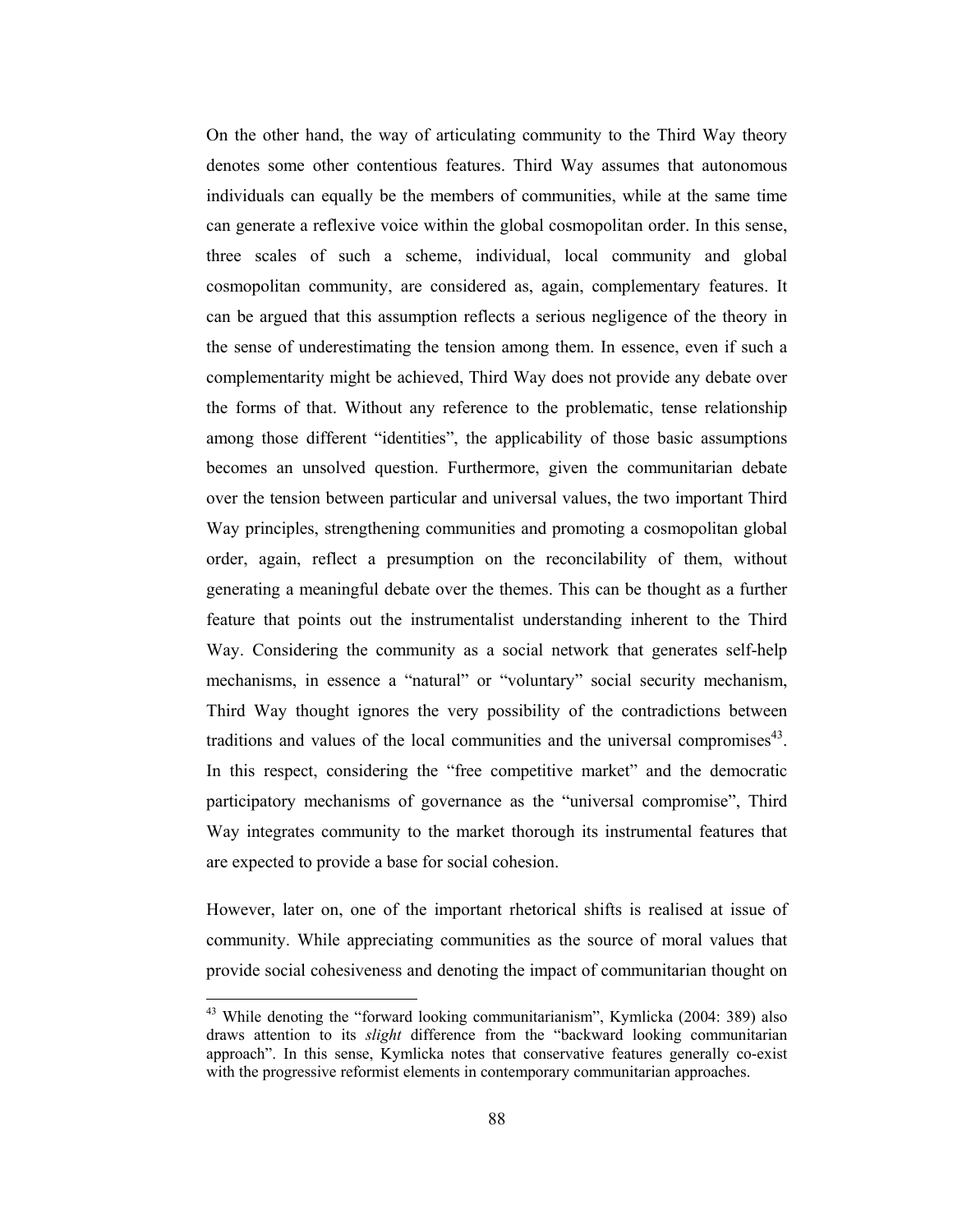the New Labour (although he does not refer to such impact on the Third Way theory, i.e. his own texts), Giddens (2000a: 59) asserts that the Third Way should orient to the "civil society", considering the possible conflicts between communities and diversity within the wider society. On the other hand, considering his own criticism of the concept civil society for being a suspect one (Giddens 1994a: 29), Giddens does not provide a well-defined notion of the civil society. It seems that civil society is itself considered as a wider community where the reflexive individuals still behave in line with the principle of reciprocity and achieve rights and responsibilities. In this sense, the former fundamental role of the community is attempted to be attributed to the civil society, which is, in a sense, based on voluntary communities. Furthermore, given the emphasis on local groups, i.e. local communities, and the indispensability of removing the state from provision of social services, the "community" and "community spirit" --whether those terms applied or their functions attributed to another term—are still inevitable components of the Third Way theory. Yet, this shift in rhetoric also denotes another important point that the Third Way has applied the term community such instrumentally that it is not the community but its functionality for obtaining social solidarity within the competitive market is mattered.

It is noteworthy that equalising the competitive market to, in essence, the field of opportunities, the competitiveness within the market is presented as an "enabling" mechanism" which denotes another tension. The tension emerges between the Third Way's attempt to enhance the impact of competitiveness that is considered as efficiency and dynamism, and the idea that solidarity can be constructed upon competitive features. In other words, it is assumed that a "community spirit" or a solidarity essence can complement the penetration of the "competitive spirit" to the social life. Such a view, as Wood (1999) insists, ignores the "imperatives of the market" which subordinates the human needs and constructs its strategy upon the enhancement of the market opportunities, in other words, embodies such an optimism of "achieving some humane kind of competitiveness". Hence, the Third Way fails to evaluate the "force" of competitive market that creates a "marketdependency" rather than being "enabling market" with full of opportunities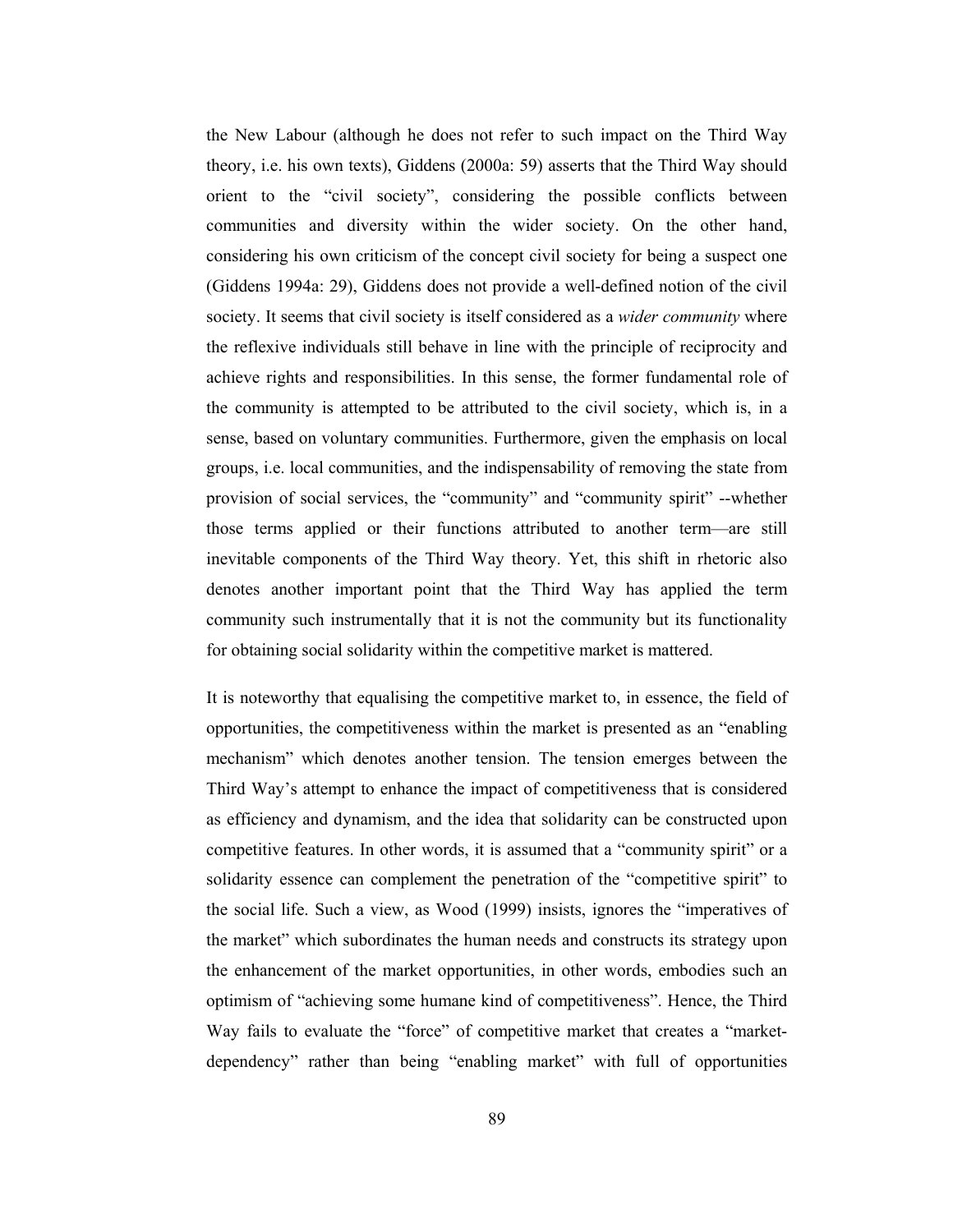(Wood 1999). Given the conceptualisation of citizenship in the Third Way theory, it can be argued that, the rights of citizens are subjected to the market imperatives, while it is assumed that the communities, both the natural and voluntarily-formed ones, can be activated in line with solidaristic ideals. In this sense, competitiveness and solidarity, too, is considered as complementary.

#### 3.4. Complementary rather than Antagonistic

The definition of formerly antagonistic concepts or dichotomies as complementary may be considered as the chief characteristic of the Third Way. It inserts that "old opposition" not only between the state and market but also between left and right, individual and society, right and responsibility, autonomy and solidarity, risk and protection etc. is invalid in today's world. Whether the arguments claiming the underlying pragmatism or catch-all strategy that shape such a new reconciliatory position are true or not, it is indisputable that what allows the Third Way to claim to be locating in beyond these old dichotomies is its emphasis on the "end of class struggle".

The emphasis upon the "end of class struggle" which naturally brings the end of class-based politics allows to define the interests of the "employer and employee" as the same or complementary. This can be considered as one of the main sources proposed for obtaining social solidarity that the Third Way seeks for on the base of competitive market economy.

Considering the dissolution of welfare state, abandonment of full employment which has been the main socio-economic objective and emergence of the neoliberal order that is characterised with *competitive market*, "the material base of traditional redistributive solidarity" of welfare period has been diminished (Streeck 1999: 9). Then, the Third Way, while criticising both welfare period and Thatcherism for being unable to create social solidarity, had to focus on a new base for social solidarity given that the compromise in welfare state period over the full employment is dissolved. In this sense, the main issue was "how to combine the undoubted dynamism of the capitalist free market with social cohesion" (Marquand 1999: 13). However, as Streeck (1999: 5) argues, within this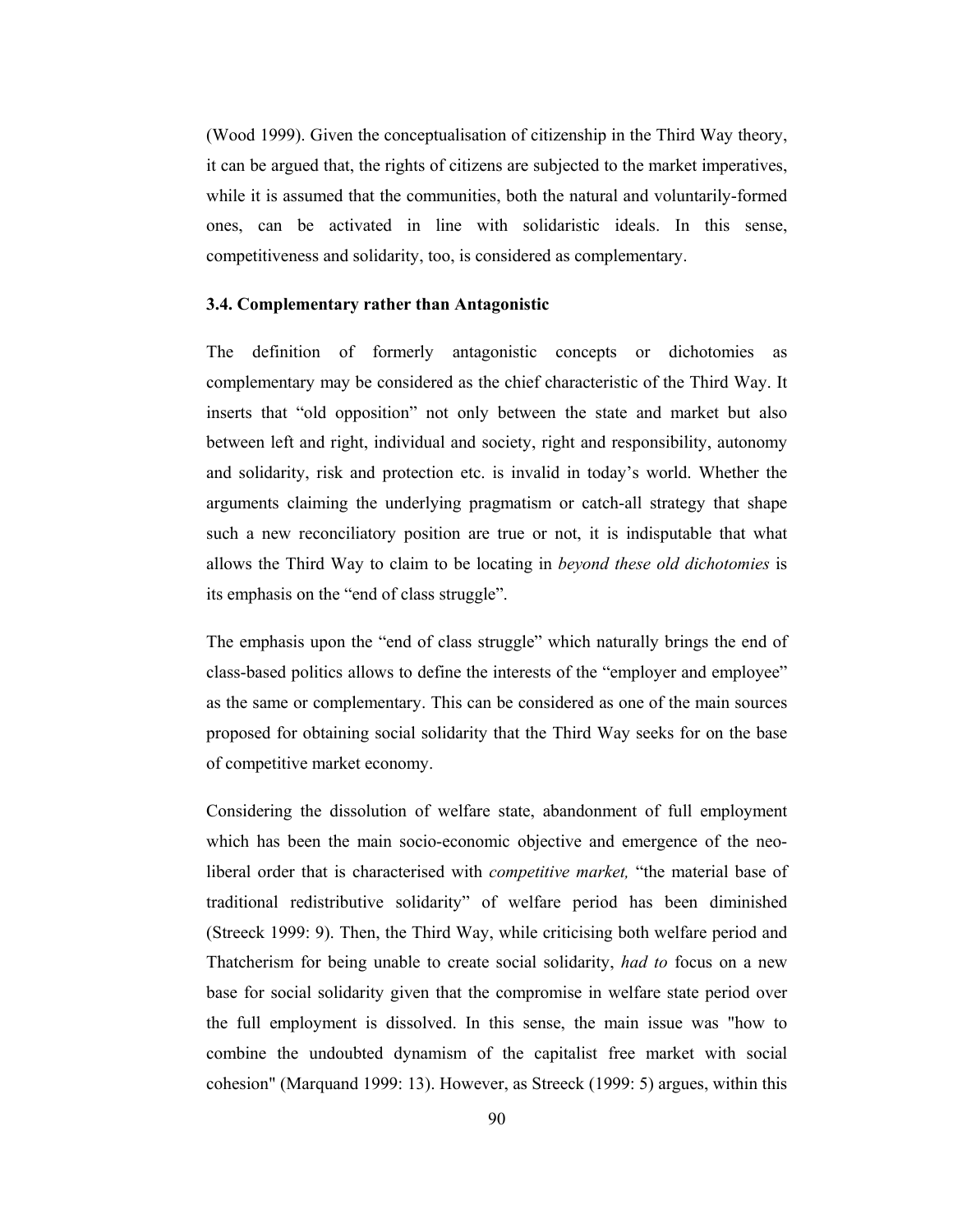perspective, the social cohesion could only be formulated in a *competitive* manner, in other words the solidarity and social cohesion had to be integrated into competitiveness in the framework of the Third Way. Then, the competitiveness and solidarity have to be considered as *complementary*, just as the capital and labour. It is illuminating to notice how such assumption takes place in the rhetoric of the Third Way politics:

> (...) Blair concluded that competitiveness could not be achieved 'unless everyone feels part of the same team, trusts it and has a stake in its success and favour' (Lee 1997: 137).

> Blair's 'New Unionism', identifying trade unions as 'a force for good, an essential part of our democracy, but more than that, as a force for economic success' in a climate where the 'them and us' struggle no longer holds relevance, heralds a new partnership between business and their workers (Clement 1999). This is projected to further cement the groundwork towards the Third Way (Newman and de Zoysa 2001: 104).

The principle of *equality of opportunity* of the Third Way completely fits with this frame. A political body that is oriented into competitiveness can and should not intervene into the market outcomes; such equality is not desirable, since it damages a 'fair' competition. The intervention is legitimate, only if it is done through ex ante equalisation (Streeck 1999: 9). It should promote the 'entrepreneur culture.' In essence, such an intervention is desirable since it "equalises the *marketability*" of individuals through improving their capabilities (Streeck 1999: 10). As Arestis and Sawyer (2001: 275) point out "the Third Way does appear to seek to equip individuals to compete in the market, e.g. through training and education". Then the over-emphasis of the Third Way upon the investment in *human capital, especially in education becomes intelligible:* 

> The main source of value and competitive advantage in the modern economy is human and intellectual capital. Hence the overriding priority New Labour is giving to education and training (Blair quoted by Powell 1999: 290).

Therefore, the Third Way constructs its model of society upon the "competition" which is the key concept of the neo-liberal era. The loyalty to the competition paves the way to consider the redistributive mechanisms of welfare period as an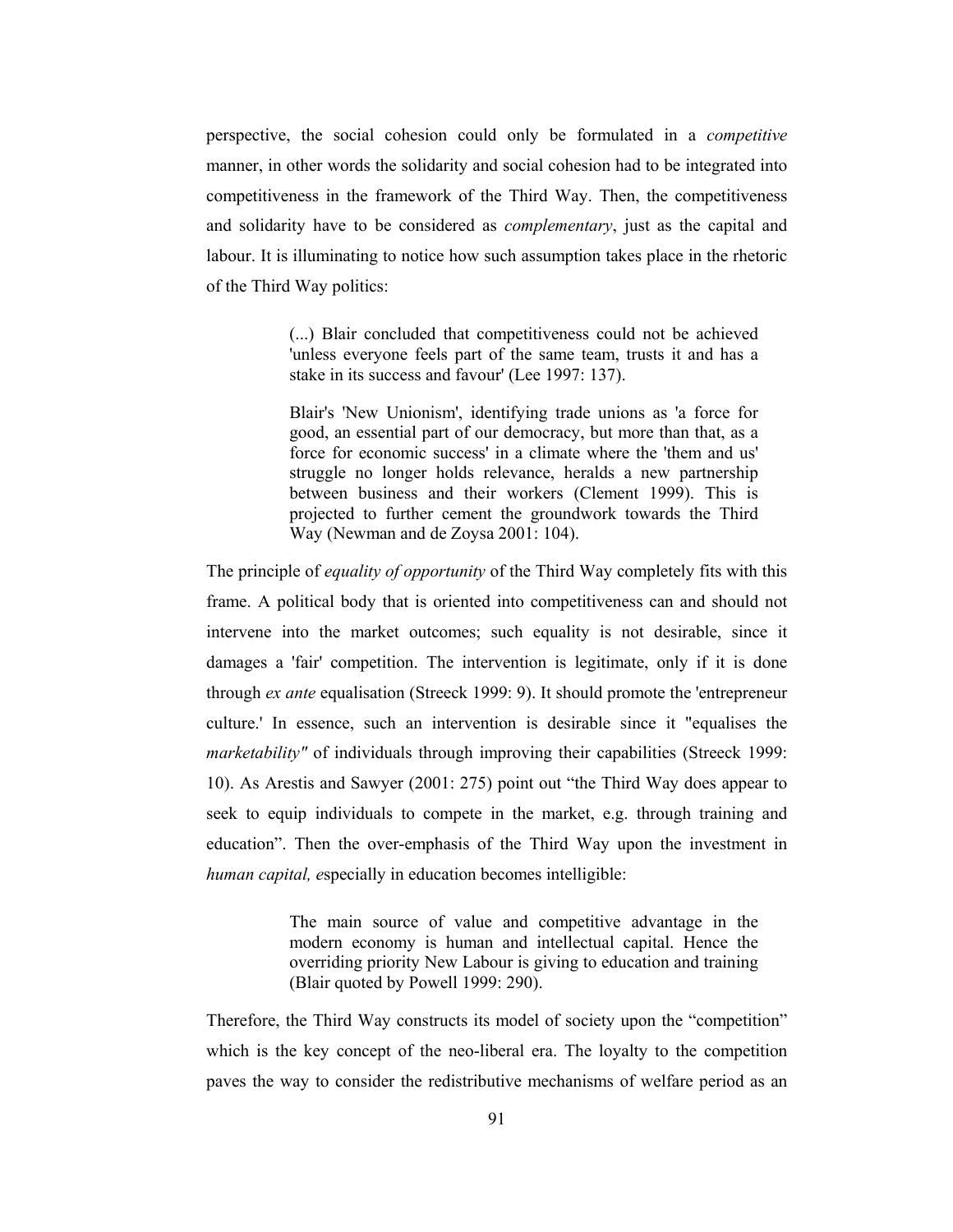obstacle for the competitive advantages of the firms. In this respect, the competitive advantage of a firm, which generally means the low-paid works and flexible production, is in favour of both the employer and employee. As Blair and Schröder ([1999] 2003: 114) states, "part-time work and low-paid work are better than no work because they ease the transition from unemployment to jobs". Considering the indispensability of the competitive market to the Third Way, the lack of competitive advantage means the absence of any chance to survive for the firm and the unemployment for the employees. Then, the achieving competitive advantage is considered as a common interest of the capital and labour, or in terminology of the Third Way, the employer and employee (Yalman 2003). Thus, the universality of the public services and the full employment as the main targets of the welfare period are replaced with the necessity of flexibility to achieve competitiveness. In other words, the redistribution of welfare period is dispensed in favour of a "competitive solidarity".<sup>44</sup>

> In trying to adapt to the new economic circumstances, national communities seek to defend their solidarity, less through protection and redistribution than through *joint competitive and productive success* -through politics, not *against* markets, but within and with them, gradually replacing *protective* and redistributive with competitive and productive solidarity (Streeck 1999: 5 -emphases original).

This feature can be considered as a "complementary" notion of the Third Way's redefinition of the state's role implying that the state should concentrate its limited resources to the ones who really cannot help themselves, not to the all who can behave reflexively. Since that "the promotion of equal opportunities does not imply dull uniformity in welfare provision and public services" (Blair [1998]

<sup>&</sup>lt;sup>44</sup> There is a noteworthy parallelism between the implications of the terms "competitive solidarity" and "total quality management" (TQM) that is the denominator of the factory regime known as *Toyotism*. TQM considered as the repercussion of the so-called complementary interests of labour and capital into the production sphere, with an aspiration of achieving quality and competitive advantage and within an atmosphere of "firm family". This is also called as "hegemonic factory regime" or as "hegemonic despotism" in the sense of involvement of the workers in decision making process on the ways of increasing efficiency and quality that helps them to feel like members of the same family having the same interests (Burawoy cited in Özdemir 2000: 248; Yıldırım  $2000: 277$ ).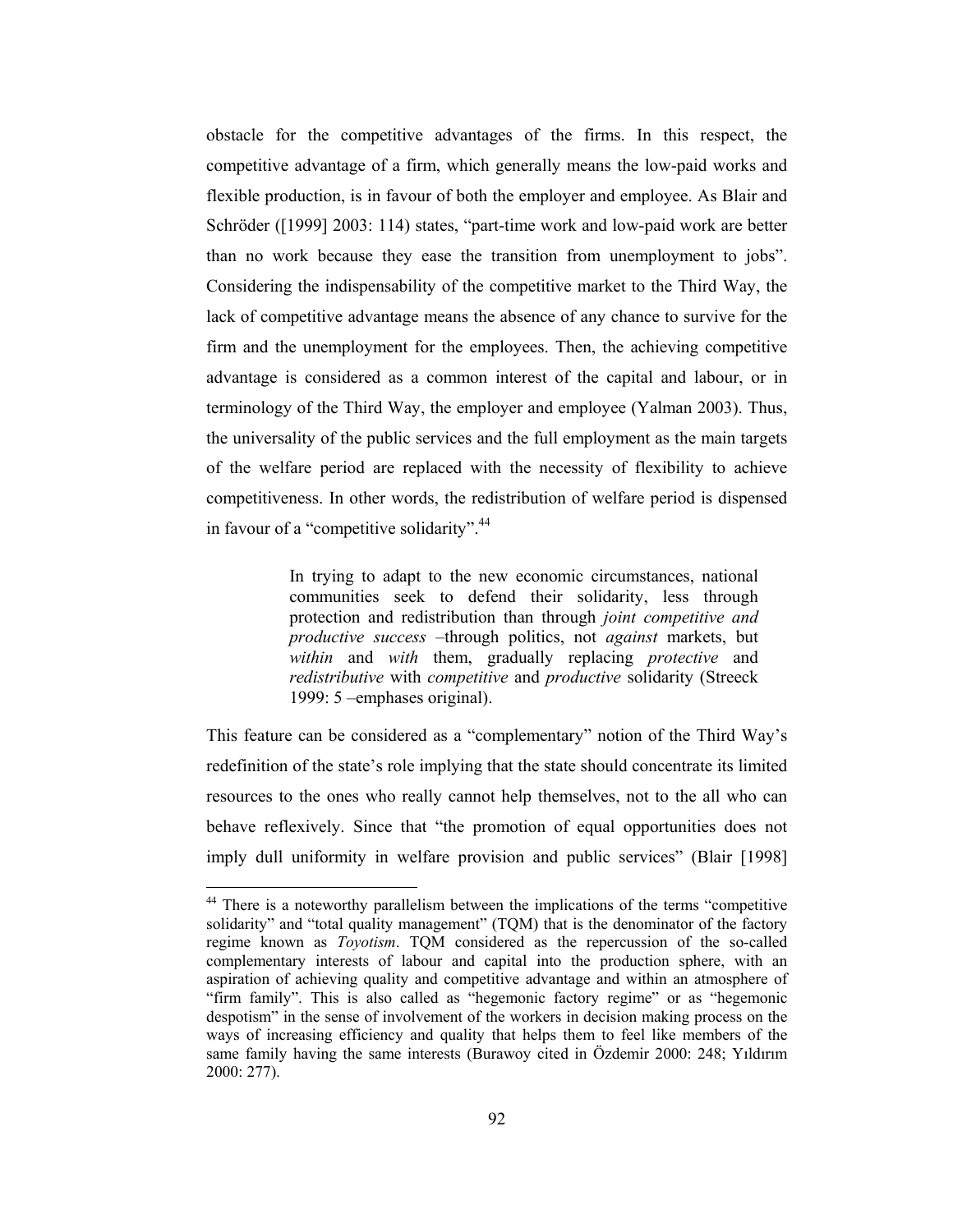2003: 30). Yet, it is questionable that whether it still means a welfare provision given the lack of universality. Moreover, as Freeden points out the philosophy underlying the welfare provision reflects a changed inspiration:

> In the past, the concept of welfare in socialist thought pertained to human flourishing and well-being, to the ethical end of optimising human creativity and eliminating human alienation. It was closely linked to the egalitarian pooling of both human resources and social goods. In current jargon, however, it has been reduced to support services for the marginalised, the handicapped or the unlucky -those who are unable, rather than merely unwilling, to provide adequately for themselves (Freeden [1999] 2003: 46).

# 3.5. The Issue of Citizenship

The Third Way model of citizen as active, flexible, reflexive one being aware of his/her responsibilities may be thought as an attempt to recover the issue of citizenship in line with the so-called necessities of the globalisation era. Since the welfare state has lost its validity, in a sense, the dominant understanding of the welfare period that citizenship is based on Marshall's conceptualisation, which involves social rights, equally with the civil and political rights, cannot be maintained

It is sure that the main change in Marshall's framework has been achieved in neoliberal period through the drop of social rights. Yet, as critics assert, the Third Way does not provide a critical account of diminish of the social rights. Rather, it attempts to replace the social rights of welfare period with a new notion of citizen "who wants to take his/her decisions rather than accepting services provided by the state". As Morrison notes (2004: 169), there is no reference to the social rights in Giddens account of citizenship<sup>45</sup>. Rather than social rights, the Third Way applies the magic receipt of "rising reflexivity", again, both as an existing reality and as a target to achieve.

<sup>&</sup>lt;sup>45</sup> "Inclusion in its broadest sense refers to citizenship, to the *civil and political rights and obligations* that all members of a society should have not just formally but as a reality of their lives" (Giddens 1998a: 102 - emphasis added).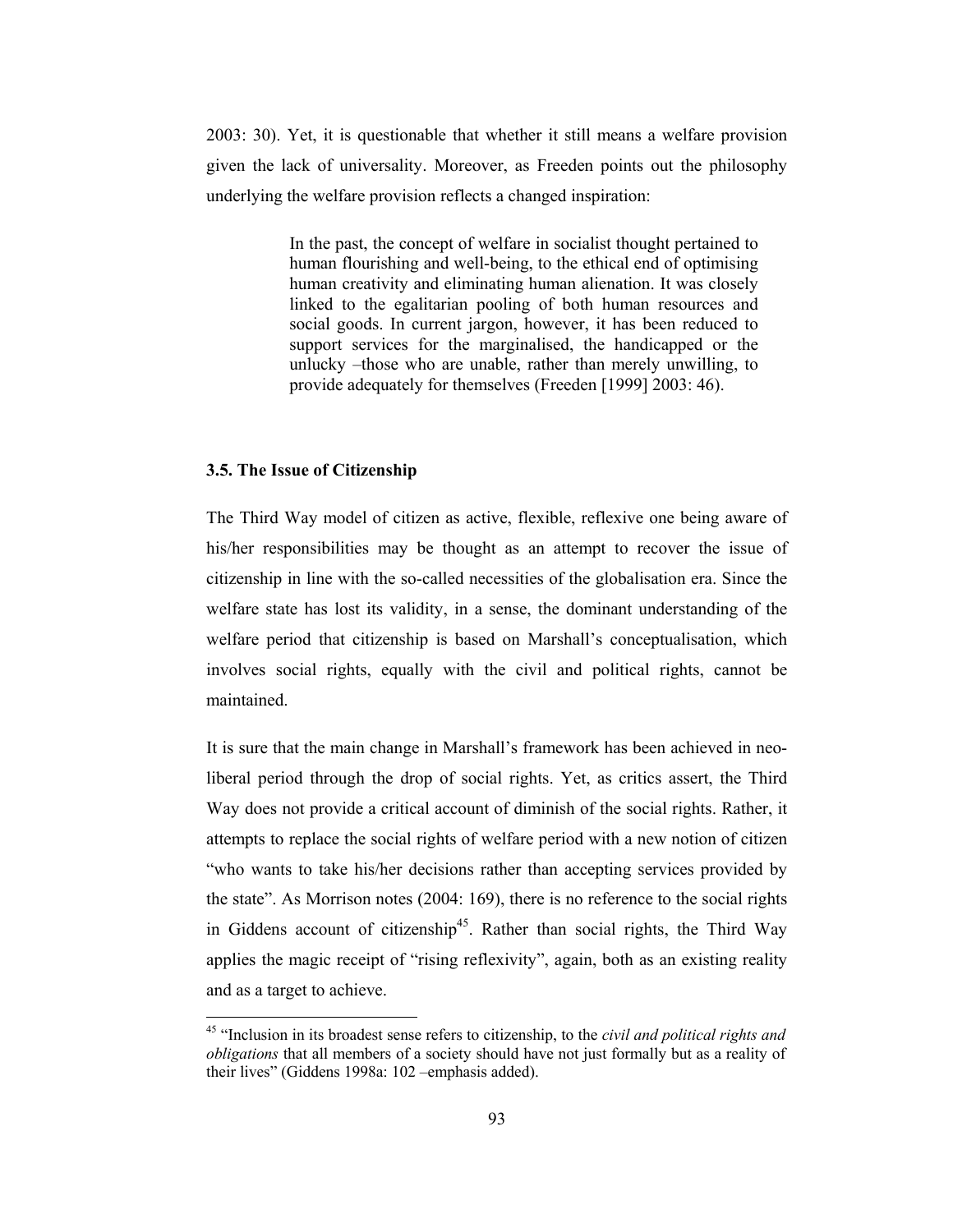An account of citizen as reflexive individual allows the Third Way to propose that individuals can and should fulfil their needs, by themselves, through being "selfreliant" as well as through reinforcing their community-based relations. Then, the mutual dependency within the communities can compensate the lack of social services provided by the state. Yet, in order to realise this model, citizens should take responsibility both in the sense of taking care of themselves, *i.e.* being selfreliant, and achieving their duties or obligations to the society which is hopefully to generate social solidarity. In Giddens' (2000a: 165) words, "people should not only take from the wider community, but give back to it too."

This conceptualisation of citizenship<sup>46</sup>, according to Orton (2004: 505), "lies at the heart of New Labour's project (Dean 2002) with responsibility of central importance". In this respect, Orton holds that despite of the rhetoric on the togetherness of the rights and responsibilities, the Third Way model gives the priority to the responsibilities. This is very much related with what Orton calls as dominant paradigm that implies the assumption of "there is a contemporary deficit of responsibility" argued as a consequence of welfare period. It is not surprising that both the New Right and Third Way imply such an assumption, given the common critique of welfare state for generating welfare dependency that make people forget their mutual obligations. Also, communitarian thinkers, such as Etzioni, share this regard that in the welfare period people have enjoyed their rights but have not engaged in their obligations (Orton 2004: 506). In this sense, the perception of "previous excessive emphasis on rights" is used, in a sense, to legitimise the increased emphasis on responsibilities (Morrison 2004: 173). Based on this assumption, the dominant paradigm, as a shift in rhetoric, has paved the

 $46$  It should be underlined that commentators given reference here focus on New Labour experience (Hale 2004; Goes 2004), due to various reasons such as providing a case study (Orton 2004), or believing that New Labour applies the Third Way only selectively (Morrison 2004). Accepting ordinary differences between a theoretical framework and political experience (of New Labour), there is no persuasive evidence for not to apply the critique of New Labour conceptualisation of citizenship to the Third Way account of the same issue. Indeed, it is Giddens' texts that allow interpreting the notion in the way New Labour has done.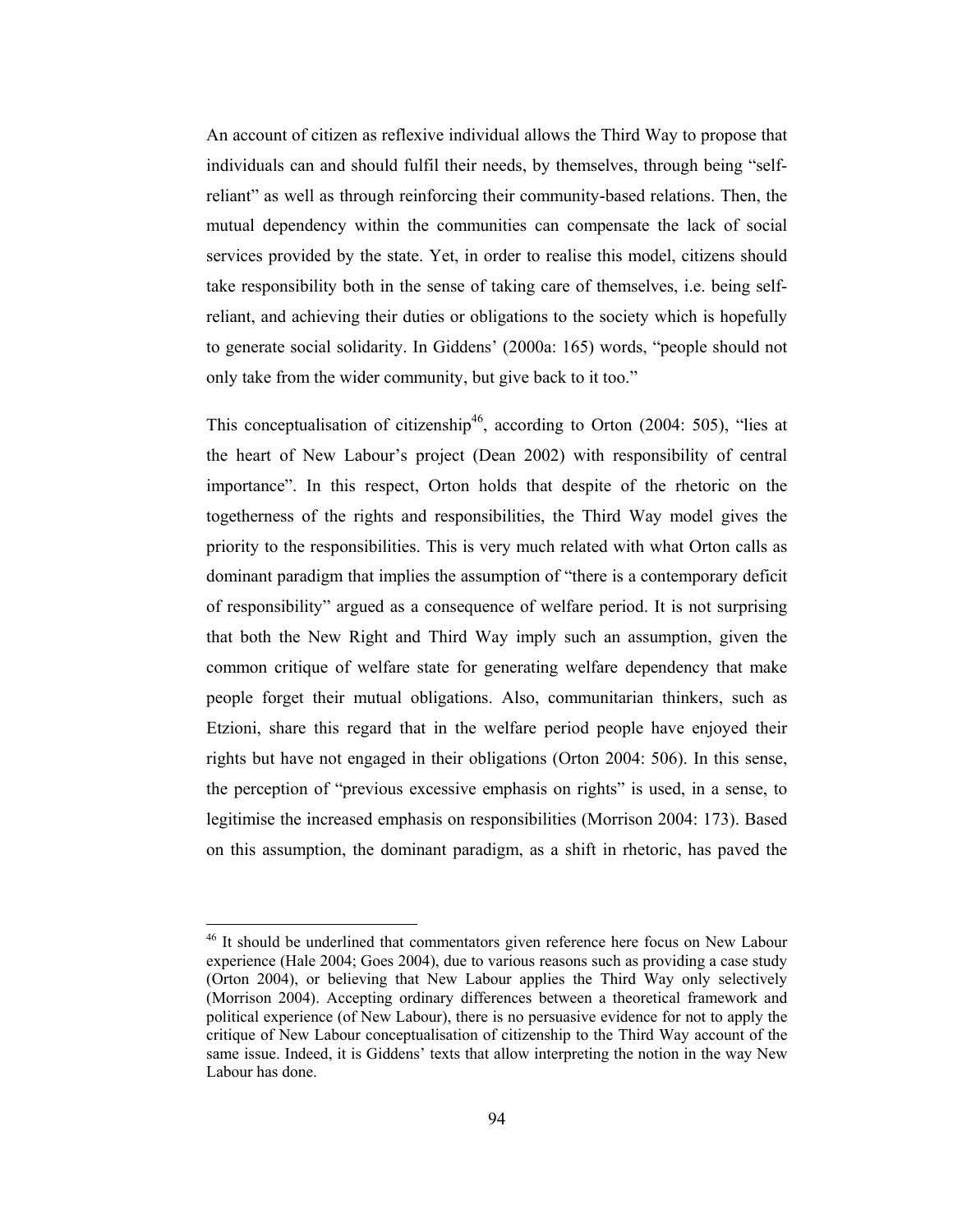way for "moving responsibility for provision from the state to the individual, leaving citizens facing greater risk and insecurity" (Orton 2004: 519).

In essence, Third Way applies, rather than a "universal citizenship conferring an automatic social right to resources" as in Marshall's model, a new "conditional" type of citizenship that Plant (1998: 8) calls as "supply-side citizenship" through which "work" becomes, in a sense, a "passport" to citizenship.

> Supply side citizenship stresses that citizenship is an achievement, not a status, it is available through participating in the labour market and reaping the rewards that accrue from that, and investment in skills is part of equal opportunity as a right of citizenship in this new economic context (Plant 1998: 5).

From a critical point of view, Morrison (2004: 172) notes that in the Third Way model, the social rights are replaced with the *opportunities* that were, in Marshall's conceptualisation, implicit in social rights, thought as a guarantee of the opportunity by lessening poverty or disadvantage. Yet, while the opportunities are presented as embedded in the "new citizenship" that the Third Way offers, the responsibilities (or, duties, obligations) are proposed as pre-requisites of that citizenship. In other words, taking responsibilities become the *condition* of being a "good citizen" (Goes 2004: 119). Then, the so-called balance between rights and responsibilities evolved into a "hierarchical notion of citizenship" that implies responsibilities not only as prior to but also as conditions of the rights<sup>47</sup>. Hence, in the Third Way model of new citizenship, rights are not justified by inherent value

<sup>&</sup>lt;sup>47</sup> The programme of "New Deal", applied by New Democrats and New Labour, at issue of unemployment provides a good example. Through New Deal, which is also associated with the *workfare* model, the unemployment benefit, which was a welfare *right*, is made conditional to the willingness to take part in labour market. As Blair argued, "The unemployed have a responsibility to take up the opportunity of training places or work" (quoted by Morrison 2004: 173). It is also noteworthy that one of the criticisms directed at the New Deal experience in Britain argues that "the strategy gives priority to *employability* over employment" given the lack of demand side policies to create new jobs (cited in Lister 2002). "Employability" in this context refers to make individuals adaptable to the market, which underlines an intrinsic feature of the Third Way account of citizenship.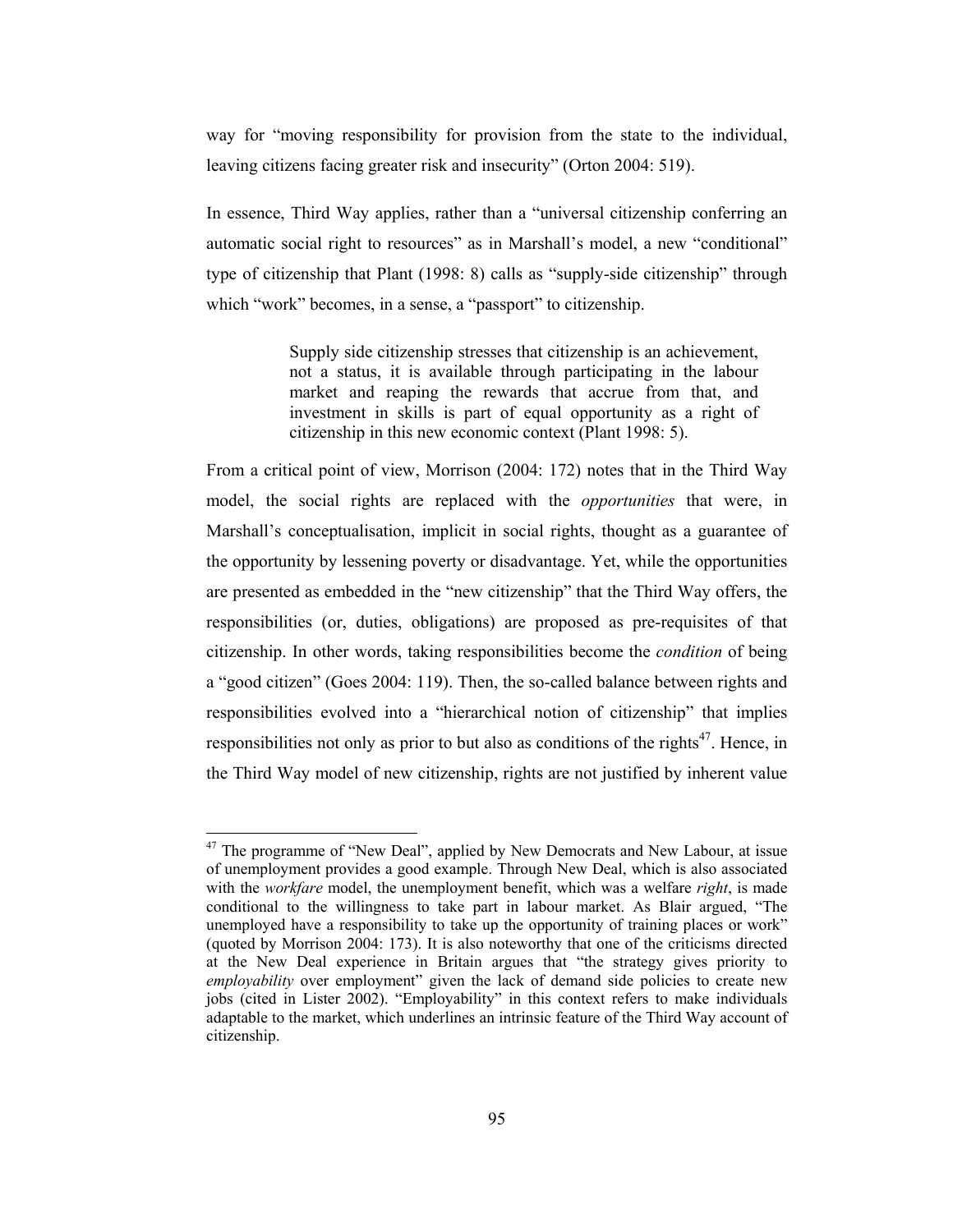they have and citizenship no longer is an automatic right but a right to be deserved through performing responsibilities (Morrison 2004: 172-175).

In this sense, making a noteworthy contribution to the Third Way model of citizenship through analysing New Labour practice, Hale (2004: 92) is so persuasive when denoting that "the good citizen" is defined based on economic competitiveness and social order, but narrowly associates the notion just to the "working for a living and taking care of one's family" (Hale 2004: 93). Indeed, it is just one side of the whole picture, given the responsibility of citizens for providing social solidarity through acting in communities, beside 'taking care of their families', to deal with the consequences of global markets, in the absence of social rights. In other words, not only being included in the society as a citizen but also contributing to rebuilding an inclusive society, is itself a responsibility of the citizens.

> Therefore, inclusion in citizenship becomes a personal responsibility. This has the discursive effect of absenting structural social and economic barriers to full participation in society. Opportunities are consistently substituted for rights, thus increasing the conditionality of this notion of citizenship (Morrison 2004: 175 – emphasis added).

Then, it may be added to Orton's notice that "moving responsibility for provision" from the state to the individual" not only subjugates citizens to greater risk and insecurity<sup>48</sup>, which are *opportunities* in the Third Way discourse, but also attributes them the duty of managing those risks in order to contribute the target of "inclusive society"<sup>49</sup>. As Morrison states, such a conceptualisation of citizen involves two important features:

<sup>&</sup>lt;sup>48</sup> Given the notion of "manufactured risk", it is just the opposite, for Giddens. Furthermore, "States have been far more dangerous and disturbing to their populations than business or markets ever have. Better to be 'at risk' to capitalism than at risk to communism or military government, surely" (Giddens 2000b: 25).

<sup>&</sup>lt;sup>49</sup> In this issue, there are some noteworthy contributions from the sympathizers of the Third Way. Meyer (2001: 84) suggests that the social security for individuals can be provided by the state if only "all their efforts have failed". Propounding "partitioned responsibility", Halpern and White (1998) argue that the individual, community and state should share the responsibility in a way that if the events are results of individual choices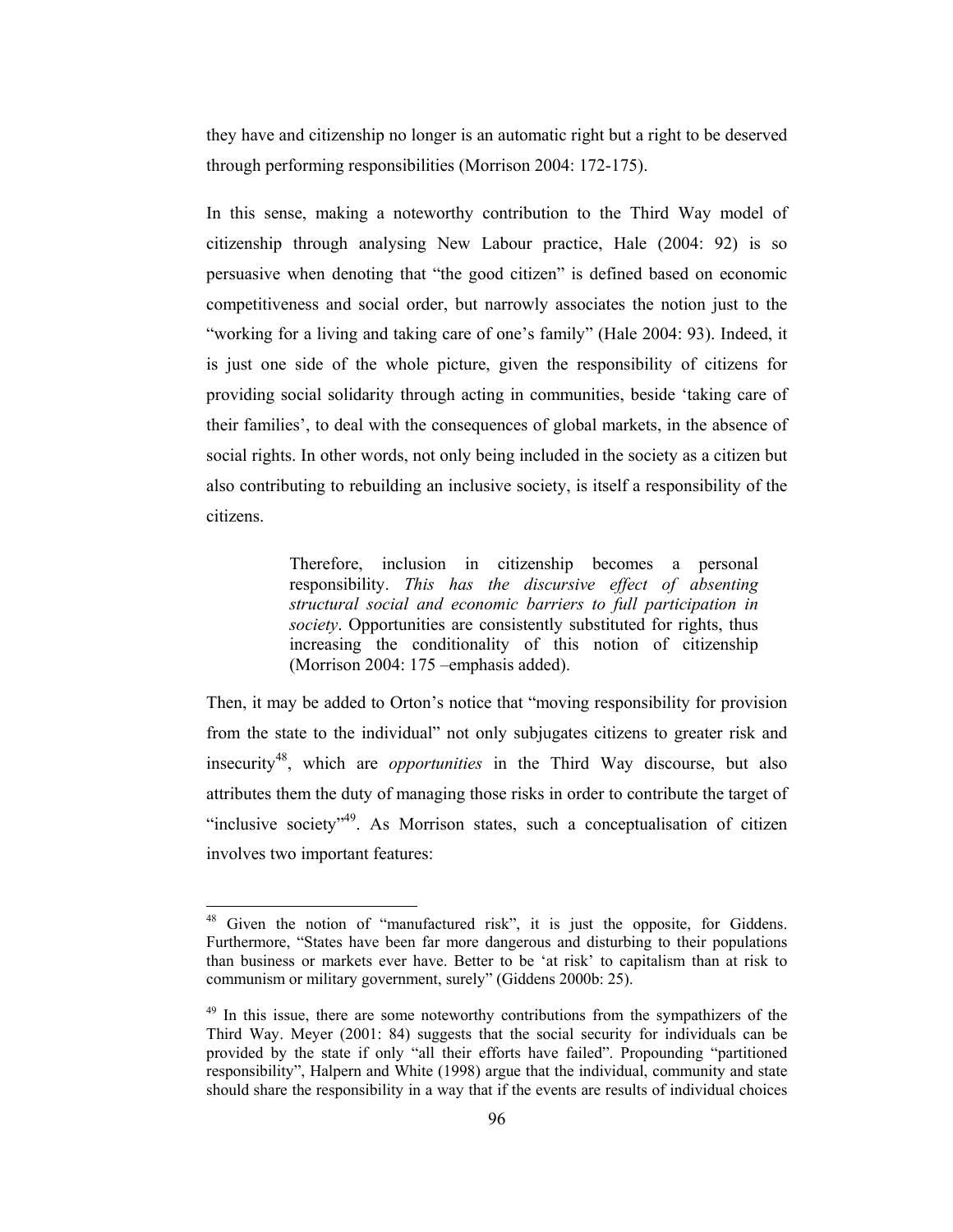Firstly, the responsibility of managing global economic change is partially shifted from being a governmental responsibility to being the obligation of a responsible citizenry. Secondly, citizenship is articulated as inextricably linked to economic requirements. Inclusion into citizenship becomes, in practice, the fulfilment of the obligation to participate in both labour and consumer markets, in order to enable Britain to compete as a nation within global economy (Morrison 2004: 171).

In other words, as far as citizens act responsible and realise the opportunities that global competition provides, i.e. reinforce their competitive skills, then the competitive advantage of the society enlarges. As commentators draw attention, such a concept of good, responsible citizen implicitly denotes a "bad -or irresponsible-citizen" who fails to fulfil citizenship duties such as paying taxes, or does not take part in labour market and in voluntary work (Orton 2004: 504; Morrison 2004: 174-5). It should also be underlined that, the meaning of work, which is claimed to be the main duty in the society by the Third-Wayers (Goes 2004: 112), too, has a different connotation from the welfare period of full-time employment with a job security. Rather, it denotes part-time, flexible and also voluntary works that the reflexive citizens should understand as "opportunities".

Defining the Third Way as an attempt to "reconcile fidelity to market imperatives" with policies dealing with issues of social disadvantage", Jayasuriya (2005: 3-4) holds that it reinforces a shift from "social citizenship" to a "market citizenship"<sup>50</sup>

then the individual should cope with the consequences. If not, that is to say if the events are the result of "brute bad luck", then communities and state should attenuate their effects. Although there is no account on how these two can be differentiated from each other, it is believed that, the social inclusion and justice is guaranteed through such shared responsibilities. In this sense, as Le Grand (1998) admits, the "social justice" is not perceived based on the redistributive mechanisms. Similarly, Dworkin (2001: 177) condemns "old egalitarian" notion of collective responsibility to show equal concern for citizens and suggests a "unified account" of personal responsibility and equality. In this sense, investment in human capital is the common proposition that Third Wayers suggests as the responsibility of the state, together with the, in a sense, an *individualised* version of social security that targets the ones who suffers form "brute bad luck" or in other words, who are the most vulnerable.

<sup>&</sup>lt;sup>50</sup> Drawing attention to the centrality of social policies within this process, Jayasuriya (2005: 5-6) points out five features of market citizenship: "[1] citizenship is framed within the market rather than in opposition to or in compensation from consequences of the market; [2] social policy within the market citizenship is designed so as to make a productive contribution or enhance greater participation within the economy; [3]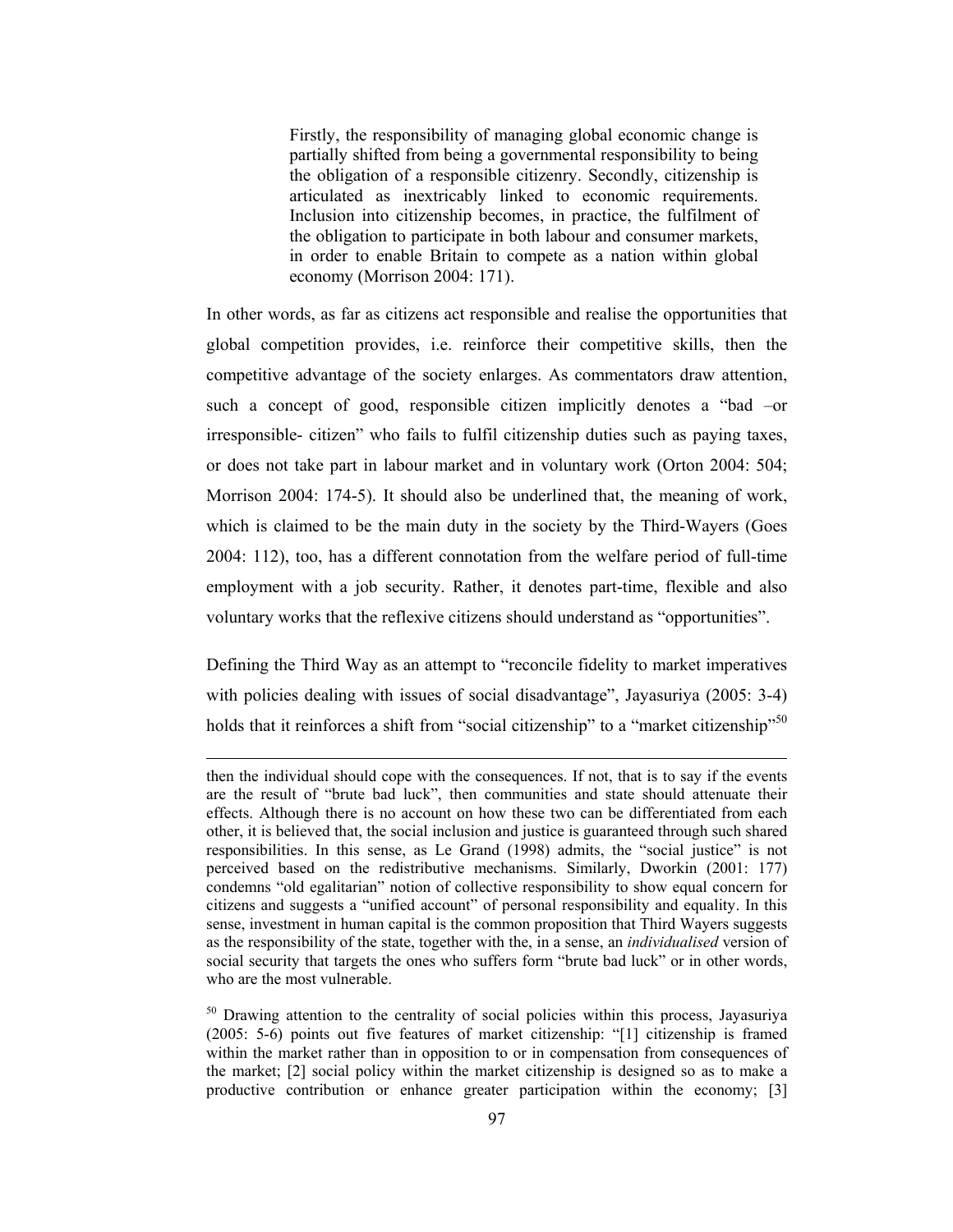which takes place at the heart of the process of "socialisation of neo-liberalism". Considering the themes such as inclusion and a particular understanding of participation, Jayasuriya argues that, the discourse constructed around new model of citizenship is "increasingly anti-political".

> Social citizenship was organised around the negotiation and conflict of interest which originated in the dualism between market and the social sphere. In contrast market citizenship reflects a more anti pluralist understanding of politics that seeks to subordinate social policy to market imperatives. It marginalises those social relations that arise in conflict with the market in favour of modes of social association based on access to, and participation within, the market. Consequently, notions such as social capital and community have come to replace class and social conflict; and importantly, this reflects a deeper transformation in the language of liberalism towards inculcation of certain standard of behaviour or values rather mediation and negotiation of social conflict (Jayasuriya (2005: 7).

What Jayasuriya draws attention in this long quotation is one essential aspect of the Third Way thought that the assumed complementarity between market and social sphere results in a de-politicised notion of citizenship defined through participation into the market and through taking place in communities, rather than around the social conflict which is an omitted concept in the Third Way approach. Considering Orton's notice (2004: 519) that "Marshall's account of citizenship pointed to a conflict between citizenship and the market", it can be argued that the Third Way model attempts to resolve this conflict in favour of the latter, through defining citizenship in line with competitiveness of market which also needs a base of social cohesion. What is at stake is the discourse of the Third Way that conceptualises this relationship not as a *conflict*, but as reconcilable.

Therefore, the conceptualisation of "active citizen" in the Third Way texts implies that the duties of the citizens involve being (flexible) participators of the (flexible)

participation is individualised in terms of the ability to mobilise individual endowments of capacities and assets; [4] social policy moves from a rights based to a contractual version of welfare that makes social policy claims conditional on the performance of specified obligations or duties; [5] market citizenship tends to define social association in terms of access to, and participation within, the market".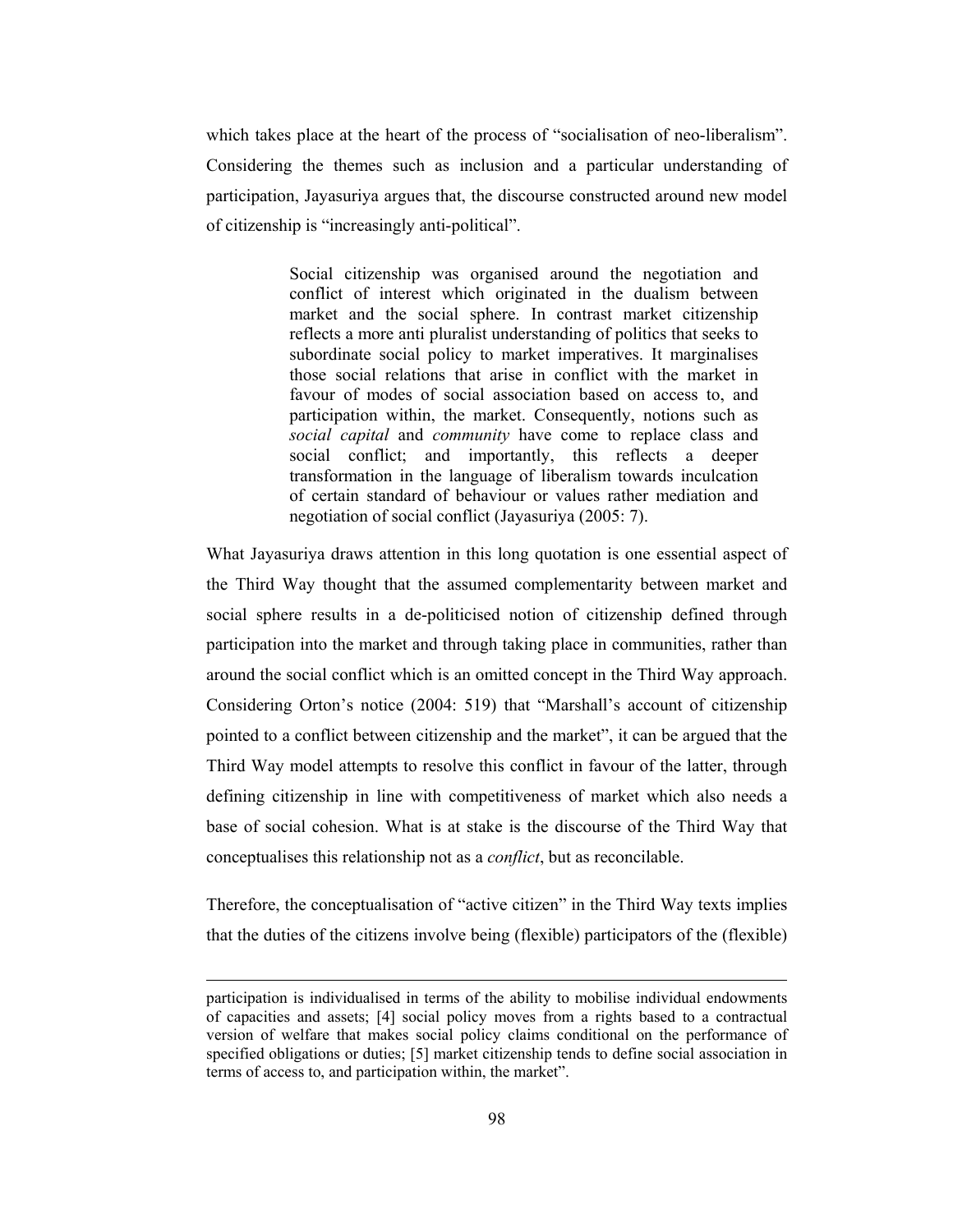labour market and being active members of (self-help and voluntary) communities. In essence, the Third Way's seek for social solidarity entails such two-fold notion of citizenship, as in the case of other key concepts, that is presented both as an opportunity and as an obligation and that necessitates being self-reliant, i.e. reflexive, and also self-help, i.e. organising in voluntary communities. In other words, the "new citizenship" is a reflection of the social model of the Third Way that seeks for a combination of free market competitiveness and social solidarity. The citizenship is defined in line with this purpose, and thus, citizen becomes an agent that combines the competitiveness and solidarity in itself.

## 3.6. Giddens' "Self-Criticism"

Following the texts titled as the "Third Way", Giddens edits "The Progressive *Manifesto*" in 2003, with a claim of presenting new ideas for the Centre-Left. This attempt can be considered as a self-criticism of the Third Way position, not in the sense of negating its principles but developing its main proposals through reinforcing with new concepts. Giddens (2003: 1) states that there are mainly two reasons that necessitate going beyond the Third Way such that on the one hand the world changes since the Third Way idea has firstly developed, on the other hand, some of its proposals are weak and should be improved. In this respect, Giddens provides a critical overview of the Third Way project.

Giddens  $(2003: 2)$  explains the main aims of the Third Way as achieving electoral recovery of social democratic parties and providing a respond to the crisis of Keynesianism. In this sense, he asserts, the Third Way has been developed in a reactive manner and also achieved to create a critical response to neo-liberalism<sup>51</sup>,

 $51$  Giddens (2003: 8) expresses that the Third Way has also been successful in the sense of its impacts on the European Union strategies. He states that Lisbon Programme of EU, which is generally known as the strategy for making EU the most competitive market in the world, is deeply impressed by the Third Way idea. It is noteworthy that Giddens associates the election failures of social democratic parties in 2000s with their reluctance to pursue labour market reforms and as a result, their ineffectiveness to provide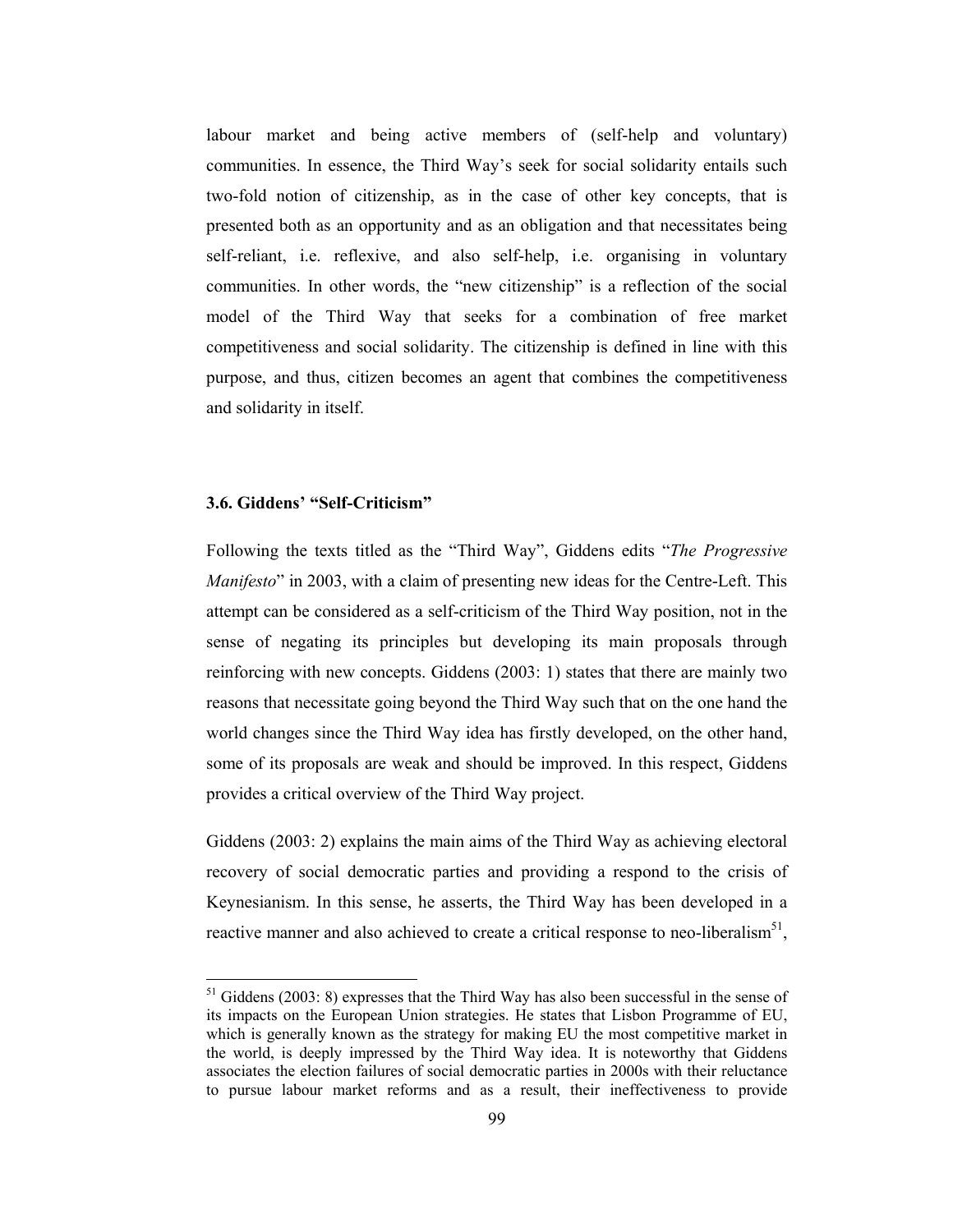for Giddens. Then, although its core ideas are still valid, there is also a need for "a certain degree of self-criticism<sup>352</sup>.

> [The Third Way] was defined too much in terms of what it was against rather than what it was for. Social democrats need, I shall argue, a greater *ideological breakout* from this situation than has been achieved so far. This ideological breakaway demands new concepts and new *policy perspectives*. We must continue to think radically, but radicalism means being open to fresh ideas, not relapsing back into the traditional leftism of the past. I shan't in fact call this new perspective the fourth way, although the idea is tempting. Instead I shall speak of *neoprogressivism* and the neoprogressives (neoprogs) (Giddens 2003: 6 -emphasis original).

In essence, the "neo-progressivism" is explained through three main stands of the Third Way as "a strong public sphere, coupled to a thriving market economy; a pluralistic, but inclusive society; and a cosmopolitan wider world, founded upon principles of international law" (Giddens 2003:  $7)^{53}$ . In this sense, the theoretical essence of the Third Way project stays unchanged, but it is revisioned through some new supporting concepts. Two important concepts that are newly inserted, although their contents are, indeed, embedded in the Third Way idea, are "embedded market" and "ensuring state". These concepts are respectively elaborated by John Kay and Folke Schuppert in the Progressive Manifesto.

competitive labour market which is thought as the strategy to cope with unemployment, in Lisbon Programme.

 $53$  In this respect, Third Way was nothing other than "progressivism" for Giddens (2003: 1), which gains the proposition of "neo" now.

 $52$  Ironically enough, it seems that there is an endeavour to give a response to the rise of Conservatives in US: "Neoprogs need to develop a social democratic agenda as ambitious and comprehensive as the neo-conservatives have done in the US and elsewhere" (Giddens 2003: 6). On the other hand, Giddens holds that Third Way was not an equation of New Labour in Britain or New Democrats in US, but a progressive and policy driven response to the change. Considering this together with the ongoing emphasis upon cosmopolitanism, one may think that neo-progressivism is an attempt for adaptation into the new global order shaped after September 11<sup>th</sup>. Yet, such adaptation is less critical to create a radical response, despite of its stress on multilateralism. It is because that the cosmopolitanism of neo-progressivism confirms the use of force when the cosmopolitan, "democratic ideals" need to be protected (cf. Giddens 2003: 31). Furthermore, the Progressive Manifesto is prepared for the summit of "progressive leaders" that Blair, the ally of "unilateralist" US, has hosted.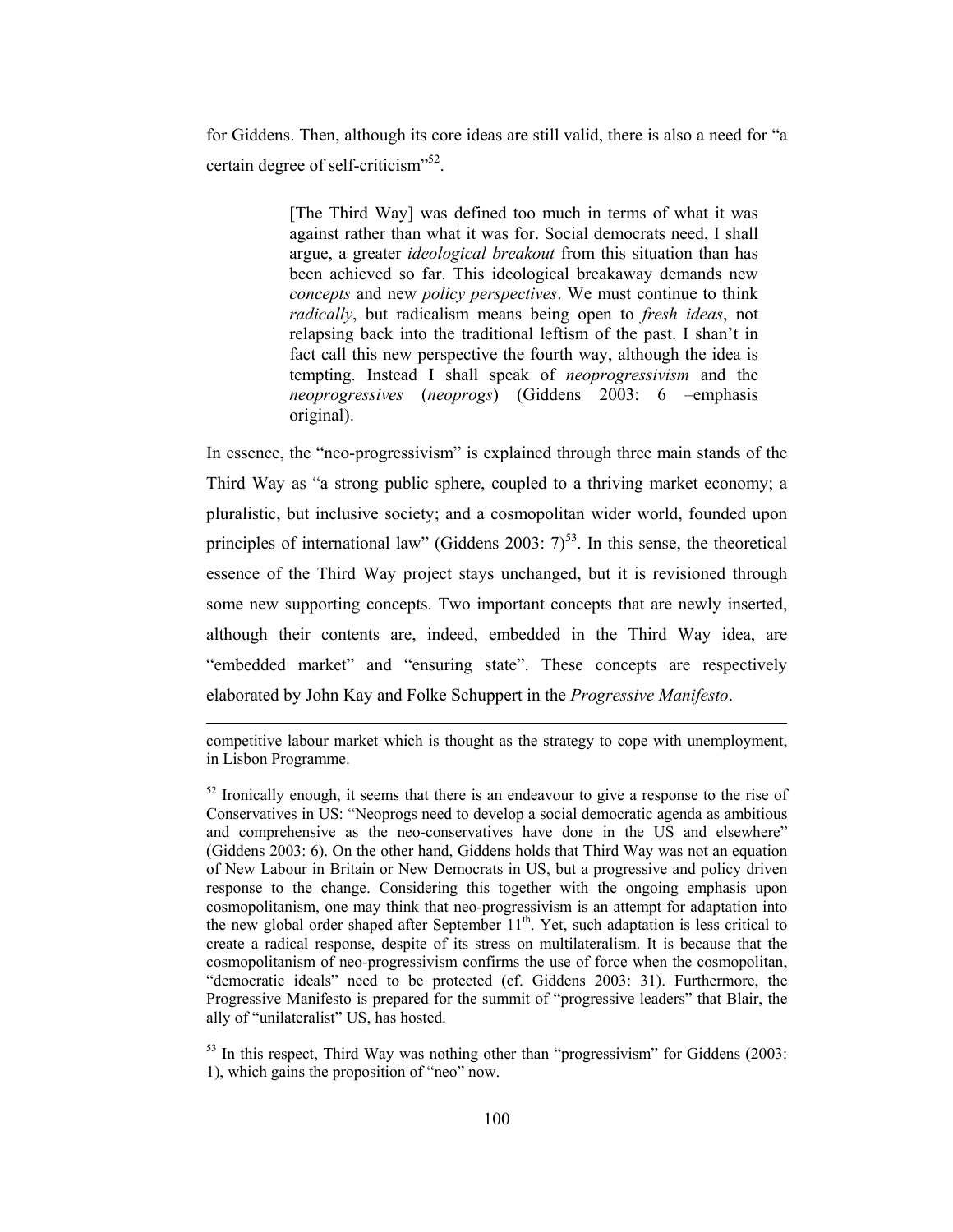The "new" idea that the phrase of embedded market embraces is basically that the market economy acts within and through the communities which refer to all kind of social, political and cultural institutions:

> This is the economics of the embedded market, in which economic activity is conducted through social, political and cultural institutions. In an embedded market the attempt to define precise boundaries between state and market, and to impose a dichotomy between public and private action, fails to acknowledge the real and rich complexity of modern economic life (Kay 2003: 37).

The argument applies that the "legitimacy" base for both the public and private services is the same, "meeting the changing needs of consumers in a competitive market", accordingly, the public services, too, should adapt new flexible organisational structures with an aspiration of customer orientation<sup>54</sup> (Kay 2003: 40-42). In essence, this is also completely true for the domain of politics and democracy which itself is "a marketplace in political leadership". In this respect, just like the corporations in competitive market, political parties contest in a political *market* and just as customers of the market do, voters choose the one which best meets their needs (Kay 2003: 44-46).

Here, it is clear that the *blurred* boundary between state and market does not refer to an ontological premise<sup>55</sup>. It is much more an *ought to be* situation in the sense that market can only sustain its well-functioning in an environment of welldeveloped public domain which refers to a civil culture based on mutual trust and

 $54$  Giddens (2003: 18) asserts that individuals are "customer-citizen" in market domain, whereas in public services they are "citizen-customer". Fulfilling the demands of customers is the common aim in both spheres. In this sense, the *customer* or consumer is conceptualised as the real "sovereign" of the market place, as well as public sector, which can be interpreted as the "consumerisation of citizenship" (Peters 2004: 628). Thus, as a neo-prog, Giddens' regard of citizenship consolidates the base of criticisms directed at the Third Way account of citizenship.

<sup>&</sup>lt;sup>55</sup> Critical Realism considers that those are not ontologically distinct entities, but the different forms social reality takes. As a political reflection, Open Marxists interpret state as a form of class struggle. It is sure that the idea (that Giddens and others pursue) that the separation between state and market should be understood as *flexible* for the sake of market functionality has no common point with these positions.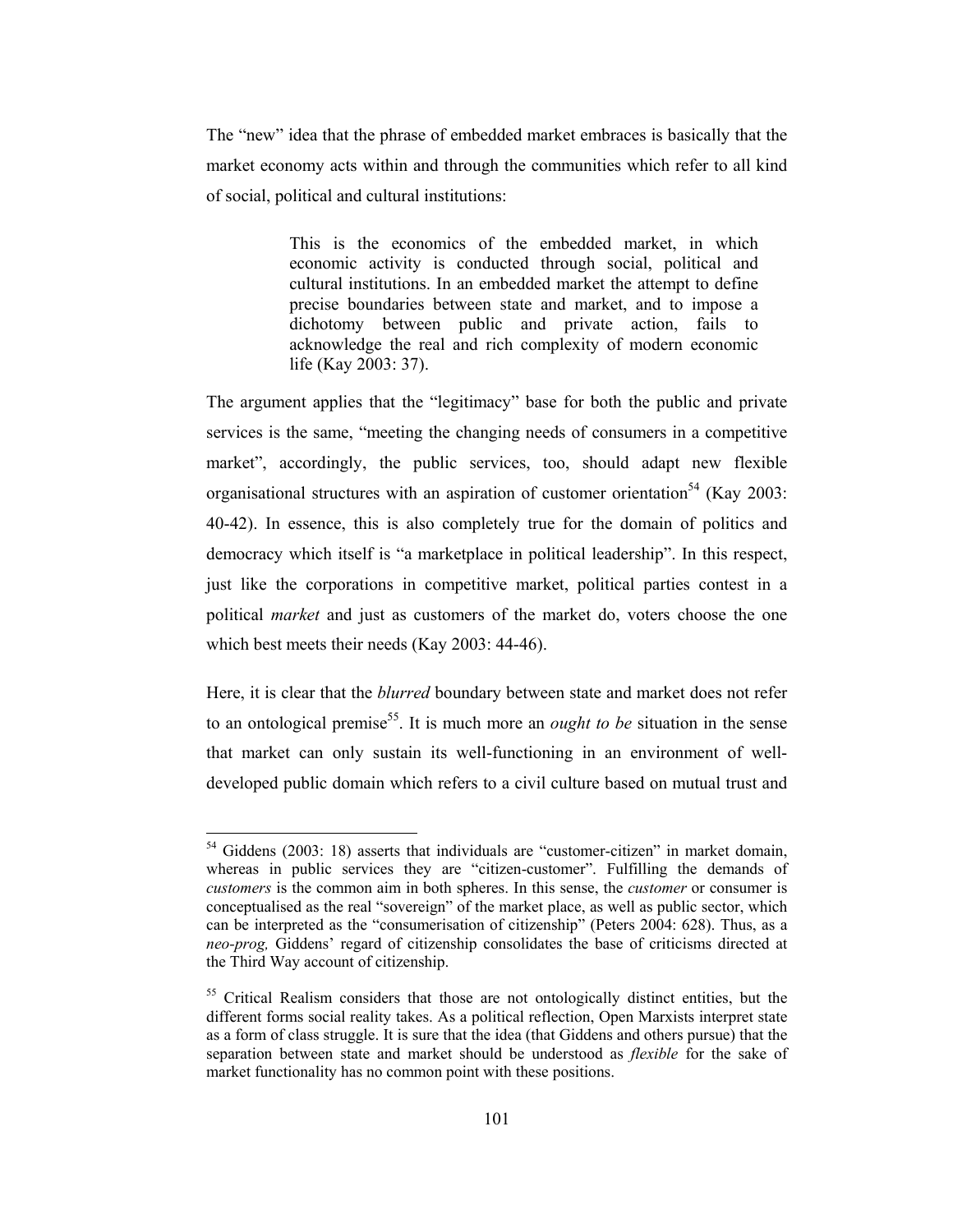to an "ensuring state" (Giddens 2003: 7). In other words, the state can and should intervene to *help* markets function effectively, rather than an idea that state should act in cases of market failures (Giddens 2003: 9). Furthermore, Kay (2003: 50-51) insists on the necessity of *self-regulation* for the well functioning of markets, to be complemented with legal regulation. In other words, the values of the market should be internalised by the public services as well as citizens *as customers*.<sup>56</sup>

In this respect, it can be well said that there is a noteworthy similarity between the positions of new institutionalists and Third Wayers. New institutionalism in the sense of consideration of market, society, family etc. as institutions while doing this, explain those by attributing market rationality. "Public choice theory" can be considered as one branch of this position that applies market relationship to the politics. The impression of new institutionalism in Third Way (or neoprogressivism) texts is obvious in its attempt to provide market an appropriate social framework, both in the sense of legal framework and also in terms of social relations, citizenship, role of state, responsibilities that civil society should take etc. There are also some phrases making such parallelism explicit:

> A good society is one where the three main sets of institutions – the state, the economy, and civil society or civic culture- are in balance (Giddens 2002: 37).

<sup>&</sup>lt;sup>56</sup> Then, it becomes clear that there is a reversed correlation between Karl Polanyi's "embedded economy" thesis and "embedded market" that is elaborated here. Given Polanyi's fundamental argument in which embedded economy refers an economy embedded in social relations while "market economy", on the contrary, signifies the embeddedness of social relations in the economy (or market) (Polanyi 2000: 101), then the so-called embedded market should be understood as a further step in subordination of social relations to the laws of market. In Polanyi's account, in all types of societies, the economy was also directed by the principles of *reciprocity* and *redistribution*, alongside the exchange relations forming the market, until the market and exchange relations have dominated those social relations that has given rise to the market society in 19<sup>th</sup> century. In this sense, although the Third Way approach, in general, seems to attempt to articulate the feature of "reciprocity" that is the characteristic of the uneven but solidaristic, trustful relations within the family and community, this time those social relations do not refer to an extra-economic sphere but are re-defined through the needs of market. On the other hand, the Third Way also shares the neo-liberal view that the state should be withdrawn from its "redistributive" roles. In this sense, as Buğra (2000: 29-30) denotes, rather than being independent from the market, the reciprocal relations within the communities become the necessary complements of the market economy which emerges as the sole universal value.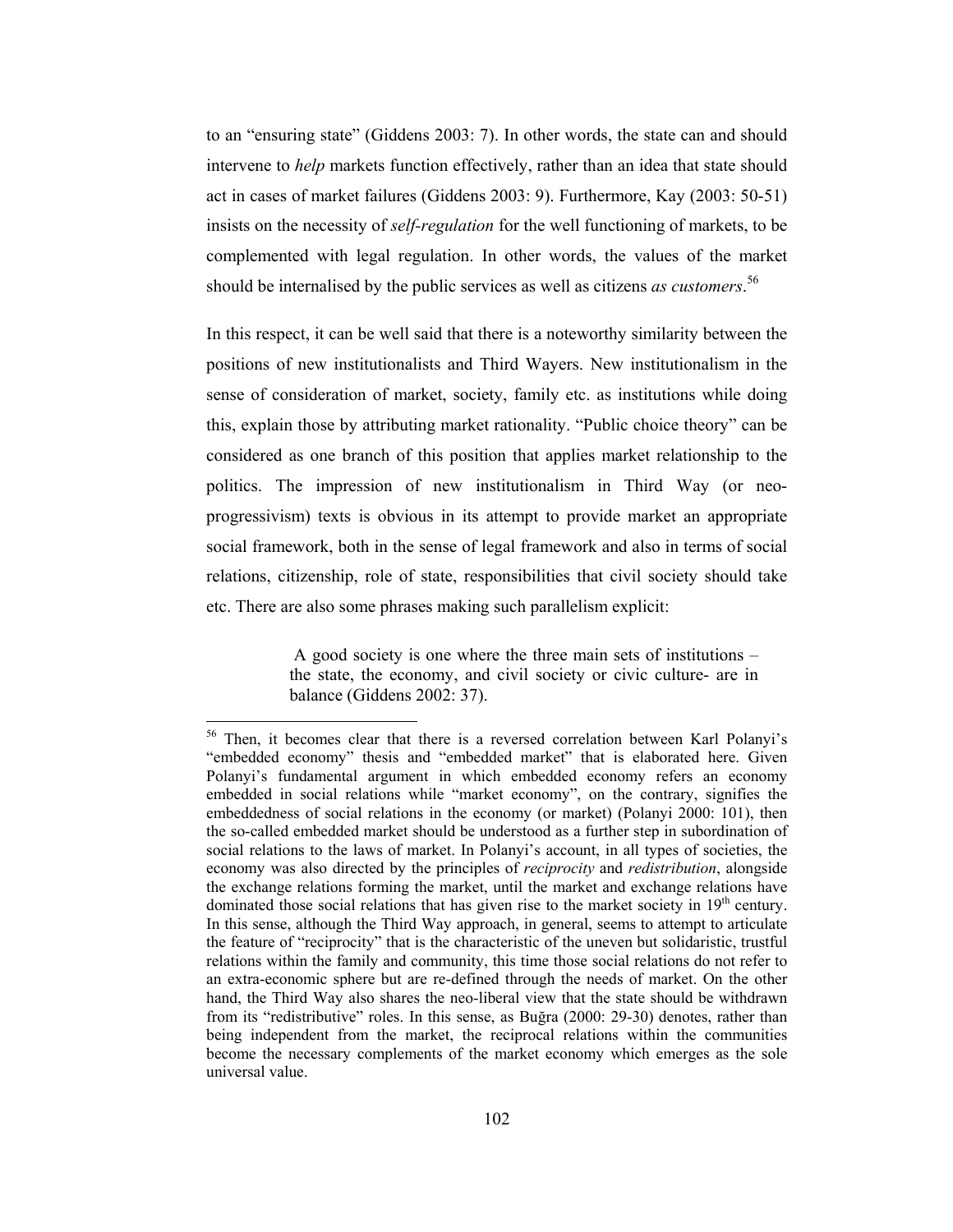Voters have become used to picking and choosing. Brand loyalty in the sphere of consumption counts for much less than in the past. Voters more and more have a calculative attitude to politics too (Giddens 2002: 13).

Government and state need thorough-going reform, to make them faster moving, more effective and responsive, and to reflect the need for greater transparency and diversity in a society where consumer choice has become a prime force (Giddens 2003: 3).

Within this structure, the responsibilities of state to remove obstacles in front of civil entrepreneurship and to encourage civil initiatives gain a new title: ensuring responsibility of state. Thereby, the "enabling state" embodied in the motto "helping people to help themselves" is evolved into a regulatory state or "ensuring state" that provides its citizens some guarantees (Giddens 2003: 13). Schuppert (2003: 58) holds that state has to take ensuring responsibilities, in addition to its responsibility to perform bureaucratic services and to be "standby" in the sense of providing public goods in case of market failure. In this respect, "many services once delivered directly by the state are now provided by non-state agencies", yet the state has still responsibility to coordinate and to put standards for the delivery of those services (Giddens 2003: 13). Then, state should "monitor" the public-private partnerships, as well as the third sector which provide public service (Schuppert 2003: 58).

The Progressive Manifesto also involves a perspective for "global governance" and "global social democracy"<sup>57</sup>. According to Held (2003: 142-145), both the neo-liberalism and anti-globalisation movement are problematic due to the fact that while the former fails to offer any resolution to the miseries of market, the latter fails to appreciate the potential of governance that mobilises local actions and resolutions. Globalisation should be grasped accurately as the dynamic "transforming foundations of world order" to a complex form of governance, at regional and global levels. In this respect, although globalisation is an uneven

 $57$  It is noteworthy that the former emphasis over the *cosmopolitanism* seems to be replaced with global governance of which the *guiding ethical principles* are counted as "rule of law, global social justice, universal human rights, social solidarity and community, economic efficiency, environmental sustainability" (Held 2003: 165).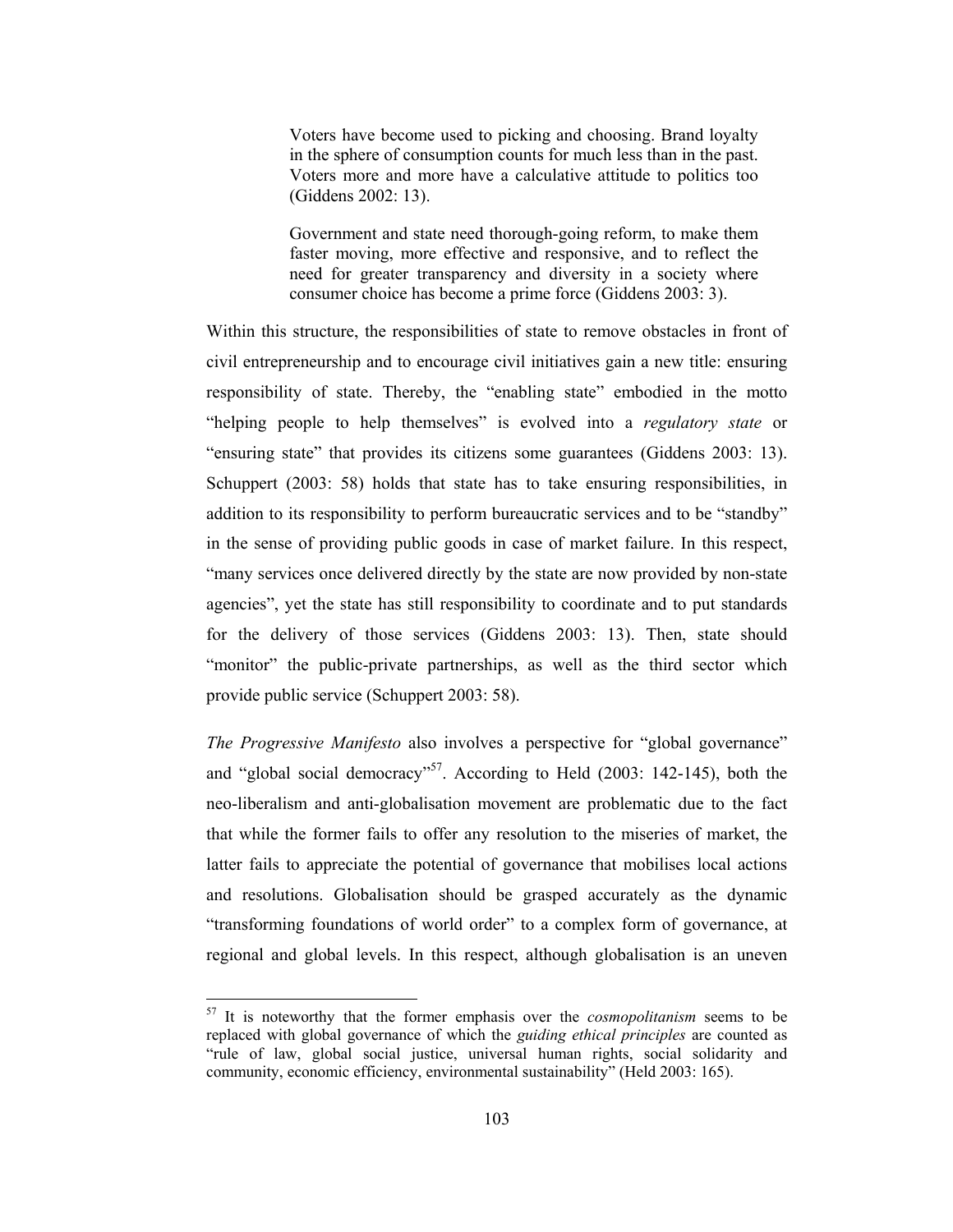process, it cannot be suggested that the less powerful regions of the world, both in the sense of power and economic resources, do not take part in global politics. On the contrary, for Held, the dynamics such as the expansion of the democracy, emergence of global civil society and the urgent issues necessitating global resolutions such as global warming, poverty, global terrorism make the global governance both possible and also indispensable. Yet, in order to achieve those aims, Held argues, there is a need to build a "global social democracy".

> [The project of global social democracy] is a basis for promoting the rule of international law; greater transparency, accountability and democracy in global governance; a deeper commitment to social justice; the protection and reinvention of community at diverse levels; and the transformation of the global economy into a free and fair rule-based economic order (Held 2003: 164).

It is noteworthy that all the key arguments that "neo-progs" maintain -embedded market, ensuring state, regulatory state, global governance- do not provide a noteworthy change in the basic proposals of the Third Way. The common content and slightly altered terminology of the Third Way and neo-progressivism, which is also shared by the international organisations, reflect the "hegemony of market" that penetrates into the social life such that individual becomes human capital, whereas social relations are entitled as *social capital*.

#### 3.7. Third Way as a Hegemonic Project

If the question of hegemony is "the question of whose version of reality is being universalised and which alternatives are rendered unthinkable" (Sim 2004: 8), then, the Third Way can be considered as a further attempt for the *hegemonisation* of the market<sup>58</sup>. In essence, by aiming to obtain social solidarity within the

<sup>&</sup>lt;sup>58</sup> This is related with the hegemonic perceptions of the "changed world" and assumed conditions it has given rise. As Martell (2004: 4) points out "the social changes posited by the Third Way as necessitating a new politics, the values they have argued for and the policies proposed for achieving those values have become established parts of the political landscape and agenda, whoever is in power". Barrientos and Powell (2004: 9) cite the interpretations arguing that "the Third Way is 'now arguably the dominant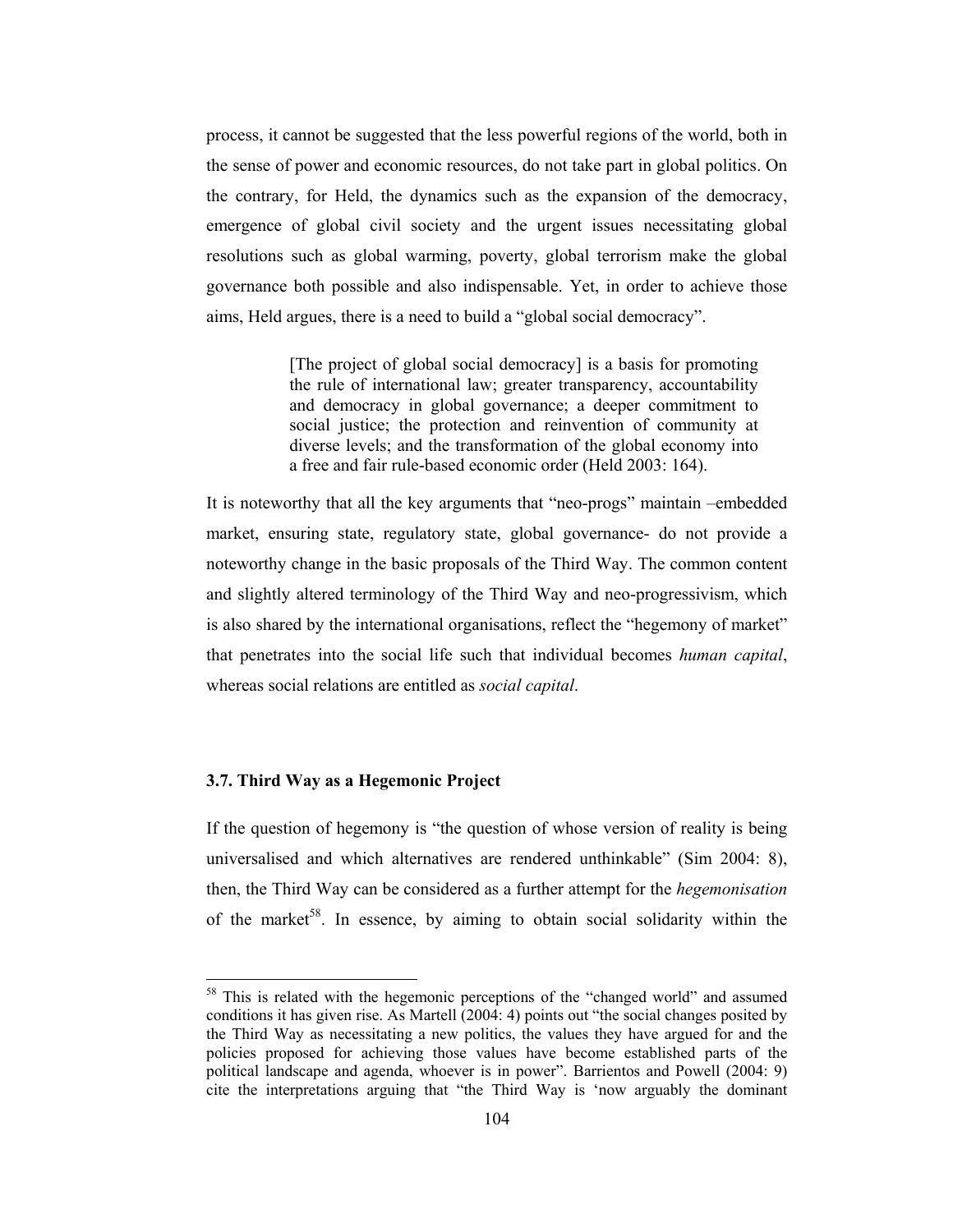competitive market, the Third Way is itself shaped under the neo-liberal hegemony that has already given rise to the perception of the market supremacy.

> Untrammelled international competition, the celebration of the market, of wealth and self, anti-communism and anti-unionism; all these are no longer propagated as 'revolutionary' in the sense of challenging a prevailing consensus of a different content, but they are now part of normal everyday discourse, self-evident, near impossible to contradict or even doubt (Overbeek and Van der Pijl 1993: 1-2, emphasis added).

As the authors suggest, neo-liberalism achieved to be hegemonic in the sense that its formerly radical themes and targets have become the new normalcy and "the idea of free market turns into a personal moral code" (Overbeek and Van der Pijl 1993: 20). In so far as the Third Way does not provide a criticism to the supremacy of the market and appreciates its dynamism, efficiency and competitiveness, it reinforces the neo-liberal hegemony. On the other hand, the Third Way claims to create a new way to be alternative to the neo-liberalism, through offering a base for the social solidarity that neo-liberalism has diminished. However, the way in which the Third Way claims to repair the solidarity is constructed upon the market, too. In other words, the social units such as individual, community and civil society that the Third Way denotes as the units for social solidarity to be obtained are defined through market-based concepts, in coincidence with the needs and consequent miseries of market mechanism.

The individual, both as a reflexive and active actor, is thought to be entrepreneur, self-help, also aware of her/his responsibilities to help others, flexible and competitive. To benefit the opportunities that market mechanism and globalisation provide, the individuals should embrace the "flexibility" and "competitiveness" in their lives, in other words, adapt themselves to the flexible, competitive markets. The labour markets, composed of flexible individuals, should also be made flexible. In this sense, flexibility, as a compulsion of the market mechanism in the globalisation era, should not be considered as a negative feature but as an

political approach throughout the world". It can be said that it is a result of politicisation of the features of the post-Washington Consensus, by the Third Way.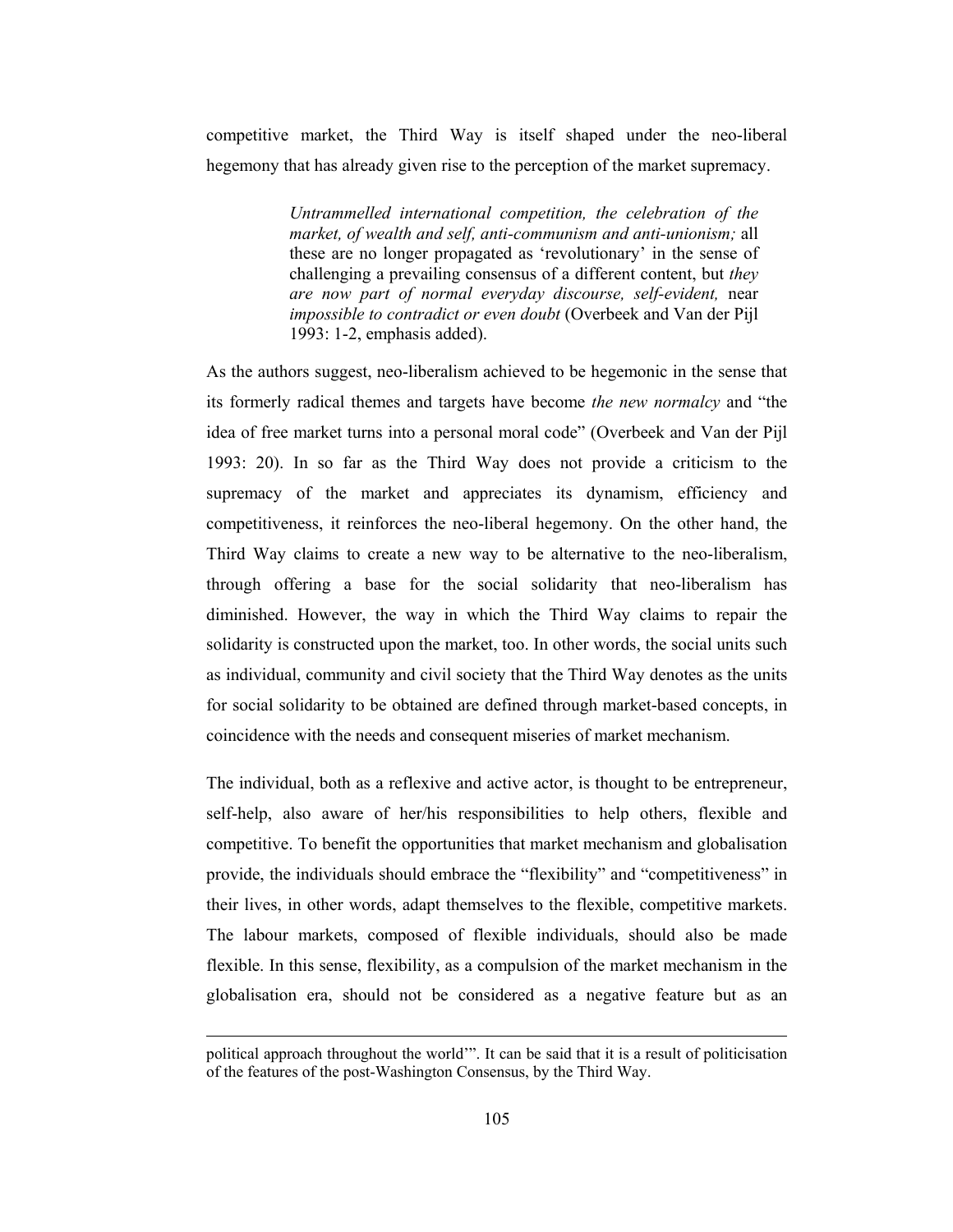opportunity for the individuals to realise their reflexivity in their lives, that is to say, to adapt themselves to the changed conditions, behave reflexively and not to limit their lives, for instance, with a life-long job. It is very meaningful that Giddens associates the flexible, so-called post-Fordist type of production with the raised reflexivity within the social life.

As a citizen, the individual is also defined through her/his position in the market as a consumer, gets related with the public and private sectors through such consumer identity. In this sense, although there emerge some revisions in the *Progressive Manifesto*, the public services are also conceptualised on the base of market understanding, as a field to be competitive, flexible, efficient and *consumer*-oriented, just like private sector, having a personnel regime defined through the performance criteria. As the individual, as well as state institutions, is understood thoroughly in market mentality, the community and civil society are conceptualised based on their functionality in compensation of market miseries in the absence of the state provision. Through that the Third Way also consolidates and reinforces the anti-welfare state arguments of neo-liberals claiming that efficiency can only be achieved by market means or directly at the market, beside the criticism of "welfare dependency". The state, the supplemental element of the Third Way triangle, that is, "state, market, civil society", is defined through its roles in guaranteeing the competitiveness within the market and in ensuring the accession of the "most vulnerable" in the society to the basic services, *i.e.* health and education. In this respect, the egalitarianism of "old social democracy" is replaced with *individualised* social services limited with the "most vulnerable", owing to the supposition that the community ties as well as the assumed reflexivity of civil society, can and should provide the necessary self-help mechanisms, within a morality of mutual responsibility and shared values. In this framework, the Third Way embodies the political expression of the shift in the social democratic view that is "from the goal and discourse of equality to those of the trinity of responsibility, inclusion and opportunity (RIO)" (Lister  $2002$ emphasis added).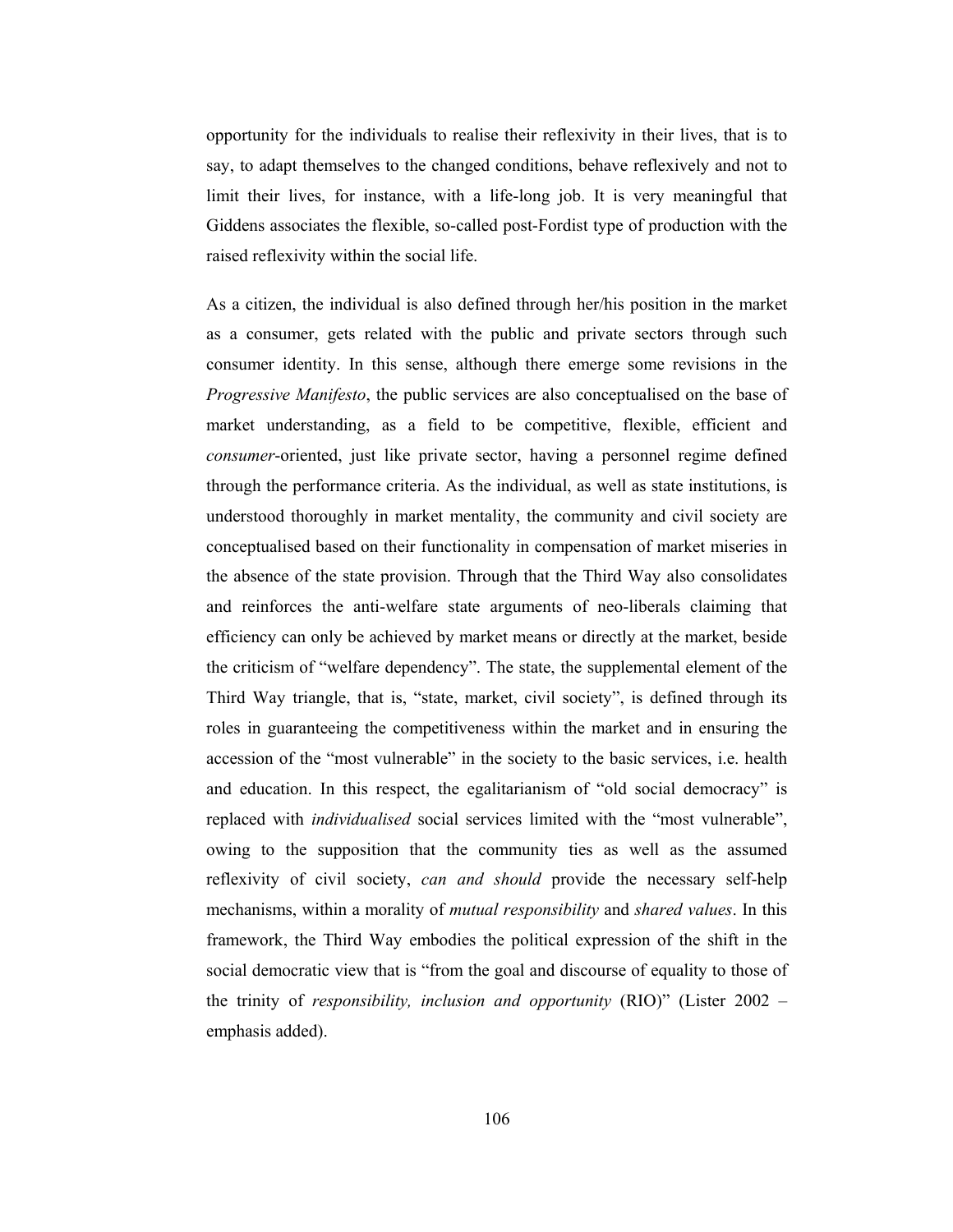In this sense, what Petras (2000: 34) asserts as "a new ideological gross" that the Third Way provides to neo-liberalism, goes beyond to be just a gross, and becomes a strong attempt to further the penetration of market relationship to the "social" in general. In other words, social relations in the Third Way framework, is conceptualised thoroughly on the base of market which is presented both as an inevitable reality and as a field of opportunities and of which miseries thought to be compensated through social ties in communities and civil society, in general.

On the other hand, the notions of community and civil society have further functions in the Third Way understanding. While abandoning the left identity and its equality notion (Mouffe 2000: 5) through shifting to the market-friendly approach of neo-liberalism, Jessop  $(2003; 2)$  argues that the Third Way experience of the New Labour denotes the "remoralis(ation of) neo-liberal accumulation strategy around a populist 'one nation' hegemonic project". In other words, the Third Way attempts to "*include* all" within the society (Mouffe 2000: 121), on the one hand, through the moral notions of responsibility, reciprocity, community, shared values etc. and on the other, through the enhanced participation of the individuals to the market as labour force (at least, gained *opportunity* to take place in the market, i.e. "employability" of the individuals, which is the underlying initiative of investment in *human capital*). One essential feature of such an "inclusive" strategy is the assumed *reconcilability* of the interests of the classes, capital and labour, which enables the Third Way politics to argue, "we are truly 'one nation"<sup>59</sup> (Newman and de Zoysa 2001: 104). In this sense, it can be argued that the cohesiveness in the family and community structure based on solidaristic values, which make individuals feel included as a member of the community, is assumed to provide a necessary base for the assumed complementarity between the conflicting interests, and hence, for the social solidarity in the society.

<sup>&</sup>lt;sup>59</sup> "A core new Labour value: 'community' or 'one nation'. Our contract with the people was about opportunity and responsibility going together" (Blair quoted by Lister 2002).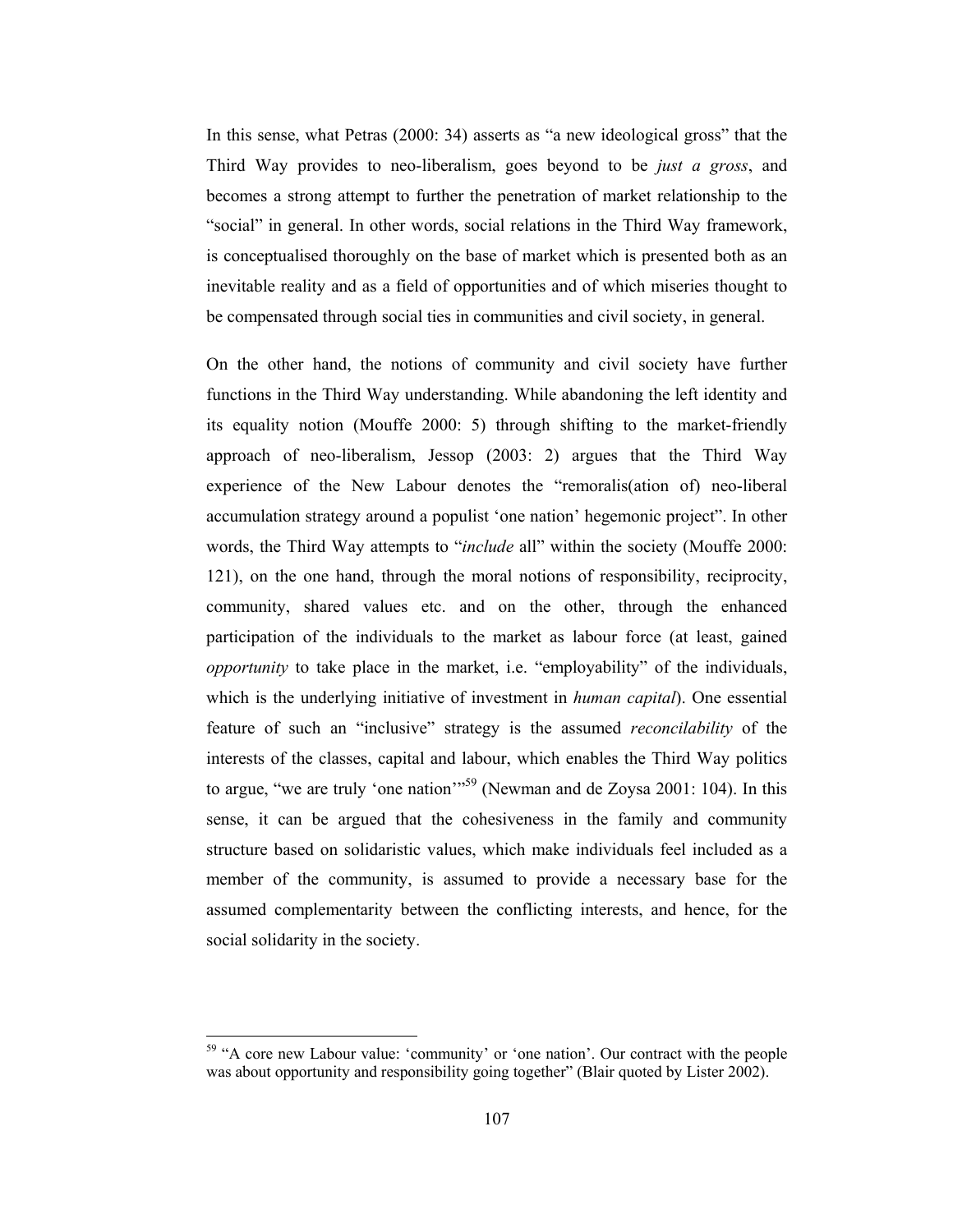The Third Way politics based on the understanding of state-market-civil society complementarity and also the claim of transcending the old oppositions, i.e. antagonistic positions, both within the society and also among the societies, totally ignores the class antagonism and power relations, and replace them with moral notions such as shared values. In this sense, what Jayasuriya denotes for the participatory model of the post-Washington Consensus is valid in the case of the Third Way that "serves at once to *disembed* the individual agency from political relationships of power and to *embed* them in *depoliticised notions of community* and social capital." (Jayasuriya 2003: 19 -emphasis added). It also enables the Third Way to conceptualise globalisation, for instance, as an almost spontaneous process or a natural consequence of the technological innovations such that the political, economic and ideological features of the globalisation process are shadowed. This framework inevitably leads the Third Way to embrace an "antipolitical" discourse, due to the fact that politics becomes an arena for consensus and reconciliation of the interests that are already assumed as complementary, while at the same time, all the principles of the Third Way are presented as the obligatory changes that the new era entails. In this sense, the Third Way also shares the claim of "there is no alternative" which completely undermines the base of politics.

In this sense, while the Third Way shares the neo-liberal commitment to the market, as well as the neo-liberal constructions of 'self-reliant, entrepreneur individual and moralistic communities<sup>560</sup>, it further penetrates the market relationship within the society through its attempt to generate an "inclusive" strategy, through defining the "old oppositions" as complementary which enables the associate the Third Way with the "second-phase" of neo-liberalism, that is embodied in the so-called post-Washington Consensus.

The Third Way, in this respect, can be considered as an attempt to *universalise its own version of reality*, which is also shared by the post-Washington Consensus, in

 $60$  Özkazanç (2005: 3) argues that as the society, that is, the subject of government of the welfare state period, has dissolved the "individual and micro/moralistic communities" have replaced it as the subjects of government in neo-liberalism.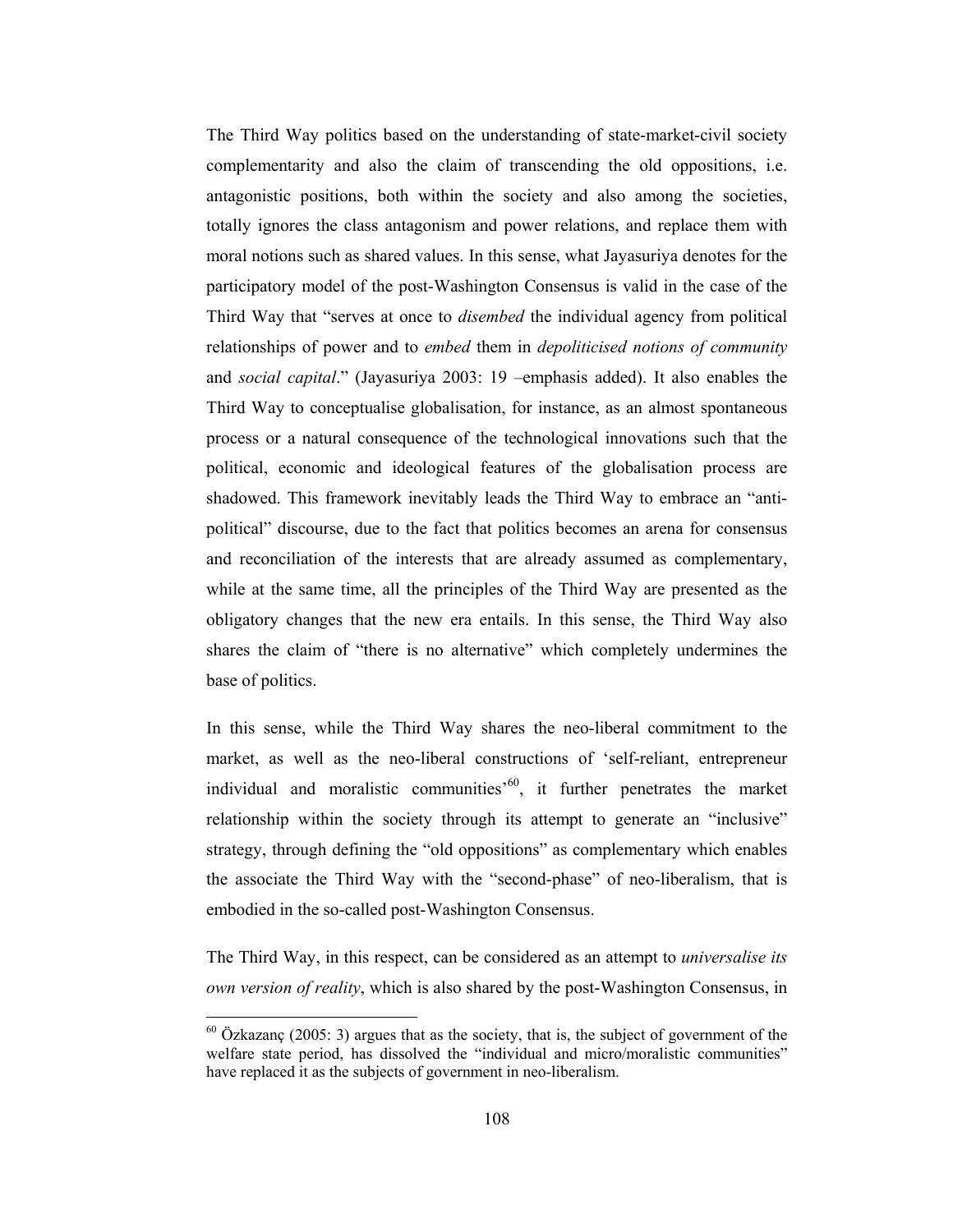the sense of both providing a specific account of radically changed world and also engendering specific proposals for adapting to that change. Such particular versions of the current reality and assumed remedies to the social problems also involve the attempt to render "old" political arguments *unthinkable*. The Third Way attempts to "include" all aspects of social relations through re-defining them on the base of the "indispensable" notion of market mechanism. In this sense, considering the common compromise on the Third Way principles, it can be well argued that the Third Way attributes to the market hegemony both through committing to its indispensability and also through supporting further subordination of the social relations to the market mentality. Thus, the Third Way principles, the new definition of the state and society relationship that is based on the competitive market and complemented by the new model of citizenship, become the *new normalcy* of the current era.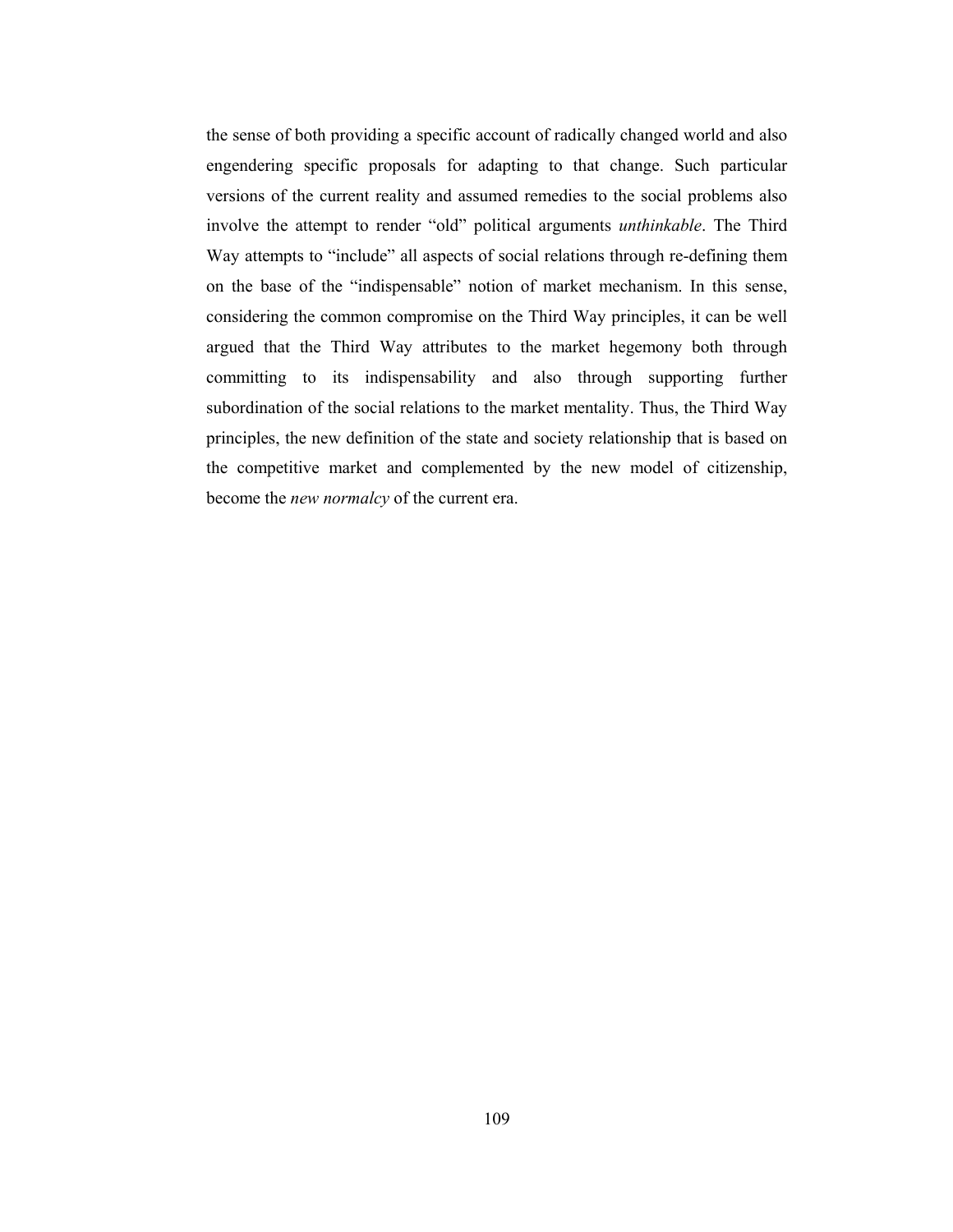# **CHAPTER IV**

# **REFLECTIONS ON TURKISH POLITICS**

Considering the main principles of the Third Way in the sense of the complementarity of state, market and civil society, conceptualisation of the citizenship and the global governance. Turkish case can be considered as an example of the hegemonisation of the Third Way arguments. Given that "integration to the global markets" is one of the, if not the main, hegemonic features of the current Turkish politics (Yalman 2002: 336), it can be argued that the political actors pursuing such an aspiration encounter with the Third Way principles that shape the current global agenda. In this sense, the "accession" process to EU plays an important role in the formation of discourses of the political actors, as well as formation of the policies reforming the economic, social and legal structure of the country (which can be seen as the restructuring process of state and society relationships) in line with the Third Way vision. Furthermore, given the social and political support for the Turkey's accession to the European Union, basic features of the Third Way --such as re-structuring state and society relationship, decentralisation and devolution, supremacy of market mechanism, creating more competitive labour markets— also appreciated by the society through combining with the yearning of more prosperous and democratic life.

This chapter aims to review the impact of the Third Way on the discourses, as well as policies, of two main political parties in current Turkish context, i.e. the Justice and Development Party (JDP) and Republican People's Party (RPP), rather than to generate a full account of those parties. It also involves the debate on the implementation of the Third Way to the Turkish politics.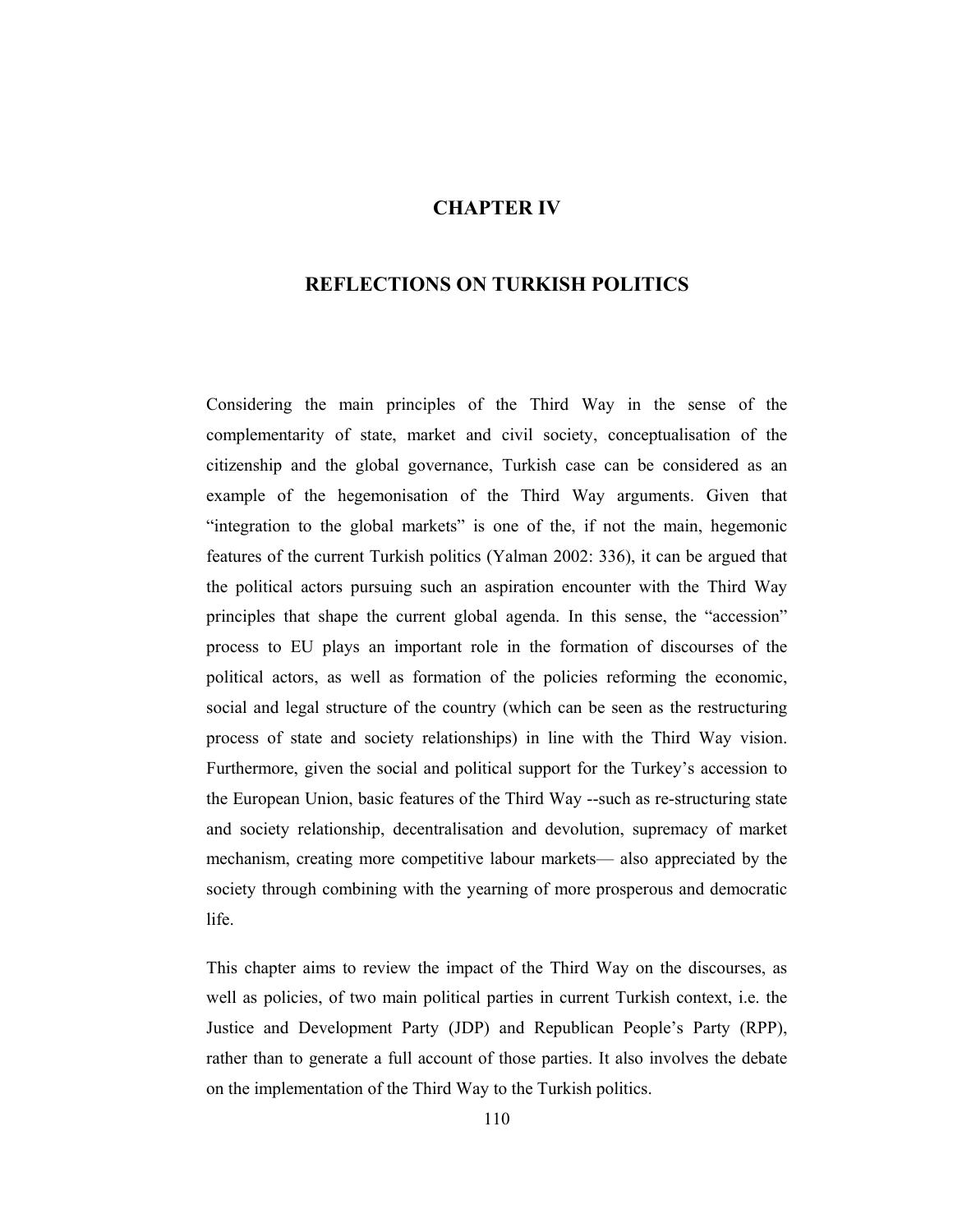## 4.1. Turkish Candidates for the Third Way Politics

It can be argued that the debate over the Third Way and its applicability to the Turkish case has been accelerated in the national election period in 2002. Kemal Dervis, who was invited to the country after the February 2001 economic crisis and became the State Minister in charge of economy, responsible for the "Strengthening the Turkish Economy-Turkey's Transition Program", has introduced a term "social-liberal synthesis"<sup>61</sup> to the political debate. The idea underlying the social-liberal synthesis was the chief principle of the Third Way: the complementarity relationship between state and market. In this respect, the state should regulate and control the operation of the market mechanism and the democratic regime should be reinforced through an active and participatory civil society (Dervis 2002a). Then, as globalisation entails, the reform in the administrative structures of the nation-states towards a governance model is vital in order to participate into and benefit from the global economy. As a global actor, the European Union, for Dervis, should also adapt to a global governance understanding. In this respect, as he also admits, "Indeed, the Third Way of Giddens, too, is nothing other than social liberalism. That is the reflection of the stage that the left thought has reached, at the end of the twentieth century" (Dervis 2002a). In line with the tendency in the Third Way to define the left in terms of its capability to adapt to the new conditions, Dervis associates "being on the left" with achieving change<sup>62</sup>.

On the eve of the  $3<sup>rd</sup>$  November 2002 national elections, the Republican People's Party (RPP) has oriented itself to the discourse of "social-liberal synthesis" by the

 $<sup>61</sup>$  It is noteworthy that the term "social liberalism" has also been used for entitling the</sup> New Liberalism (Yalman 1999: 65) that is, in a sense, one of the antecedents of the Third Way thought.

 $62$  In essence, the direction of the change and the content of transformative program advocated through the Third Way principles are presented as the *obligatory conditions* for "the change", those conditions gain a neutrality in so far they are obligatory, thus, the left is considered as the most suitable actor to achieve the transformation due to its basic character of "being in favour of the change".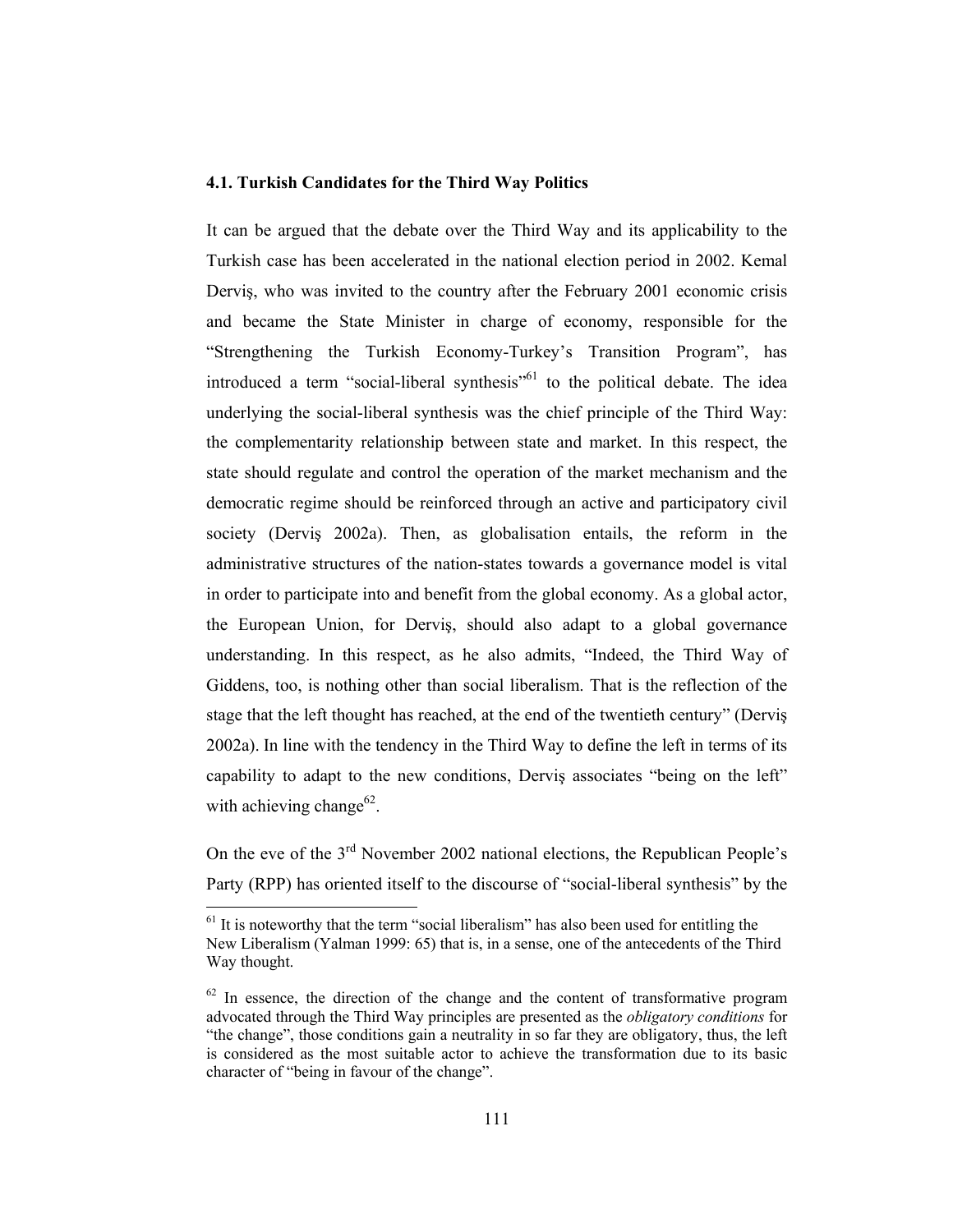participation of Dervis to the Party<sup>63</sup>. However, although the Party could achieve to be one of the two political parties that gained seats in the parliament, through doubling its votes compared to the 1999 national elections, it could not obtain enough vote to form the government. This has resulted in the debates on the new political orientation of the Party and the criticisms have been mainly directed at the Party leadership. Dervis has continued to be an important figure within the Party as a supporter of the new vision of the Party and argued in favour of further change in line with that European social democratic parties have realised. In this sense, "The Social Democracy Report" by Dervis and Isik (2004) can be thought as a dedicator of this endeavour to realise the transformation of RPP, parallel to the Third Way understanding.

On the other hand, as being the new political actor with old cadres, Justice and Development Party (JDP) has also attracted attention in the debate upon the Third Way in Turkish context, given the adoption of the basic Third Way principles in its programme. After its electoral victory in 2002 elections, JDP would gain a label "conservative democrat" which has helped to consolidate its legitimate position in Turkish politics, as well as on the international politics scene, through differentiating itself from its Islamic background, at least partially. Considering its

 $63$  It is for sure that the parallelism between RPP and the Third Way line can be drawn in earlier period where the discourse of Anatolian Left, which denotes the embeddedness of some values such as tolerance, love, solidarity in Anatolian traditional culture, has been adapted. Ayata (2002: 112-113) states that through the discourse of Anatolian Left, RPP under Deniz Baykal's leadership has attempted to change the Party's elitist image and has displayed a shift from "a class analysis to a human-centred analysis (...) however, nowhere in this new discourse of the Anatolian Left was there any mention of socioeconomic inequalities". In time, the proneness to a market-friendly position has been more accurate that "Baykal himself has repedeatly stated that there is no way of distributing resources without growth. This has been the discourse of the center-right throughout the last four decades" (Ayata 2002: 113). Therefore, there had already emerged an attempt to transform Party in line with some features of the Third Way thought in RPP, before Dervis became a member of the Party. However, the 2002 general election signifies a more determined attitude in the Party to adapt the Third Way understanding such that in election declaration, RPP expresses its aim as to "establish an organised, productive and competitive modern market economy" and emphasises on the complementarity of state, market and civil society as the new model of state-society relationship (RPP Election Declaration).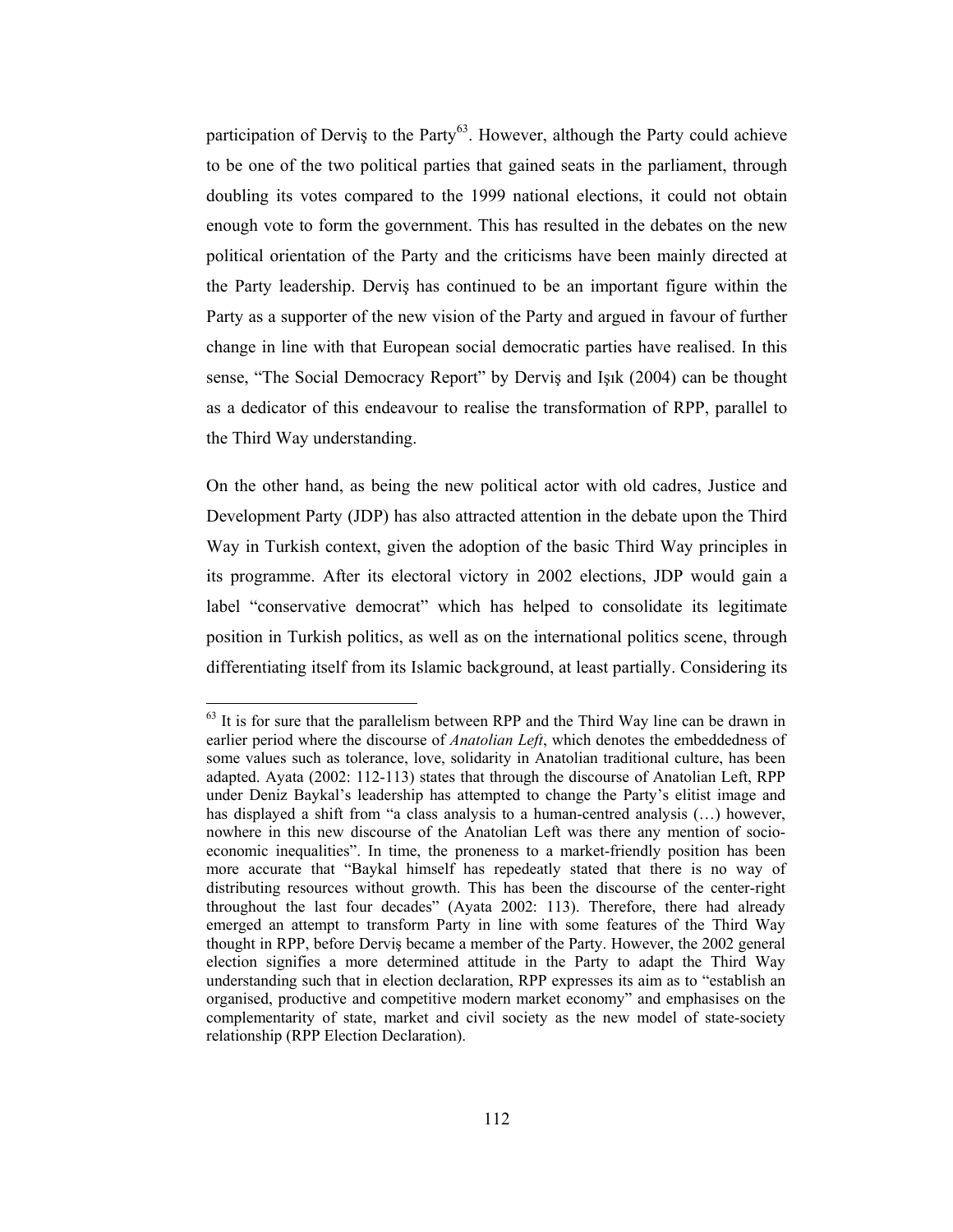electoral victory, its strong-willed effort to locate itself at the "centre" of politics with a conservative-democratic essence, as well as its government policies targeted to re-structure the administrative system and Constitutional reforms in line with the accession process to the EU, JDP has become the other, indeed the primary, political actor that is to be referred in terms of its parallelism with the Third Way.

In this respect, the Turkish case provides an interesting example that two political parties coming from different, in some senses opposite, backgrounds have tended to adapt the Third Way to the Turkish context, although they have applied different terms. According to some (Keyman and Önis 2004: 16), it denotes a "paradox" of Turkish case that "JDP appeared to be much closer to a European style social democratic party of Third Way" than RPP, with its emphasis on cosmopolitanism, multi-culturalism, democracy and social justice. In this respect, the RPP is considered as the more appropriate political actor for the Turkish version of the Third Way politics, but only if it could realise a revision towards a "European style Third Way party" and dispose of its structural deficiencies, i.e. obstacles to be a "genuine social democratic party", such as its "statist" legacy.

However, it is also arguable that, considering that a political movement entitling itself as *conservative* can articulate the Third Way principles to its discourse, as well as to its policies, then, the Turkish experience *must be saying something* about the Third Way, rather than reflecting a simple paradox. In other words, while the Third Way has become a key to analyse the Turkish political scene, it can also be argued that the Turkish case, in turn, provides some further material to evaluate the Third Way.

## 4.2. A "Way" to Justice and Development

While entitling itself as "conservative democratic party", the JDP stresses that the 'old' political positions having their source in 'old' political reason of Cold War period should be refused. For today's world is not shaped by ideological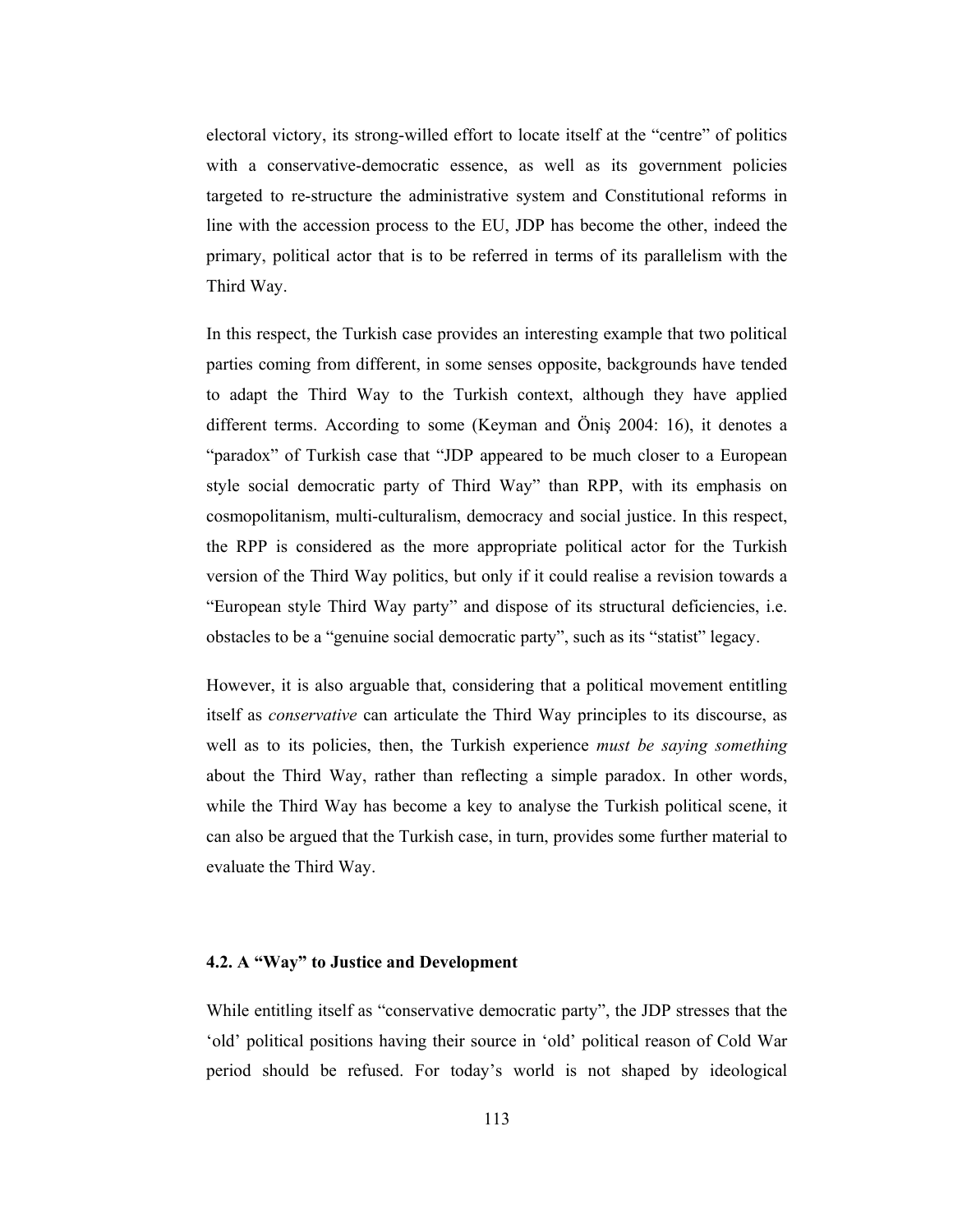polarisation, but by the "transitive" ideological positions, it necessitates new political approaches (Erdoğan 2004: 1). In this respect, the JDP declares that:

> We refuse segregations borne by the Cold War period, based on the old political ideology. Everyone who believes in democracy, respects human rights and freedoms, adopts pluralistic values, possesses ethical and human emotions, is attached to the market *economy*, and has a place under the roof of this Party (JDP Party Programme 2001, emphasis added).

It is clear that the emphasis upon the "new political approach" is functional for the JDP to differentiate itself from the old identity of "political Islam" that its prominent cadres have had. The label of "conservative democracy", then, becomes a signifier that not only expresses the newness of the JDP, but also implies that JDP embodies both the domestic cultural roots and the universal values given that conservatism represents "an acceptable and institutionalised line in the Western democracies" (Akdoğan 2004: 131). In this sense, the conservative democracy can be considered as a meaningful instrument to gain legitimacy both in the domestic and international politics<sup>64</sup>.

However, the conservative democrats also care to differentiate themselves from "classical conservatism" and some negative features associated with it such as reactionary attitudes against the innovations and maintaining the status quo. In this respect, conservative democrats relate themselves with "new conservatism", defining it through the commitment to democracy, individual rights and market economy (Akdoğan 2004: 30). It is noteworthy that Akdoğan (2004: 31) states that the prominent representatives of this approach are the American conservatives who insist on the vitality of the "local authorities, communitarianism and religious values".

 $64$  The process known as "28<sup>th</sup> February", which is the date of military reaction against the "anti-laic threat" embodied by the decisions of the National Security Council in 1997, is the key circumstance to evaluate the formation of the JDP, as well as its search for legitimacy. Although, it is out of the specific concern of this thesis, it should be noted that the "message" of the 28<sup>th</sup> February about the "limits" of pursuing anti-Western (or anti-EU) and Islamic oriented politics has been truly read by the cadres that would form the JDP (Ayata 2004; Özkazanç 2002: 211). In this respect, the 28<sup>th</sup> February can be considered as a turning point for the re-orientation of those cadres towards a pro-EU position with the aim of integration to the global order.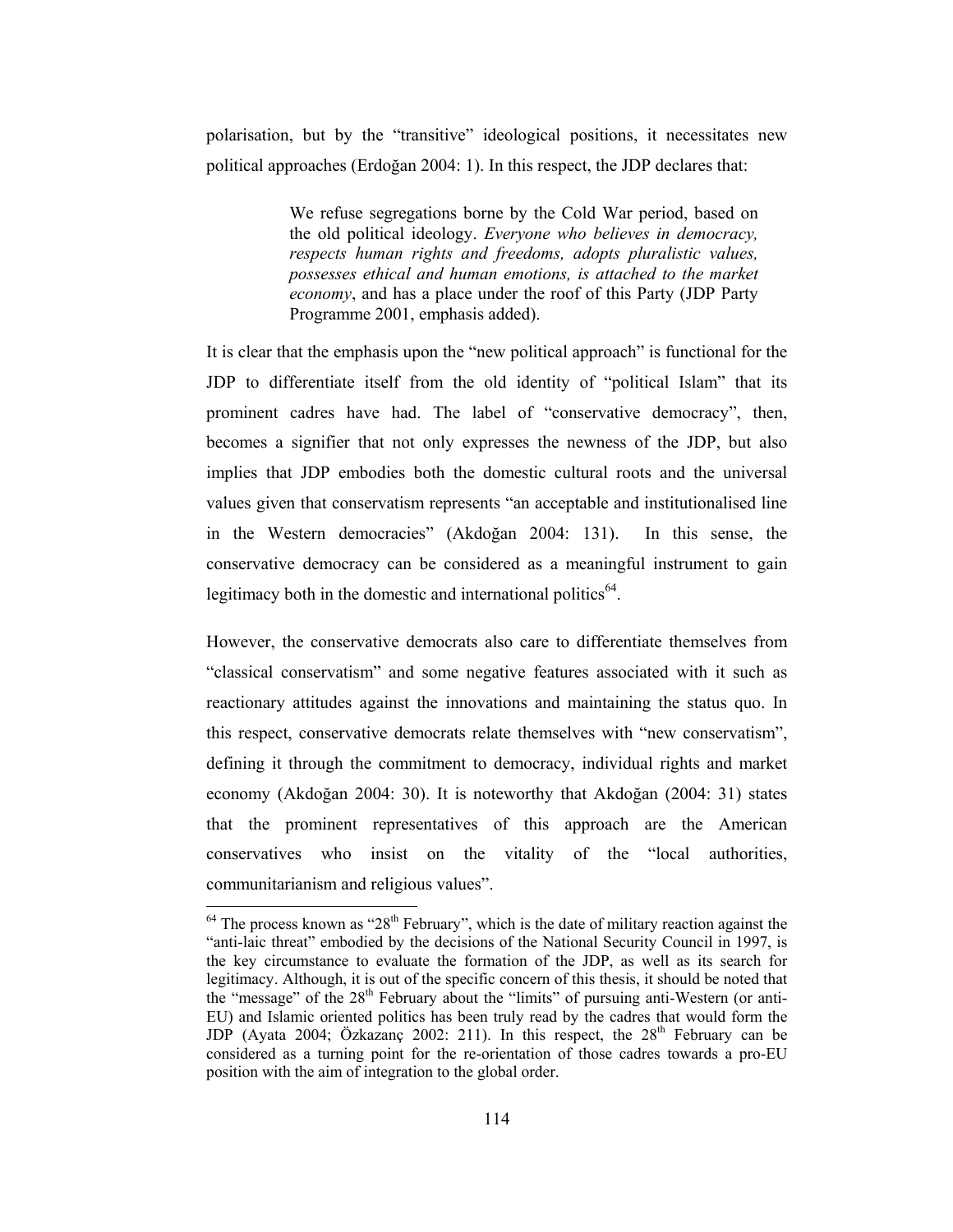It can be argued that the JDP rhetorically constructs its "new approach" upon three pillars expressed in the party programme: free market economy, pluralist democracy and moral values. Since those principles are considered as the main constituents of the "new political approach" of JDP, the specific perception of the necessary dynamics of the today's world reflects the assumptions of inevitability of the free market economy, universality of the democratic principles and the necessity of the moral structure. Upon such a framework of the "changed conditions of the world", politics is defined as the domain of "reconciliation", where the 'old' oppositions and the polarisation that always denotes "an other" have become invalid (Akdoğan 2004: 67; Erdoğan 2004: 6; 59<sup>th</sup> Government Programme). In this respect, the "identity-politics", based on the discrimination between "we and others" should be rejected in favour of a political style that is open to reconciliation and aims to embrace all (Akdoğan 2003). Thus, "the reconciliatory and embracing politics" is based upon the dialogue and participation that entails, by reference to Giddens, a "dialogic democracy" and "democratising of democracy" (Akdoğan 2004: 67). In this sense, democracy itself is considered as a regime of reconciliation, a notion that is overemphasised within the JDP texts. As Erdoğan argues:

> Democracy is the regime of dialogue, patience and reconciliation; today, democratisation at world scale is needed (Erdoğan 2004: 4, my translation).

> JDP believes in that the discourses and organisational forms making a segregation between "we and others", constituting its politics upon one religious sect, ethnic group or religious approach and confronting other options are characterised with an exclusive and discriminatory feature. These are the *red lines* of our Party (Erdoğan 2004: 6, my translation - emphasis original).

In line with the argument that signifies a so-called shift from polarised politics between "we and others" to a reconciliatory political understanding. JDP insists on that the "risks and threats that the world is facing with" necessitates a democratic global governmental mechanisms with a conscious that "humanbeings are within the same ship [the world] with a *common fate*" (Erdoğan 2004: 3 -emphasis added). In this respect, emphasis on the "common fate" underlines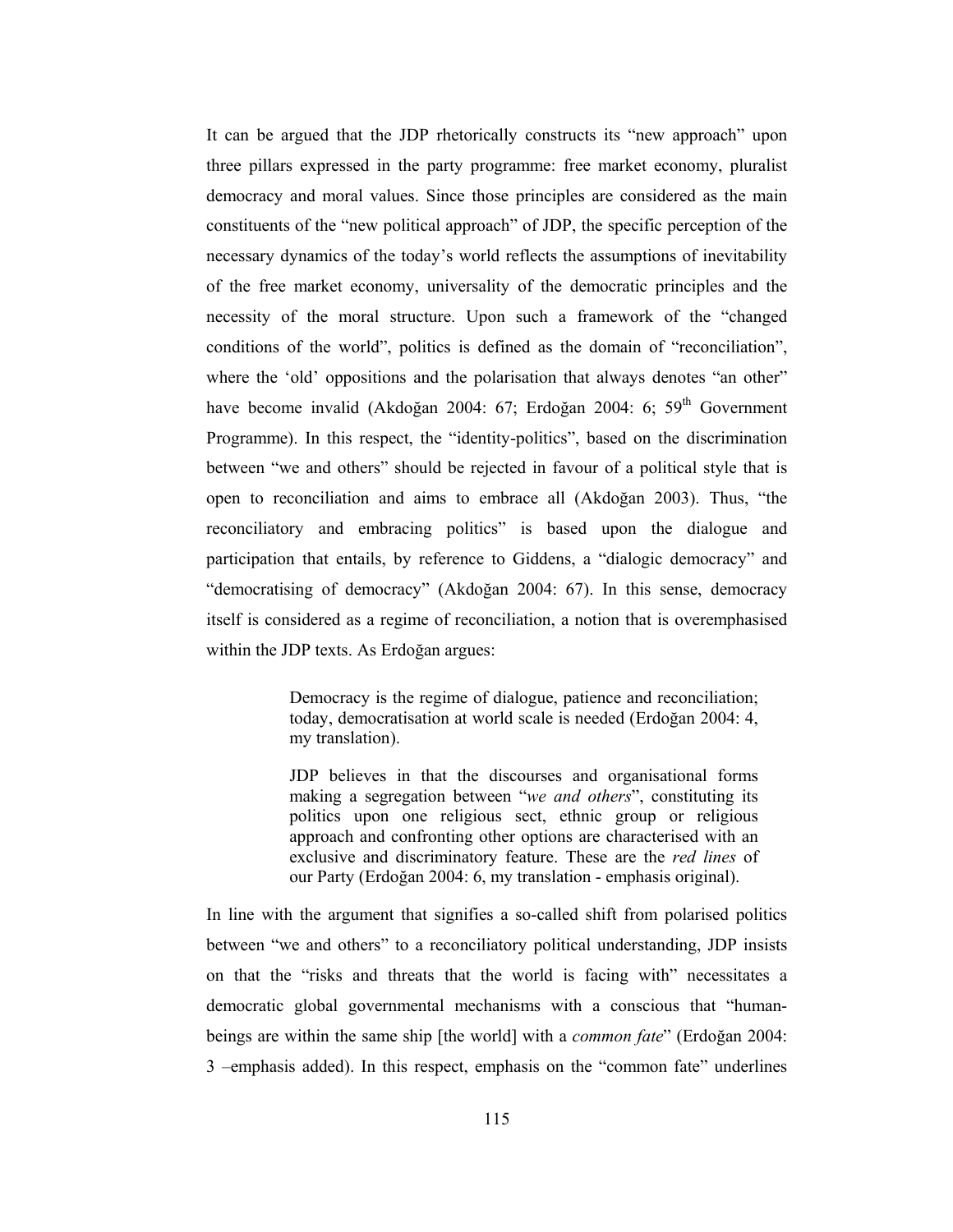the idea of "reconcilable", if not same, interests such that the "differences" and plurality give the *colour* of the democratic regime that is, in essence, characterised with the aim of reconciliation. In other words, "politics is the domain of reconciliation" where the global world is characterised by the same fate, rather than polarisation, and the people desire inclusive politics, rather than antagonistic ideological positions (Akdoğan 2003; Erdoğan 2004; 4). Thus, politics becomes "a means for serving people" (JDP Party Programme 2001). It is underlined that:

> For conservative democracy, "politics" is a domain of reconciliation; social and cultural diversities participate into politics as colourfulness, on the basis of the tolerance and clemency that democratic pluralism generates (Erdoğan 2004:  $5$ my translation).

Not only at the global scale but also in the sense of domestic order, the new conditions of the world entail a new approach to the state and society relationship. In this respect, globalisation and making of the information age undermines the validity of the traditional forms of the state and governing mechanisms. The state loses its uniqueness in holding power to control the society, and new actors emerge at local and global scales (JDP Election Declaration 2002). The state should adapt itself to the new conditions through concentrating on its "principal functions", being small but at the same time, effective and dynamic (JDP Party Programme 2001). In this context, those "principal functions" denote creating resources, developing standards and monitoring operations.

> A State should regulate, control, and create opportunities. It should also encourage entrepreneurs and open their ways rather than imposing one way to be obeyed. Providing equal advantages to anyone is a requirement of the prevalent democratic concept of the 21st Century (JDP Party Programme 2001, emphasis added).

> The basic role of the state in economy is ensuring the free competitive conditions in markets and removing the barriers in front of the entrepreneurship (JDP Election Declaration 2002, my translation)

For the principal functions of the state does not involve producing goods and services, privatisations are vital and re-structuring of the public administration, in line with the principles of participation, transparency and efficiency that serve the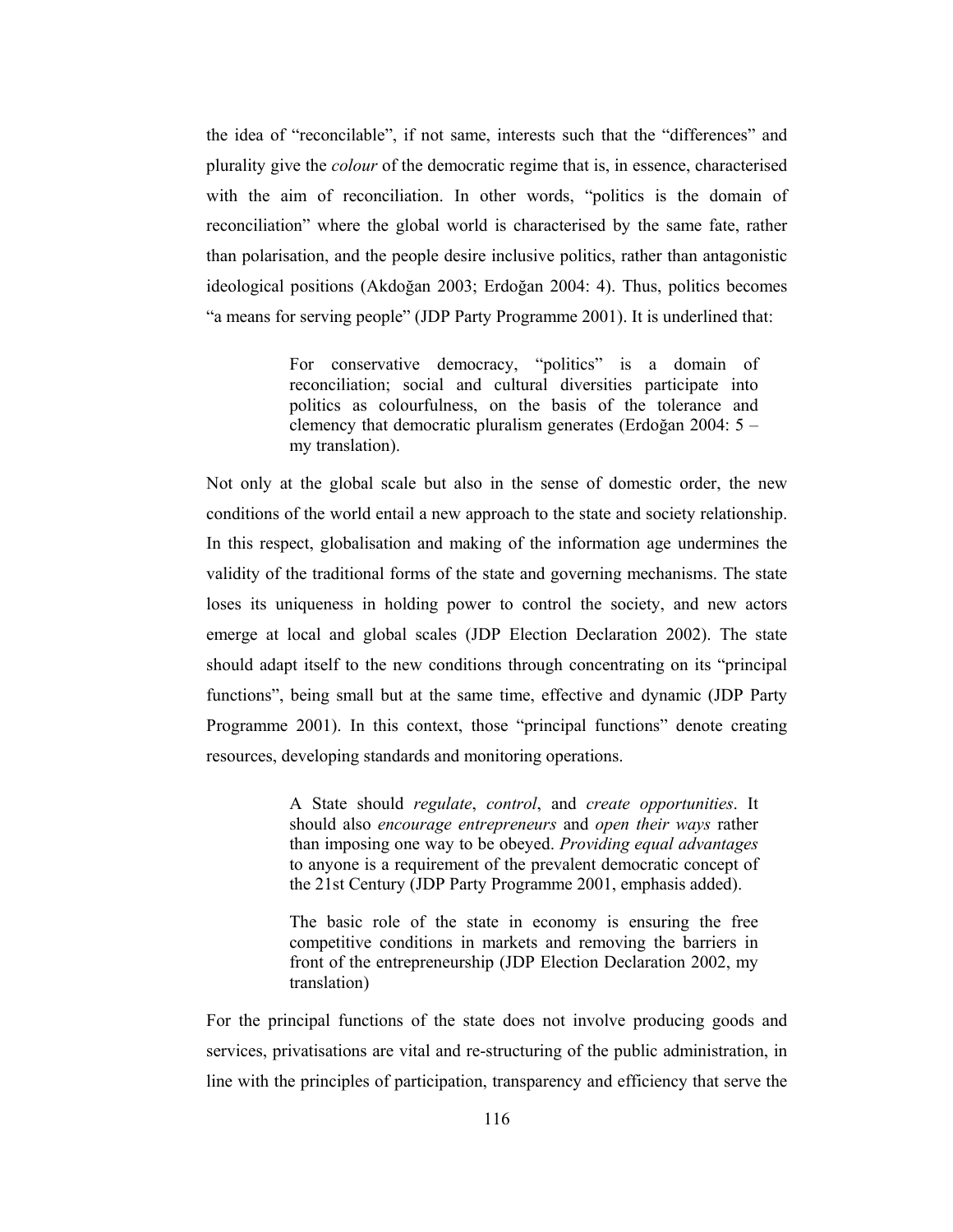aim of achieving effectiveness, is a pre-condition. In this sense, the public administration should be re-organised based on the "governance" model that is mainly defined through dialogue and cooperation among the state, market and civil societal organisations.

In this respect, the reform that JDP proposed for re-structuring the public sector provides a suitable base to evaluate the state-society relationship that JDP reformulates. According to the reform project on public administration, the new understanding of administration that is entailed by "globalisation, radical changes, information age" should be constructed upon "privatisation, enhancing civil society and decentralisation" with a target of "good governance" (KYYY 1, 2003: 118). In the draft text of new Public Administration Law, it is maintained that the "achievements" of the 1980s, which are characterised with the neo-liberal policies led by Özal Governments, should be complemented through the reforms in public domain. In this sense, the policies sustained in the 1980s such as financial liberalisation are considered as the vital steps for the aim of "integration to the international system" which now entails the re-structuring the state:

> [In the 1980s, with the reforms achieved earlier than many developing countries] the aspiration of opening the country to the rest of the world based on the free market mechanism and the competitive strategy was pursued until the 1990s. However, our country could not perceive the process, which has accelerated throughout the 1990s, properly and at the right time, as it had achieved to do in the 1980s. The "first generation" structural adjustment policies of the 1980s that have mainly focused on removing the barriers could not be complemented with the "second generation" structural adjustment policies that require the re-structure and are hard to realise. In other words, the reforms in favour of "removing barriers and liberalisation" have been realised, nevertheless the second generation reforms that necessitate the re-definition of the role of the state, as well as a general "re-structuring", could not be succeeded so far<sup>65</sup>" (KYYY 2, 2003: 71-72, my translation).

It is noteworthy that labels attributed to the reforms reflect the terminology of the World Bank.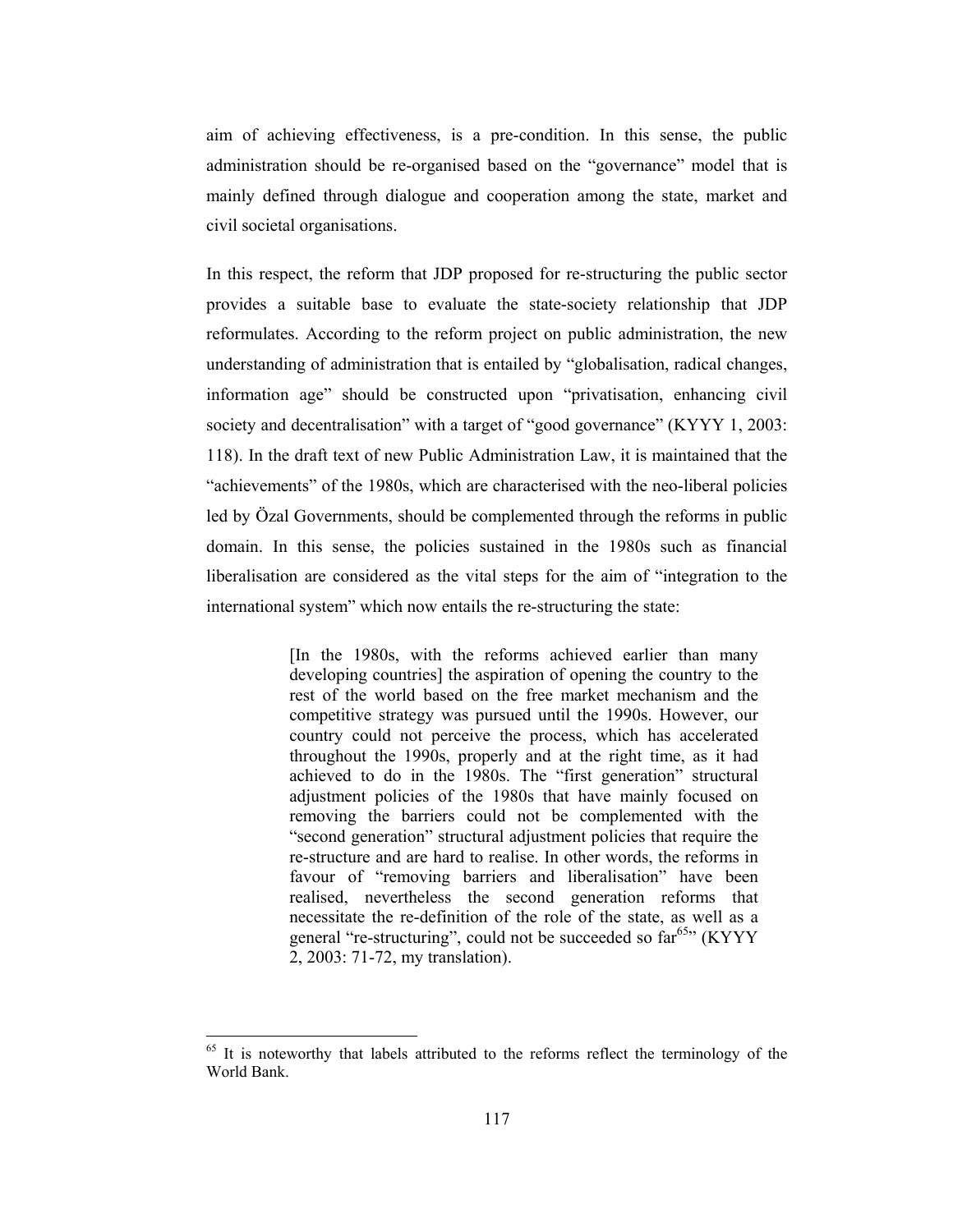The "second generation of reforms" denotes the necessary transformation of the public sector in line with the "new paradigm" in public administration. According to this new paradigm, given that the public sector cannot "compete" with the private sector in its efficiency, the public services run by the state should be transferred to the private sector; the ones that cannot be transferred to the private sector should be delivered through buying from the market or through publicprivate partnerships; and the residual public services should be flexibilised by adapting private sector principles to the public domain (KYYY 1, 2003: 23)<sup>66</sup>. In this respect, the new paradigm is defined through "respecting to the market" and commitment to the market means that should be applied whenever it is possible. Furthermore, the new public administration should aim to achieve the participation of the civil society through enhancing the domain of NGOs. The public sector should focus on the performance criteria and quality of the services, be competitive, devolve its power to the local governments and conceive the citizens as "costumers" (KYYY 1, 2003: 23-31).

Given the conceptualisation of state-society relationship as complementary, acceptance of the market supremacy, necessity of the public sector transformation in favour of private firms' efficient and competitive model, and the re-definition of the citizen as "citizen-customer" within the Third Way debates, the whole framework of the JDP's reform project can be thought as the adaptation of the Third Way understanding to the Turkish case. In essence, Akdoğan (2004: 145-147) denotes the parallel features of the Third Way and conservative democracy as the attempt to provide an alternative way, re-defining the role of the state, criticism of welfare state, not to be reactionary to the process of globalisation, the sensitivity to the family and struggle against the crime, and being in favour of decentralisation. Moreover, he admits that the conservative democracy can fulfil a similar function to the Third Way played in the European context. However,

<sup>&</sup>lt;sup>66</sup> Those conditions are the same with the features of public reform called as "Competing for Quality", achieved in Thatcher era in Britain, which is given as one of the successful examples of the public reform in foreign countries (KYYY 1, 2003: 45). It is also denoted that the programme of "Modernising Government" developed by New Labour complements and enhances the former reformation process.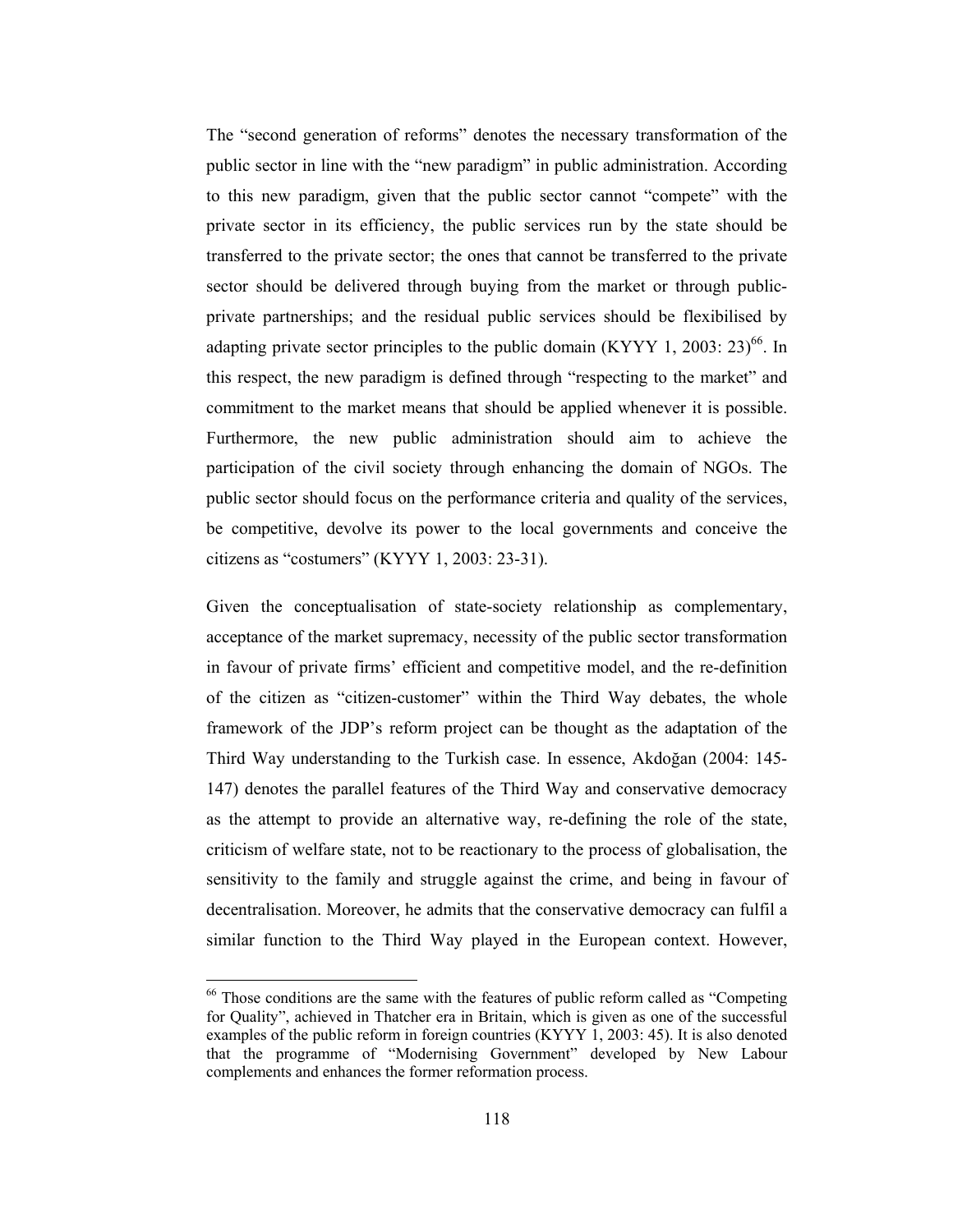despite those similarities, Akdoğan still maintains that these two have different contents, mainly due to that he associates the Third Way with the "left". Putting aside the assumed "leftist" identity of the Third Way, what makes the contents different is totally blurred. The texts of JDP not only give reference to Giddens<sup>67</sup>. both in the sense of evaluation of the changed conditions of today's world and the proposed remedies to adapt those radical transformations, but also *internalises* the theoretical position of the Third Way politics.

> State, market and society are *not alternative* but *supplemental* to each other. With the synergy that is generated by them, a sustainable and rapid development can be achieved (JDP Election Declaration 2002, my translation - emphasis added).

> There exists a *complementarity relationship* between the *democratic state* understanding and the *competitive market*. For fulfilling the basic needs of the societies, the collaboration of state, market and civil society has become inevitable (JDP Election Declaration 2002, my translation - emphasis added).

Not surprisingly, the search for social cohesion within the competitive market also reflects the same remedy that the Third Way offers: enhancing civil society, restrengthening and democratising traditional social units, investing in human capital and, as a necessary base to achieve all these, promoting the notion of reconciliation of the social units by the claim of the complementary or sameness of interests. In this sense, it can be argued that the "conservative democratic" structure of the JDP provides a suitable means to defend and activate the solidarity base that the Third Way proposes. As Akdoğan (2004: 40-41) maintains, "Whatever the conjuncture and social conditions anticipate as the organisational model that can generate social cohesion, conservatism comes closer to it. (Akdoğan 2004: 40-41).

 $^{67}$  It is interesting that Akdoğan (2004: 30) gives references to Giddens' conceptualisation of the new conservatism in his *Beyond Left and Right*. It is same for the roles of the family, civil societal organisations, state and religion as the guarantors of the maintanence of social order (ibid: 51); welfare dependency and its destructive affect on family (ibid: 51); the concept of tradition as a bridge between past and present (ibid: 52); conceptualisation of democracy (ibid: 62-64); the terms "dialogic democracy" and "democratising of democracy" (ibid: 67).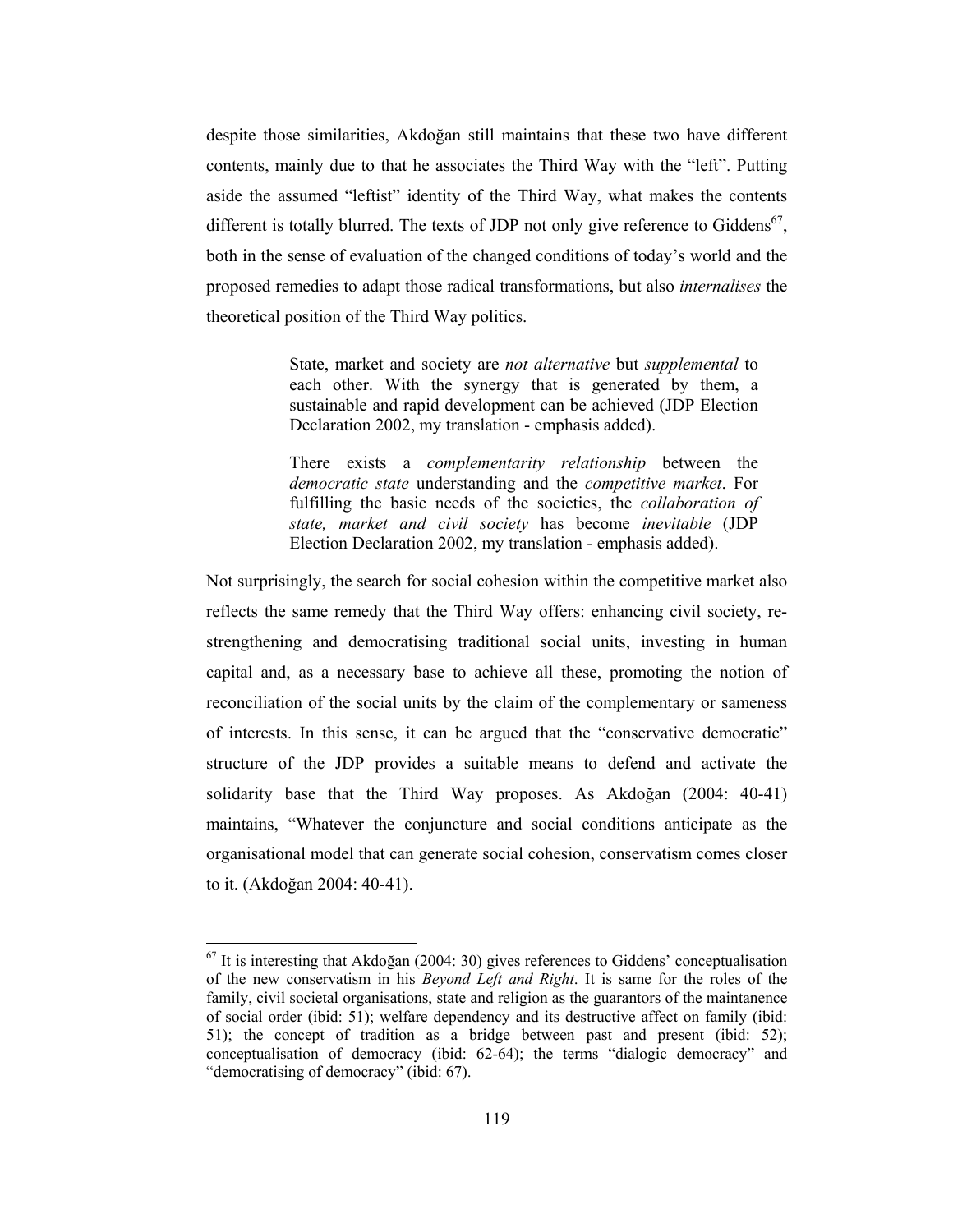In this respect, the "conjuncture" signifies the "inevitability of the competitive market" which entails that the desired social solidarity should indispensably be constructed upon and within the market. On the one hand, "common interests" in the sense of achieving competitiveness in the global market both as the singular firms and the country as a whole, often takes part in the rhetoric of JDP and functions as a cement factor for labour and capital (or for "employer and employee"), as well as for the different section of the society, on the other hand, the stress on the "human capital" functions as a strategy both for "including" the vulnerable that cannot take part in the labour market and for achievement of competitive advantage in the sense of flexible and skilled labour force of the country. Yet, the role of the state in the sense of protecting the vulnerable and investing in human capital should be within the limits of "free atmosphere of the civil societal organisations" (Akdoğan 2004: 41). That is to say, the civil society should be *free* to fulfil its obligations or responsibilities to share the burden of inclusive society. In this respect, civil society should develop its "problemsolving" mechanisms, through the social units such as family and communities and also through forming "voluntary communities" to help others. In other words, the civil society should embody the "solidarity networks".

> In order to achieve the ideal of *social solidarity*, while a social democrat attempts to make state intervene into the economy and society, tries to provide (the social solidarity) on the base of the state; a conservative democrat realises that through the *voluntary* foundations, civil organisations and the family" (Akdoğan 2003, my translation - emphasis added).

> Despite of the deep economic troubles, we mostly owe to our strong family structure that our society is alive. Sustainability of our family structure, which is an essential social security mechanism at the same time, is more important in the transformation period that we live in" (JDP Election Declaration 2002, my translation - emphasis added).

Accordingly, given the transfer of the burdens of social security to the civil society, the state could focus on its "principal functions" such as caring for the most vulnerable in the society, *including* them and being *compassionate* not to make them feel as "desolated and orphan" (59<sup>th</sup> Government Programme). Yet, in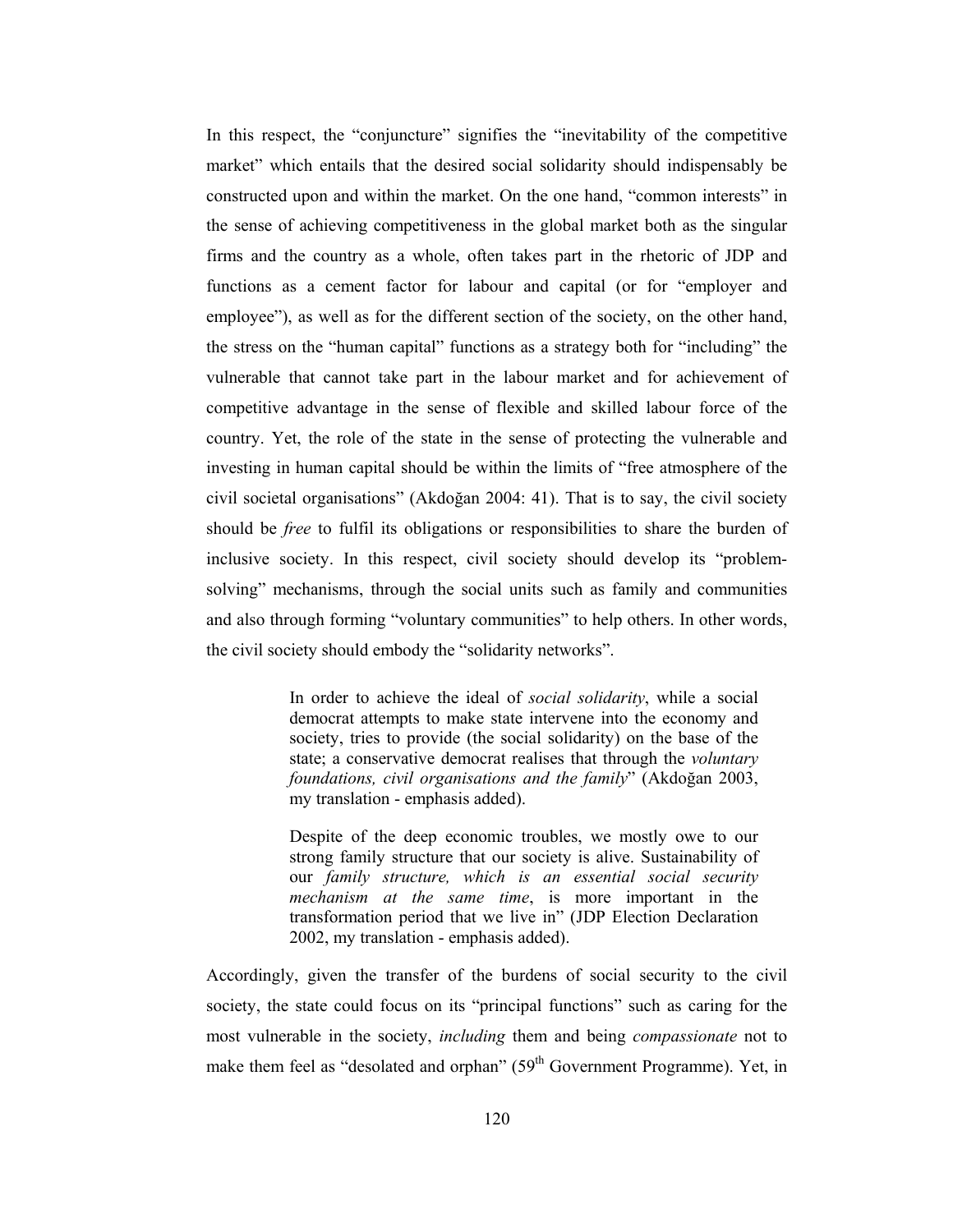order to allow the state to fulfil its principal functions, the "society" should commit its "responsibilities".

> In Turkey, *still* there is not much role of the private entrepreneurs in education, health, social security. Whereas, in those areas that the state in no way could provide resource and personnel if an essential portion of the work is transferred to the society, the resolution of the problems gets much easier (Akdoğan 2004: 70, my translation-emphasis added).

Given the interchangeable usage of the notions of "(civil) society – private sector" within those texts (e.g. Akdoğan 2004: 69; JDP Election Declaration 2002), the *issues* most of which "to be transferred to the society" involve both the production of goods and services by the private sector and also the generation of social solidarity by the civil society. In this sense, JDP advises those who will fail to be a "customer" of those goods and services to "cooperate" within the civil society, i.e. traditional social units and voluntary self-help groups. In essence, Akdoğan (2004: 70) underlines that the individual and civil society should be activated "within the process of transferring [an essential portion of the work]", which is argued to be in coincidence with the search of those units for more autonomy. Within this scheme, the state has the responsibility of investing in human capital to make individuals gain skills to participate into the labour market and of being "compassionate" enough to transfer material aid just to the "most vulnerable". The issue of education provides a suitable example of the scheme. Just like the Third Wayers in Britain, JDP conceives education in terms of human capital which is argued as the pre-condition of the "competitive advantage" of the country (JDP Party Programme 2001). In this sense, the state should promote the private sector to invest in education, the education system should be oriented to the aim of "gaining skills" and for the ones who cannot finance themselves the state should "buy the education service from the private sector" (JDP Party Programme 2001).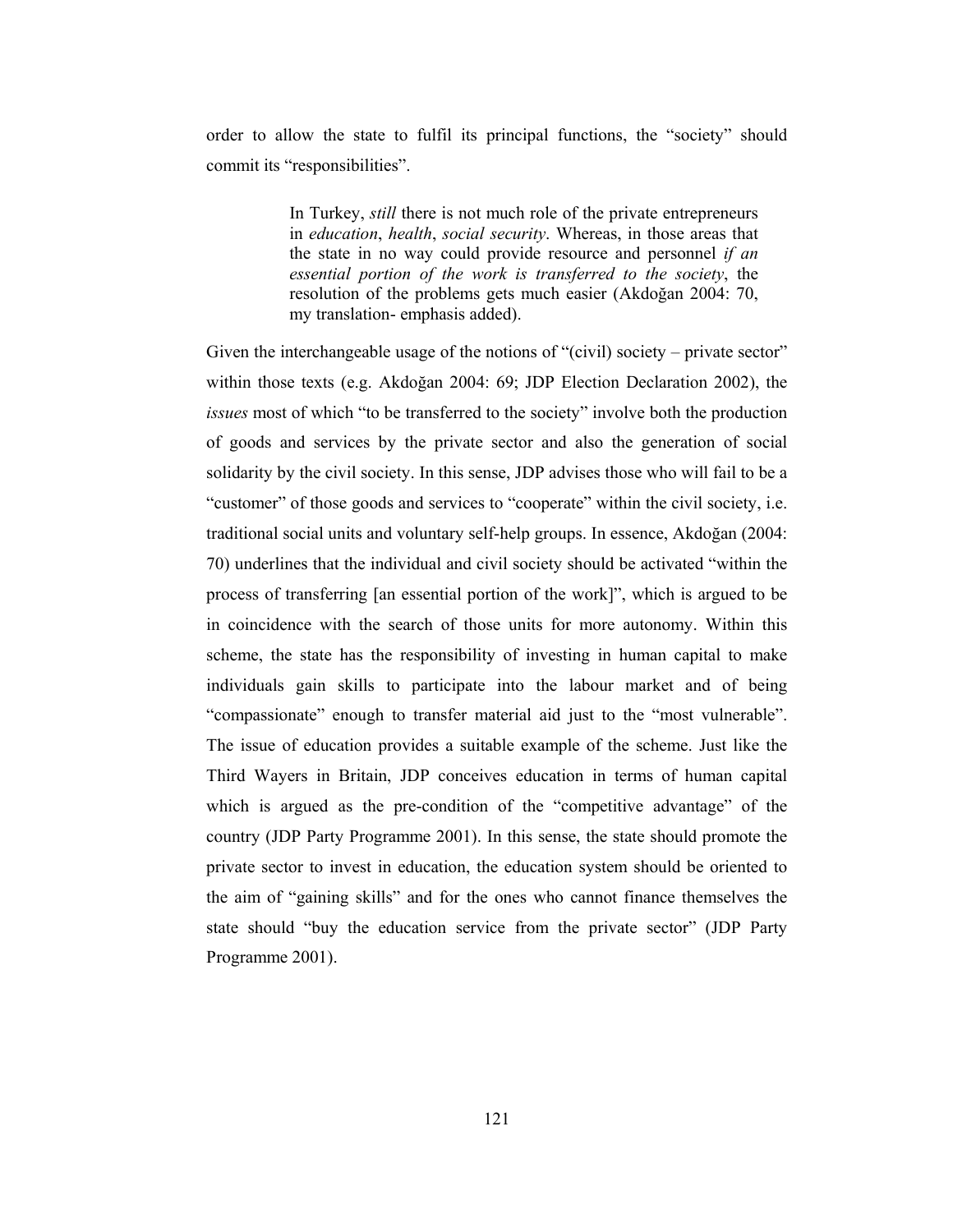## 4.3. "Derviş's Social Democracy Report"

Searching for a social democratic or centre-left alliance among the political parties, Dervis has permanently insisted on that the crisis tendency of Turkish economy is related with its divided political structure. In this sense, for Dervis, the lack of political stability is considered as the underlying dynamic that has given rise to the economic crisis, then, the main target has to be pursuing a common effort to generate a more stable, allied political formations with a conscious that "separation of political and economic domains" is vital (Dervis 2002b). The recovery of the country entails a "team spirit", not solely in politics but also in every domain of life, by the shared sacrifices and effort of all sections of the society.

> (...) We should apply the *team spirit* in all spheres, we should consolidate the rules of team game and play as a team. And, we are the people of one country, we should not injure or despise each other. On the contrary, we should compete, but in a sense, through helping each other. Be sure that it is same in politics (Derviş 2002b, my translation -emphasis added).

In this respect, he maintains that the old type of divisions and disappointments created by rigid political positions as old right and left should be forgotten in favour of a new, embracing, modern social democratic centre that is "the common" interest of all of us -the craft, farmer, worker, young people, women, modern businessmen" (Dervis 2002c). In this sense, the social-liberal synthesis that is argued as the common future of the society as a whole, is the only way to activate the potential of country through the integration of competitiveness to the social cohesion, as above quotation suggests, and also through the complementarity between market, effective state and social justice.

> A strong market economy, social justice and social sensitivity, fraternity, humanism and an effective state. Those three features have to come together. Modern democratic synthesis or social liberal synthesis is that and this is a synthesis open to the whole society (Dervis 2002c –my translation).

Deniz Baykal, the leader of the RPP that Dervis chose as the address for the social-liberal synthesis, interprets such synthesis as the re-structuring the state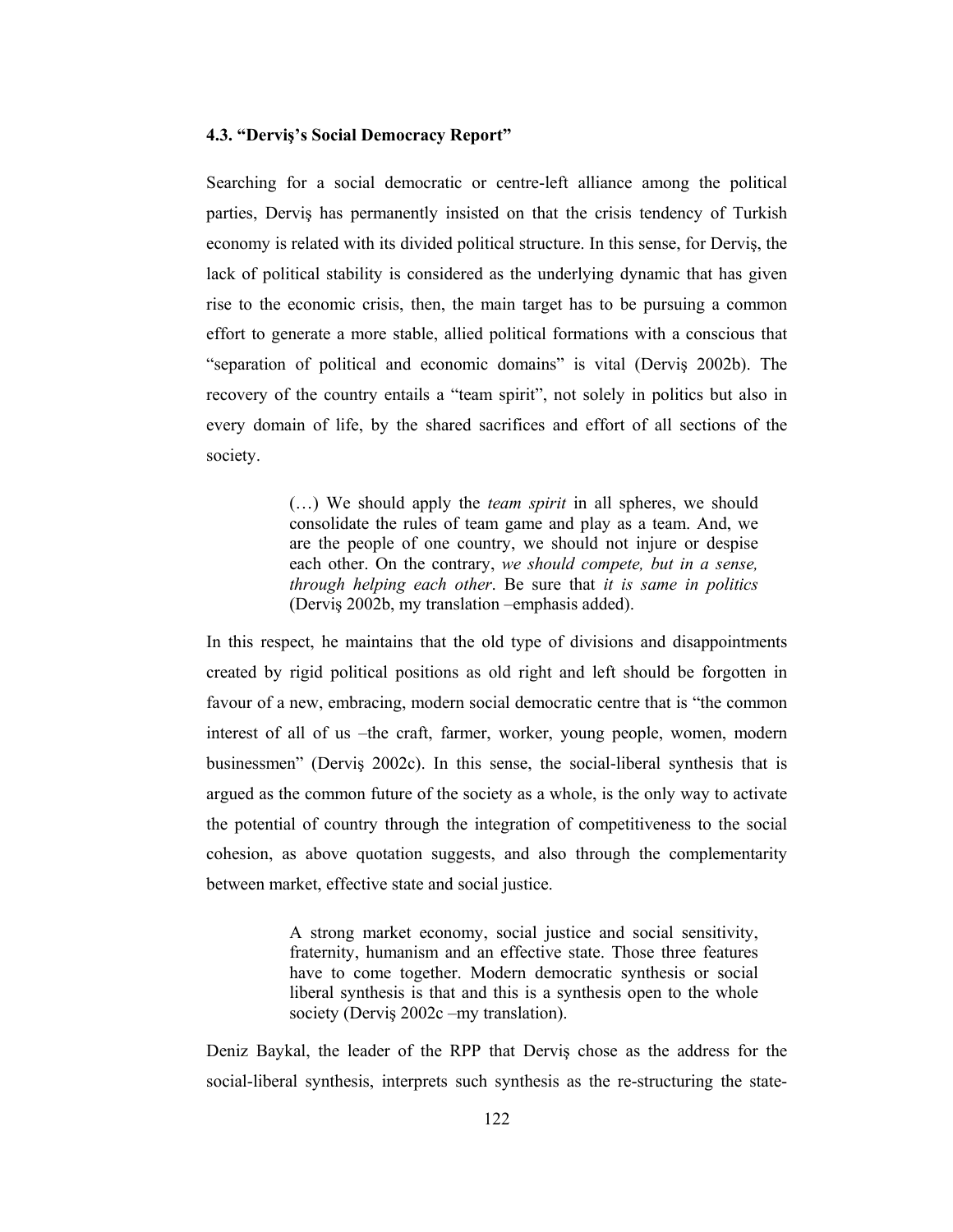society relationship as well as a new understanding of the relationship between economy and social values (Baykal 2002). Then, it is the chief role of modern social democracy, Baykal argues, that the competitive market economy should be complemented with the social solidarity. This synthesis is considered as the only receipt to create a "happy society".

> The rigid rules of the economy will operate; the compassion, solidarity, love, cohesion feelings of the social democratic understanding will operate, too.  $(...)$  We all know the rigid facts of the economy. But it is not the all, we also know the human love in one side of our hearts, the feeling of social solidarity, the responsibility to people's fate, our moral duty not to leave anyone to his fate and not to leave them alone (Baykal 2002 -my translation).

In this respect, associating the social responsibilities of the state with a "moral" task", the social democracy is re-defined through the feelings of compassion, solidarity, love and cohesion, rather than universal rights of social security, in line with the Third Way conceptualisation<sup>68</sup>. The state, in this framework, is denoted as the "organisation for servicing to the public" (Baykal  $2002$ )<sup>69</sup>.

Thus, it can be concluded that just like the JDP, the RPP has oriented itself to a Third Way rhetoric on the eve of the general elections of 2002, which has resulted

<sup>&</sup>lt;sup>68</sup> It is noteworthy that parallel to that conceptualisation the Party defines itself at the "centre", embracing all. Although the centre or centre-of-left has always been the main denominator of the RPP, the party programme dated 1994, can be considered as a good example of the shift in party rhetoric: "Social Democracy does not mean an unfair attitude directed at one side of labour and capital by locating itself at the opposite camp of one or another; it is nor a politics that limits itself with caring the interests of only one section of society. Yet, as a result of the political preference, social democracy and the RPP, explicitly and clearly, take place on behalf of the labour (...) In Turkey, large section of the labour is the most exploited social group being devoid of social rights". Now, the labour is considered as one of the constituents of the social target of the Party, just like the business.

 $^{69}$  Baykal (2002) underlines that the state should be for the public, not vice versa. It can be thought as an attempt to re-imaging the RPP, which has always been criticised for being a "statist or elitist party" that pursues its old consideration, embodied in the famous slogan of "halk için halka rağmen" in the 1930s.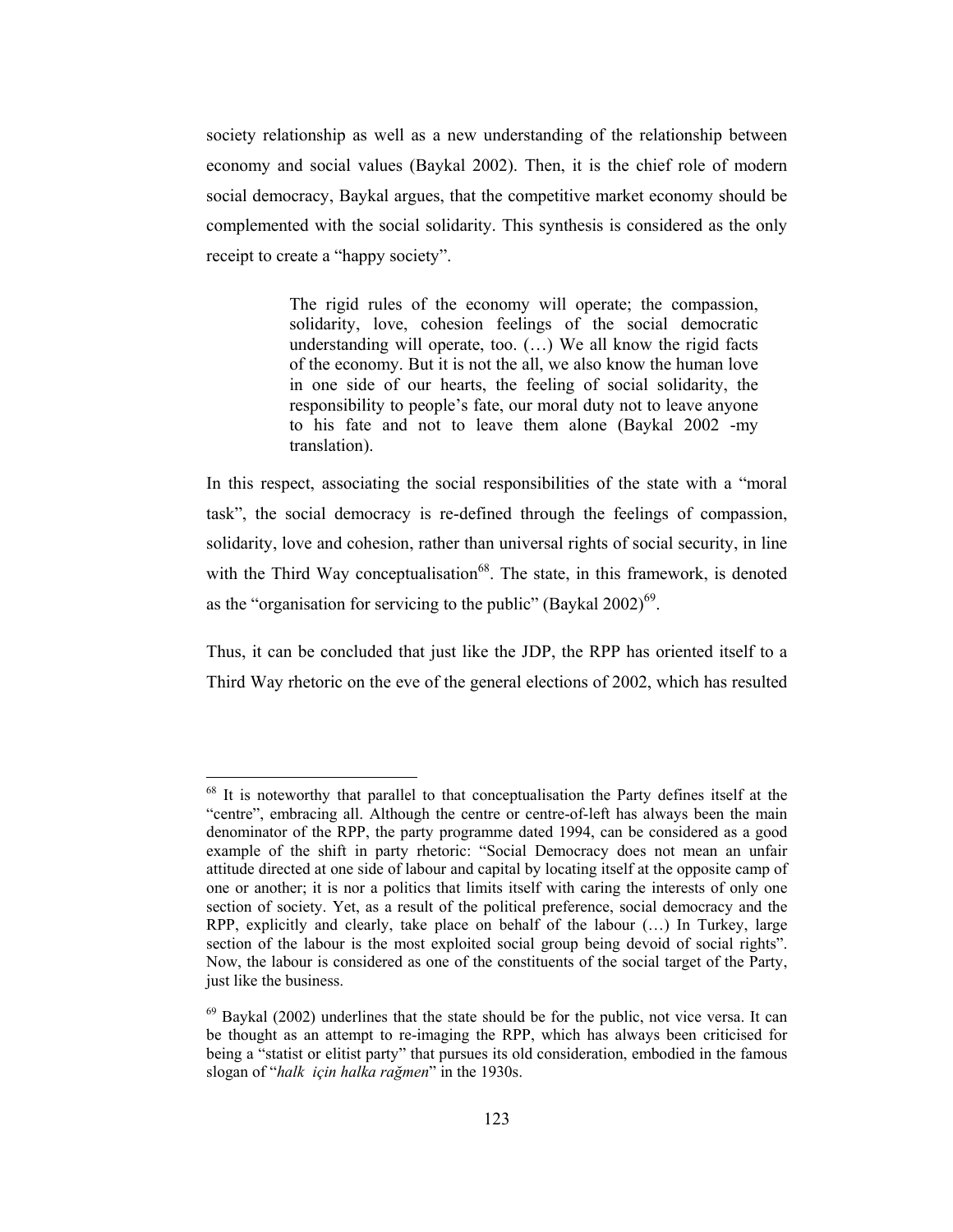in a two-parties parliamentary composition with a majority of the  $JDP^{70}$ . The election results are generally appreciated as a chance for political stability under a single majority party government, while the RPP is criticised for failing to realise a better performance. More interestingly, given that both the JDP and RPP has attempted to embody the Third Way principles in their rhetoric and have declared their loyalty to the same transformative reforms in governing structure, to the same economic programme proposed by the IMF and the common ambition to achieve EU membership, the parliamentary opposition has become a problematic issue for the RPP. The internal debates upon the new directions of Party have continued and further adaptation of the Party to the Third Way line has constituted an axis of the discussions. Dervis, as the strong-willed figure advocating the transformation of RPP in line with European social democratic parties, has insisted on the necessity of a "genuine" orientation in the Third Way thought. The so-called "Dervis's Social Democracy Report" (Dervis and Isik 2004) can be evaluated in this respect.

Beginning with the typical Third Way argument that both the socialism and neoliberalism has died, in addition to the bankruptcy of old welfare state, Dervis and Işık (2004) hold that the social democracy that is needed a new reformation process, is the only way to create a progressive vision. In this sense, the authors denote the necessity to generate a modern social welfare state that should concentrate on mainly two targets: sustainable growth and just distribution. These two targets can only be realised by a new division of labour between the state and market. The private sector that is the motor force of growth should be encouraged and enabled by the state, and in order to fulfil such an effective role the state should regulate the market, promote the competitiveness, generate regulatory institutions and take care of social miseries.

> The guiding motive of the economy is market mechanism, competition. Yet, it is obligatory that the market mechanism is effectively regulated and its frame conditions are created by the

 $70$  As a result of 10 % national threshold, JDP gained the 363 seats with a vote rate of 34.28 %, while RPP gained 178 seats with a vote rate of 19.39 %.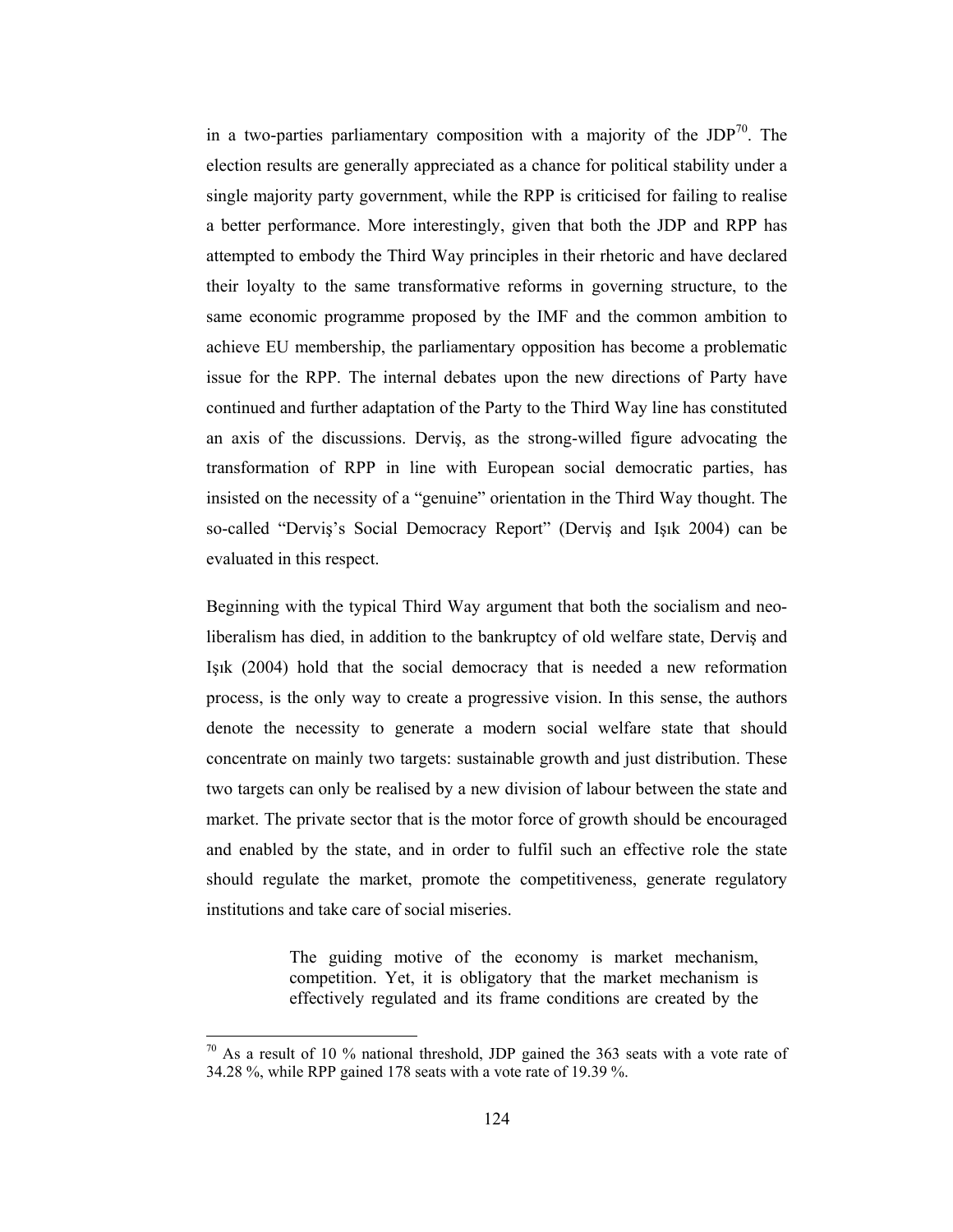state. Under today's conditions, regulation of the market entails a great expert knowledge which assigns, mostly out of the direct production<sup>71</sup> but a very effective functionality of the state (Dervis and Isik 2004 - my translation).

Such a regulatory role of the state necessitates the re-organisation of the public sector, since the effectiveness of the state is depended on the achievements in transformation of the clumsy bureaucratic structure to a rationally functioning and smaller mechanism that benefit from private sector partnerships.

The reform of public administration in line with the regulatory state constitutes the essential part of the Report. In the sense of the social responsibilities of the state, two main domains of social policies are referred: health and education. Although it is not deeply evaluated, it is argued that the technological changes in the sector entail new rights and responsibilities of the citizens. The diversity in individual features and needs, according to Dervis and Isik, necessitates personally shaped social services. In other words, the authors propose, in a sense, "flexible" social services oriented to the individual features. On the other hand, the emphasis upon the education reflects the Third Way sensitivity of human capital that denotes the "competitive advantage" of the individuals and the nation as a whole. Very similar with Giddens' account that insists on the investment in human capital to make individuals adaptable to the necessities of the "information" economy", the authors of the Report consider the education as a means for participation to the economy through enabling individuals more "marketable".

> Wherever possible, the policies to enhance capacities of individuals, sections and sectors, and to make them contribute to the productive employment should have a priority (Dervis and Isik 2004 – my translation).

According to Report, given that globalisation as an inevitable process having its roots in the technological transformations, the social democracy should adapt itself to the globalisation which signifies that "both the problems and resolutions"

<sup>&</sup>lt;sup>71</sup> Here, "mostly out of production" denotes that the state should still provide infrastructure, investing in the sectors that private firms do not take place (Dervis and Işık  $2004$ ).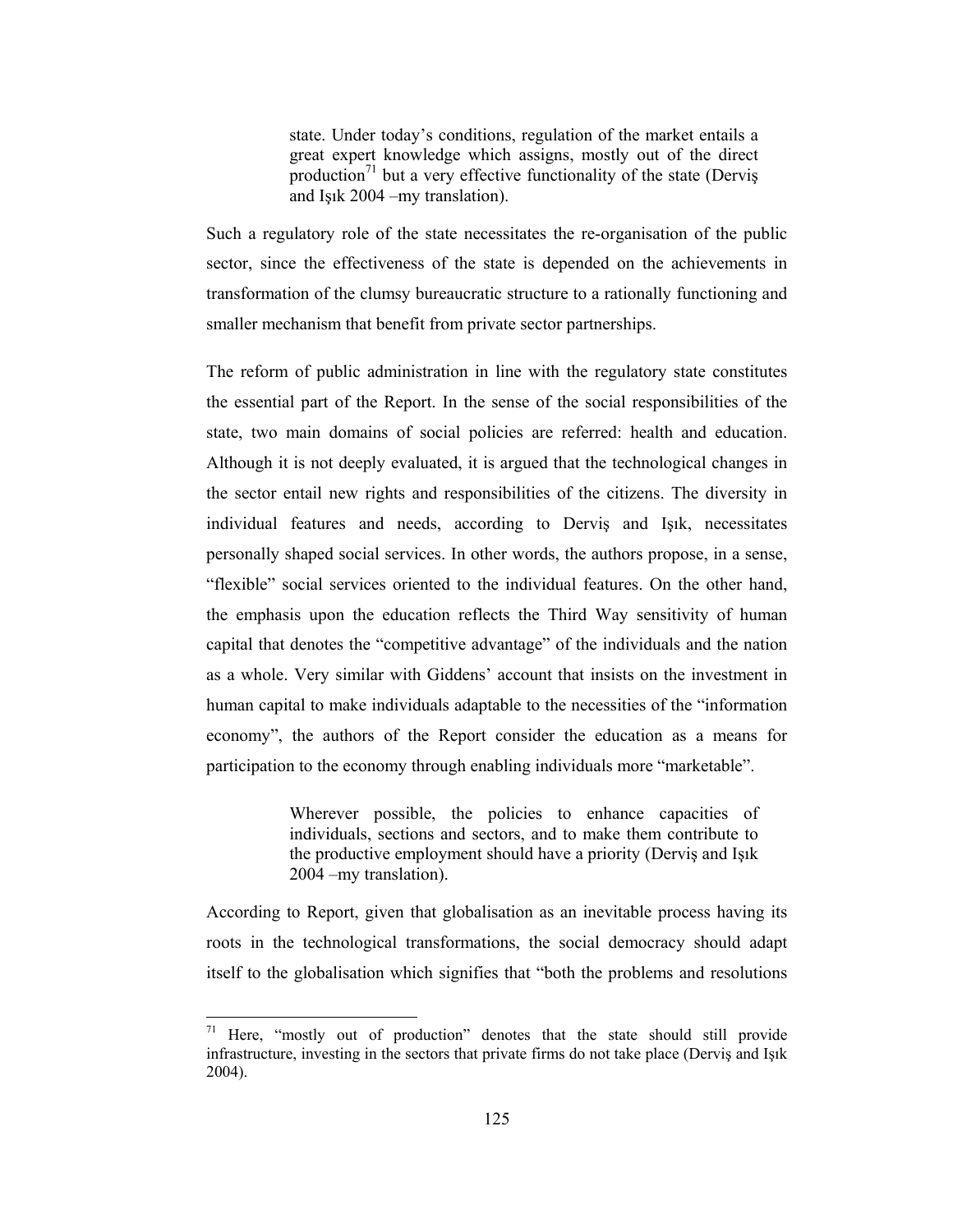have gone beyond the national constraints" and should promote the generation of universal laws and mechanisms, at the global scale. In this sense, multilateralism, democratic legitimacy and supremacy of law compose the essence of the global vision of social democracy that makes the European Union an important experience<sup>72</sup>.

It is noteworthy that in the sense of two main targets that the Report proposes, the flexible productive units are denoted as the conditions of sustainable economic growth. At issue of the other target, achieving social justice, there is an increased stress on the role of the state. In this sense, it is admitted that even the competitive market will certainly generate growth and the strengthened, active civil society will inevitably promote social solidarity, in every case there will remain some sections of the society that could not benefit from the opportunities. Thus, the state has to fulfil its mission to secure those, in a sense, most vulnerable, excluded individuals, in the sense of guaranteeing their access to the education and health services<sup>73</sup>. Yet, the attitude of the state in favour of the ones who cannot finance their insurance payments, for instance, should not be confused with an old statist approach.

> We should express that the social state is not a clumsy, prohibitory and the one that creates a huge burden; what we are targeting is, on the contrary, the state that is effective, appropriately supports the citizen, regulates the market without

 $\frac{72}{11}$  It is noteworthy that Dervis insists on the essentiality of process of reforms based on the EU agenda for the stability of Turkish economy and politics. In this sense, Airaudo, Dervis et al (2004: 25) points out that "the new lagal and institutional framework" should be complemented with "a new behaviour by public and private agents". EU process of Turkey, is thought to play a critical positive role for the consolidation of stability.

<sup>&</sup>lt;sup>73</sup> As a participator of the "summit of progressive political leaders" for which the Progressive Manifesto has been prepared by Giddens et.al, Dervis seems to formulises the roles of the state in line with the "ensuring state" or regulatory state, which denotes sensitivity of the state to the well-functioning of market and other non-state agencies in service delivery. Given that the former negligence of the fact that social miseries caused by the neo-liberal policies are much more catastrophic in Turkey compare to the Western societies, this time Derviş and Işık give more reference to the non-western experiences, such as Brasilia under de Silva government, to underline the need of caring social dimensions particular to each society.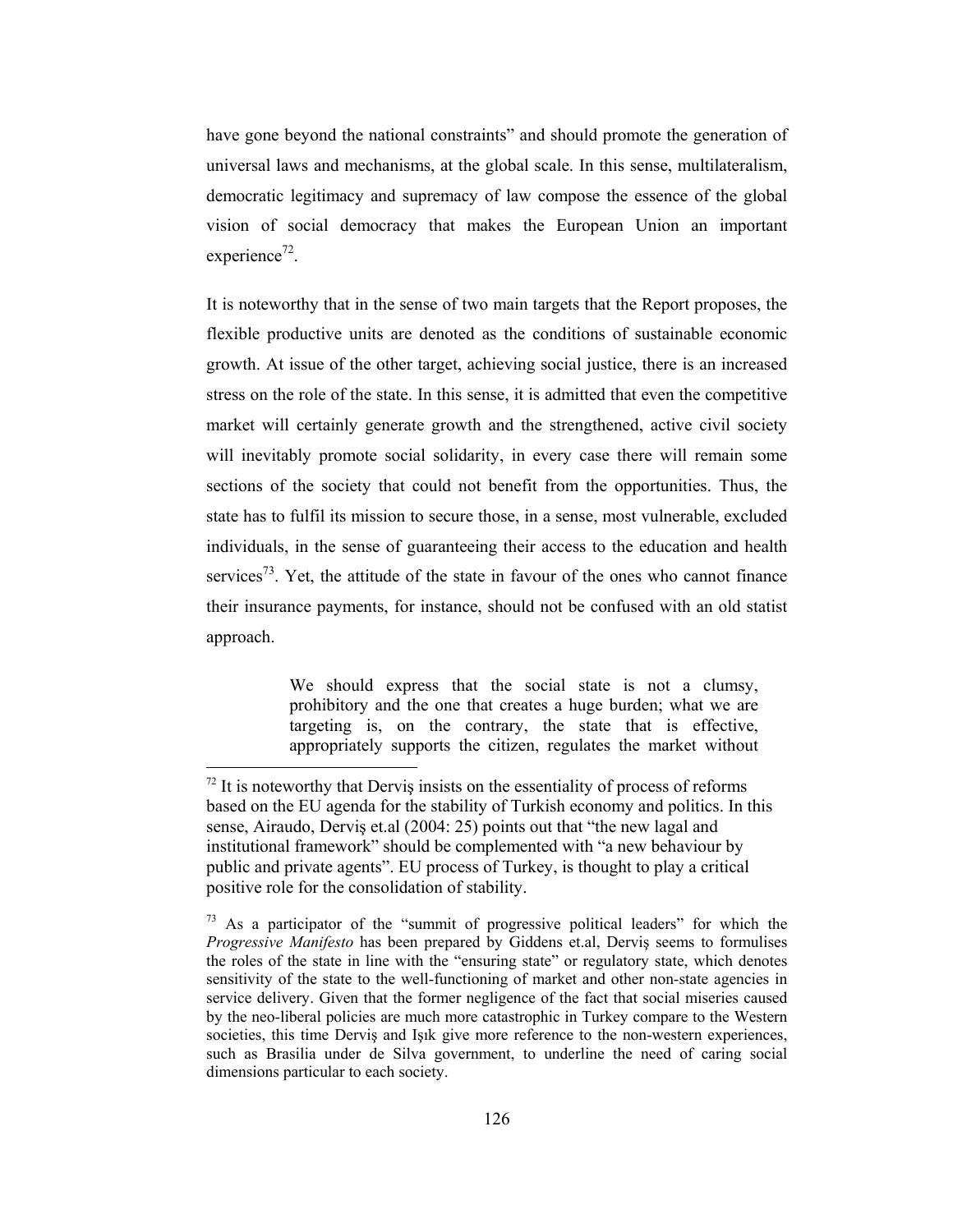damaging it or aims to make market to function better. We should express that our statism is not a statism against the market, against citizen and against civil society, on the contrary that it is a statist approach that is entailed for the better and healthier functionality of all the related institutions in favour of benefits of all (Dervis and Isik 2004 – my translation).

#### 4.4. Evaluations on the "Turkish Third Way"

Keyman (2002) has stated that the  $3<sup>rd</sup>$  November national elections would be an election between the forms of consolidation of the Third Way in Turkish context. From this respect, the "communitarian (or conservative)-liberal synthesis" that the JDP proposes and the "social liberal synthesis" that the RPP advocates are considered as the different forms of the Third Way thought, while M. Erdoğan (2002) highlighted the "communitarian" essence of the RPP's social-liberal synthesis. This, in essence, reflects the various conceptualisations of the Third Way, as a new social democratic project or as a formation echoing the old *arguments of the right*. The issue gets more confusing, when the JDP, as well as the Third Way, is associated with socialism, by entitling the JDP as a more community-friendly version of the Blairite Third Way: "I see the 'market economy with a socialist face' at the JDP" (Kadıoğlu 2002). In this sense, the parallelism between the Third Way and the JDP, as well as the RPP, has already been noticed in Turkish debates while the various positions within such debates have been shaped through the various accounts on the very nature of the Third Way.

According to Kahraman (2000: 132), the Third Way appears as a remedy to the crisis of social democracy as a result of "the crisis of modernity". In this sense, Third Way reflects a project for transforming the modernity and responding the globalisation that is the underlying dynamic of the crisis of modernity. In line with that, Third Way composes a new political formation that focuses on democracy, which gains a primacy over economy, mainly through the themes of cosmopolitanism and global governance. On the other hand, as a "social democratic project" of the global era, the Third Way line is hardly applicable by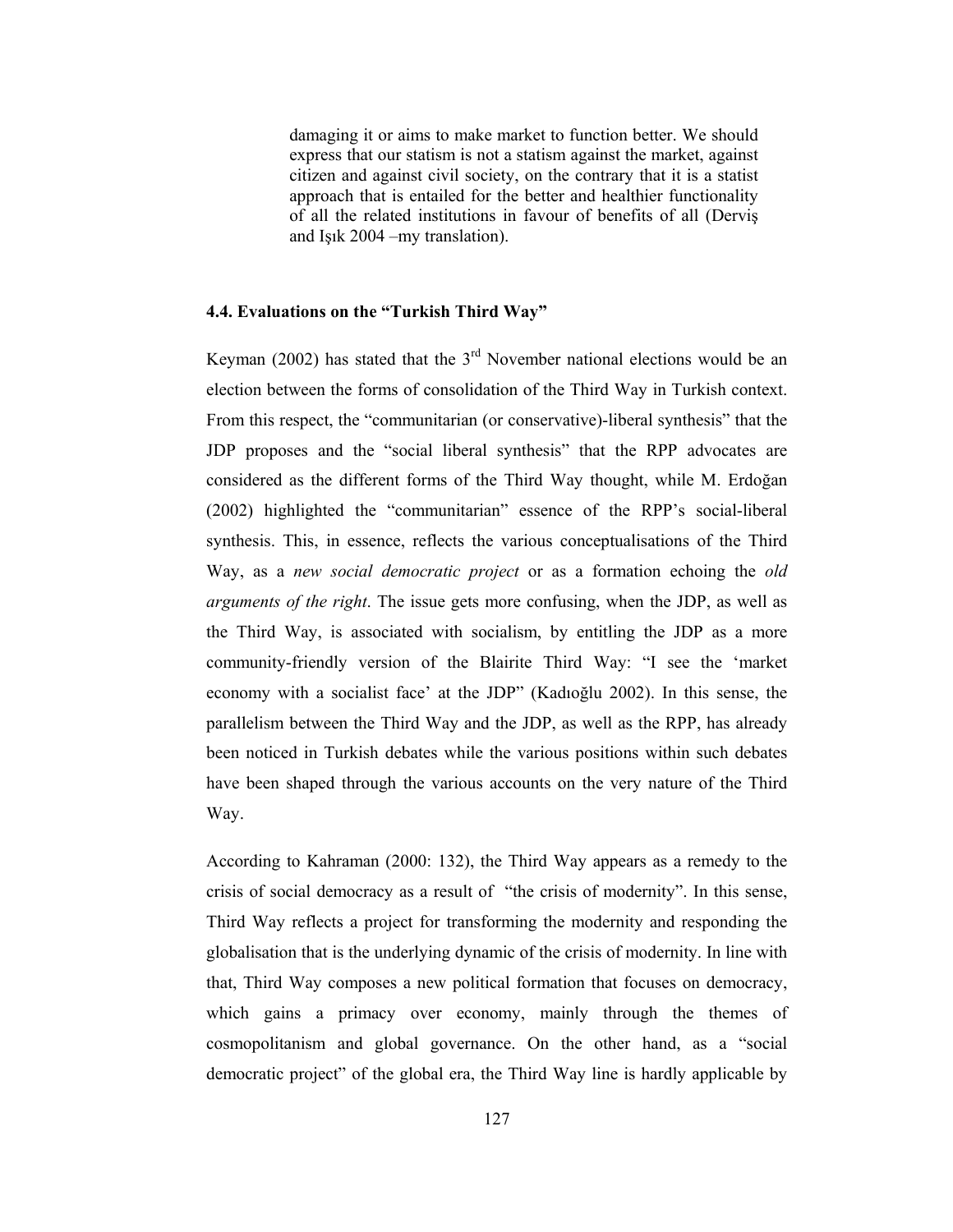the "Turkish social democracy"<sup>74</sup>. For Kahraman (2000: 131), Turkish social democracy embodies the "archaic" approach at issues of laicism, nationalism and elitist statism owing to its background as constitutive actor in formation of "modern" republic and legacy of Kemalism embodied in the commitment to the "six arrows". Thus, the Turkish social democracy should realise a deep reformation process through which it reviews its epistemological limitations, insofar it tends to manage its crisis and to adapt the Third Way –not necessarily the same model but a changed version of the Third Way.

While Kahraman considers the Third Way as a *progressive* stage for social democratic line in terms of dealing with its crisis, from another perspective Culhaoğlu (2000: 136) insists that the Third Way is a *backward* position that reflects a shift from traditional social democracy to the neo-liberal right. Similarly, Cavusoğlu and Yalçıntan (2000: 148) holds that the Third Way is far from being progressive, intensifies the capitalist system through naturalising the exploitation and inequality within capitalism. For the authors, the Third Way depends on a specific definition of the globalisation as an inevitable, irreversible process without any alternative and doing this it shares the argument of the "end" of history". Thus, the Third Way emerges as a hegemonic attempt that presents itself as the only alternative beyond the out-dated ideologies of the right and left while, in essence, aids to sustainability of the capitalist order. Thus, the hegemonic discourse of the Third Way is embodied in its reconciliatory and comprehensive approach with a misleading notion of "participation" into the process which is argued to be without an alternative (Cavusoğlu and Yalçıntan 2000: 153). Therefore, the Third Way is nothing other than the attempt for the consolidation of neo-liberalism and cannot provide "left" politics appropriate to the current conditions.

<sup>74</sup> In this sense, the term "Turkish social democracy" refers mainly to the RPP and its historical evolution beginning from the late 1950s, but also other movements and parties, such as Social Democratic Party (SODEP) and Social Democratic Populist Party (SHP) that emerged in the post-1980 period and mainly formed by the old cadres of the RPP (Kahraman 2000: 116-117).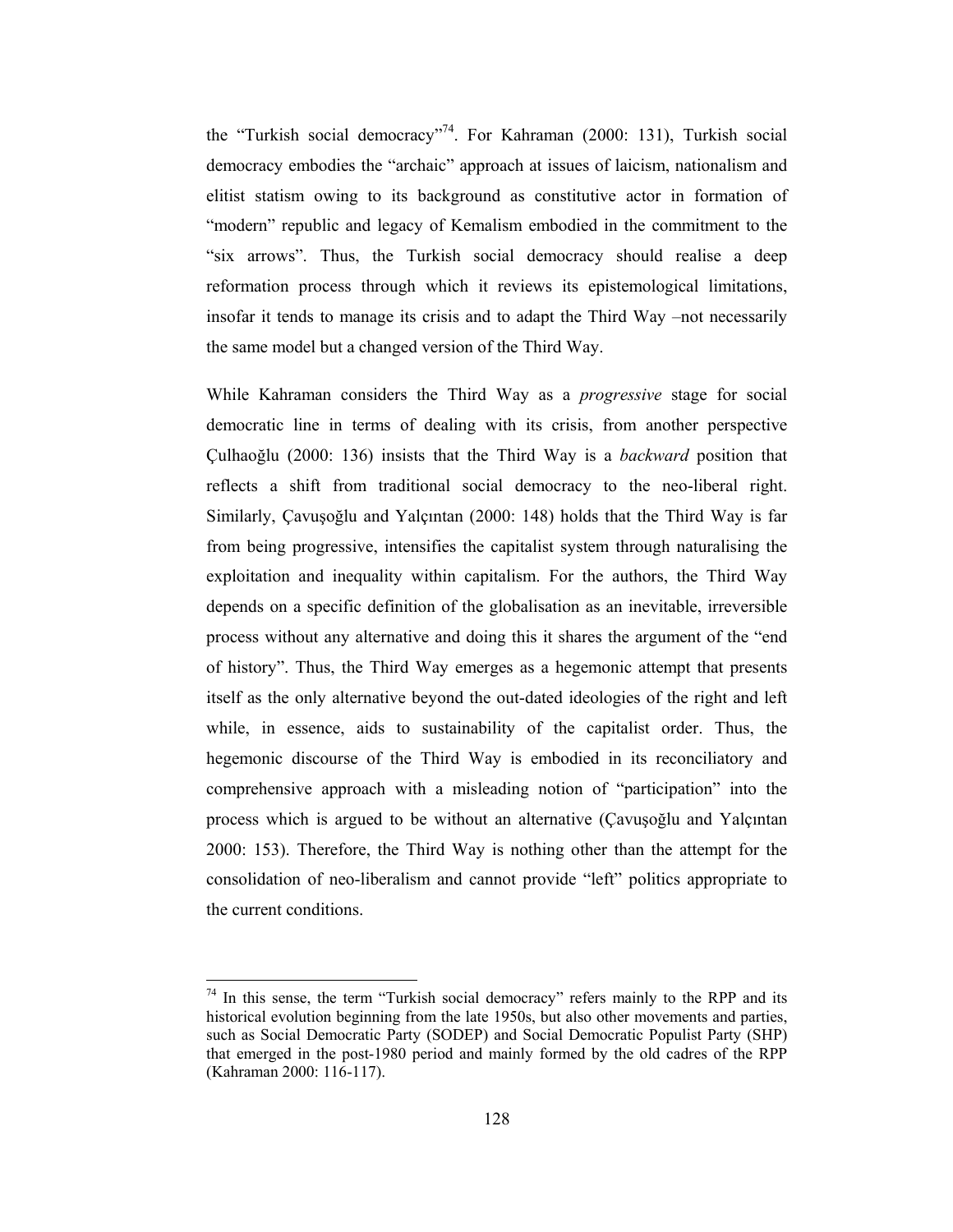In this respect, given that Third Way does not propose economic and social policies different than neo-liberalism and internalises the neo-liberal definitions, of market, flexibility, and competitiveness for instance, it provides an ideological framework for neo-liberalism. Culhaoğlu (2000: 138) maintains that while giving rise to the atomisation of the society, although neo-liberalism could not replace the other ideologies it has made them ineffective through achieving the depolitisation of the masses by particular policies. Then, admitting the basic presumptions of neo-liberalism, the Third Way provides the ideological means that neo-liberalism could not develop. In this sense, Culhaoğlu (2000: 145) argues "even if it is supported by the social measures of the Third Way that are based on civil society", a programme targeting further removal of the state from the provision of social services inevitably creates social miseries in Turkey, more catastrophically than European countries which have had a strong social welfare mechanisms.

As an opposing argument, Keyman and Önis (2003) appreciate "Turkey's delayed encounter with the Third Way" that  $3<sup>rd</sup>$  November general elections symbolise. That is to say, only the parties that have achieved to adapt themselves to the "new agenda", which is represented by the Third Way, could obtain electoral success. The encounter with this new agenda is "delayed" since the country has been under the rule of nationalist coalitions during the late 1990s. Yet, it is still an encounter due to the fact that both of the winners of 2002 national elections embody the Third Way agenda in their, especially economic, programs<sup>75</sup>. For the authors, the "global Third Way" is:

> (A)n alternative mode of societal and economic modernisation that attempts to establish a linkage between state, economy and social justice, in order to cope with the serious challenges that globalisation has been generating on national societies (Keyman and  $\ddot{O}$ niş 2003: 6).

 $75$  The authors further elaborate their argument in Keyman and Öniş 2004 by noting that such an encounter by the 2002 elections is related with "the need to regulate the free market and to respond to social justice issues through an effective, democratic and ensuring state emerged as an overriding concern in Turkey, and thus constituted the defining nature of the November 2002 general election" (ibid: 4).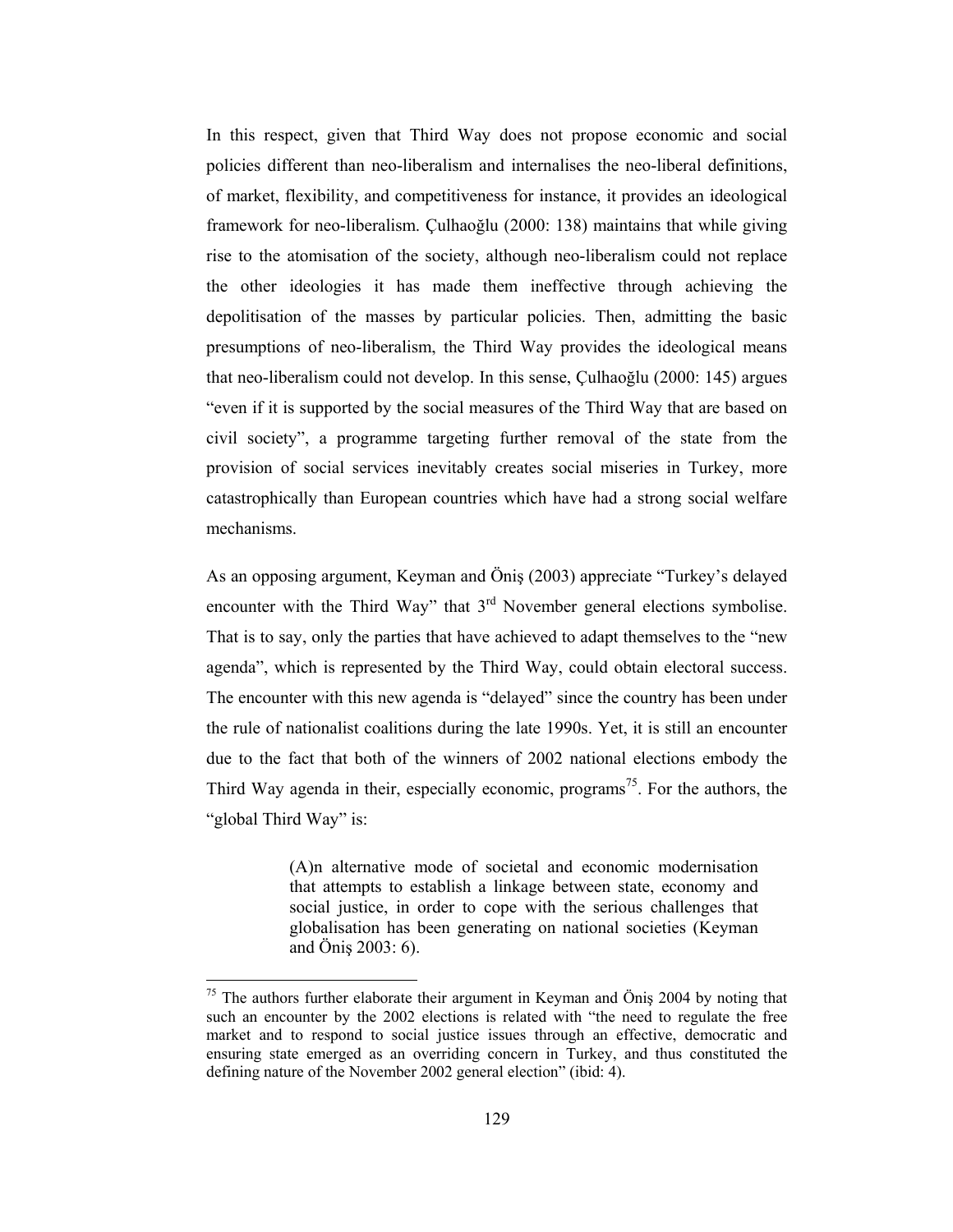According to the authors, in this respect, the Third Way generates an answer both to the neo-liberal free market ideology and to the state-led nationalist development strategy, through its formulation of a "mix of effective state and regulated free market", which is truly internalised in the economic programs of JDP and RPP. However the JDP has succeeded to voice those features more effectively and persuasively, given that its economic arguments were "more humanistic" than Dervis's proposals embodied by RPP (Keyman and Önis 2003: 9). In this instance, in its economic program the JDP successfully articulates three basic principles that are an "effective and post-developmental state" which refers to a democratic, accountable state sensitive to the needs and demands of the society; "a regulated free-market" and "social justice" with an awareness of the distribution of wealth and inclusive attitudes are needed to achieve this aim (Keyman and Önis 2003: 11). For the authors, this is a "communitarian-liberal synthesis" which denotes:

> (A)n articulation of the free-market with communitarian values, religious beliefs, societal norms and local traditions. (...) communitarian-liberal synthesis calls for a just society not organised on the basis of pure egotistical individualism, but as a democratic regulation of the state-society relations in which free market rationality is backed by, in the AKP government's Prime Minister Abdullah Gül's words, 'moderate and democratic Muslim society' (Keyman and Öniş 2003: 11).

In this sense, the JDP could transcend its Islamist legacy and could prevent itself from marginalisation. It also committed to an ideal of "genuinely pluralistic and multi-cultural society" which has made the Party come closer to the European social democratic parties of the Third Way line. On the other hand, according to authors, the RPP failed mainly due to its *liberal economic program* prepared by Dervis "in accordance with the unquestioned acceptance of the IMF structural adjustment program" that lacks of addressing the issue of social justice, poverty or the problems of small and medium-sized enterprises and also due to its statist legacy both of which kept it from generating a true linkage with the society. Thus, the RPP "increasingly projected the image of an archaic, highly conservative political entity" that is negligent about the domestic demands and global dynamics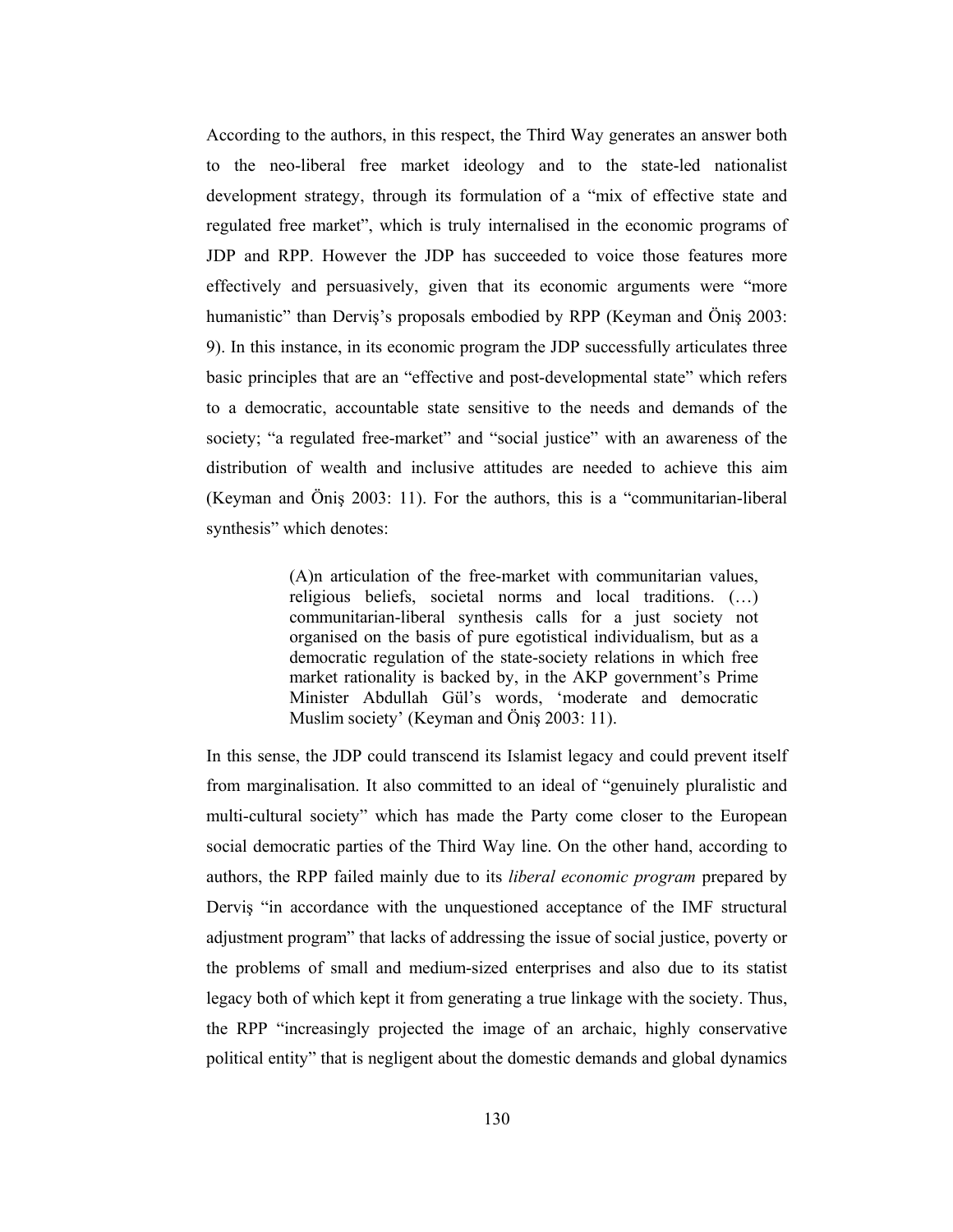(Keyman and Öniş 2003: 14). Therefore, the authors conclude, although there are some challenges in front of the JDP, its success both in terms of electoral victory that generates stability and also in the sense of embodying a Third Way agenda, has created the possibility of and the conditions for economic recovery and democratisation. As they state:

> The mutual effort of the AKP and the civil society to achieve democratic consolidation, we believe constitutes a necessary precondition for the success of Turkey in its delayed encounter with the global Third Way (Keyman and Önis 2003: 22).

However, it seems that Keyman and Öniş revise their proposal later on, although most of the arguments are kept unchanged. In this respect, they evaluate Turkish Third Way experience as a paradox that a moderate Islamic party, the JDP, rather than "the so-called social democratic party, the RPP, has voiced the principles of the Third Way more effectively (Keyman and Önis 2004: 4). Despite that, the authors suggest that the JDP can only represent a "pseudo-global third way politics" given that it is "still an identity-based party with an Islamic past and constituency"  $\frac{76}{6}$ . Then, the RPP, is the potentially better candidate for providing a "genuine" global third way political line. Yet, in order to realise such potential, the RPP has to transform itself and dispose of its deficiencies such as its statecentrism, nationalism and out-dated notions of national security and sovereignty, which underlie its inability to adapt itself to the Third Way, as well as its marginalisation in the sense of its dissolved linkage to the society. In this sense,

 $\frac{76}{10}$  Within the same text, the authors also denote that the JDP consolidated its position at the centre politics and further expanded its electoral support (Keyman and Öniş 2004: 19). Furthermore, it is underlined that the JDP committed to its cosmopolitan stand through its strong-willed steps for integration to the EU (ibid: 20). Then, it can be asserted that those achievements of the JDP display that the Party has gone well beyond to being an Islamic "identity-based party", contrary to the authors' emphasis. On the other hand, it is noteworthy that the EU process may help to enlarge the "religious freedoms", such as headscarf, and it is one of the concerns of the JDP. Öniş (2004: 8) interprets such a tendency as JDP's concern to "protect itself against hyper-secularism of the state elite".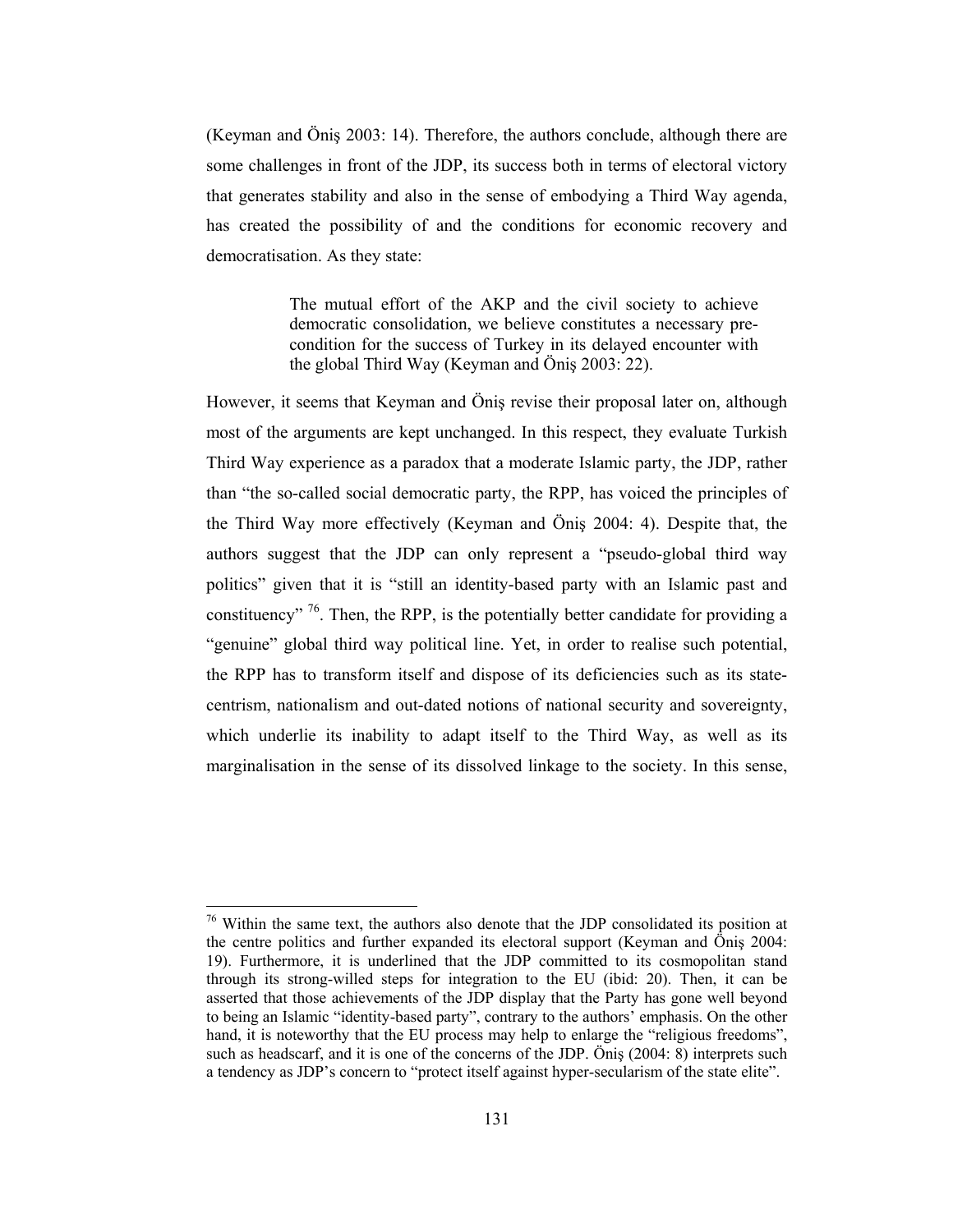the authors denote the position of Dervis within the Party, as a proponent of, in a sense, a genuine Third Way politics (Keyman and Önis 2004:  $24-26$ )<sup>77</sup>.

Although they entitle the JDP as an actor of "pseudo" Third Way politics, Keyman and Önis (2004: 25) make an essential determination that the Turkish case displays that the political parties that do not have any association with the social democratic tradition can also adapt to the Third Way. They also draw attention to the impacts of the Third Way which can easily be observed in the European Union, the World Bank and the IMF. They entitle the so-called "post-Washington Consensus" as a clear manifestation of the Third Way ideas. In this respect, given their acceptance that the Third Way occupies a hegemonic position in the present political context and that the Third Way can also be embodied by a moderate Islamic party, what makes them to argue that JDP is pseudo, whereas RPP potentially is a genuine address for Turkish Third Way becomes blurred<sup>78</sup>. It seems that Keyman and Önis tend to associate the Third Way with the cultural aspects more than the economic-social features, considering that they propose the identity-based nature of the JDP as an obstacle, while arguing in favour of Dervis whom they formerly denoted as "less humanistic" in his economic programme.

More importantly, Keyman and Öniş conceptualise the Third Way without any reference to its "community-based" approach, which is, as Giddens and others

 $^{77}$  Later on, Keyman (2005a) again revises his position and argues that the RPP cannot be the platform for the "renewal of the social democracy" which entails the review of Party position at issues of "globalisation, re-structuring the state and state-economy relationship, the principle of social justice and a new understanding of citizenship based on rights and responsibilities" (Keyman 2004). That is to say, Keyman underlines the need for transformation of the social democracy in Turkey by adaptation of the Third Way agenda, a task that the RPP cannot fulfil. Yet, after a while he states that "we cannot import the Third Way or demand that the Left to imitate the Third Way, it would be wrong" (Keyman 2005b). Within the same text Keyman, as the first time, criticises the Third Way denoting that to what extent it is on the right or on the left and social democratic, is contentious.

 $^{78}$  It is further confusing that Keyman and Aydın (2004) denote the functionality of the JDP in democratisation of Turkey and state-society relationship in Turkish context through the governments loyalty to the Copenhagen criteria alongside other factors such as strengthened civil society, which makes Turkey closer to a stabilised democracy like European countries.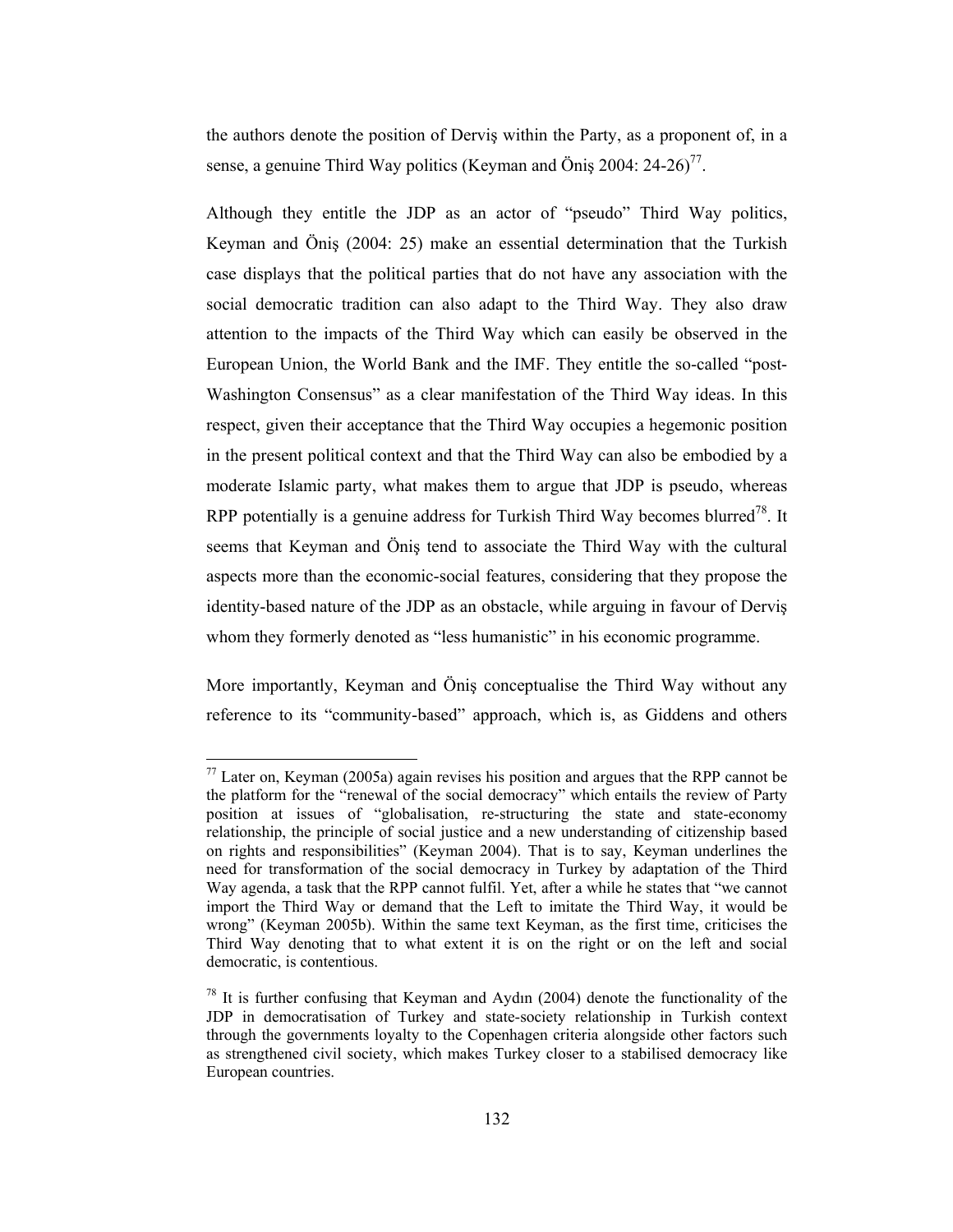draw attention, vital constituent of the model they offer to generate social solidarity on the basis of a competitive market. It may be such negligence in their evaluation of the Third Way that prevents Keyman and Önis from referring to the further association between the Third Way and the JDP. In this sense, the parallelism between the "communitarian-liberal synthesis" that JDP proposes and the functionality of communities as an intrinsic feature of the Third Way is ignored.

It is noteworthy that Insel (2004: 24) draws attention to the JDP's commitment to the "democratic market society and economy", as it is stated in the Programme of the 59<sup>th</sup> Government led by R.T. Erdoğan, which makes the Party a more ambitious actor than its right predecessors in the sense of achieving a transformation towards a genuine competitive market economy. Insel (2004: 27) suggests that it signifies the Party's "new conservative" essence that is embodied in anti-welfare state approach, great loyalty to the competitive market, and in line with that appreciation of the market society in which the traditional units, including family and traditions, are re-defined through the necessities of the market. This can be observed in JDP's approach to the social security and justice:

> (the approach of JDP) is signalling that the resolution of the social problems is transferred to the market relations, institution of the family and community-kinship relations; in short, rather than an institutional solidarity system among the citizens and generations, it is transferred to the responsibility of a system based on private efforts and relationships (Insel 2004: 27 –my translation).

In essence, the domain that the JDP denotes for the resolution of the social problems, i.e. market and community, is the same receipt that the Third Way proposes. Considering its community based support, it can also be argued that the JDP provides a more appropriate base for the consolidation of the Third Way in the Turkish context. Yet, it is equally important to take into account that the JDP coincides with not only the community-based resolution for the social solidarity but also with the aspiration of "integration to the global markets" which has become the hegemonic feature in Turkish politics, within the process beginning from the 1980s (Yalman 2002: 336). However, given the turbulent of hegemonic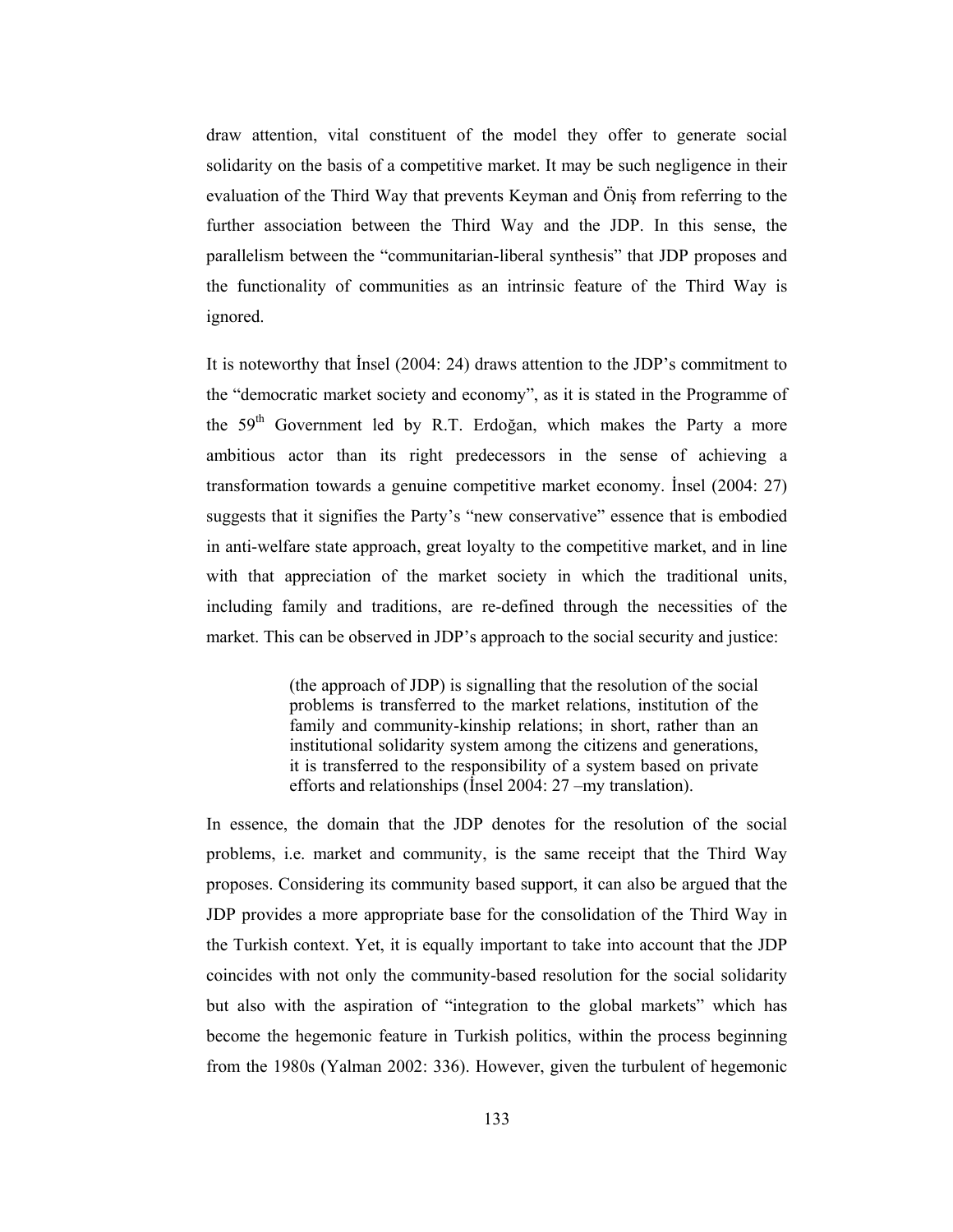crises during the 1990s, beginning of the 2000s has been characterised by the search for stability in terms of both economics and politics. Özkazanc (2002: 210) points out that the need for a political actor to bind the hegemonic strategy of bourgeoisie on the base of integration to the global order, which is crystallised in the will for accession to the EU, may properly be responded by the JDP, given its ability to echo the disadvantaged groups within the society<sup>79</sup>. Despite of the risks that the JDP may face with, Sancar (2002) also considers that it is the JDP that potentially has the capacity to be most appropriate political actor for establishing hegemony of "capitalist globalisation project".

> Turkey has arrived at 2000s with the search of the groups, which support the capitalist globalisation project, for the political actors proper to that project  $(...)$  Those searches coincide with the JDP's ability to maintain the 'classical' politics<sup>80</sup>. In so far that ability combines with the accomplishments of creating a distance with its 'fanatic' past and breaking away its past, at least at organisational level, the JDP emerges as the best architect of *hegemonic restoration* of the present context. The potential for explaining the globalisation policies to the different sections and articulating their interests to the globalisation is present at most -due to its organisational/ideological power-- in the JDP, for now (Sancar  $2002:74 - my translation)$ .

In respect of globalisation, the JDP benefits from the structural aptness of its social base, that is, small and medium sized enterprises as the heritage of political Islamic movement (Bora 2002: 33), to the integration to the global markets. As Gülalp (2003: 45) proposes, those groups, recently known as 'Anatolian Tigers', have benefited from the advantage of export-oriented accumulation regime of post-1980 period, through the "competitive advantages" that their structural features provide. In other words, these enterprises characterised with the

<sup>&</sup>lt;sup>79</sup> Here, Özkazanc (2002: 211) draw attention to the image of JDP as an "injured" movement as a result of 28<sup>th</sup> February process, in the eyes of people who also feel closer themselves culturally to the conservative features embodied in the Party. Accordingly, the author thinks that its social support provides JDP to articulate short-term demands of the masses to the long-term interests of bourgeoisie, which makes it potentially the most appropriate political actor for the needed hegemony.

 $80$  Sancar (2002: 72) points out that the classical type of 'doing politics' is characterised with being based on the specific social powers, having ability to organise those social sections politically and having a well-defined ideological interpellation system.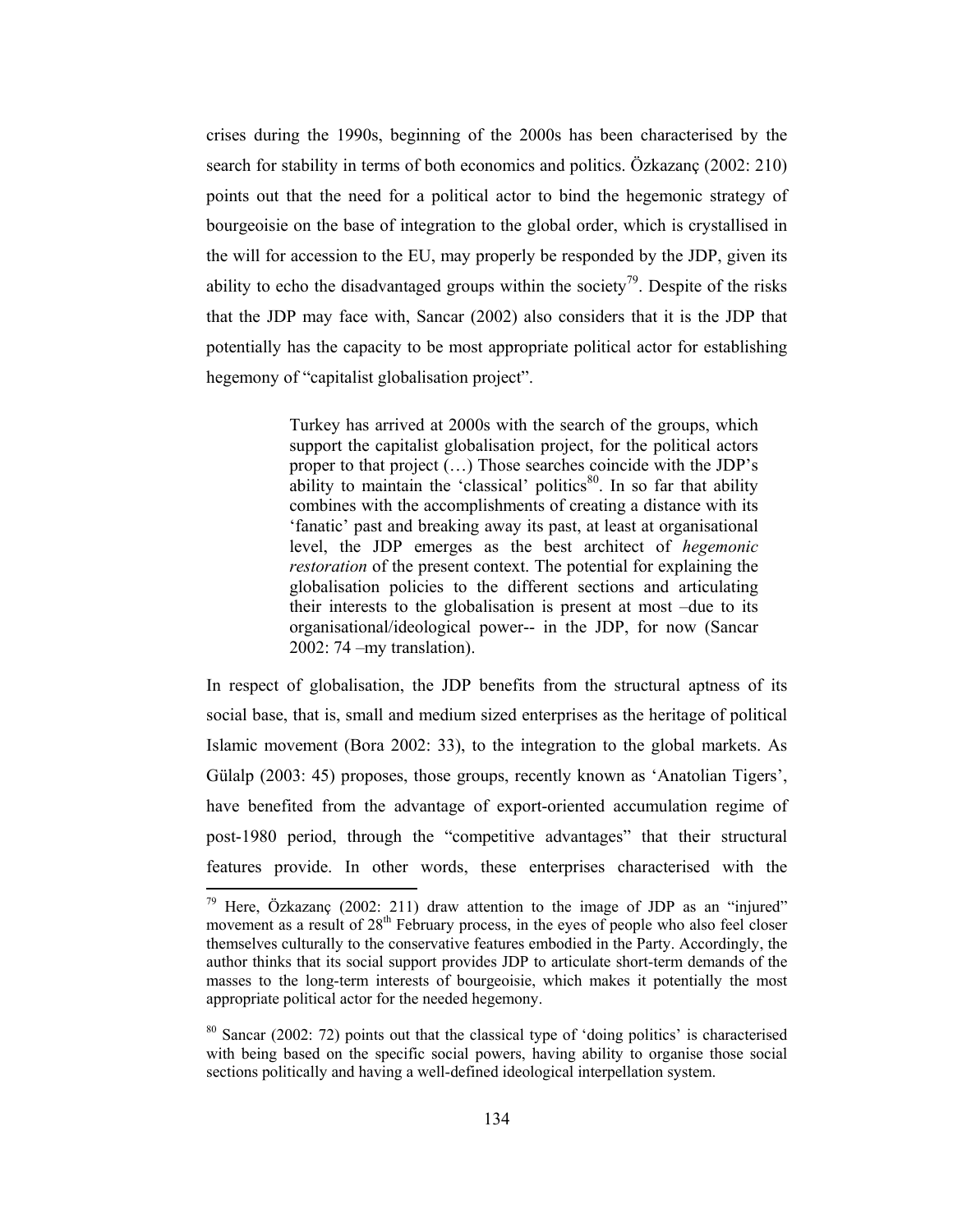unorganised labour, flexible and small productive units could have an opportunity to integrate into the global economy that has increasingly tended to subcontracting and informal sector (Gülalp 2003: 124; Koyuncu 2002: 360). In these enterprises the flexible structure with unorganised labour composition is supported with an Islamic cultural framework where the employee and employer is supposed to be "brothers and sisters" that replaces the organisation of labour with traditional solidaristic discourses and networks (Buğra 2004: 136-137). Coming to the 1990s, such Islamic oriented or 'green capital' has achieved to grow and to voice its demands to be a more effective capital actor, through gaining more stakes in state subsidies (Buğra 2004: 134) and enhancing its competitive advantages in global markets<sup>81</sup>. That is to say:

> The political Islam in Turkey emerges not as a means of opposing to the globalisation, but as the means for conformity with the global order and for achieving a more advantaged position within that order and as an attempt to generate a solidarity network that will be able to help to achieve this aim (Gülalp  $2003$ : 12 -my translation).

Thus, it can be argued that the JDP has a social class base, which is in a sense the heritage of its Islamic background and is itself transforming within the process of integration to the global markets<sup>82</sup> that makes it compatible with the project of global integration, which has consistently been advocated by the big capital groups<sup>83</sup>. Such a settlement between the capital groups in the will of integration to

<sup>&</sup>lt;sup>81</sup> So-called 'green capital' organised in MÜSİAD (Independent Industrialists and Businessmen's Association) with those aims, in 1990.

 $82$  Avata (2004) denotes that the emergence of a "globalised elite" in Islamic groups underlies the change in their economic and political vision, as well as their life styles. The rejection of former "Islam state" ideal against the Western modernism has gone hand in hand the rise of the notion of "social Islam" involving the family structure, solidaristic networks and moral values. In other words, JDP embodies the project of "social Islam" that is coincided with a Western type competitive market and that does not obstruct benefiting from modern technology. This is also called as "protestant Islam" denoting the features of strong family structure, hard-working and self-actualisation that are admitted as "servicing to the God" (Ayata 2004).

<sup>&</sup>lt;sup>83</sup> That at the same time generates a challenge for the JDP, in the sense of possible interest conflicts between the capital fractions (Bora 2002: 33). Yet, it seems that the policies pursued by the JDP so far have sustained to be supported by the capital groups. Although there emerged some opposing arguments by MÜSIAD (MÜSIAD Report, 2003) that has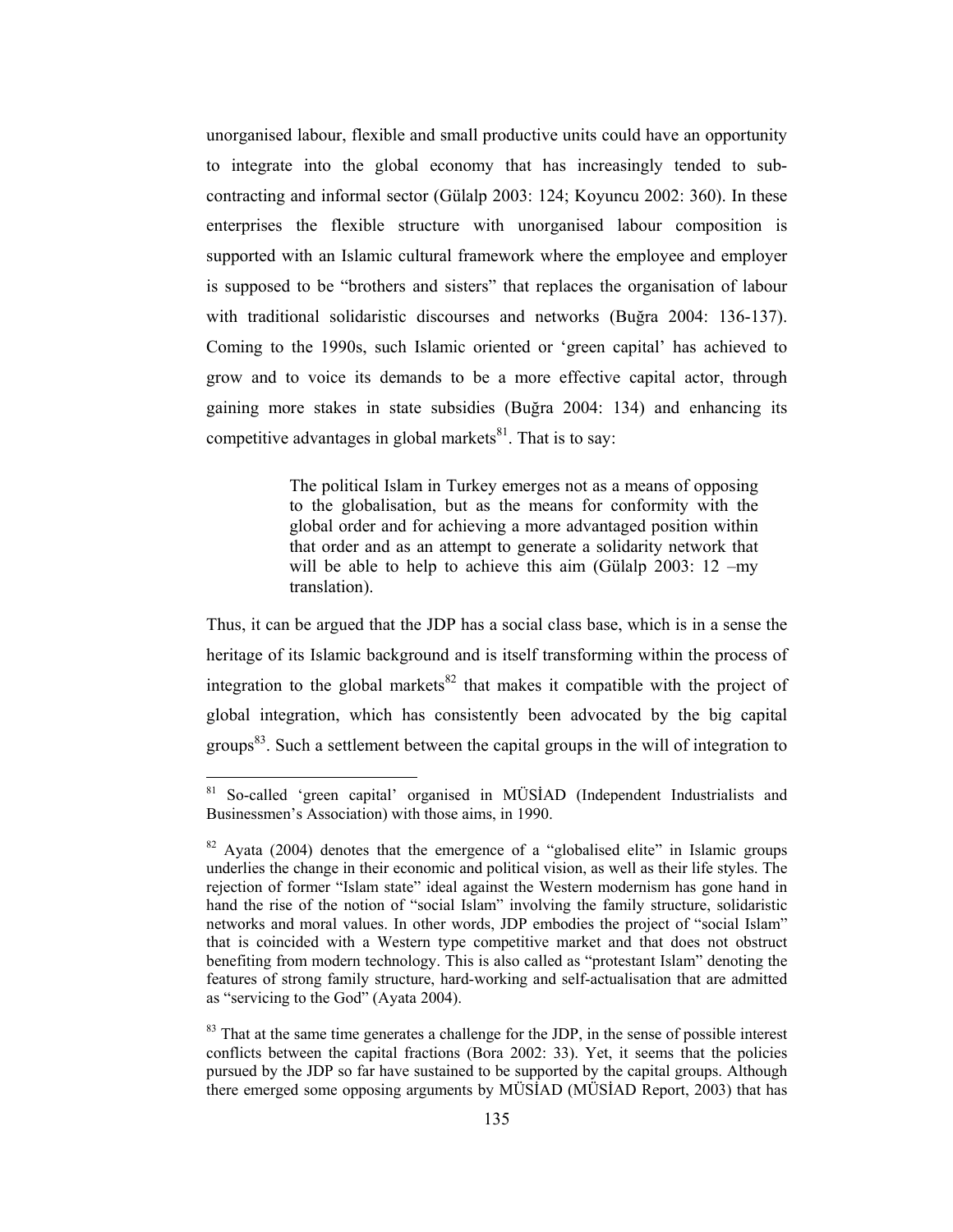the global markets, which entails structural changes in state-society relationship in line with what the Third Way proposes, can be considered as the factor underlying the sincerity of the JDP to achieve a "genuine" transformation towards a Third Way politics. The success of mobilising the "community based" networks that Islamic oriented parties have achieved so far<sup>84</sup> provides JDP a concrete social base to voice the Third Way's arguments about the *active civil society* generating selfhelp mechanisms based on the principles of mutualism and individual responsibilities. In essence, as Sengül (2000: 249) denotes it would be no exaggeration to hold that "the most essential actor of the whole Third Way imagination is the local community". On the other hand, considering its distance to the discourse of community-based social organisation, which has associated with Islam in Turkey, it can be asserted that, the RPP fails to be convincing in its rhetoric of solidaristic networks based on traditions and common values. Besides other factors, then, this can be considered as one of the axes that create a tension within the Party in its endeavour to internalise the Third Way politics. In other words, although there is a tendency towards the negligence of the communitybased approach embedded in the Third Way model, community is an inevitable constituent of the Third Way and functions as the necessary formula of its search for the social solidarity within the competitive market. Given the Third Way's key notions "family-voluntary organisations or (voluntary) communities", for the base

criticised both the existence of capital groups that do not sacrifice for the sake of a productive economy (i.e. 'big bourgeoisie' organised in TÜSİAD -Turkish Industrialists' and Businessmen's Association) and also some aspects of the IMF programme, it is also underlined that the "business world is satisfied with the Government's attitude to resolve the problems of the business that is essential for the economic agreement". On the other hand, TUSIAD has declared its satisfaction with the JDP governments' commitment to the IMF Programme, to stability and with its foreign policy (Öniş 2004: 20). More generally, it can be asserted that the "common good" that JDP proposes is the accomplishment of the EU membership as well as the transferring the "burden" of social security mechanisms to the social networks. It is equally important that JDP Governments also gained the trust of the international finance capital given that it "displayed a strong commitment to the basic principles of fiscal stabilization and structural reforms embodied in the IMF program" ( $\ddot{O}$ nis 2004: 11).

 $84$  White (2004: 129-161) elaborates the mobilisation of the voluntary work at local levels via Islamic oriented foundations supported by the municipalities led by Welfare Party, most of the social base of which has been represented in the JDP today.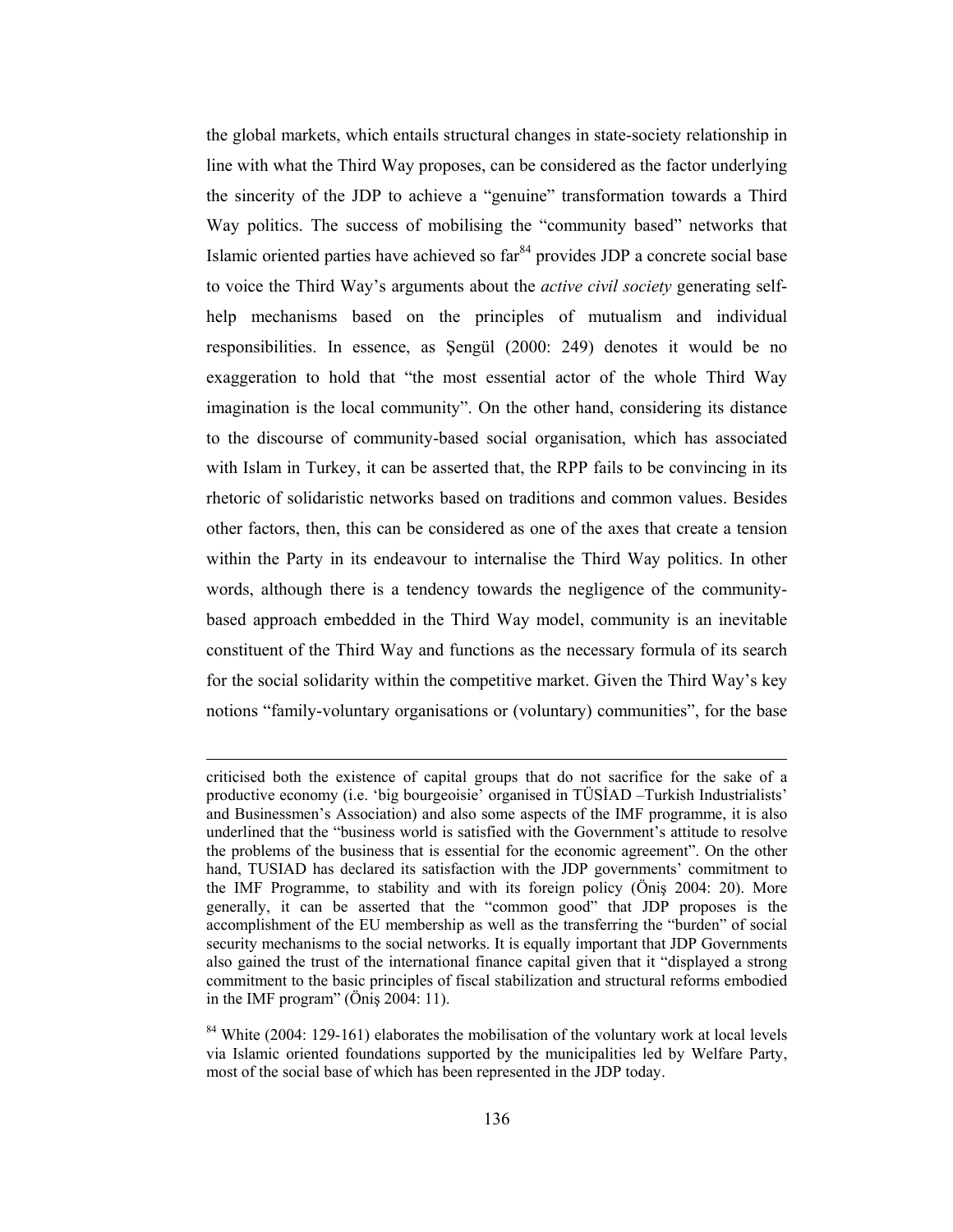of social solidarity, which can be considered as the main target of the project, then, as Akdoğan (2003) states, it is conservative tradition that has a much more closer position to that receipt<sup>85</sup>.

It is what makes plausible the argument that the JDP is a more appropriate political actor, than RPP, for the consolidation of the Third Way in Turkish context. Therefore, the experience of JDP and its adaptation of the Third Way generate a further dimension that brings out the "conservative" features of the Third Way. In essence, as Giddens argued:

> (...) traditions, in some guises and in some contexts, surely do need to be defended today, even if not in the traditional way. Traditions need to be saved, or recovered in so far as they provide generalizable sources of solidarity. (...). As understood in the usual ways, therefore, conservatism has collapsed or become selfcontradictory. Some of its key ideas, however, acquire a new relevance when removed from their original contexts. We should all become conservatives now, but not in the conservative way (Giddens 1994b: 48-49-emphasis added).

In this sense, it can be argued that Turkish case contributes to the evaluation of the Third Way through providing an important example displaying the hegemonic position of the Third Way understanding in current political conjuncture. Coming from, in many senses, *opposing* political backgrounds, both the JDP and RPP embody the fundamental principles of the Third Way. In this sense, the complementarity of the state, market and civil society; the redefinition of the role of state; the essential concern of social solidarity based on common moral values and common interests within the society; and conceptualisation of reconciliatory politics are the common elements of the texts, policy proposals and reports of the JDP and RPP. On the other hand, the JDP entitling itself as conservative democratic party, provides a more appropriate political base for the consolidation

<sup>&</sup>lt;sup>85</sup> It should also be noted that there exists an endeavour for emphasising the functionality of the religion as a "motivating factor" for economic development, for social cohesion and consolidation of democracy -in so far as Islam is itself democratised- since the freedom of conscience and expression also involves the freedom of faith (Akdoğan 2004: 86). In this sense, "democracy" is functional, in turn, for enlargement of the religion of faith.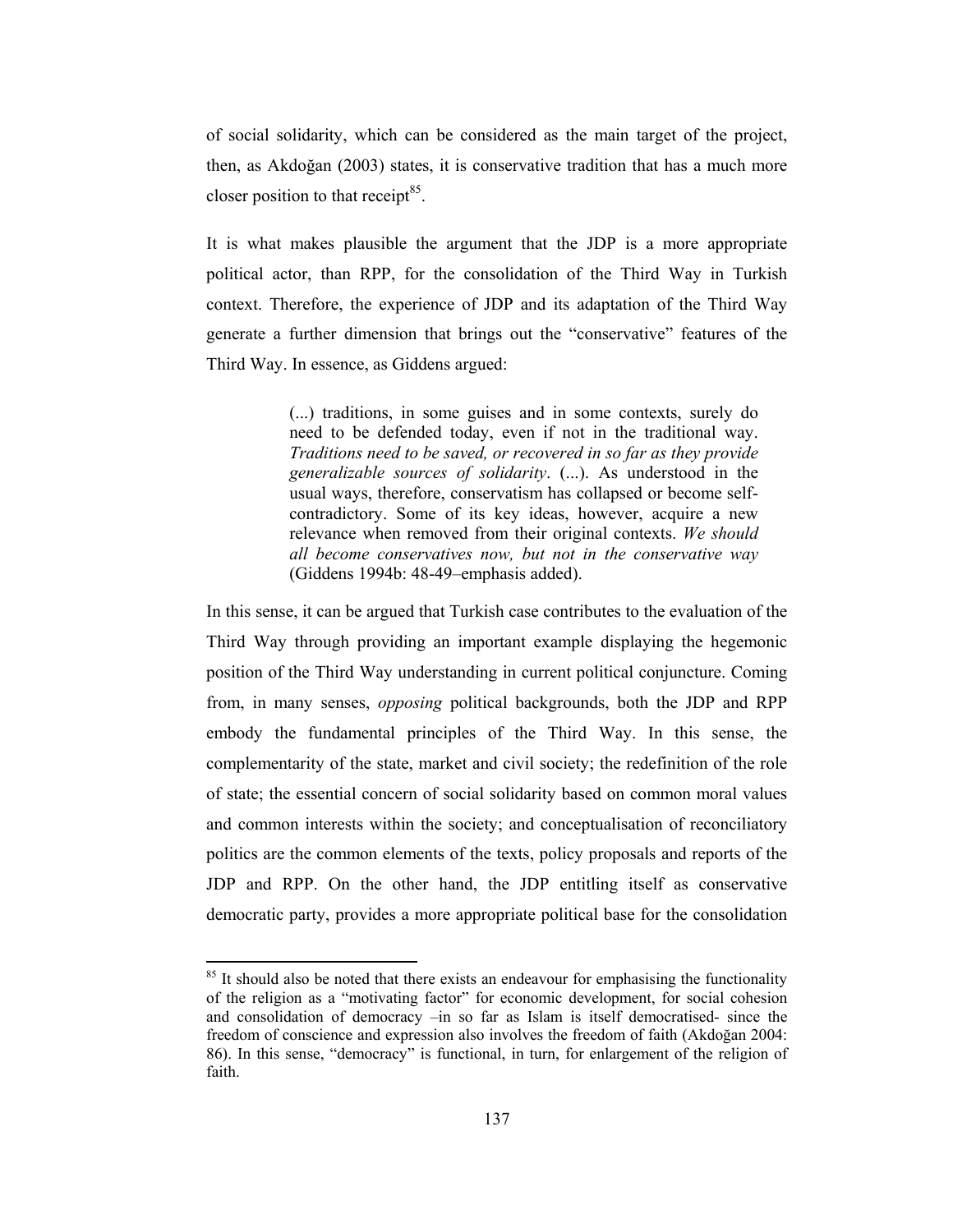of the Third Way in Turkish case, owing to its political heritage that has been very effective in activating civil society based on communities and its aptitude to voice the moral values. It can be added that considering that in Turkey the welfare state mechanisms could have never been developed as they have been in the European examples, the neo-liberal policies have resulted in more disastrous social miseries, which strenthenes the roles of families and communities to generate self-help mechanisms. In this sense, the traditional values gain a vital functionality in provision of the base of social solidarity. In essence, it is what the Third Way argues while it insists that those social units and traditions should be reinforced and, in a sense, be updated through encouraging "democratic" relations within them. This, in turn, provides a base for JDP's consolidation in the Turkish political structure such that it becomes the most appropriate actor for generating social solidarity while the rhetoric of "pluralist" democracy is hoped to play an important function for the acknowledgement of the JDP's social base with its "differences"

In essence, considering its indispensable elements such as family, local communities, shared moral values, responsibility, tradition, limited role of the state in provision of public goods and services, the Third Way theory has *potentially* conservative dimensions in the sense that it applies those themes in so far as they function as the means for social solidarity. In this sense, the commitment to the competitive market together with the belief that the state should withdraw from its redistributive roles, inevitably paves the way for articulation of those themes in a conservative manner. That is to say, not the themes themselves but the way that the Third Way articulates them has a potential conservatism in so far as community become the chief address for providing the social solidarity and for managing the market miseries. Moreover, given the fundamental assumptions of complementarity of "old oppositions" and reconciliatory, or common, interests within the society, the Third Way model omits the social conflicts from its agenda, which is also in coincidence with the conservative understanding of the society as a *harmonious* organism. In this sense, it is not necessary to have a social democratic background to adapt the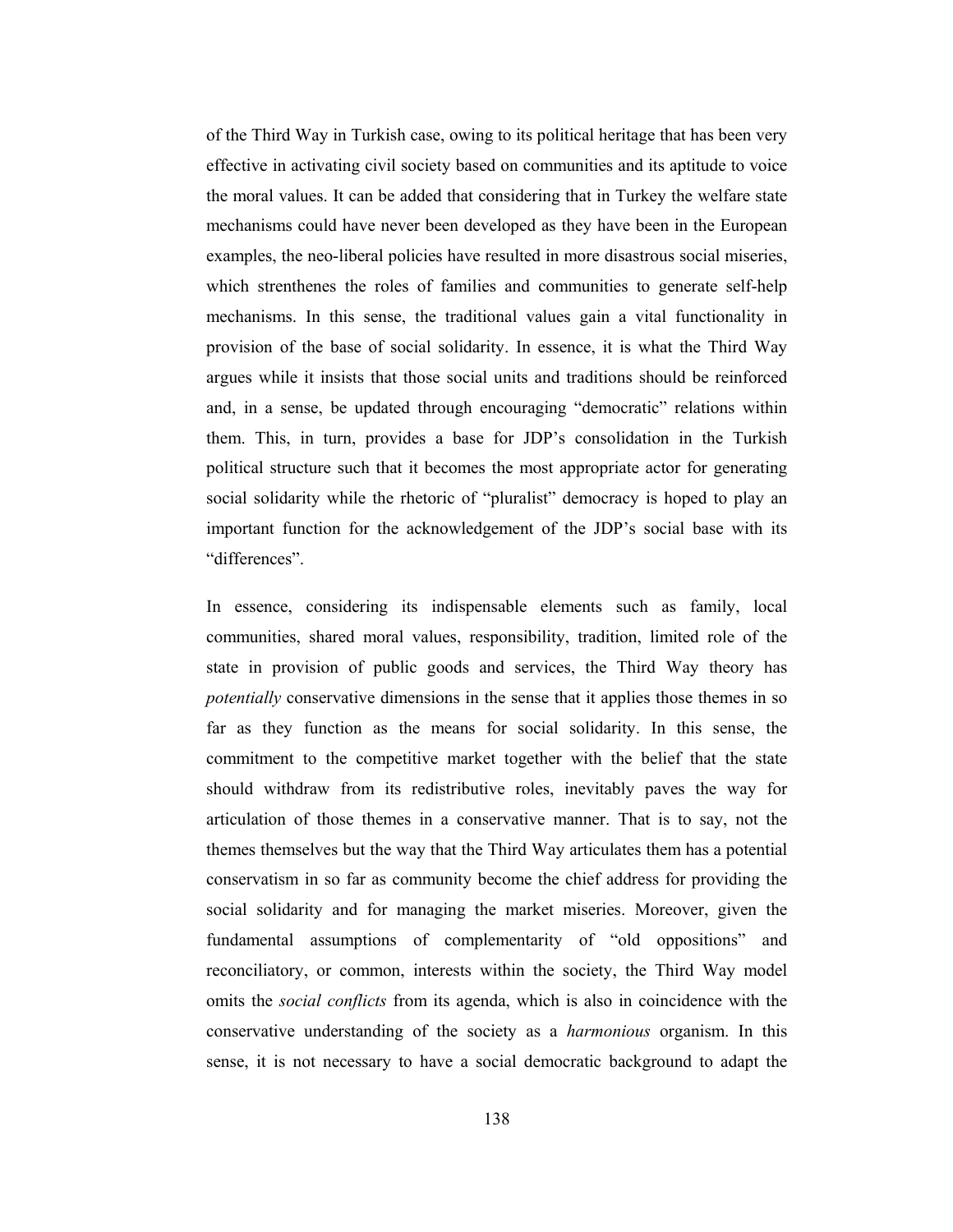Third Way principles, on the contrary even it can be argued that conservative tradition is a more appropriate political position to realise the Third Way model, as Turkish case exemplifies.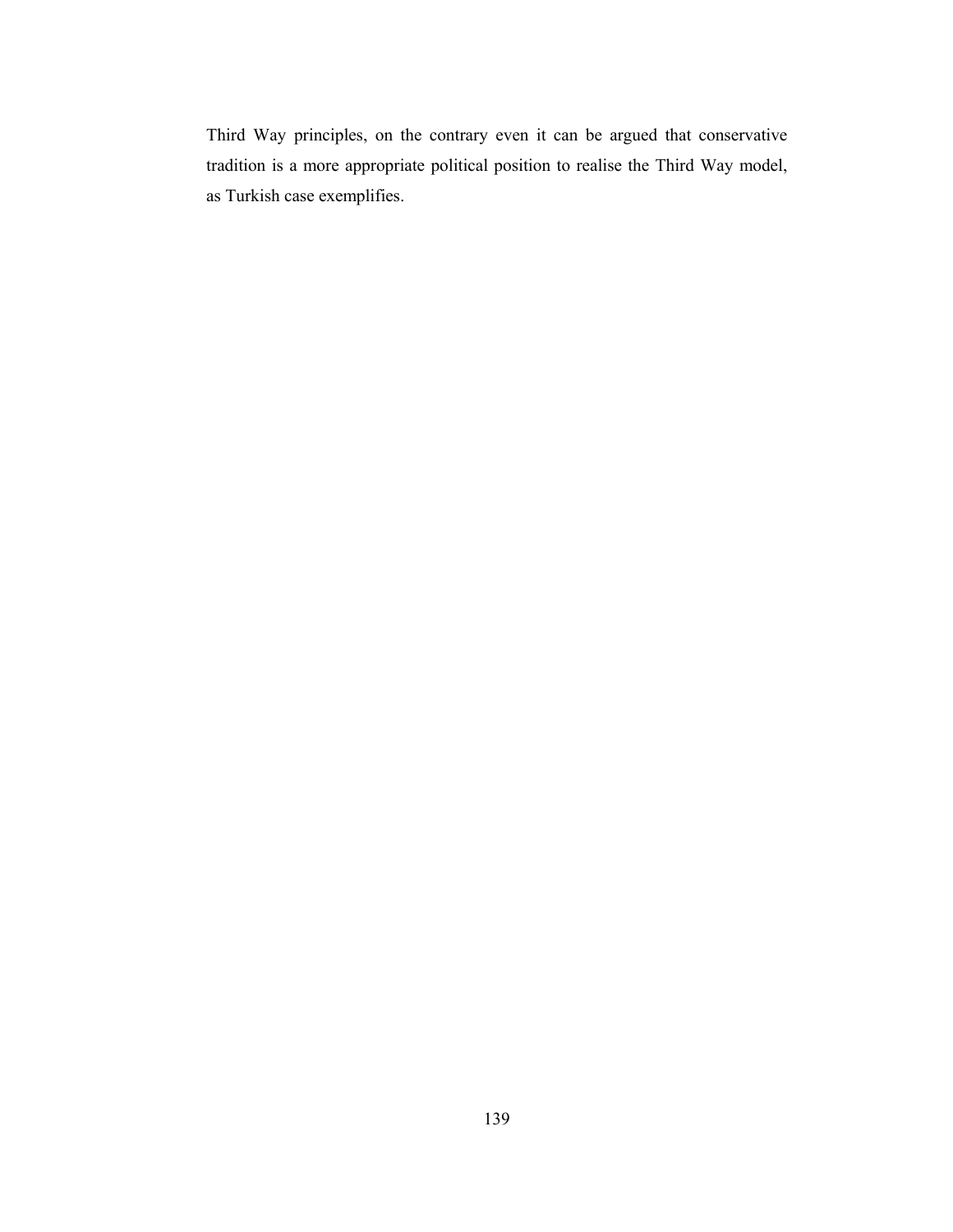## **CHAPTER V**

## **CONCLUSION**

The Third Way, as a product of the political atmosphere in the late 1990s, can be considered as a model attempting to complement the competitive market order with social solidarity to be obtained in an active civil society composed of communities embodying common moral values. In other words, the Third Way is an endeavour to cope with the neo-liberal dissolution that has given rise to the social miseries, such as unemployment, poverty and dissolution of the social cohesion. In this context, the Third Way approach draws attention to the needed regulation of markets and criticises market fundamentalism of neo-liberal period. On the other hand, it also criticises the traditional social democracy for its hesitated approach to market mechanism and appreciates the market for being the most efficient and dynamic mechanism. The market mechanism, in the Third Way account, is not only inevitable but also desirable given its efficiency and liberating potential. However, the central concern of the Third Way suggests that this indispensable feature, that is, competitive market, should be supplemented by the social solidarity. In this sense, the Third Way is characterised with its attempt to create a balance, or a complementary relationship between "competitive spirit" of market and "community spirit" to achieve social solidarity. In this sense, the current hegemonic position of the Third Way understanding can be associated with its provision of a model for social solidarity which has been the common central concern in politics, beginning from the 1990s.

It can be well argued that the model that the Third Way proposes to achieve social solidarity is depended on the specific account of the "radically changed world" of which the main dynamics are globalisation, emergence of post-traditional order, raise of social reflexivity and manufactured uncertainty that are explained in the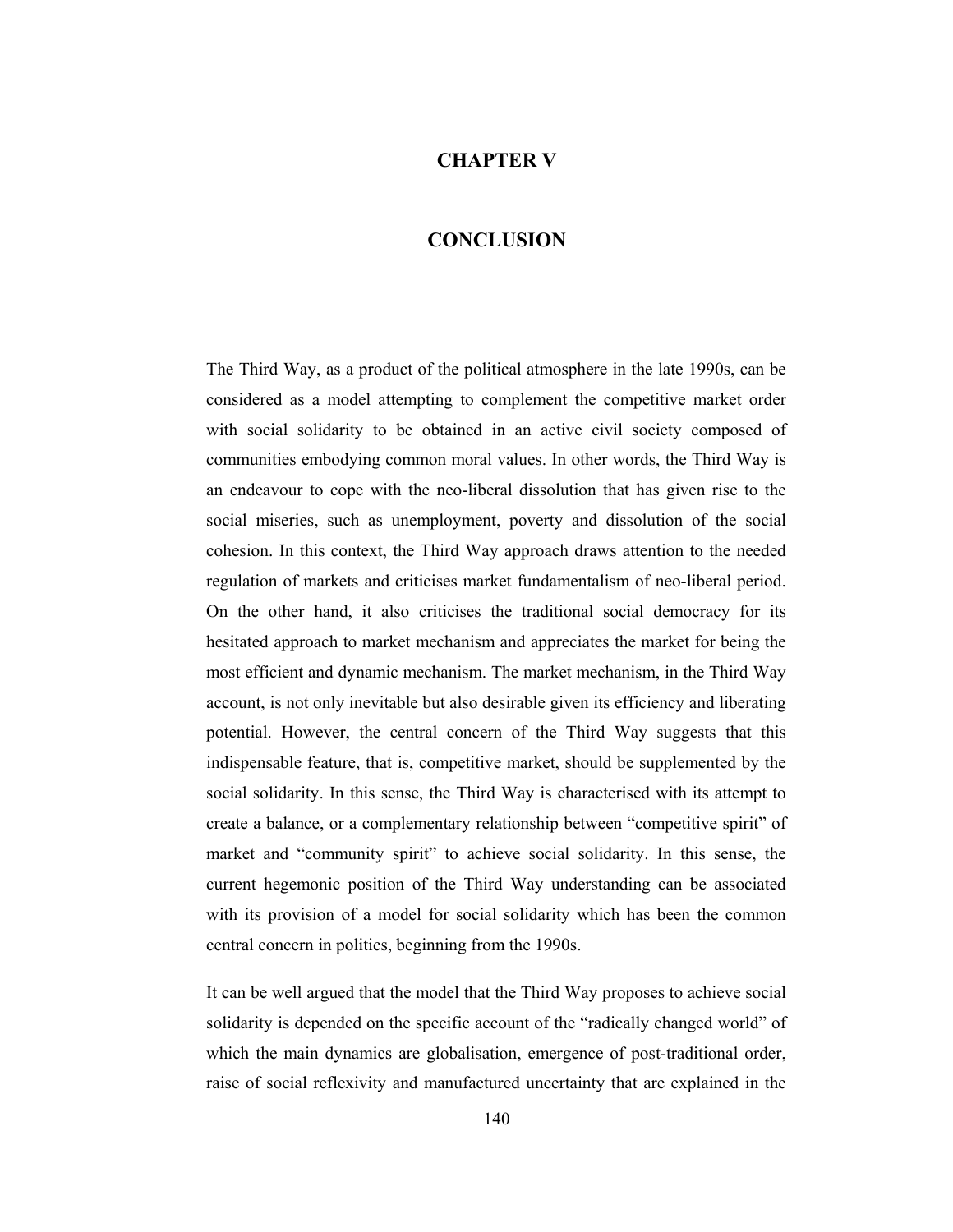second chapter. In this context, the Third Way re-defines the state and society relationship, the roles and responsibilities of the citizens and also the key notions such as equality, on the base of the assumption that the new conditions of the today's world have rendered the market mechanism superior, promoted individual and social reflexivity and necessitated the community-based solidarity building within the civil society. In other words, depending on such specific account of reality, the Third Way produces specific proposals in order to adapt that changed reality. Thus, the assumed elements of change that are taken-for-granted in the Third Way theory are used for legitimisation of the Third Way proposals. The conceptualisation of "social reflexivity" in the Third Way theory is a good example of such functionality of the elements constituting the "radically changed" world" in the Third Way account. In this sense, the Third Way presumes the very existence of social reflexivity, while at the same time denotes it as a target to be achieved. The term is applied, in a sense, as a joker associated with the autonomy that individuals have gained through the expansion of the issues about which they take decisions and with the social awareness of reciprocal responsibilities that the expansion of interdependency within the society entails. Moreover, social reflexivity is conceptualised as an *opportunity* for the society to self-organise itself which is also a *necessity* given the removal of the state from its former roles of providing social security mechanisms. In this respect, social reflexivity is presented as an already existing feature of the changed world, as a target necessary for adapting individuals to the change and also as an opportunity for self-organisation of the society. On the other hand, the social reflexivity is also an essential feature for the Third Way's notion of individual who is both self-reliant, capable to manage risks by him/herself and also active in fulfilling his/her responsibilities involving participation to the social organisations to help others. Then, expansion of the social solidarity is also associated with the desire of more democracy which denotes the autonomy of civil society from state and active participation of the individuals to the self-help organisations. Thus, the functionality attributed to social solidarity allows the Third Way to apply the term for legitimising its core idea that the state neither able nor have to provide social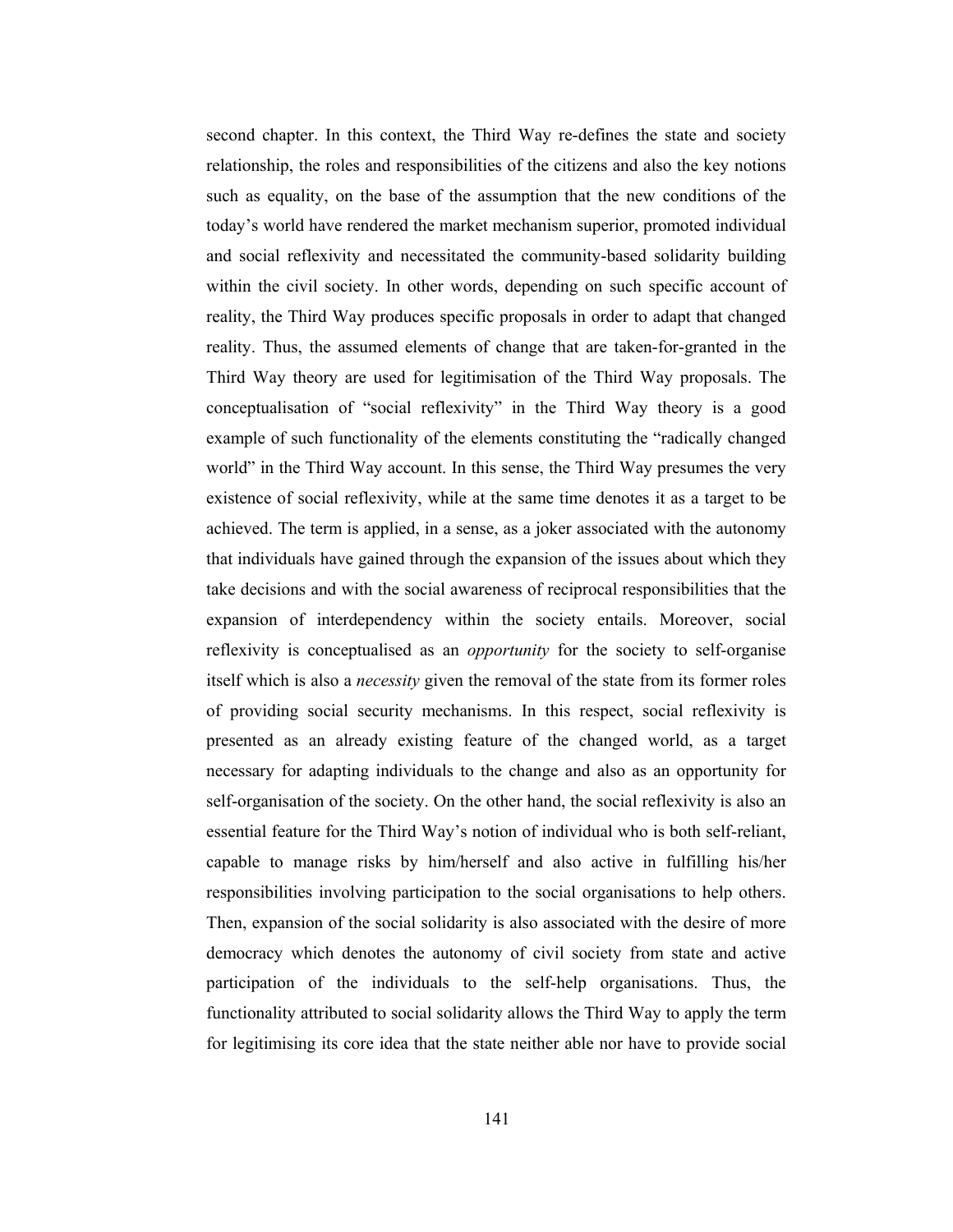security for the society which is reflexive enough to generate self-help mechanisms by itself.

The specific account of change is also assumed to provide the ground for conceptualising the old oppositions as complementary which constitutes one, if not the most, essential element of the Third Way theory. In this sense, the proposals for managing the change with the aim of generating social solidarity are mainly constructed upon the complementarity of the roles that the state, market and civil society should play. In essence, such complementarity denotes a new division of labour among state, market and civil society through which most of the responsibility for obtaining social solidarity is attributed to the civil society. It can be said that in the Third Way theory, the civil society is a blurred theme referring both to the non-governmental organisations, local communities, the third sector, i.e. voluntary communities, and also to the sum up of active citizens, democratic families and neighbourhoods. In this sense, civil society is applied as a "wide community" sharing some moral values such as reciprocity, responsibility and solidarity. What is at stake here is, however, the transfer of the social security mechanisms from the state to the civil communities which is assumed to be a more democratic way of resolving social problems, and more importantly, to create a more "inclusive society". As it is stated above, the expansion of social solidarity is proposed as the main dynamic that have render such a model possible to realise. In this context, it should be underlined that such expectation of social solidarity from the community-based organisation of the civil society not only neglects the possible conflicts between and within those communities but also ignores one essential point that a strategy based on the communities which inevitably have different facilities and possibilities in accession to resources can consolidate or easily intensify the social inequalities within the society. That is to say, beside other weaknesses of the Third Way assumptions that take for granted the conditions for social solidarity, the model also suffers from a *naivety* that ignores the possible undermining effect of the communities on social solidarity through deepening social inequalities.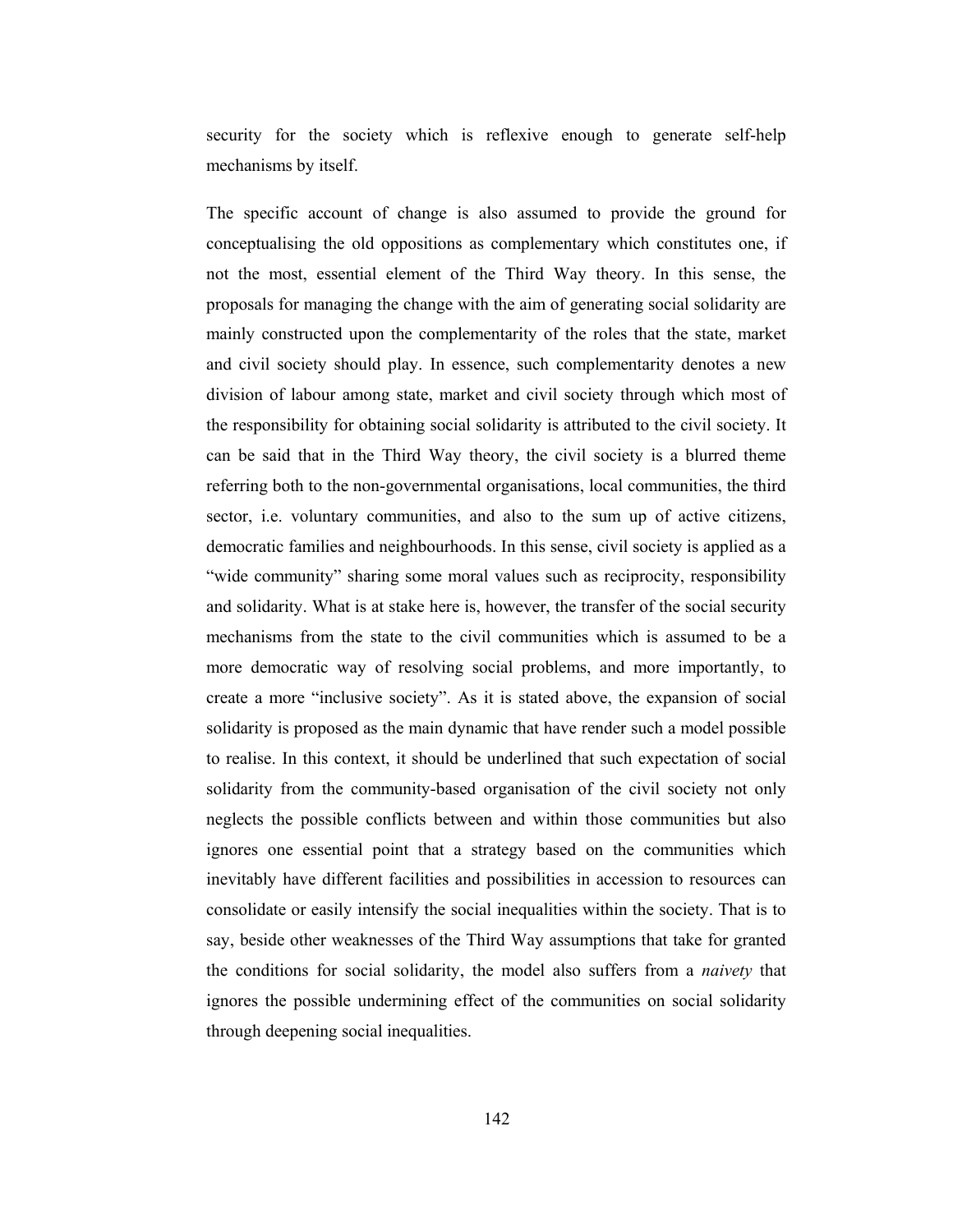As it is mentioned in the third chapter, the notion of citizenship is at the centre of the Third Way model proposed for achieving social solidarity through ensuring "social inclusion". Here, the social inclusion refers to the citizenship that is defined as being a member of the society. In this context, "feeling as a member of the society" is argued to entail participation to the labour market or at least being employable and also participation to the self-help communities through which the citizens being aware of responsibilities become active participants of generation of social solidarity. In other words, the Third Way argues that the inclusive society, or social solidarity, can only be achieved through a "common morality of citizenship". The important thing here is the shift in the common base of citizenship from the universal *social rights* that the welfare state aimed to provide through redistributive mechanisms to the common morality that is depended more on responsibilities than rights. In this sense, while the redistribution, which is criticised for being unfeasible and undemocratic, is rejected, the moral values of citizens and the solidaristic bonds within the communities are admitted as the bases of an inclusive society. Furthermore, given the definition of being citizen through participation to the market and communities, then, the Third Way's account of citizen can be considered as the agent that combines the competitiveness and solidarity in itself.

In this context, again based on the account of changed conditions, the Third Way's claim that "old oppositions" have become invalid gains an essential function. In essence, it is argued that the concepts that are formerly perceived as antagonistic can be re-conceptualised as complementary. In this sense, not only the state, market and civil society but also the *competition and solidarity*, as well as the *capital and labour*, is considered as complementary. Owing to the idea that class war is over, the different sections of the society assumed to be the "members" of the same team" and their interests are presented as the same or complementary. That is to say, while the "conflicting interests" are replaced with complementing interests, the politics becomes an arena of reconciliation. Hence, the Third Way omits the social conflicts from the agenda and assumes that resolutions of the social problems to be achieved through *depoliticised* means such as communities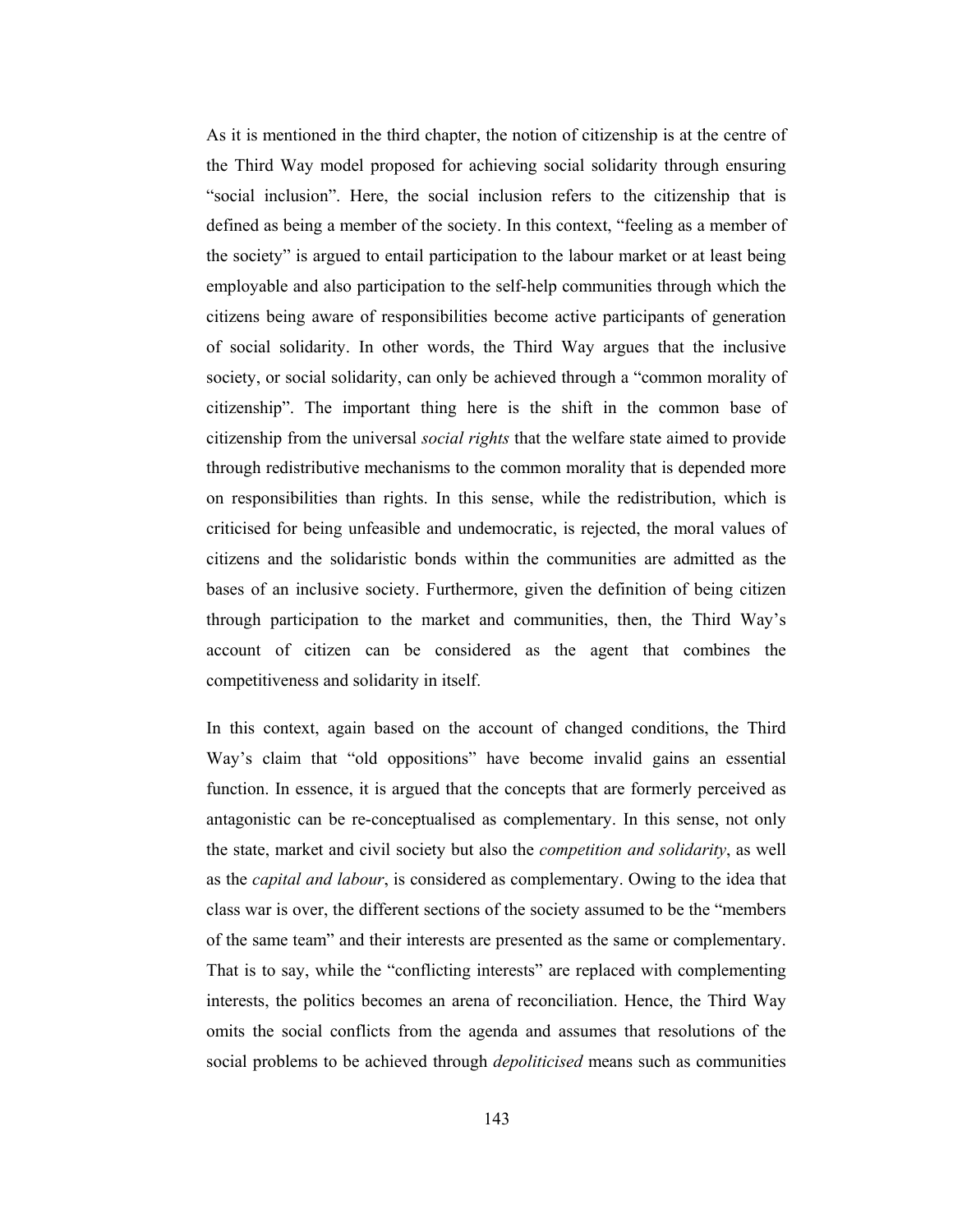sharing same values and appreciating certain social conduct. It can also be argued that the Third Way applies this model to the global order, too, which is based on the complementary roles of the nation states, global markets and global civil society. In this respect, in so far as "interests of the developed and the developing countries are often the same", then the model of *global governance* referring to the dialogue among those actors lacks the notion of conflicting interests, as well as the power relations, too, and becomes a technocratic structure that decides on the "necessary" measures.

Generally speaking, the Third Way presents itself as the necessary respond to those radically new conditions entailing new conceptualisations, or the new *perceptions of the social reality.* In this sense, once the premises on the change are presented as matters of fact, then, the Third Way understanding becomes the only way to manage the new world appropriately. That is to say, the Third Way presents itself as not a political preference proposing an alternative agenda, rather, it can be well argued that it claims to be *beyond the politics* or the ideological preferences given its emphasis over the change that necessitates transcending old political positions and adapting to the new conditions which are possible only through realising the Third Way principles. That is to say, the Third Way seems to claim that "there is no alternative" to embrace the Third Way principles in order for adapting to the change.

Considering those points it can be said that the Third Way pursues a political line composed of *depoliticised* notions. In essence, the arguments the Third Way for legitimising its "new" position, that is to say the claims of having no alternative and embodying the necessary principles that the changed world entails, themselves, undermine the notion of politics which always denotes a struggle among the alternatives.

On the other hand, as it is discussed in the third chapter, the Third Way model maintains that the actors within the state, civil society and market should collaborate in order both to enable market work efficiently and compensate the miseries of market mechanism. In other words, social relations in the Third Way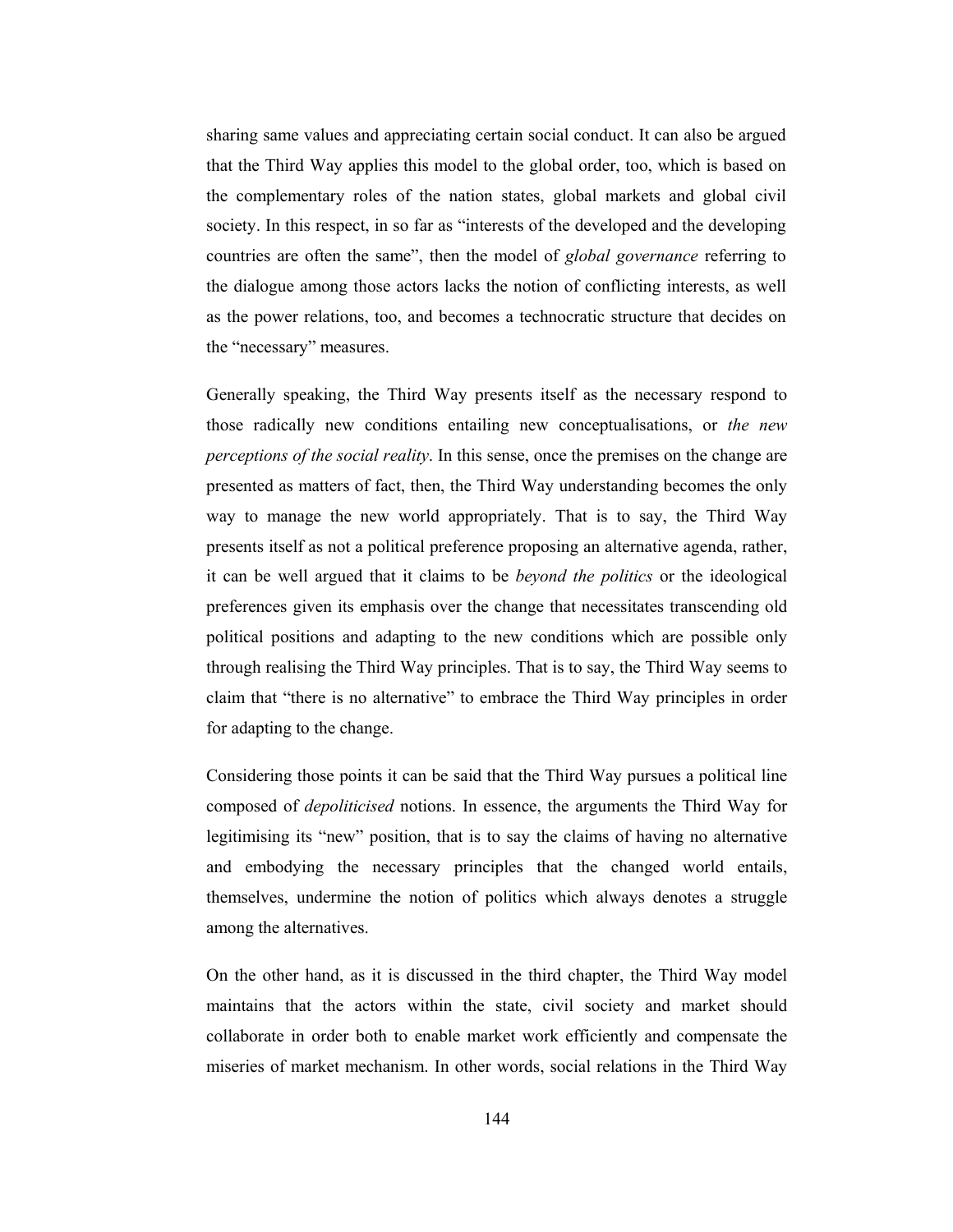framework are conceptualised on the base of market mechanism, according to market needs and failures, while the market mechanism is presented both as an inevitable reality and as a field of opportunities. In this sense, the Third Way can be considered as a *way* that inevitably furthers the penetration of market relationship to the "social" in general. Hence, the Third Way contributes to the market hegemony through articulating the social dimensions and generating a more inclusive strategy. In this sense, although the Third Way lacks a genuine originality considering both its articulation of the "old" elements of various theoretical positions and also its parallelism, if not the sameness, with the post-Washington Consensus voiced by the international and transnational actors, the Third Way has still as essential role in the dissemination of the principles upon which a new consensus is built. In this sense, the Third Way, as the political project embracing the proposals of this consensus, occupies a hegemonic position in current political context.

As it is maintained in the fourth chapter, hegemony of the Third Way can be observed in Turkish politics. Considering the  $3<sup>rd</sup>$  November 2002 national elections as a turning point, it can be argued that the Third Way understanding has been consolidated in Turkish context through adoption of its core principles by the chief political parties, the JDP and RPP. In this sense, the JDP as the governing party could have so far achieved to convey the Third Way rhetoric and reflect the Third Way understanding to its reform proposals. The encounter of the JDP with the Third Way should be considered as a part of the aspiration of integration to the global order, both economically and politically, due to fact that the means and mechanisms of such integration are defined through the features that the Third Way understanding embraces. In this context, the JDP presents the most appropriate base for the consolidation of the Third Way understanding, given its potential role in activating the civil society, local communities as the bases of social solidarity needed for compensating the absence of state's provision of social services.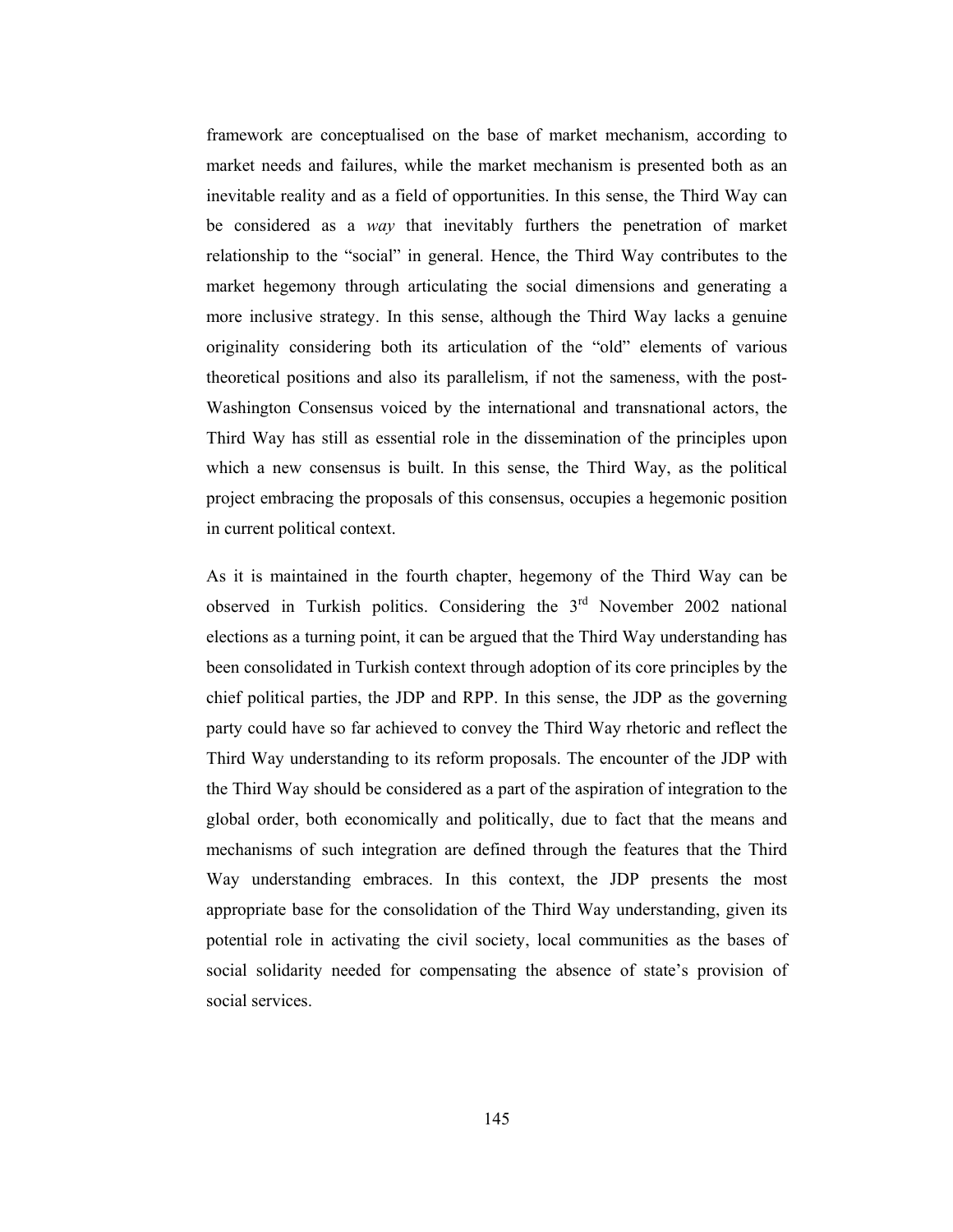## **REFERENCES**

Airaudo, M., Derviş, Kemal et.al. (2004), "Stabilising Stabilisation", EU-Turkey Working Papers, No.7 (available at www.ceps.be)

Akdoğan, Yalçın (2003), "Yeni Siyaset Tarzı Arayışları" Radikal, 08/10/2003.

Akdoğan, Yalçın (2004), Ak Parti ve Muhafazakar Demokrasi, Alfa Yayınları, İstanbul.

Anderson, Perry (1994), "Power, Politics and the Enlightenment" in (ed.) D. Miliband, Reinventing the Left, Polity Press.

Arestis, Philip and Sawyer, Malcolm (2001), "The Economic Analysis Underlying the 'Third Way'", New Political Economy, Vol.6, No.2.

Ayata, Ayşe (2002) "The Republican People's Party" in B. Rubin and M. Heper (eds), Political Parties in Turkey, Frank Cass, London.

Ayata, Ayşe (2004) ADM 566: Turkish Politics, lecture notes.

Baykal, Deniz (2002), Press Conference on 23/08/2002 (available at www.belgenet.com/2002/chp-dervis 230802.html)

Beck, Ulrich (1998a), "Politics of Risk Society" in (ed.) Jane Franklin, The Politics of Risk Society, Polity Press, Cambridge.

Beck, Ulrich (1998b), "Capitalism Without Work, or the Coming of Civil Society" in U. Beck, Democracy Without Enemies, Polity Press, Cambridge.

Beck, Ulrich (1999), "Introduction: Cosmopolitan Manifesto" in U. Beck, World Risk Society, Polity Press, Cambridge.

Bellah, Robert N. (1998), "Community Properly Understood: A Defence of 'Democratic Communitarianism'" in (ed.) A. Etzioni, The Essential Communitarian Reader, Rowman & Littlefield Publishers, Maryland.

Benhabib, Seyla (1999), "Müzakereci Bir Demokratik Meşruiyet Modeline Doğru", in (ed.) Benhabib, *Demokrasi ve Farklılık*. İstanbul: Demokrasi Kitaplığı.

Blair, Tony ([1998] 2003), "The Third Way: New Politics for the New Century", in (eds.) A. Chadwick and R. Heffernan, The New Labour Reader, Polity Press & Blackwell Publishing, Oxford.

Blair, Tony and Schröder, Gerhard ([1999] 2003), "Europe: The Third Way / Die Neue Mitte", in (eds.) A. Chadwick and R. Heffernan, The New Labour Reader, Polity Press & Blackwell Publishing, Oxford.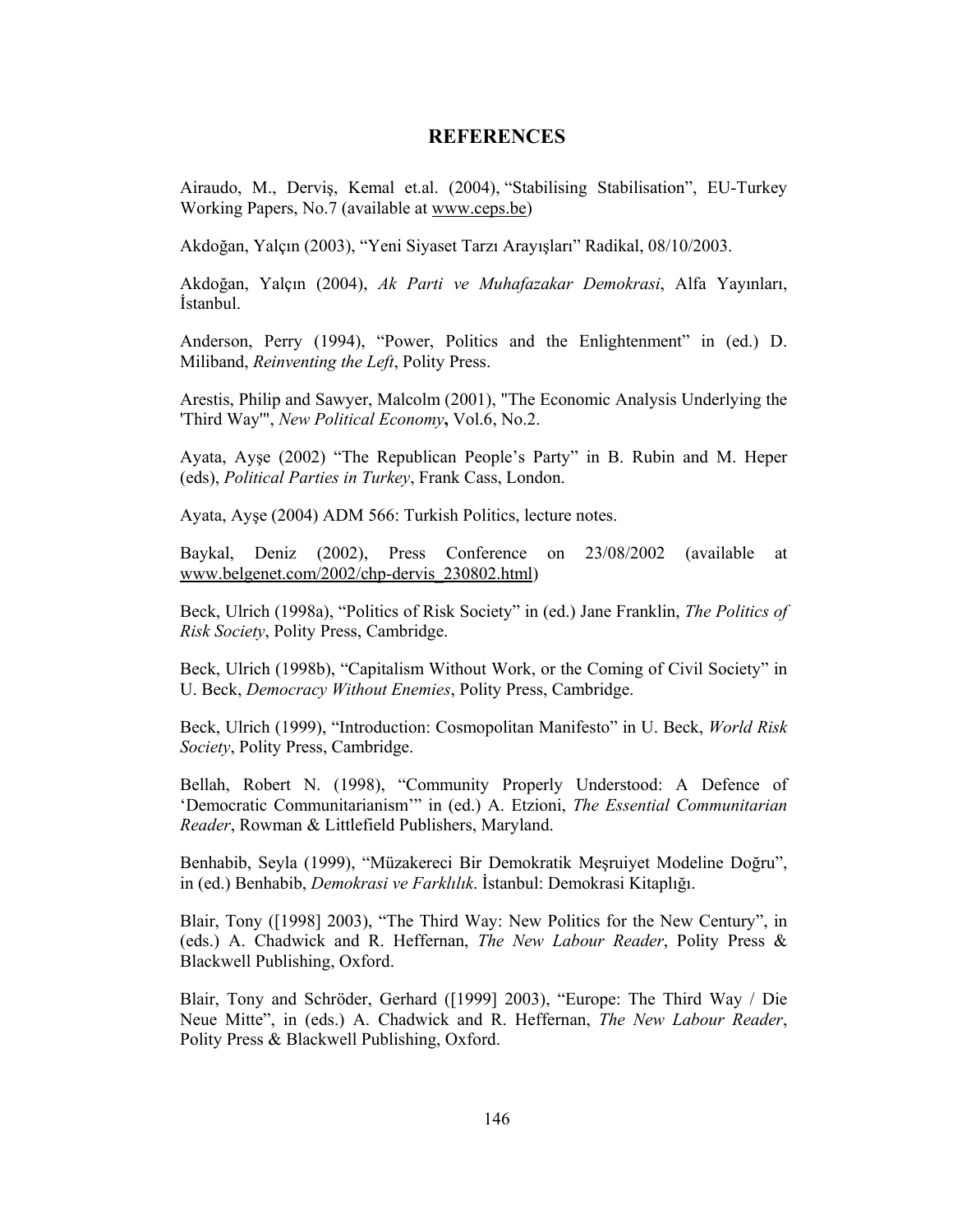Bora, Tanıl (2002), "2002 Seçimi ve Siyasi Güzergah Problemleri" in Birikim 163/164.

Brown, Gordon (2003), "Equality – Then and Now", in (eds.) A. Chadwick and R. Heffernan, The New Labour Reader, Polity Press & Blackwell Publishing, Oxford.

Buğra, Ayse (2000), "Önsöz" in K. Polanyi, Büyük Dönüşüm: Çağımızın Sosyal ve Ekonomik Kökenleri, İletişim, İstanbul.

Buğra, Ayşe (2004), "Dini Kimlik ve Sınıf: Bir MÜSİAD- Hak-İş Karşılaştırması" in N.Balkan and S. Savran (eds), 2000'li Yıllarda Türkiye: Sürekli Kriz Politikaları, Metis Yayınları, İstanbul.

Burki and Perry (1998) "Introduction" in Beyond the Washington Consensus: *Institutions Matter* (available at www.worldbank.org)

Cammack, Paul (2004), "Giddens's Way with Words" in (eds.) S. Hale, W. Leggett and L. Martell, The Third Way and Beyond, Manchester University Press.

Çavuşoğlu, Erbatur and Yalçıntan, Murat C. (2000), "Üçüncü Yol: Bir İdeolojik Yeniden Adlandırma Süreci" in (ed.) M.C.Yalçıntan, Üçüncü Yol Arayışları ve Türkiye, Büke Yayınları, İstanbul.

Craig, David and Porter, Doug (2002), "Poverty Reduction Strategy Papers: A New Convergence" (available at http://www.internationalbudget.org)

Crouch, Colin (1999), "The Parabola of Working Class Politics" in (eds.) A. Gamble and T. Wright, The New Social Democracy, Blackwell.

Çulhaoğlu, Metin (2000), "Üçüncü Yol, Türkiye Solu ve Marksizm" in (ed.) M.C.Yalçıntan, Üçüncü Yol Arayışları ve Türkiye, Büke Yayınları, İstanbul.

Dahrendorf, Ralf (1998), "A Precarious Balance: Economic Opportunity, Civil Society, and Political Liberty" in (ed.) A. Etzioni, The Essential Communitarian Reader, Rowman & Littlefield Publishers, Maryland.

Dervis, Kemal (2002a), Conference in LSE, Radikal 31/05/2002.

Dervis, Kemal (2002b), Press Conference on 15/08/2002 (available at www.belgenet.com/2002/dervis 150802.html)

Dervis, Kemal (2002c), Press Conference on 23/08/2002 (available at www.belgenet.com/2002/chp-dervis 230802.html)

Derviş, Kemal and Işık, Oğuz (2004), "Sosyal Demokrasi Raporu" Radikal 04-09/04/2004.

Driver, Stephen and Martell, Luke (1998) New Labour- Politics After Thatcherism, Polity Press, Cambridge.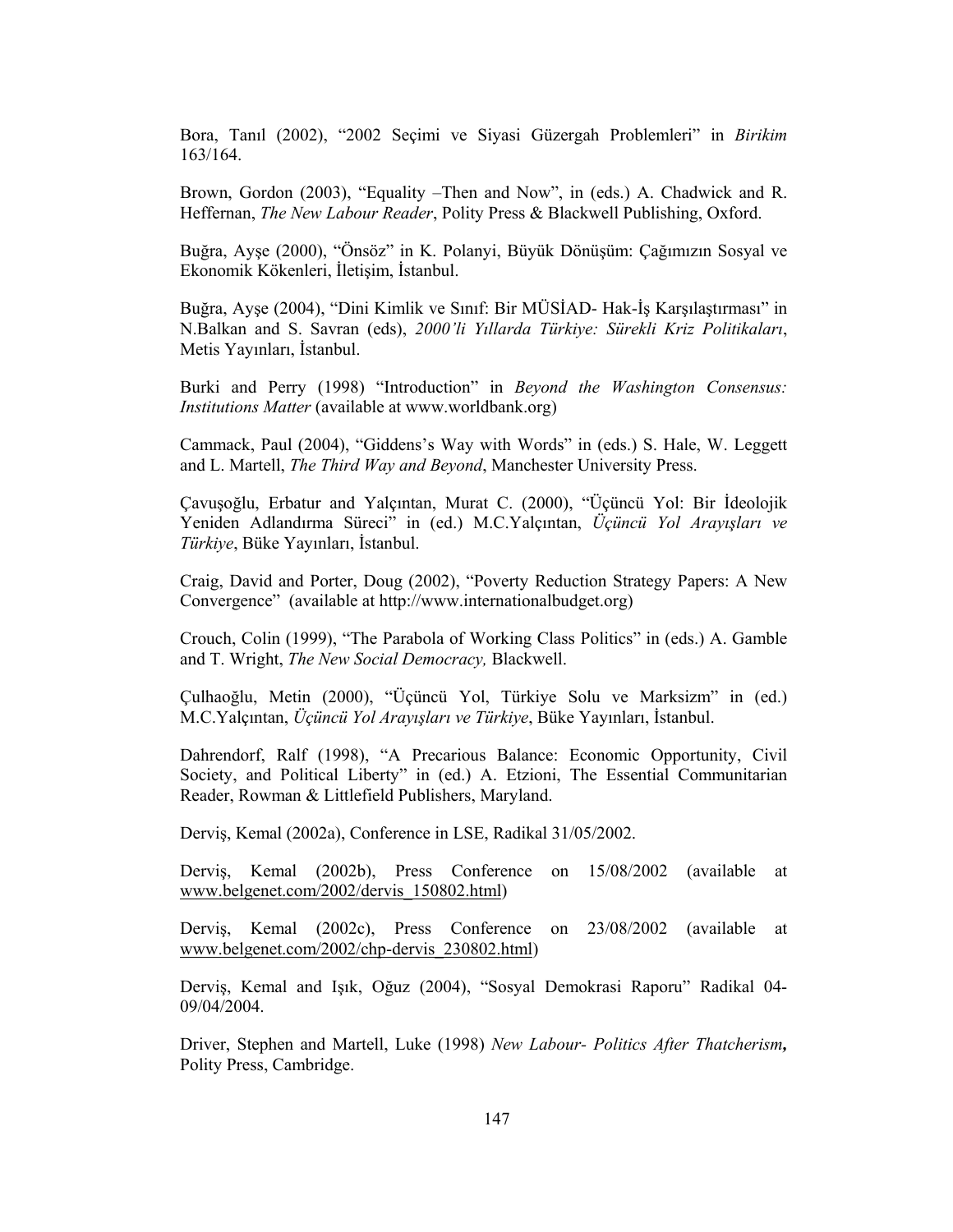Dworkin, Ronald (2001), "Does Equality Matter?" in (ed.) A. Giddens, The Global Third Way Debate, Polity Press, Cambridge.

Erdoğan, Mustafa (2002), "Derviş'in Sosyal Liberal Tezi Tutacak mı?" (available at www.bianet.org) 23/08/2002.

Erdoğan, Recep Tayyip (2004), "Foreword" in Muhafazakar Demokrasi, JDP Booklet, (available at www.akparti.org.tr)

Etzioni, Amitai (1998), "Introduction" in (ed.) A. Etzioni, The Essential Communitarian Reader, Rowman & Littlefield Publishers, Maryland.

Freeden, M. (2003), "The Ideology of New Labour", in (eds.) A. Chadwick and R. Heffernan, The New Labour Reader, Polity Press & Blackwell Publishing, Oxford.

Froud, Julie; Haslam, Colin et al. (1999), "The Third Way and the Jammed Economy" in Capital and Class, issue 67.

Gamble A. and Wright T. (1999), "Introduction" in (eds.) A. Gamble and T. Wright, The New Social Democracy, Blackwell.

Giddens, Anthony (1991), Modernity and Self-Identity, Polity Press, Cambridge.

Giddens, Anthony (1994a), "Brave New World: The New Context of Politics" in (ed.) Miliband, Reinventing the Left, Polity Press, Cambridge.

Giddens, Anthony (1994b), Beyond Left and Right: Future of Radical Politics, Polity Press, Cambridge.

Giddens, Anthony (1995), "Anthony Giddens ile Küresellesme Üzerine Söylesi" by Cam S. and Sungur, N., Mürekkep, n.3-4.

Giddens, Anthony (1998a), Third Way: Renewal of Social Democracy, Polity Press, Cambridge.

Giddens, Anthony (1998b), "Risk Society" in (ed.) Jane Franklin, The Politics of Risk Society, Polity Press, Cambridge.

Giddens, Anthony (2000a), Third Way and its Critics, Polity Press, Cambridge.

Giddens, Anthony (2000b), "In Conversation" in (eds.) A. Giddens and W. Hutton, Global Capitalism, The New Press, New York.

Giddens, Anthony (2001), "Introduction" in (ed.) A. Giddens, The Global Third Way Debate, Polity Press, Cambridge.

Giddens, Anthony (2002), Where Now For New Labour?, Fabian Society – Policy Network, Cambridge.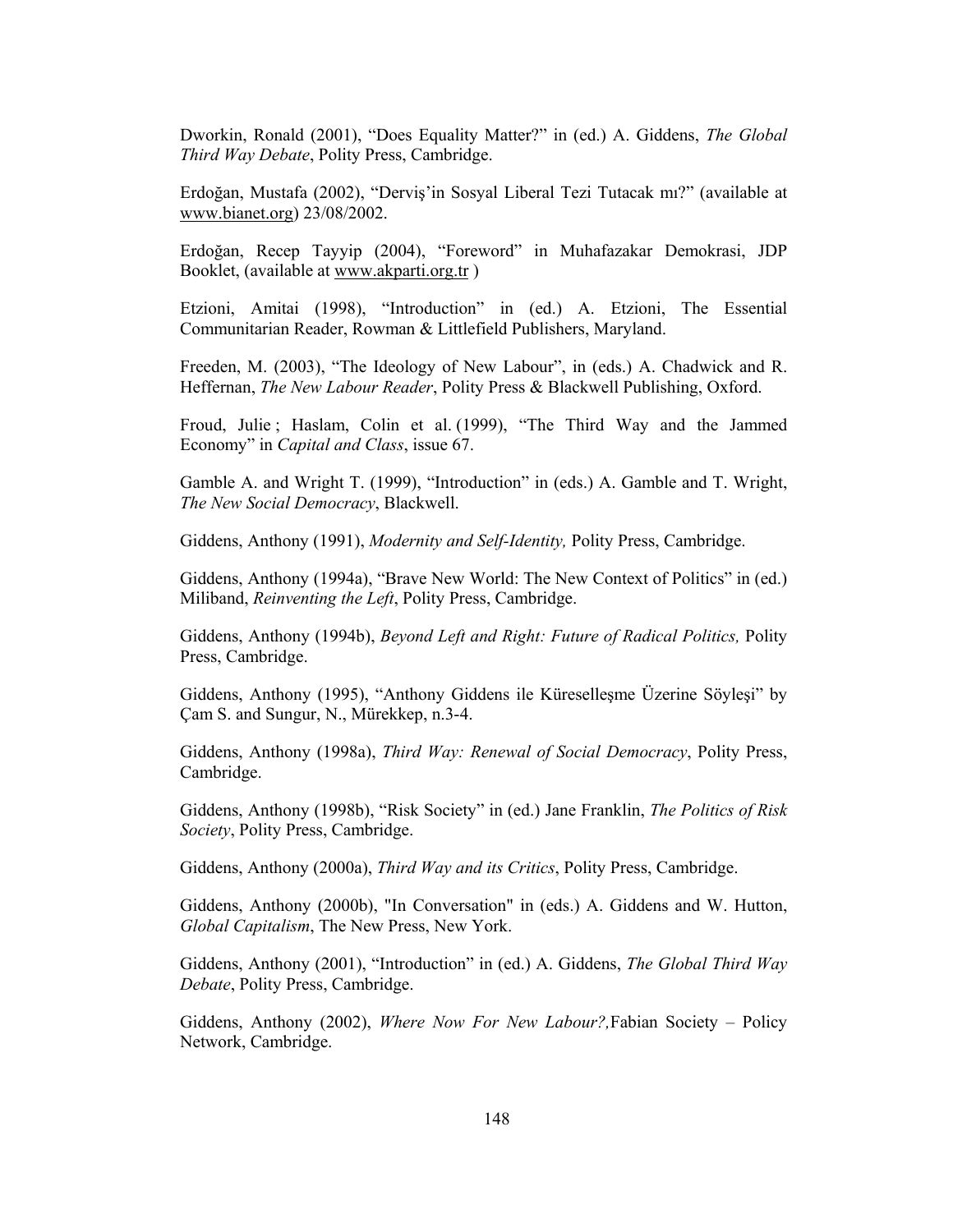Giddens, Anthony (2003), "Neoprogressivism: A New Agenda for Social Democracy" in (ed.) Anthony Giddens, *The Progressive Manifesto*, Policy Network, Cambridge.

Goes, Eunice (2004), "The Third Way and the Politics of Community" in (eds.) S. Hale, W. Leggett and L. Martell, *The Third Way and Beyond*, Manchester University Press.

Grayson, Richard (1998), "What is the Third Way?" and "Conclusion: a Liberal Democratic Agenda" in (ed.) R. Grayson, Liberal Democrats and the Third Way, Centre for Reform Paper No.4, London.

Gülalp, Haldun (2003) Kimlikler Siyaseti: Türkiye'de Siyasal Söylemin Temelleri, Metis Yayınları, İstanbul.

Güler, Birgül A. (2003), "Yönetişim: Tüm İktidar Sermayeye" in Praksis 9.

Hale, Sarah (2004), "The Communitarian 'Philosophy' of New Labour" in (eds.) S. Hale, W. Leggett and L. Martell, The Third Way and Beyond, Manchester University Press.

Hall, Stuart (1999), "Muhtesem Mechule Gidis Sovu" in Mürekkep, n. 13.

Halpern, David and White, Stuart (1998), The Third Way: Summary of the Nexus online Discussion, (eds.) David Halpern and David Mikosz (available at www.netnexus.org/library/papers/3way.html)

Harrington, Patrick (2000), The Third Way: an Answer to Blair, Third Way Publications, London.

Harvey, David (1999), Postmodernliğin Durumu, chapter 17, Metis Yayınları, İstanbul.

Heffernen, Richard (2003), "New Labour and Thatcherism", in (eds.) A. Chadwick and R. Heffernan, The New Labour Reader, Polity Press & Blackwell Publishing, Oxford.

Held, David (1995), "Democracy and the New International Order" in (eds.) D. Held and D. Archibugi, Cosmopolitan Democracy, Polity Press, Cambridge.

Held, David (2003), "Global Social Democracy" in (ed.) A. Giddens, The Progressive Manifesto, Policy Network, Cambridge.

Held, David and Archibugi, D (1995), "Editors' Introduction" in (eds.) D. Held and D. Archibugi, Cosmopolitan Democracy, Polity Press, Cambridge.

Hutton, Will (1997), "Overview of Stakeholding" in (eds.) G. Kelly, D. Kelly and A. Gamble, Stakeholder Capitalism, Macmillan Press.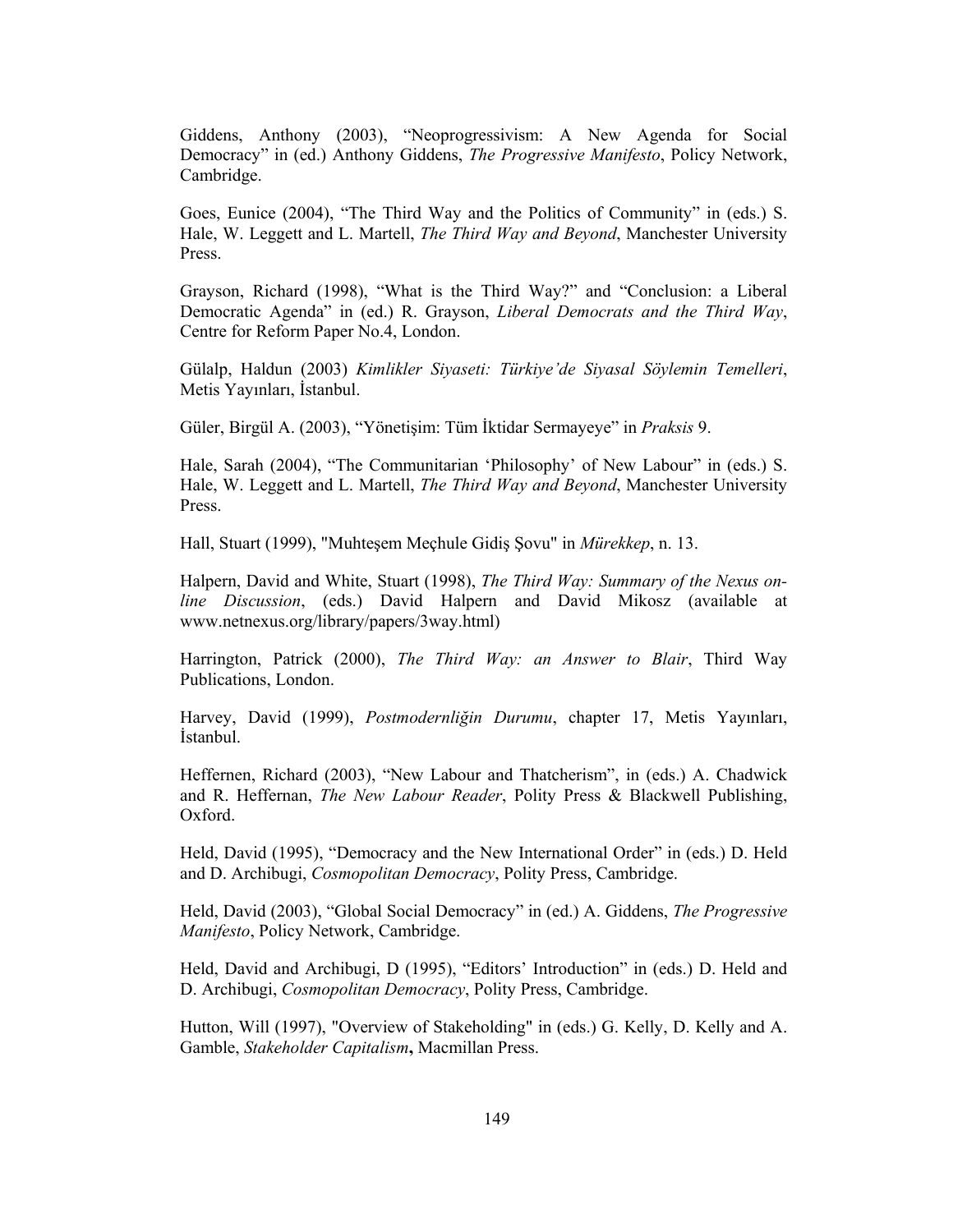Hutton, Will (1999), "New Keynesianism and New Labour" in (eds.) A. Gamble and T. Wright, The New Social Democracy, Blackwell.

Insel, Ahmet (2004), "AKP'nin Piyasa Toplumu Hedefi" in *Birikim*, 184/185.

Jayasuriya, Kanishka (2003), " 'Workfare for the Global Poor': Anti Politics and the New Governance", Asia Research Centre, Working Paper no. 98 (available at www.arc.murdoch.edu.au/wp/wp98.pdf)

Jayasuriya, Kanishka (2005), "Economic Constitutionalism, Liberalism and the New Welfare Governance", Asia Research Centre, Working Paper no. 121 (available at www.arc.murdoch.edu.au/wp/wp121.pdf)

JDP Election Declaration (2002), available at www.akparti.org.tr

JDP Party Programme (2001), available at www.akparti.org.tr

Jessop, Bob (2003), "From Thatcherism to New Labour: Neo-Liberalism, (available Regulation" Workforism, Labour Market at) www.comp.lancs.uk/sociology/soc131rj.pdf

Kadıoğlu, Ayse (2002), Interview, Milliyet, 02/12/2002.

Kahraman, Hasan Bülent (2000), "Üçüncü Yol Politikaları, Küreselleşme ve Türk Sosyal Demokrasisi" in (ed.) M.C.Yalçıntan, Üçüncü Yol Arayışları ve Türkiye, Büke Yavınları, İstanbul.

Kay, John (2003), "The Embedded Market" in (ed.) A. Giddens, The Progressive Manifesto, Policy Network, Cambridge.

Keyman, Fuat (2002), "Farklı 'sosyal-liberal sentezler' ve Türkiye", Radikal II, 27/10/2002.

Keyman, Fuat (2004), "Sosyal Demokrasi Marjinallesiyor", Radikal II, 06/06/2004.

Keyman, Fuat (2005a), "Artik CHP'yle Olmaz", Radikal II, 06/02/2005.

Keyman, Fuat (2005b), "Türkiye'de Sol 'Üçüncü Yol'dan Ne Dersler Almalı?", Radikal II, 15/05/2005.

Keyman, Fuat and Aydın, Senem (2004), "European Integration and the Transformation of Turkish Democracy", EU-Turkey Working Papers, No.7 (available at www.ceps.be)

Keyman, Fuat and Öniş, Ziya (2003), "Turkey's Delayed Encounter with Global Third Way Politics: The AKP and the Possibility of Democratisation" (available at http://home.ku.edu.tr/~zonis/publications.htm)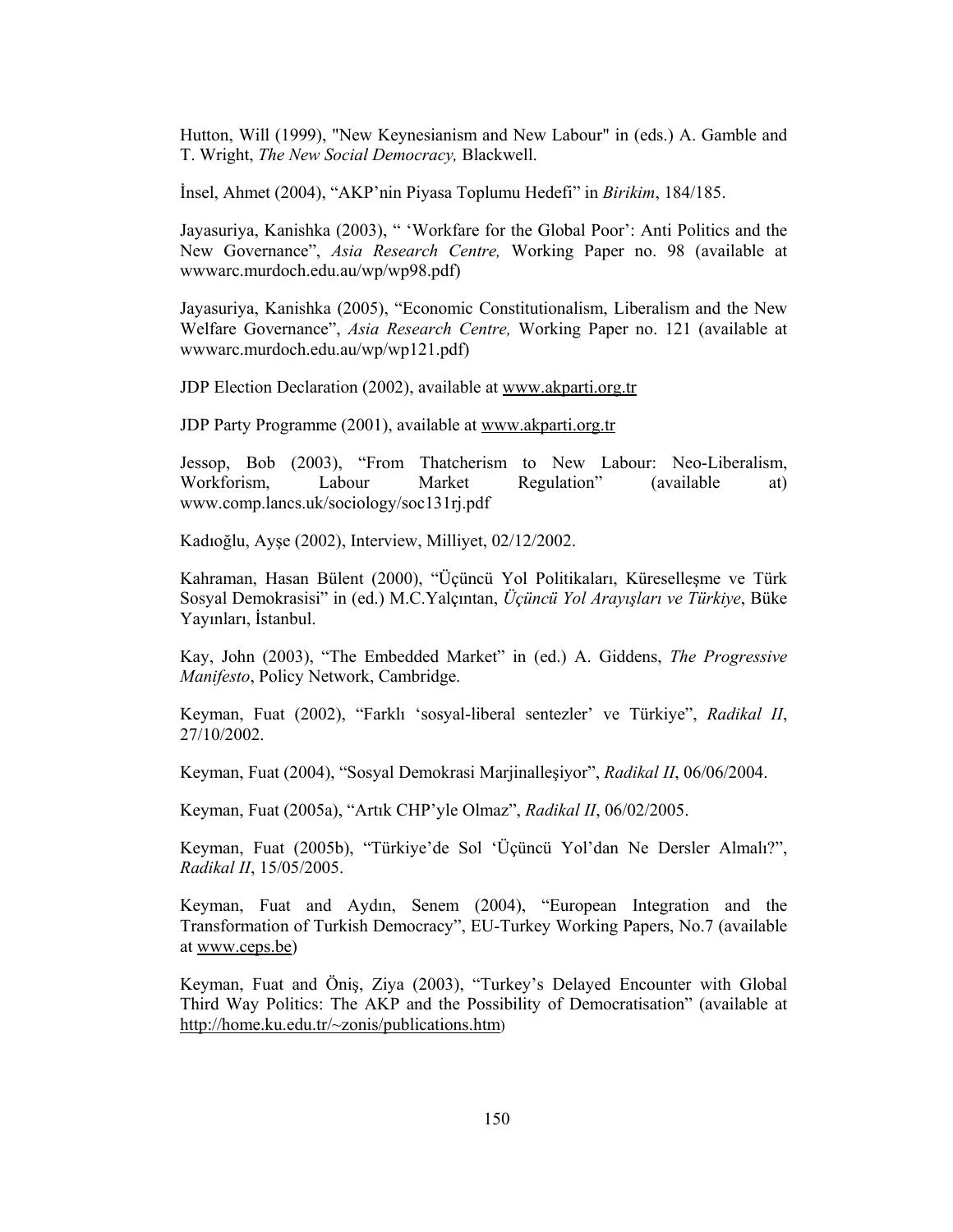Keyman, Fuat and Öniş, Ziya (2004), "Globalisation, Social Democracy and the Paradoxes of the Turkish Experience" Third Way: (available) at http://home.ku.edu.tr/~zonis/publications.htm)

Koyuncu, Berrin (2002), "Küreselleşme ve MÜSİAD: Eklemlenme Mi, Çatışma Mı?" in (ed.) F.Keyman, *Liberalizm, Devlet, Hegemonya*, Everest Yayınları, İstanbul.

Kymlicka, Will (2004), *Çağdaş Siyaset Felsefesine Giriş*, İstanbul Bilgi Üniversitesi Yayınları, İstanbul.

KYYY 1-Kamu Yönetiminde Yeniden Yapılanma: 1 (2003) "Değişimin Yönetimi için Yönetimde Değişim" (in the name of Preparation Committee, by Prof.Dr.Ömer Dincer, Dr. Cevdet Yılmaz), www.akparti.org.tr (accessed in January 2004)

KYYY 2-Kamu Yönetiminde Yeniden Yapılanma: 2 (2003) "Kamu Yönetimi Temel Kanunu Tasarısı", Kamu Yönetimi Temel Kanunu Tasarısı Çalışma Grubu, www.akparti.org.tr (accessed in January 2004)

Latham, Mark (2001), "The Third Way: An Outline" in (ed.) A. Giddens, *The Global* Third Way Debate, Polity Press, Cambridge.

Le Grand, Julian (1998), The Third Way: Summary of the Nexus on-line Discussion, David Halpern and David Mikosz *(available)*  $(eds.)$ at www.netnexus.org/library/papers/3way.html)

Le Grand, Julian (2003), "The Third Way Begins with CORA", in (eds.) A. Chadwick and R. Heffernan, The New Labour Reader, Polity Press & Blackwell Publishing, Oxford.

Lee, Simon (1997), "Competitiveness and the Welfare State in Britain", in (eds.) Mullard and Lee, *The Politics of Social Policy in Europe*, Edward Elgar Publishing, Cheltenham.

Leggett, Will (2004), "Criticism and the Future of the Third Way" in (eds.) S. Hale, W. Leggett and L. Martell, The Third Way and Beyond, Manchester University Press.

Lewandowski, Joseph D. (2003), "Disembedded Democracy? Globalisation and 'Third Way'", *European Journal of Social Theory*, 6(1).

Lister, Ruth (2002), "Towards a New Welfare Settlement?" in (ed.) C. Hay, *British* Politics Today, Polity Press.

Mahon, Rianne (2005), "The OECD and Reconciliation Agenda: Competing Blueprint" (available at www.carleton.ca/spa/publication/wp59mahon.pdf)

Marquand, David (1997), "Liberalism's Revenge? Resolving the Progressive Dilemma" in D. Marquand, The New Reckoning: Capitalism, Socialism and Citizenship, Polity Press, Cambridge.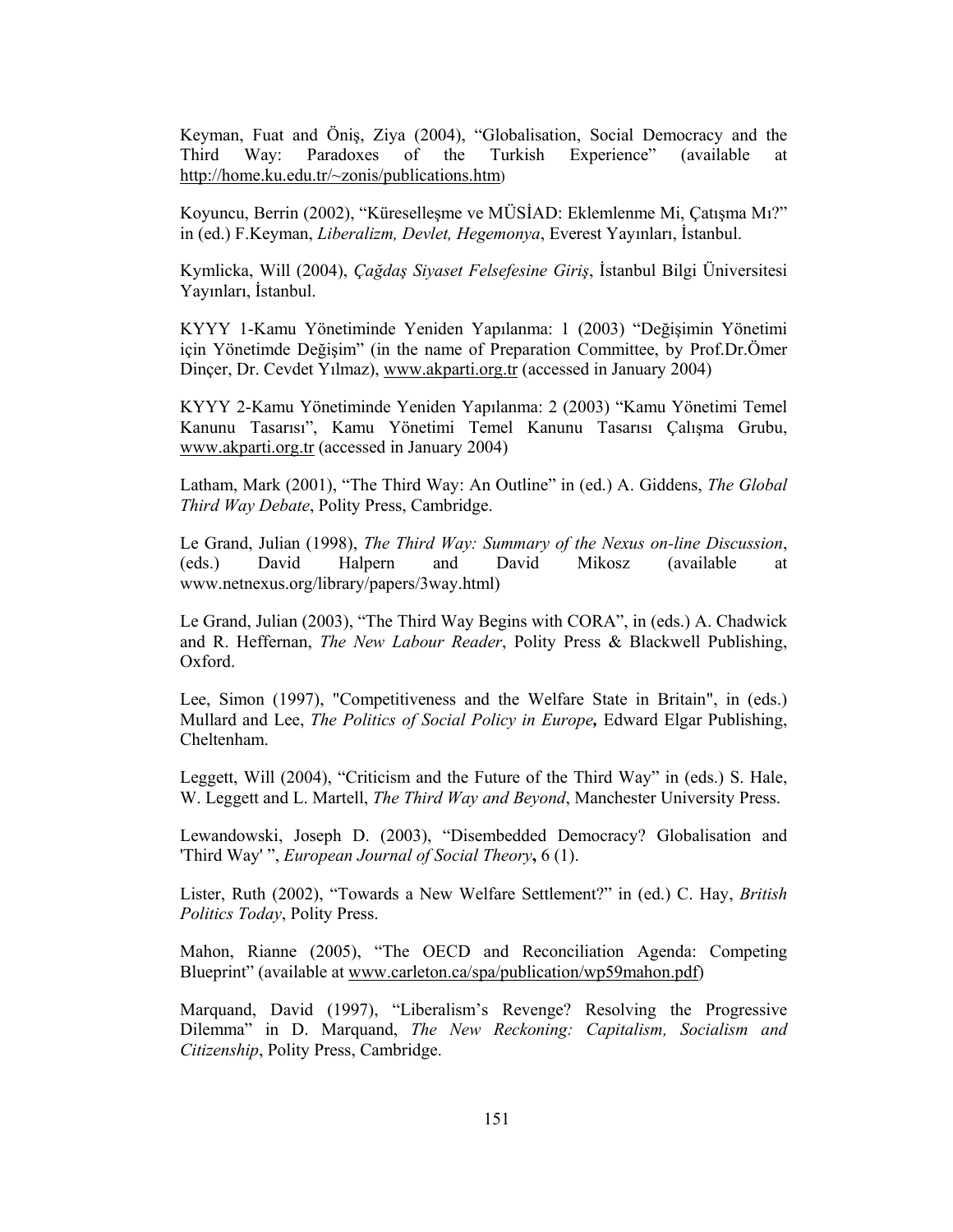Marquand, David (1999), "Premature Obsequies: Social Democracy Comes in From the Cold" in (eds.) A. Gamble and T. Wright, *The New Social Democracy*, Blackwell.

Martell, Luke (2004), "Introduction" in (eds.) S. Hale, W. Leggett and L. Martell, The Third Way and Beyond, Manchester University Press.

Merkel, Wolfgang (2001), "The Third Ways of Social Democracy" in (ed.) A. Giddens, The Global Third Way Debate, Polity Press, Cambridge.

Meyer, Thomas (2001), "From Godesberg to the Neue Mitte: The New Social Democracy in Germany" in (ed.) A. Giddens, The Global Third Way Debate, Polity Press, Cambridge.

Miliband, Ralph (1985) "The New Revisionism in Britain", in New Left Review,  $v.150.$ 

Morrison, David (2004), "New Labour, Citizenship and the discourse of the Third Way" in (eds.) S. Hale, W. Leggett and L. Martell, The Third Way and Beyond, Manchester University Press.

Mouffe, Chantal (2000), "Introduction" and "A Politics without Adversary?" in C.Mouffe, The Democratic Paradox, Verso.

MÜSİAD Report (2003), "Hükümetin Bir Yıllık Performansı Hakkında Değerlendirme" (available at www.musiad.org.tr)

Newman, Otto and de Zoysa, Richard (2001), The Promise of the Third Way: Globalisation and Social Justice, Palgrave, Hampshire.

Novak, Michael (1998), Is There a Third Way?, The IEA Health and Welfare Unit, London.

Önis, Ziya (2004) "The Political Economy of Turkey's Justice and Development Party (available at http://home.ku.edu.tr/~zonis/publications.htm)

Orton, Michael (2004), "Irresponsible Citizens? New Labour, citizenship and the case of non-payment of local taxation" Critical Social Policy, Vol. 24 (4).

Overbeek, H. and van der Pijl (1993), "Restructuring Capital and Restructuring Hegemony", in (ed.) H. Overbeek, Restructuring Hegemony in the Global Political Economy, Routledge.

Özdemir-Yücesan, Gamze (2000), "Başkaldırı, Onay ya da Boyun Eğme?: Hegemonik Fabrika Rejiminde Mavi Yakalı İşçilerin Hikayesi", Toplum ve Bilim, n.86.

Özkazanç, Alev (2002), "3 Kasım Seçimleri ve Sonuçlarına Dair" in Ankara Üniversitesi SBF Dergisi, n.57 (4).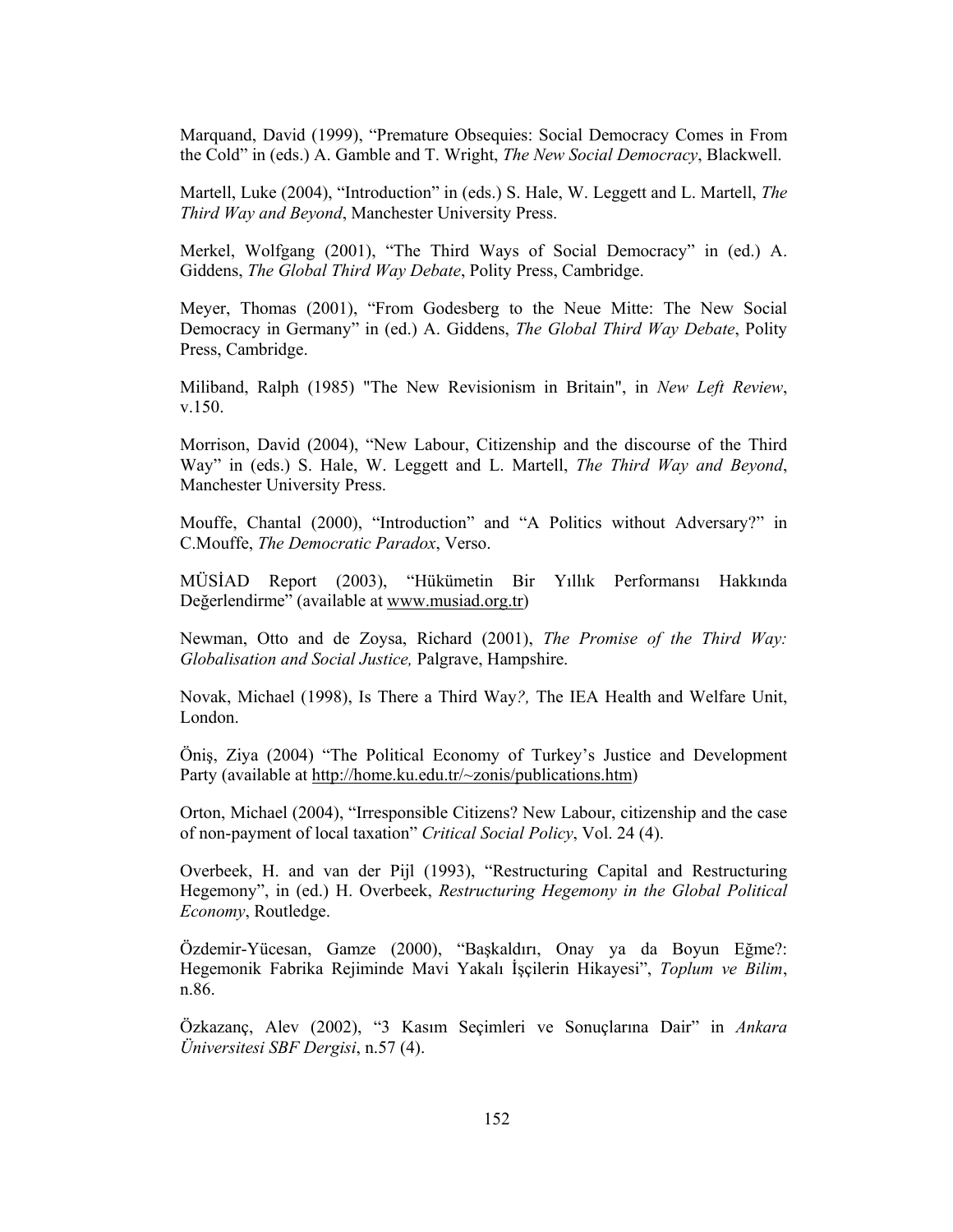Özkazanç, Alev (2005), "Türkiye'nin Neo-Liberal Dönüşümü ve Liberal Düşünce", Ankara Üniversitesi SBF Tartışma Metinleri, No.85.

Panitch, Leo (1998), "The State in a Changing World: Social Democratising Global Capitalism", Monthly Review, Vol. 50, No: 5.

Peters, Michael A. (2004), "Citizen-Customers, Social Market and the Reform of Public Services" in *Policy Futures in Education*, Volume 2, Numbers 3-4.

Petras, James (2000), "The Third Way: Myth and Reality", *Monthly Review*, Vol. 51, No: 10.

Pierson, Chris (2001), "Globalisation and the End of Social Democracy" Australian Journal of Politics and History, Vol.47, No.4.

Plant, Raymond (1998) "The Third Way", Frederich Ebert Stiftung, Working Paper 5/ 98, http://www.feslondon.dial.pipex.com/pubs98/plant.htm (accessed on 24 June 2005).

Platform (The Responsive Communitarian Platform, 1998), "Rights and Responsibilities" in (ed.) A. Etzioni, The Essential Communitarian Reader, Rowman & Littlefield Publishers, Maryland.

Polanyi, Karl (2000), Büyük Dönüşüm: Çağımızın Sosyal ve Ekonomik Kökenleri, II. Kısım, İletişim, İstanbul.

Powell, M. (1999) "Conclusion" in (ed.) M. Powell, New Labour, New Welfare State?, University of Bristol.

Rodan, Garry (2004), "Neo-liberalism and Transparency: Political versus Economic Liberalism" Asia Research Centre, Working Paper no. 112 (available at www.arc.murdoch.edu.au/wp/wp112.pdf)

RPP Election Declaration (2002), available at www.chp.org.tr

RPP Party Programme (1994), available at www.chp.org.tr

Ryan, Alan (1999), "Britain: Recycling the Third Way", Dissent, Spring.

Sancar, Serpil (2002) "Seçim Dersleri: İmaj mı, Örgüt mü?" in Birikim 163/164.

Sassoon, Donald (1996), One Hundred Years of Socialism, I.B.Tauris.

Scanlon, Christopher (2001), "A Step to the Left? Or just a Jump to the Right? Making Sense of the Third Way on Government and Governance", Australian Journal of Political Science, Vol. 36, No.

Schuppert, Folke (2003), "The Ensuring State" in (ed.) A. Giddens, *The Progressive* Manifesto, Policy Network, Cambridge.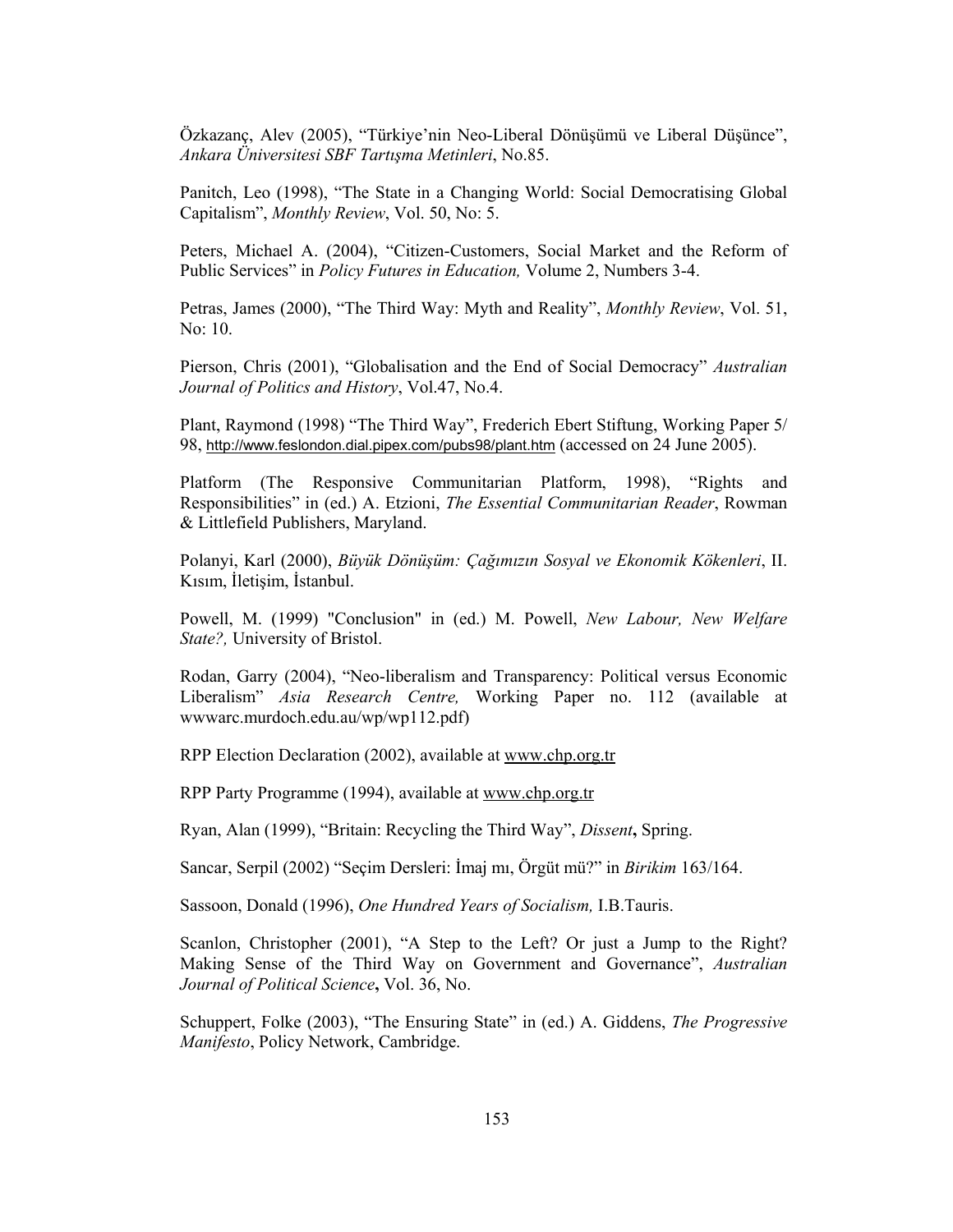Selznick, Philip (1998), "Social Justice: A Communitarian Perspective" in (ed.) A. Etzioni, The Essential Communitarian Reader, Rowman & Littlefield Publishers, Maryland.

Shaw, Eric (1996), The Labour Party since 1945- Old Labour: New Labour, Blackwell.

Sim, Soek-Fang (2004), "Dewesternising Theories of Authoritarianism: Economics, Ideology and the Asian Economic Crisis in Singapore", Asia Research Centre, Working Paper no. 103 (available at www.arc.murdoch.edu.au/wp/wp103.pdf)

Stiglitz, Joseph (2001), "An Agenda for Development for the Twenty-First Century" in (ed.) A. Giddens, *The Global Third Way Debate*, Polity Press, Cambridge.

Stockley, Neil (1998), "The Third Way: where do Liberal Democrats stand?" in (ed.) Grayson, Liberal Democrats and the Third Way, Centre for Reform Paper No.4, London.

Streeck, Wolfgang (1999), "Competitive Solidarity: Rethinking the 'European Social Model", Max-Planck-Institute for the Study of Societies, Working Paper 99/8.

Şengül, Tarık. (2000), "Üçüncü Yol, Kent Mekanı ve Yerel Topluluklar" in (ed.) M.C.Yalçıntan, Üçüncü Yol Arayışları ve Türkiye, Büke Yayınları, İstanbul.

Tam, Henry (1998), "Introduction" in H. Tam, Communitarianism: A New Agenda for Politics and Citizenship, Macmillan Press, London.

Taylor, Lance (1997), "Editorial: The Revival of the Liberal Creed- the IMF and the World Bank in a Globalized Economy", World Development, Vol. 25, no. 2.

Üstüner, Yılmaz (2000), "Kamu Yönetimi Kuramı ve Kamu İşletmeciliği Okulu" in Amme İdaresi Dergisi, 33 (3).

Wallace, William (1998), "The Third Way and the Fourth ..." in (ed.) Grayson, Liberal Democrats and the Third Way, Centre for Reform Paper No.4, London.

White, Jenny B. (2004), "Sivil Toplum: Kimin Hizmetinde?", in *Praksis* n.12.

Williamson, John (2000), "What Should World Bank Think About the Washington Consensus?" in The World Bank Research Observer, vol.15 no.2.

Wolfenshon, James D. (1997), "Foreword" in World Development Report 1997: The State in a Changing World, Oxford University Press

Wood, Ellen Meiksins (1998), "Capitalist Change and Generational Shifts", Monthly *Review*, Vol.50, n.5. (available at www.monthlyreview.org/1098wood.htm).

Wood, Ellen Meiksins (1999), "The Politics of Capitalism", Monthly Review, Vol.51, n.4. (available at www.monthlyreview.org/999wood.htm).